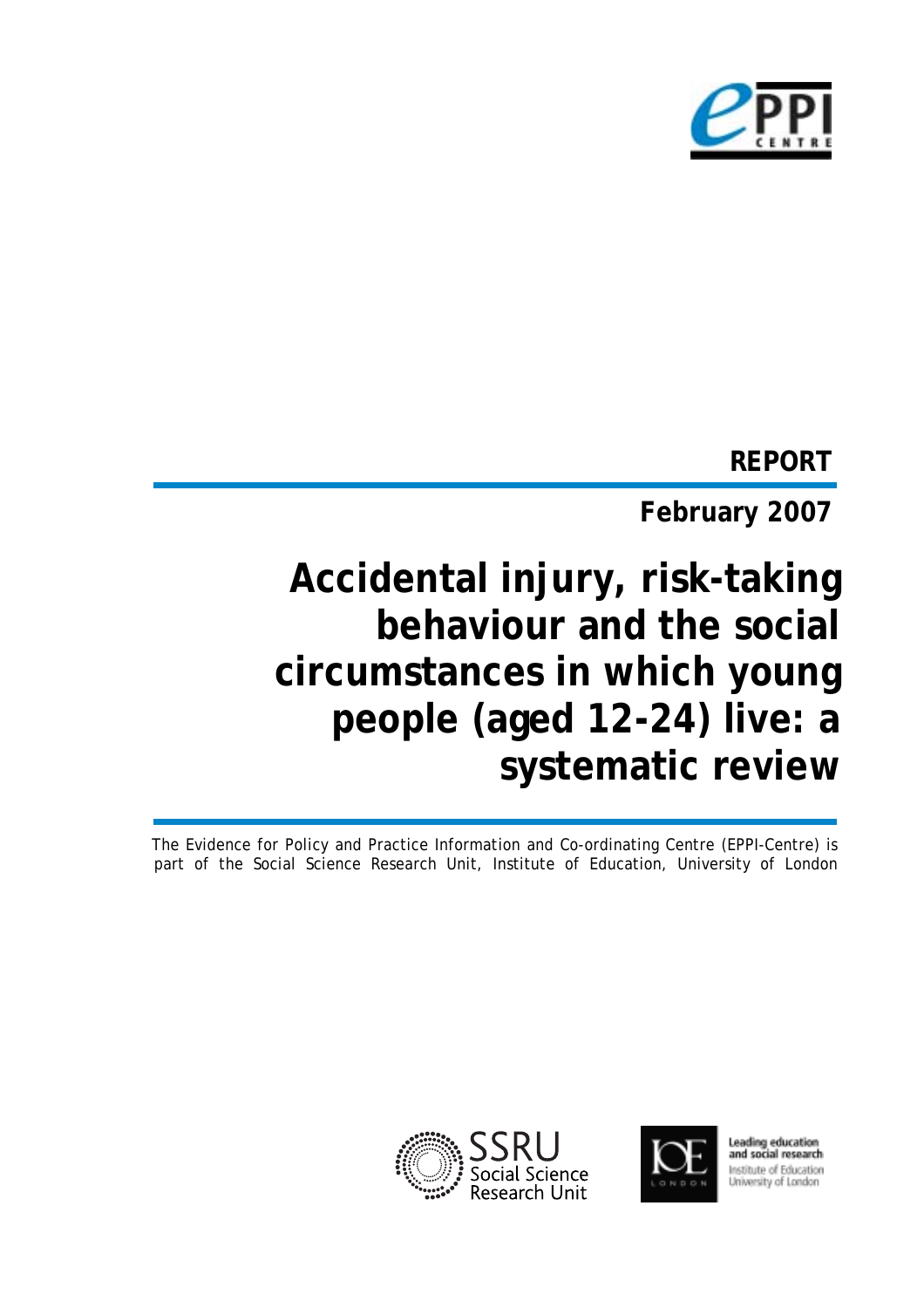This report should be cited as:

Thomas J, Kavanagh J, Tucker H, Burchett H, Tripney J, Oakley A (2007) *Accidental injury, risk-taking behaviour and the social circumstances in which young people (aged 12-24) live: a systematic review*. London: EPPI-Centre, Social Science Research Unit, Institute of Education, University of London.

A searchable database which includes the studies reviewed in this report is available on the EPPI-Centre website (http://eppi.ioe.ac.uk/webdatabases/Intro.aspx?ID=4).

#### **Acknowledgements**

The work described in this report was undertaken by the EPPI-Centre, which received funding from the Department of Health (England). The views expressed in the report are those of the authors and not necessarily those of the Department of Health

Special thanks to members of the advisory group for their helpful suggestions and material for the review, to Angela Harden for assistance with the quality assessment of 'views' studies, to David Gough for commenting on the report, to Jon Ashton for his copy-editing and formatting work on the review report, to Chloe Powell for her work handling the many references throughout the report and to other members of the Health Promotion and Public Health team for their support and advice.

#### **Members of the advisory group**

Mike Hayes (Child Accident Prevention Trust), Niall Mackenzie (Department of Health), Katrina Phillips (Child Accident Prevention Trust), Mushi Rahman (Department of Health), Helen Roberts (City University), Elizabeth Towner (University of the West of England), Heather Ward (University College London)

#### **Author contributions**

The protocol was developed by JT, JK, HT, HB and AO. The searching, screening and mapping procedures were undertaken by JT, JK, HT and HB. Data extraction and quality assessment tools were developed and selected by JT, JK, HT and HB. Data were extracted and synthesised by JT, JK, HT, HB and JT. The report was written by JT, JK, HT, HB, JT and AO.

ISBN: 978-0-9551548-8-1

#### © Copyright

Authors of the systematic reviews on the EPPI-Centre website (http://eppi.ioe.ac.uk/) hold the copyright for the text of their reviews. The EPPI-Centre owns the copyright for all material on the website it has developed, including the contents of the databases, manuals, and keywording and data extraction systems. The centre and authors give permission for users of the site to display and print the contents of the site for their own non-commercial use, providing that the materials are not modified, copyright and other proprietary notices contained in the materials are retained, and the source of the material is cited clearly following the citation details provided. Otherwise users are not permitted to duplicate, reproduce, re-publish, distribute, or store material from this website without express written permission.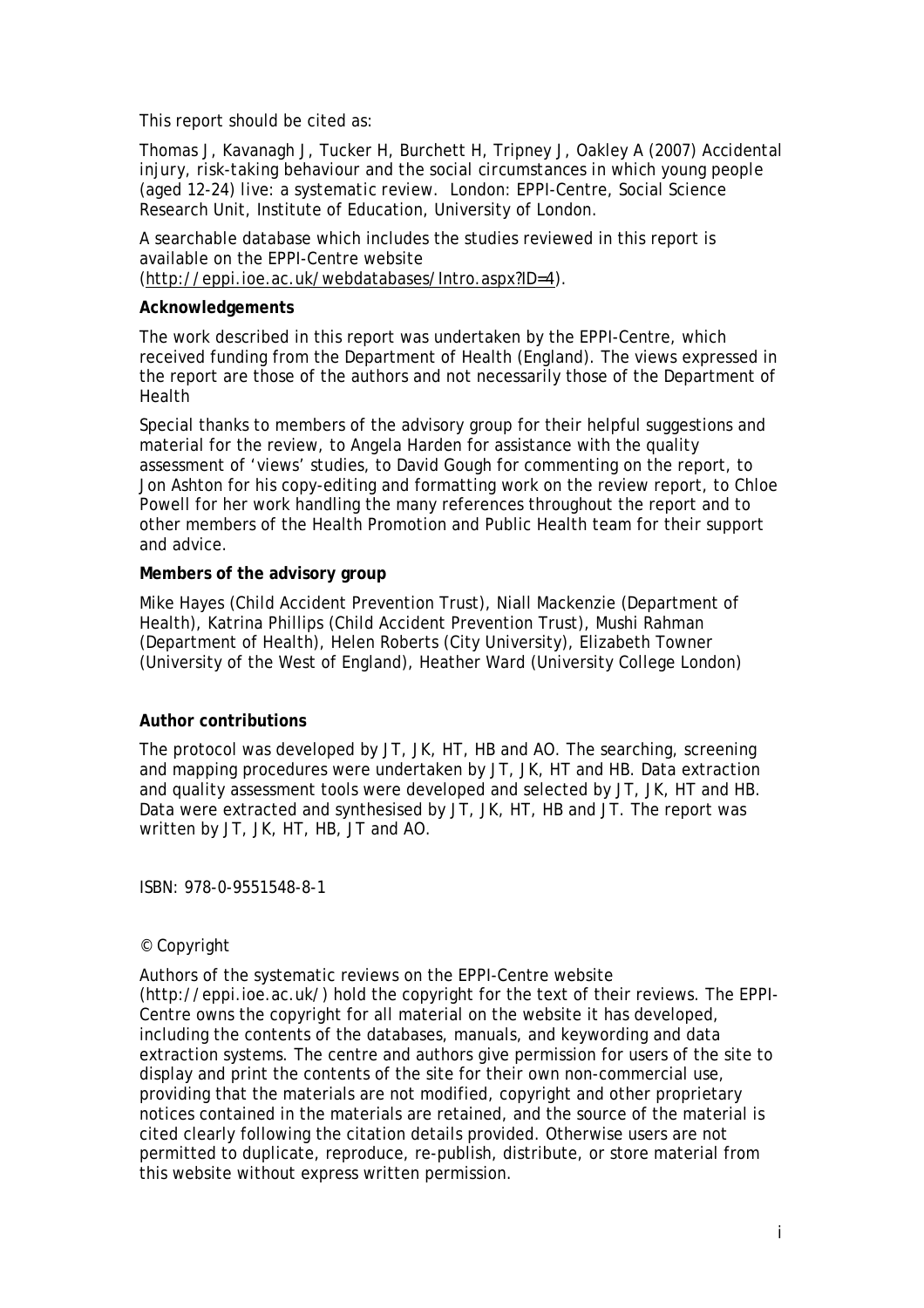#### TABLE OF CONTENTS

# Part I: Background and results of the review

| Studies of young people's views: how do young people perceive/assess the risks of<br>accidental injury in relation to taking drugs? What affects this perception of risk?36                                                                                       |  |
|-------------------------------------------------------------------------------------------------------------------------------------------------------------------------------------------------------------------------------------------------------------------|--|
| How do young people manage taking drugs in relation to accidental injury?36                                                                                                                                                                                       |  |
| How do young people manage their drinking in relation to potential injury?47                                                                                                                                                                                      |  |
| Studies of young people's views: how do young people perceive/assess the risks of<br>accidental injury in relation to unsafe road behaviours? What affects this perception of<br>How do young people manage dangerous driving in relation to accidental injury?63 |  |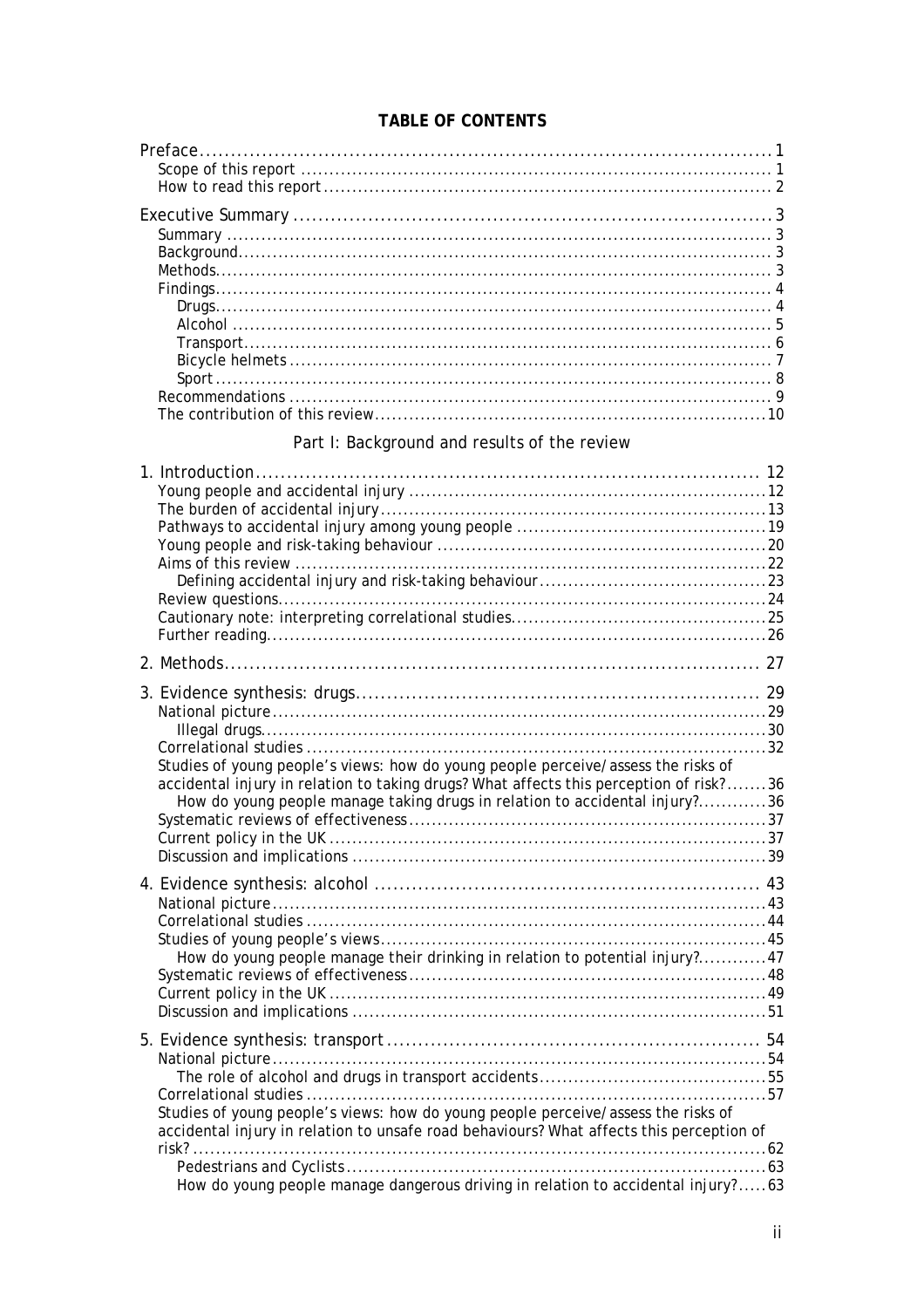| Studies of young people's views: how do young people perceive/assess the risks of<br>accidental injury in relation to cycle helmet wearing (or non-wearing)? What affects this<br>How do young people manage not wearing helmets in relation to accidental injury? .81 |  |
|------------------------------------------------------------------------------------------------------------------------------------------------------------------------------------------------------------------------------------------------------------------------|--|
|                                                                                                                                                                                                                                                                        |  |
| 8. The social circumstances of accidental injury among young people  102<br>What correlational studies tell us about accidental injury and SES  103                                                                                                                    |  |
| Themes arising from the 'views' studies across topic areas  113                                                                                                                                                                                                        |  |

## Part II: Technical description of the review

| Moving from broad characterisation (mapping) to in-depth review  125          |  |
|-------------------------------------------------------------------------------|--|
|                                                                               |  |
| Assessing the quality of studies, data extraction and weight of evidence  127 |  |
|                                                                               |  |
|                                                                               |  |
|                                                                               |  |
|                                                                               |  |
|                                                                               |  |
|                                                                               |  |
|                                                                               |  |
|                                                                               |  |
|                                                                               |  |
|                                                                               |  |
|                                                                               |  |
|                                                                               |  |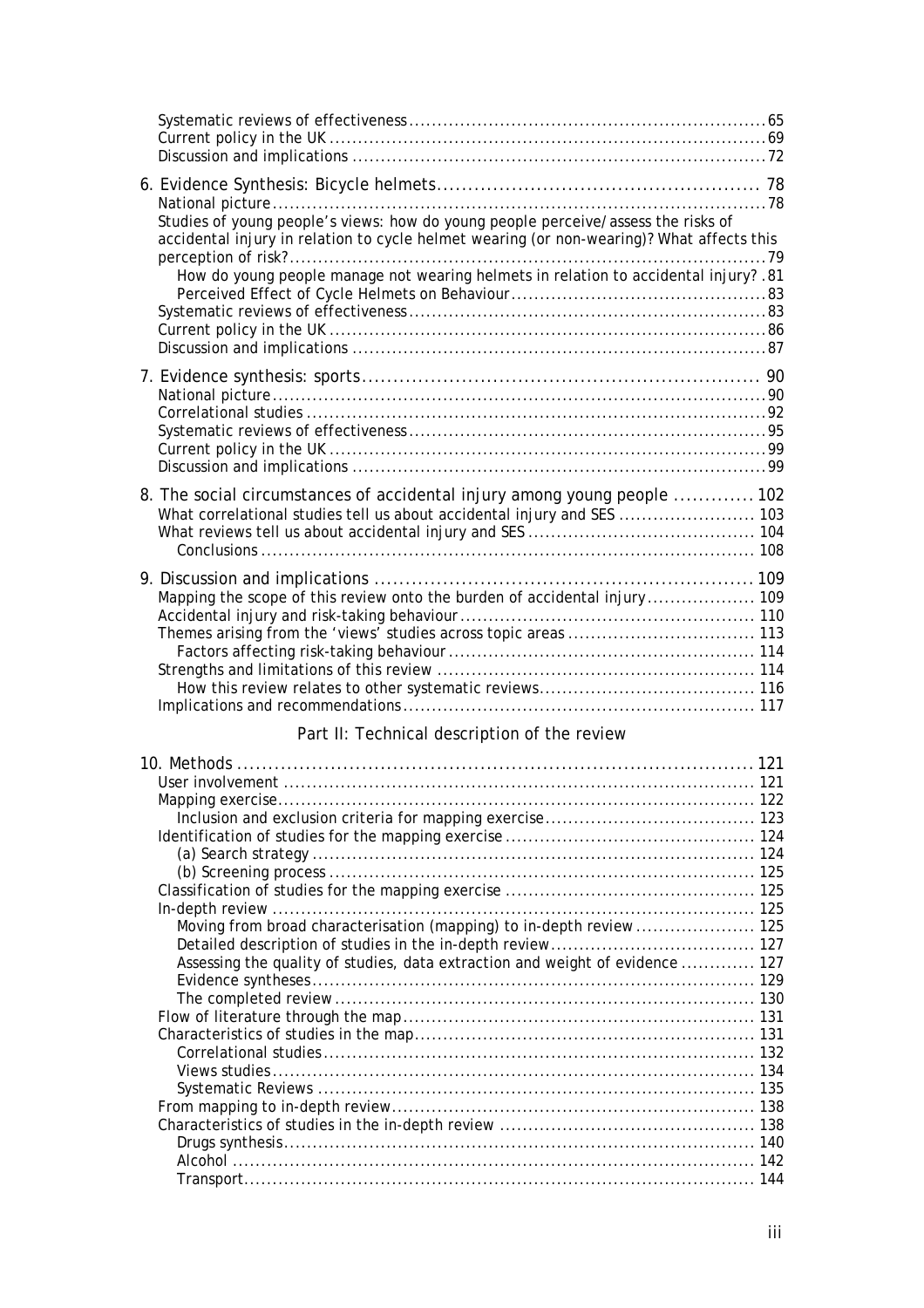| Search Strategy: MEDLINE via OVID 1966 to October Week 2 2004  176                     |  |
|----------------------------------------------------------------------------------------|--|
| Search Strategy: PsycINFO via OVID 1967 to October Week 2 2004 177                     |  |
| Search Strategy: CINAHL (Cumulative Index to Nursing and Allied Health Literature) via |  |
|                                                                                        |  |
|                                                                                        |  |
|                                                                                        |  |
|                                                                                        |  |
|                                                                                        |  |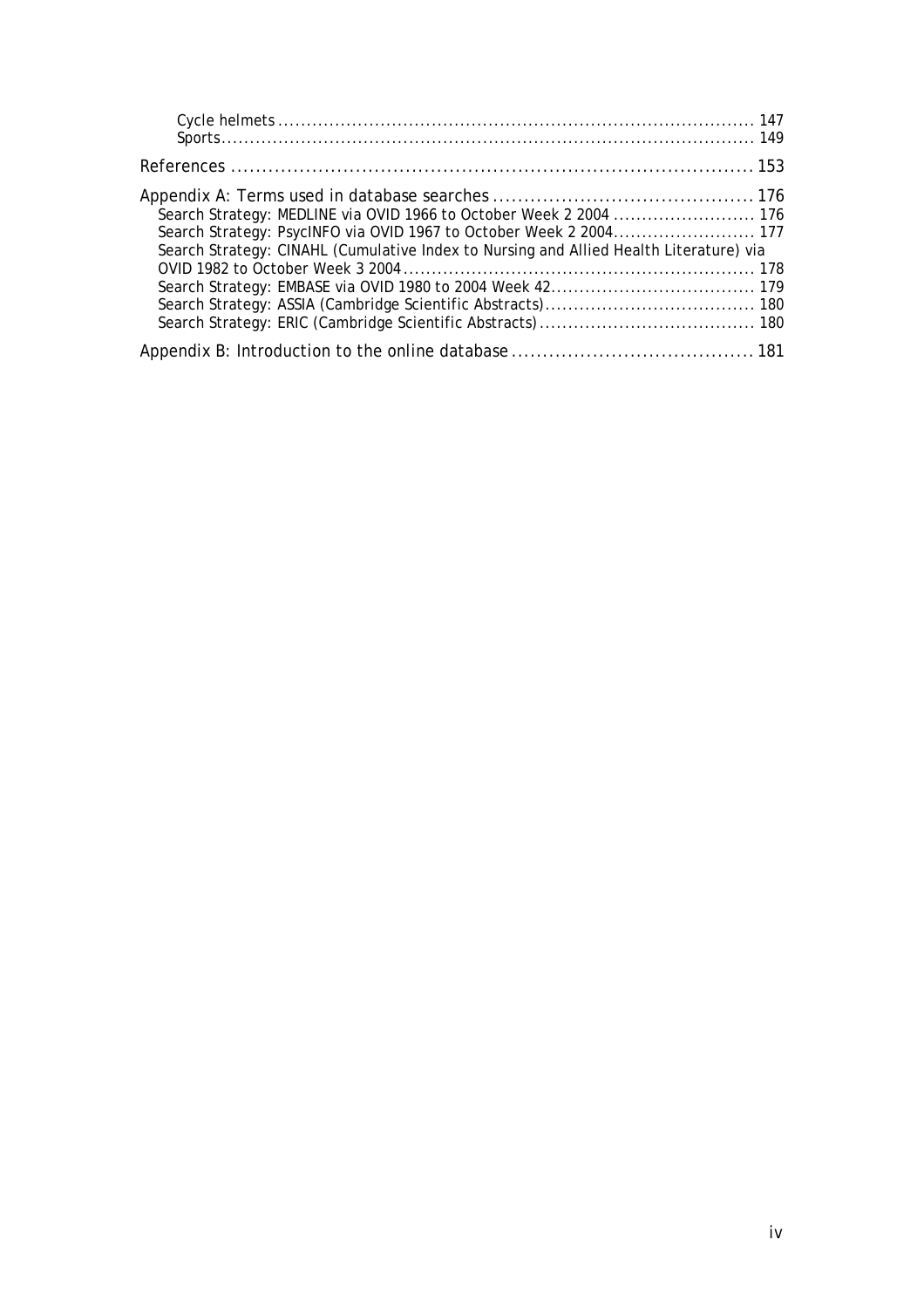# **Preface**

#### **Scope of this report**

This report describes the findings and methods of a systematic review of research relevant to accidental injury, risk-taking behaviour and the social circumstances of young people. This review was commissioned by the Department of Health (England) as part of a programme of work relating to accidental injury and will be used by the Accidental Injury Task Force (a cross-departmental body established to provide a basis for Government action) and others to develop new interventions and to identify future research needs.

The review examines the number, types and quality attributes of existing research studies. It synthesises the findings of a large sub-set of these studies to assess the relationship between accidental injury, risk-taking and social circumstances. It then sets this information into a UK national policy context and examines international evidence on the effectiveness of interventions to reduce accidental injury.

The policy and practice implications of the findings of the review are discussed and recommendations for future interventions, development and research are made.

There are many useful messages in this work for policy-makers, commissioners, practitioners and researchers who have a remit to promote or conduct research on accidental injury among young people. The key messages of this review may help particularly:

- policy-makers by highlighting where current policy relevant to reducing accidental injury among young people is supported by research evidence and where there are contradictions or gaps;
- health authorities and other services to assess the evidence-base for delivering injury prevention interventions to young people;
- researchers by highlighting areas where the evidence base is thin; also, in showing how research can be used to inform policy and practice, this review underlines the importance of detailed contextual information about study participants.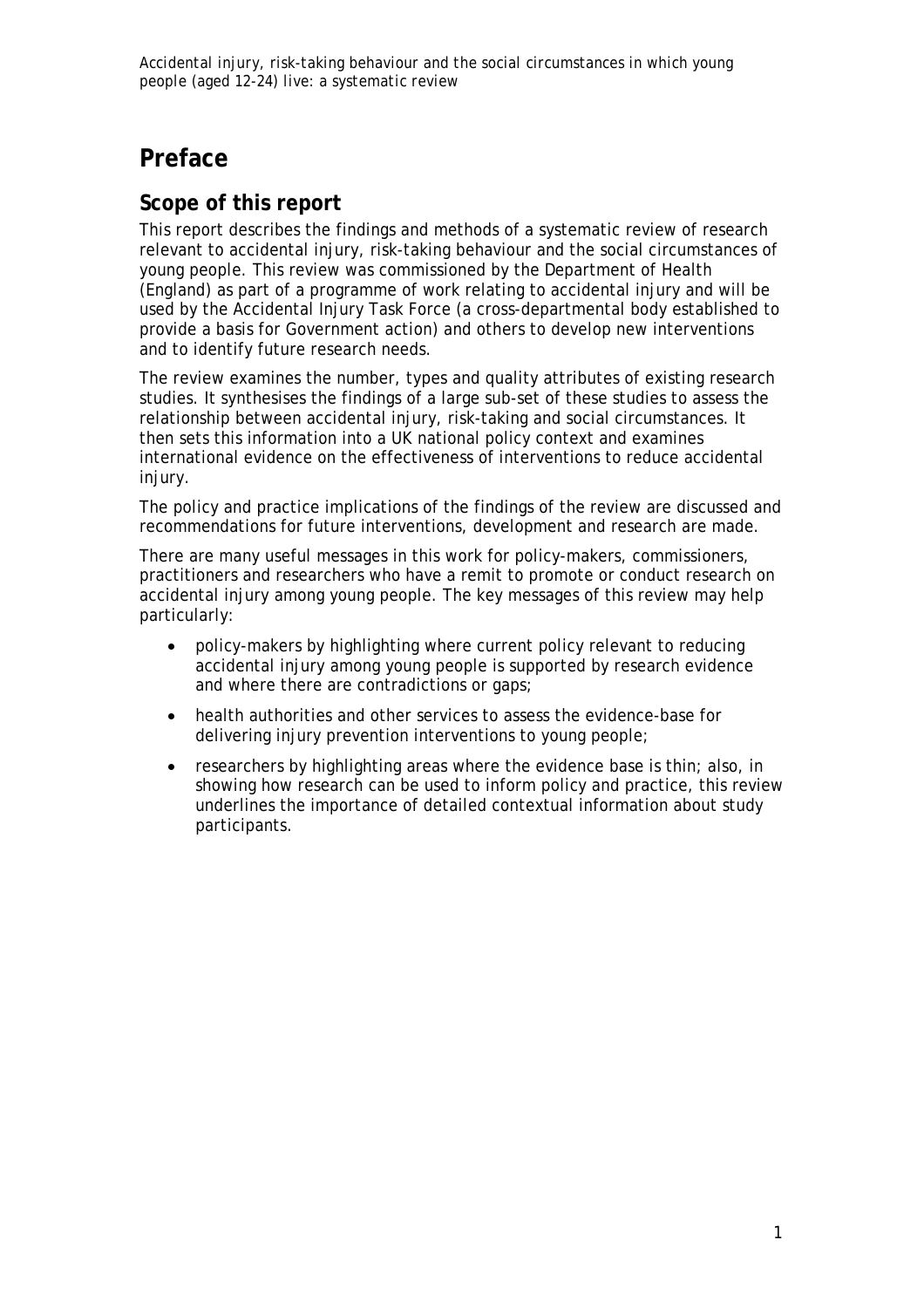#### **How to read this report**

Because the review described in this report looks at evidence from across a broad range of topic areas, and because it is a systematic review, and so used rigorous and explicit methods to synthesise this evidence, this document is necessarily detailed. Its length and complexity have been increased by the inclusion of a range of different types of research, and other kinds of evidence. Some readers will be interested in the entirety of the report in order to get an overall picture of not only the findings of the review but also how we came to these findings. Others will want to be directed to the parts most relevant to their needs.

In order to give due prominence to the findings of the review, rather than its methods, we have divided the report into two sections: Part I focuses on the findings of the review with only very brief information given on the methods; Part II describes the review methods in detail, as well as describing the scope of research activity uncovered by our searches.

Part I is broken down into topic areas which reflect the scope of the research activity we found as well as the general causes of accidental injury (drugs, alcohol, transport and sport). Each chapter presents the findings from different types of evidence before summarising the results at the end of the chapter in a 'Discussion and implications' section.

- Readers interested in examining the detailed presentation of each type of evidence and the conclusions drawn from them will want to read Part I in its entirety.
- Those who need to gain a quick overall summary of the findings and conclusions should read the 'Discussion and implications' section of each topic area chapter together with Chapters 9 and 10.
- Those readers who are interested in how we conducted the review will need to refer to Part II for detailed methods.
- There is a section on 'further reading' at the end of Chapter 1; this points readers to other research in related areas that did not fall within the scope of this review.
- Finally, the general scope of research activity that we found is described in a 'map' in Part II and the studies in this map are also available in an online database at http://eppi.ioe.ac.uk/webdatabases/Intro.aspx?ID=4 (see Appendix B).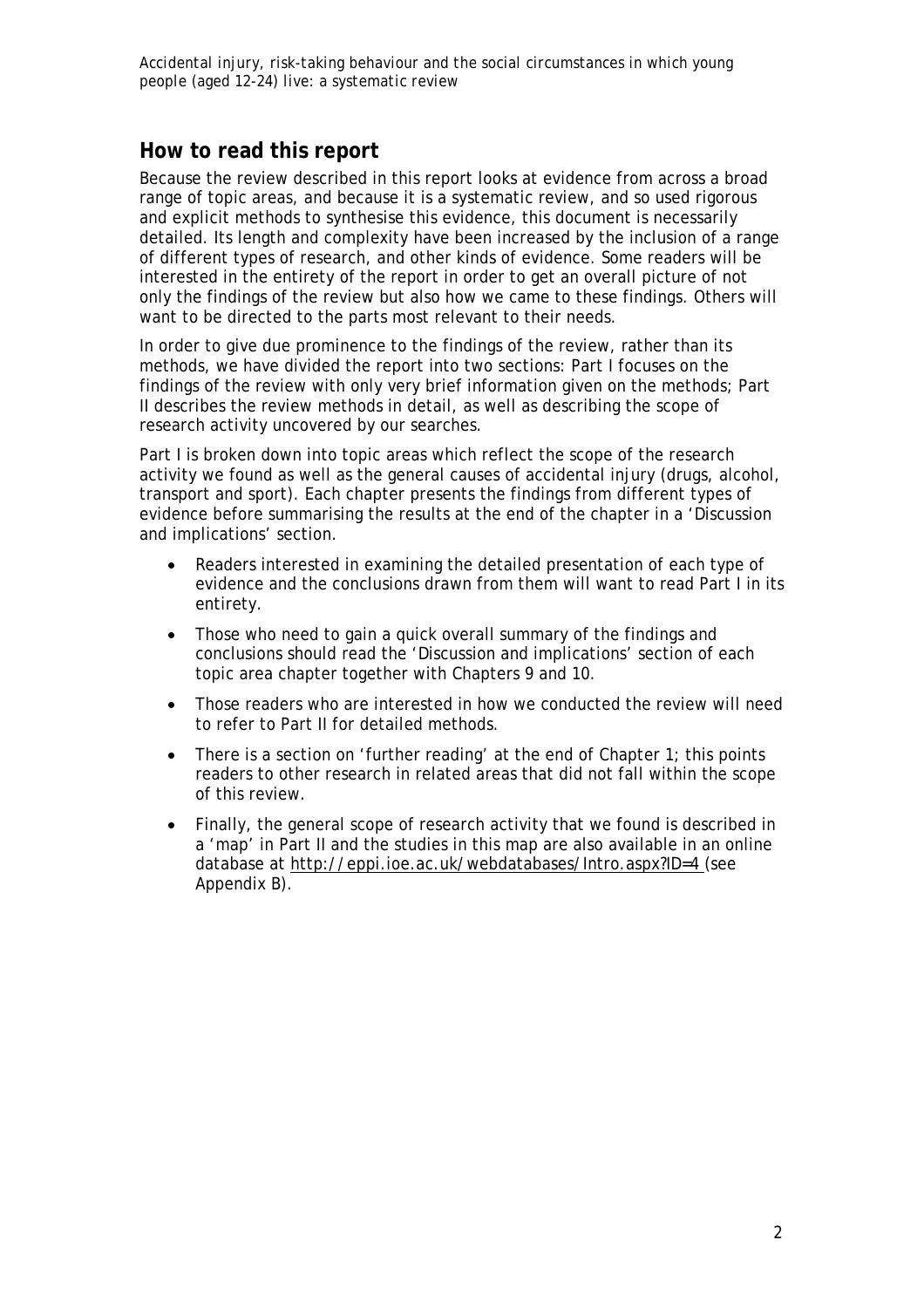# **Executive Summary**

#### **Summary**

This report presents the findings of a systematic review of the research evidence relating to accidental injury, risk-taking behaviour and the social circumstances in which young people live. It is a broad-ranging review, covering topics as diverse as drugs, alcohol, transport and sport. It contributes a new perspective to the evidence base on risk-taking and injury by assessing explicitly the extent to which risk-taking contributes to accidental injury, and by locating this within the social circumstances in which young people find themselves. As well as examining the evidence for the above, it also contextualises its findings within current Government policy in a range of areas. It concludes that, while there is a large literature on a 'culture of risk-taking' among young people, the evidence to support the view that this translates into significant numbers of injuries is limited. Moreover, this review also challenges the idea that 'risk-taking' is a helpful umbrella term to describe the motivations underlying a range of activities. While young people undoubtedly undertake actions that result in injury, this review suggests that a move away from individual behavioural explanations towards a focus on structures and material resources is likely to be a much more productive approach to understanding overall patterns of accidental injury.

## **Background**

The background to the review is the establishment by the UK Government of a Task Force to form the basis of cross-departmental activity to reduce accidental injuries in the population. Accidental injuries among young people, which range from sprains in sport to hospitalisation and death due to drugs or transport crashes, among young people have been identified as a particular priority and this review was commissioned to examine the relationships between young people's risk-taking and the injuries they sustain. This is because in industrialised countries such as England and Wales, accidental injury is the leading cause of death in children aged 0 to 14 years, and a major cause of death in young adults aged 15 to 24. It is also a major cause of ill health and disability in these age groups. Except where otherwise stated, the study population of this report is described as 'young people' aged 12- 24. 'Children' are below this age range and 'adults' above.

## **Methods**

Our overarching review question, which was answered in different ways by the different types of evidence in the review, was:

*What are the relationships between accidental injury, risk-taking behaviour and the social circumstances in which young people live?*

We sought four main sources of evidence to answer this question:

- research which tells us about the relationships between risk-taking and injury ('correlational' studies);
- UK national statistics which tell us injury rates according to different causes;
- research which has examined young people's perceptions of risk, behaviour and accidents and the factors and contexts which influence them ('views' studies); and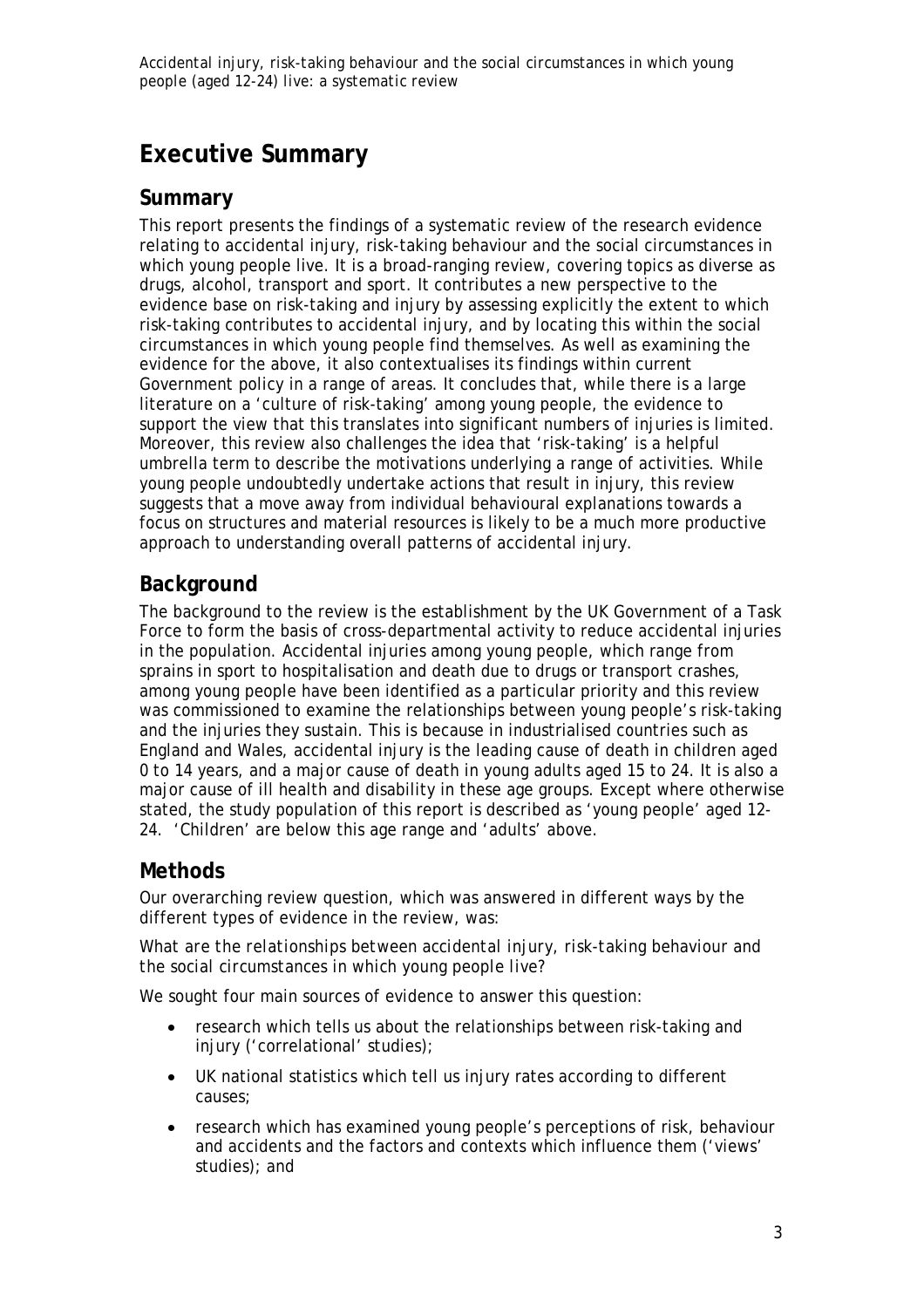• systematic reviews of effectiveness to tell us 'what works' in preventing accidental injury internationally.

The inclusion of these different types of research is an important feature of this review. Its conclusions are drawn from international evaluations of injury prevention interventions, from the findings of 'qualitative' research examining the views and experiences of young people themselves conducted in the UK, and from gathering together what we know about the number and types of injuries suffered by young people.

We searched fifteen electronic databases, searched ten key journals by hand, scanned reference lists, contacted key informants and organisations, and searched websites for research to include in the review. After examining the research in detail and assessing it for relevance and quality, the review's conclusions are based on 84 studies.

#### **Findings**

The research fell into four main areas: drugs, alcohol, transport and sport. We examined the evidence in each of the areas before mapping the evidence back onto the overall burden of injury suffered by young people

#### *Drugs*

We found that the use of drugs is associated with an increased risk of accidental death among young people and that 12–24 year olds are less at risk than those immediately older. Drugs are not as an important a cause of injury among young people as, for example, transport accidents. However, since the risk of death increases with the length of drug use, this is not to say that preventative interventions should not be targeted at this younger age group. While the use of drugs overall has stabilised over recent years, the use of some drugs – such as heroin, cocaine and ecstasy – has increased. Many more young men than women die from drug overdoses, because more men take drugs, but those women who do use drugs are at higher risk. Certain other groups of young people are more at risk than others. These include young people in deprived areas and men who have recently been released from prison. Ironically, many of the correlational studies adjusted for social and economic status in order to calculate standardised rates, thereby removing the very information which might help inform policy-making to assist marginalised groups.

The included correlational studies did not contain any mention of accidents at the workplace, home or school as a result of drug impairment. This review has identified a need for research in this area focusing more exclusively on young people.

There was a clear disjunction of views between young people who used drugs and those who did not. The young people who did not take drugs regarded them as risky and stated that media images about possible negative consequences dissuaded them from trying them, while those who did tended not to believe 'official' messages about possible harms and did not perceive taking drugs as being dangerous. Cannabis in particular was singled out as possibly being good for you, with some young people believing it to be cheaper than alcohol. The recent reclassification of cannabis and the subsequent debate may have helped to reinforce this view.

The above findings relate not just to two bodies of different types research, but also two different populations of young people. The young people in the views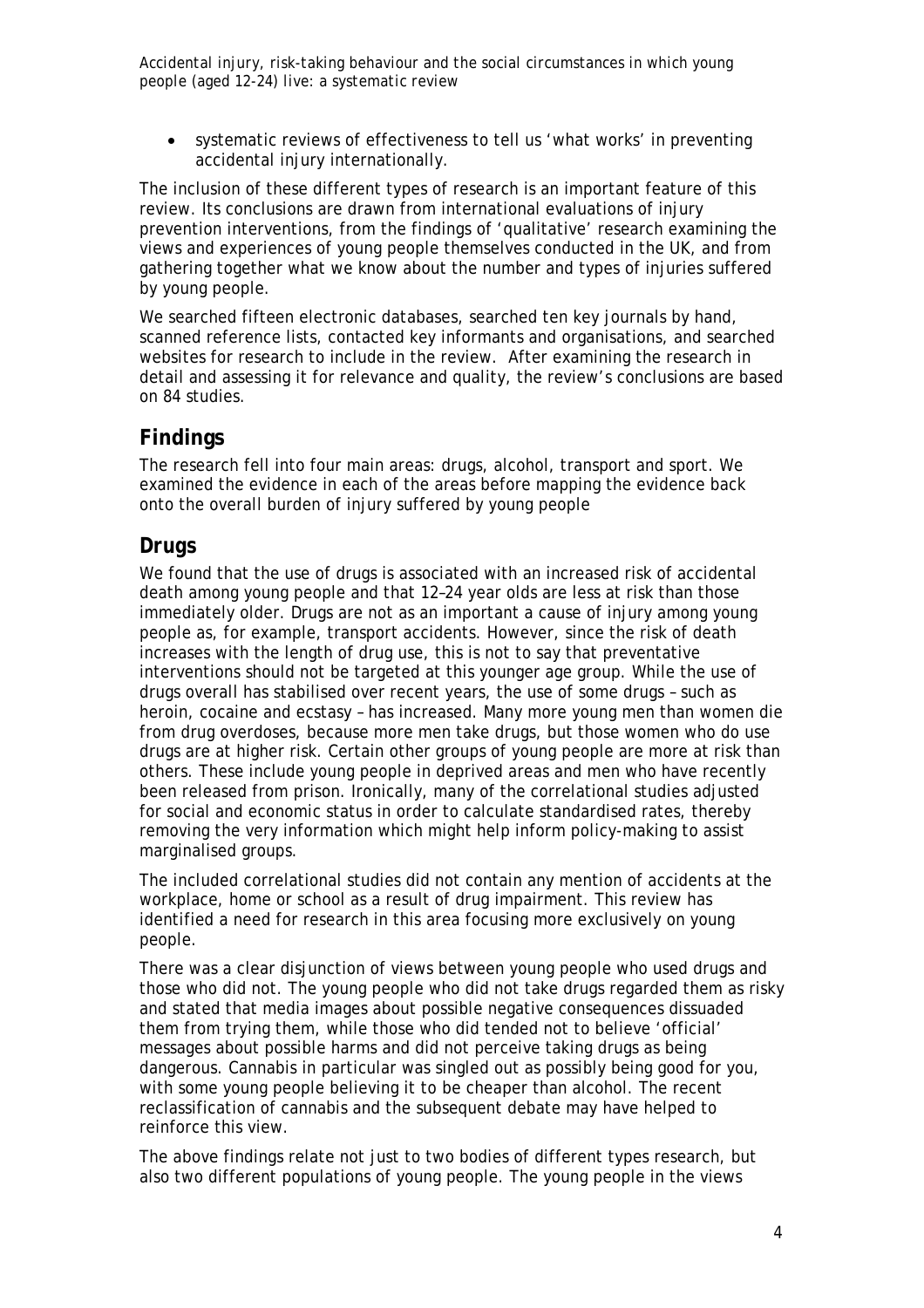studies did not all take drugs, and those that did were more likely to be taking cannabis than 'hard' drugs. In contrast, the correlational studies cover deaths from opiates and other poisons. Our studies, therefore, do not contain the views of those groups of young people whose deaths are covered by the mortality statistics – either from illegal drugs, or due to volatile substance abuse (VSA). We also do not know how many, if any, young people suffer non-fatal injuries as a direct result of taking drugs. We do, however, know that the burden of the more serious injuries – as demonstrated by the mortality statistics – is carried by young people in the lower socio-economic groups.

## *Alcohol*

Anecdotal accounts of accident and emergency departments being filled with alcohol-related casualties on a Friday and Saturday night are common, but at present, it is difficult to quantify the extent of the problem based on national statistics. Some injuries are clearly categorised in hospital episode statistics as having alcohol involvement, but since this is a supplementary code and relies on a blood test or subjective judgement, it is not clear whether these statistics are complete. We also do not know about alcohol-related injuries that do not result in hospital attendance. However, we do know how many young people are admitted to hospital from alcohol poisoning and we also know that almost everyone admitted for this reason is aged between 11 and 17. After a sharp peak among 14 and 15 year olds, hospital admissions for injuries with alcohol involvement decline slowly between the ages of 16 and 30.

Correlational studies have shown that alcohol puts the drinker at an increased risk of injury, that young people are more likely to have injuries than older people, and that young men are more at risk than young women. In the one study that examined ethnicity, minority ethnic status did not increase alcohol-related injuries, and may in fact have had a protective association.

The synthesis which examined young people's views found that young people find drinking enjoyable with the young people in the studies we found saying that they do not commonly mix alcohol and other drugs. Most young people reported that drinking places them at greater risk of injury, though some do not. The younger teenagers – 14 and 15 year olds – felt most in danger of injury when drinking. Young people felt that they learned to manage their drinking through experience and that unsupervised, outdoor drinking was the most dangerous and was more common among younger teenagers (with injuries being considered less common in licensed venues). Peers encourage both drinking and drunken pranks, but also protect one another when they have become more vulnerable as a result of drink. Young people felt that drinking reduces their perceptions of danger and some stated that injury as a result was inevitable. Most young people were cautious about getting very drunk, though being sick as a result of drinking is common and not regarded as serious. Bad experiences – whether to self or someone else – might change behaviour in the short- but not long-term.

Evidence that interventions are able to reduce alcohol-related injuries among young people is scarce and research on ways of reducing alcohol-related violence was outside the scope of this review. The one study which examined attempts to reduce alcohol-related injuries found some evidence that motivational interviews in A&E departments are more effective than information handouts.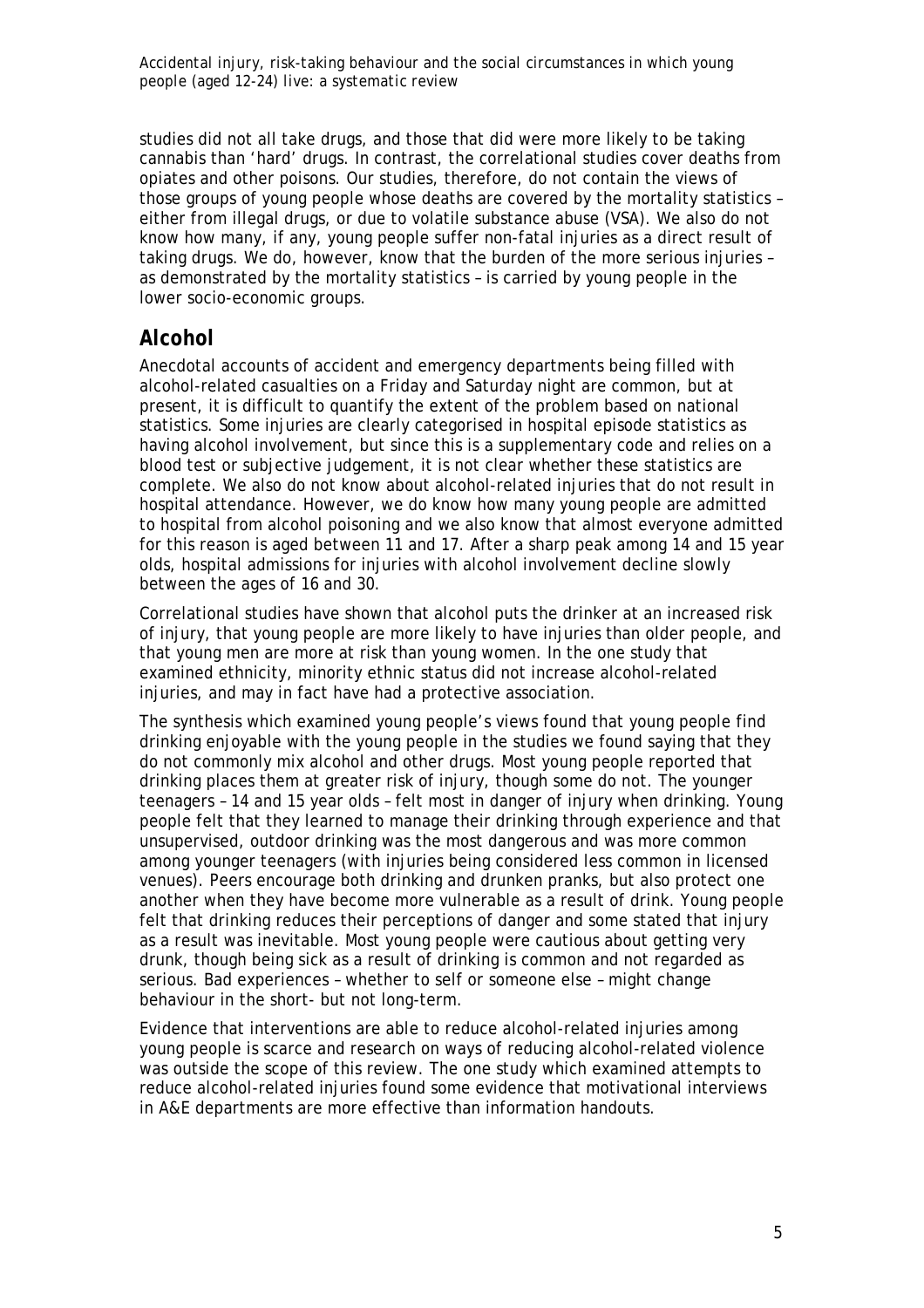## *Transport*

National statistics show that 10,900 young people were killed or seriously injured on the roads in the UK in 2004. Many more young men than women are injured, although the disparity is less among car passengers than for other forms of transport. Those aged under 16 are most at risk of injury on bicycles; at age 16, more are injured on mopeds, and then at 17 and over in cars. Young people aged 17–19 years are the most likely to be involved in drink-drive related accidents. The involvement of drugs in road traffic accidents has yet to be quantified.

Research suggests that younger, as opposed to less inexperienced, motorcyclists are more likely than older motorcyclists to be killed or seriously injured while driving, but also that the factor most clearly related to severity of injury is the engine capacity of the motorcycle involved. Young drivers of cars are also more likely to be injured than older drivers.

Sixteen to twenty-four year olds in the general population in England and Wales in 1996 had a higher number of alcohol-attributable road traffic accident deaths than all other age groups. In addition, within this age group young men had over eight times as many alcohol-attributable road traffic deaths as did young women. Drugs are found in the bloodstream of more young fatal accident victims than older age groups; however, it is difficult to assess whether drugs actually contributed to the accident. A low score based on the father's occupational classification and low family affluence have both been reported as being predictive of injuries occurring on the roads, but the only independent predictor of child pedestrian injury is 'playing in the street'.

Young 'risky' drivers were more likely to think they would have an accident, but were also less worried about this than 'safe' drivers; accidents or dangerous driving were not considered to be embarrassing. Some young people expressed a fatalistic view of the chances of having an accident, and some of those that had been involved in crashes stated that it had not really affected their driving behaviour. 'Risky' driving was seen as enjoyable and not considered to be the same as driving unsafely. However, different drivers had different perceptions of what a 'good driver' was, with 'safe' drivers emphasising safety and 'unsafe' drivers emphasising driver skills.

The presence or absence of other people influenced driving behaviour. Some passengers (e.g. parents) tend to reduce risky driving, whereas others (e.g. peers) might encourage more risky driving. Young men were more likely to take risks than young women. Young people stated that they judge the degree of acceptable risk depending on the situation. Young people said they were more likely to drive riskily when driving alone or late at night when the roads are quieter than during the day or when they were responsible for others in the car. Some young people felt they 'grew out' of risky driving as they got older with more expensive cars and family responsibilities. They also said that the social expectation that they would drive riskily made it more likely that they would do so.

Young people expressed a difference in attitudes to drink-driving versus driving on cannabis. Drink-driving was generally considered dangerous and not socially acceptable, whereas driving on cannabis was more acceptable and not thought to be dangerous. Some young people stated that a lack of public transport (or alternatives, such as taxis) made it more likely that they would drink and drive.

There is a large evidence base of systematic reviews that look at interventions designed to reduce traffic injuries. Legislation on the wearing of motorcycle helmets has been found to be effective, as has legislation and enforcement on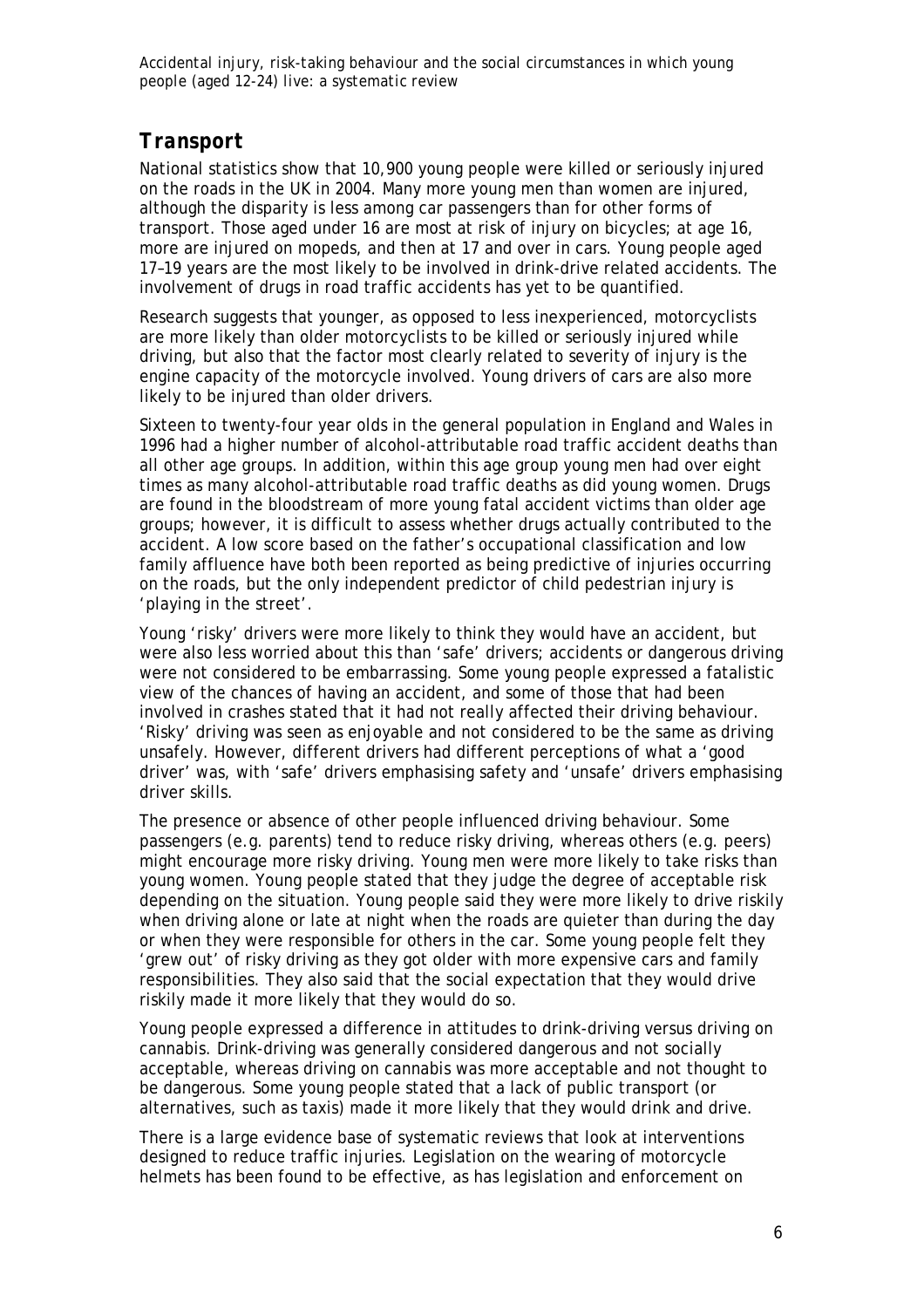reducing drink-driving. Raising the minimum driving age and introducing graduated licensing schemes for young people have also been shown to be effective in reducing accidents. Curfew laws, which restrict the times during which new drivers can drive, also reduce accidents. Seat belt campaigns have led to behaviour change and consequential reductions in injuries.

Interventions based on models of behaviour change to reduce drink-driving are ineffective or have a negative effect. Combining different approaches has more effect than using a single approach. Education or skills training has either negative or no effects on driver behaviour and subsequent accidents, possibly because these approaches lead to over-confidence or early licensing. The effectiveness of pedestrian education is not proven. Environmental modification and the enforcement of speed limits may be more effective at pedestrian accident prevention.

Evidence relating to community-based interventions is mixed. Some studies found that the mobilisation of social support was effective in reducing drink-driving. However, while evidence of their effectiveness is increasing, community-based interventions have not yet demonstrated a sustained impact in reducing injury.

#### *Bicycle helmets*

Despite the debate on whether or not cycle helmets should be compulsory, the balance of evidence suggests that wearing helmets reduces injury in the event of an accident.

Young people in the 'views' studies did not think cycling was very risky and did not think that accidents would happen to them. Cycling conditions (e.g. at night or in bad weather) affected their perceptions of risk and some young people believed that helmets were only needed for certain types of journey. The fact that risk perceptions differed for different types of journey did not predict the wearing of cycle helmets, only the intention to wear one, but young people who 'could never forgive themselves' if they had an injury which a helmet could have prevented were more likely to wear one.

Young people differed in their perceptions about the protection offered by helmets, with some feeling that the head was not the part of the body most likely to be injured in an accident. Beliefs about the safety offered by helmets do not necessarily predict whether a young person is likely to wear one.

'Critical incidents' – whether to the young person or to someone known to them – were reported to change behaviour, but only in the short-term. Teenagers in one study were more likely to wear a helmet if they were engaged in more risky cycling, whereas another study came to the opposite conclusion. Most young people did not feel that wearing a helmet affected the way they cycled, though some expressed concern about the possibility that motorists would think they were less vulnerable and so drive more dangerously around them.

Peers tended to be a negative influence on the wearing of cycle helmets due to concerns about being teased, particularly when first starting to wear one. Parents were often a positive influence, and some young people felt legislation would also make them more likely to wear helmets. Young people also mentioned that cheaper and more attractive helmets would be more inviting to wear.

Education interventions through a single medium were not effective at increasing the wearing of cycle helmets, but multifaceted interventions were effective. Education interventions targeting small groups had mixed effects, with some studies reporting positive results and others finding no effect.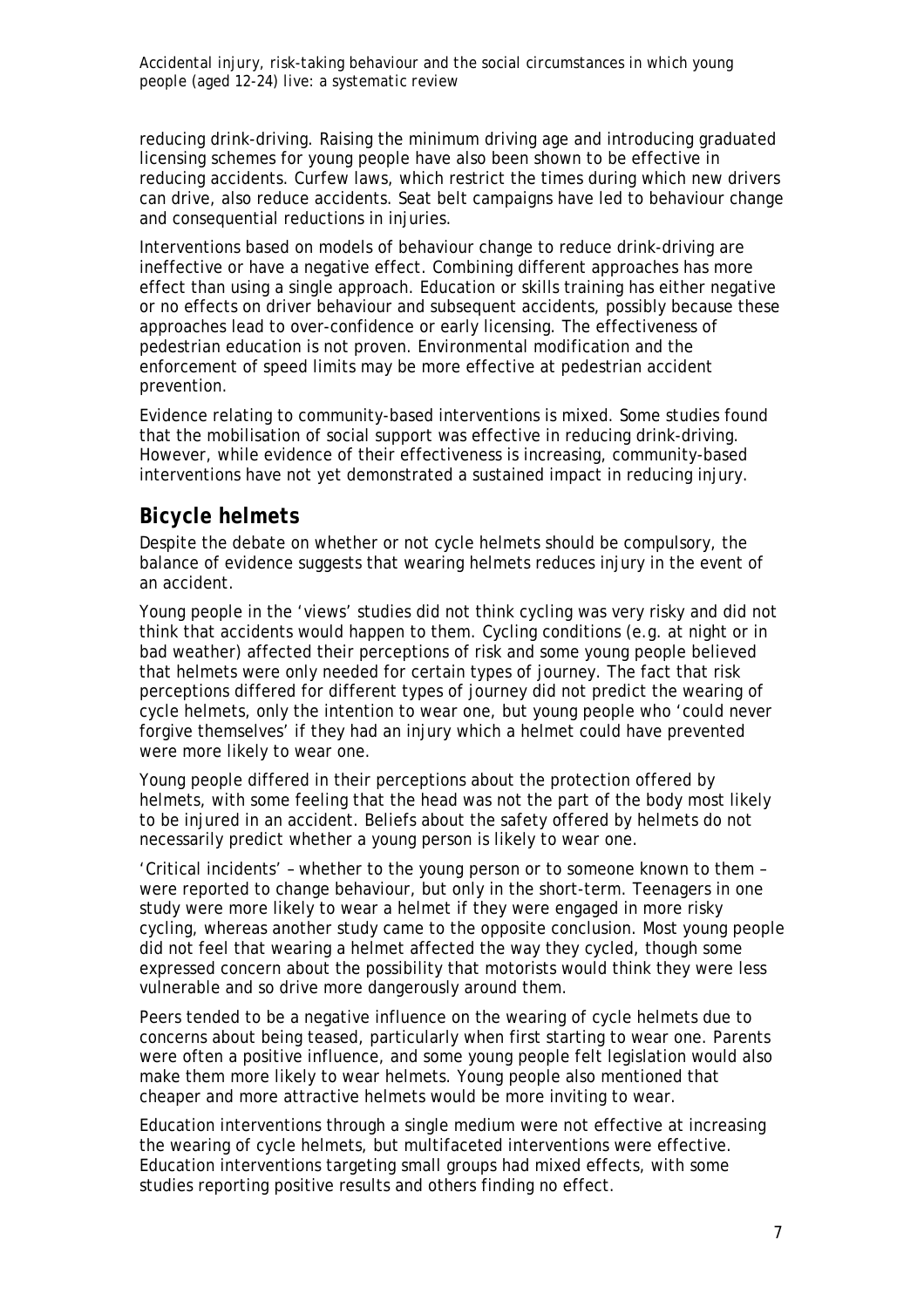Acknowledging that the price of helmets can be a disincentive, particularly for disadvantaged children, some interventions which provided subsidised or free helmets did increase helmet use. There was conflicting evidence about the relative effectiveness of providing free and subsidised helmets. There is some evidence to suggest that promotional campaigns have more effect in high income areas, and also that younger children were more likely than teenagers to change their behaviour (especially girls). There is also some evidence to suggest that community-based interventions are more effective than interventions based in the school.

Most primary research on helmet wearing focused on younger children, rather than young people up to the age of 24. Strategies targeted at the older age group may therefore need to be developed and tested.

The balance of evidence suggests that a combination of legislation and enforcement is the most effective means of reducing cycling injury. However, the introduction of compulsory helmet wearing can also lead to a reduction in cycling. In order to avoid this, six reviews recommend a multi-faceted approach in which legislation is preceded by education and promotional campaigns.

#### *Sport*

The greatest numbers of sports-related injuries occur to young people playing football (27%) and rugby (10%) – because these are the most widely played sports. When activity rates are taken into account, rugby is by a long way the most dangerous mass-participation sport. Stick-based sports, such as hockey, also have high injury rates, and eye injuries are more common in racquet sports. One study found that half of all injuries to young people in an accident and emergency department were sports related, and most studies which examined differential injury between sexes found that young men suffered more injuries than young women. The *Health Survey for England* found that sport/exercise accident rates peaked in young people between the ages of 13 and 15 years old.

Athletics injuries are reduced if a coach is present, and there is some evidence to suggest that adult/guard supervision can reduce injuries at swimming pools and beaches. Systematic reviews failed to find strong evidence for interventions to reduce sports injuries, and no studies in any of the reviews tackled the issue of injury in relation to social deprivation. Much of the research is focused on younger children and the question of whether or not these interventions are appropriate to a teenage audience needs to be considered.

With regard to specific sports, the use of custom-fitted mouthguards was found to reduce oral injuries in rugby and changes to the rules reduced very serious injuries in rugby and ice hockey. Similarly, the use of protective equipment reduced injuries to players of American Football, the use of belts benefited weightlifters, and eye/face protectors reduced squash injuries. For those with previous ankle sprains, ankle supports and taping were beneficial in reducing future sprains (in soccer and other sports, such as basketball). Specially designed baseball bases, which come away from the ground easily when players slide into them, were effective in lowering injury rates. Despite considerable research, there is little strong evidence to help runners avoid injury. Neither stretching nor warm up/down regimes appear to be associated with reduced rates of injury.

The environment in which sport takes place can affect injury rates. Smaller rinks are associated with more injuries in ice hockey, and the design of swimming pools can also change injury patterns. Removing monkey bars and increasing the depth of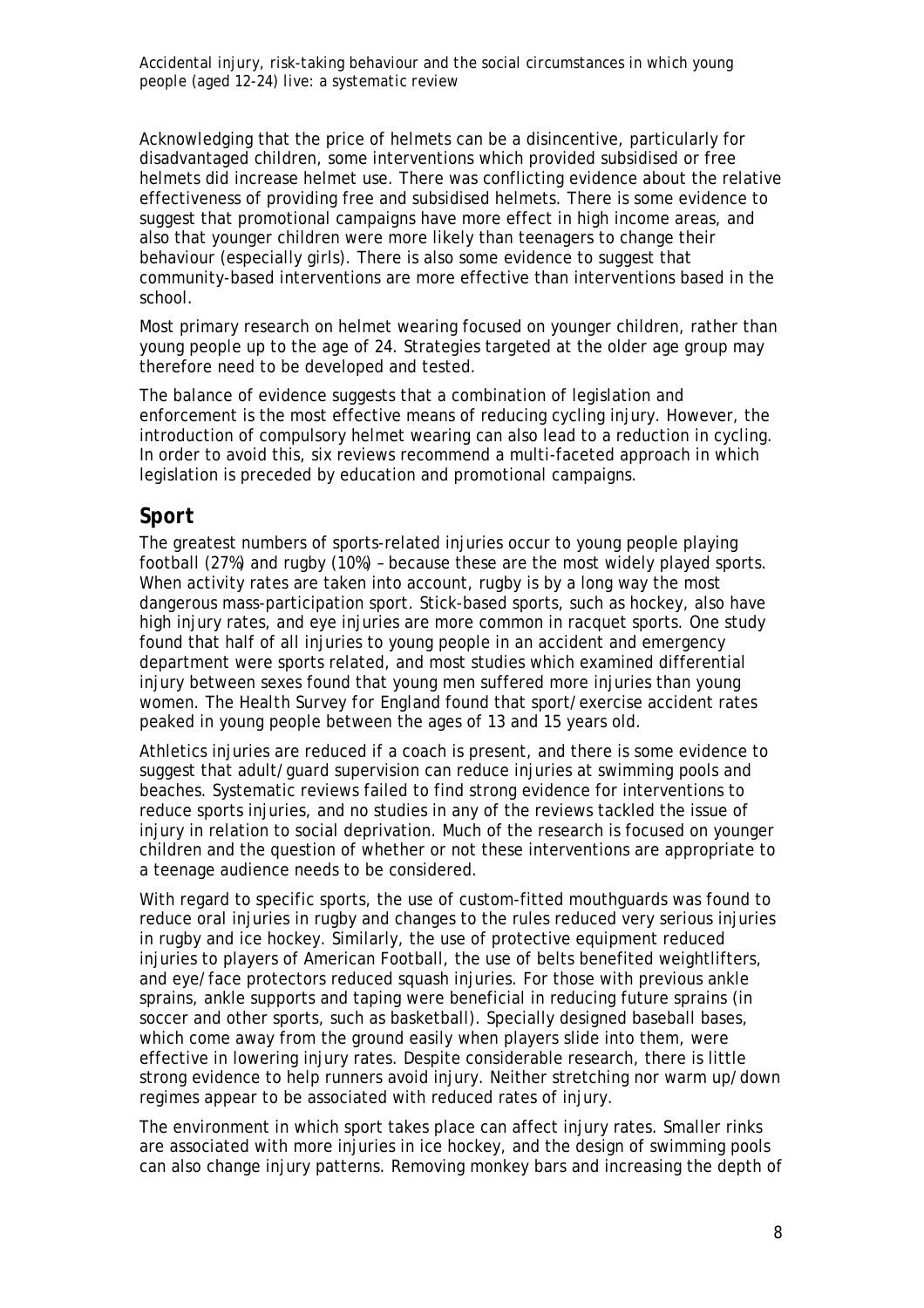protective bark in public playgrounds can reduce injuries significantly. Reducing potential hazards in school playgrounds has also limited rates of injury.

#### **Recommendations**

Each chapter contains specific implications and recommendations relating to the specific topic areas. Presented here are the overarching recommendations resulting from looking across the different causes of injury.

While the above topic areas cover most of the causes of accidental injury among young people, there is little evidence that consistently links individual risk-taking with accidental injury. This suggests that a move away from individual behavioural explanations towards a focus on structures and material resources is likely to be a much more productive approach to understanding patterns of accidental injury among young people.

Very few correlational studies examine possible structural causes of injury, and those that do so use different and/or unclear definitions. We need not only clearer definitions of social and economic status (SES), but better quality information on how different factors within these definitions interrelate and how they impact on accidental injury rates among young people.

There are pronounced differences between young men and young women both in rates and types of injury and in their exposure to different injury risks. Studies which examine young people's views are often eloquent on the subject of the different cultures of masculinity and femininity which contribute to shaping their behaviour, particularly with respect to transport and alcohol-related accidents where there is almost an expectation that taking risks is a normal feature of young men's lives. This is an essential context for understanding, for example, why in the 16–24 year age group young men are eight times more likely than young women to have an alcohol-related road accident. A focus on gender differences reveals some notable research gaps, for example the higher drug-related mortality risk among young women, and the greater vulnerability of young women to road accidents when travelling in groups.

Bearing in mind stated Government aims of increasing physical activity in the population as a whole, we also recommend that attention be given to ensuring that young people are not exposed to additional risk of injury as a result. In particular, if cycling is to be promoted as a healthy and environmentally friendly form of transport, we need to address the significant risks faced by cyclists sharing busy roads with much faster and heavier vehicles. The significant variations in injury rates between different sports should also be examined and the place of dangerous sport in the school curriculum should particularly be considered.

Risk-taking behaviour as an umbrella concept cannot be regarded as a useful model to explain accidental injury among young people. However, since some behaviours clearly lead to injury, we recommend a more fine-grained approach which is more sensitive to the underlying motivations, history and reasons for injury. Rather than focusing on 'risk-taking', behavioural interventions need to take account of people's different situations and recognise a striking finding across the systematic reviews – that education/information interventions alone have limited or no impact. This may not be because young people are unreceptive to the messages of such interventions, but because the influences of other factors, including the environment and social context, have an overriding importance.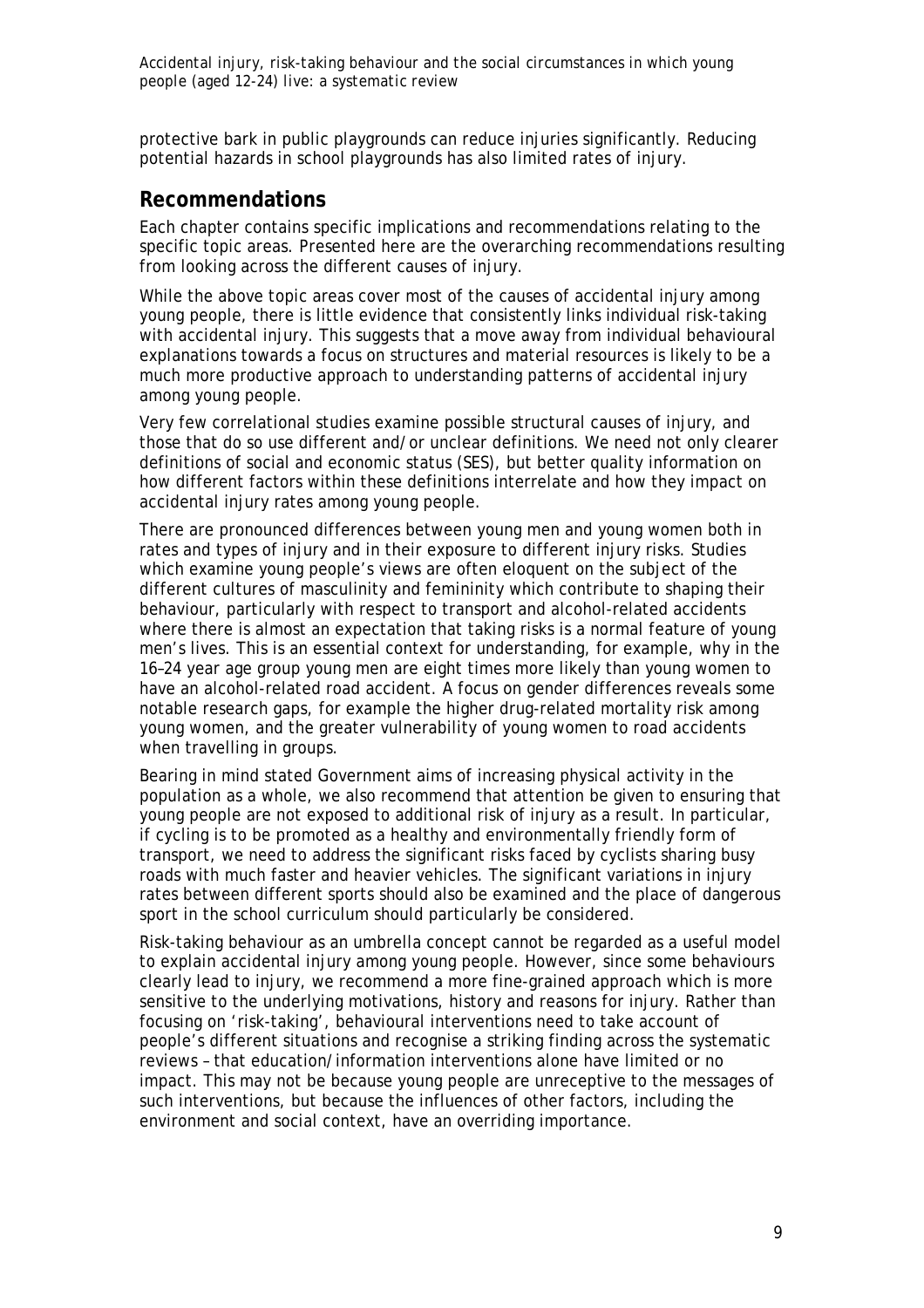#### **The contribution of this review**

This review is the first of its kind to look across risk topics and include such a wide range of research designs. It presents information not only on 'what works', but on the causes and extent of injury from a large range of sources, and it synthesises the views of the people who are the focus of interest and locates this information within current UK Government policy. It is therefore able to draw conclusions with some authority, since its broad perspective enables it to look across research activity in so many areas.

Examining research from a 'behavioural' viewpoint has enabled the review to take a critical look at the evidence base which underpins many current health promotion interventions. The conclusions about general approaches to research and the difficulty of explaining accidental injury through behaviourist approaches alone are strengthened by the broad scope of the review.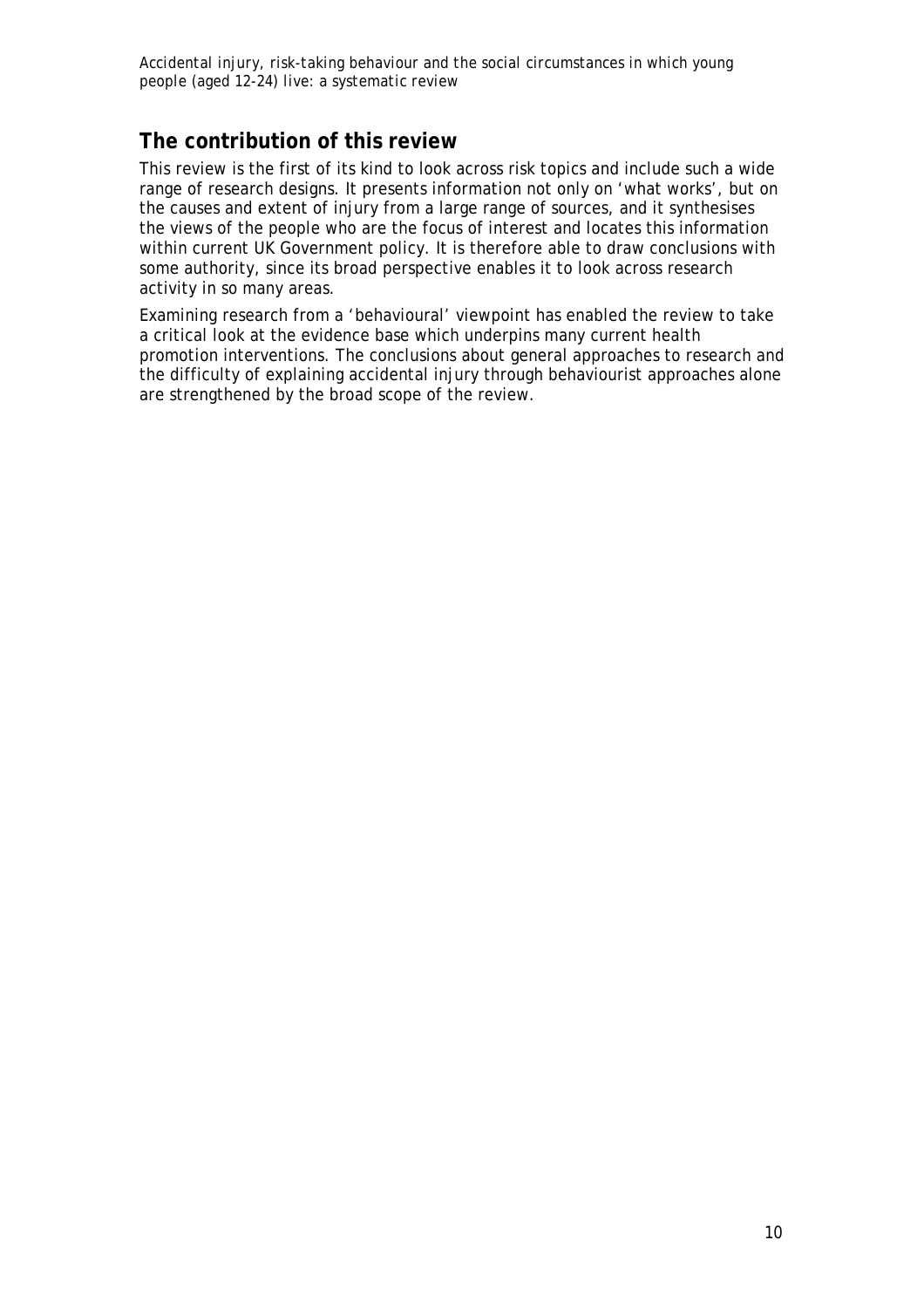**Part I: Background and results of the review**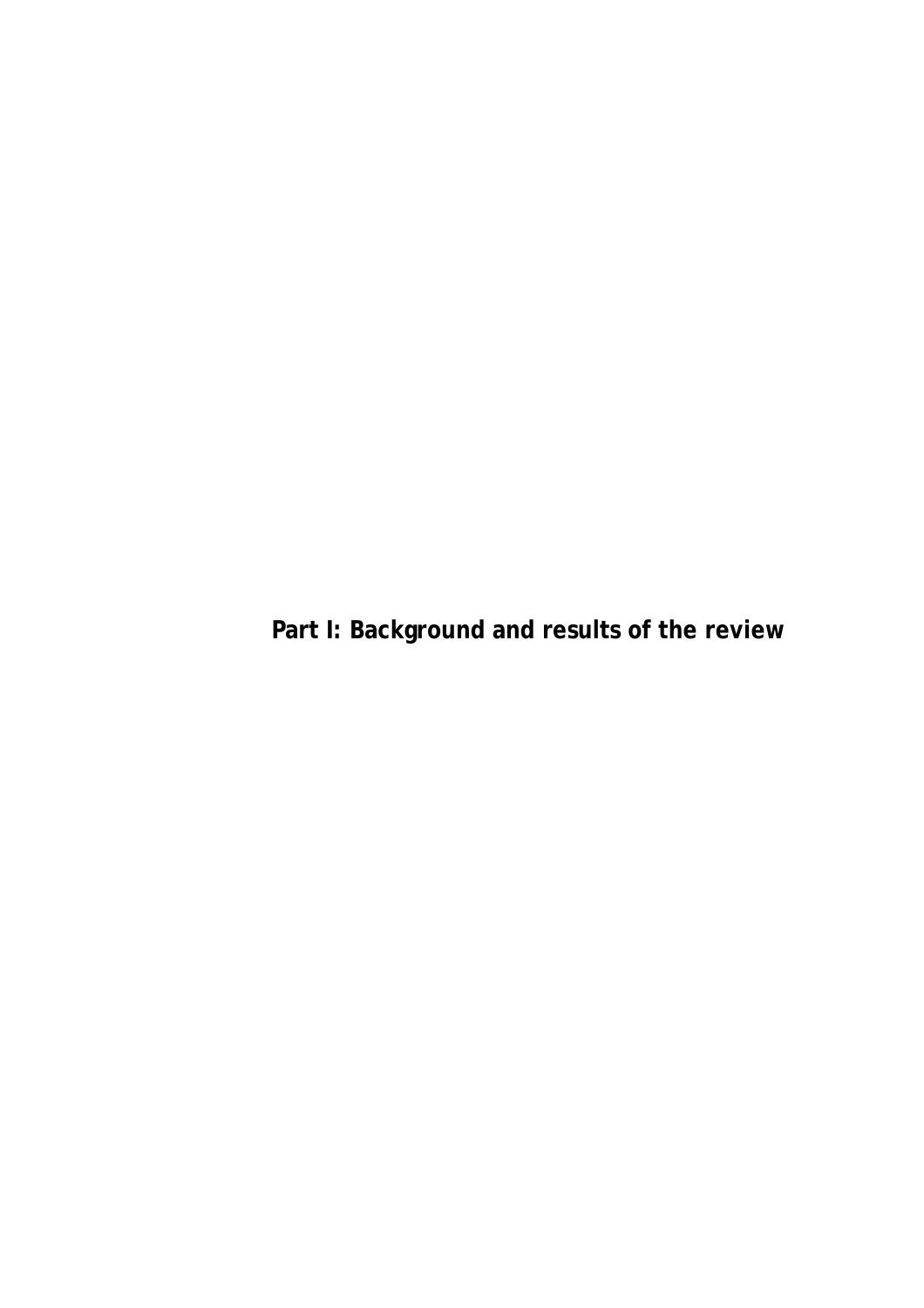# **1. Introduction**

#### **Young people and accidental injury**

The UK Government's Accidental Injury Task Force highlights children and young adults as priority groups for action to prevent accidental injury (Accidental Injury Task Force 2002). This is because in industrialised countries such as England and Wales, accidental injury is the leading cause of death in children aged 0 to 14 years, and a major cause of death in young adults aged 15 to 24. It is also a major cause of ill health and disability. Road traffic accidents involving pedestrians, cyclists and vehicle occupants account for a large proportion of all accidents and were the cause of nearly half of all deaths from accidental injury among children aged 0 to 14 years between 1998 and 2000. The proportion of accidental injury deaths among people aged 15 to 24 due to their presence in vehicles involved in road traffic accidents was even higher.

Within this wide age band of 0 to 24 years, two groups of young people have been particularly singled out for action: 12 to 14 year olds and 15 to 24 year olds. Within the latter age range there has been little progress in the reduction of accidental injury for a number of years (Accidental Injury Task Force 2002). It is now well established in the UK and elsewhere that rates of accidental injury are higher among the poorest children and young people, and that young men have higher rates of accidental injury than young women (Lyons et al. 2003, Roberts 2002, Roberts and Power 1996). For example, Roberts and Power (1996) found that the death rate due to injury for children from unskilled families was five times that of children from professional families between 1989 and 1992.

Because of the social class differences in rates of accidents, tackling inequalities in childhood injuries is a key part of the policy agenda. As the task force notes, 'the burden of accidental death and injury is disproportionately heavy on the most disadvantaged in society' (Department of Health 2002a). The White Paper *Saving Lives, Our Healthier Nation* set national targets to reduce the rates of death and serious injury from accidents by 2010. The Accidental Injury Task Force has set immediate and long term priority areas for action to meet these targets. Those that are relevant to young people include play and recreation (e.g. strengthening education about risk and safety in play education in schools), road accidents (e.g. local child pedestrian training schemes and travel plans), young car drivers and passengers (e.g. improve training and hazard perception skills), and injuries at work (e.g. a focus on industries most at risk of falls). The Task Force stated that, in relation to injuries to young drivers and passengers:

- There is an urgent need to update our knowledge of accidental injury in respect of 15 to 24 year olds and further studies are required in respect of 12 to 14 year olds.
- More information is needed about the possible links between alcohol and illicit drug use and accidental injury in adolescents and young adults (Accidental Injury Task Force 2002).

In 2004, as part of the work of the Department of Health to support the Task Force and implement its recommendations, the Department's Policy Research Programme commissioned a programme of research to underpin the development of new interventions to prevent injury. This systematic review is part of that programme. Systematic reviews answer a clearly formulated question using explicit methods to identify, select and assess relevant research for quality, and to draw conclusions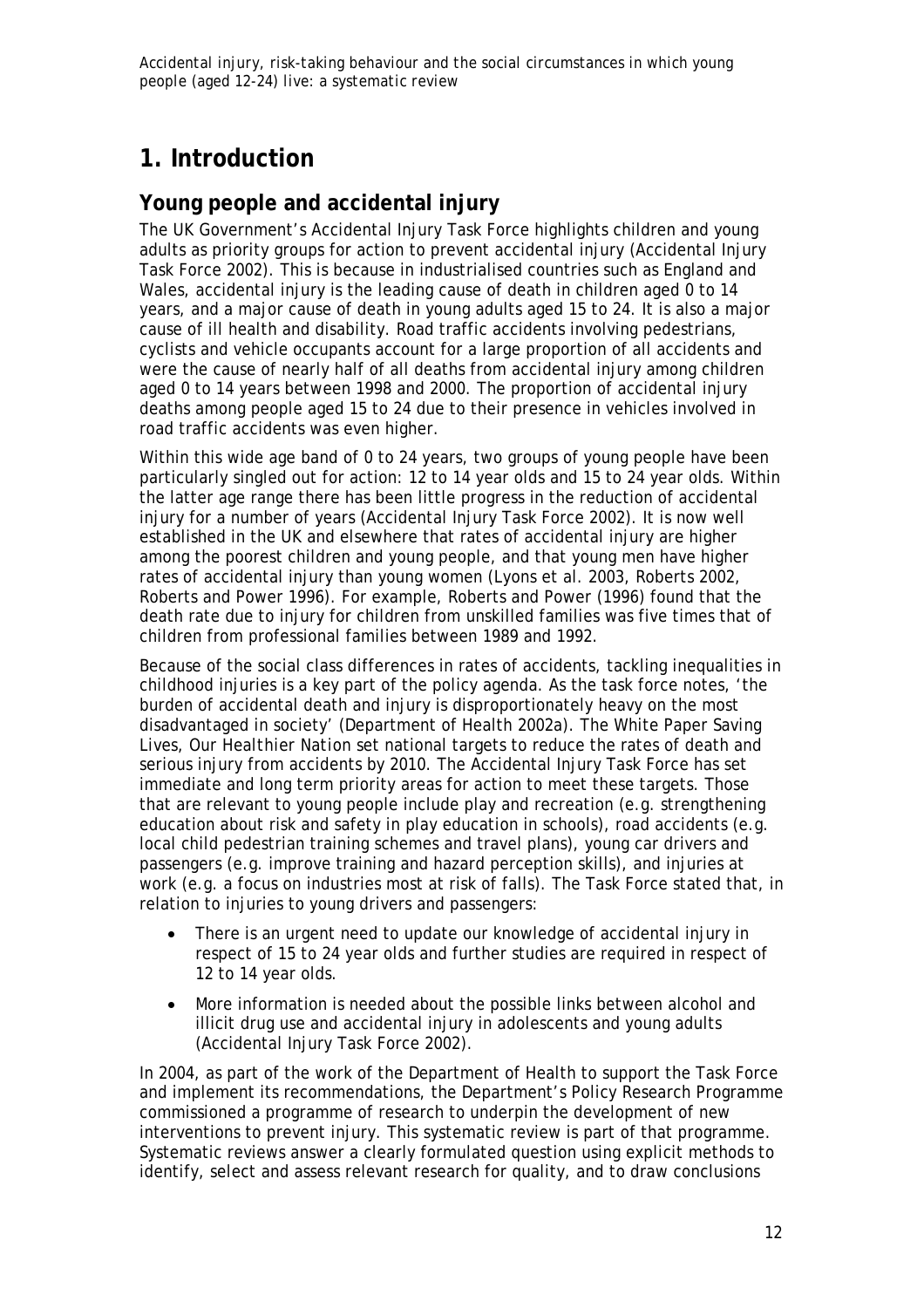from their results in a transparent way. They give policymakers and other stakeholders a short-cut to the research evidence. They aim to give a transparent and unbiased picture of current knowledge in a specific area to facilitate informed decision-making.

Policy-makers suspect that the nature and motivations for risk-taking behaviour among young people (12-24 year olds) may differ from that of other age groups. Information is therefore needed to bridge this knowledge gap in order to design effective interventions to reduce risk-taking behaviour and therefore accidental injury. Policy-makers are particularly interested in finding ways to address current inequalities of social and economic status in rates of accidental injury among young people.

#### **The burden of accidental injury**

More than 10,000 people or all ages die every year because of accidental injury with over 300,000 people injured in road traffic accidents alone. Total numbers of non-fatal injuries are difficult to estimate, but approximately 5.93 million accident and emergency visits in 1999 were due to accidents in the home or leisure (Accidental Injury Task Force 2002). Treating injuries costs the NHS more than £2 billion per annum; the cost of accidental injury to the economy runs into the tens of billions of pounds and the personal costs are substantial.

The prevention of accidental injury among young people is important because it is the leading cause of death, ill health and disability in this age group. Accidents are not inevitable and injury prevention has the potential to offer significant benefits to individuals, society and the economy (Department of Health 2002a). In order to devise effective prevention strategies it is necessary to know how people are injured and why. Each chapter in this report contains details of injuries associated with specific causes; this section presents a brief overview of national injury rates.

From an international perspective, the UK has fairly low overall rates of injury. According to UNICEF, it is second to Sweden in having one of the lowest childhood mortality rates among 'rich nations' (UNICEF 2001), but at the same time has one of the highest rates of child pedestrian injuries in Europe (Department for Transport 2000b). As the Accidental Injury Task Force has observed, it is difficult to obtain precise statistics regarding the overall extent of injury among young people, since data are collected in different forms and for different reasons (Measuring and Monitoring Injury Working Group 2002). Mortality statistics, however, give some indication regarding the most serious injuries affecting young people in the UK.

Office for National Statistics (ONS) data show that, in 2004, 795 young men and 212 young women died as a result of accidents (ICD-10 codes V01–X59) (Office for National Statistics 2006a). As figure 1.1 shows, 81% of these deaths were caused by traffic accidents, 12% by poisoning, and other causes accounted for 7% in total. Mortality due to accidental injury is unevenly spread between the sexes, with 79% of the above deaths occurring to young men. Narcotics and hallucinogens caused 46 of the 115 deaths due to poisoning. A different dataset estimates that volatile substance abuse accounted for 2.2% of accidental deaths in the 10–14 age group (Department of Health et al. 2005). We should note that for the age group 25–44 this pattern changed: the proportion of people dying due to poisoning rose and the proportion of transport-related accidents fell.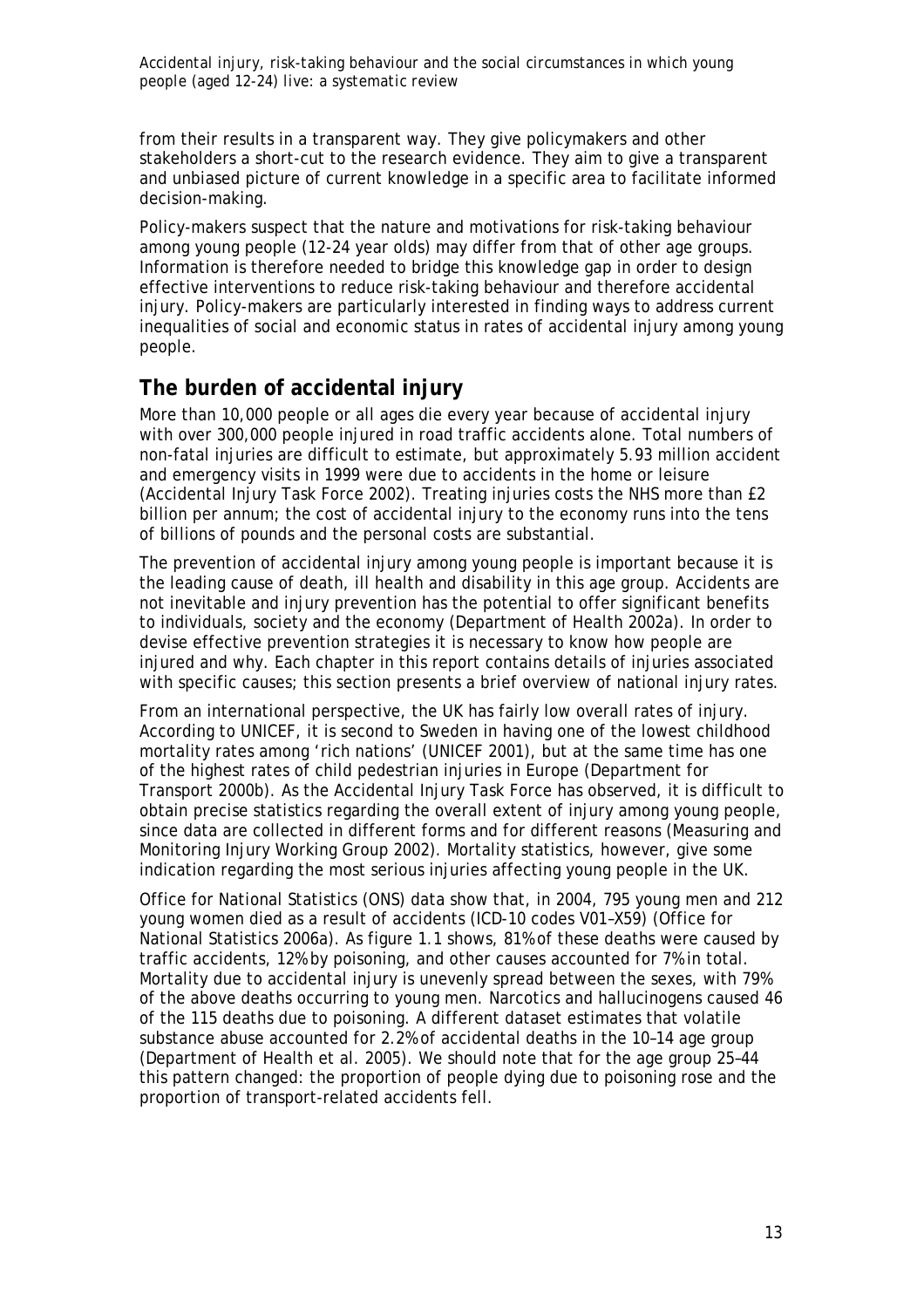

**Figure 1.1** Underlying causes of death: 15–24 year olds (2004)

Accurate figures for injuries which did not result in death are more difficult to obtain. The Health Survey for England (2001) (Bajekal *et al.* (eds) 2003) suggests that annual rates for serious accidents (involving visits to the hospital or doctor) were 33 per 100 among young men and 19 per 100 for young women. Rates for minor accidents were 314 and 167, respectively (Bajekal *et al.* (eds) 2003). Table 1.2 shows the rates of causes of accidents for young people in 2001. Some sampling error is apparent in the comparatively low rates of vehicle accidents, as observed by the report's authors (Bajekal *et al.* (eds) 2003, Chapter 3).

| Age              | $12 - 13$ | $14 - 15$ | $16 - 24$     |
|------------------|-----------|-----------|---------------|
| Falls (excluding | M: 14     | M: 18     | M: 7          |
| sport/play)      | F: 8      | F: 12     | F: 8          |
| Sport/play       | M: 20     | M: 14     | M: 11         |
|                  | F: 3      | F: 13     | F: 3          |
| Tool or other    | M: 0      | M: 1      | M: 5          |
| implement        | F: 1      | F: 0      | F: 2          |
| Moving vehicle   | M: 0      | M: 2      | M: 4          |
|                  | F: 1      | F: 2      | F: 3          |
| <b>Bike</b>      | M: 7      | M: 1      | M: 0          |
|                  | F: 1      | F: 2      | F: 0          |
| <b>Work</b>      | n/a       | n/a       | M: 13<br>F: 7 |

**Table 1.2** Annual accident rates per 100 young people for types of major accidents. Young men (M) young women (F)

Hospital episode statistics are another useful source of information about accidents, and they are used later in this report to provide detail about how different causes of injury vary with age. Each 'episode' represents one period 'of continuous admitted patient care under the same consultant' and they are classified according to the International Statistical Classification of Diseases and Related Health Problems, Revision 10 (ICD10) (World Health Organisation 2003). (In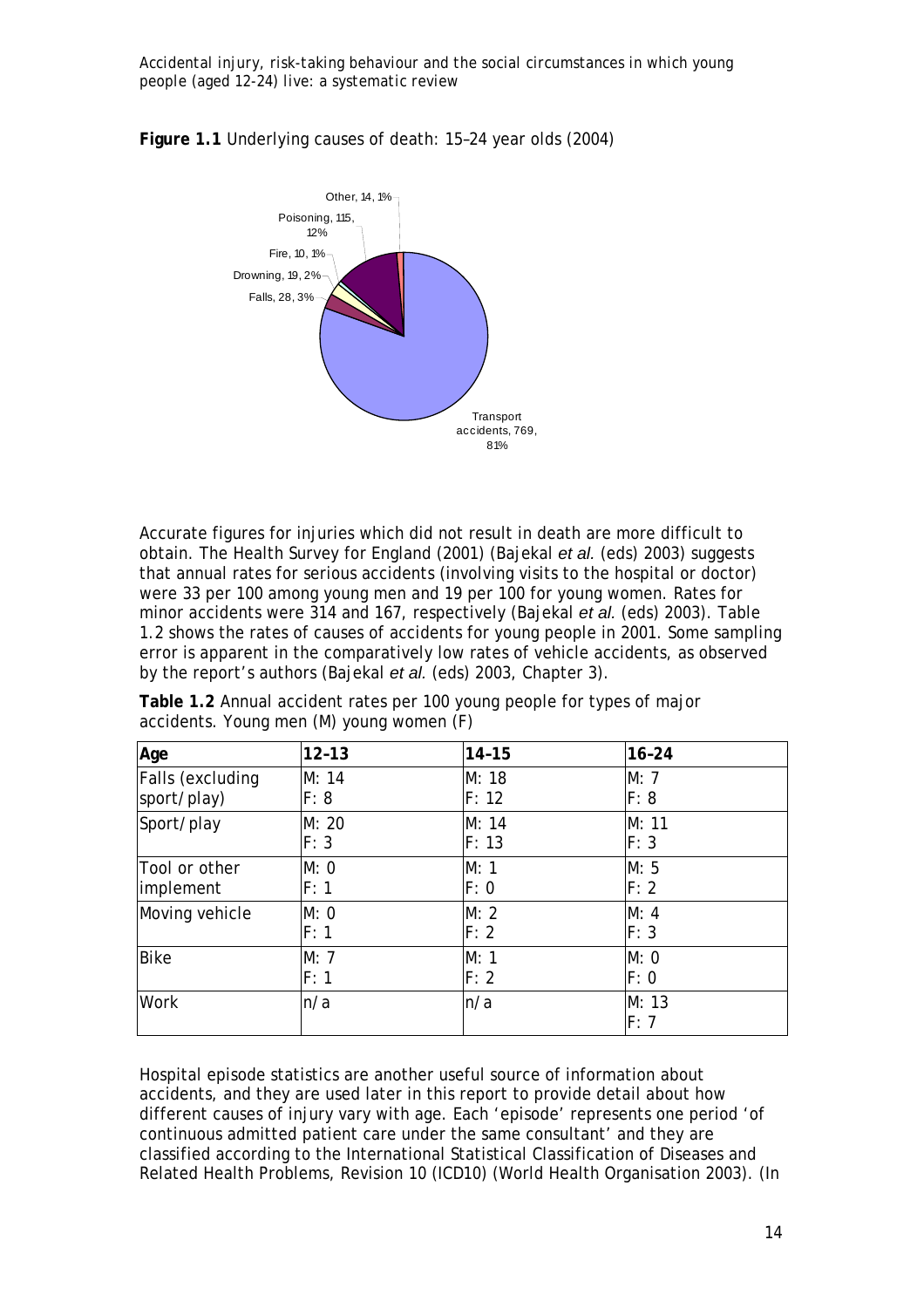cases where a patient is transferred between consultants, they will have more than one entry in these statistics. See www.hesonline.nhs.uk for further information about hospital episode statistics.) Since comparing data by year can be problematic due to changes in organisations and classifications, we simply present gross figures in this report, presenting the total number of episodes between April 2000 and March 2004. Figure 1.3 shows the number of admissions to hospital between 2000/1 and 2003/4 due to accidental injury. Falls, transport, and 'exposure to inanimate mechanical forces' are the three largest categories of injury.

**Figure 1.3** Hospital episode statistics 2000/1–2003/4: accidents to 12–24 year olds (more than 10,000 episodes)



Hospital episode statistics can be broken down according to age. Figure 1.4 shows the same data as above according to the age of the person admitted. As can be seen, the reason that falls occupy such a large proportion of accidents in figure 1.4 the large number of falls suffered by people in the lower age groups. Among those aged in their late teens and older, the number of falls resulting in hospital admissions falls sharply.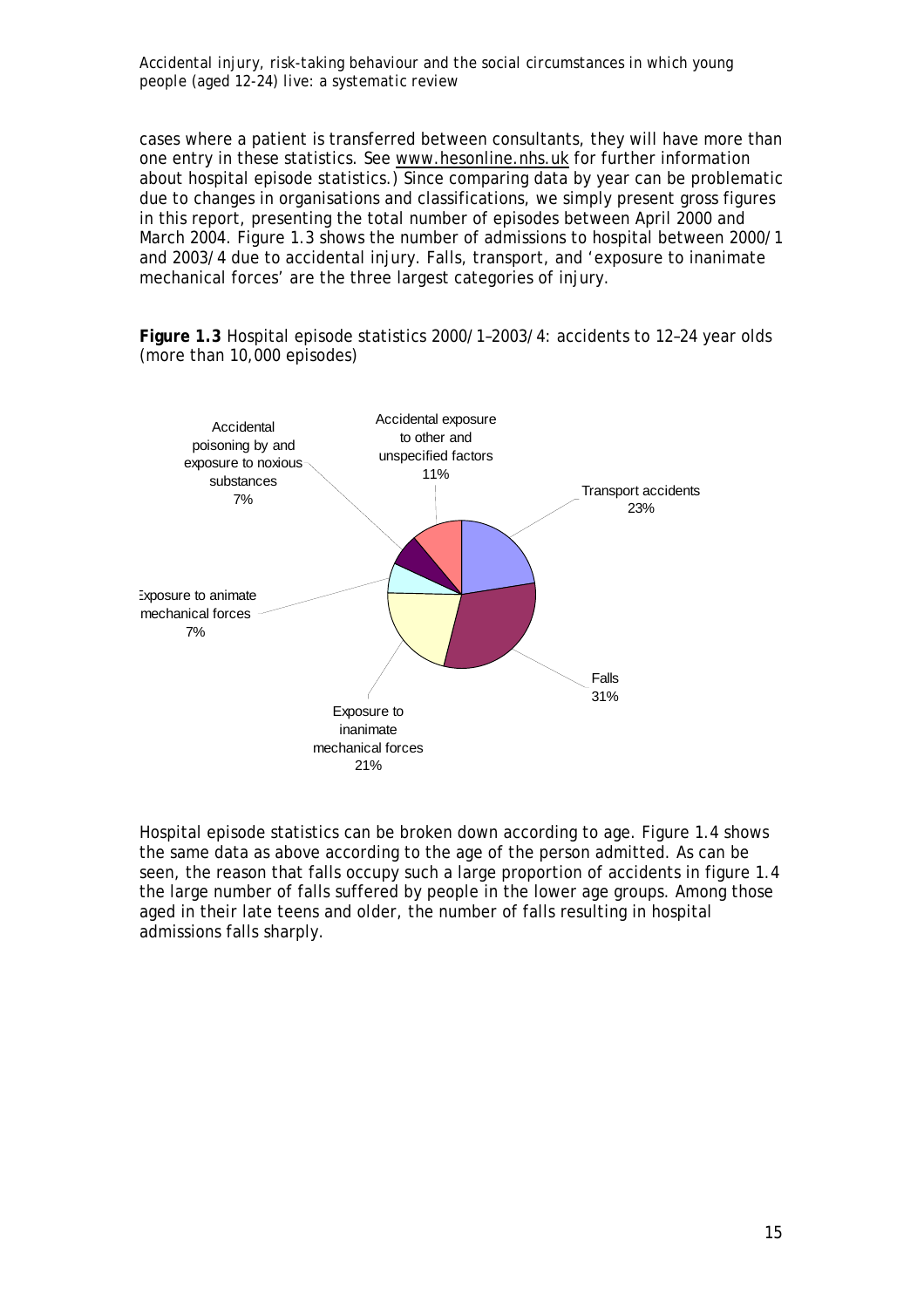**Figure 1.4** External causes of morbidity and mortality: hospital episode statistics 2000/1–2003/4



The statistics also sub-classify falls, and figure 1.5 shows a breakdown of the main classifications by age and type of fall. As can be seen, the relatively high number of admissions among the younger age group is due to falls involving: ice-skates, skis, roller-blades or skateboards; playground equipment; collision with, or pushing by, another person; falling out of trees; and a greater number of unspecified types of falls.



**Figure 1.5** Subcategories within falls: hospital episode statistics 2000/1–2003/4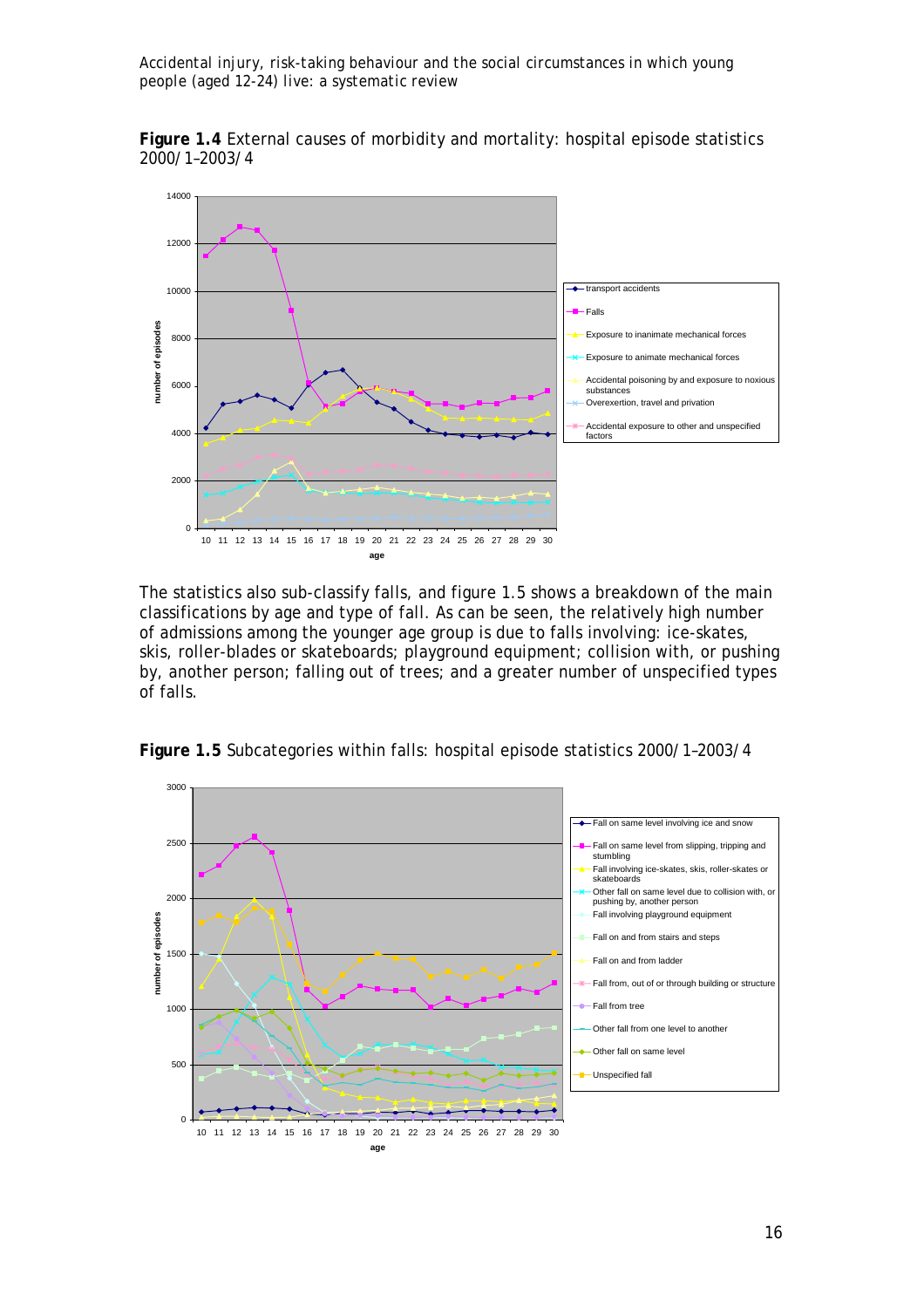A different view of falls can be seen by examining the location coding. Figure 1.6 shows that most falls are coded 'unspecified' in this area, but the second highest categorisation is 'occurrence at sports/athletics area' telling us that a high proportion of these injuries were probably sustained playing sport.



**Figure 1.6** Hospital episode statistics: locations of falls 2000/1–2003/4

The detailed breakdown of transport injuries can be found in Chapter 5. Classifications within 'exposure to inanimate mechanical forces' are shown in figure 1.7. Injuries due to animate mechanical forces were mostly caused by hitting, being hit by, or otherwise colliding with other people and being bitten or struck by dogs. If we look at this category in more detail and examine only those injuries which were due to being 'hit, struck, kicked, twisted, bitten or scratched by another person' or 'striking against or [being] bumped into by another person' we can see that this category also contains a large number of sports injuries (see figure  $1.7$ ).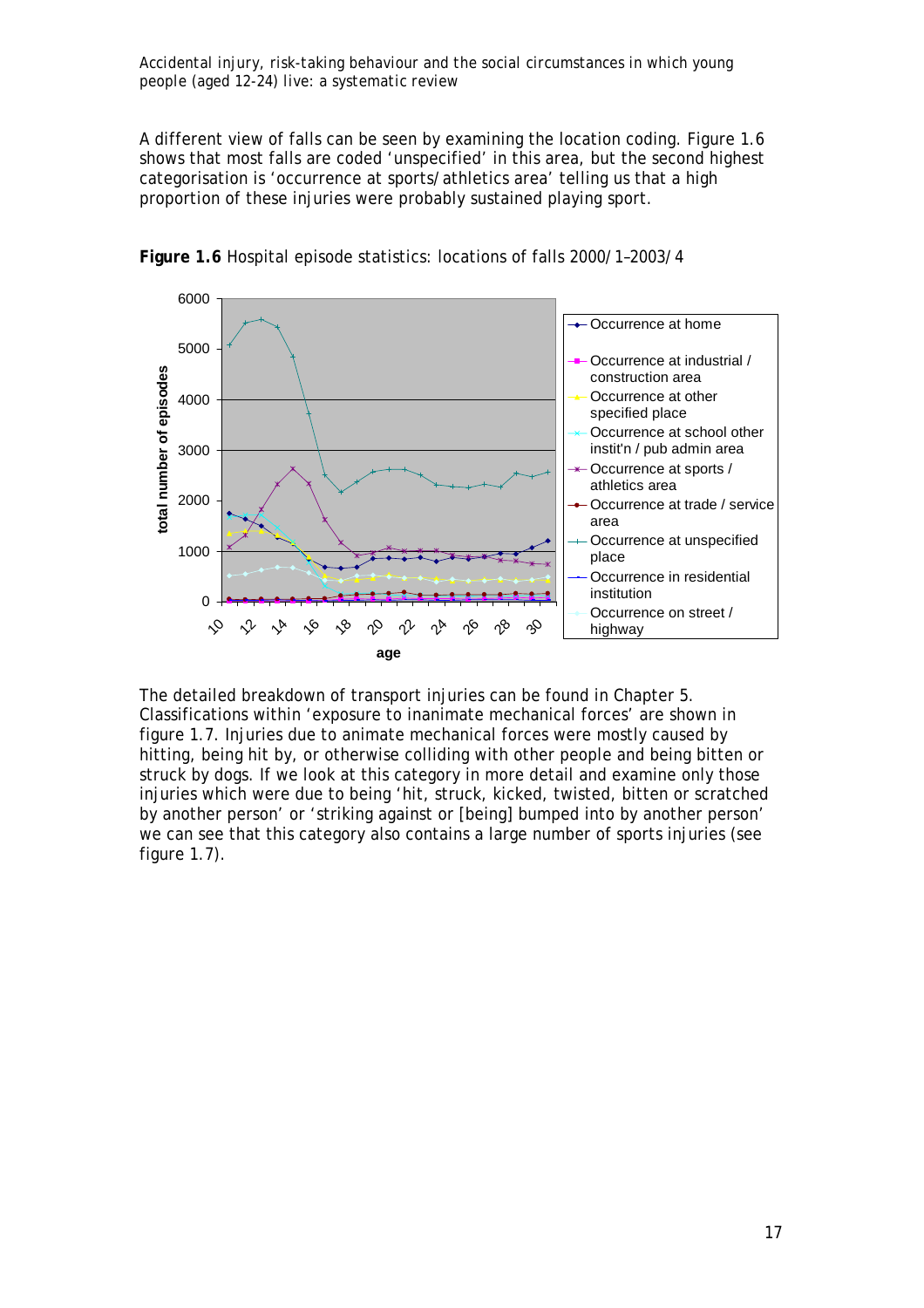**Figure 1.7** Hospital episode statistics 2000/1–2003/4: types of exposure to inanimate mechanical forces



Contact with sharp glass is the reason for most admissions in this category with injuries due to sports equipment peaking at age 14 and then falling back.

**Figure 1.8** Hospital episode statistics 2000/1–2003/4: locations of injuries involving other people



The locations of non-transport injuries are shown in figure 1.9. As would be expected, injuries at school reduce and injuries in sports areas rise and then fall in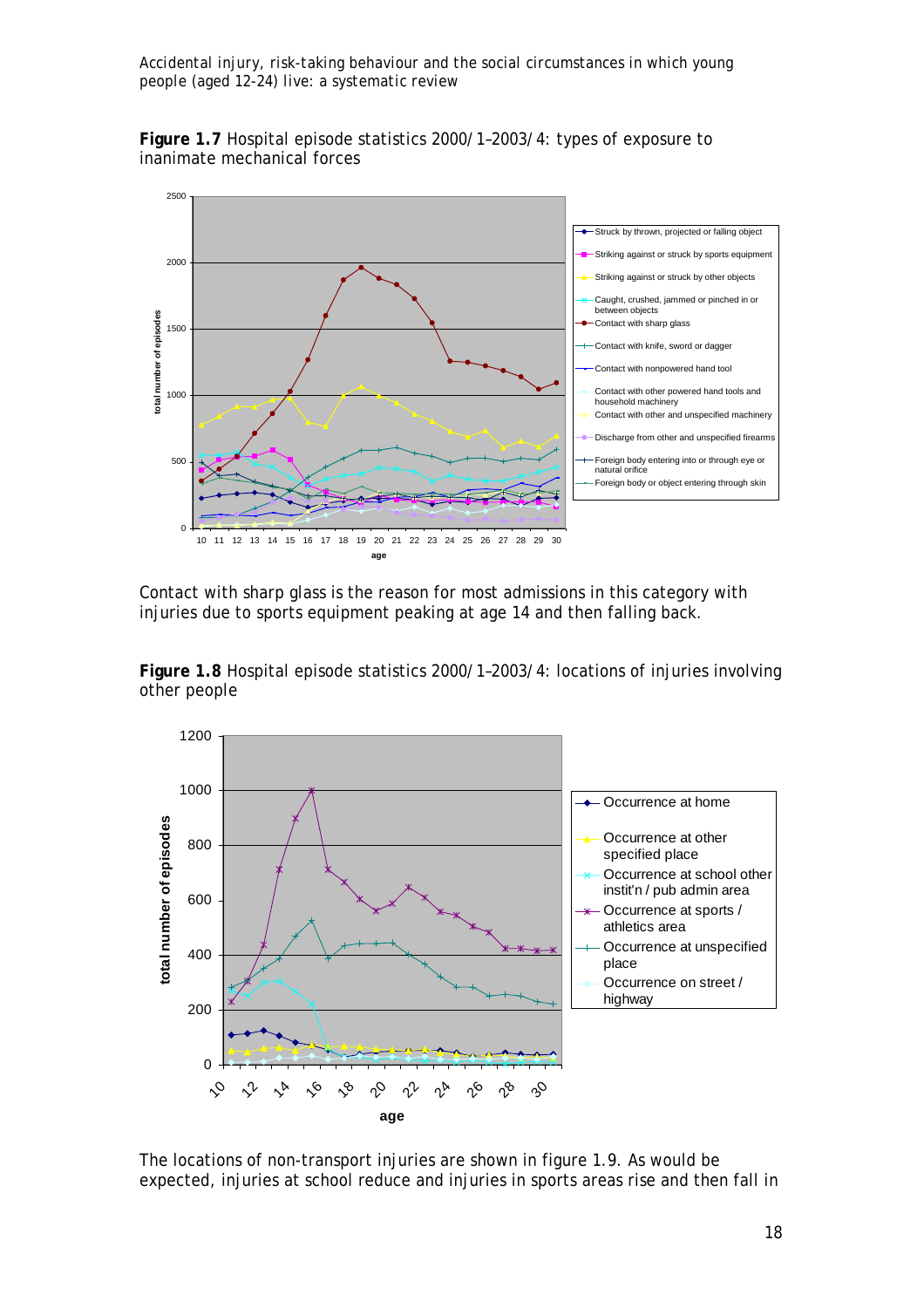early to mid teenage years. It is difficult to obtain anything more than rough estimates of the numbers of sports injuries which resulted in hospital admissions – even though, from the 'location' categories, there are a significant number. The high number of 'unspecified' places also suggests that the ICD codes may be missing some important classifications.



**Figure 1.9** Location of non-transport injuries: hospital episode statistics 2000/1– 2003/4

Hospital episode statistics therefore contain a wealth of information relating to accidental injury and can tell us a great deal about the types and locations of (mostly) non-fatal accidents. The importance of accident severity is clear when comparing hospital episodes with the mortality statistics. Only 23% of hospital episodes were due to transport accidents, but 81% of accidental deaths were in this category. The difficulty of quantifying the number of sports injuries is also apparent, with no single ICD category available to classify these injuries. One might also conclude from these figures that the attention given to drugs is disproportionate compared with the number of injuries and deaths. However, it should be noted that we are only looking at *accidental* poisoning in an age group which is less at risk than others. There were 2598 deaths among people of all ages in 2004 where the underlying cause was attributed to drug-related poisoning.

## **Pathways to accidental injury among young people**

These accidental injury rates raise some important questions. Among the UK population aged 0–65 years, young people (aged 15–24) have the highest rates of accidental injury. Why are young people more likely to suffer accidental injury in comparison to other groups? Why do some groups of young people suffer more accidental injury than others? Accidental injuries in this group, especially road traffic accidents, have been linked to behaviours such as drinking, drug taking and involvement in crime (Fergusson and Horwood 2001, Morrison et al. 2002, Roberts et al. 1995). Increases in the numbers of young people drinking alcohol and taking illegal drugs have occurred over recent years in the UK (e.g. Aldridge et al. 1999,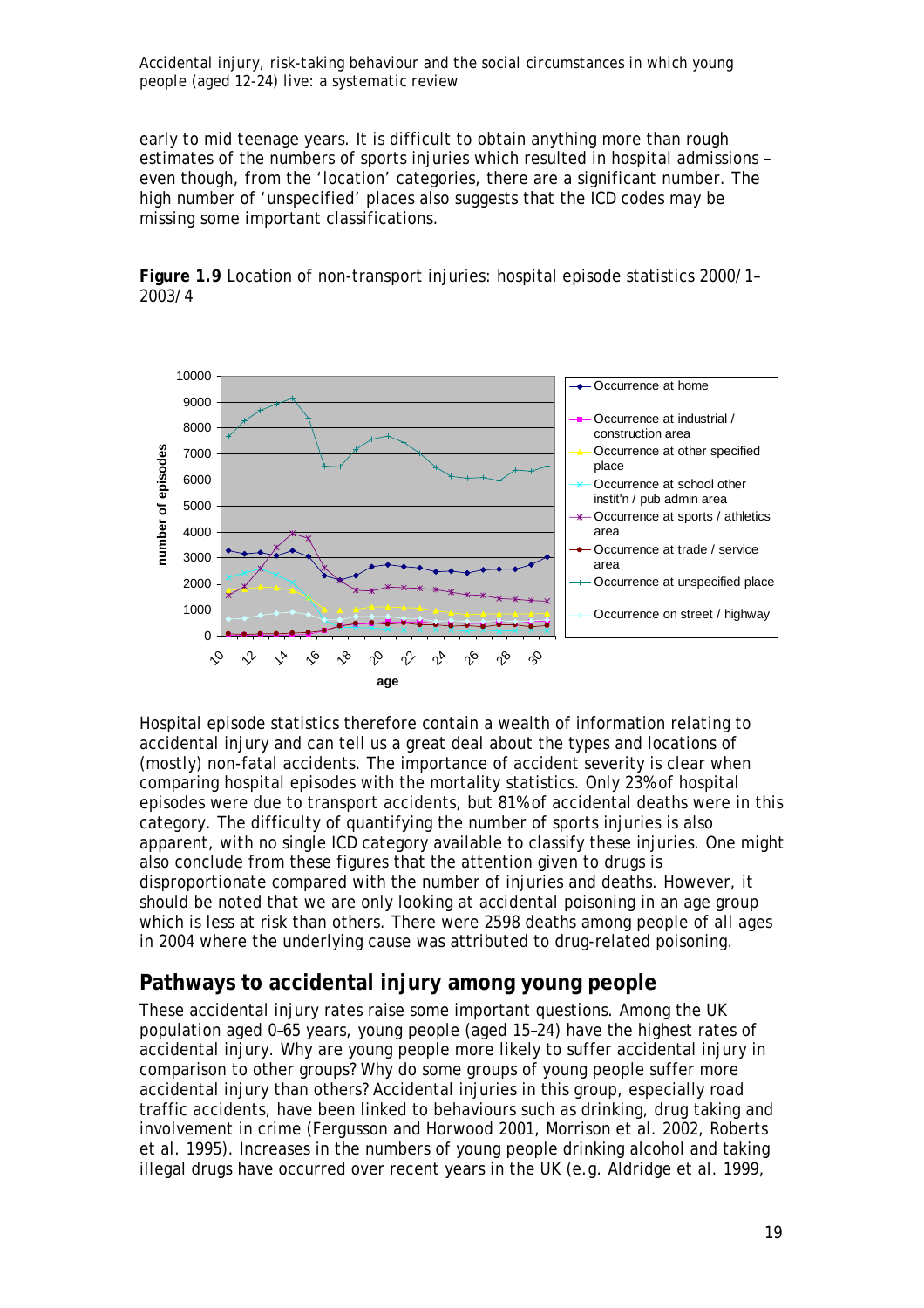Goddard and Higgins 1999). It is clear that the relationship between taking risks and accidental injury in this age group needs to be explored. In addition, changes in the *distribution* of accidental injuries according to age may reflect differing patterns of, and attitudes towards, risk-taking behaviour.

However, the tendency to see accidental injury solely in terms of the outcome of engaging in unsafe or 'risky' behaviours ignores the wider social context (and any previous history of other contexts) in which accidental injury occurs. A recent study (Haynes et al. 2003) found that living in a deprived neighbourhood was associated with an increased rate of accidental injury independent of individual or household factors. The occurrence of 'risky' behaviour is itself associated with indicators of inequality (e.g. Sweeting and West 2000). Also previous experience, such as traumatic experiences in childhood, can lead to increased risk of accidental injury in later life. The pathways to accidental injury among young people are therefore complex, involving the interaction between individual behaviours, perceptions of risk, and young people's social and material circumstances.

An understanding of people's perceptions of the causes of accidental injury is important for prevention. For example (Roberts et al. 1995) found that parents saw accidents in terms of the risks built into their living space and had extensive prevention strategies. In contrast, professionals saw accidents as caused by carelessness and believed that parents had a lack of knowledge about risk. As a consequence, parents felt that professional interventions could be misguided and patronising. The parental view of 'risks' as influenced more by the environment than by 'behaviour' is supported by data which suggest that a decline in deaths from road traffic accidents involving child pedestrians aged 0–14 years is linked to the increase in the use of cars for travelling rather than walking or cycling (DiGuiseppi et al. 1997). Similarly, a recent meta-analysis by Elvik (2001) found that traffic calming schemes can reduce childhood injuries from road accidents by up to 15 per cent.

Like the parents described in the study by Roberts and colleagues (1995), young people are already likely to possess their own knowledge and skills relevant to accident prevention. Most young people do not have accidents; they are therefore successfully assessing and managing the risk of accidental injury on a daily basis. Prevention strategies need to be informed by young people's own perspectives and experiences of accidental injury. The knowledge held by young people may be very different from that held by professionals, and offer great insights for policy and practice. The perspectives of young people are likely to be important for the implementation of prevention strategies too. In looking at participants' experiences of interventions to promote the use of smoke alarms to reduce firerelated injuries among children and young people, Arai and colleagues (2002) revealed a range of barriers to implementation in the experiences of the target group. For example, many of those in rented accommodation felt anxious about being held responsible by landlords for any damage caused during the installation of an alarm.

#### **Young people and risk-taking behaviour**

Risk-taking behaviours can be defined objectively (for example, epidemiological data may show certain behaviours to be more likely to result in injury than others) or subjectively (i.e. an individual's own perception of whether, or to what extent, a behaviour is risk taking) (Trimpop 1994). When participating in an objectively defined risk-taking behaviour, a person may be unaware of the risks involved and, therefore, may not be 'choosing' to take them. Subjective definitions of what is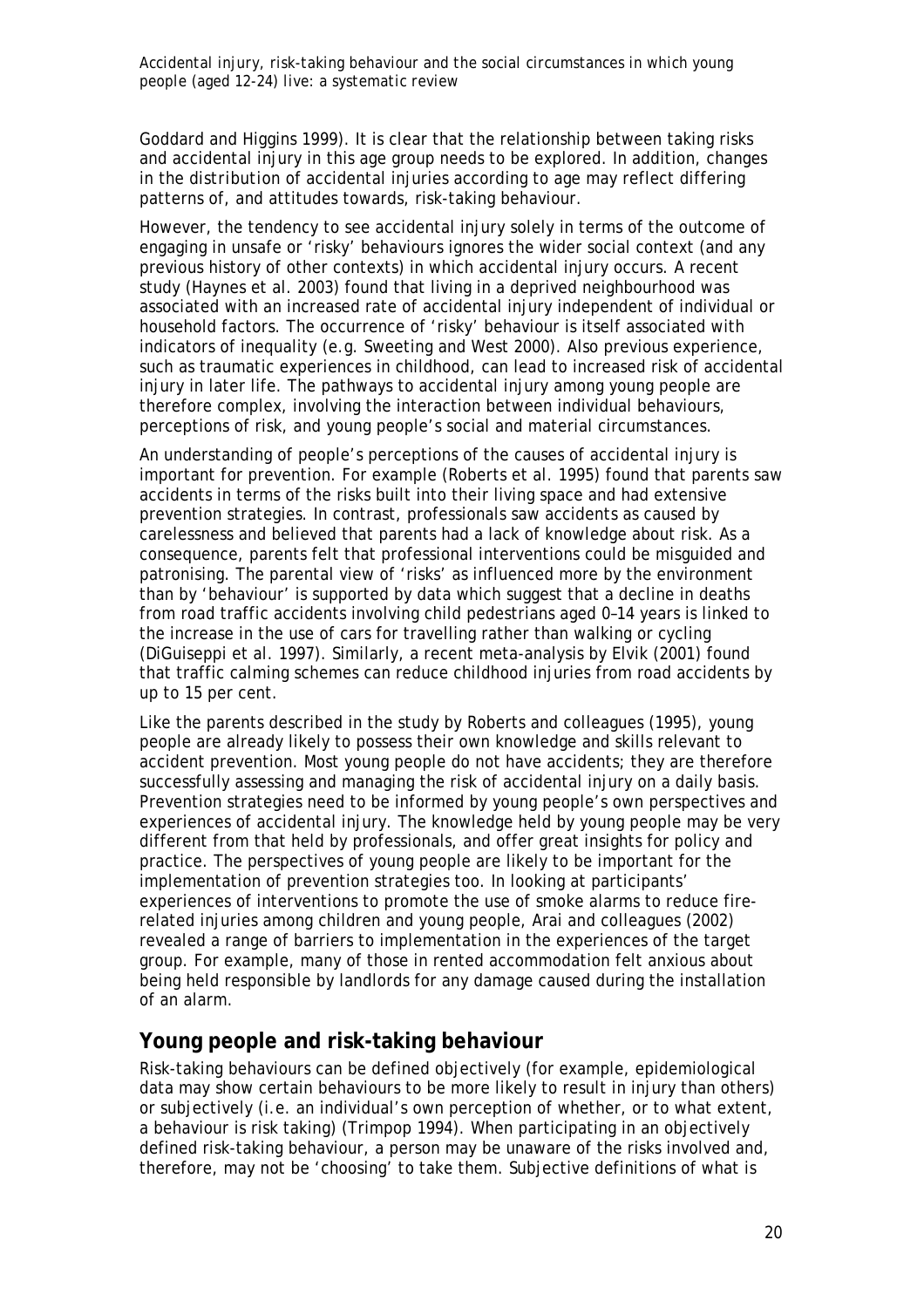considered a risk-taking behaviour will vary depending on the context as well as personal and social values (for example, a person may become more aware of a risk shortly after experiencing or witnessing an accident or injury resulting from that behaviour). Objective definitions of risk-taking are useful in pinpointing the behaviours (and circumstances) that are most 'risky'; research into subjective perceptions of risk-taking provides an understanding of how and why people choose to participate in risk-taking behaviours.

On a simplistic level, a decision to participate in a risk-taking behaviour may be based on weighing up the perceived benefits and costs of participating (Lloyd and Forest 2001, Trimpop 1994, Tursz 1997). Many factors will affect how these benefits and costs are perceived. Perceived costs will be influenced by the level of understanding of risk (both perceived likelihood of an adverse outcome happening and the perceived severity of this outcome), while perceived benefits may be affected by the degree of sensation-seeking desired or peer pressure felt (Tonkin 1987).

There is a substantial body of international literature on the subject of young people and risk-taking. 'Adolescents', in particular, are identified as a population that is highly likely to take risks because risk-taking is held to be part of human development and is part of shaping one's identity (Lightfoot 1997, Miller 1989). The motivations and rationale for this are regarded in different ways by different parts of the literature. They break down into three main areas: 'dispositional traits', which are attempts to identify individual differences between people which cause them to take risks; biological models, which attribute risk-taking to genetic and biological factors; and cultural factors, which situate risk-taking within behaviours adopted by specific peer groups.

Research examining dispositional factors has a long history with many papers citing Marvin Zuckerman's work on sensation-seeking and using his Sensation Seeking Scale (Zuckerman 1994). Zuckerman suggests that the sensation-seeking trait is made up of four parts: 'Thrill and adventure seeking', which expresses the desire to take physical risks especially with regard to high-risk sports; 'Experience seeking', which relates to liking new experiences with unconventional friends and through travel; 'Disinhibition', which describes people who are willing to take social and health risks; and 'Boredom susceptibility' which describes an aversion to monotonous experiences. A scale made up of 40 questions which assess an individual's position with regard to each of the above traits is used in a wide range of research. Often people's scores on one or more of the sensation-seeking scales are compared with rates of accidents or injuries to examine whether sensation seeking is a factor in accidental injury. However, recent research casts doubt on the notion that an individual's risk-taking propensity can be summarised simply by looking at sensation seeking, and it is suggested that the psychological profiles of people who take health risks, such as using drugs, are very different to those who participate in other risky activities, such as high-risk sports (Llewellyn 2003).

A comparatively new body of research questions whether risk-based models are appropriate for adolescents, given that self-regulatory functioning in the brain is not thought to develop fully until someone is in their mid-20s (Steinberg 2004). This research is looking in particular at prefrontal and related corticolimbic activity and investigating models of adolescence in animal mammals as a way to understanding human development (Keating 2004, Kelley et al. 2004). Evidence from research on animals(less so from research on humans) also suggests that that the brains of young people require a higher level of stimulation to achieve the same amount of pleasure as other age groups (Spear 2000). Thus it is hypothesised that 'risk taking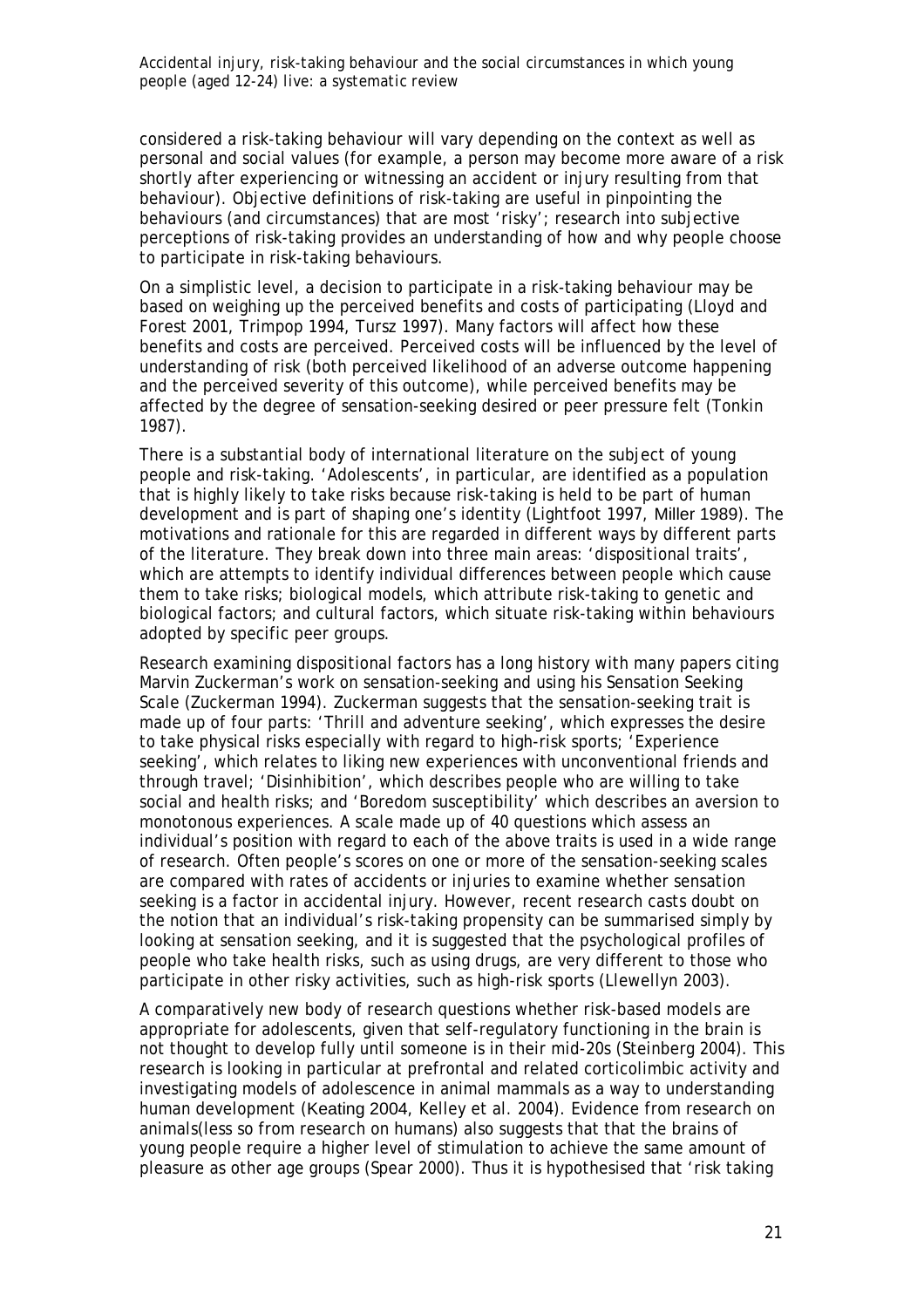during adolescence is the product of an interaction between heightened stimulation seeking and an immature self-regulatory system that is not yet able to modulate reward-seeking impulses' (Steinberg 2004, p 54).

However, as well as possible physiological reasons for risk-taking, research has also shown the importance of culture in young people's behaviour (e.g. Gardner and Steinberg 2005, Lightfoot 1997, Simons-Morton et al. 2005). For example, in a study of 306 young people aged between 13 and 22, Gardner and Steinberg (2005) found that the younger participants were more likely to take risks, that they took more risks when among their peers than alone, and that the effect of peer groups was stronger on the younger age groups than among adults. Moreover, Lightfoot (1997) suggests that risk-taking has an important position in the interactions between young people long after the risks themselves are over:

Teenagers tell and retell their adventures, and this is significant action, both socially and personally. Like the hunting, fishing, and war stories analyzed by anthropologists, adolescents' risks can be seen to promote a sense of shared history and a means by which to mediate ingroup–outgroup relations. Risks provide material for stories. They become part of the collective biography of group experience. Magnified by the symbolic meanings of the group, they can, and sometimes do, assume nearly mythical proportions. (Lightfoot 1997, p 2–3)

Finally, research has also examined the sense of invulnerability that some young people appear to possess when they assess potential risk-taking. This strand of research has a long history (for example, Elkind 1967, Jack 1989) and tends to characterise young people as assuming that 'it will never happen to me'. More recent research has cast doubt on this traditionally-held view and has found that young people aged 11-15 were less likely than those aged 20-30 to see themselves as invulnerable (Millstein and Halpern-Felsher 2002). Other research in this area has assessed whether young people's apparent attraction to risk-taking might be due to their lack of exposure to injury, death or other threats to their health and has focused on the role of 'critical incidents' in influencing young people's decisions (Denscombe 1999, Denscombe and Drucquer 1999). There is some evidence that 'critical incidents' impact on young people's attitudes towards risktaking; this is discussed further in Chapters 3 and 4.

#### **Aims of this review**

The overall purpose of this systematic review is to gain an understanding of the relationships between accidental injury occurrence, risk-taking behaviour among young people (aged 12–24), and the social circumstances in which they live. In order to achieve this, we have used five main sources of evidence:

- 1. data from national statistics;
- 2. research which tells us about the relationships between risk-taking and injury ('correlational' studies);
- 3. research which has examined young people's perceptions of risk, behaviour and accidents and the factors and contexts which influence them ('views' studies);
- 4. information from existing systematic reviews about which interventions work;
- 5. papers outlining current Government policy.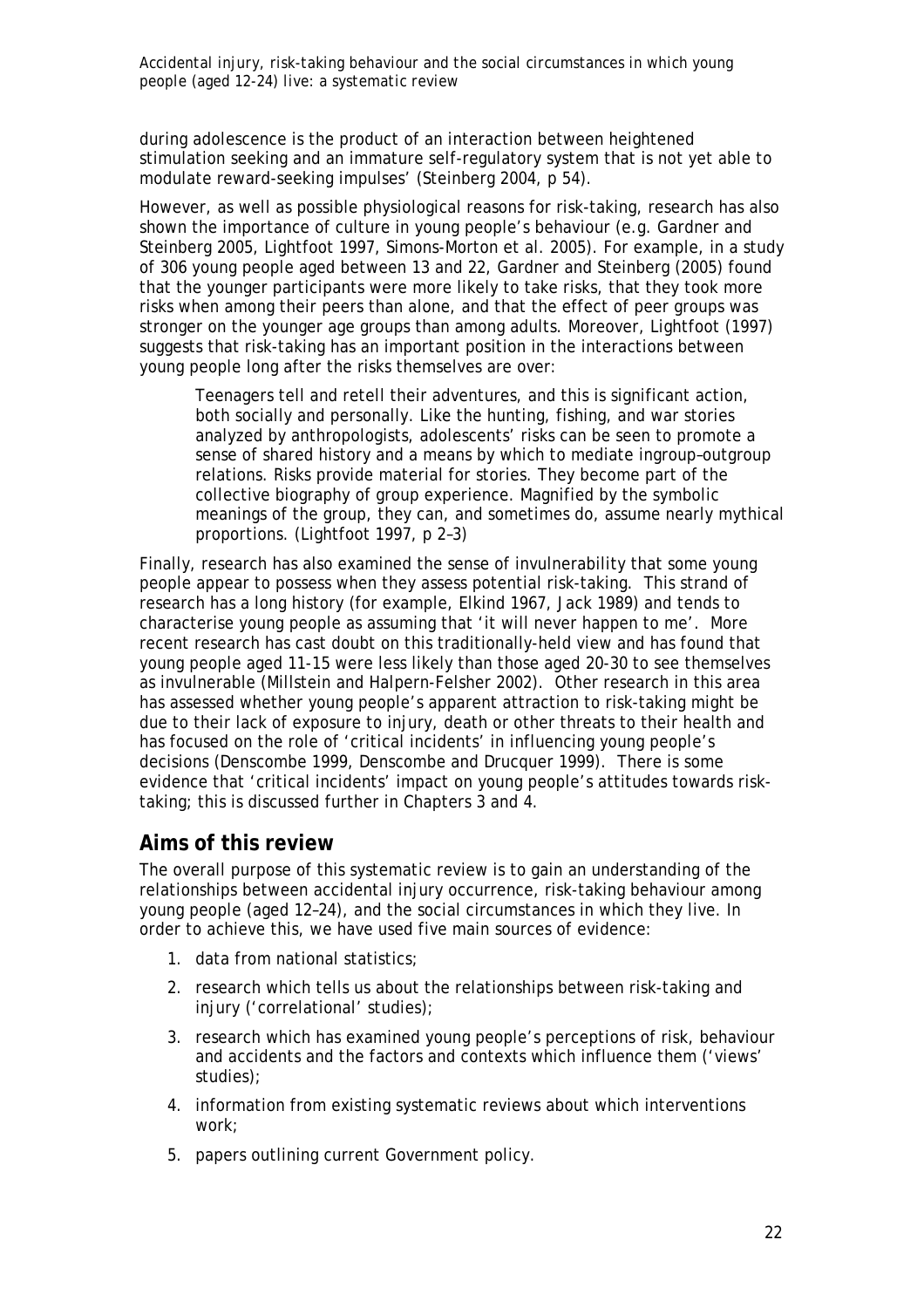Bringing together these five sources of evidence has enabled us to describe the burden of accidental injury in four main areas (drugs, alcohol, transport and sport), and how young people perceive and manage risk in these areas, and to place this information in the context of current national policy.

## *Defining accidental injury and risk-taking behaviour*

We have used the same definitions of accidental injury that were used by the Accidental Injury Task Force (Measuring and Monitoring Injury Working Group 2002, p 2-3). Accidental injury is an injury occurring as a result of an unplanned and unexpected event at a specific time from an external cause. The following definitions and groupings are those used by the ONS based on the 9th revision of the International Classification of Diseases (ICD-9) (World Health Organisation 1979). Included are studies dealing with accidental death or injury due to:

'transport – rail, road, air, water;

poisoning;

falls;

fire, flames and smoke;

natural and environmental factors;

submersion, suffocation and foreign bodies.'

In addition, intentional injuries are excluded from our review (as defined by the Accidental Injury Task Force). These are:

'self inflicted injury and confirmed suicide;

homicide and injury purposely inflicted by other persons;

injury undetermined whether accidentally or purposely inflicted;

other accidental and violent deaths and injuries.'

Also excluded are chronic exposure-based injuries.

Defining risk-taking behaviour is more problematic. The term is used in different ways in different literatures and, as discussed above, there is considerable debate as to its causes and whether or not it can be regarded as a homogenous concept. An uncritical adoption of the concept might well fail to take account of the role that social and environmental factors play in accidental injury. Risk itself has been defined as 'the probability that an event will occur, e.g., that an individual will become ill or die within a stated period of time or age' (Tursz 1997). In turn, clinical and public health research has tended to define behaviours which can lead to 'unfavourable outcomes' as risk-taking behaviours, and there is evidence to suggest that young people aged between 12 and 24 are more likely than other age groups to engage in these activities (Tursz 2000).

As well as these individual factors affecting the decision-making process, it is important not to neglect wider issues that may affect this process indirectly, such as gender and social and economic status (Barss et al. 1998, Li et al. 1995). For example, being male, adolescent, of low social and economic status, and belonging to certain ethnic groups or Travellers have all been associated with higher levels of risk-taking behaviour (Barss et al. 1998, Li et al. 1995, Morris and Clements 2001, Trimpop 1994, Tursz 2000). It is therefore important to recognise that risk-taking behaviour is a contested term, and what one person views as risk-taking may be viewed very differently by someone else. This review has been carried out within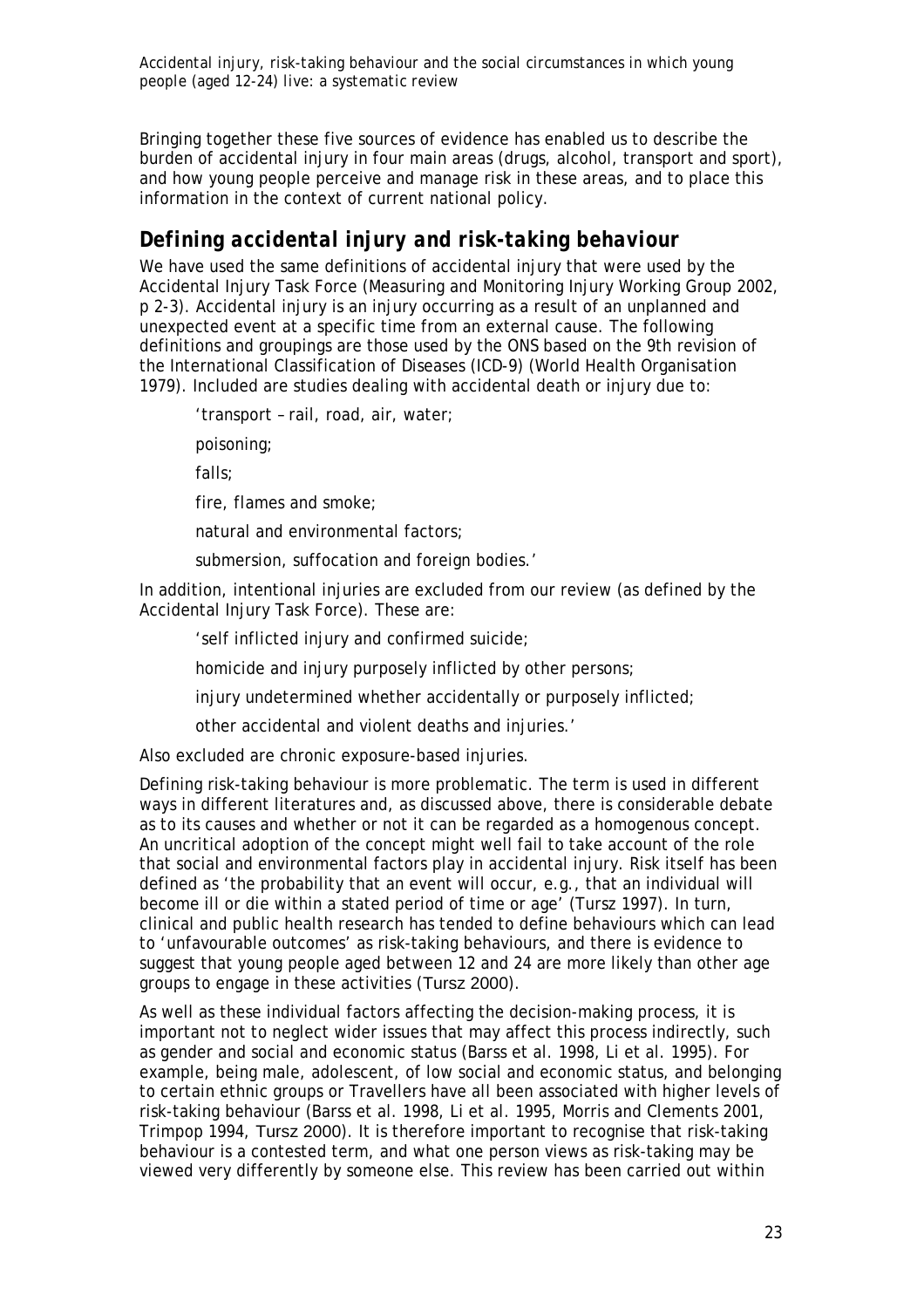the current paradigm for defining risk behaviour. Concepts and definitions of risk change over time and vary between countries and cultures (Douglas 1994, Luhmann 2005, Ritter and Beck 1992); we do not consider this variation in our review.

We have taken a broad definition of risk-taking and have included the following behaviours/actions as risk-taking behaviours:

impulsive or thrill-seeking behaviour;

unsafe road behaviours (e.g. speeding or not wearing cycle helmets)

sports activity

drinking alcohol or taking drugs

The following fall outside the remit of the Accidental Injury Task Force and are therefore excluded from this review:

suicide/self-harm/para-suicide

violent behaviour

related to sexual behaviour

These definitions mark the scope of the review and cover the major areas of accidental injury among young people. Because defining injury in terms of 'risktaking' implies a particular model which assumes young people make a conscious decision to do something risky, we also discuss other research which assumes a different model. In particular, since the (sometimes steep) social gradients for accidental injury are well documented, we have brought other studies, which deal with socio-economic, environmental and 'neighbourhood' causes of injury, into the relevant discussions.

For each area of accidental injury, we look at the evidence relating to gender, class and ethnic differences as major axes of social division helping to explain the cultural context in which people sustain injuries.

#### **Review questions**

Our overarching review question, which will be answered in different ways by the different sources of evidence in the review, is:

*What are the relationships between accidental injury, risk-taking behaviour and the social circumstances in which young people live?* 

In order to answer this, more specific questions were derived, which determined the types of studies to be looked at:

*Which factors or behaviours are associated statistically with injury among young people?* 

*Do the above factors and behaviours vary in their prevalence and strength of association according to:* 

*the age of the sample;* 

*social class;* 

*other subgroups.* 

*What is the evidence relating the use of alcohol, illicit drugs and volatile substance abuse to accidental injury among young people?*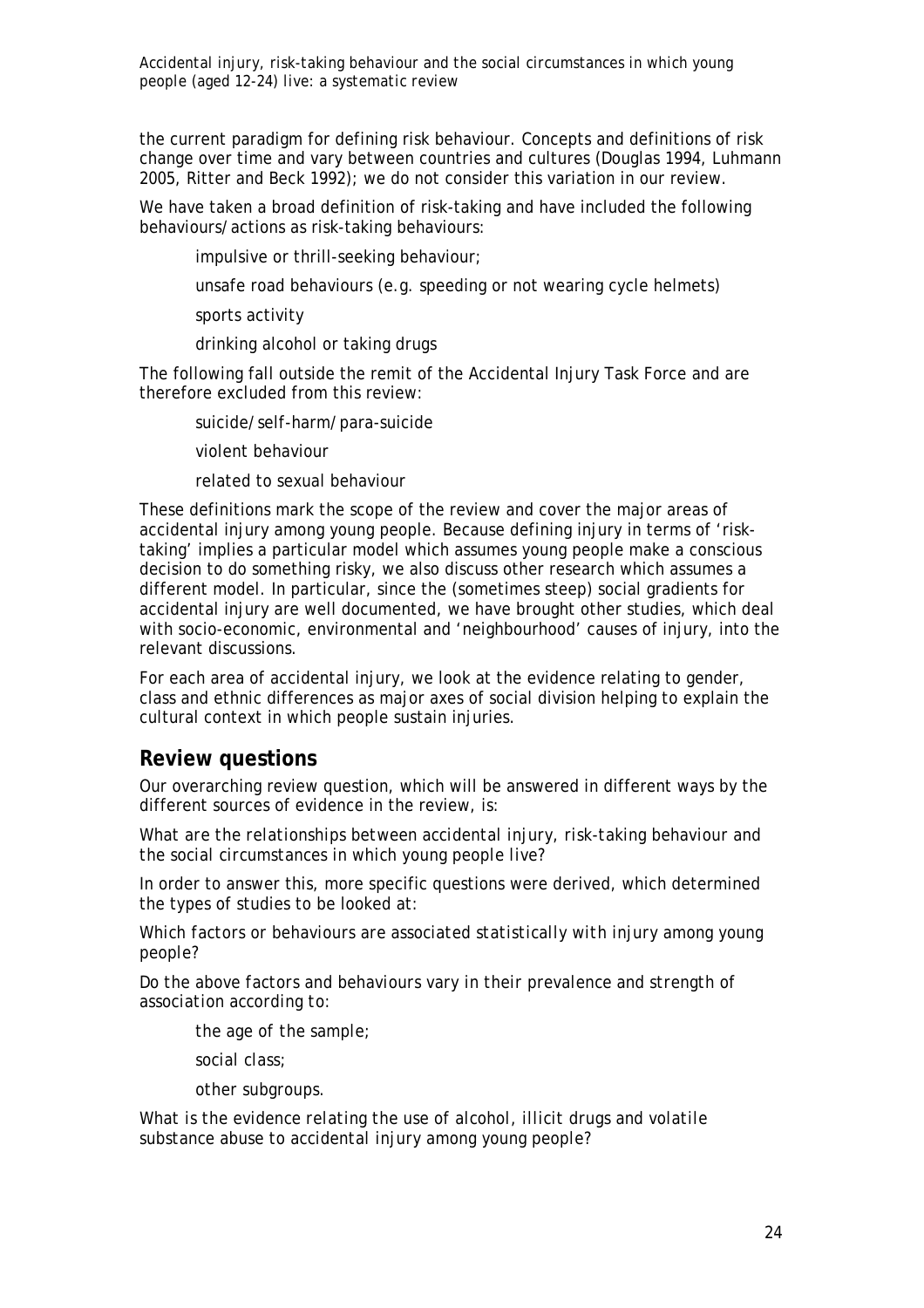We used 'quantitative' studies which explore statistical relationships between variables and national statistics to answer these questions and have termed these studies 'correlational' studies.

*How do young people define, perceive, assess and manage risk-taking behaviour in relation to accidental injury?* 

*Do the above definitions, perceptions and behaviours vary according to:* 

*the age of the sample;* 

*social class;* 

*other subgroups.* 

*Do young people discuss accidental injury in relation to the use of alcohol, illicit drugs and volatile substance abuse? What types of accidents do they discuss in relation to these?* 

We used 'qualitative' studies of young people's views to answer these questions and have termed these studies 'views' studies.

*Which strategies for intervention can be recommended based on the results of effectiveness studies?* 

*Do the interventions provide evidence on differential effects according to age, class or other sub-groups?* 

*What are the national injury rates which might be affected by the above interventions?* 

We used systematic reviews, correlational studies and national statistics to answer this question.

#### **Cautionary note: interpreting correlational studies**

This review makes extensive use of correlational studies in order to understand more about the relationships between accidental injury and risk-taking. However, the results of these studies need to be interpreted carefully since they usually do not justify the inference of a causal link between a given behaviour and injury, particularly when there is no other evidence to support a link.

For example, the fact that young people are more likely to be involved in a serious car crash if they have high levels of alcohol in their blood does not, in itself, lead to the conclusion that alcohol causes crashes. There is background evidence showing that alcohol impairs good driving, and that, therefore, one might be justified in claiming a causal link between alcohol and crashes. But it is very difficult to determine in any individual case, whether alcohol *actually* caused a crash, or was a contributory factor.

Interpretation is even more difficult in other correlational studies. For example, one study found that young people who take drugs are more likely to be injured than those who do not (Balding 2002). There could be many possible explanations of the association – such as an individual's increased willingness to take other risks, or increased exposure to environmental risks – and since we do not even know the type of injuries concerned, the study must therefore not be over-interpreted. In this case, as we have very little evidence to support a causal link we should not interpret the relationship as meaning that taking drugs *causes* injury.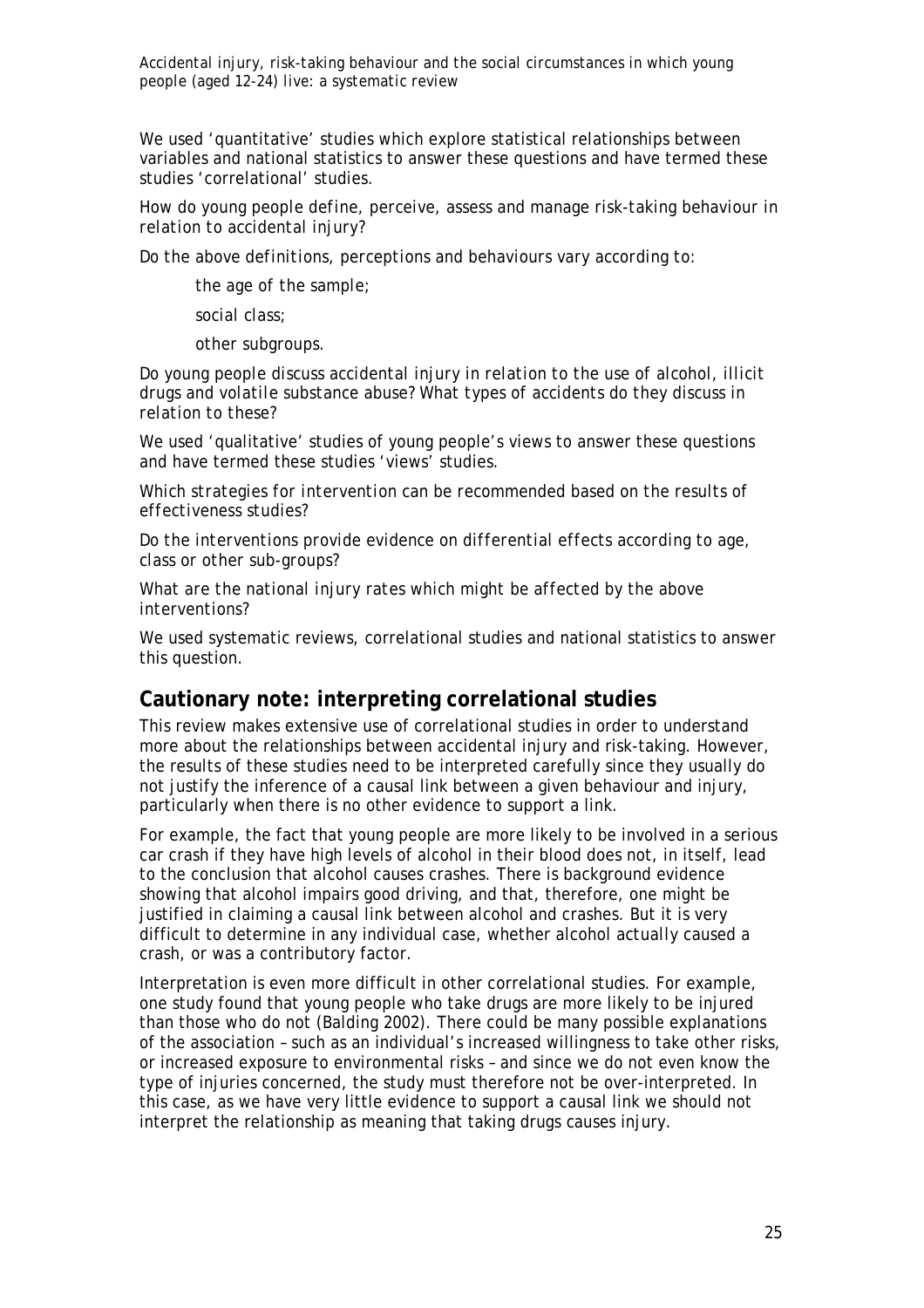## **Further reading**

Though this is an exceptionally wide-ranging systematic review, there are areas of interest with regard to injury and risk-taking that were not within its scope. The following is not an exhaustive list of further reading, but contains references to other systematic reviews in related areas.

In relation to childhood injury prevention, a recent report examines current prevention activities including partnerships across the NHS and local government (Audit Commission and Health Commission 2007). This report, and a systematic review by Towner and colleagues (2005), also examines the issue of inequalities in unintentional injury rates among children. Towner and colleagues have conducted a number of systematic reviews of what works in preventing childhood unintentional injury (Towner et al 2001a, 2001b, Towner 2002).

Risk taking in relation to sexual health was outside the scope of this review. However, seven systematic reviews about pregnancy prevention have been published in recent years (Bennett and Assefi 2005, Dennison 2004, DiCenso et al. 2002, Harden et al. 2006, Health Development Agency 2001, Swann et al. 2003), as have a number of systematic reviews on the prevention of HIV and other sexually transmitted infections in young people (Magnussen et al. 2004, Morrison-Beedy and Nelson 2004, Mullen et al. 2002, Pedlow and Carey 2003, Robin et al. 2004, Yamada et al. 1999).

Violence, either as a cause of injury, or as risk taking behaviour, was not within the scope of this review. We know of one systematic review of school-based violence prevention initiatives (Mytton et al. 2006), and recently Wilson and Lipsey (2006a, 2006b) have published two systematic reviews of school-based social information processing interventions on aggressive behaviour. A systematic review by Chan and colleagues (2004) focused on preventing violence and related health-risking social behaviours in adolescents.

The long-term health impact of risk behaviours such as drinking and drug taking are not discussed in the review as these were considered to be chronic exposure-based injuries. While there are a number of recent systematic reviews focused on a range of drug prevention interventions for young people (Cuijpers 2002, Gates et al. 2006, Faggiano et al. 2005, Skara and Sussman 2003, Tait and Hulse 2003), there is a paucity of review level evidence about reducing alcohol misuse. A recent HDA review of reviews (Health Development Agency 2005) identified only one systematic review relating to young people (Foxcroft et al. 2002).

Accidents in the home are a cause of many injuries to children and young people, but were not within the scope of this review. Systematic reviews of home-based accident prevention strategies include those directly related to fire prevention (DiGuiseppi and Higgins 2001, Warda et al. 1999) and others of interventions involving education and, or modifications to, the home (Close 2002, Kendrick et al. 2007, Lyons et al. 2006, Thompson and Rivara 1998).

In July 2006 the HDA published an evidence briefing of interventions to prevent accidental injury to young people (Errington et al. 2006). This report was not available at the time of conducting this review, and did not explicitly consider risktaking behaviour. However it is a thorough exploration of the review level evidence on injury prevention and we recommend it as a useful and timely resource.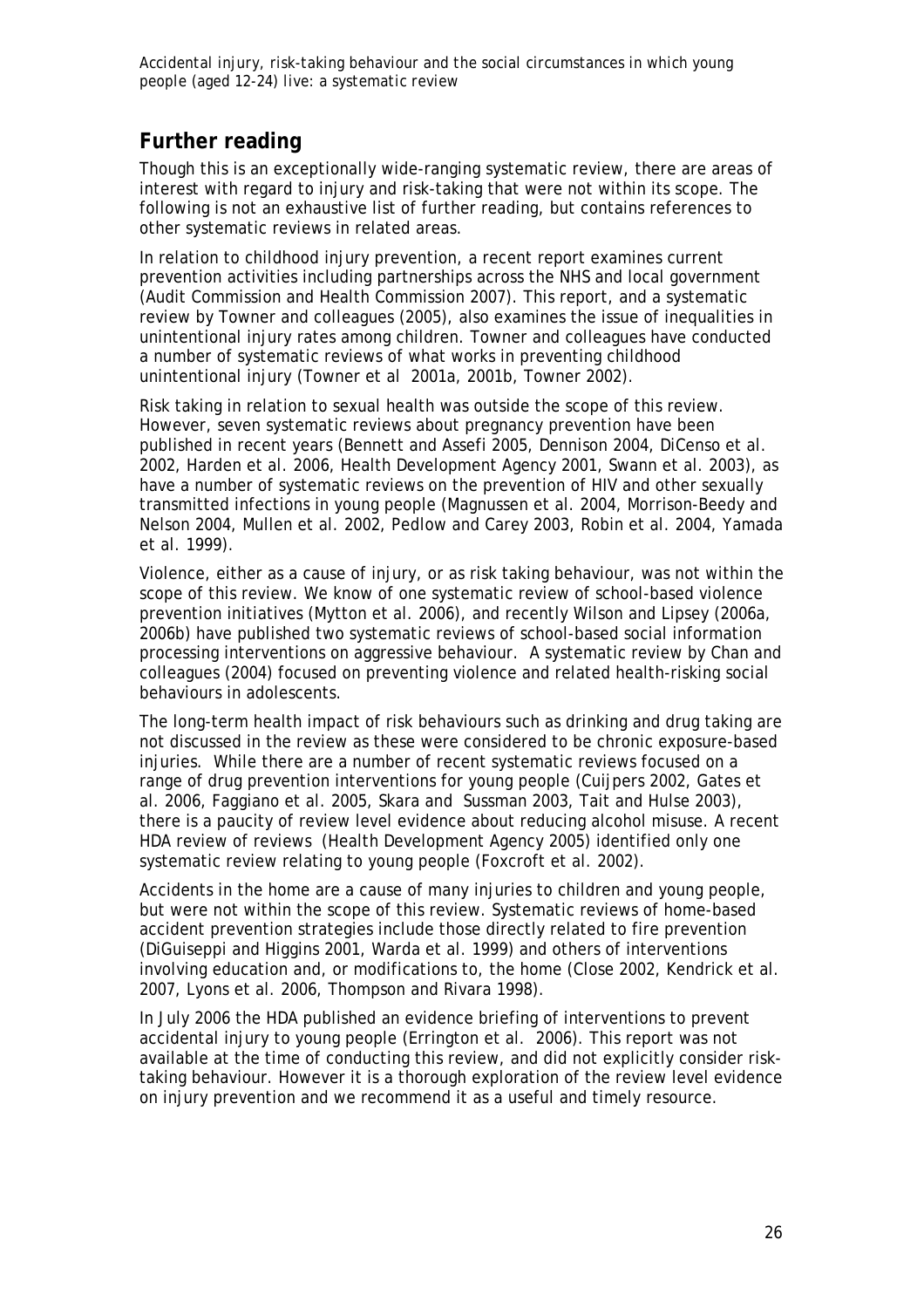## **2. Methods**

This report describes the results of a systematic review of research relating to young people and accidental injury. It contains:

- 'correlational' studies and UK national statistics which tell us injury rates according to different causes;
- studies which tell us about young people's views and experiences in the UK; and
- systematic reviews of effectiveness to tell us 'what works' in preventing accidental injury internationally.

The review answers the questions outlined in the previous chapter in a structured and systematic way, aiming to avoid drawing wrong or misleading conclusions by attempting to ensure that all relevant reliable is included. Detailed methods are presented in Part II of this report.

We searched 15 electronic databases, searched ten key journals by hand, scanned reference lists, contacted key informants and organizations, and searched websites for research to include in the review. Databases included major databases such as PsycINFO and MEDLINE and specialist databases including SIGLE and the National Research Register. The journals we handsearched ranged from general sources relating to injury, such as Injury Prevention, to topic-specific journals including Addiction and the British Journal of Sports Medicine. Studies needed to have been published between 1985 and 2005, with the majority of their data also being collected during this time period. Our searches found 4981 potentially relevant studies of which, on closer inspection and after the retrieval of 1495 paper reports, 168 reports contained information about 143 separate studies which were relevant to answering our review questions. After examining the research in detail and assessing it for relevance and quality, the review's conclusions are based on 84 studies. Since the potential scope of this review was very large, we concentrated on research and policy in the UK, with an international perspective being obtained from previous systematic reviews.

We used standardised frameworks to describe key aspects of each study (for example, population, topic area, research method, and conclusions) and entered these data onto an online database. All studies were assessed for methodological quality and relevance before being included in the review. We used different quality assessment tools for assessing the reliability and validity of different types of study and also assessed the ability of each study to answer our review questions. A judgement about the overall 'weight of evidence' was reached by consensus. This was based on how useful the study was in helping to answer the review question and how reliable its findings were. Studies judged to have a low overall weight of evidence were not included in the synthesis. The database of studies used in this review is available for online searching at:

http://eppi.ioe.ac.uk/webdatabases/Intro.aspx?ID=4 (see Appendix B for further information).

Since the review contains different types of research, we used different methods to bring the research together into 'evidence syntheses'. The topic area focus for each synthesis was selected based on the studies found in the review. These specific topic areas are looked at in individual chapters. To make sure that these chapters are useful for the reader interested in a specific area, relevant national statistics on accidental injury (where available) and other background information are provided. A detailed 'map' of research activity from which we derived our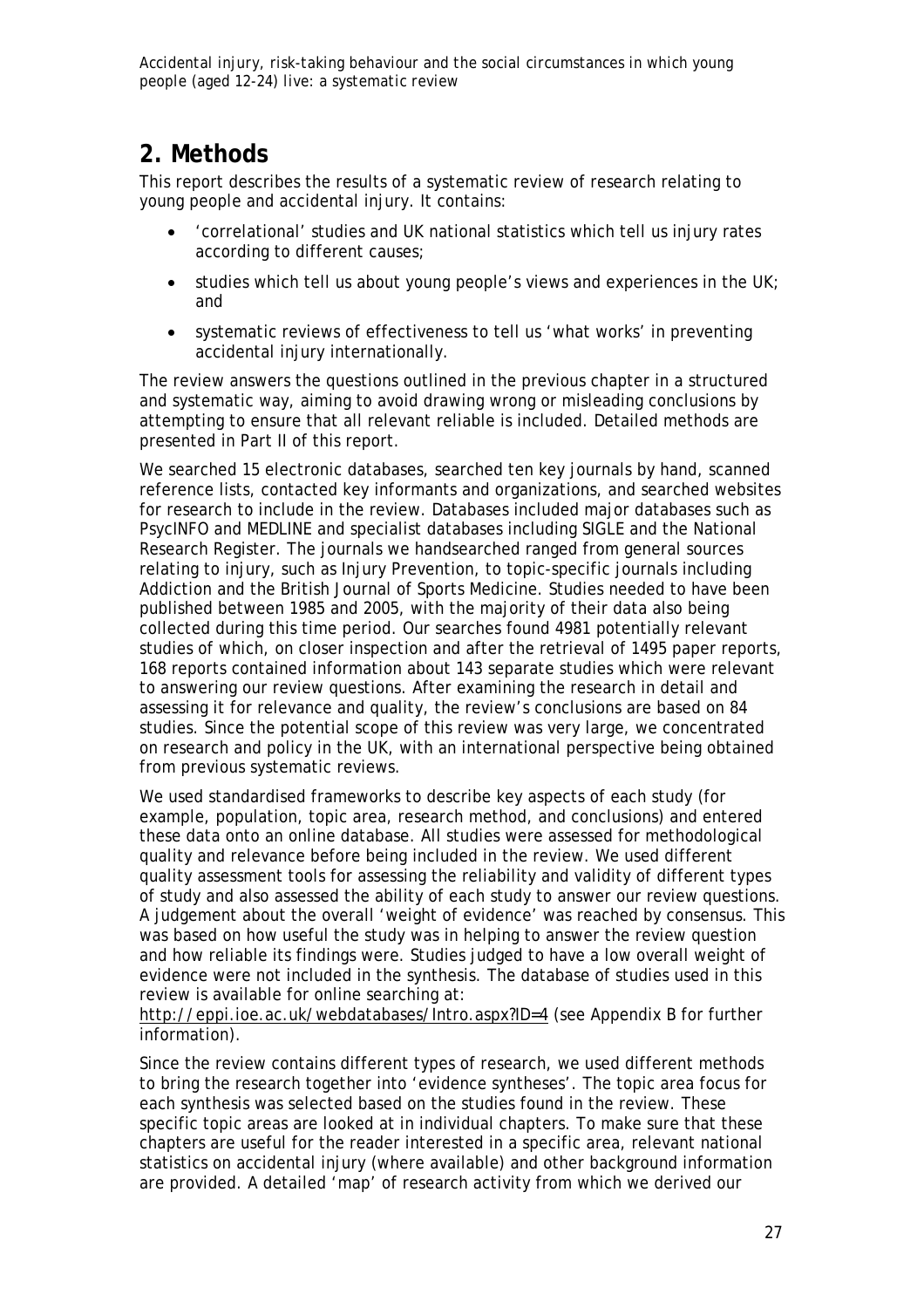topic-based divisions can be found in Part II of this report. The 'qualitative' studies examining young people's views were synthesised thematically using methods which are commonly employed when primary research is analysed. The findings of the statistical correlational studies were entered into more than 100 pages of tables, organised according to the five prioritised areas of risk-taking behaviour, type of accidental injury, particular variable, and numerical data. Reviewers working in pairs then confirmed the direction of the association that any particular variable of risk-taking behaviour was thought to have with accidental injury. The tables allowed reviewers to bring the findings of the studies together in a uniform way which allowed the numerical findings and the textual data to be combined in a narrative conceptual synthesis.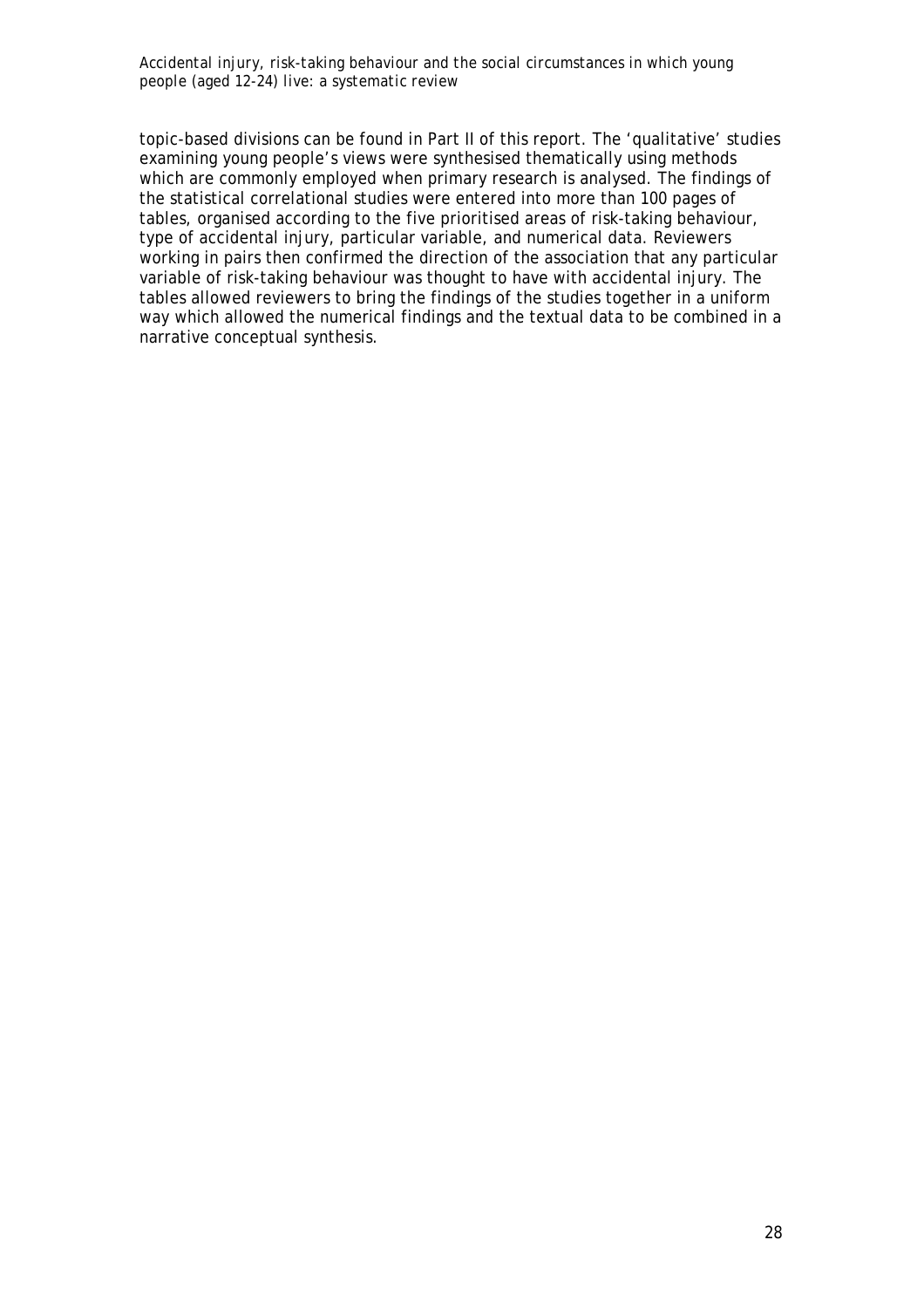# **3. Evidence synthesis: drugs**

This chapter focuses on injury (including fatal injury) due to accidental poisoning from drugs – although discussion of alcohol has been placed separately in the next chapter. It is important to note that, while not a focus of this review, the use of drugs is also associated with increased rates of suicide and self-harm, psychiatric morbidity, and diseases which can be transmitted through sharing needles such as hepatitis B and C and HIV/AIDS (e.g. Goulden and Sondhi 2001, Office for National Statistics 2000, Office for National Statistics 2002b). Much of the research presented in this chapter concerns the use of illegal drugs. However, before examining this subject in detail, we will look at the overall burden of injury from poisoning.

## **National picture**

ONS figures show that in 2001 there were 2898 deaths in England and Wales due to 'drug-related poisonings' in all age groups, a figure which has remained relatively stable since 1997 (Office for National Statistics 2003). As stated in the introduction, poisoning accounted for approximately 12% of deaths among 15–24 year olds in 2003 and 2004 (115 deaths in 2004). Of these, 46 young men and 11 young women died from poisoning due to narcotics and hallucinogens (including cannabis, cocaine and heroin).

Hospital episode statistics, which include people formally admitted to hospital, either for day case procedures or as inpatients, show the ages at which young people are affected by poisoning.



**Figure 3.1** Poisoning: hospital episode statistics 2000/1–2003/4

Figure 3.1 shows that poisoning is relatively rare in 10 and 11 year olds, but as young people reach their teens they are admitted to hospital for a range of poisonings. The drugs with the highest number of cases are nonopioid analgesics, antipyretics and antirheumatics which include paracetamol and ibuprofen.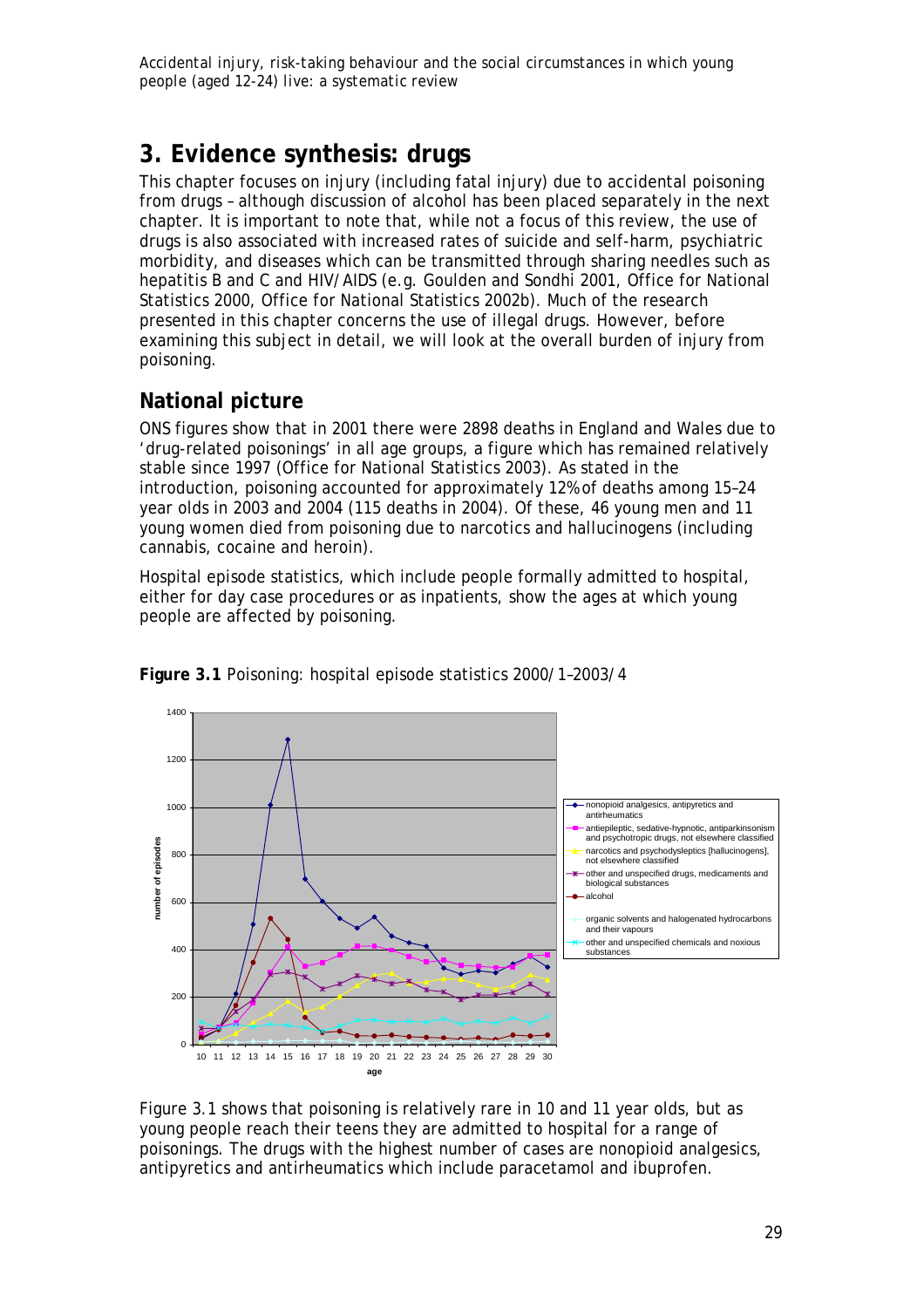Admissions due to alcohol poisoning were ten times higher among those aged 14 compared to 17 year olds. The series marked 'narcotics and psychodysleptics' contains the illegal drugs which are the focus of much research activity.

#### *Illegal drugs*

The Misuse of Drugs Act 1971 established three categories of classification for certain drugs with different penalties for possession and supplying. The classification system places drugs in a scale of categories (A to C) depending on the likelihood of effects being harmful enough to cause a 'social problem' with the potentially most harmful drugs being categorised as 'Class A'. Table 3.1 shows the UK classification system in 2005. A useful history and overview of the evidence base for the UK system has been written by Levitt and colleagues (2006).

| Classification | Drugs                                                                                                                                                    |
|----------------|----------------------------------------------------------------------------------------------------------------------------------------------------------|
| <b>Class A</b> | heroin, LSD, ecstasy, amphetamines (prepared for injection),<br>cocaine, crack, magic mushrooms, crystal meth                                            |
| <b>Class B</b> | amphetamines, barbiturates                                                                                                                               |
| Class C        | cannabis, Tamazepam, anabolic steroids, Valium, Ketamine,<br>methylphenidate (Ritalin), Pholcodine, GHB, mild amphetamines<br>(such as slimming tablets) |
| Medicines Act  | Poppers (Amyl nitrate)                                                                                                                                   |

**Table 3.1** UK classification of drugs, 2005 (Levitt et al. 2006)

In this chapter the following drugs are discussed:

- opiates (heroin, morphine, codeine)
- cocaine (including crack cocaine),
- amphetamines (speed)
- ecstasy
- methadone (a synthetic painkiller used to wean addicts off heroin)
- cannabis
- benzodiazepines (drugs used for the treatment of anxiety)
- antidepressants (drugs used for the treatment of depression)
- paracetamol

While not classified as an illegal drug, volatile substance abuse (VSA) (gas, aerosol propellants, solvents in glue, and other solvents) is also discussed.

In 2001, ONS reported that deaths due to poisoning by heroin or morphine, cocaine (including crack cocaine), and ecstasy had increased, while those due to paracetamol had decreased. In a report on deaths related to drug poisoning in the Spring 2002 edition of *Health Statistics Quarterly* (Office for National Statistics 2002a), the ONS stated that

both sexes had low proportions of deaths in the under 20 age group, increasing to a peak in the 20 to 29 age group and then declining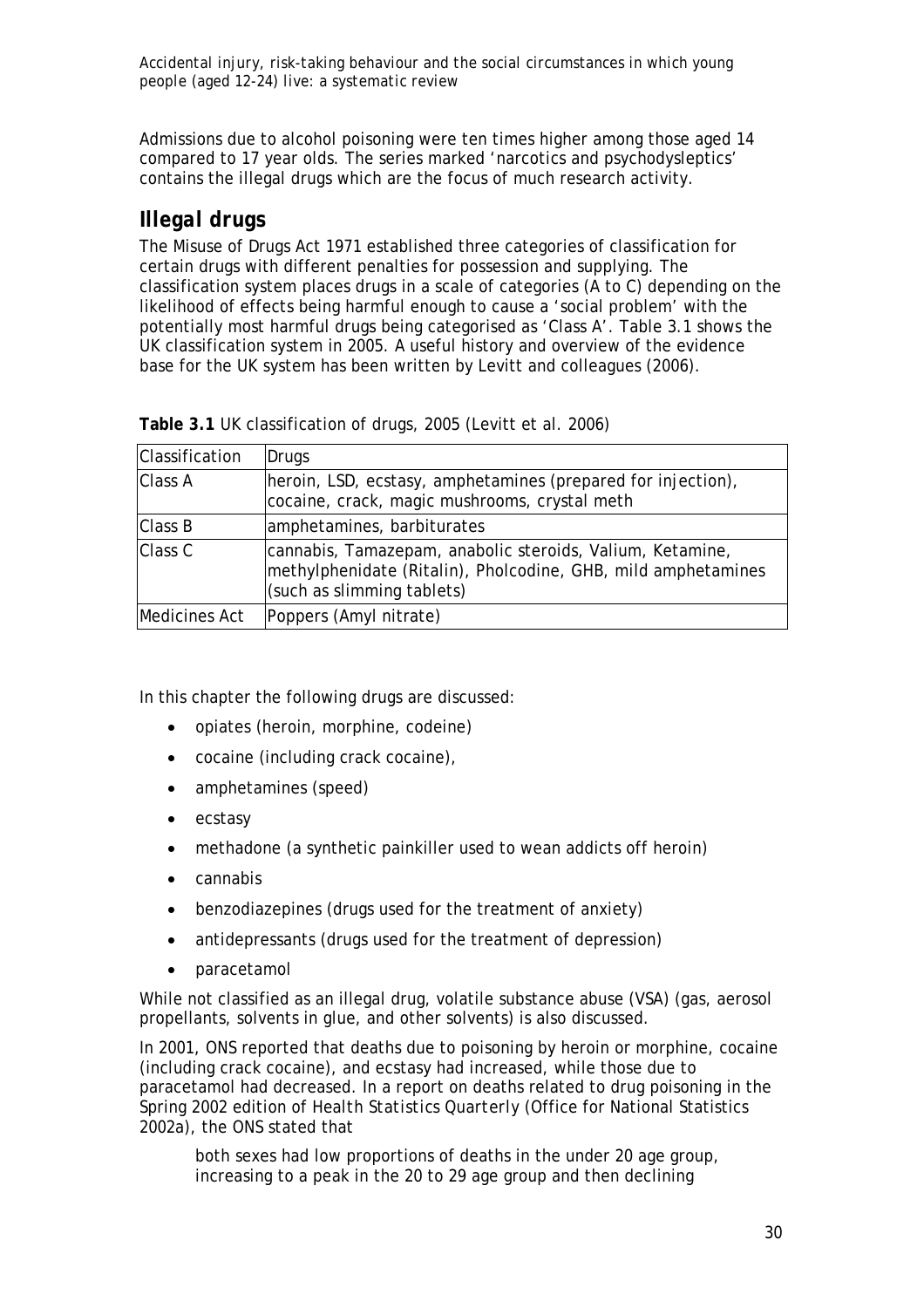subsequently with age. The peak and subsequent decline were more marked in males than females. For females, the peak was much lower (just under 25 per cent of all female deaths occurred in 20 to 29 year olds compared to nearly 40 per cent for males in the same age group) and the decline with age stopped at the 40 to 49 age group. Following this, the proportion of deaths due to misuse remained steady at about 15 per cent. (p 81)

Using the more recent figures from the Spring 2005 report (Office for National Statistics 2005b), Figure 3.2 shows this age distribution in graphical form. The hospital episode statistics (above) reflect this in a gradual rise in admissions between the ages of 12 and 20.



**Figure 3.2** Deaths related to drug misuse by sex and age (1999–2003)

The General Registrar Office for Scotland prepares similar statistics which are available online (General Register Office for Scotland 2005).

The mortality statistics reported above are mirrored in terms of estimated rates of drug use and in the ages of those receiving treatment. The ONS reports that rates of Class A drug use among young people have remained stable and the use of other illegal drugs has fallen when comparing 2005 with 1998 (Home Office 2005a). According to statistics from regional drug misuse databases, about a third of those in treatment programmes in 2000/1 were under the age of 25 (Department of Health 2001).

The Community Health Sciences Department at St George's, University of London, has been collecting data on deaths in the UK from volatile substance abuse for about 20 years. Its latest report deals with the years 1971–2003 (Field-Smith et al. 2005). Key findings from the report are:

- there were 51 deaths associated with VSA in 2003, the lowest annual total recorded since data collection methods were stabilised in 1983;
- the majority of deaths (40 of the 51) were associated with gas fuels;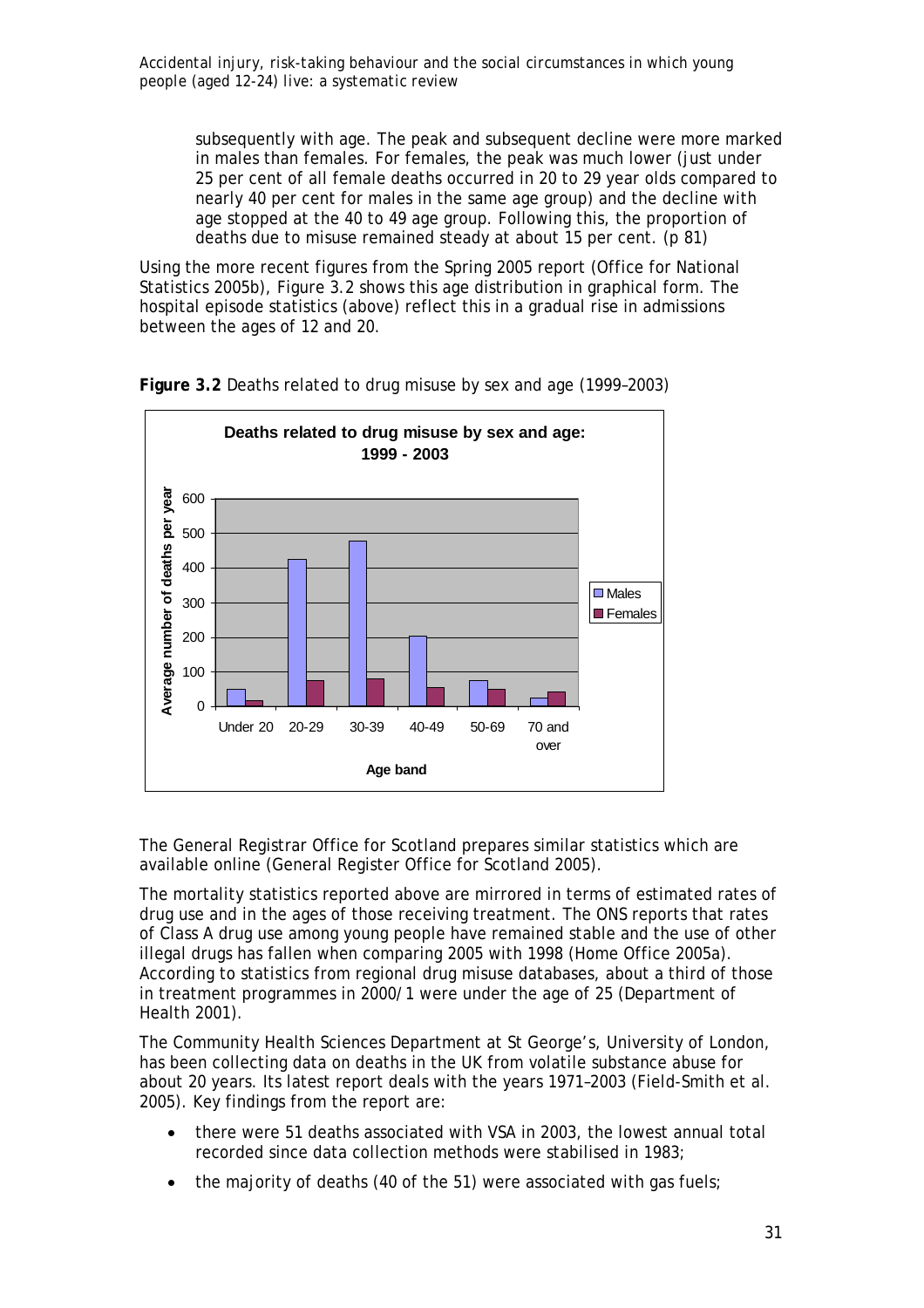- between 1971 and 2003, half of all VSA deaths occurred in the under-18 age group
- the practice of VSA is nearly equal between the sexes:
- there is no statistically significant regional variation, though the areas with the highest rates are the North East of England and Scotland;
- it is too early to assess the impact of legislation passed in 1999 which bans the sale of cigarette lighter refills to under-18 year olds.

More young people aged 10–16 die from VSA than illegal drugs. For example, in England and Wales in 2002, there were 18 deaths from VSA among young people, compared to 6 drug-related deaths (Department of Health et al. 2005).

There is a growing body of international literature on the factors associated with young people's drug misuse and other risky health behaviours. A wide range of social variables have been identified as risk factors for drug misuse: single parent families (Miller 1997, Smith and Nutbeam 1992); problematic family relationships (Stoker and Swadi 1990); low parental education (Miller 1997); social and economic disadvantage (Furr-Holden and Anthony 2003); and lack of social support (Miller 1997). Longitudinal studies in the USA suggest that school experiences can have an independent effect on risky health behaviours, including drug misuse, over and above these risk factors (Resnick et al. 1997), with 'school bonding' (measured by strength of relationships at school and commitment to school) shown to be related to lower levels of drug use (Catalano et al. 2004). Studies conducted in the UK on the link between school experiences and risky health behaviours have tended to focus on teenage pregnancy, smoking, and drinking (Bonell et al. 2005, Harden et al. 2006, Nutbeam et al. 1993). For example, Bonell and colleagues (2005) found dislike of school to be an independent risk factor for teenage pregnancy. Although none of these UK studies investigate the link between school experiences and drug taking, these risky health behaviours share a number of common 'distal' causes with drug misuse (Jessor et al. 1991).

# **Correlational studies**

After two studies were excluded on the basis of their low weight of evidence (Hammersley et al. 1992, Measham et al. 2000), a total of 13 correlational studies were identified for this synthesis. All but one (Balding 2002) examined mortality relating to drug use. Balding's study was a large annual survey which considered accidental injury among school children aged 10–15.

Mortality among young people (in these cases aged 15–19) who took drugs was the specific focus of only two studies.

Five studies analysed data from England and Wales (Oyefeso et al. 1999, Roberts et al. 1997, Schifano et al. 2003, Shah et al. 2001, Uren 2001), five took place in Scotland (Bird et al. 2003, Bird and Hutchinson 2003, Frischer et al. 1993, Frischer et al. 1997, Obafunwa and Busuttil 1994), two in England (Gossop et al. 2002, Hickman et al. 2003) and one in the UK as a whole (Balding 2002).

Three focused specifically on mortality among people who injected drugs (Bird et al. 2003, Frischer et al. 1993, Frischer et al. 1997); one study (Schifano 2003) examined deaths related to taking ecstasy (alone or with other drugs); two studies focused on a range of mostly Class A drugs (Uren 2001, Roberts et al. 1997); one included only individuals whose main drug of choice was heroin (Hickman et al. 2003); and five studies considered prescription and/or 'over the counter' drugs as well as illegal drugs (Bird and Hutchinson 2003, Gossop et al. 2002, Obafunwa and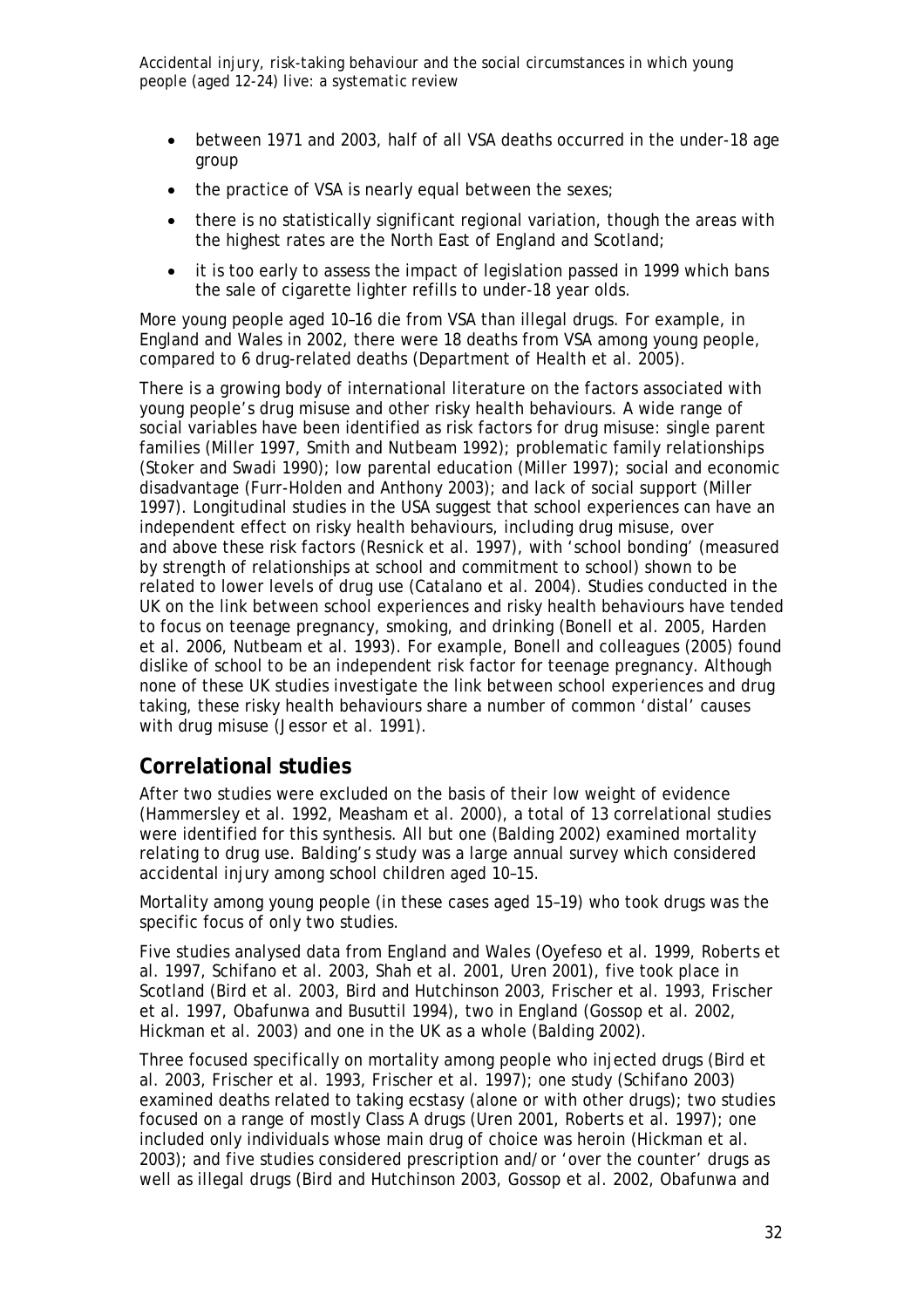Busuttil 1994, Oyefeso et al. 1999, Shah et al. 2001). The final study looked at drug-related mortality among men recently released from prison (Bird and Hutchinson 2003).

#### *Drug use is associated with an increased risk of accidental injury*

Evidence from the correlational studies is unequivocal: young people who take drugs are more likely to have accidental injuries than those who do not. In *Young people in 2001,* Balding (2002) states that young people who report ever having used illegal drugs or having smoked or consumed alcohol in the last week were more likely to have had an accident. The example given, year 10 males (14–15 years), showed that those who had ever used drugs were 43% more likely to have had an accident involving treatment by a doctor or hospital in the previous year than those who had not. (The relative risk was derived by the reviewers of this paper to be 1.43.)

The four studies which compared mortality among people who took drugs with that of the general population all found significantly higher mortality among those who took drugs (Frischer et al. 1993, Frischer et al. 1997, Gossop et al. 2002, Oyefeso et al. 1999).

Oyefeso, for example, found that 'Overall, teenage addicts are about 12 times more likely to die as teenagers in the general population of the same age'. The evidence also suggests that drug-related mortality is rising (Oyefeso et al. 1999, p 440). Roberts and colleagues (1997, p 40) found that 'from 1985–1995 the death rate from accidental poisoning increased by 8% per year (95% CI 5–17%); the death rate from poisoning by opiates and related narcotics increased by 27% per year (17– 36%). Death rates from poisoning by other psychotropic agents increased by 23% per year.'

Two studies reported that among 15–24 year olds opiates were the drug most commonly associated with mortality (Roberts et al. 1997, Shah et al. 2001). Shah found that they were responsible for considerably more deaths in this age group than benzodiazepines and antidepressants and Roberts and colleagues reported that opiates and other narcotics accounted for 21% of the deaths in their study of 15–19 year olds.

# *Under 25 year olds had a lower risk of drug-related mortality compared to older people*

A consistent picture also emerges when the relative risk of dying from accidental poisoning is examined across age groups, with under 25s at a lower risk than older age groups – in particular compared to those aged 25–34 years (Bird et al. 2003, Frischer et al. 1993, Gossop et al. 2002, Hickman et al. 2003, Obafunwa and Busuttil 1994, Schifano et al. 2003, Uren 2001). This finding gives a true picture of which age groups are most at risk because the majority of these studies conducted some form of age-standardisation. (One study of people who injected drugs in Glasgow found that 15–19 year olds may be at a higher risk than any other age group (Frischer et al*.* 1997). This discrepancy could be explained by the fact that this study was of a cohort of individuals who took drugs identified from the records of one treatment centre, and therefore may not be representative of Glaswegians of this age group who use drugs.)

#### *Mortality risk increases with length of drug use*

In the study by Frischer and colleagues (1997), length of drug use (from 0–14 years) was associated with the probability of fatality. After 10 years of injecting drugs,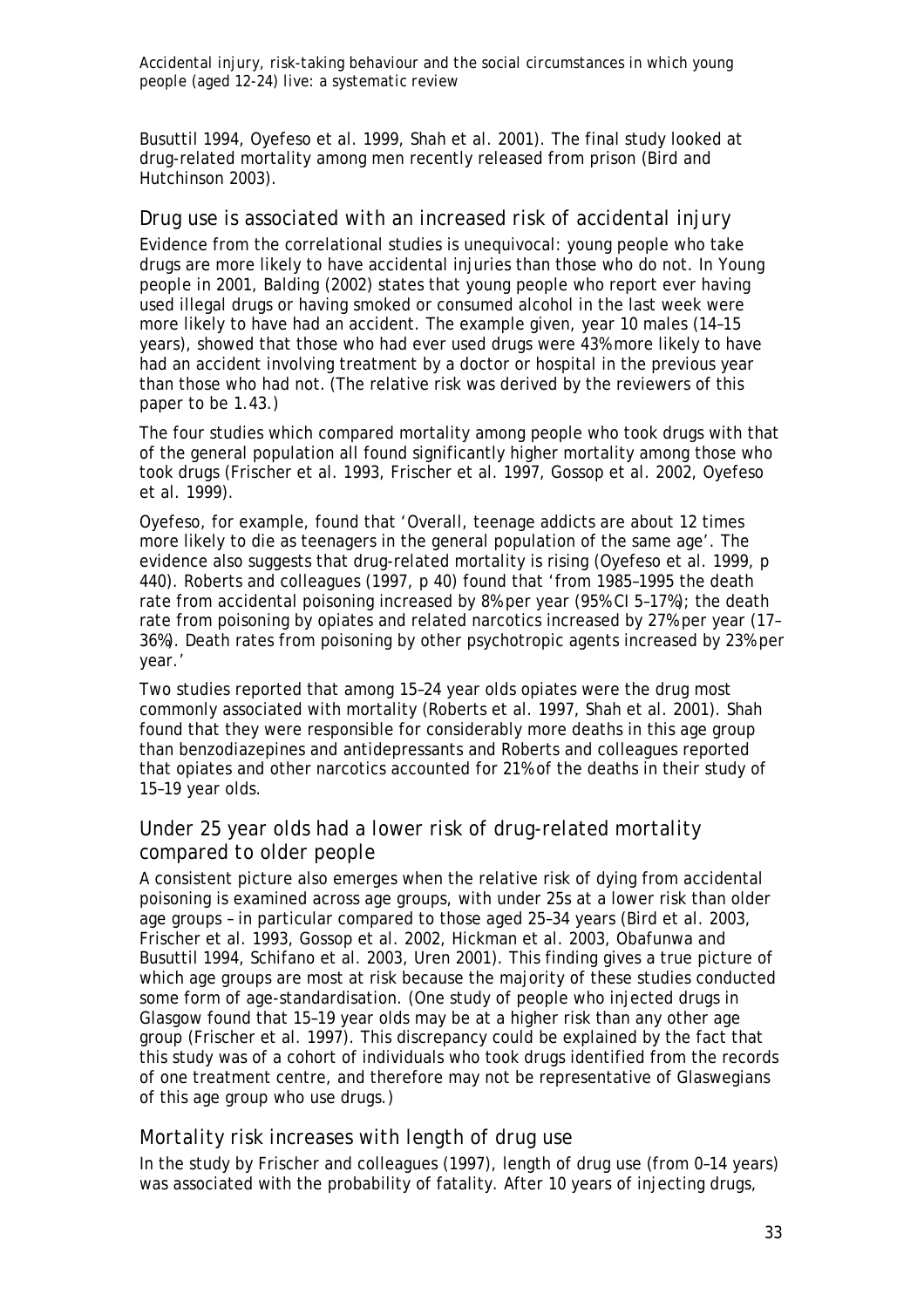the risk of dying was about 1 in 10. However, a person's age at first drug use was not a predictor of fatality.

*Drug-related deaths are more likely in deprived areas* Among our included correlational studies we located very limited research on socio-economic inequalities (either at an individual or area level) and drug-related injury. In the two correlational studies we did find, the results were given for 'all ages' (Gossop et al. 2002, Shah et al. 2001). The study by Shah and colleagues (2001) concluded:

Our results indicate that drug poisoning deaths are substantially higher in areas of greatest deprivation; this may be due to a number of factors, in particular, higher prevalence of mental illness and illicit drug use… The results of our study indicate that there are clear demographic and socioeconomic differences in mortality from drug poisoning… and this emphasizes the importance of addressing social deprivation and inequalities as a means of decreasing morality rates from drug poisoning. (Shah et al. 2001, p 246)

Gossop and colleagues (2002) reported that the risk of fatal drug overdose was associated with homelessness.

While we located very limited research on socio-economic inequalities and drugrelated injury, we did find some studies which examined the association between social and economic status (SES) and drug-taking, of which the most relevant are reported in the discussion section below.

# *Men are at higher risk of drug-related death in the two weeks after release from prison than in the ten subsequent weeks*

The final group to emerge in the correlational studies as more at risk than others was males released after 14 or more days in prisons or young offenders' institutions in Scotland. One study (Bird et al. 2003) found that young men were particularly vulnerable in the first two weeks after release compared to the subsequent ten weeks. Mortality was five times higher in the 15–20 age group and nearly nine times higher for those aged 21–25. (The age group with the highest risk was 26–30 year olds.) We found no studies which looked at similar risks for young women.

### *More men die from drugs than women, but more men use drugs. Among drug users, women are more at risk of drug-related death than men*

Seven studies explored the differences in mortality among men and women who used drugs (Frischer et al. 1993, Frischer et al. 1997, Obafunwa and Busuttil 1994, Oyefeso et al. 1999, Roberts et al. 1997, Shah et al. 2001, Uren 2001).

Three studies which collected data as crude rates or frequencies (Obafunwa and Busuttil 1994, Roberts et al. 1997, Shah et al. 2001) found a higher number of young men were dying of drug related causes than women. For example, Roberts and colleagues (1997) analysed routine data from 1985–1995 and found that 70% of 15–19 year olds who died from accidental drug poisoning were male. A typical graph showing the age distribution of deaths due to opiates is shown in figure 3.3 (Shah et al. 2001). Between 1993 and 1998, out of every million people aged between 15 and 24, 57 men and 11 women died as a result of opiate poisoning. These findings are consistent with the fact that fewer women take illegal drugs (Bates et al. 2005, Department of Health 2004d, National Centre for Social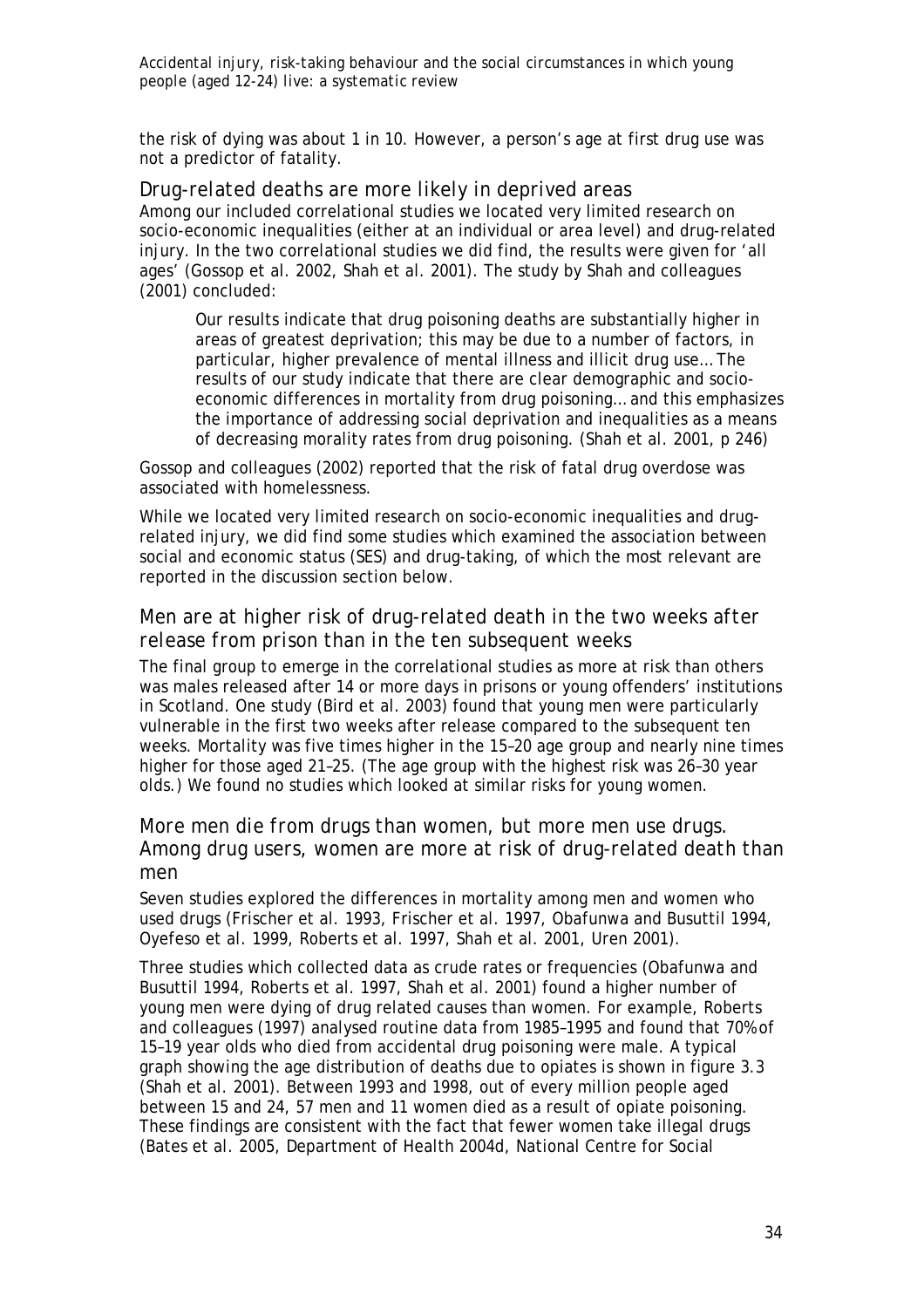Research and National Foundation for Educational Research 2006). However they conceal the true risk of drug-related death among women.



**Figure 3.3** Age-specific mortality rates (per million) (Shah et al. 2001, Table 5)

Four studies took account of the differences in demographic characteristics and mortality differences between males and females in the general population. Two studies of people who were registered addicts and/or injected drugs examined gender differences in mortality by comparing the study population mortality rates with men and women of the same age in the general population (Frischer et al. 1993, Frischer et al. 1997). They both found that young females had a much higher mortality rate. For example Frisher and colleagues (1997) found the excess mortality ratio among 15–19 year old registered addicts and/or injecting drug users was 58.5% for men and 94.3% for women, and 20.6% for men and 46.5% for women aged 20–24 years. These findings are consistent with the fact that the general population of young women have a lower rate of mortality than men of the same age.

The remaining two studies compared age-standardised mortality rates for men and women (Uren 2001, Oyefesso et al*.* 1999). Uren found similar mortality rates for men and women aged less than 25 years whose deaths were as a result of heroin/morphine misuse. Oyefeso and colleagues (1999) analysed drug-related deaths among young people (aged 15–19) for all drugs. Unlike males, excess mortality in females was never in decline during the 20 year study period, and female excess mortality was twice as high.

These studies show that while more young men than women die from causes related to drug-taking, those young women who take drugs are at greater risk of dying.

# *Drug-related death rates vary by region*

The geographical distribution of drug-related deaths supports the importance of social and economic circumstances. In a study examining geographical variations in England and Wales between 1993 and 1999, Uren (2001) found that the regions with the highest heroin and/or morphine use mortality rates for males aged under 25 were Yorkshire and the Humber, followed by the North West. (There were too few female deaths in this age group to reach statistical significance in any region.)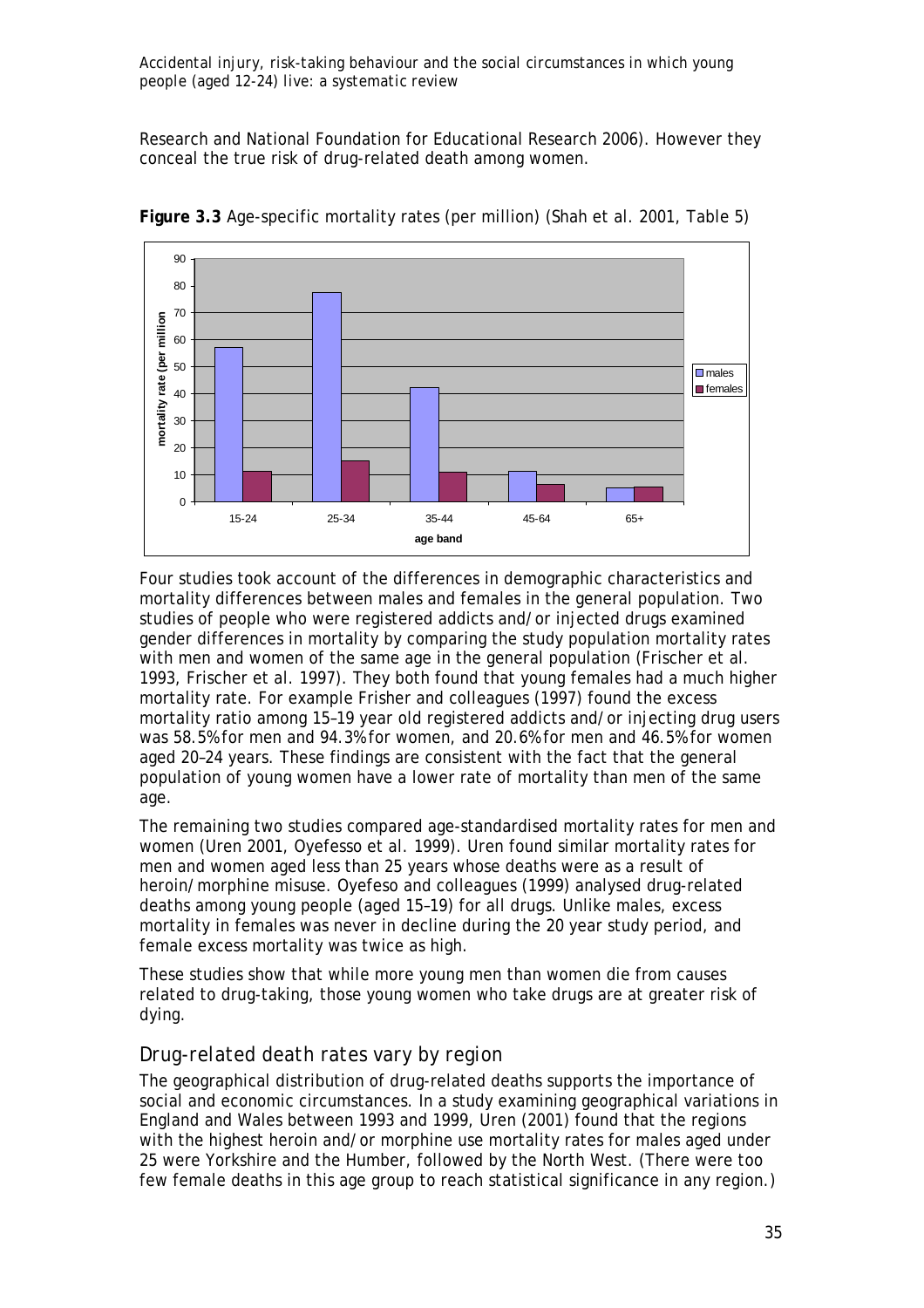This study also found that mortality from methadone use for those aged under 25 was significantly higher in the North West than in other regions of England and Wales, and significantly lower in the West Midlands and the South East.

A further study examined geographical variations in drug-related mortality within Scotland, but analysed data for the whole age group (15–54 years) only (Bird et al. 2003).

# **Studies of young people's views: how do young people perceive/assess the risks of accidental injury in relation to taking drugs? What affects this perception of risk?**

Seven studies reported young people's views of drug taking and accidental injury (Bendelow et al. 1998, Boreham and Shaw 2002, Danton et al. 2003, Deehan and Saville 2003, Denscombe 1999, Engineer et al. 2003, Gillen et al. 2004). One of these (Boreham and Shaw 2002) was judged to be of low weight of evidence in terms of answering the review question, and so was excluded from the review.

# *Young people who did not use drugs perceived drug-taking as risky, but those who took drugs thought they were not dangerous*

The perceived risk associated with taking drugs varied widely between young people who had taken drugs and those who had not. Those who did not use drugs tended to perceive drug-taking as being risky while those who took drugs thought it was not very risky or not at all dangerous (Bendelow et al. 1998, Denscombe 1999, Gillen et al. 2004). Young people who used cannabis but not other drugs perceived cannabis as being less risky; indeed other drugs were considered 'dangerous' by these young people (Bendelow et al. 1998). Many cannabis users thought that smoking cannabis was safer than drinking as they were less likely to lose control or 'do stupid things' (Bendelow et al. 1998, Engineer et al. 2003). However, a study of young clubbers found that they were generally aware of the risks and adopted strategies to lessen these risks (Deehan and Saville 2003). For example, you 'never buy drugs from a dealer in a club' because the quality may be poor and could be dangerous (Deehan and Saville 2003). However, for most there was a sense that 'it won't happen to me' (Deehan and Saville 2003).

Some young people thought that taking cannabis before driving did not increase their risk of accidents, although drinking alcohol before driving was considered dangerous (Danton et al. 2003). Mixing alcohol and cannabis was not perceived as dangerous per se by those who did it, although it was often avoided because it was felt that it could make the user feel sick (Engineer et al. 2003). Some young people who used other drugs such as speed or ecstasy viewed mixing them with alcohol as dangerous or pointless (Engineer et al. 2003).

Those who were younger (11–12 year olds compared to 14–15 year olds) were less likely to have taken drugs and less likely to have information about drugs; the younger age group tended to perceive drugs as being more dangerous than the older age group (Bendelow et al. 1998).

# *How do young people manage taking drugs in relation to accidental injury?*

The factors that affect young people's drug-taking behaviour can broadly be categorised into individual factors, influences from other people, and social and environmental factors.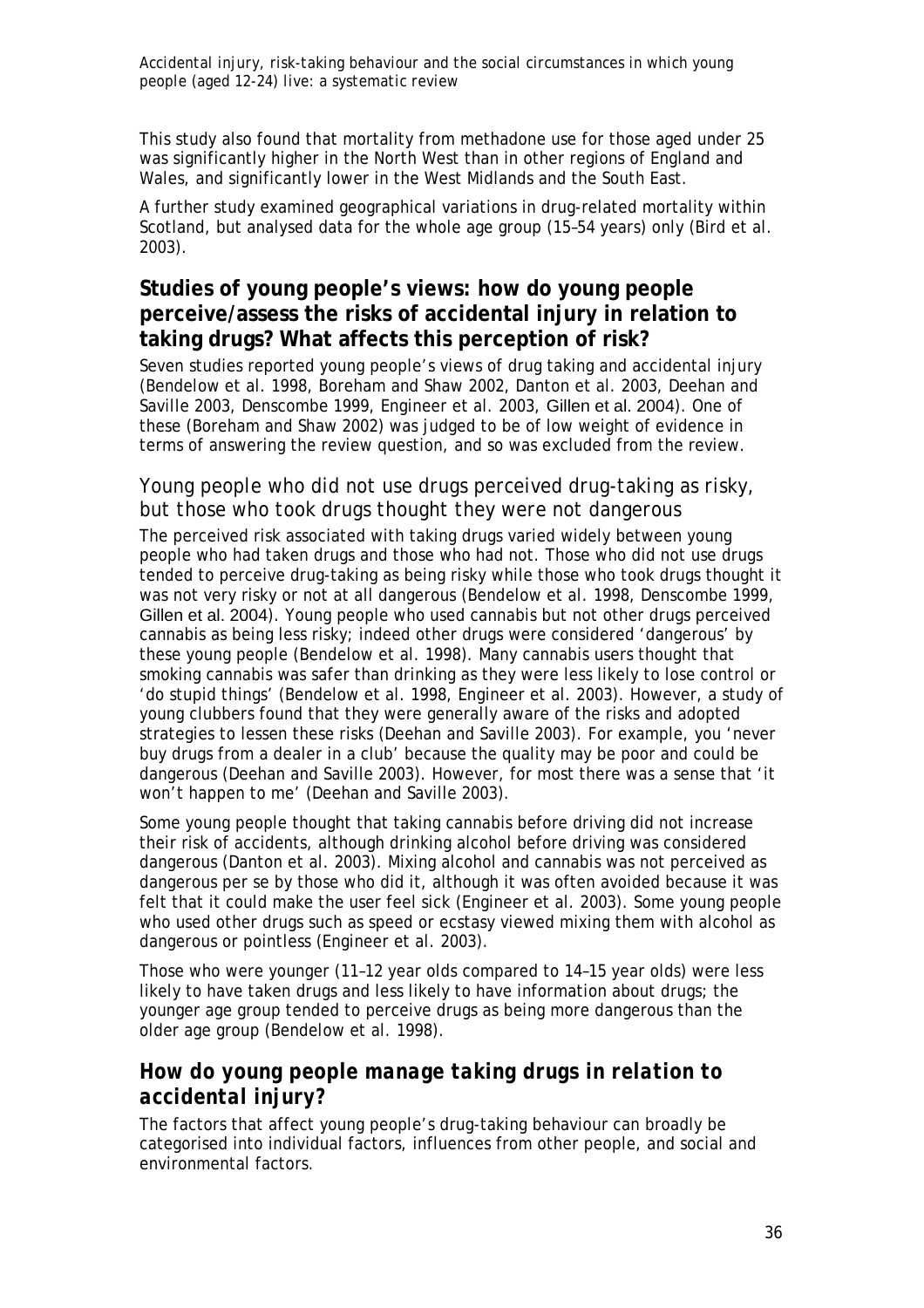The individual factors which young people identified as shaping their behaviour fall into two main categories: critical incidents, and the perceived pleasure obtained from taking drugs.

### *Media images of the negative consequences of drug-taking dissuaded those who had never taken drugs from trying them*

For those who had not previously taken drugs, seeing negative consequences in films and documentaries (for example, the Leah Betts video (*Sorted*), or the films *Pulp Fiction* or *Trainspotting*) put them off trying them (Bendelow et al. 1998, Denscombe 1999). In particular, they said that the vivid images and realistic nature of these films had the greatest impact on them, as they were able to identify with those portrayed.

### *Cannabis was used for pleasure and some thought it was good for them*

Those who used cannabis (aged 14–15 years) did so for pleasure. Among those who had taken it, there was a perception that cannabis was 'safe'; some also thought it was good for their health, both physically and emotionally (Bendelow et al. 1998).

### *Official messages about drugs were not believed by those taking cannabis*

Those aged 14-15 years who smoked cannabis felt that official messages about the dangers were wrong (Bendelow et al. 1998). Several young clubbers thought that the media overreacted to drugs and that it 'blows out of proportion' the bad reaction experienced by the few (Deehan and Saville 2003). The fact that drugs are illegal was a risk that was considered, on top of risks to health (Bendelow et al. 1998, Deehan and Saville 2003). Pop stars were seen as examples of the dangers of drugs.

### *Some thought cannabis was cheaper than alcohol*

Some young people who used cannabis stated that economics influenced their decision; cannabis was regarded as cheaper than other types of risk-taking such as drinking alcohol (Bendelow et al. 1998).

# **Systematic reviews of effectiveness**

Our search did not identify any systematic reviews of interventions designed to reduce the accidental injuries associated with drug use among young people. (There are, of course, a great many systematic reviews which deal with interventions to reduce drug use, but since they do not deal with accidental injury, we did not include them.)

# **Current policy in the UK**

The UK Government's current drug strategy was launched in 1998 with *Tackling Drugs to Build a Better Britain* (Cabinet Office 1998), which was updated in 2002 (Home Office 2002). The most recent report which details Government strategy in this area is *Tackling Drugs. Changing Lives: Delivering the difference*, published in November 2005 (Home Office 2005b). The strategy has four main aims:

- reducing the supply of illegal drugs;
- preventing young people from becoming drug misusers;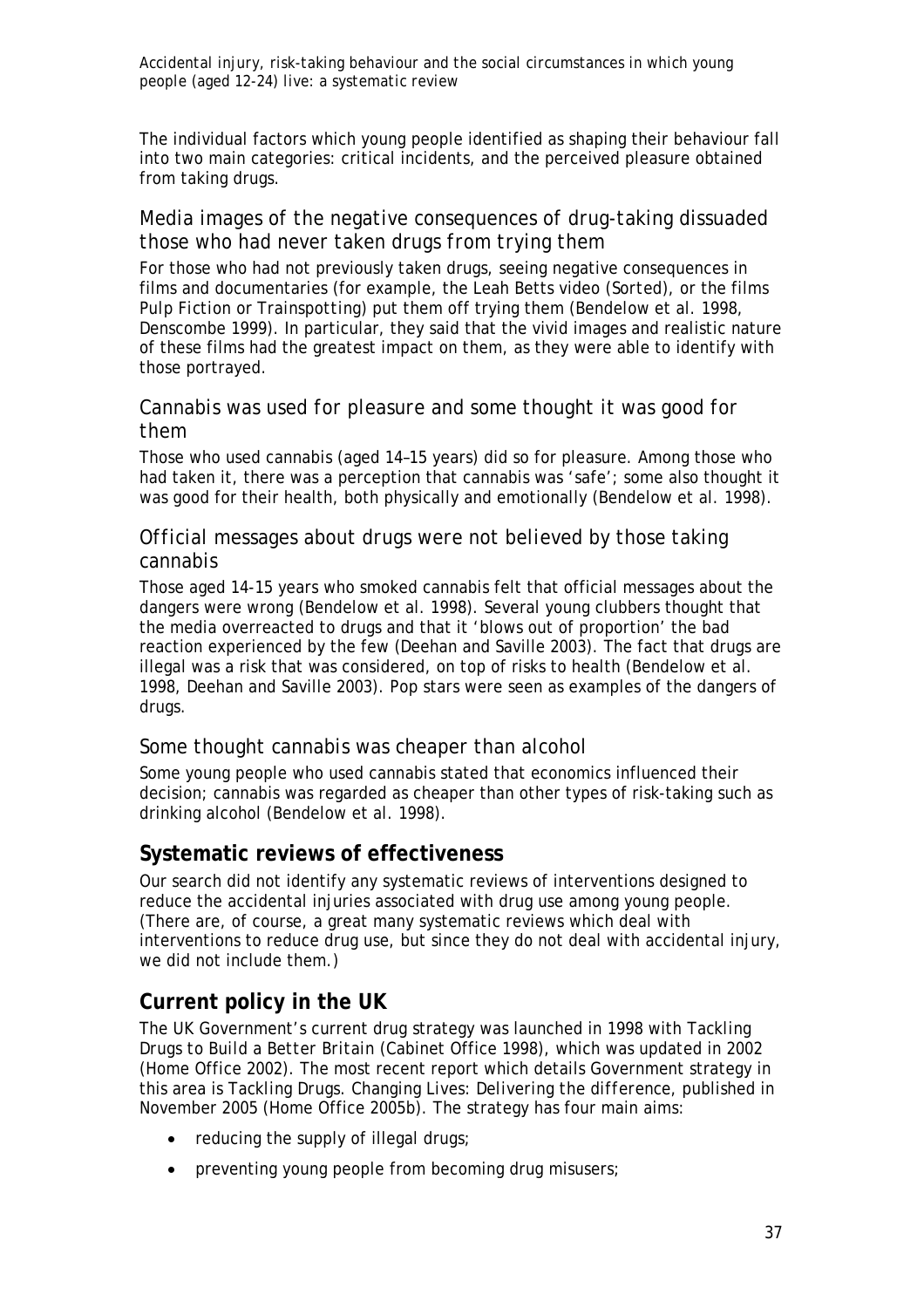- reducing drug-related crime:
- reducing the use of drugs through increased participation in treatment programmes.

At a regional and local level in England and Scotland, Drug Action Teams (DATs) are working in partnership with local agencies to implement the strategy. DATs are teams which partner representatives from different organisations (local authorities, NHS, probation service, the prison service and the voluntary sector) to co-ordinate cross-agency work. Since 2001, DATs in England have been aligned with local authority boundaries. In Wales and Northern Ireland, this function is being performed by Regional Advisory Teams and Drug Co-ordination Teams respectively. Currently, ten Drug Action Teams (DATs) are testing child- and youth-centred interventions as part of the Drug Interventions Programme (DIP) in England. DIP was introduced in 2003 and aims to move people in the criminal justice system into treatment.

As part of the *Every Child Matters* strategy, a Young People and Drugs Delivery Plan is now being implemented by the Home Office, with the Department for Education and Skills and the Department of Health, which aims to develop and target specialist drug services for children and young people (Department for Education and Skills et al. 2005). The main areas of activity are in: awarding funding through the *Young People's Substance Misuse Partnership Grant*; the *FRANK* national drug awareness campaign (www.talktofrank.com); encouraging social inclusion through participation in sport and leisure activities through the *Positive Futures* initiative; and investigating the effectiveness of drug education through the *Blueprint* research programme.

The National Treatment Agency for Substance Misuse, a special health authority, was created in 2001 'to improve the availability, capacity and effectiveness of treatment for drug misuse in England' (www.nta.nhs.uk). The Agency has released guidance to helpline providers who provide advice to prevent overdose and reduce fatalities (McLean and Derricott 2004). The advice contains information about the effects of different drugs and their associated risks, situations in which taking drugs is more or less risky, and factors relating to the circumstances of the person taking the drug. Some of the advice offered in this guidance has clear resonances with the views and correlational studies. For example, it points out that people who return to drugs after a period of abstinence (such as those recently released from prison) are at greater risk of overdose and suggests ways of reducing risks which are similar to some of those adopted by clubbers (Deehan and Saville 2003).

A review of drug treatment services for young people in Scotland was undertaken by the Effective Interventions Unit, and the report is available online (Burniston et al. 2002). They found that there was a 'limited but significant base of existing provision' (Burniston et al. 2002, p 2), but that service provision was unevenly distributed and that coverage in areas with services was usually incomplete. However, many services were relatively new (1–2 years old) and plans exist to establish new or expand existing services. A key issue identified was isolation of services, with few opportunities to exchange ideas or disseminate good practice.

The Audit Commission recently reviewed current practice including drug misuse programmes among local agencies (Audit Commission 2004). It found that there had been 'impressive progress' since its previous review in 2002 with 'local commitment backed by national strategies, programmes and funding… having an impact' (Audit Commission 2004, p 2). However, it expressed concern at the high rate of dropout from programmes (34% leaving within the first 12 weeks of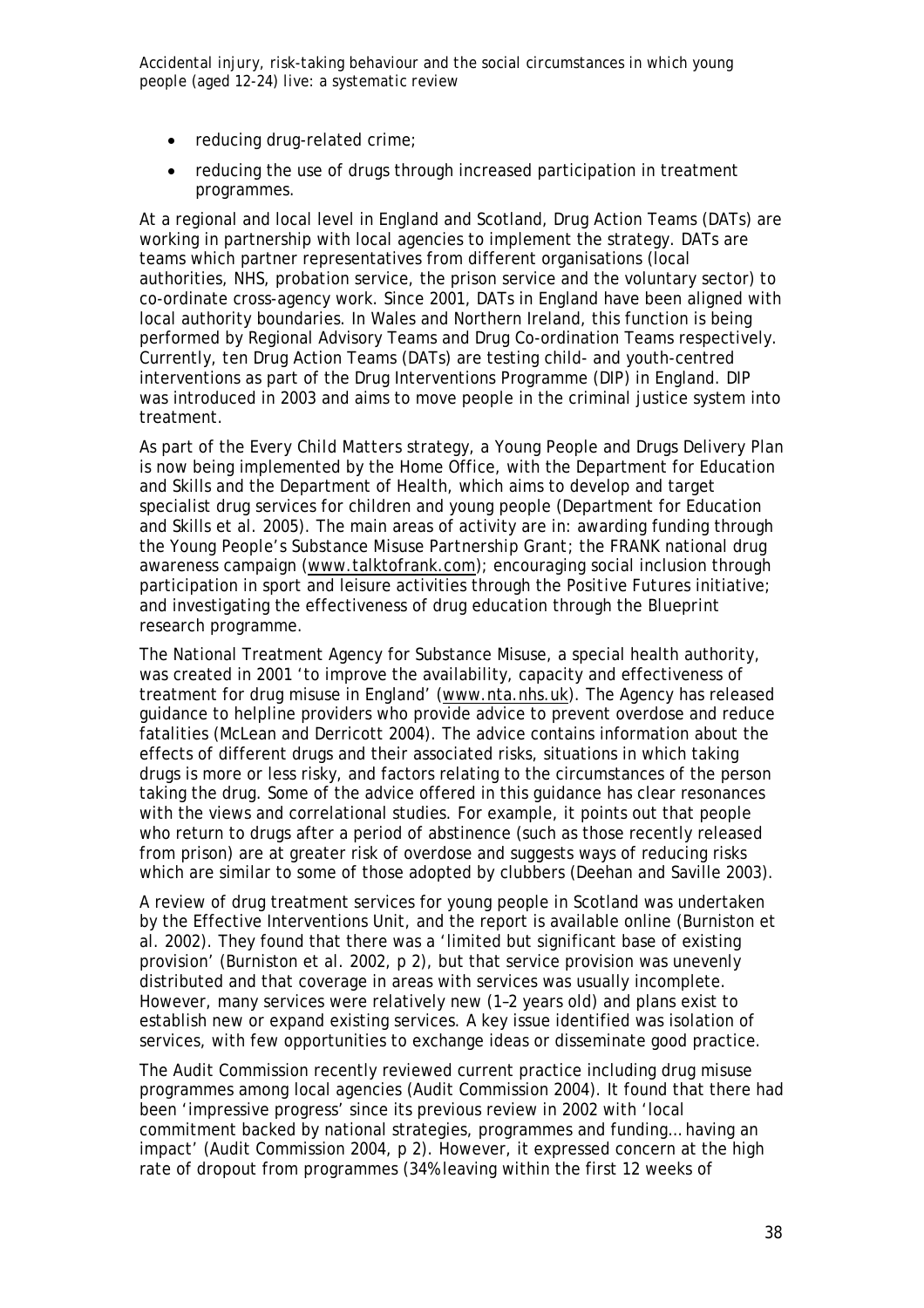treatment) and recommended that 'a supportive infrastructure of key services should be in place to sustain users on the tough road back to recovery' and that 'policy makers and local practitioners should use the insight of users and carers to shape the services to meet individual needs' (Audit Commission 2004, p 3).

There has been much recent debate and press interest in the classification of cannabis. The Misuse of Drugs Act (1971) originally classified cannabis as a Class B drug but expert opinion often stated that it was less harmful than other drugs in that category, such as amphetamines. In January 2004 it was reclassified as being Class C but since then, debate has continued regarding its safety, particularly with regard to possible mental health problems. After examining the issue, in December 2005 the Government's Advisory Council on the Misuse of Drugs recommended that the Government should not change classification for the time being but that further research should be carried out into the relationship between cannabis use and mental health problems (Advisory Council on the Misuse of Drugs 2005).

Organisations and websites involved in drug information and policy include: Drugscope (www.drugscope.org.uk), the Drug Education Forum (www.drugeducationforum.com), the Society for the Prevention of Solvent and Volatile Substance Abuse (www.re-solv.org), Lifebytes (www.lifebytes.gov.uk), Mind Body and Soul (www.mindbodysoul.gov.uk), Release (www.release.org.uk), TheSite.org (www.thesite.org.uk), Drug Misuse Information Scotland (www.drugmisuse.isdscotland.org), Scotland Against Drugs (www.sad.org.uk).

# **Discussion and implications**

#### *Summary of findings*

The evidence presented above shows that the use of drugs is associated with an increased risk of accidental death among young people and that 12–24 year olds are less at risk than those immediately older. However, since the risk of death increases with the length of drug use, this is not to say that preventative interventions should not be targeted at this younger age group. It is clear that drugs are not as an important a cause of injury among young people as, for example, transport accidents are – a fact which might not be apparent from media coverage of these issues. While the use of drugs overall has stabilised over recent years, the use of some drugs – such as heroin, cocaine and ecstasy - has increased. Many more young men than women die from drug overdoses, because more men take drugs, but those women who do use drugs are at higher risk. Certain other groups of young people are more at risk than others. Those found by the correlational studies include young people in deprived areas and men who have recently been released from prison. Ironically, many of the correlational studies adjusted for social and economic status in order to calculate standardised rates, thereby removing the very information which might help inform policy-making to assist marginalised groups.

The included correlational studies did not contain any mention of accidents at the workplace, home or school as a result of drug impairment. This review has identified a need for research in this area focusing more exclusively on young people. One study which did address this issue, but which was outside the scope of this review (the mean age of participants was too high), was conducted by Cardiff University for the Health and Safety Executive. This found that although 29% of those under 30 surveyed had used drugs in the previous year, there was 'no association between drug use and workplace accidents' when other sociodemographic factors were taken into account (Smith et al. 2004, p 85). The socio-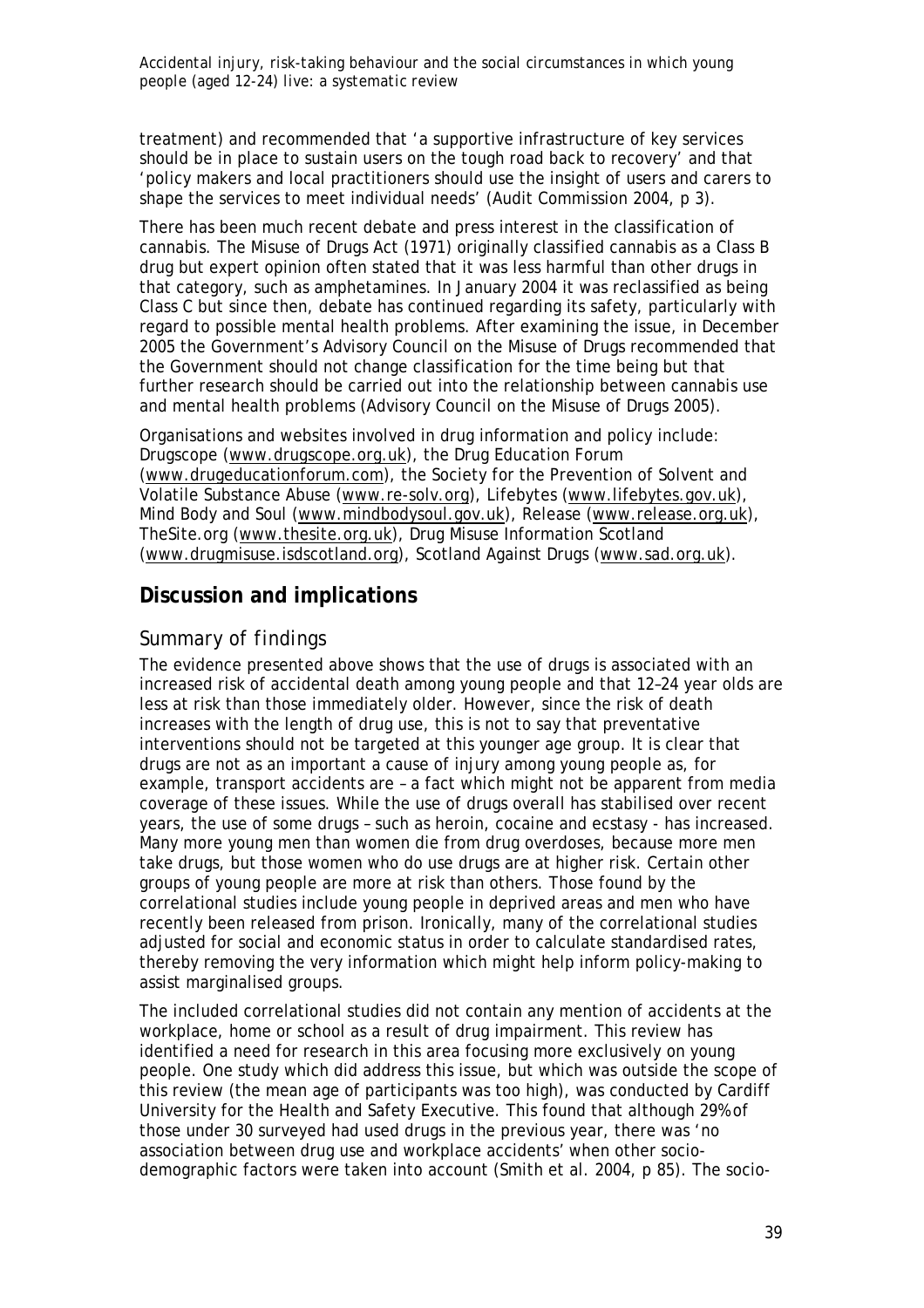economic factors which may have been responsible are not further explored, again revealing a need for research on inequalities and drug-related workplace and home accidents.

There was a clear disjunction of views between young people who used drugs and those who did not. Those who did tended not to believe 'official' messages about possible harms and did not perceive taking drugs as being dangerous. The young people who did not take drugs regarded them as risky and stated that media images about possible negative consequences dissuaded them from trying them. Cannabis in particular was singled out as possibly being good for you, with some young people believing it to be cheaper than alcohol. The recent reclassification of cannabis and the subsequent debate may have helped to reinforce this view.

Of particular interest to those concerned with young people's views will be a study which is currently being carried out by the National Treatment Agency for Substance Misuse which will detail the views of clients of the Agency's services. Another study that covers a similar topic is *Service User Views of Drug Treatment: Research conducted for the Audit Commission* which was published in June 2004 (European Association for the Treatment of Addiction 2004). The average age of the sample, at 25, was slightly too old for inclusion in this review.

The above findings relate not just to two bodies of different types research (correlational studies and views studies), but also two different populations of young people. The young people in the views studies did not all take drugs, and those that did were more likely to be taking cannabis than 'hard' drugs. In contrast, the correlational studies cover deaths from opiates and other poisons. Our studies, therefore, do not contain the views of those groups of young people whose deaths are covered by the mortality statistics – either from illegal drugs, or due to volatile substance abuse (VSA). We also do not know how many, if any, young people suffer non-fatal injuries as a direct result of taking drugs. We do, however, know that the burden of the more serious injuries – as demonstrated by the mortality statistics – is carried by young people in the lower socio-economic groups.

#### *Social and economic circumstances*

Inequalities play a major role in determining those most at risk of taking drugs, and those most at risk for fatal drug poisoning. Boys and colleagues (2003, p 513) found that 'children from lone parent families were almost twice as likely to have used cannabis than children from families where the parents were married'. The study by Miller (1997) reported similar findings for any illegal drug, and for VSA. Furr-Holden and Anthony (2003, p 170) found that 'the lower the SES, the greater the prevalence of drug dependence' (even when age, sex and ethnicity were taken into account). In the Boys and colleagues (2002, p 1554) study 'white prisoners were more likely to report ever using heroin and/or cocaine than those categorized as "black"'. These findings echo those of a Home Office report, *At the Margins: Drug use by vulnerable young people in the 1998/99 Youth Lifestyles Survey* (Goulden and Sondhi 2001), which reported that drug use among vulnerable young people (serious and persistent offenders, rough sleepers, serial runaways, and school truants and excludees) was significantly higher than that in the general population (Goulden and Sondhi 2001). As figure 3.4 shows, data from the Scottish Drug Misuse Database shows a strong correlation between deprivation and admission to hospital for certain types of drug misuse.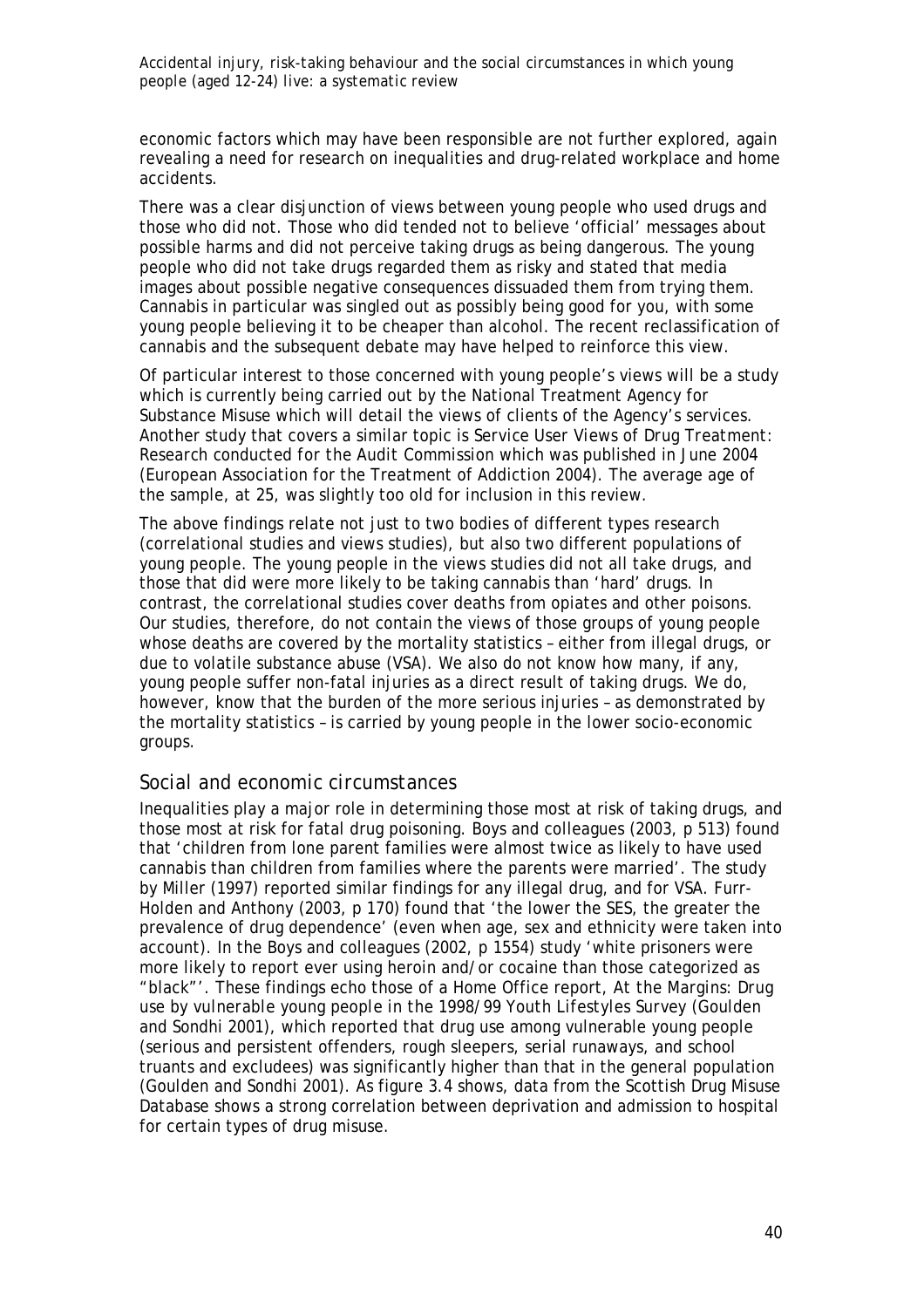**Figure 3.4** Drug Misuse: Non-psychiatric hospital admissions, 1997/98 (The Scottish Office 1999, Part 1)



There is also growing recognition that inequalities are a factor in VSA. Melrose (2000) suggests that young offenders, school excludees and looked after young people are most at risk of becoming involved in substance abuse. A recent Home Office study (Cusick et al. 2003) which examined the relationship between drug use and sex work concluded that 'Sex work and drug use may be mutually reinforcing such that "exiting" becomes more difficult' (Cusick et al. 2003, p v). Among the 'trapping factors' associated with increased difficulty in leaving sex work and drugs is 'involvement in prostitution and/or "hard drug" use before age 18' (Cusick et al. 2003, p v).

These studies show that individual risk-taking behaviour in relation to drugs is socially patterned. Some young people are more likely than others to participate in drug-related risk-taking behaviour and, as the Advisory Council on the Misuse of Drugs concluded, 'drug-related deaths are often causally embedded in a complicated and as yet not fully understood nexus of adverse social context' (Advisory Council on the Misuse of Drugs 2000, p 11). Therefore, interventions should be targeted at the structural factors which put specific communities and groups at risk. This recommendation supports the Government's stated commitment in its current drug strategy which states:

The Government's Drug Strategy focuses on the most dangerous drugs, the most damaged communities and problematic drug users, who cause the most harm to themselves and to their families and communities... (Drugs Strategy Directorate 2005)

The findings of this review reinforce the importance of this part of the strategy.

### *Implications for interventions*

We need to bear in mind the gaps identified in the evidence when making recommendations for interventions to reduce drug-taking and the risks associated with it among young people. The correlational studies contained less information on the social circumstances of the young people than we had hoped for, the views studies did not contain the views of those most at risk from poisoning, and the focus of nearly all the research activity is on illegal drugs and VSA. As the national mortality statistics show, these drugs account for just less than half of all deaths due to poisoning, and the hospital episode statistics also reveal a more complex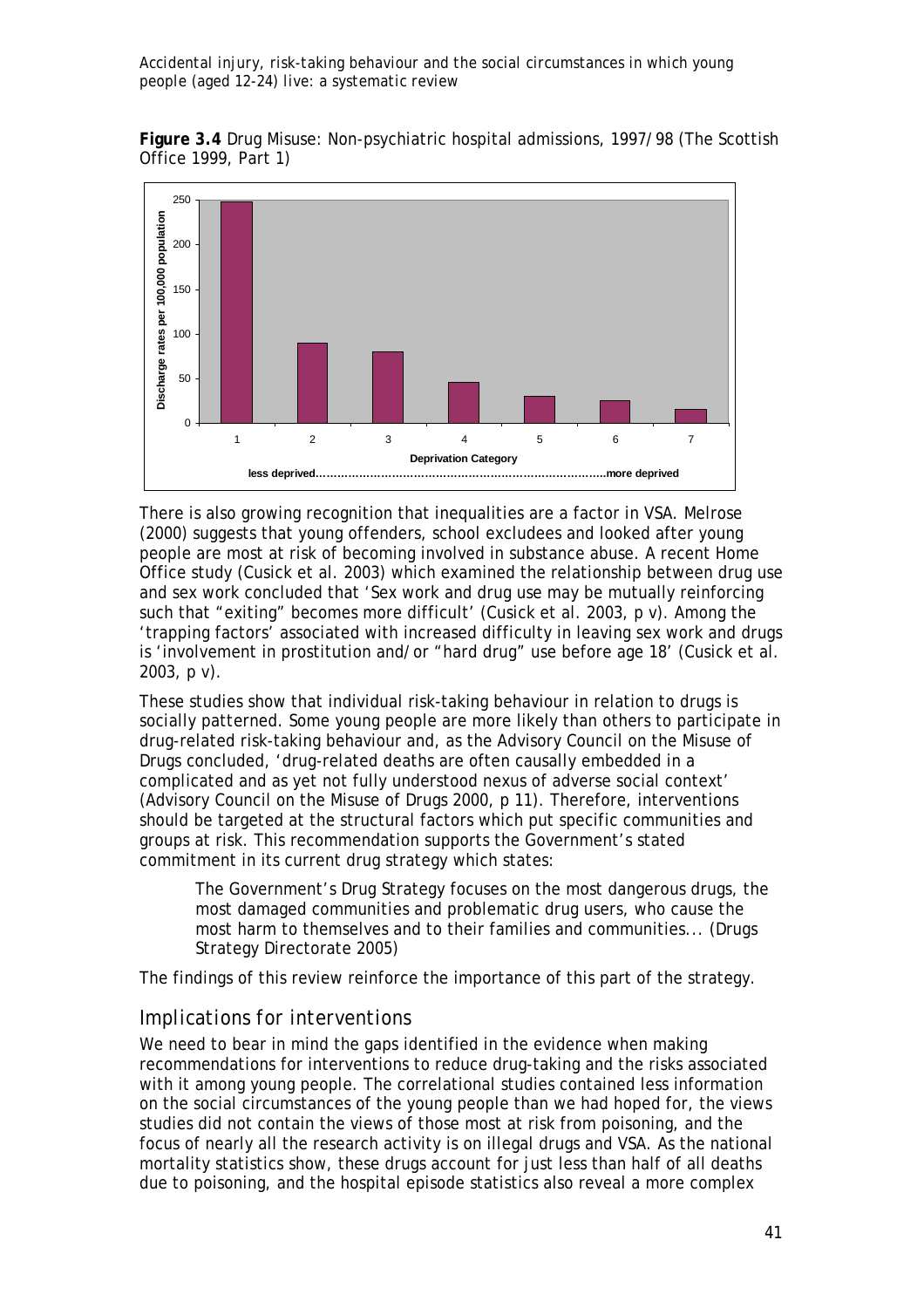picture of age-related poisoning. In particular, the sharp spike at the ages of 14 and 15 in hospital admissions due to poisoning by commonly available drugs such as paracetamol and ibuprofen is cause for concern.

The main aims of current policy are to reduce the supply of illegal drugs, reduce drug-related crime, reduce the supply of illegal drugs, and prevent young people from becoming 'drug misusers'. Advice about safer ways to take drugs is also given to reduce injuries among drug users. While the research we have found does not contain implications for methods to reduce the supply of drugs, there are clear implications regarding the type of information that will be useful and acceptable to young people. These include:

- giving young people accurate information about the health and other risks of different types of drugs;
- ensuring health messages are credible and can stand up to personal experience;
- if utilising critical incidents to prevent young people from trying drugs, ensuring these are realistic and that young people can identify with them.

### *Implications for research*

- Since 12–14 year olds consider drugs as being more risky than 15-24 year olds do, the way in which young people's views change is worth further research.
- Research into the role played by inequalities in determining those most at risk from suffering a drug overdose needs to focus on young people, and include schools as contexts which can have an important influence on risktaking behaviour. Moreover, greater depth of detail is needed in studies which do collect information on inequalities.
- We do not know how many, if any, injuries are caused as a result of drug impairment. We also know very little about the locations in which such injuries may occur. Further research in this area is needed.
- Many young people regard cannabis as being safe to use. More research on their views in relation to the latest reliable scientific evidence about the effects of cannabis would be useful.
- While we know that more young men than women die from overdoses because more men are taking drugs, and that the risk for those women who do take drugs is higher, we do not know *why* the risk is higher for women. Further research into this issue is needed.
- There is possibly a need for research into the sudden, high rates of poisoning due to commonly available drugs such as paracetamol and ibuprofen at the ages of 14–15, and the way that the classification system is operating: for example, how are decisions made in practice to classify some poisonings as 'accidental' and some as 'self-harm'?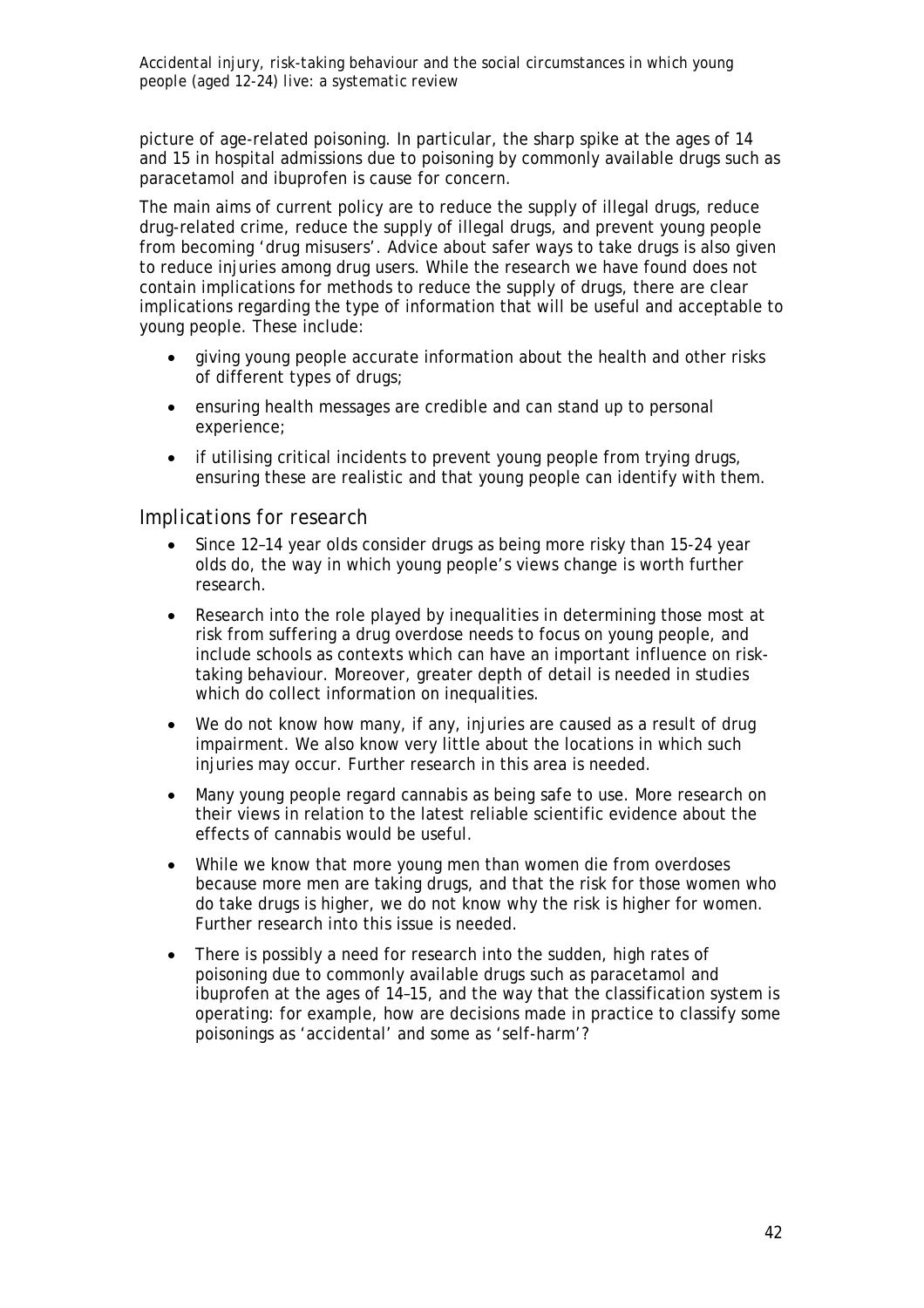# **4. Evidence synthesis: alcohol**

The focus of this chapter is fatal and non-fatal *injury* resulting from alcohol consumption. Other harms are also well-documented, such as chronic health conditions, violence and regretted sexual experiences. Information about drinking and driving has been placed in Chapter 5.

# **National picture**

The Office for National Statistics has recently reported that alcohol-related deaths are continuing to rise (Office for National Statistics 2005a). However, the figures reported under this heading exclude traffic and other accidents, and, apart from accidental alcohol poisoning, all the causes of death covered are the result of chronic exposure. We therefore need to look elsewhere for statistics on injuries caused by alcohol. However, despite frequent media discussion regarding the impact of alcohol on accidental injury, it is difficult to obtain exact estimates of the number of accidental injuries which are directly related to alcohol and the risk of injury related drinking alcohol (Office for National Statistics 2006b). As the Department of Health acknowledges, 'there are also a number of other possible consequences of excessive alcohol consumption, including injuries leading to attendance at an accident and emergency centre, but these are difficult to measure reliably' (Department of Health 2004c). The Cabinet Office Strategy Unit reports that the consumption of alcohol has led to increased numbers of accidents and injuries, but does not quantify them and cites international research in support (Strategy Unit 2003). Data from the Whitehall II study, published by the Health and Safety Executive, suggest that moderate levels of drinking can result in sickness absence from work due to injury (Head et al. 2002).

The Department of Health, in conjunction with the Office for National Statistics, produces bulletins on alcohol use and misuse. The latest bulletin is for 2004 and the best estimate of the number of people suffering an accidental injury requiring hospital treatment as a result of alcohol was approximately 23,500 in 2002–3 (Department of Health 2004c). (This figure was calculated using the Hospital Episode Statistics and so only includes patients who were admitted to hospital and not those seen and discharged from accident and emergency departments.) The bulletin does not break this down according to age, however, so it is not clear what proportion of the 23,500 were young people. The bulletin also states that, in 2003, 'a quarter...of pupils in England aged 11–15 had drunk alcohol in the previous week' and that this was the same level as had been the case since the mid 1990s.

The hospital episode statistics reported in the previous chapter show that poisoning due to alcohol rises quickly between the ages of 11 and 14 and then reduces again by the age of 17. Indeed, almost all hospital admissions for this reason appear to be young people. Figure 4.1 shows the age distribution of hospital admissions according to additional ICD codes Y90 and Y91 ('Evidence of alcohol involvement determined by blood alcohol level' and 'Evidence of alcohol involvement determined by level of intoxication'). These categories are used in addition to other categories for injury, for example a fall, but we do not know which injuries lay behind these numbers. (The two categories are mutually exclusive, so if an admission was categorised by blood alcohol level it would not also be coded according to level of intoxication.) When both categories are combined, a peak in admissions with alcohol involvement is clear at ages 14–15, followed by a decline to a plateau between the ages of 20 and 30. While these statistics can tell us something about injuries due to alcohol, we don't know what kind of injuries they were or how many are unclassified.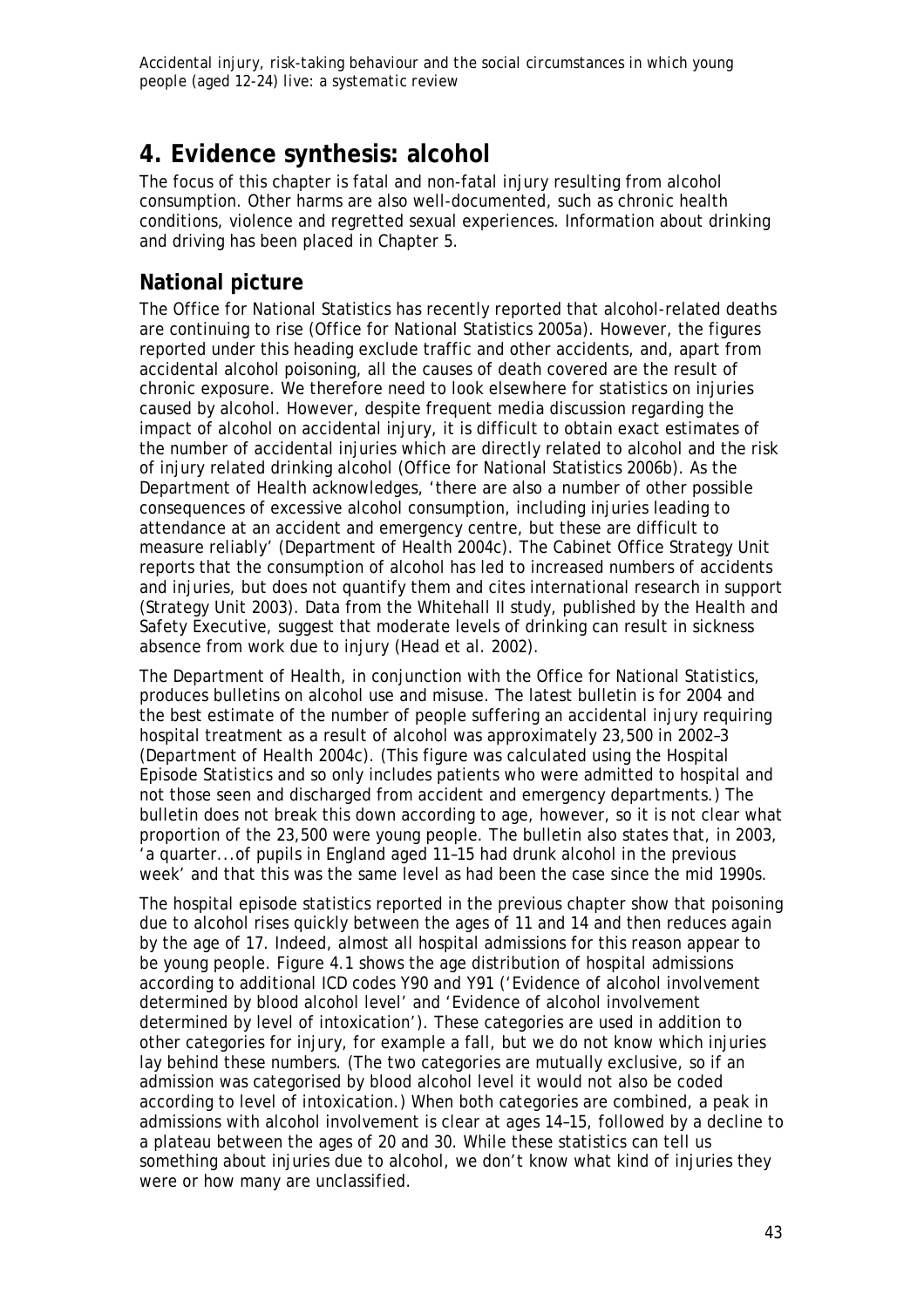

**Figure 4.1** Hospital episode statistics: alcohol involvement (Y90 and Y91 combined)

Statistics using these 'optional' codes need to be treated with some care. One depends upon a blood test being carried out and the other on subjective judgement. The guidance given invites the person coding to classify alcohol involvement on a scale ranging from *mild alcohol intoxication* ('smell of alcohol on breath, slight behavioural disturbance in functions and responses, or slight difficulty in coordination') to *very severe alcohol intoxication* ('very severe disturbance in functions and responses, very severe difficulty in coordination, or loss of ability to cooperate'). (See www3.who.int/icd/vol1htm2003/fr-icd.htm for an online list of the WHO ICD10 categories.) It is not clear why some people are given blood tests and others not.

# **Correlational studies**

Six studies considered the relationship between alcohol consumption and accidental injury; all were surveys published between 1988 and 2002 (Bagnall 1988, Balding 2002, Hutchison et al. 1998, Brannen et al. 1994, Pickett et al. 2002, Williams and Shams 1998). Of these five studies, one was a large annual survey of 10–15 year old school children in the United Kingdom (Balding 2002); one examined health risk behaviours and youth injury among English school children aged 11, 13 and 15 as part of a World Health Organization cross-national study (Pickett et al*.* 2002); one focused on alcohol-related facial injuries (Hutchison et al*.* 1998); two reported on gender (Bagnall 1998; Williams and Shams 1998); one reported on age (Hutchinson et al*.* 1998); and Williams and Shams (1998) looked at the role of minority ethnic group status as a variable in alcohol-related accidental injuries.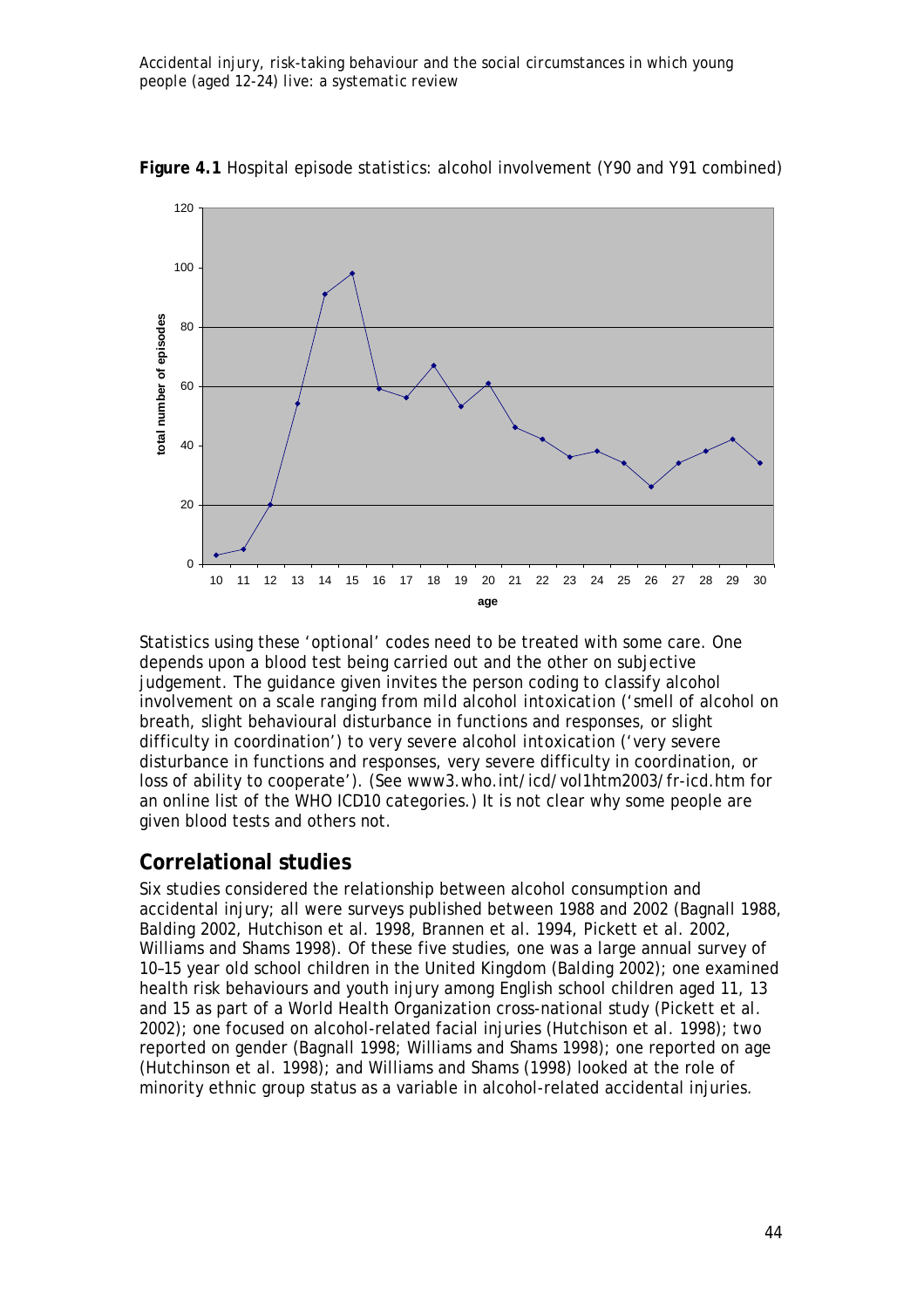# *Alcohol consumption among young people is associated with an increase in the incidence of both fatal and non-fatal accidental injury*

A hospital-based study by Hutchison and colleagues (1998) found that, of those male patients presenting with facial injuries to the participating accident and emergency (A&E) departments, the majority had consumed alcohol. Two large surveys of self-reported alcohol use among school pupils (Pickett et al*.* 2002, Balding 2002) also found a link between drinking and injury. The evidence from Pickett and colleagues' examination of a number of health risk behaviours simultaneously (including excess drinking) indicated that young people were 57% more likely to have a medically-treated injury if they had ever been 'really drunk' (Pickett et al*.* 2002). Balding reported that those young people who had drunk alcohol in the past week were 53% more likely to have had an accident involving treatment by a doctor or hospital in the previous year than those who had not. Williams and Shams (1998) reported that the 'odds of an accident are 2.6 times greater for those who drink once a month or more compared with non-drinkers' (Williams and Shams 1998, p 560).

# *Young men are more likely to have an alcohol-related accidental injury than young women*

Bagnall's study of a group of 12–13 year olds in the UK population reported that males were significantly more likely to have 'experienced an alcohol-related accident or injury' than females (Bagnall 1988, p 248). After adjustment for alcohol consumption, William's study of ethnic differences in health status in Glasgow among 14–15 year olds found that, in the last three years, males were 2.3 times more likely to have had an accident than females (OR = 2.3 (95% C.I. 1.5–3.3) p < 0.001). While young men have more alcohol-related accidents than young women, it is not known whether alcohol consumption alone can explain such differences in accident rates. The above studies do not examine other factors which may be partly or fully responsible for the differences between the sexes.

# *Young people have a higher risk of alcohol-related accidental injuries than older age groups*

The one study which looked at age showed the 15–25 year old population to be more at risk than other age groups (Hutchison et al*.* 1998). The findings from Hutchison's study indicated that a greater number of over 15–25 year old patients presented to the 163 participating A&E departments with alcohol-related facial injuries than did patients in other age groups.

# *Ethnicity and alcohol–related accidental injury*

Patterns of alcohol consumption among young people vary by ethnicity with those self-classified as 'white' having higher rates than those of other ethnicities, especially Asian young people (Brannen et al. 1994, p 113, Williams and Shams 1998). Alcohol consumption may therefore help to explain why non-Asian people have a higher rate of accidental injuries than those from an Asian background.

# **Studies of young people's views**

We located six studies which asked young people about their views of drinking and accidental injury (Bendelow et al. 1998, Boreham and Shaw 2002, Coleman and Cater 2005, Denscombe 1999, Engineer et al. 2003, Honess et al. 2000). One of these studies was excluded on the grounds of low overall weight of evidence (Boreham and Shaw 2002).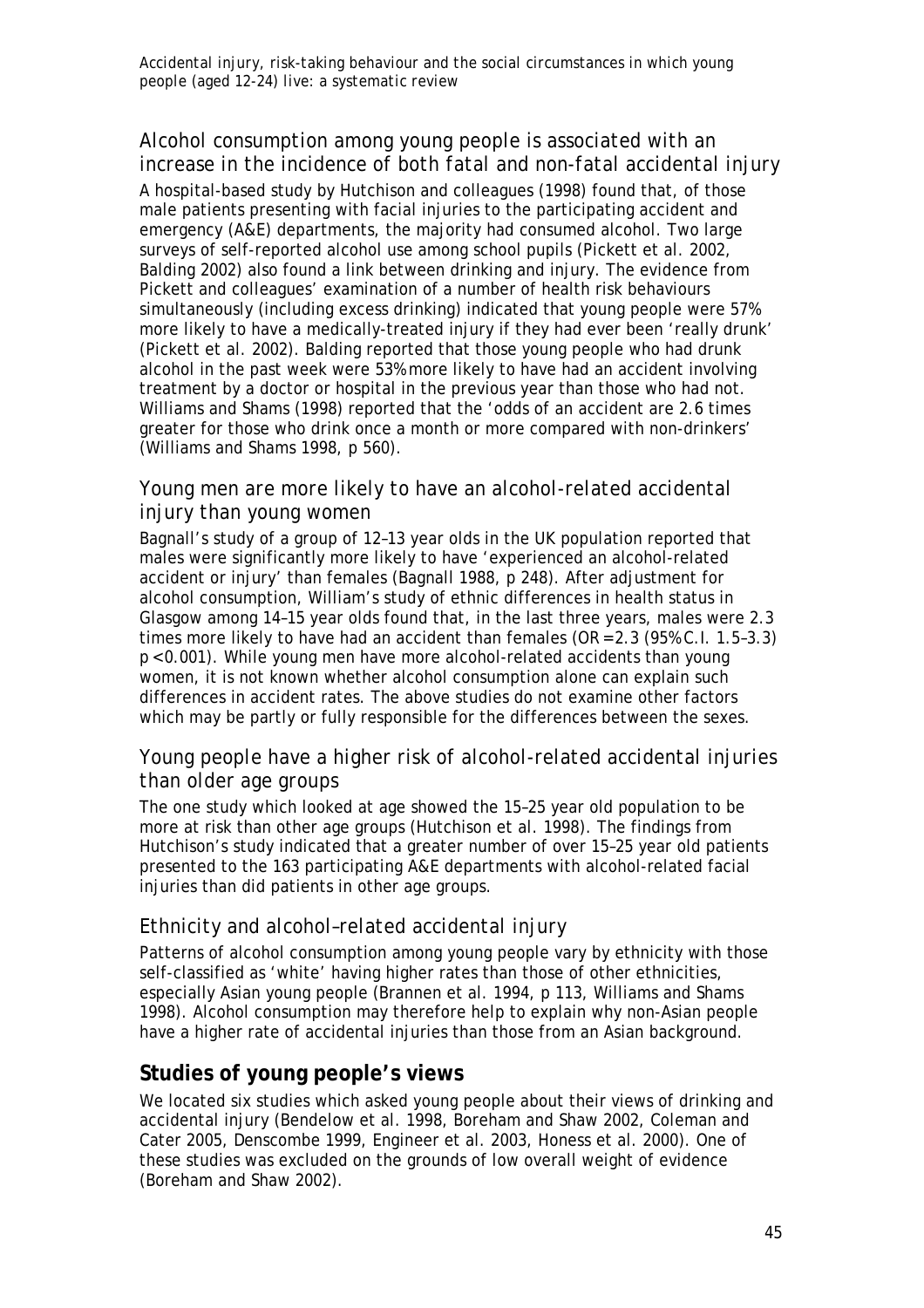# *Most young people felt that drinking was risky*

In general, there was an acceptance among most young people that drinking alcohol placed them at risk of accidental injury (Coleman and Cater 2005, Engineer et al. 2003). Injury was the second most commonly reported 'health outcome' (out of four identified by young people); these were mostly minor injuries, although a few were more serious (Coleman and Cater 2005). Most young people said they were worried about these accidents; however, they were often reported with bravado (Engineer et al*.* 2003). Many placed their personal safety at risk (for example, through drunken pranks or riding with a drunk driver) because they were too drunk to recognise potentially risky situations, because the alcohol had increased their confidence so they felt able to ignore the risks or because their mental and physical reactions were impaired (Coleman and Cater 2005, Engineer et al*.* 2003).

### *Being sick from drinking was common and was not considered serious*

Nausea, vomiting or being hung-over were commonplace experiences that resulted from young people drinking; some perceived these as being inevitable and there was a lack of concern about the health risks. Vomiting in public was considered degrading (especially for girls) and something to be avoided; these outcomes were more common among the younger teenagers (Coleman and Cater 2005, Honess et al. 2000). Severe intoxication, passing out or alcohol poisoning were also reported but were understood to be more serious outcomes (Bendelow et al. 1998, Coleman and Cater 2005, Engineer et al. 2003).

# *Drinking reduced young people's perception of danger; getting injured was considered inevitable*

Despite recognising when they were sober the risks of drinking, most young people accepted that they may feel invulnerable while intoxicated (Engineer et al*.* 2003). Some felt that injuries were an inevitable consequence of drinking, although were not serious enough to deter future behaviour (Coleman and Cater 2005). Some young people did not accept that getting drunk increased their risks of accidental injury, and many did not consider their actions or situations to be risky unless a negative outcome had actually occurred – these risky situations were accepted as standard when drinking (Engineer et al*.* 2003).

# *Mixing drink and drugs was not generally done*

Mixing alcohol and cannabis was not perceived as dangerous per se by those who did it, although it was often avoided because it was felt that it can make the user feel sick. Some young people who used other drugs, such as speed or ecstasy, viewed mixing them with alcohol as dangerous or pointless (Engineer et al*.* 2003).

# *Those in their mid-teens were most at risk of injury*

14–15 year olds felt themselves to be more at risk of injuries, vomiting and severe intoxication than older teenagers (e.g. 16–17 year olds). They were more likely to report daring behaviour, drinking in unsupervised outdoor locations and lacking the ability to 'know their limits' as they were relatively inexperienced with alcohol (Coleman and Cater 2005, Honess et al. 2000).

Many 12–13 year olds lacked the opportunity to drink to excess or outside of (supervised) family events. However they were still able to recount tales of getting drunk and vomiting, although these were rare occurrences with fewer in this age group drinking to excess in this manner (Honess et al*.* 2000). Those 12–13 year olds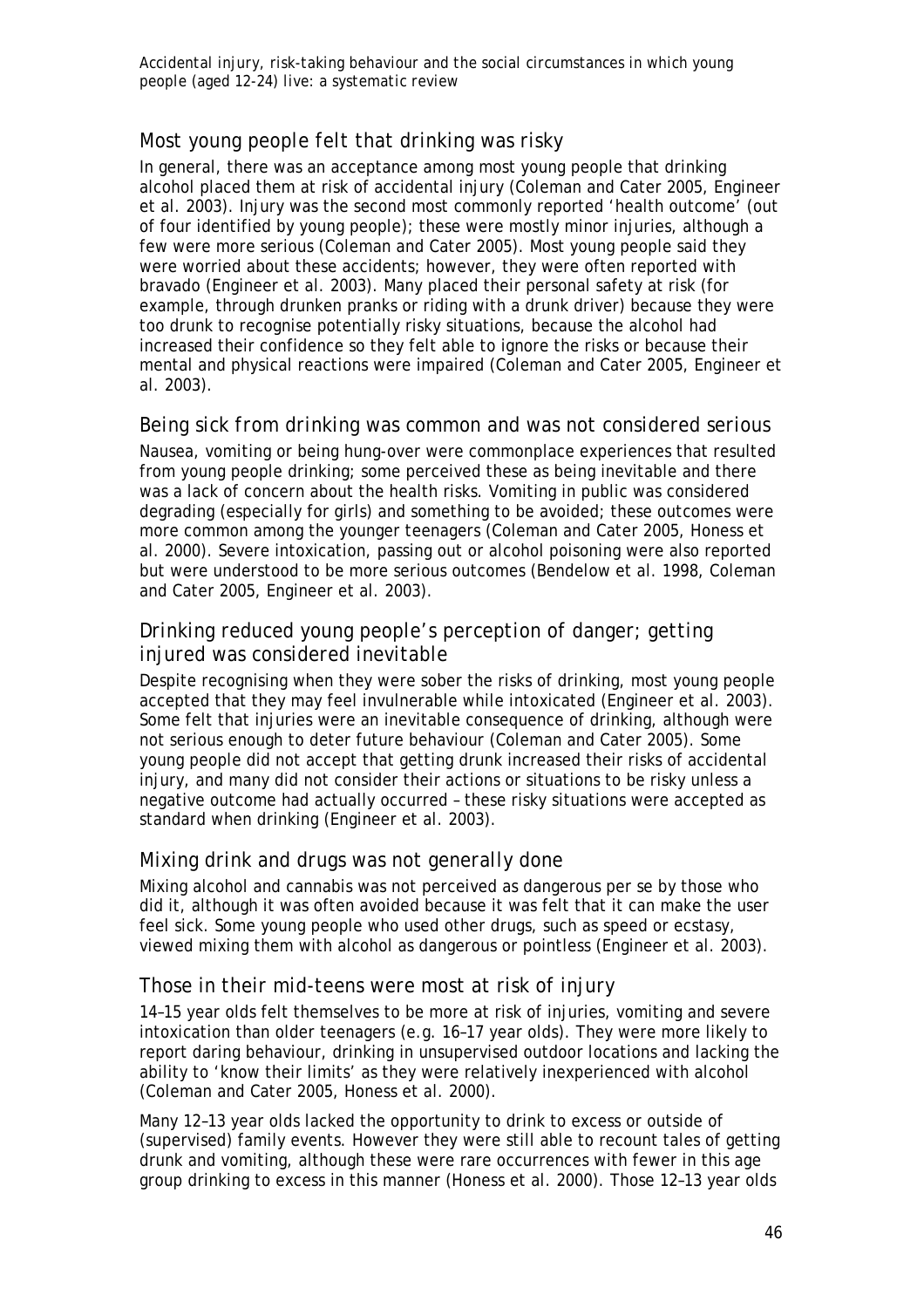living in semi-rural areas reported more drinking and vomiting than those in urban areas (Honess et al*.* 2000).

Boys and girls reported similar rates of minor injury associated with alcohol, although boys were more likely to get into fights and report daring behaviour such as pranks. Girls were more likely than boys to report being sick or passing out (Coleman and Cater 2005, Engineer et al. 2003).

#### *Most young people were cautious about getting very drunk*

Most young people in these studies felt some degree of caution about getting very drunk; one reason for this was because they did not want to spoil their night out by making themselves ill (Engineer et al*.* 2003). Those aged 14–15 years acknowledged the potential dangers associated with lowered inhibitions (that are both caused by, and reason for, drinking) (Honess et al. 2000).

# *How do young people manage their drinking in relation to potential injury?*

The factors that affect 'dangerous' drinking can broadly be categorised into three types: individual factors, influences from other people, and environmental factors.

Individual factors included the ability of young people to manage their own drinking coupled with the inherent benefits of drinking and occasional 'critical incidents'.

### *Young people felt they learnt to manage their drinking through experience*

It was felt that the ability to manage drinking limits was gained with experience (which correlated with age). This reflects the fact that the youngest (and most inexperienced) age groups were most likely to report harmful outcomes (Coleman and Cater 2005). However those aged 18–24 years still had difficulties in judging their limits: for example, few were able to specify the alcohol content of different drinks (Engineer et al*.* 2003, Honess et al*.* 2000). A common view among older teenagers was that the amount that could be tolerated varied from person to person, so any guidance provided was irrelevant (Honess et al*.* 2000). Older teenagers reported that they had 'calmed down' with age (Coleman and Cater 2005, Engineer et al. 2003). Avoiding vomiting in public (particularly for girls) was one reason to monitor the quantity and also the mix of drinks consumed (Honess et al*.* 2000).

### *Drinking was an enjoyable activity*

Young people generally enjoyed drinking and getting drunk. Reasons for drinking were to feel happy, to have a laugh, to enjoy the buzz, to increase confidence in a social group, and to lower personal inhibitions or barriers between people (Bendelow et al. 1998, Coleman and Cater 2005, Engineer et al. 2003, Honess et al. 2000). A minority enjoyed losing control when drunk and accepted being sick or forgetting events as part of the fun (Engineer et al*.* 2003). Being able to brag and recount stories of drunken pranks and mishaps (such as injuries or alcohol poisoning) were also enjoyed by some young people (Engineer et al*.* 2003). Some also thought that drinking was part of being a teenager (Honess et al*.* 2000). Young people most likely to report harm from drinking were those whose main reason for drinking was 'for the buzz' or to forget about their problems. Those least likely to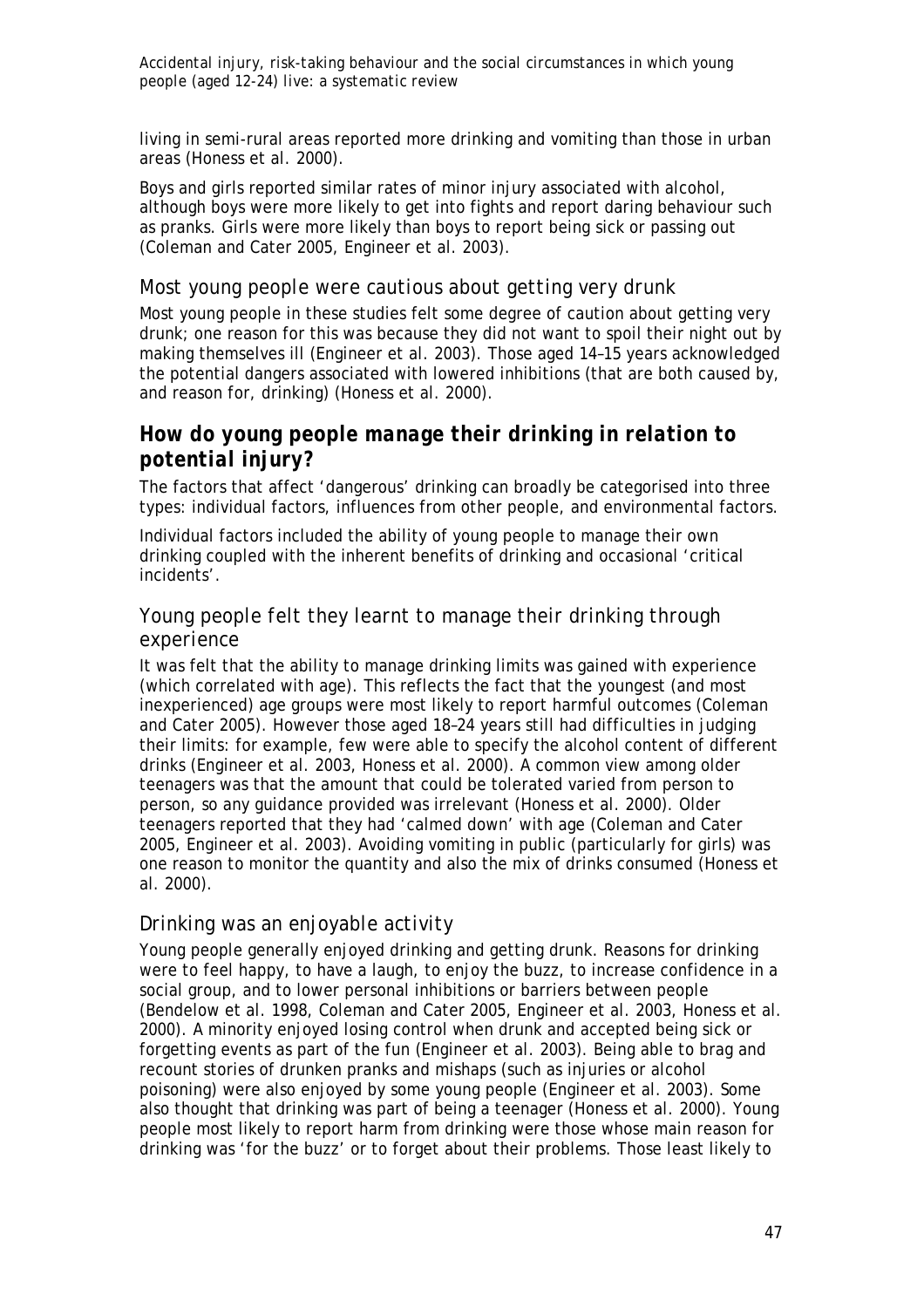report harmful outcomes were those who drank to increase their confidence in a social group (Coleman and Cater 2005).

### *Having or knowing someone who has had a bad experience affected drinking in the short-term only*

Critical incidents, such as the experience of alcohol poisoning or accidental injuries (either personal experiences, or that of friends or family), did have an effect on drinking but these tended to exert a temporary effect only (Coleman and Cater 2005, Denscombe 1999, Engineer et al. 2003, Honess et al. 2000).

### *Peers encouraged drinking and drunken pranks, but also looked after each other*

Peer influence had both a negative and a positive influence on drinking. Older teenagers felt that when they were younger, drinking outdoors was expected of them and young people could encourage others to drink (Coleman and Cater 2005, Honess et al. 2000). Drunken pranks were encouraged by friends and were enjoyed as a means of showing off to friends (particularly, though not exclusively, for boys) (Engineer et al*.* 2003). Vomiting in public was not something that was encouraged or bragged about and was particularly bad in licensed establishments (Coleman and Cater 2005).

A more positive influence was the help and support that was experienced, and expected, from friends, when drinking or engaging in related dangerous behaviour (Engineer et al*.* 2003; Honess et al*.* 2000).

### *Unsupervised, outdoor drinking was more dangerous (and more common among younger teenagers)*

Coleman reported that 'Younger people were significantly more likely to get very drunk in unsupervised, including outdoor, locations, compared to older groups who were more likely to frequent bars and clubs' (Coleman and Cater 2005, p 11). Most injuries also occurred outdoors, and 14–15 year olds were at more risk of drinkingrelated injuries.

### *Injuries were less likely when drinking in licensed venues*

Licensed establishments were protective in that young people were more restricted in terms of their behaviour, and vomiting would be a greater negative outcome (as they could be removed and barred from the premises). Older teenagers preferred drinking in licensed establishments and girls could access these at a younger age than boys, since they often looked older than boys of a similar age. The same rate of injuries occurred in rural and urban areas, but the nature of the injuries (and the potential hazards that may have caused them) were different (Coleman and Cater 2005).

# **Systematic reviews of effectiveness**

One relevant effectiveness review (i.e. one which focused on alcohol-related accidental injury prevention) was located (Dinh-Zarr et al. 2004). The authors of this Cochrane review stated that although their data were not conclusive, interventions to reduce problem drinking may be effective in reducing the incidence of fatal and non-fatal injuries. There is some evidence that this applies to young people (see below).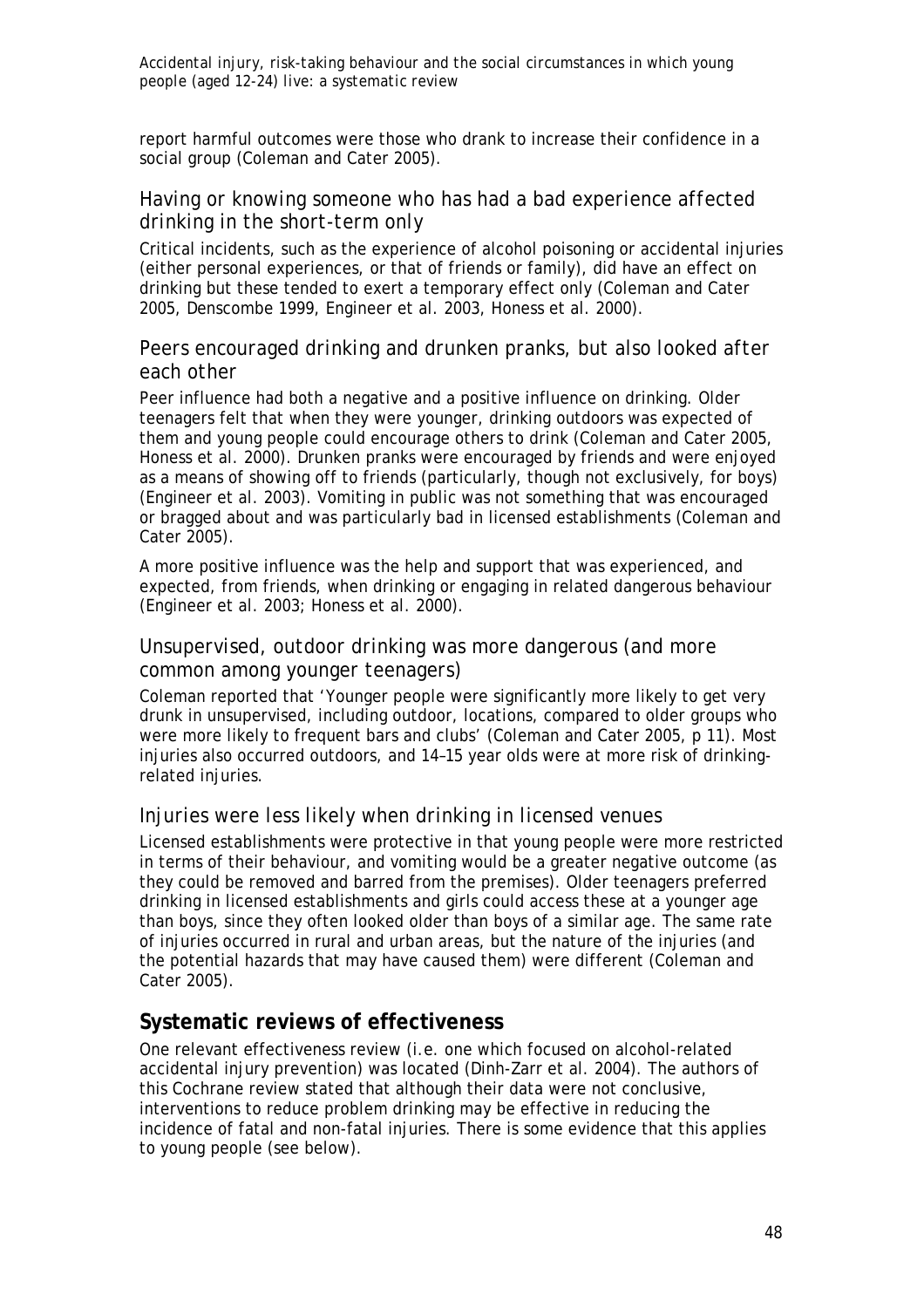The authors found 23 eligible trials, 17 of which provided results on injury outcomes. Between them, the studies evaluated a number of different interventions, patient populations and injury outcomes, the most common intervention being brief counselling for problem drinking, which was evaluated in nine trials. Others included telephone aftercare contacts, interventions in the emergency department, community-based day-centre treatment, motivational interviews (with or without booster sessions), education (in class or at home), and the use of disulfiram (a drug which produces an unpleasant sensitivity to alcohol).

The relevance of this review to our report was limited by a number of different factors. Firstly, some trials looked at intentional injury (e.g. suicide, domestic assault). Secondly, as noted by the review itself, few trials were sufficiently large to assess precise effects on injuries (some reductions may have been due to chance). Thirdly, the review did not routinely report the sex or the age of the study participants. Only two studies examined by Dinh-Zarr et al. (2004) were reported to include young people aged 18 and over, and one other study evaluated an intervention which was explicitly undertaken with young people (Monti et al. 1999). This study was one of only two which were large enough to demonstrate statistically significant reductions in injuries. Monti et al.(1999) found a significantly reduced risk of self-reported alcohol-related non-fatal injury at 6 month follow-up among 18–19 year olds who received a brief intervention in the emergency department (consisting of either a brief motivational interview and a drunk-driving handout, or a handout only: the former produced a more positive effect) (alcohol-related injuries: 21% versus 50%, adjusted OR =  $0.25$ ; 95% CI 0.09-0.69).

# **Current policy in the UK**

*The Alcohol Harm Reduction Strategy* for England was published in March 2004. The report describes the Government's approach to 'tackling the harms and costs of alcohol misuse in England' (Cabinet Office 2004). It outlines the social and economic cost of alcohol misuse in terms of an increase in violent crime and the fear of crime, the cost of alcohol treatment programmes, the number of hospital admissions and premature deaths, the number of working days lost through alcoholrelated absence, and the impact of alcohol misuse on families. The strategy targets two drinking patterns which are most likely to increase the risk of harm, bingedrinking and chronic drinking. Binge drinkers are usually under 25, whereas chronic drinkers are more likely to be older than 30. Both categories of drinkers are described as being more likely to be men than women.

In order to reduce alcohol-related harm, the strategy outlines four main areas for intervention:

- 1. education and communication;
- 2. health and treatment;
- 3. combating alcohol-related crime; and
- 4. working with the alcohol industry.

The strategy for education and communication aims to provide better information to consumers in order to improve understanding of 'sensible drinking' messages and to change behaviour. These messages are to be targeted at binge-drinkers and chronic drinkers. The strategy also seeks a review TV advertising of alcohol to avoid targeting young people promoting irresponsible behaviour.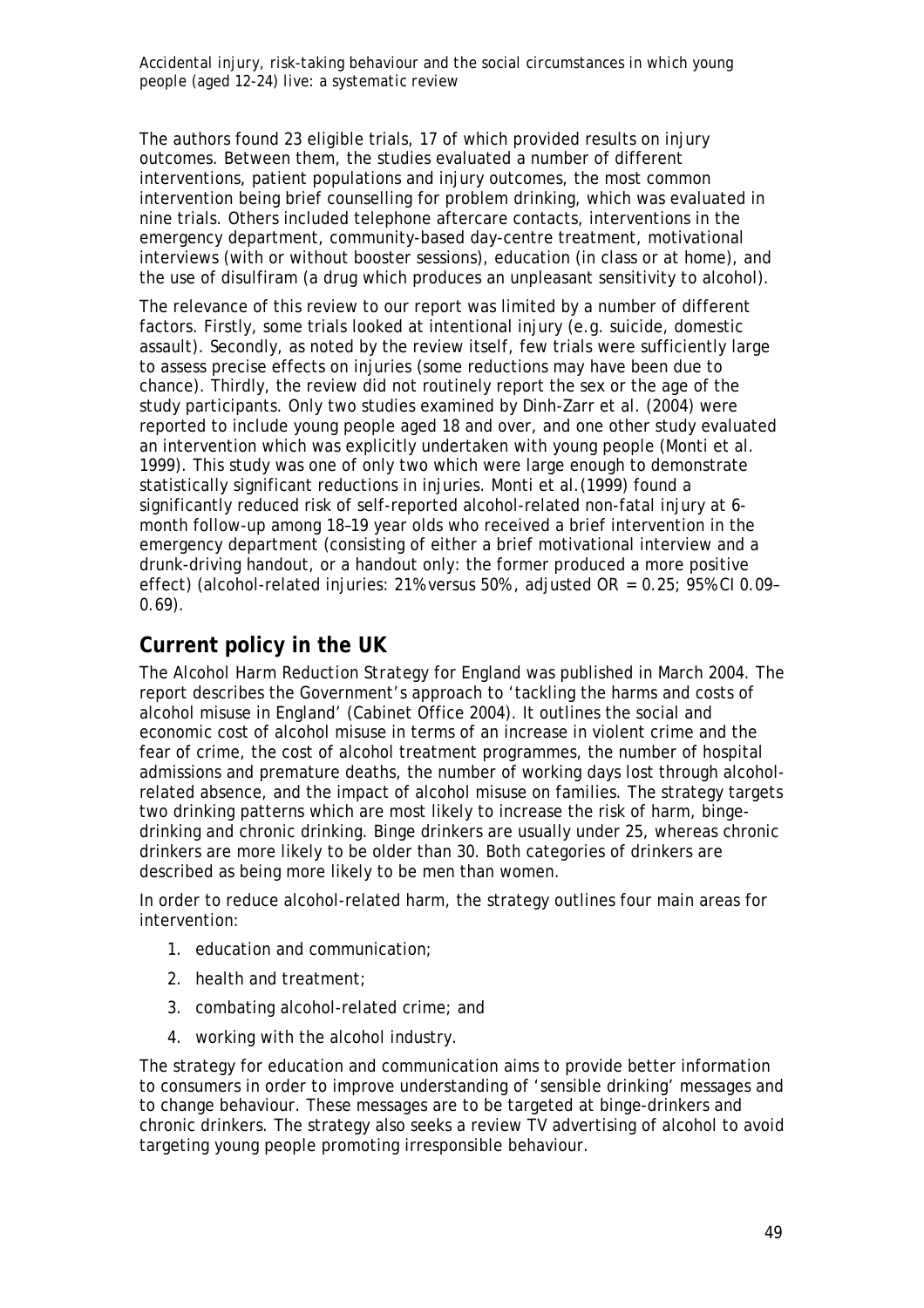With regard to health treatment services, the strategy aims to improve the early identification and treatment of alcohol-related problems. In particular, it aims to provide better help for vulnerable groups: 'homeless people, drug addicts, the mentally ill, and young people'. The Department of Health publishes lists of local initiatives which involve working with the alcohol industry (http://www.dh.gov.uk/PolicyAndGuidance/HealthAndSocialCareTopics/AlcoholMis use/fs/en). Recent policy changes have also included the Licensing Act 2003 which allows for flexible opening hours and the possibility for some premises to be open for 24 hours a day. It is too early to tell whether this change will result in a

continental-style 'café culture', increased alcohol related disorder and injury, or have no effect at all.

# *Crime reduction toolkits*

Alcohol related crime is the subject of one of the Home Office's *Crime Reduction Toolkits* (Home Office [2003]). It focuses on supporting the development of strategies aimed at reducing a range of alcohol-related crime, from anti-social behaviour to drink-driving and violence. It notes that 'alcohol-related crime featured...in over 70% of Crime and Disorder' and suggests that crime reduction strategies should focus on young people in either reducing the availability of alcohol or delivering educational messages.

# *Guidance from the Department of Health*

The Department of Health has also recently released guidance on developing local alcohol misuse interventions (Department of Health 2006). The document aims to provide 'guidance on developing and implementing programmes that can improve the care of hazardous, harmful and dependent drinkers' (Department of Health 2006, p 4). It forms part of the programme which builds on the *Alcohol Harm Reduction Strategy for England* (Cabinet Office 2004) and the *Choosing Health* white paper (Department of Health 2004a).

The Department also publishes guidance for young people which focuses on information about the effects of alcohol and 'what to do when things go wrong' (Department of Health 2002b). The latter advice deals with basic first aid on how to handle an unconscious patient, emphasising the importance of staying with them rather than leaving for fear of getting into trouble. A regional publicity campaign entitled 'Don't walk away and let a friend die!', which was developed by the Merseyside Regional Ambulance Service, has been used in many parts of the country to convey this message.

'Brief interventions' have been recommended in some sectors as a means of addressing potential alcohol problems opportunistically (Cabinet Office 2004). These often target people whose alcohol use is not diagnosed as abuse or dependence (Moyer and Finney 2004/5). Typically, such interventions can take place after the individual concerned has visited, for example, an accident and emergency department and has been identified as being suitable for the intervention. There is no set form of 'brief intervention', though common elements include information, advice and an intention to intervene early with an emphasis on a reduction in binge drinking, rather than complete abstinence.

In September 2002, Alcohol Concern published a *Report on the Mapping of Alcohol Services in England* for the Department of Health which describes the work of more than 450 alcohol agencies (Alcohol Concern 2002). These services focused more on chronic or severe alcohol misuse rather than accidental injury. However Alcohol Concern did find that 2% of clients were aged 17 years or younger and state that,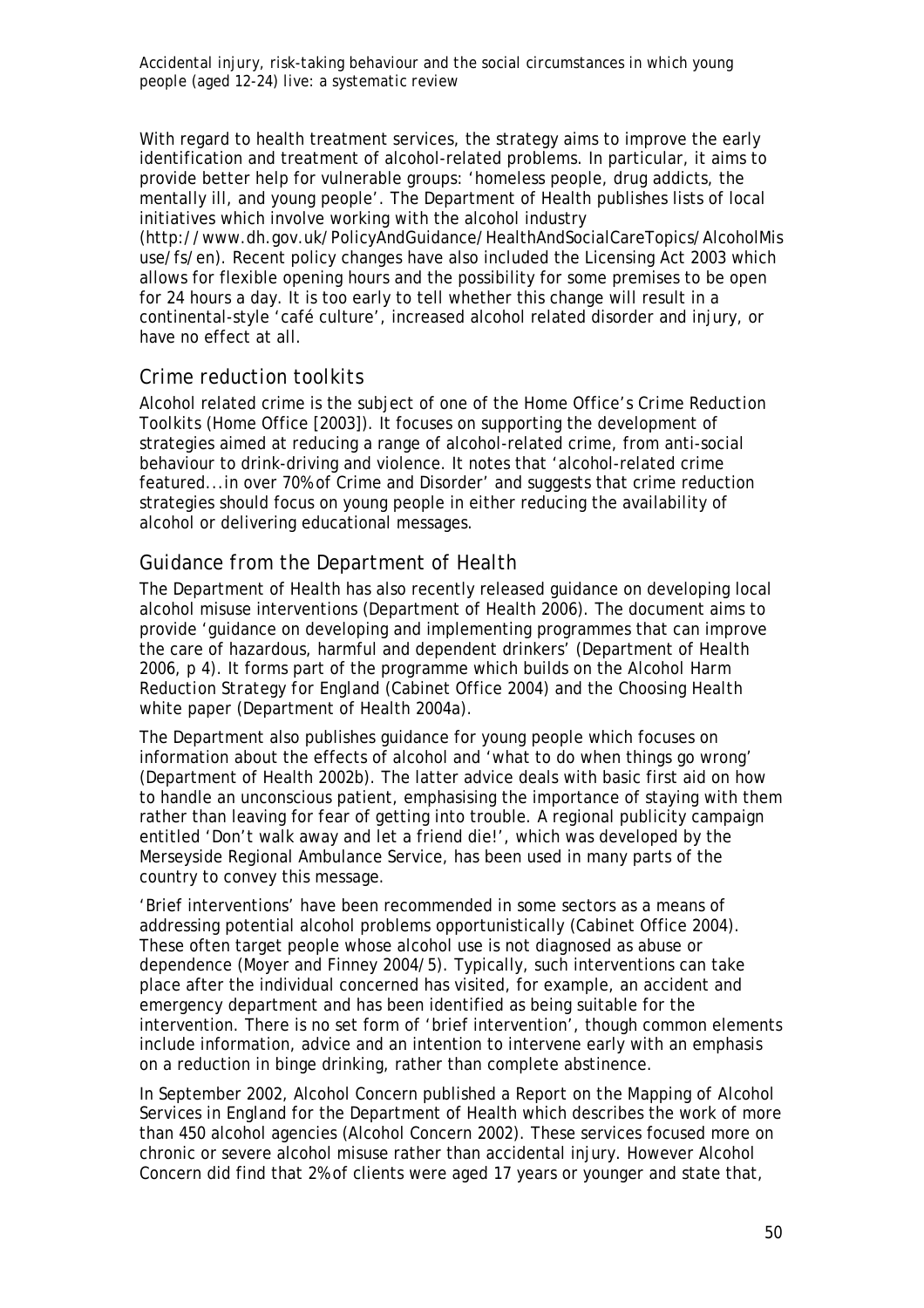'…the fact that very young people were accessing adult-orientated, specialist alcohol agencies at all may be a source of interest and concern' (Alcohol Concern 2002, p 16).

The Health and Safety Executive has also produced guidance on reducing harm from alcohol. Its strategy aims to guide employers in ways of reducing losses in productivity and accidental injury as a result of alcohol (Health and Safety Executive 1998).

There are numerous organisations and websites involved in reducing alcoholrelated harms, such as Alcoholics Anonymous (www.alcoholics-anonymous.org.uk), Alcohol Concern (www.alcoholconcern.org.uk), Drink and Drugs.net (www.drinkanddrugs.net), the Portman Group (www.portman-group.org.uk), Alateen (www.al-anon.org/alateen.html), Wired for Health (www.wiredforhealth.gov.uk), Wreaked (www.wrecked.co.uk), the National Youth Agency (www.youthinformation.com), and the Institute of Alcohol Studies (www.ias.org.uk).

# **Discussion and implications**

### *Summary of findings*

Anecdotal accounts of accident and emergency departments being filled with alcohol-related casualties on a Friday and Saturday night are common, but at present, it is difficult to quantify the extent of the problem based on national statistics. Some injuries are clearly categorised in hospital episode statistics as having alcohol involvement, but since this is a supplementary code and relies on a blood test or subjective judgement, it is not clear whether these statistics are complete. We also do not know about alcohol-related injuries that do not result in hospital attendance. However, we do know how many young people are admitted to hospital from alcohol poisoning and we also know that almost everyone admitted for this reason is aged between 11 and 17. After a sharp peak among 14 and 15 year olds, hospital admissions for injuries with alcohol involvement decline slowly between the ages of 16 and 30. Correlational studies have shown that alcohol puts the drinker at an increased risk of injury, that young people are more likely to have injuries than older people, and that young men are more at risk than young women. In the one study that examined ethnicity, minority ethnic status did not increase alcohol-related injuries, and may in fact have had a protective association.

The synthesis which examined young people's views found that young people find drinking enjoyable with the young people in the studies we found saying that they do not commonly mix alcohol and other drugs. Most young people reported that drinking places them at greater risk of injury, though some do not. The younger teenagers – 14 and 15 year olds – felt most in danger of injury when drinking. Young people felt that they learned to manage their drinking through experience and that unsupervised, outdoor drinking was the most dangerous and was more common among younger teenagers (with injuries being considered less common in licensed venues). Peers both encourage drinking and drunken pranks, but also protect one another when they have become more vulnerable as a result of drink. Young people felt that drinking reduces their perceptions of danger and some stated that injury as a result was inevitable. Most young people were cautious about getting very drunk, though being sick as a result of drinking is common and not regarded as serious. Bad experiences – whether to self or someone else – might change behaviour in the short- but not long-term.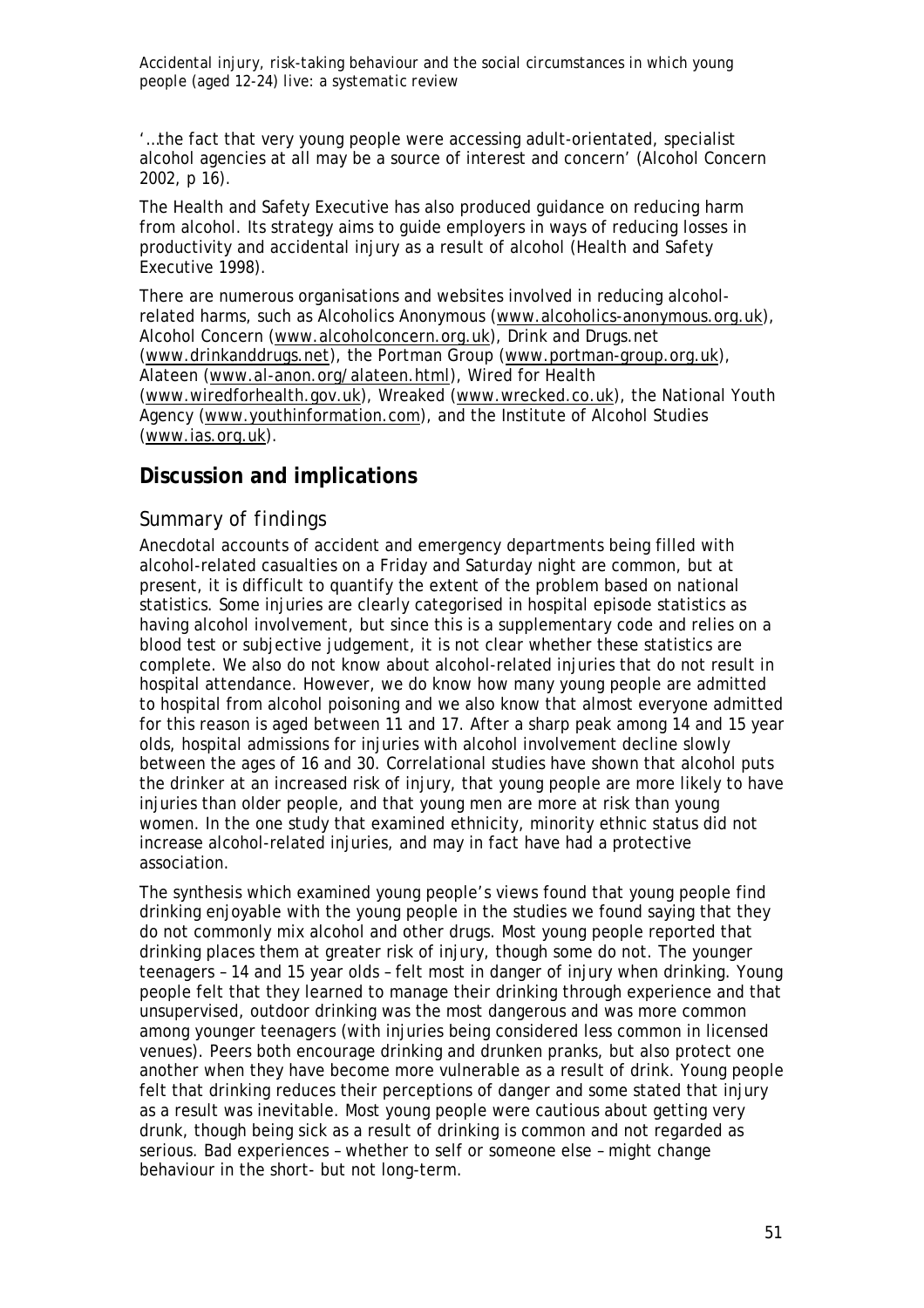Evidence that interventions are able to reduce alcohol-related injuries among young people is scarce and research on ways of reducing alcohol-related violence was outside the scope of this review. The one study which examined reducing alcohol-related injuries found some evidence that motivational interviews in A&E departments are more effective than information handouts. Alcohol-related crime and disorder is mentioned frequently in current Government policy documents, as is health information about alcohol and guidance on what to do 'when things go wrong'. In particular, the Government is targeting two drinking patterns – binge drinking and chronic drinking – while also attempting to assist vulnerable groups.

# *Social and economic circumstances*

We identified no studies which examined the role of social and economic circumstances in alcohol related accidental injuries, and only one which examined the relationship with minority ethnic group status.

Both alcohol-related morbidity and mortality are higher for men in manual rather than non-manual occupations in Britain (Harrison and Gardiner 1999), but the role that social and economic status has to play in alcohol related morbidity and mortality is unclear. International research findings are contradictory, and mostly examine deaths due to chronic diseases associated with alcohol (e.g. cirrhosis of the liver) (Harrison and Gardiner 1999). A range of variables have been identified as risk factors for alcohol misuse in young people: single parent families (Miller 1997); psychiatric disorder (Boys et al. 2003); parental alcoholism (Chalder et al. 2006) and low parental education (Miller 1997). Despite the fact that alcohol consumption among young people is increasingly seen as a social problem, there is surprisingly little research on the social context of problem drinking by young people in the UK.

# *Implications for interventions*

Again, gaps in the evidence base make drawing implications for interventions problematic. In particular, we do not know precisely who is being injured as a result of alcohol and why. It is clear, however, that younger teenagers are at particular risk of alcohol poisoning. This is something they know themselves and they are aware that drinking outside in unsupervised locations places them at greater risk. Interventions to reduce this risk include detached youth workers and the provision of spaces and activities more appealing than drinking – particularly targeting semi-rural areas. Many of the following recommendations are based on the findings from the views studies.

Interventions to reduce young people's vulnerability to injury when drinking should be based on:

- raising young people's awareness of risky situations and developing skills so they are better able to recognise risky situations when drunk;
- raising their awareness of risks of drinking and tackling feelings of invulnerability (especially that young people may have while drunk);
- developing young people's skills so that they can better handle situations and find it easier to 'know their limits';
- challenging perceptions that drinking is a normal part of teenage life and the perception that getting into risky situations when drunk is a standard, acceptable event;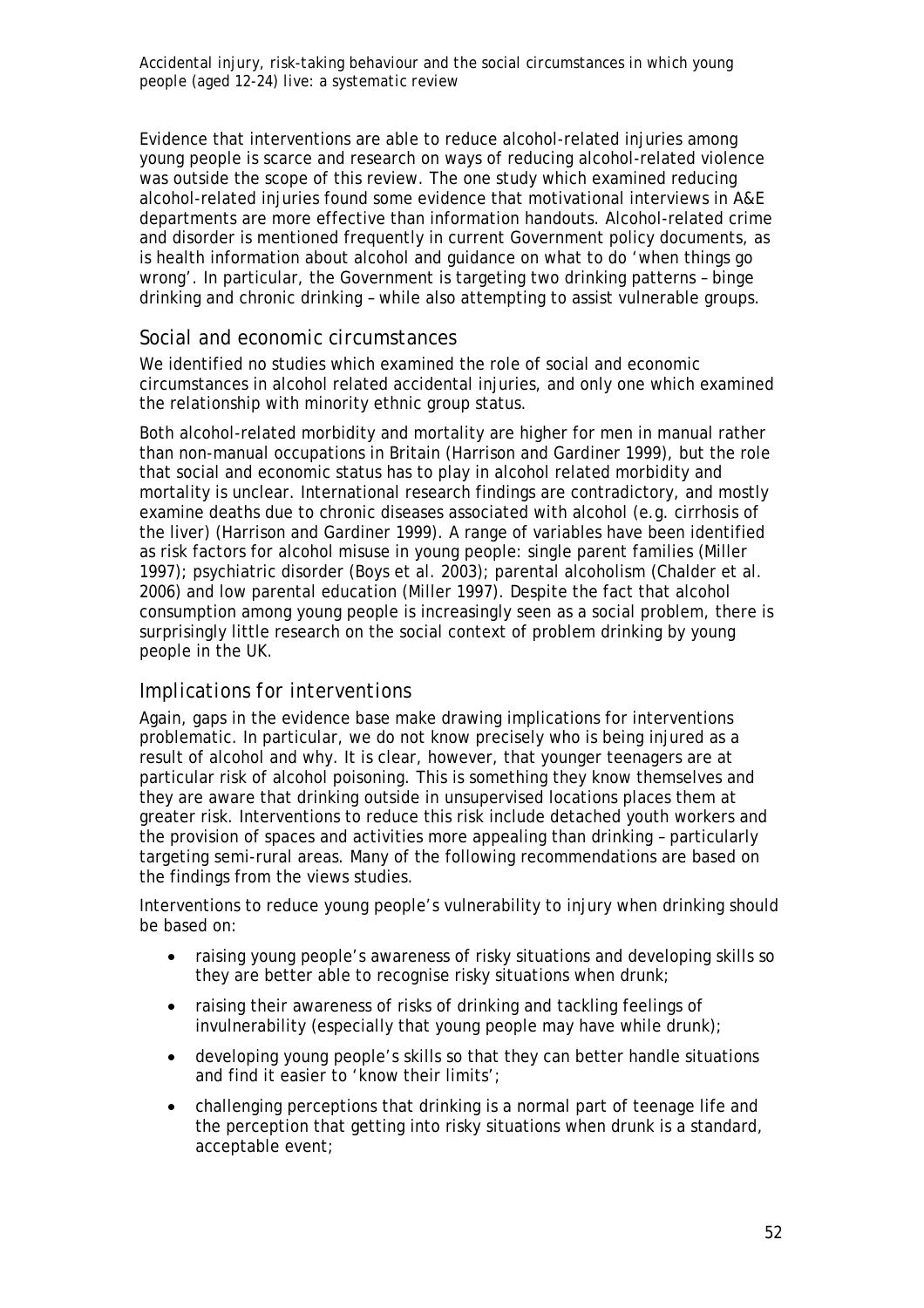- recognising that drinking can be an enjoyable activity, possibly emphasising harm reduction methods, rather than abstinence-only approaches;
- encouraging positive peer influences and the reduction of negative peer influences;
- building on the belief that vomiting in public is degrading and encouraging young people to consider the harmful and embarrassing aspects of drunkenness;
- the recognition that any use of critical incidents in interventions may only produce temporary changes in behaviour;
- highlighting the fact that drinking is not an effective long-term solution to resolving problems.

#### *Implications for research*

The most important implication for research is the development of strategies to help us to quantify the extent of accidental injury as a result of alcohol. Obtaining national statistics of returns from accident and emergency departments will help in this regard, but equally important will be ensuring that 'optional' ICD categories are completed accurately and consistently.

Some of the above implications for interventions build on young people's views of helping people to recognise risky situations when drunk. Research on how to do this effectively is probably required.

We did not find as many studies in this topic area as in the others in this review. This may be partly because alcohol is not responsible for the same level of accidental death as, for example, drugs; also, long-term harm and alcohol-related violence fall outside the scope of this review. Even though there is other research available relating to different types of alcohol-related harm, the evidence base regarding alcohol-related injury looks rather thin. New research is required to elucidate the above issues.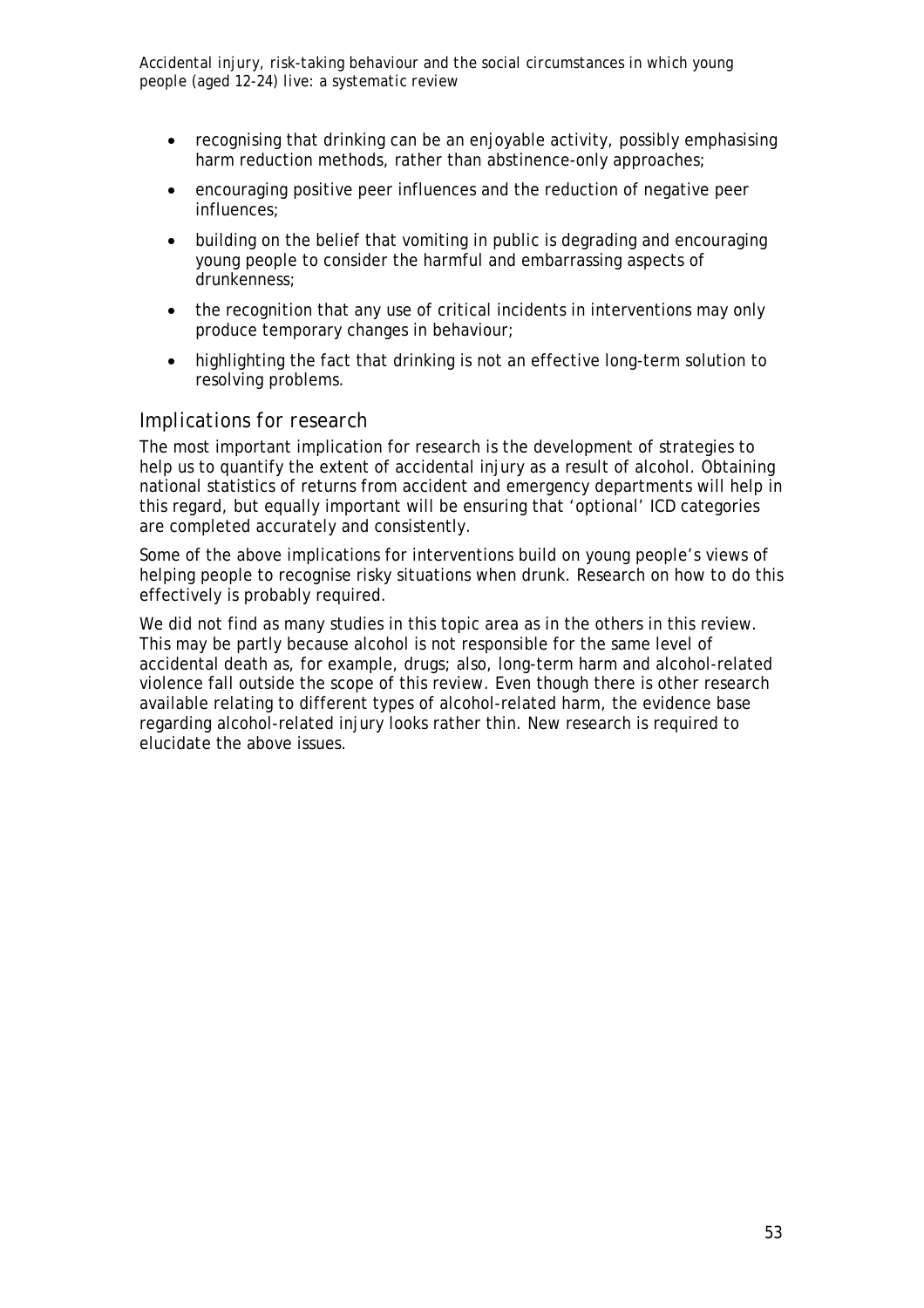# **5. Evidence synthesis: transport**

This chapter is concerned with the largest burden of accidental injury among young people, accidental injuries on the road – whether as pedestrians or vehicle occupants. At present the wearing of cycle helmets is not compulsory in the UK, though it is in other countries. Since there is a large body of research about cycle helmets, this issue is discussed in the next chapter.

# **National picture**

The Department for Transport issues yearly statistical bulletins detailing casualties on Britain's roads and the latest figures relate to 2004 (Department for Transport 2005). During that year, there were 207,000 accidents which resulted in injury, including 10,900 young people aged 12–24 who were killed or seriously injured (Department for Transport 2005, p 59). Table 5.1 gives a breakdown of the type of road user. More than twice as many young men as women were killed or seriously injured during 2004. The excess male rate was greatest for motorcycle and moped rider casualties (95% and 91% males) and least among pedestrian casualties (62%).

|                                 | Male | Female | Combined     |
|---------------------------------|------|--------|--------------|
| Pedestrians (12-24)             | 1383 | 851    | 2234         |
| Pedal cyclists (12-24)          | 608  | 94     | 702          |
| Moped riders (under 16-24)      | 532  | 50     | 582          |
| Motorcycle riders (under 16-24) | 1365 | 75     | 1440         |
| Car drivers (under 17-24)       | 2128 | 767    | 2895         |
| Car passengers (under 17-24)    | 1813 | 1234   | 3047         |
| Total                           | 7829 | 3071   | <i>10900</i> |

**Table 5.1** 2004 road casualties by sex and type (source: Tables 6a and 6b)

Overall, there has been a reduction in the number of people who have been killed or seriously injured on UK roads in recent years, and Great Britain had the second lowest road death rate in the EU in 2003. However, the UK's record on pedestrian deaths is less favourable – in the middle of the rankings of EU states – and it performs even worse with regard to the number of child pedestrians killed. The picture is also more mixed regarding the direction in which the casualty figures are heading: many such as cycle and pedestrian injuries are reducing, but others such as those among moped and motorcycle drivers are increasing.

An examination of hospital episode statistics gives an even more detailed picture of the causes of transport injuries to young people. As figure 5.1 shows, the number of injuries to car occupants peaks at 18 and, with a slightly lower legal age, motorcycle injury accidents peak at 16.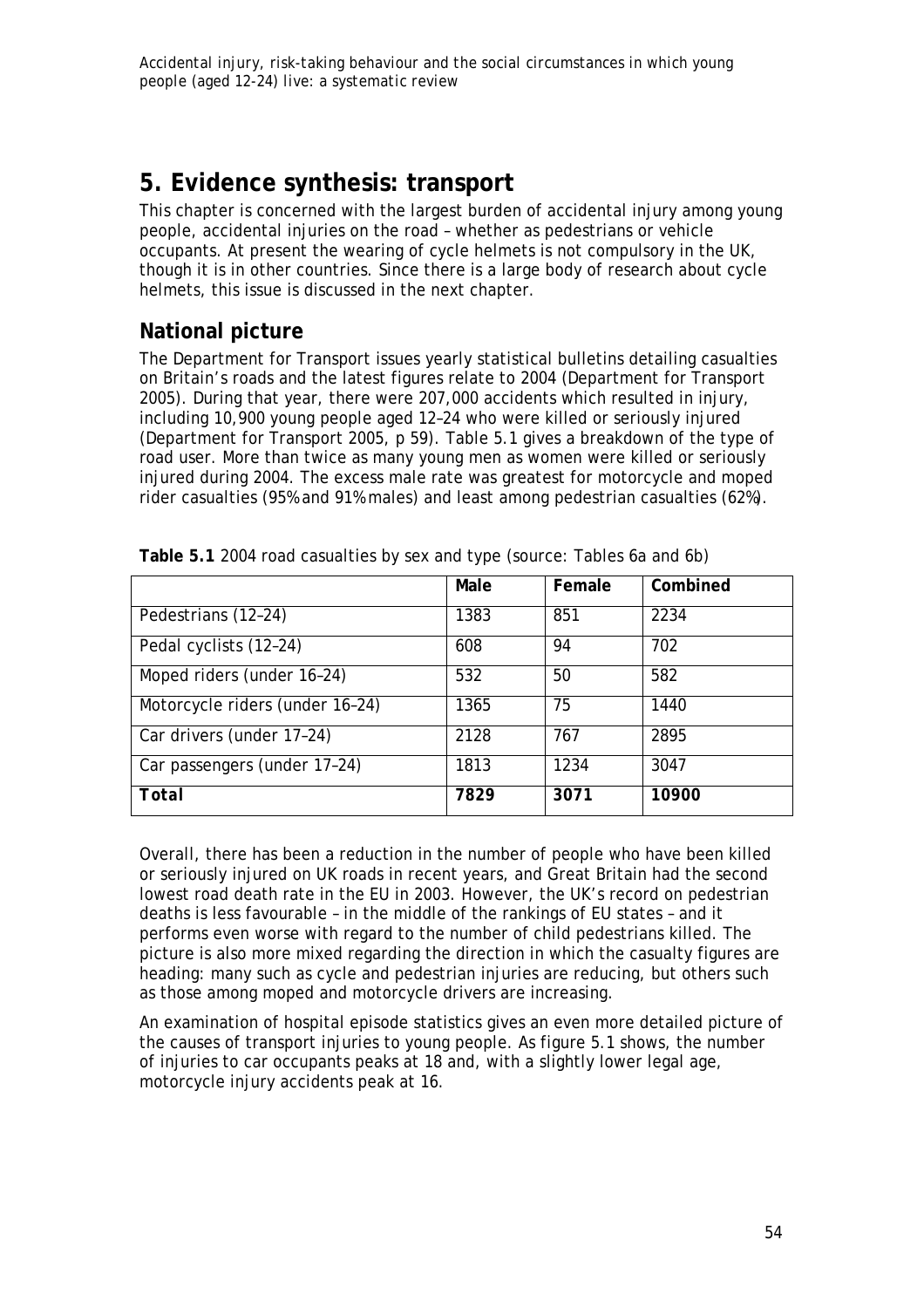



# *The role of alcohol and drugs in transport accidents*

The Department for Transport estimates that, among the UK population as a whole, there were approximately 590 drink-driving related deaths in 2004 (compared with 580 in 2003), and around 17,000 injuries of which 2,350 were serious. A clear divide between the sexes is apparent in breath test failures, with women's rates about a third of those for men. Young people are more likely than older people to fail a breath test after being involved in an accident. As figure 5.2 shows, the age group with the highest percentage of breath test failures following an accident is 20–24 year olds.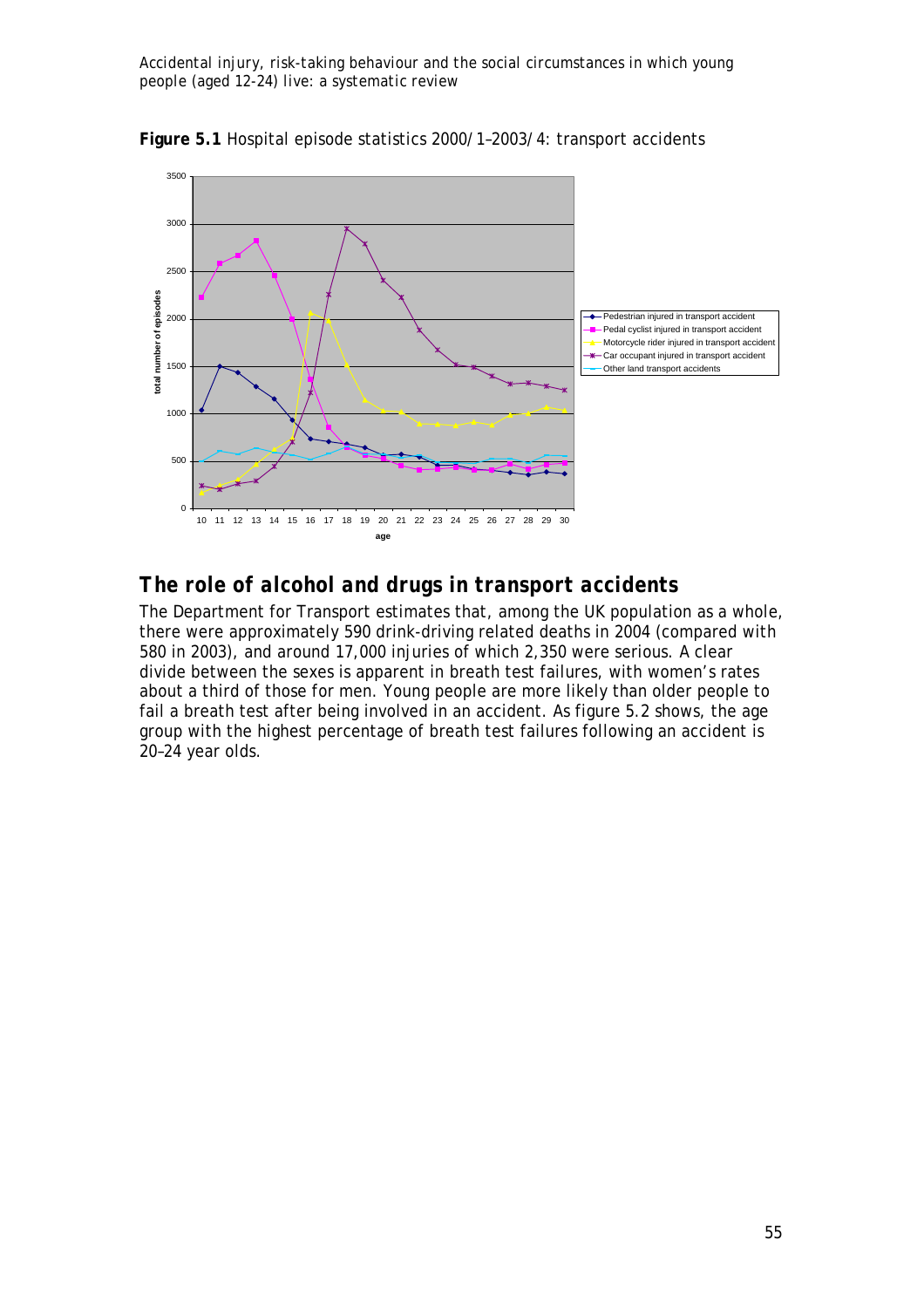**Figure 5.2** Breath test failures as percentage of those involved in accidents: all vehicle types, 2004





In a nationally representative survey, Brasnett found that young male drivers 'were the most likely to believe they had driven while "over the limit". Over one quarter of 16 to 29 year olds admitted to driving while "over the limit" in the previous year' (Brasnett 2004).

In a study of *The Incidence of Drugs and Alcohol in Road Accident Fatalities*, Tunbridge and colleagues reported a 'modest' reduction in the overall level of alcohol use among road accident fatalities between the late 1980s and late 1990s, but conclude that 'drinking and driving should still be considered a significant road safety issue' (Tunbridge et al. 2001, p 12).

Assessing the involvement of drugs in road accidents and injuries is much more difficult. Firstly, determining the recency of consumption is problematic: cannabis, for example, can stay in the bloodstream for several weeks after use (Macdonald et al. 2003). Secondly, the presence of drugs is confounded by alcohol consumption. Thirdly, a lack of relevant baseline measures of the prevalence of cannabis among the general (non-accident involved) driving population prevents an accurate calculation of accident risk. A recent review of the international literature concluded that there is 'insufficient evidence of the accident risk associated with cannabis', with regard both to assessing the amount of cannabis which is necessary to impair driving and to establishing whether or not there is an association between cannabis use and accident involvement (Department for Transport 2000a). A review by MacDonald and colleagues (2003) concluded that research has yet to demonstrate a consistently increased risk of driving accidents and injury with consumption of cocaine. Both of these reviews only considered the effects of drugs or alcohol on drivers. In contrast, the inclusion of all road users in the study sample used by Tunbridge (see correlational studies section above) acknowledges the possible effect of such substances on the competence of motorcyclists, cyclists and pedestrians. (Unfortunately, the study does not present all its findings for individual classes of road user by age, thereby limiting its usefulness for our review.)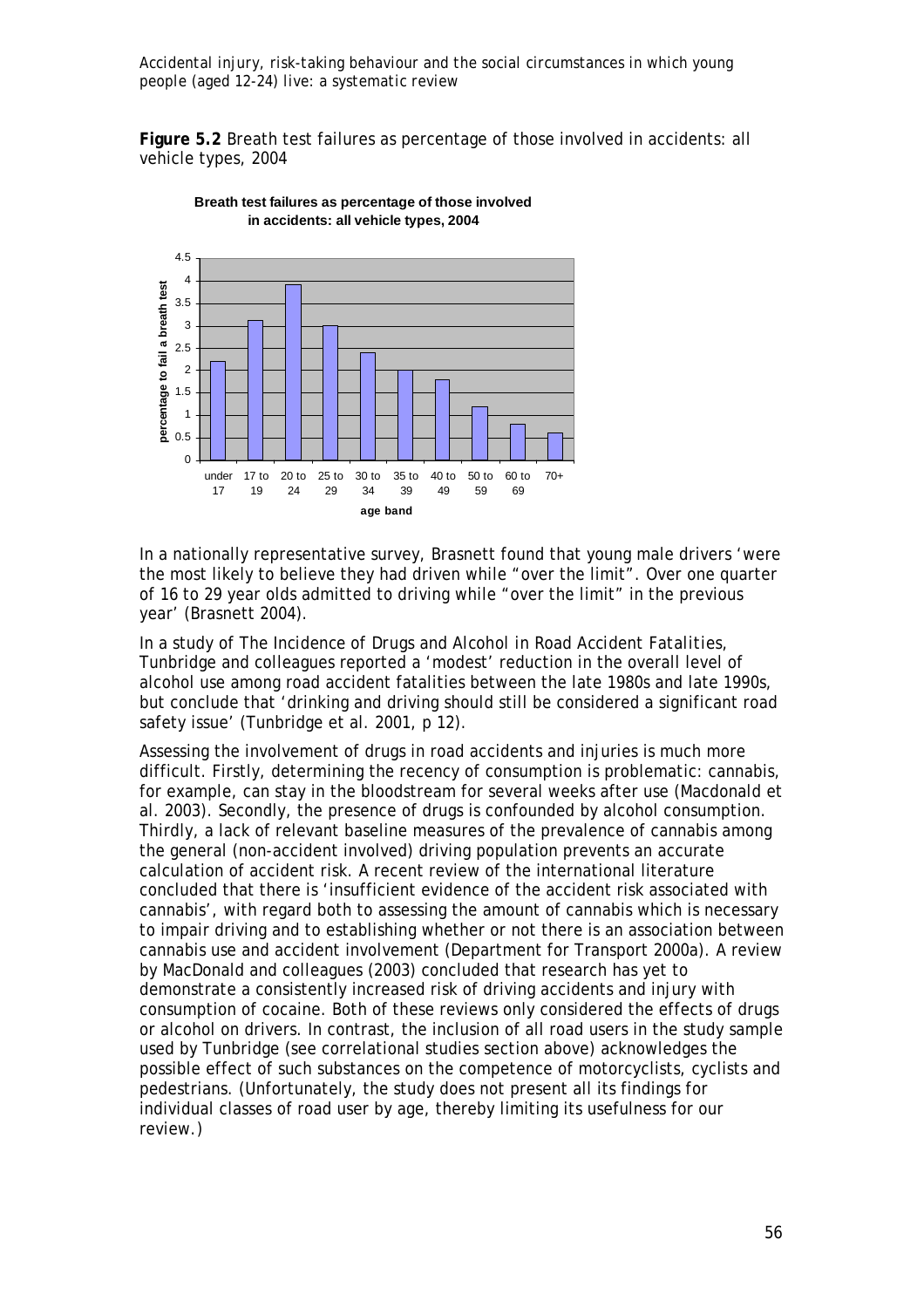# **Correlational studies**

Ten studies were included which considered the relationship between unsafe road behaviour and accidental injury. A further five were excluded on the grounds of low weight of evidence (Best 2004, Bradbury 1991, Christian and Bullimore 1989, Harrison and Gardiner 1999, Ward et al. 1994).

Six studies contained findings of relevance to unsafe road behaviour (either as a driver/rider or passenger) and accidental injury (Bradbury and Robertson 1993, Desai et al. 1996, Lawson 1991, Maycock 1997, Pickett et al. 2002, Rutter and Quine 1996). Two of these studies considered factors associated with motorcycle accidents (Bradbury and Robertson 1993, Rutter and Quine 1996). Two studied traffic accidents related to running red lights (Lawson 1991) and sleepiness (Maycock 1997). One study looked at seat belt use in road accident casualties who presented with ocular injuries (Desai et al*.* 1996), and another examined a number of health risk behaviours simultaneously (including non-use of seat belts) among 11, 13, and 15 year old English school children (Pickett et al*.* 2002).

One study investigated the incidence of drug and/or alcohol use in road accident fatalities (Tunbridge et al. 2001), and Britton and McPherson (2001) estimated the number of road traffic accident deaths attributable to alcohol.

One study investigated pedestrian road safety behaviour, particularly that of young people (Chinn et al. 2004, Christie 1995). A further study looked at children's pedestrian and cycling accidents and the relationship between these and problem behaviour (e.g. danger seeking, playing in the street at weekends) (Department for Transport 1998).

The relationship between social and economic status (SES), unsafe road behaviour, and accidental injury was the focus of only one study (Christie 1995). (A more detailed discussion of SES- and traffic-related injury is presented later).

### *Younger, as opposed to inexperienced, drivers and motorcyclists are more likely to be killed or seriously injured*

In a study of *Age and experience in motorcycling safety,* Rutter and Quine (1996) examined the disproportionately high casualty rates among young motorcycle riders. Youth and young riders' beliefs played a much greater role than inexperience. Accidents were associated with patterns of behaviour which can be predicted from riders' beliefs – notably, in the case of this particular age group, a willingness to break the law and violate the rules of safe riding.

Additional evidence to support Rutter and Quine's (1996) assertion that young drivers are more willing to violate traffic laws is found in Lawson (1991). He reports that 'relatively more young drivers aged less than 35 years were "red-light runners" than the "innocent party"' (Lawson 1991, p 23). The age group responsible for most accidents because of running red lights was 20–24 years.

Evidence presented by Maycock (1997) shows that younger car drivers have more accidents than older age groups (see figure 5.3). 'The overall accident frequency for a 17–24 year old driver is 0.385 (accidents per 3 years) falling to 0.127 for a driver aged 65 and over' (Maycock 1997, p 457).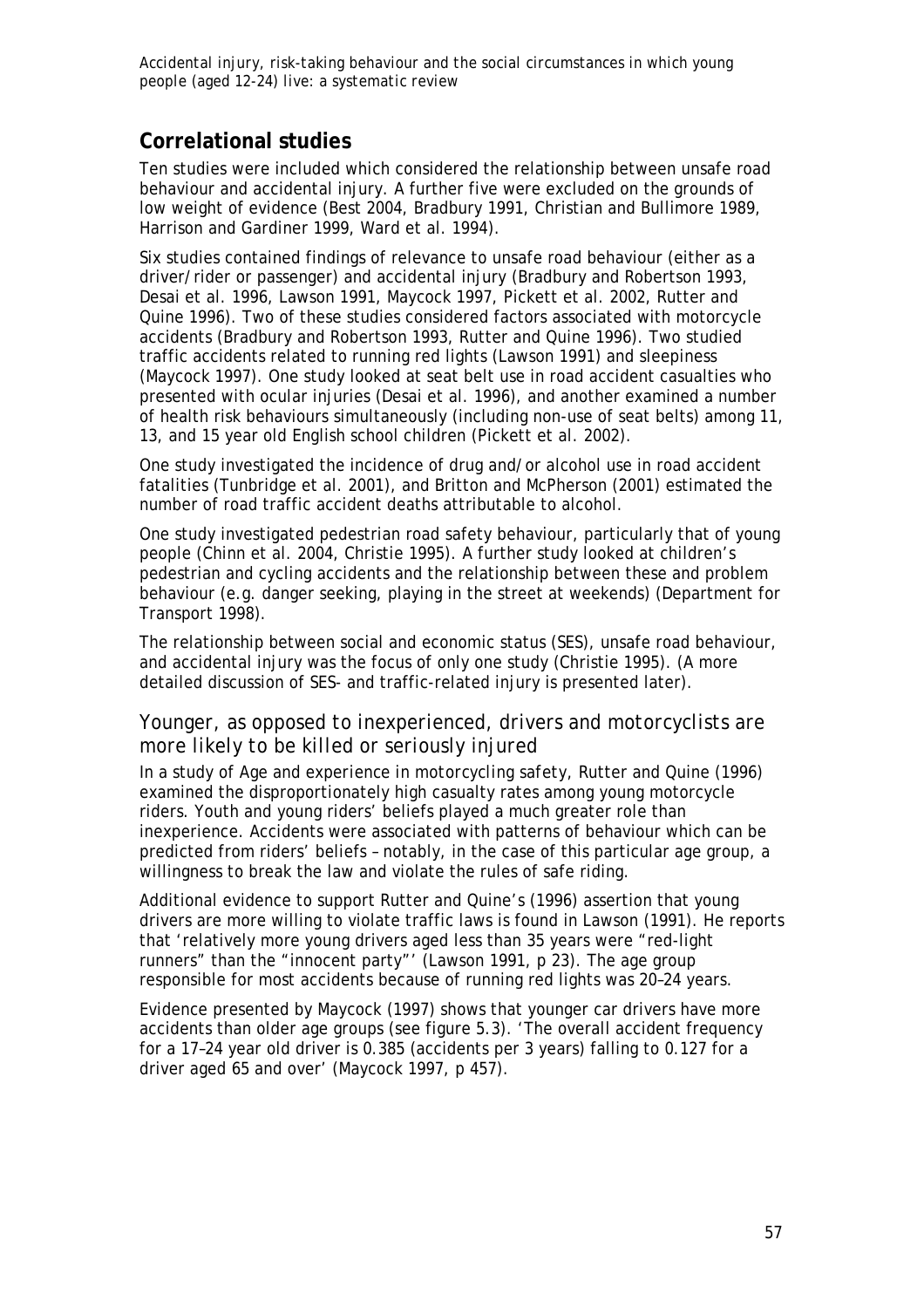**Figure 5.3** Car accident involvements per three years (Maycock 1997, table 3, p 457)



*Young people are no more at risk of tiredness-related accidents than other age groups* 

Maycock (1997) investigated the role of tiredness in accidents and found that tiredness was a factor in 9% of accidents among drivers aged 17–24. This compares with 6% among those aged 25–34 and 12% in the 35–44 age band. The highest proportion (27%) of tiredness-related accidents for all age groups occurred between the hours of midnight and 3 a.m. 17–24 year olds spent a higher percentage of their time driving in the dark, compared to other ages.

### *Engine capacity is the factor most clearly related to motorcycle injury*

In an analysis of the pattern and severity of injuries among motorcyclists in Edinburgh, Bradbury and Robertson (1993) found that 'the factor most clearly related to severity of injury was the engine capacity of the motorcycle involved' (Bradbury and Robertson 1993, p 90). While smaller motorcycles and mopeds are associated with high numbers of injuries among 16 and 17 year olds, these accidents 'often occur at low speed, and the injuries sustained as a result are often relatively minor' (Bradbury and Robertson 1993, p 90). The analysis also found an inverse relationship between age and engine size with the average age of the riders of the most powerful motorcycles being only 21.8 years. As Table 5.1 showed, far more young men than young women sustain motorcycle injuries.

### *Injury rates are higher among young people in cars who do not wear seat belts*

Pickett and colleagues (2002) found that the odds of youth injury (adjusted simultaneously for age, sex, social and economic status, and physical activity) were 7% higher in those who reported non-use of seat belts (95% CI 0.94–1.22 [OR = 1.07]). This study did not investigate whether younger passengers were more or less likely to wear seatbelts than older age groups.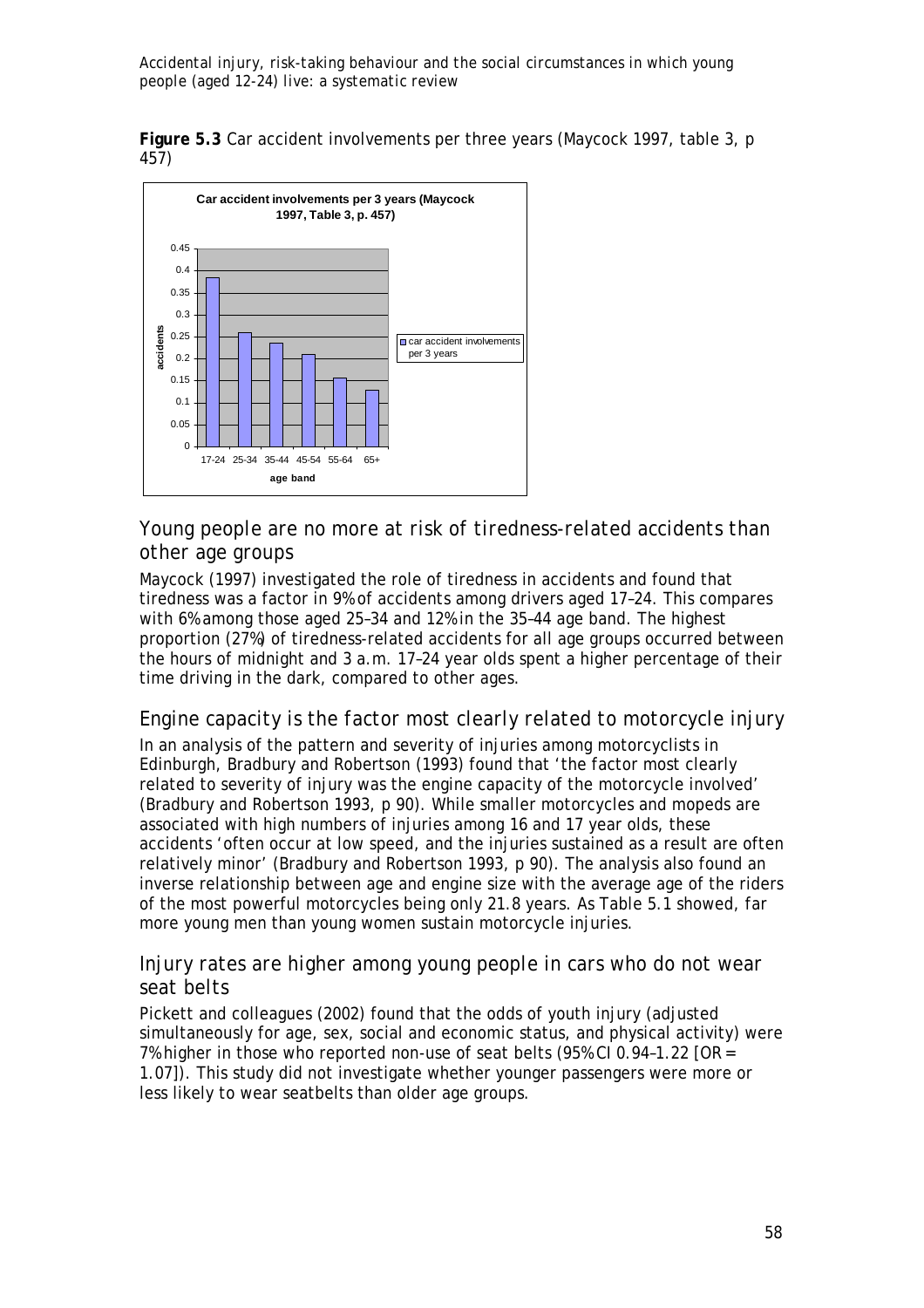# *Young people, and particularly young men, have the highest alcoholattributable mortality*

Using mortality data obtained from the Office for National Statistics, Britton and McPherson (2001) reported that 16–24 year olds in the general population in England and Wales in 1996 had a higher number of alcohol-attributable road traffic accident deaths than all other age groups. A more complete picture emerges when male and female deaths are analysed separately. Among males, 16–24 year olds had a higher number of alcohol-attributable road traffic accident deaths than all other age groups. In contrast to this, among females, 25–34 year olds had the highest number of alcohol-attributable road traffic accident deaths; 16–24 year olds had the second highest number of such deaths. Furthermore, 16–24 year old males had over eight times as many alcohol-attributable road traffic deaths as did females of the same age (249 compared with 30). For all other age groups, the numbers of road traffic accidents which were attributable to alcohol were not sufficiently high to be in the top three causes of death.) In studies such as this which just report numbers of deaths and do not calculate risks, the smaller number of female deaths may be explained by women's lower access to cars and higher reliance on public transport (as identified by a study of gender and socio-economic differences in travel patterns in Scotland) (Henderson 2001).

### *It is difficult to assess whether the presence of drugs in accident victims caused the accident*

Tunbridge and colleagues (2001) examined the incidence of drugs and alcohol in 1184 road accident fatalities, noting that the presence of these substances in postmortem samples does not, in itself, indicate that they directly contributed to the accident.

### *Victims of fatal accidents aged 16–24 years old are more likely than other age groups to be over the legal alcohol limit*

Tunbridge and colleagues (2001) found that 33% of 20–24 year olds who were killed in road accidents tested positive for alcohol consumption over the legal limit. This was the highest proportion of all age groups in the sample; 16–19 year olds came second highest (27%). The study also found that 33% of fatalities among the 16–19 year old age group were 'drug related'. This proportion was higher than that for other age groups. Again, the incidence of mortality was higher among young men.

There was a considerable difference in the age distribution of those who had consumed legally obtained prescription drugs and those who had consumed illicitly obtained drugs. (This study focused on the following medicinal drugs: tricyclic antidepressants, benzodiazepines and medicinal opiates; only the latter, in the form of codeine-derived products, were possible to obtain without medical prescription at the time the study was conducted.) The majority of legally obtained prescription drug consumption was in those fatalities aged 40 and above, with the pattern reversed for illicit drugs. The authors add that 'the high incidence of medicinal drugs in multiple drug combinations – particularly among young casualties - would suggest that at least some of this use was illicit rather than medicinal' (Tunbridge et al. 2001, p 1), implying that even legally obtained drugs are sometimes abused and implicated in road fatalities.

### *There were sex differences in the types of drugs consumed*

Cannabis was the drug most frequently found among 16–24 year old fatalities; cannabis use among both 16–19 and 20–24 year old fatalities was considerably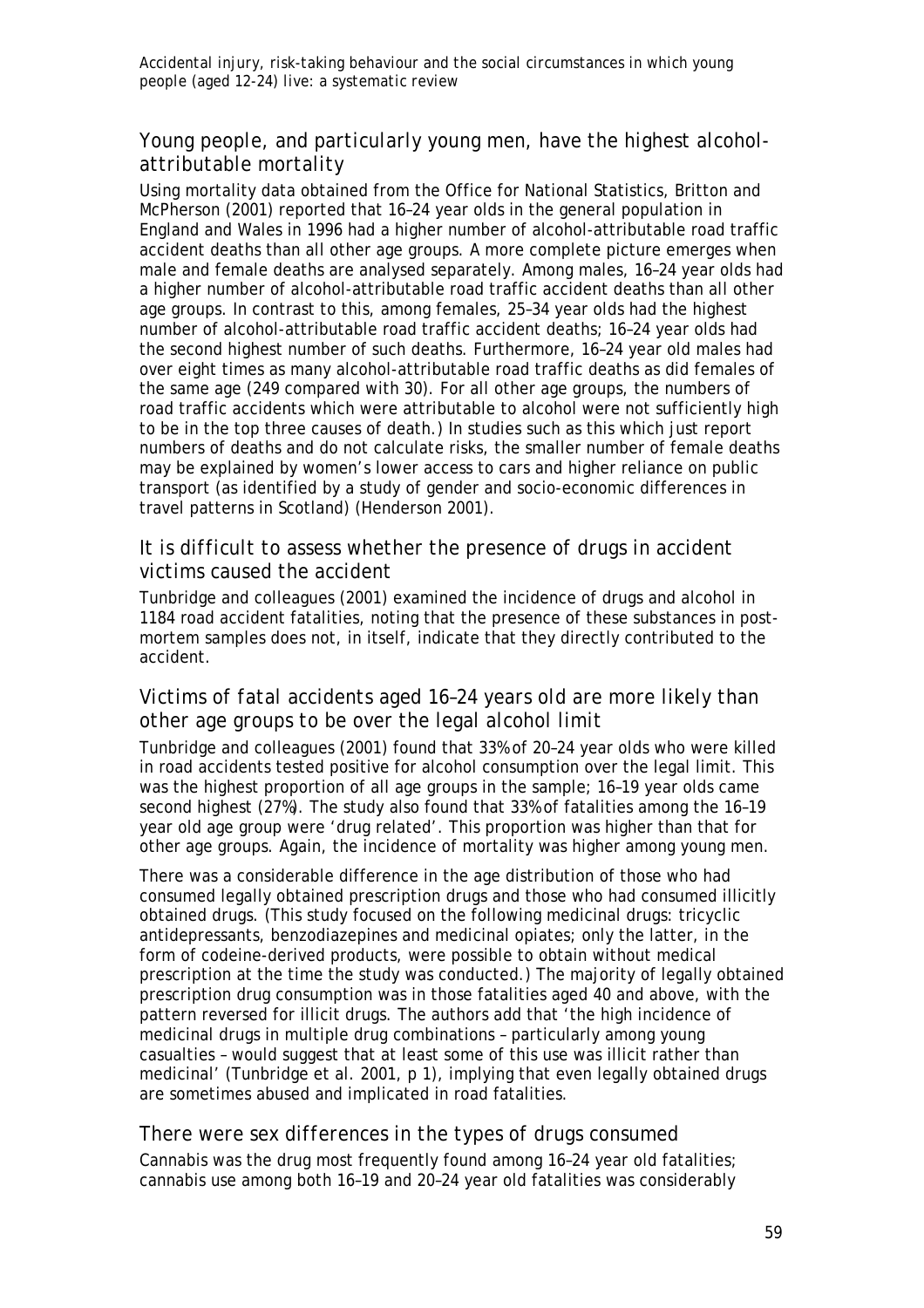higher in males than in females. A higher proportion of male 16–19 year old fatalities also tested positive for amphetamines, cocaine or opiates, than females of the same age group (no fatalities tested positive to these drugs in the 16–19 year female age group). In contrast, a higher proportion of fatalities tested positive for each of these three drugs in the 20–24 year old female age group, compared to male 20–24 year olds. Differences in drug consumption also reflected more medicinal use by females. For those aged 20–24 years, the proportion of tricyclic antidepressants was five times higher in female than male fatalities (0.5% versus 0.1%).

### *People described as 'unemployed' were more likely to test positive for one or more drugs*

The study by Tunbridge and colleagues (2001) also used socio-economic group as a variable; however, it did so for all types of road user (and all ages) combined, limiting the usefulness of the findings for this review. It was noted that the incidence of drugs 'was highest (38.5%) among those reported as unemployed. This group had a particularly high incidence of cannabis and multiple drug use' (Tunbridge et al. 2001, p 11). Two further studies reported the social and economic status of participants (for all ages combined), but did not use this as a variable in their analyses (Maycock 1997, Rutter and Quine 1996).

### *Young people were less likely to have pedestrian accidents than children*

Christie (1995) examined the circumstances of child pedestrian accidents, including the relationship between socio-economic factors and injury. The study found age to be an independent predictor, with those aged 5–10 years being nearly twice as likely to have an accident compared to those aged 11–16 years. The study also found that the most frequent activity that young people (aged 11–16) were engaged in just before the accident occurred was 'crossing the road' – see figure 5.4. In contrast, for those under 11 years old, attention-absorbing activities not related to the task of crossing the road (most notably playing) featured most strongly.

In a linked study using the same dataset as Christie (1995), Chinn and colleagues (2004) analysed accidents by age, divided into younger children (6–10 years) and adolescents (11–16 years). This study found that there were significant differences in the types of accident experienced by the two age groups. (Accident types were: driver at fault; no 'strategy' used by child; child's crossing strategy 'failed'.) Compared to the younger group, adolescents had fewer accidents in which they used no crossing strategy (e.g. did not look before crossing). The study further found that accident type 'did not vary significantly according to gender' (Chinn et al. 2004, p 6).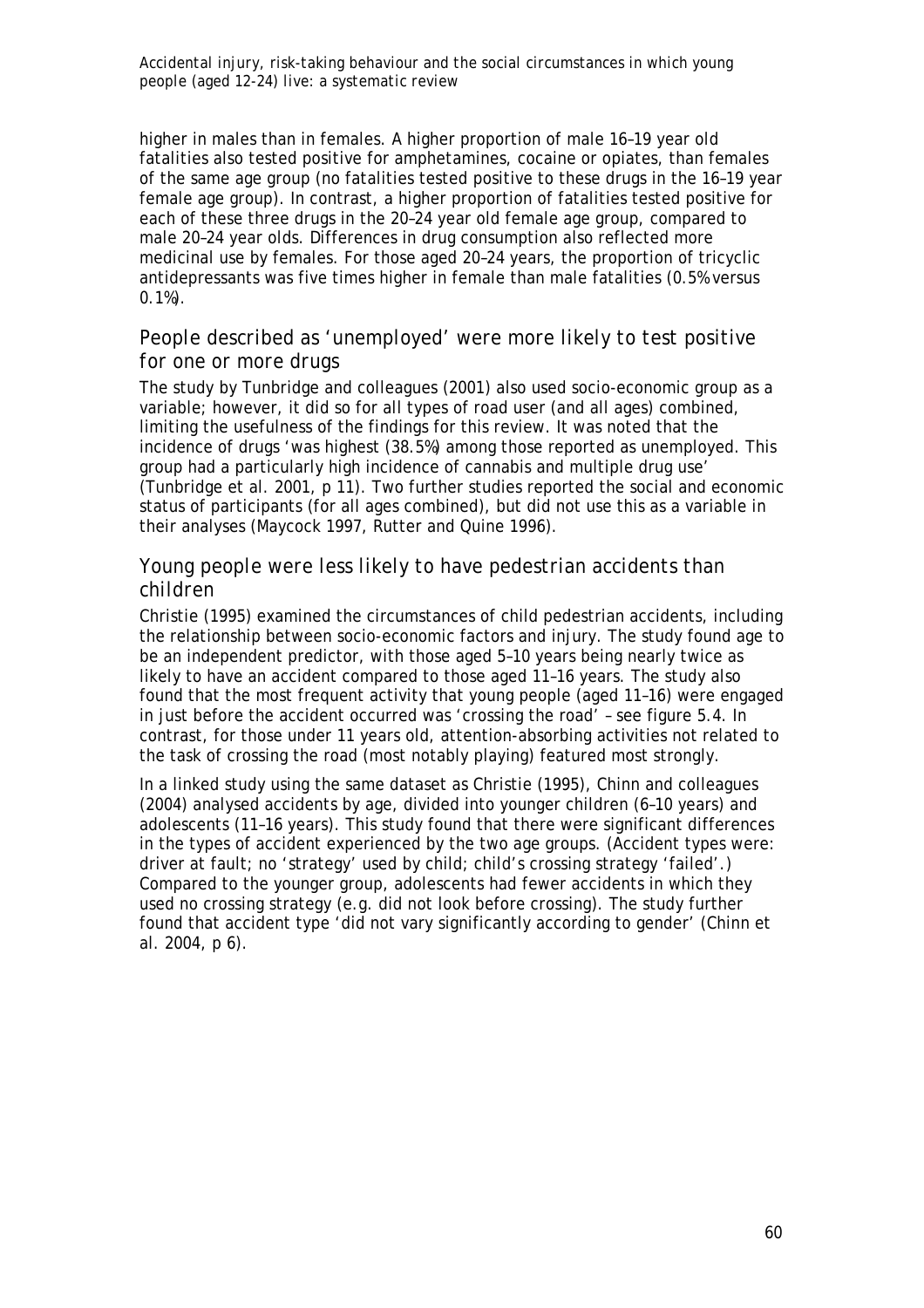**Figure 5.4** The reported activities of child pedestrians (aged 11–16) just before their accidents (Christie 1995, table 30)



# *Environmental factors increase the chance of pedestrian injury*

Christie (1995) found that environmental factors affected rates of child pedestrian injury: children were more likely to be injured if they lived on a through road, or a road with a low level of obstructive on-street parking or pre-1914 housing. Playing in the street was frequently predictive of road traffic injury, and significantly more children in the lowest socio-economic group reported playing in the street every day.

In a study of 7–15 year olds from South London who as pedestrians or cyclists had been struck by a motor vehicle and subsequently attended hospital, the Department for Transport found that the following were NOT independent predictors of road traffic accidents: 'time playing in the street after school'; 'selfreported danger seeking'; 'self-reported risky road user behaviour'. 'Playing in the street at weekends' was the only risk-taking behaviour found to be an independent predictor of traffic accidents, resulting in a 21% greater chance of involvement in such an accident (controlling for sex, demographic and exposure variables).

No correlational studies were located which looked at the design of roads (for example, traffic calming schemes).

### *Young people have different types of accidents alone and in groups*

Chinn and colleagues (2004) also reported that young people had different types of accidents when alone, compared to when travelling in groups. When alone, they had fewer accidents in which they did not use any road safety 'strategy' while crossing the road; for example, they were less likely to have an accident in which they did not look before crossing.

This study reported estimates suggesting that groups of 13–14 year olds are more at risk than younger or older age groups. The accident risk was also estimated to be greater to girls when they were with friends than when alone. (The opposite was true for boys.)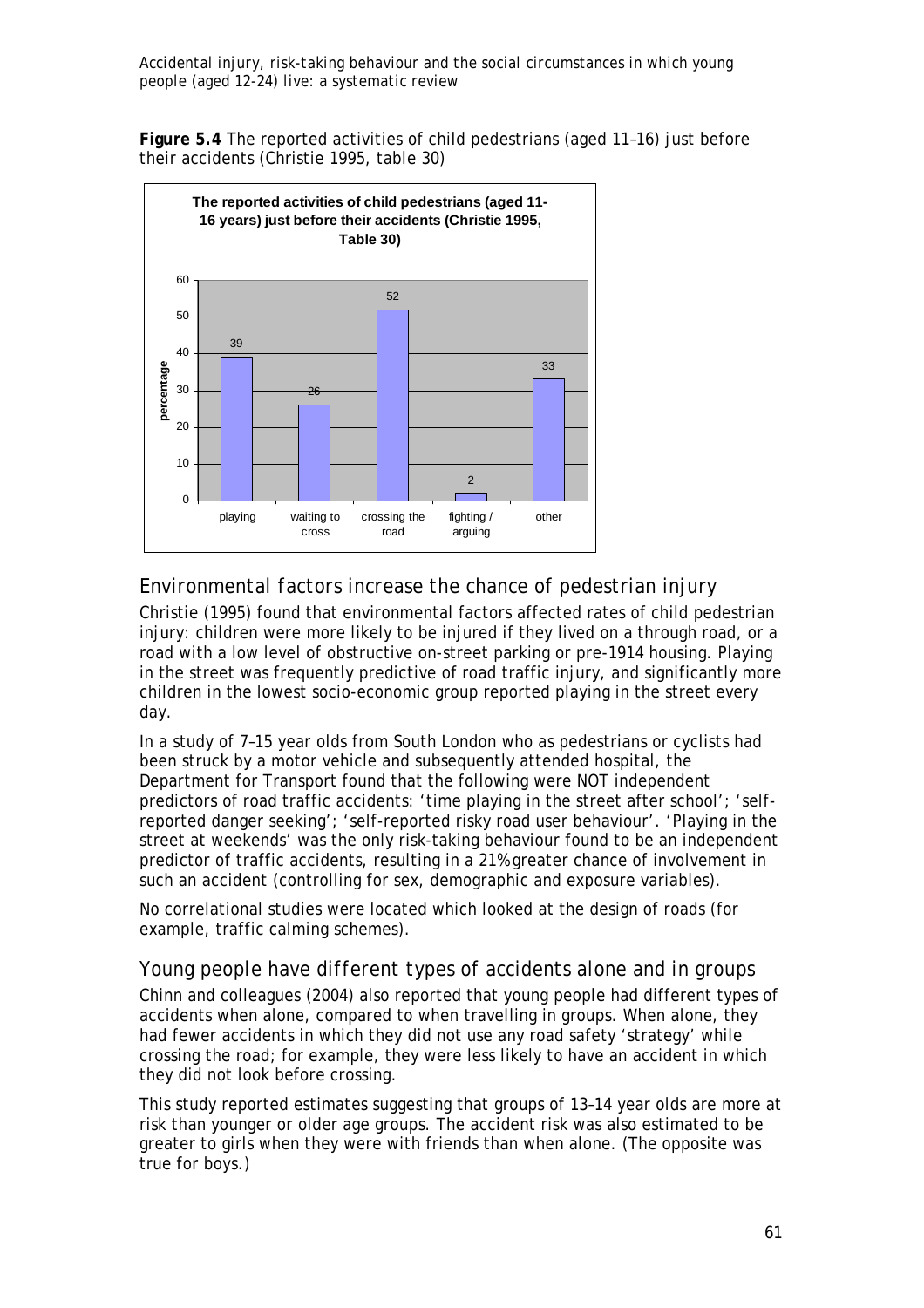# **Studies of young people's views: how do young people perceive/assess the risks of accidental injury in relation to unsafe road behaviours? What affects this perception of risk?**

Eleven studies reported young people's views on accidental injury in relation to unsafe road behaviour. Six of these were excluded from the review, either because they were judged to be of low weight of evidence in terms of answering our review question or because full data could not be obtained in time (Brake 2000, Carthy et al. 1993, Child Accident Prevention Trust 2002, Leslie 1996, Parker et al. 1992, Rolls and Ingham 1992).This left five views studies for the in-depth analysis (Albery and Guppy 1995, Chinn et al. 2004, Coleman and Cater 2005, Danton et al. 2003, Rolls and Ingham 1992).

### *Risky drivers are more likely to think they will have an accident, but are less worried about this*

One study (Rolls and Ingham 1992) explored the views of young male drivers. Participants were divided into two groups, those identified in a previous study as 'unsafe' drivers and those identified as 'safe drivers'. 'Unsafe' drivers were more likely to think that they would be involved in, or cause, an accident involving injury in the next ten years compared to 'safe' drivers, yet they were also less worried about an accident compared to 'safe' drivers. Both 'safe' and 'unsafe' drivers had a fatalistic view of accidents, feeling that they were generally random events and so not worth worrying about.

### *Taking risks is not the same as driving unsafely*

Although they may be aware that they are taking risks while driving, study participants did not feel that they deliberately drove unsafely. The researchers found that those who had been classified as 'unsafe' drivers were more likely to rate their driving as 'risky'. Yet they believed they only took risks when they thought it was safe to do so: when no harm would come of it or they were only placing themselves and not other people at risk (e.g. at night or on country roads with little traffic or few pedestrians). Some also felt that they could drive more riskily while remaining 'safe' if they were driving a fast or a new car. A few drivers deliberately took risks in order to improve their driving (e.g. to make them concentrate more).

# *Young men overestimated the number of traffic deaths; unsafe drivers gave higher estimates of traffic deaths and injuries than safe drivers*

When asked to estimate the number of traffic casualties and deaths there are in Great Britain, 'unsafe' drivers overestimated the number of injured (compared to actual figures) while 'safe' drivers underestimated. Both 'safe' and 'unsafe' overestimated the number of traffic deaths, although 'unsafe' drivers tended to give much greater estimates than 'safe' drivers.

### *Accidents or dangerous driving were not considered embarrassing*

Young male drivers showed no embarrassment at either having had an accident or admitting to driving dangerously. There was an assumption (especially among 'unsafe' drivers) that all male drivers would take risks at some point and it was just unlucky if they crash. This fatalistic view of accidents was common.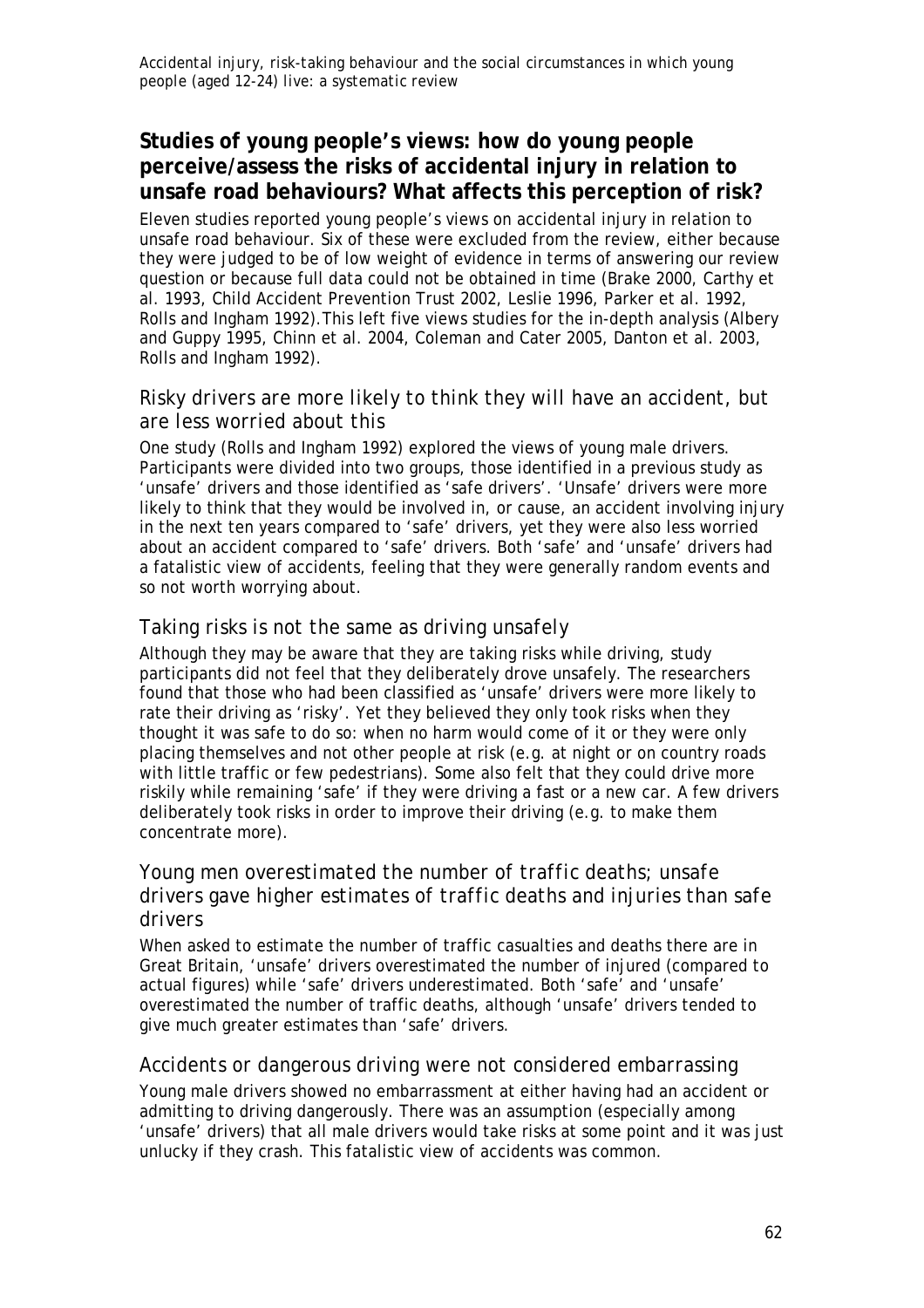# *Drink-driving was generally considered dangerous, though driving on cannabis was not thought to be dangerous*

Studies generally found that young people recognised the dangers of drink-driving. A study of underage drinking found that one of the three main 'safety' outcomes identified by young people (i.e. where being drunk had placed their personal safety at risk) was dangerous driving – either by the young person themselves or by being a passenger of a drunk-driver (Coleman and Cater 2005). A study comparing attitudes to drink-driving and driving under the influence of cannabis found that respondents were generally aware that drink-driving did affect behaviours that increased the risk of accidents which not only risked their own lives but also the lives of others (Danton et al. 2003). In contrast, it was generally believed that driving after taking cannabis did not affect driving (unless large amounts were taken). Indeed, some people thought that cannabis had a positive effect on driving.

Albery and Guppy (1995) examined the differential perceptions of young drivers (aged 17–25) of legal and safe driving levels of alcohol consumption, and reported that young people considered that the legal limit was higher than the limit of what they would consider safe to consume before driving. In addition, young men thought the legal limit was considerably higher than young women did (Albery and Guppy 1995, p 246).

# *Pedestrians and Cyclists*

# *Young people take more risks in groups*

Chinn and colleagues (2004) examined young people's views of risky pedestrian behaviour using an interview survey and focus groups. The study found that young people thought that they would be safer or took fewer risks when alone, compared to when they travelled in groups. Among those walking or cycling home from school in groups, those travelling with three or four friends reported the most risky behaviour. This finding is supported by the statistics from this study presented earlier and by other correlational studies.

# *Boys aged 13–14 took more risks, as did white young people*

Risky behaviour ratings were highest for young people aged 13–14 years compared to those aged 11–12 or 15–16 years. Boys rated their behaviour as more risky than girls and white young people reported being more risky than non-whites. Those in medium-sized towns or suburban areas reported more risky behaviour than those in large towns or rural areas. When asked how much they do things that are risky to impress their friends or because it is fun, boys' average scores were higher than girls for both. Again, the score of 13–14 year olds were the highest. Young people thought that they were significantly more likely to have an accident around roads in the next year when they were with friends compared to on their own. On average, boys thought they had a greater chance of having an accident than girls did.

# *How do young people manage dangerous driving in relation to accidental injury?*

The factors that affect the decision to drive 'dangerously' can broadly be categorised into three types: individual factors, influences from other people, and other factors.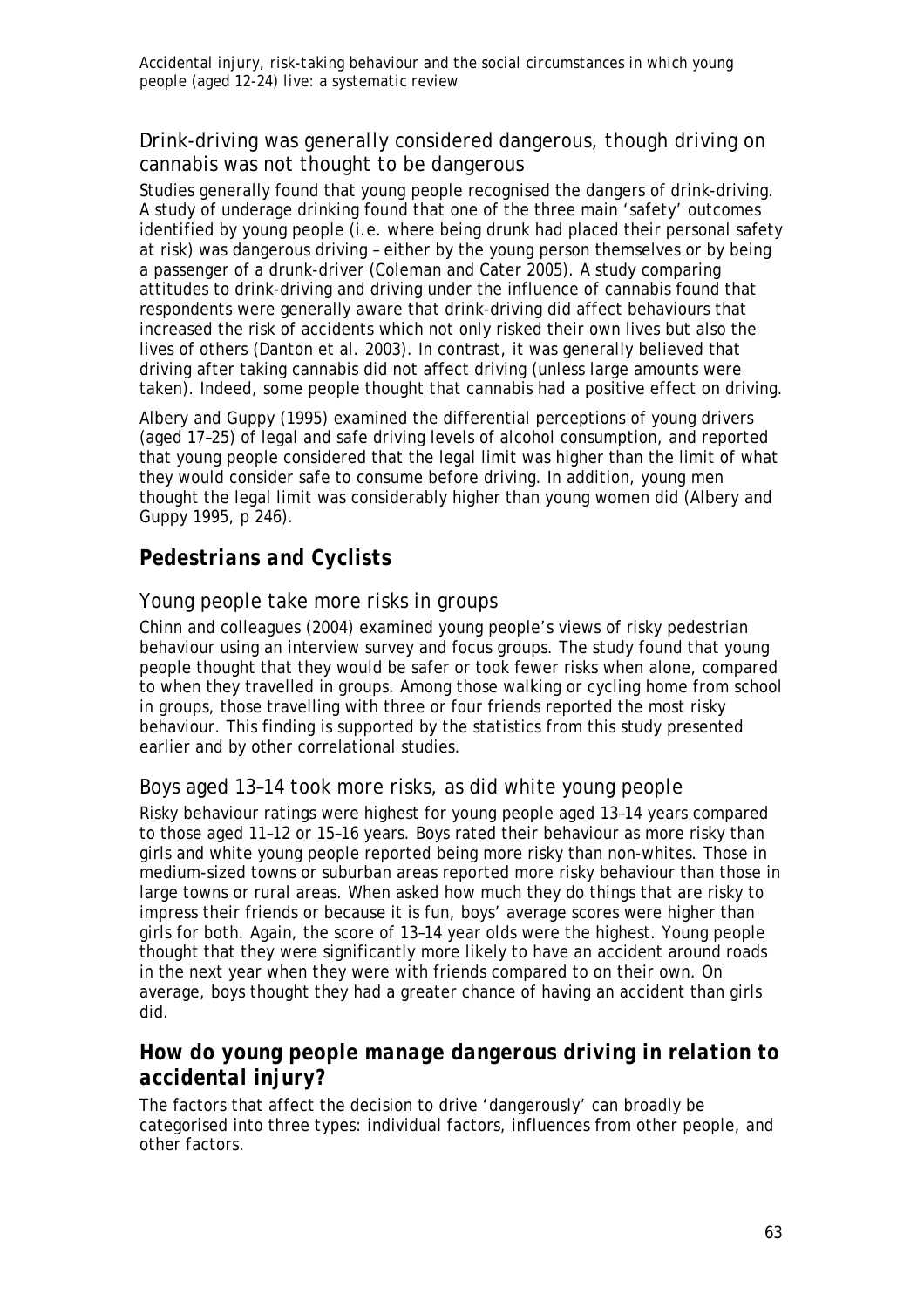There were a large number of individual factors which young people said influenced their driving decisions. Perceptions of responsibility were weighed against the enjoyment that can be derived from driving, and young people's individual experiences and perceptions of their own abilities and limits all played a part.

### *Drivers take more risks when driving alone*

Some drivers tended to take more risks when they felt that they were only responsible for themselves (Danton et al. 2003, Rolls and Ingham 1992) – for example, they drove faster or more 'riskily' when alone in the car (Rolls and Ingham 1992). Most failed to mention the risk that they may pose to other road users (this was also noted when drivers discussed being able to take greater risks in newer or more powerful cars without being 'unsafe'). Others mentioned that they were more likely to take risks if there were fewer pedestrians or less other traffic around (e.g. at night), suggesting that some young people are using risky nighttime driving as a social pursuit in itself.

# *Risky driving is considered enjoyable*

Young people enjoyed taking risks while driving (or being driven): it was agreed that young males often deliberately went out to try risky driving behaviours and this was why they were more likely to have accidents which did not involve any road users beyond other drivers (Rolls and Ingham 1992). Speeding (and other risky practices) were considered fun and exhilarating; they tested both the car's and the driver's abilities and helped to relieve boredom. Risky behaviour was described as deliberate (i.e. characterised by driving violations) rather than due to errors.

### *Unsafe and safe drivers have different perceptions of what a 'good driver' is*

'Safe' and 'unsafe' drivers differed in their definition of what a good driver is: the former emphasised safety while the latter emphasised driving skills (Rolls and Ingham 1992).

### *Accidents do not seem to affect driving behaviours*

Critical incidents (e.g. having an accident) did not appear to have an effect on driving behaviour (Rolls and Ingham 1992).

### *Some feel they 'grew out' of risky driving as they got older*

Some young people felt that they became safer drivers as they got older (Rolls and Ingham 1992). They felt that they 'grew out' of risky driving with lifestyle changes such as getting long term partners or children and financial burdens which meant that they had less money to spend on going out or on cars, or had nicer cars that they were less willing to risk damaging.

### *Other people affect young people's driving behaviour*

Young people felt that other people influenced their driving behaviours in different situations, sometimes by affecting their perceptions of responsibility but at other times in encouraging them to drive more riskily.

### *Peers encourage risky driving*

In general, young people's peers tended to be a negative influence, either legitimising risk-taking because 'everyone does it', directly encouraging risky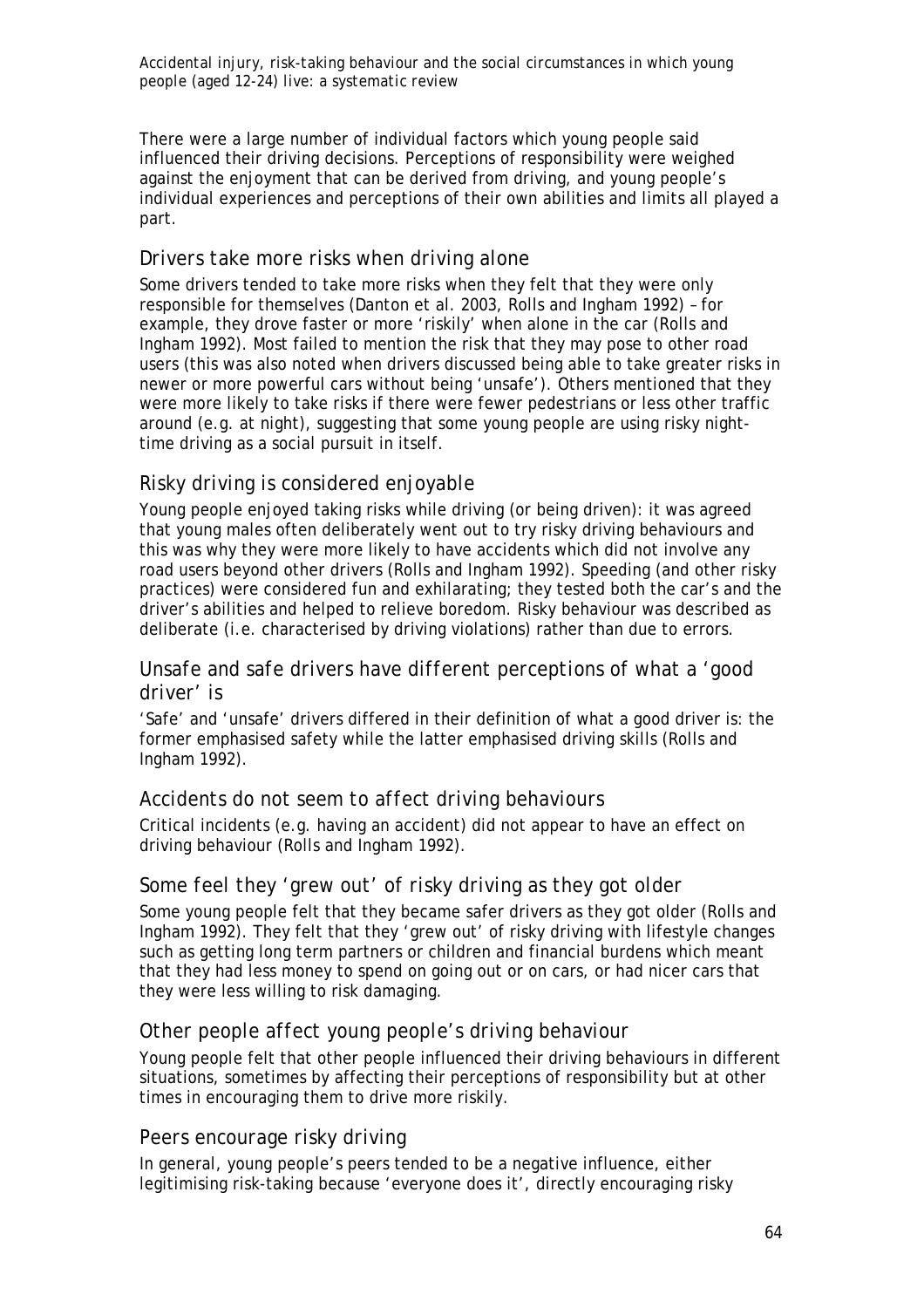driving as passengers, or through a culture of bravado and 'bragging', where taking risks while driving would help to gain kudos and status (Rolls and Ingham 1992).

### *Drink-driving was not socially acceptable, though driving on cannabis was acceptable*

Drink-driving, on the other hand, was not a socially acceptable form of risk-taking. Most people (even those who had done it) did not approve (Danton et al. 2003, Rolls and Ingham 1992). Driving after taking cannabis was generally acceptable (Danton et al. 2003).

# *Expectations that young people would drive dangerously encouraged them to do so, while some passengers, e.g. parents, reduced risky driving*

Some drivers felt that other people (e.g. police, friends, insurers) expected them to drive recklessly and that this encouraged them to do so, possibly because they felt they had nothing to lose (Rolls and Ingham 1992). A few commented that the behaviour of other drivers was a negative influence, while others thought that having passengers (especially parents) was a positive influence as they felt more responsible when others were in the car.

Driving with parents tended to make young people drive better as they wanted to prove that they were good drivers (and did not want to worry their mothers!). A small minority felt that police assumed young men were bad drivers, so they thought they might as well act as expected of them (Rolls and Ingham 1992).

### *Traffic situations and the type of car affected risk-taking*

The situation that young people found themselves driving in affected how risky their driving was: risks were more often taken at night or on quiet, wide or low traffic roads such as those in the country (Rolls and Ingham 1992). Waiting for these circumstances was mentioned by some as a tactic to reduce risks if they had been drinking alcohol.

Fast cars made some drivers feel that they were able to drive more riskily without reducing their safety; those who drove for companies (or who drove company cars) also may take more risks, sometimes due to external pressures from employers. The perceived effect of in-car music systems varied. Some felt that operating oldstyle players distracted the driver, but they were also thought to help in maintaining concentration. No views studies were identified which discussed young people's attitudes and behaviour in relation to use of mobile phones while driving.

### *Lack of public transport*

Some drivers cited a lack of adequate public transport (or lack of convenient alternatives, such as taxis) as a reason for drink-driving, or accepting a lift from someone who had consumed too much alcohol.

# **Systematic reviews of effectiveness**

A total of 17 systematic reviews were found which considered the effectiveness of measures to change unsafe road behaviour and so reduce accidental injury.

Two reviews looked at motorbike helmet wearing (Coleman et al. 1996, Elkington et al. 2000); seven looked at measures to reduce drink-driving (Coleman et al. 1996, Dinh-Zarr et al. 2004, Elkington et al. 2000, Lund and Aaro 2004, Towner and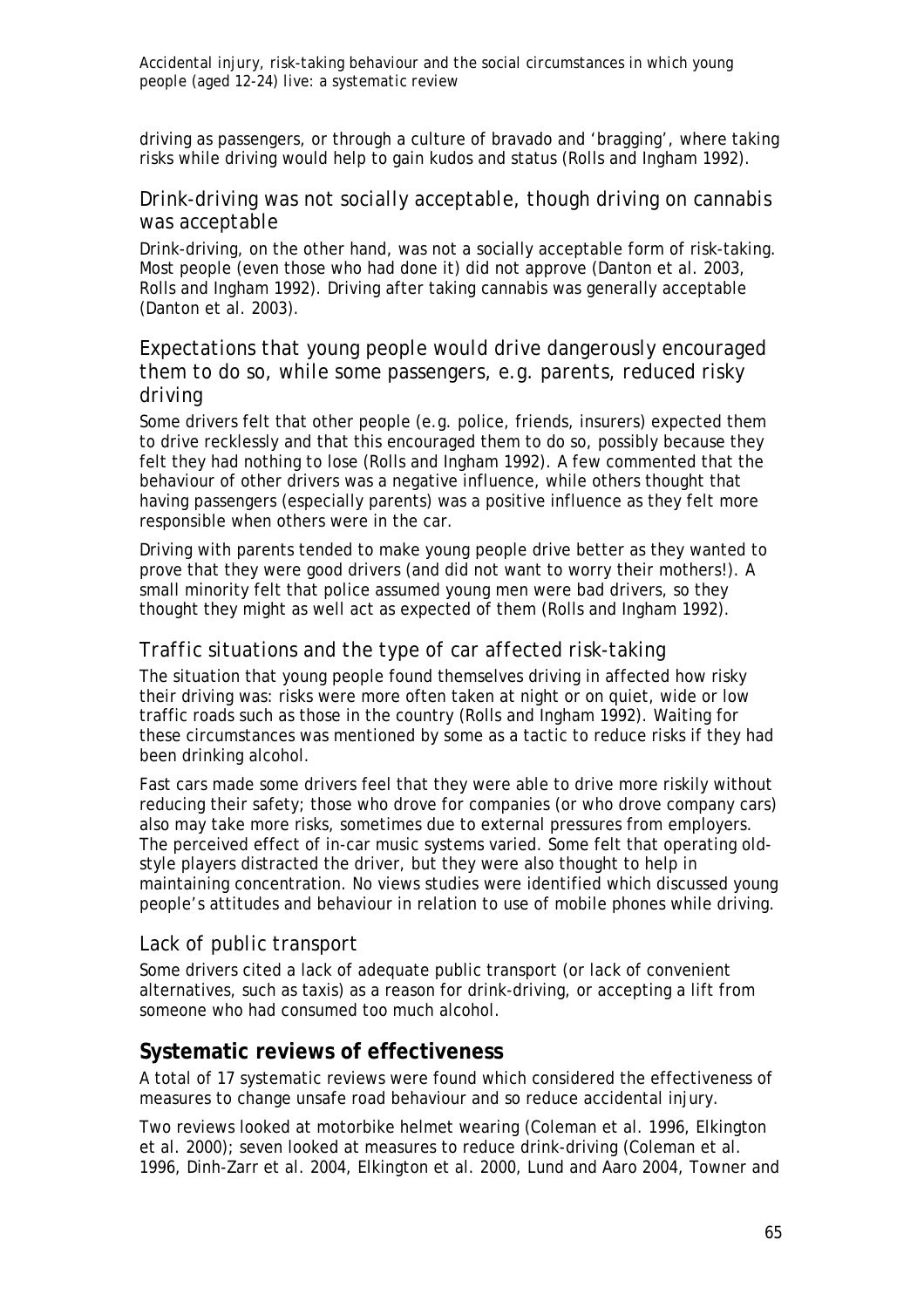Dowswell 2002, Wagenaar and Toomey 2002, Wells-Parker et al. 1995); five looked at measures to reduce dangerous or risky driving (Coleman et al. 1996, Elkington et al. 2000, Hartling et al. 2004, Lund and Aaro 2004, Roberts and Kwan 2001); eight examined the effectiveness of seat belt programmes (Dinh-Zarr et al. 2001, Dowswell and Towner 2002, Johnston et al. 1994, Lund and Aaro 2004, Mackay et al. 1999, Towner et al. 2001c, Turner et al. 2005); and two looked at pedestrian safety education interventions (Duperrex et al. 2002, Towner et al. 2001c).

Two reviews had a primary focus on young people aged 15–24 years (Coleman et al. 1996, Elkington et al. 2000 – the Elkington review built on the Coleman). The focus of the review by Wagenaar and Toomey (2002) was primarily on 16–21 year olds, with some studies distinguishing in their analyses between college students and young people who were not in college. A further two of the reviews specifically addressed the issue of social deprivation and accidental injury prevention in the road environment, revealing an overall lack of evidence in this area (MacKay et al*.* 1999, Dowswell and Towner 2002).

### *Motorcycle helmets*

In Britain, the wearing of motorcycle helmets was made compulsory for all riders in 1973. More than thirty years later, however, resistance to legislation on helmets remains in this country and elsewhere. (See, for example, the Motorcycle Action Group (www.mag-uk.org), a lobbying organisation that was established in 1973 specifically to campaign for the repeal of the mandatory helmet law.) The efficacy of motorcycle helmets remains a subject of continuing debate and international research (Liu et al. 2003).

A review by Coleman and colleagues (1996) reported that legislation on motorcycle helmet use was effective in reducing fatalities among 15–24 year olds (although it was recognised that this may be due in part to a fall in motorcycle use following legislation). Elkington and colleagues (2000) suggested that, for a range of road safety behaviours (including motorcycle helmet wearing), legislation and enforcement were more effective than other strategies (e.g. media-based campaigns) in reducing injuries.

### *Measures to reduce drink-driving*

Lund and Aaro (2004) found that most educational interventions or skills training for young people either had no effect or had a negative effect. This is possibly because such training results in young people overestimating their abilities. For those aged 15–24 years, Elkington and colleagues (2000) also found little evidence to support education-only interventions.

Wells-Parker and colleagues (1995) looked at remedial interventions with drink/drive offenders (some of whom would have been young people) which were shown to have a positive effect on behaviour and reduce crashes involving alcohol. The review suggested that the most effective type of treatment might be programmes which combine education, psychotherapy/counselling, and contact follow-up (such as probation).

Dinh-Zarr and colleagues (2004) reported details from one study which found reductions in fatal and non-fatal injuries associated with motor vehicle crashes following brief interventions to injured problem drinkers (aged 18–65 years). The interventions consisted of two brief intervention visits one month apart by a personal physician, two follow-up calls by a nurse, and a general health booklet.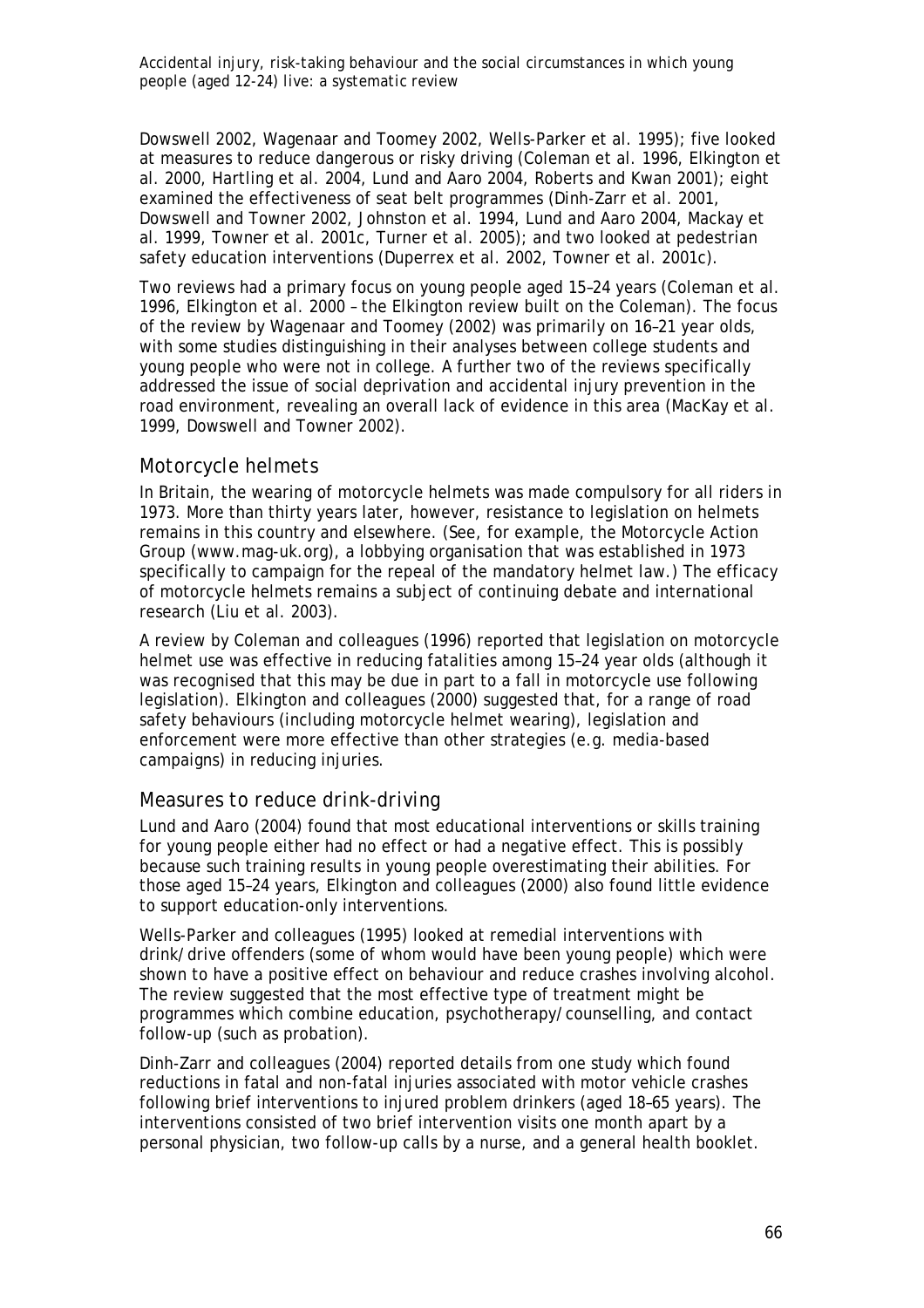For 15–24 year olds, Coleman and colleagues (1996) evaluated the evidence of educational interventions to reduce drink-driving based on models of behavioural change, which assume that targeted information about risks and consequences will result in a shift in attitude and then behavioural change. None of the programmes were found to have been successful. The report noted that it may be helpful to see information and knowledge as pre-conditions for behaviour change which need to be supplemented with other initiatives such as social skills training and roleplaying.

A number of reviews, including those which looked specifically at young people, found legislation and enforcement to have positive effects on drink-driving related accidents and injuries (Coleman et al*.* 1996, Elkington 2000, Lund and Aaro 2004, Wagenaar and Toomey 2002). The reviews by Coleman and colleagues and Lund and Aaro found that raising the legal drinking age reduced young driver fatalities. Wagenaar and Toomey linked a higher legal drinking age with decreased rates of traffic crashes. Coleman and colleagues found the evidence for the stricter enforcement of drink-drive laws or random breath testing 'less clear cut'; and, as the enforcement was not aimed at young drivers particularly, it was thought to be difficult to assess any benefit this might have on preventing casualties among this group (Coleman et al. 1996, p 25).

Elkington and colleagues (2000) recommended backing up legislation with multimedia campaigns and other supportive strategies. Lund and Aaro (2004) found that mobilising social support from other significant people (including parents and waiters in bars) seemed to produce a greater positive effect. This review also provided an overview of a community-based intervention in the USA which aimed to reduce alcohol-impaired driving and other traffic-related injuries. The five-year programme consisted of mass media campaigns, education, and enforcement, and reported a positive effect. Lund and Aaro (2004) went on to recommend the use of a combination of strategies that aim to change attitudes, behaviour, and structural factors, rather than focusing solely on one type of factor. In contrast, a review of community-based injury prevention programmes by Towner and Dowswell (2002) concluded that, although there is increasing evidence of their effectiveness, a positive and sustained impact on injury rates has yet to be demonstrated conclusively.

### *Measures to reduce risky driving*

A number of reviews found that educational interventions or skills training aimed at car drivers or motorcycle riders had no effect, or even a negative effect, in reducing accident or injury rates (Coleman et al*.* 1996, Lund and Aaro 2004, Roberts and Kwan 2001). One explanation given was that programmes specifically aimed at young people can lead to their being awarded licenses at a younger age, which in turn can have the effect of increasing accidents.

Coleman and colleagues (1996) found evidence from Canadian and US interventions that raising the minimum driving age could have a 'substantial impact on driver accident rates' (p 24). A Cochrane review looking at graduated licensing schemes for young people also found this particular intervention to be effective in reducing crash rates (Hartling et al. 2004). None of the studies included in this review were from the UK. Elkington and colleagues (2000) record that there is 'reasonable evidence' to support graduated licensing schemes and raising the minimum driving age (p 27). The positive influence of curfew laws (restricting young people to daytime driving) is supported by the findings of Coleman et al*.* (1996).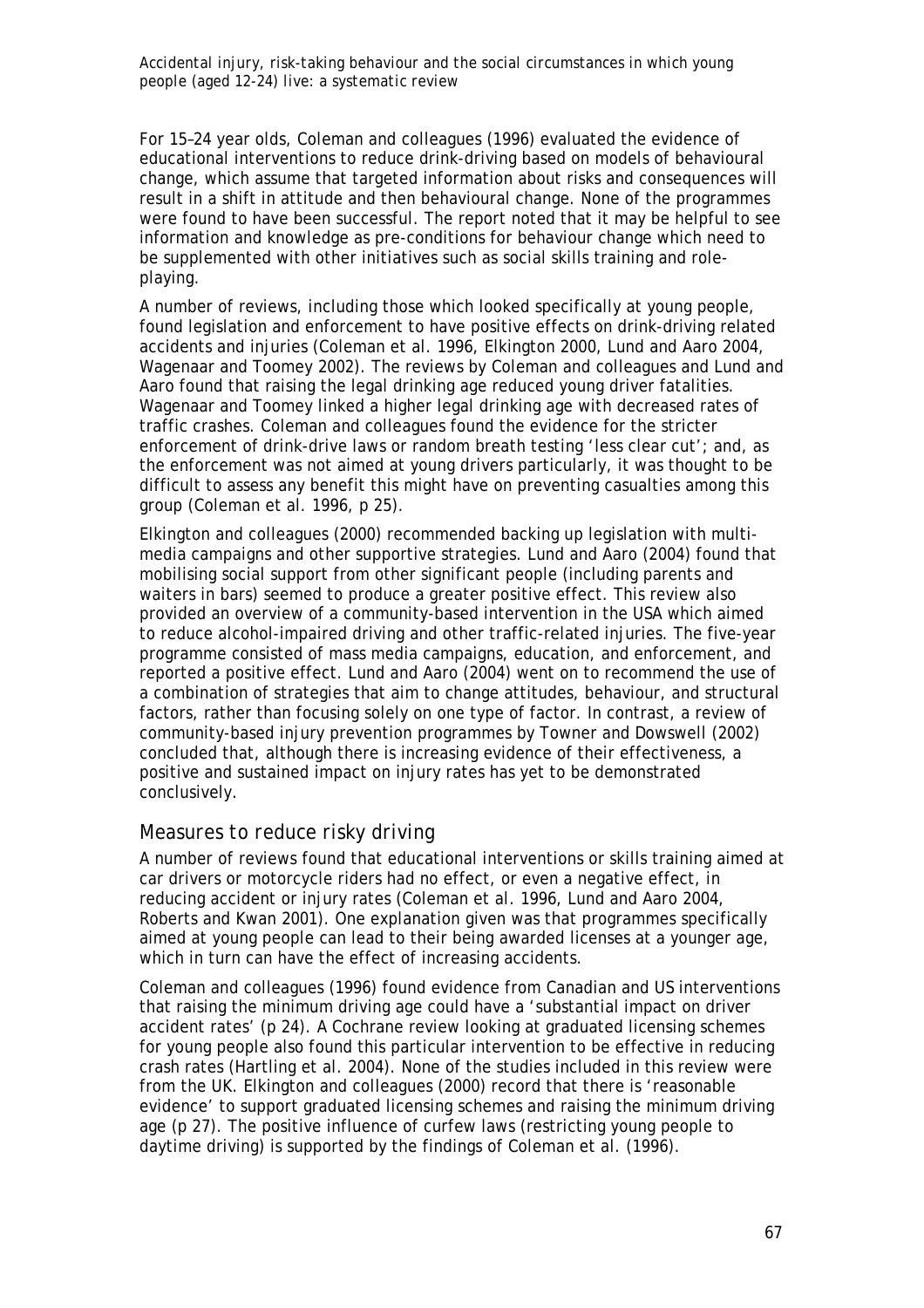### *Seat belt programmes*

Towner and colleagues (2001c) found 'reasonable' evidence that seat belt educational campaigns lead to behaviour change. Three studies which included children over the age of 12 in their target group were reviewed: the interventions included pamphlets, counselling, and a reward scheme involving stickers and pizza. Both the reward scheme intervention and the counselling intervention were described as effective by Towner and colleagues. One study reported that higher rates of change were observed in younger children. No evaluations of educational programmes used injury data. Of the nine studies in the review by Towner and colleagues which examined the effects of legislation requiring the restraint of children in cars, only one study included older children (4–15 years). This study reported a decline following legislative change in the number of deaths and serious injuries among children and young people travelling as front seat passengers. Interventions to enforce seat belt laws were found to have achieved 'some increases in observed restraint use' (Towner et al. 2001c, p 52). The review adds, however, that 'campaigns were not always effective with all groups and the size of the effect was sometimes limited' (Towner et al. 2001c, p 52).

Dowswell and colleagues (1996) reported that child passengers aged 11–14 years travelling in the front of vehicles suffered fewer fatal and serious injuries following the introduction of front seat belt legislation in the UK. The evidence from other reviewed studies, however, suggested that educational campaigns encouraging older children to use seat belts have met with 'mixed results' (p 143).

Other reviews did not differentiate between rear and front seat belts in their discussion.

Based on studies conducted in the 1970s and 1980s, Coleman and colleagues (1996) also found that propaganda methods to increase seat-belt use (including leaflets, media campaigns and reward schemes) produced mixed results.

Johnston and colleagues (1994) evaluated the effectiveness of different types of behavioural safety belt programmes among drivers (all ages) and found 'significant evidence' that these increase safety belt use (Johnston et al. 1994, p 319). The review also found that the maximum increase in safety belt use occurred with a programme that combined enforcement with incentives. Similarly, Lund and Aaro (2004) commented on the positive effects of intervention projects which used different kinds of rewards to promote the use of seat belts among children and adults in the USA. One study in their review reported that the long-term effects were better when the strategy was directed at children, rather than teenagers or adults.

Dinh-Zarr and colleagues (2001) reviewed studies (conducted primarily in the USA) which found that safety belt laws and enforcement programmes were associated with increases in safety belt use and decreases in fatal and non-fatal injuries among both teenagers and adults. One study found that seat belt laws were more effective among women. Two studies found that, following the introduction of laws allowing police officers to stop motorists solely for non-use of seat belts, usage increased more among African-Americans and Hispanics than among whites. The review also suggested that this particular intervention may have a greater effect on high-risk drivers (e.g. drink drivers) than on low-risk drivers (Dinh-Zarr et al. 2001, p 54). Lund and Aaro (2004) also found evidence that seat-belt legislation brought about more positive opinions, changed behaviour, and/or reduced the number of fatalities and injuries.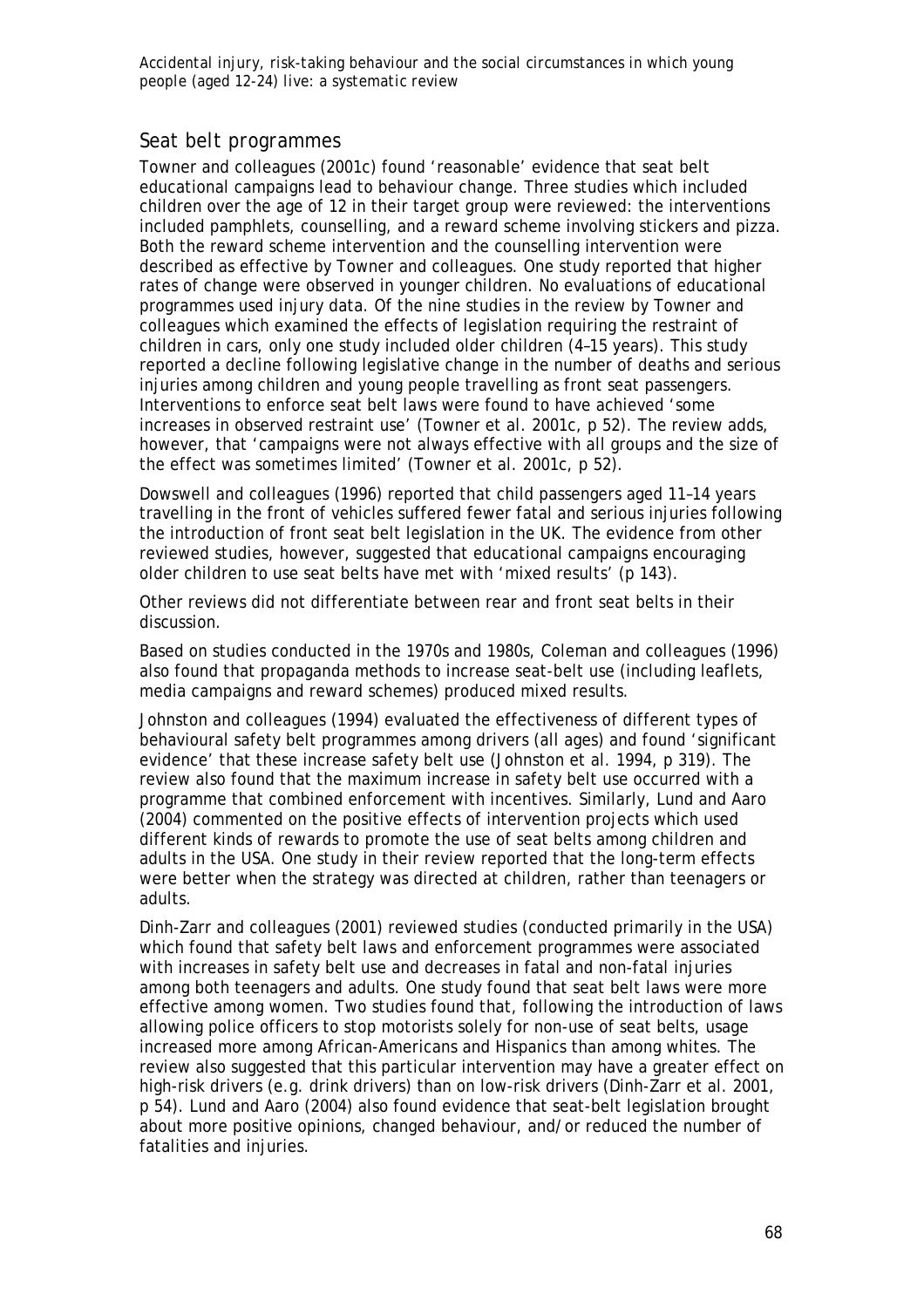Community-based interventions to reduce injury or increase seat-belt use among children and young people up to the age of 16 were the focus of a review by Turner and colleagues (2005). Types of interventions included: legislation, targeted education, mass media education, environmental, behavioural, and the World Health Organisation's 'safe community' approach (Turner et al. 2005, p 80). Although some programmes achieved considerable improvements in either reduced injury levels or increased use of seat-belts, the review concluded that the results should be interpreted with caution because of the methodological limitations of some of the studies.

MacKay and colleagues (1999) assessed the evidence regarding the relationship between social and economic status (SES) and the uptake of seat-belts and child restraints. They found that 'lower SES was associated with lower restraint use and/or correct use' (Mackay et al. 1999, p 16). A second review in this area by Dowswell and Towner (2002) noted that there was limited evidence about the different effect of seat belt promotion campaigns among children from families in different social and economic circumstances. One intervention study included in this review, which was conducted in low-income areas, included a public information campaign, police enforcement of seat belt laws, and safety education in schools and healthcare settings. These measures were effective in changing behaviour among children.

## *Pedestrian Safety Education*

Two systematic reviews evaluated interventions that were intended to prevent or reduce accidental injury among pedestrians. We found no systematic reviews which addressed the issue of social and economic status, despite this being strongly associated with increased injury risk.

Towner and colleagues (2001c) recorded 'reasonable evidence' that educational campaigns targeted at child pedestrians led to behavioural change and 'some evidence' that they resulted in injury reduction. All the evidence that this review presented for pedestrian skills training and Traffic Clubs related to children aged 10 years and younger.

Fifteen randomised controlled trials of pedestrian safety education met the inclusion criteria of a Cochrane review by Duperrex and colleagues (2002) which focused on assessing reported behaviour, attitude, and/or knowledge, rather than the occurrence of pedestrian injury. In 14 of the studies, the participants were children. The review concluded that, while pedestrian safety education can improve children's road-crossing knowledge and behaviour, the lack of high-quality randomised controlled trials, and the fact that none of the available trials assess injury outcomes, limits claims for the effectiveness of this intervention. They conclude that 'whilst the value of pedestrian safety education remains in doubt, environmental modification and the enforcement of appropriate speed limits may be a more effective strategy to protect children from the hostile traffic environment' (Duperrex et al. 2002, p 13). Dowswell et al. (1996) also emphasises the importance of developing measures that offer passive protection of children, such as environmental improvements, to run alongside active campaigns targeting children themselves.

## **Current policy in the UK**

This is an area where there is a long history of legislation. For over 100 years, maximum speed limits have been a feature of road safety legislation: the Road Traffic Act of 1930, for example, abolished the 20mph speed limit and set a variety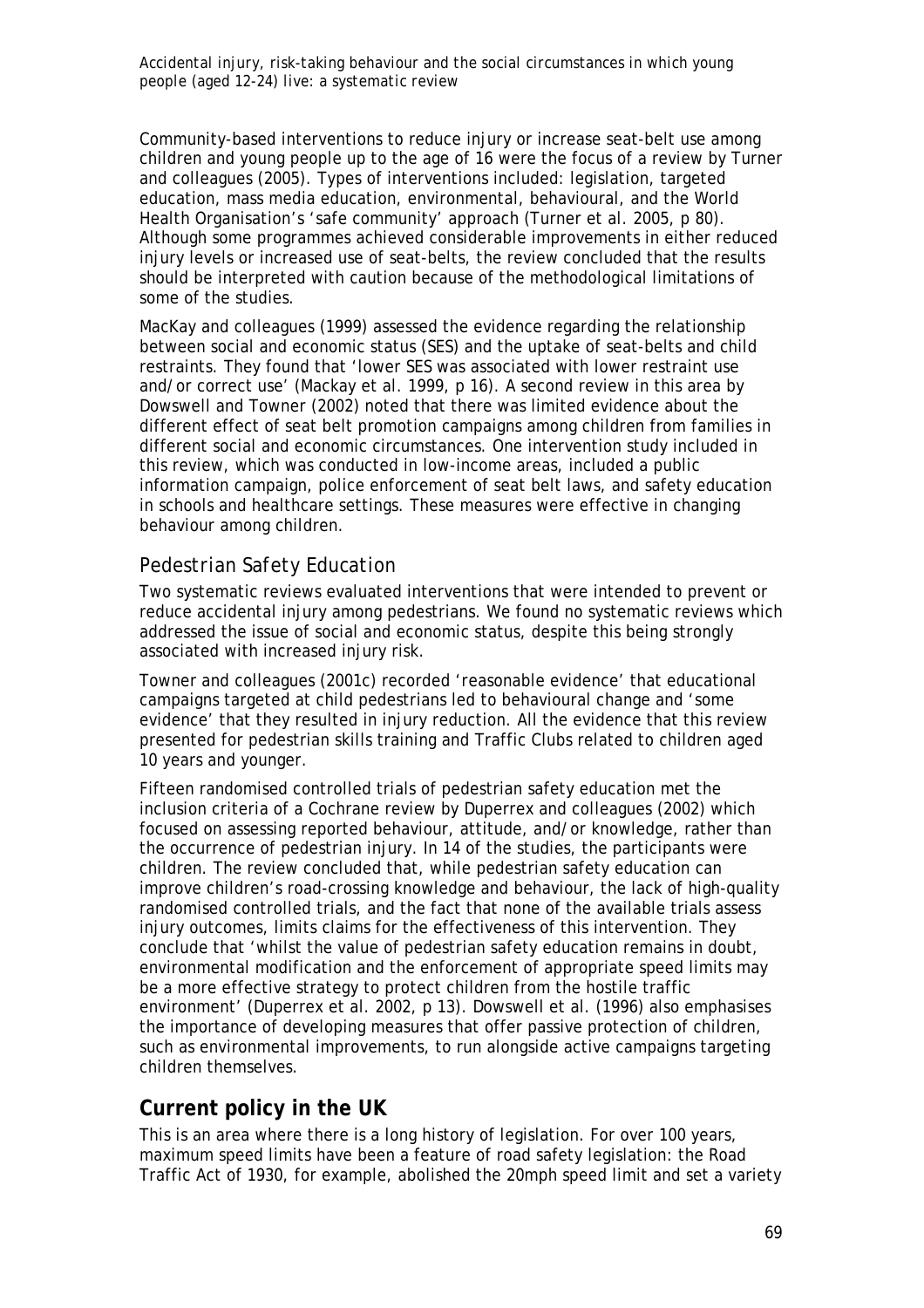of limits for different classes of vehicle. That year also saw the introduction of the minimum driving age. An Act of 1967 introduced the alcohol breath-test in the UK. The wearing of motorcycle helmets was made compulsory for all riders in 1973. The 1981 Transport Act introduced the two-part motorcycle test, and learner riders were restricted to 125cc motorcycles. In early 1983, the wearing of seat belts by the front seat occupants of cars and light goods vehicles was made compulsory. In the early 1990s speed enforcement cameras were introduced at permanent sites.

The British Government's safety strategy, *Tomorrow's Roads: Safer for everyone*  (Department for Transport 2000b), was published in 2000, and an accompanying strategy specifically for improving safety for children was published in 2002 (Department for Transport 2002). As part of the accident reduction strategy set out in *Saving Lives: Our healthier nation*, by 2010 the Government aims to achieve:

- a 40% reduction in the number of people killed or seriously injured in road accidents;
- a 50% reduction in the number of children (under 16) killed or seriously injured; and
- a 10% reduction in the 'slight casualty rate'.

The framework for achieving these aims is organised around 10 main themes:

- Safer for children
- Safer drivers (training and testing)
- Safer drivers drink, drugs and drowsiness
- Safer infrastructure
- Safer speeds
- Safer vehicles
- Safer motorcycling
- Safer pedestrians, cyclists and horse-riders
- Better enforcement
- Promoting safer road use

The Government aims to improve people's driving skills and general driving behaviour by increasing the status of training and testing. The existing driving test is being revised and advanced qualifications promoted more than they have been in the past. As part of the strategy to develop a more structured approach when learning to drive, a voluntary training logbook has been introduced covering driving skills and manoeuvres as well as night driving, adverse weather and the environment. Accidents caused by drink, drugs and fatigue are also being targeted. High-risk offenders are given additional penalties, and courts have been given the power to send drink-drivers on rehabilitation courses. Breath-testing policy has also been flagged up for revision, and measures to reduce accidents due to fatigue include rules for transport workers and the publicising of advice to all drivers. Details of the Government's latest campaigns can be found on the THINK! Website (www.thinkroadsafety.gov.uk) and a review of the Government's road safety strategy and casualty reduction targets was published in 2004 (Department for Transport 2004).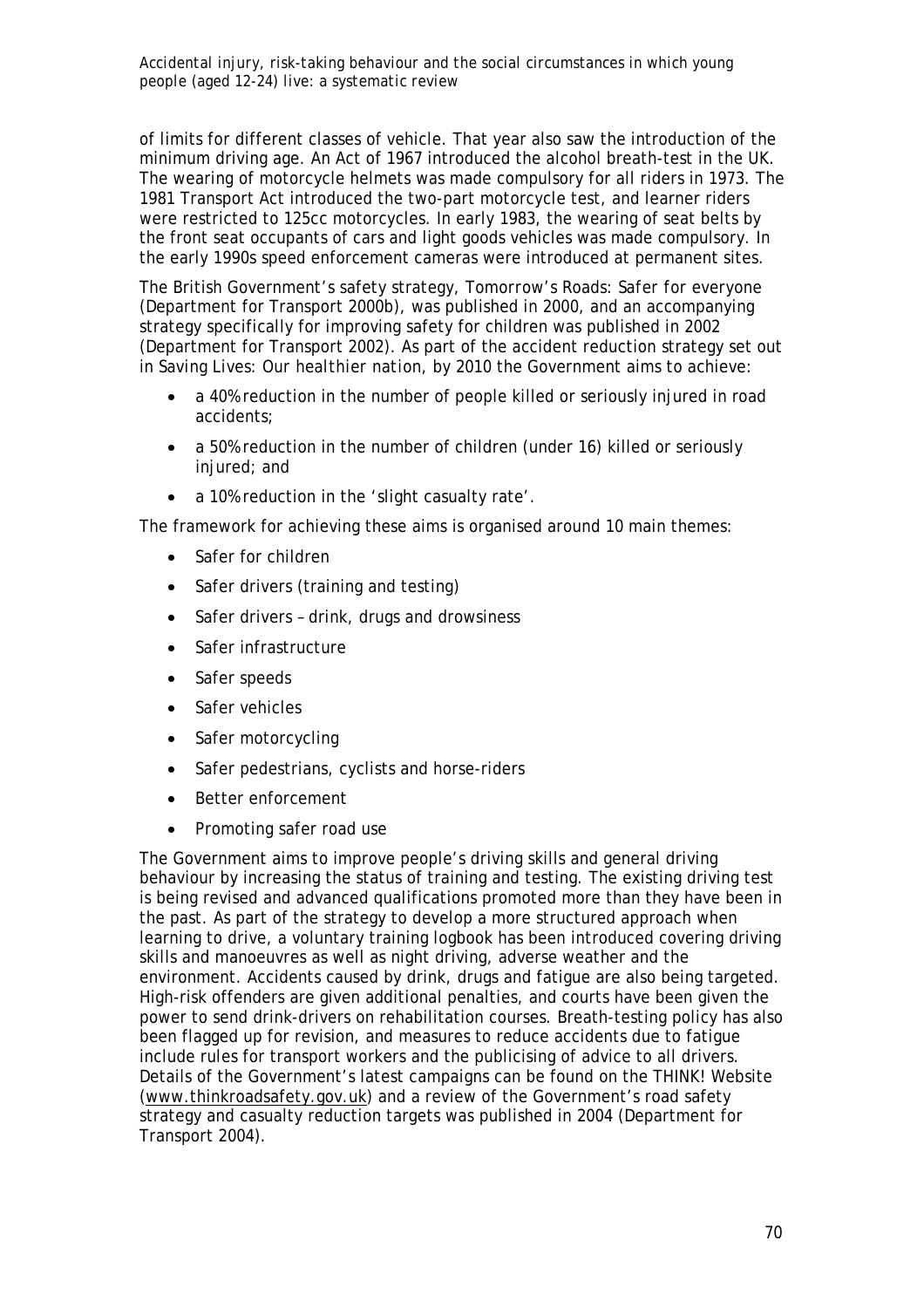From September 2006, new rules will apply to children travelling in cars. There will be few exceptions to the requirement that an appropriate child restraint is used, and the existing 'if available' loophole will no longer apply.

With regard to infrastructure, the Government aims to ensure that safety is a 'main objective' when new roads are being planned and constructed, and to promote more co-ordinated local planning taking the needs of pedestrians, cyclists, motorcyclists and horseriders into account as well as motor vehicles. It is also attempting to reduce the number of people driving too fast by publicising the 'dangers of excessive and inappropriate speed and the effect it has on other people's health and quality of life' (Department for Transport 2000b). The Government is attempting to reduce injuries to motorcyclists through a strategy of improved training and improvements to motorcycles themselves.

As the above statistics show, young pedestrians and cyclists suffer a large number of injuries. The Government aims to reduce these by

- changes to the road network (e.g. traffic calming, well-planned pedestrian routes, lighting, improved signal-controlled junctions, and building cycle routes and lanes);
- improving pedestrian behaviour and publicising the importance of being visible to traffic;
- reducing vehicle speeds and traffic levels, and enforcing speed limits;
- promoting considerate driving and safer cycling, including the use of cycle helmets.

The Government's target of reducing the number of children killed or seriously injured in traffic accidents by 50% compared to the 1994–98 average was followed by a *Child Road Safety* strategy document published in 2002 (Department for Transport 2002). This contains a review of progress and a description of some of the publicity initiatives and projects through which the Government hopes to achieve its target. Many of the materials aimed at improving the safety of children and young people have been designed for children under 12, but some – for example, *On the Safe Side* (Department for Transport 2003) *–* target older age groups*. Child Road Safety* also highlights after-school clubs and information about safer cycling for this age group.

Organisations and websites with information relating to road safety include BRAKE (www.brake.org.uk), the Child Accident Prevention Trust (CAPT) (www.capt.org.uk), SMARTRISK (www.smartrisk.org.uk), the Transport Research Laboratory (www.trl.co.uk), the British Medical Association (www.bma.org.uk/ap.nsf/Content/DrugsDriving), the Driving Standards Agency (www.dsa.gov.uk), the Institute of Road Safety Officers (www.irso.org.uk), the Neighbourhood Road Safety Initiative (www.nrsi.org.uk), the Royal Society for the Prevention of Accidents (ROSPA) (www.rospa.org.uk), National Safety Camera Liaison (www.nationalsafetycameras.co.uk), the Highways Agency (www.highways.gov.uk), Telford Training Consultants (www.ttc-uk.com), the Parliamentary Advisory Council for Transport Safety (www.pacts.org.uk), and Sustrans (www.sustrans.org.uk).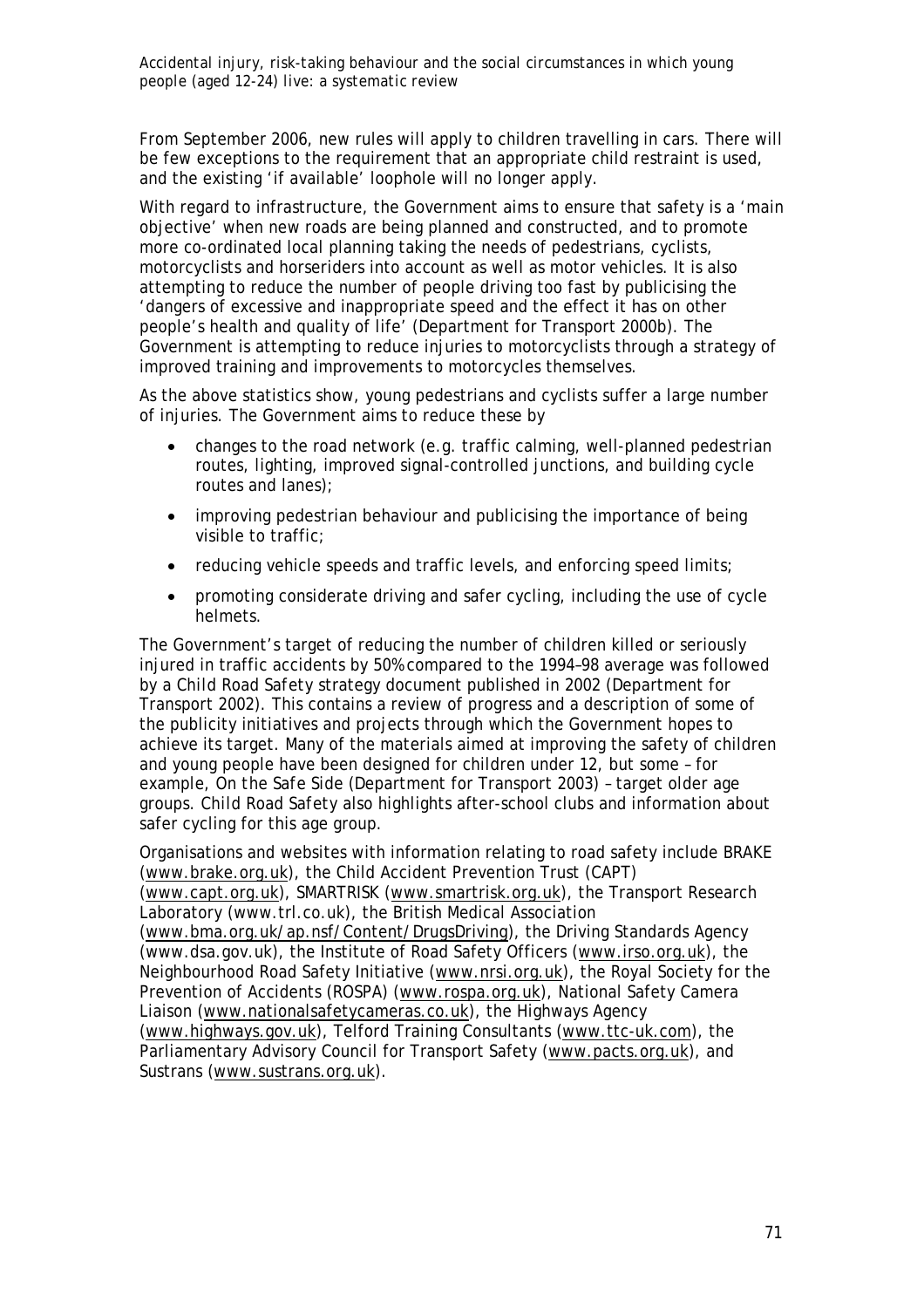## **Discussion and implications**

## *Summary of findings*

National statistics show that 10,900 young people were killed or seriously injured on the roads in the UK in 2004. Many more young men than women are injured, although the disparity is less among car passengers than for other forms of transport. Those aged under 16 are most at risk of injury on bicycles; at age 16, more are injured on mopeds, and then at 17 and over in cars. Young people aged 17–19 years are the most likely to be involved in drink-drive related accidents. The involvement of drugs in road traffic accidents has yet to be quantified.

Research suggests that younger, as opposed to less inexperienced, motorcyclists are more likely than older motorcyclists to be killed or seriously injured while driving, but also that the factor most clearly related to severity of injury is the engine capacity of the motorcycle involved. Young drivers of cars are also more likely to be injured than older drivers.

Sixteen to twenty-four year olds in the general population in England and Wales in 1996 had a higher number of alcohol-attributable road traffic accident deaths than all other age groups. In addition, within this age group young men had over eight times as many alcohol-attributable road traffic deaths as did young women. Drugs are found in the bloodstream of more young fatal accident victims than older age groups; however, it is difficult to assess whether drugs actually contributed to the accident. A low score based on the father's occupational classification and low family affluence have both been reported as being predictive of injuries occurring on the roads, but the only independent predictor of child pedestrian injury is 'playing in the street'.

Young 'risky' drivers were more likely to think they would have an accident, but were also less worried about this than 'safe' drivers; accidents or dangerous driving were not considered to be embarrassing. Some young people expressed a fatalistic view of the chances of having an accident, and those that had been involved in crashes stated that it had not really affected their driving behaviour. 'Risky' driving was seen as enjoyable and not considered to be the same as driving unsafely. However, different drivers had different perceptions of what a 'good driver' was, with 'safe' drivers emphasising safety and 'unsafe' drivers emphasising driver skills.

The presence or absence of other people influenced driving behaviour. Some passengers, for example parents, would reduce risky driving whereas others, such as peers, might encourage more risky driving. Young men were more likely to take risks than young women. Young people stated that they judge the degree of acceptable risk depending on the situation. Young people driving alone or late at night when the roads are quieter said they were more likely to drive riskily than during the day or when they were responsible for others in the car. Some young people felt they 'grew out' of risky driving as they got older with more expensive cars and family responsibilities. They also said that the social expectation that they would drive riskily made it more likely that they would do so.

Young people expressed a difference in attitudes to drink-driving versus driving on cannabis. Drink-driving was generally considered dangerous and not socially acceptable, whereas driving on cannabis was more acceptable and not thought to be dangerous. Some young people stated that a lack of public transport (or alternatives, such as taxis) made it more likely that they would drink and drive.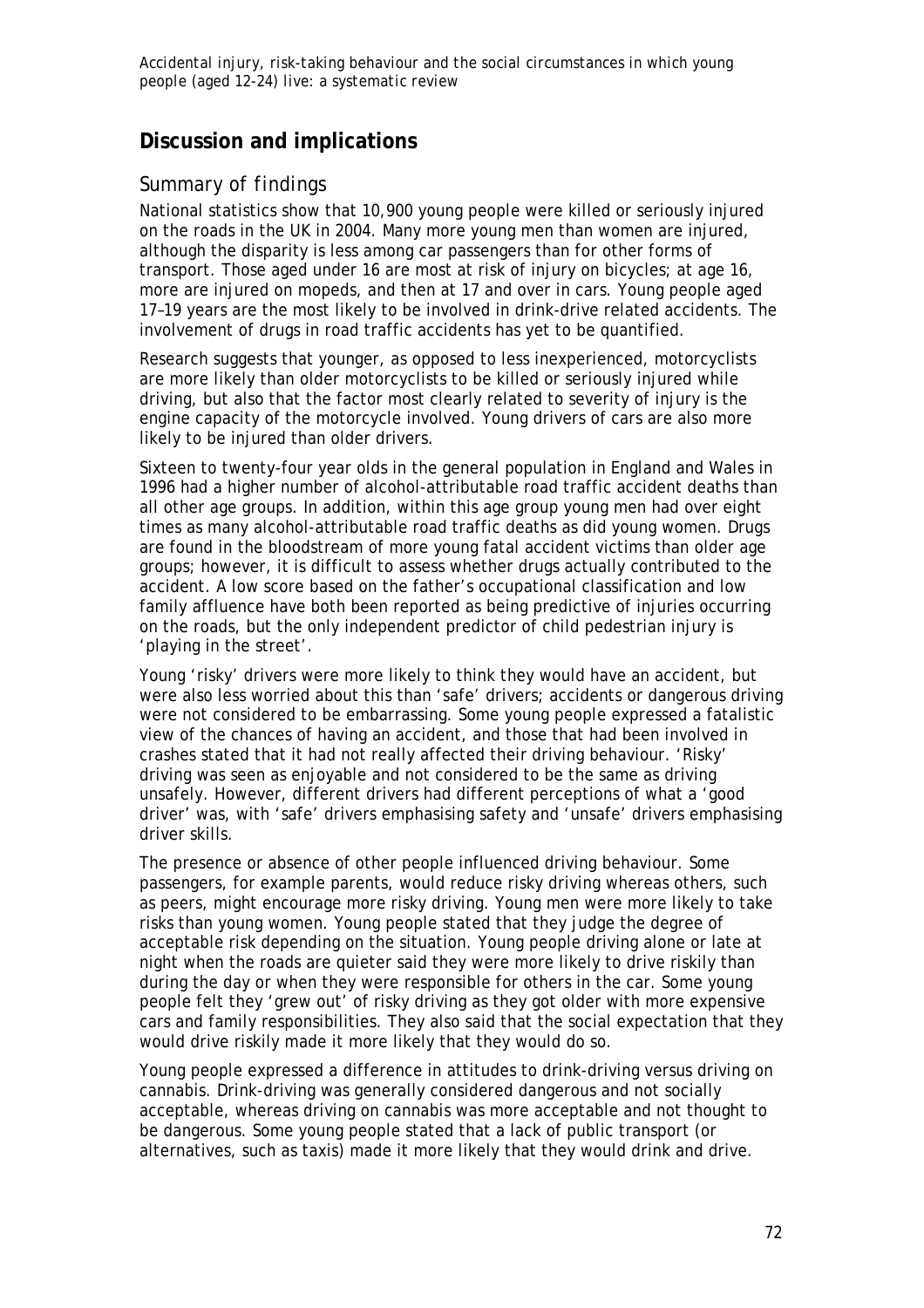There is a large evidence base of systematic reviews that look at interventions designed to reduce traffic injuries. Legislation on the wearing of motorcycle helmets has been found to be effective, as has legislation and enforcement on reducing drink-driving. Raising the minimum driving age and introducing graduated licensing schemes for young people have also been shown to be effective in reducing accidents. Curfew laws, which restrict the times during which new drivers can drive, also reduce accidents. Seat belt campaigns have led to behaviour change and consequential reductions in injuries.

Most education or skills training interventions, or interventions based on models of behaviour change to reduce drink-driving, are ineffective or have a negative effect. Combining different approaches has more effect than using a single approach. Education or skills training has either negative or no effects on driver behaviour and subsequent accidents, possibly because these approaches lead to over-confidence or early licensing. The effectiveness of pedestrian education is not proven. Environmental modification and the enforcement of speed limits may be more effective at pedestrian accident prevention.

Evidence relating to community-based interventions is mixed. Some studies found that the mobilisation of social support was effective in reducing drink-driving. However, while evidence of their effectiveness is increasing, community-based interventions have not yet demonstrated a sustained impact in reducing injury.

Current policy is aimed at reducing substantially the number of people killed or seriously injured on the roads, with particular emphasis on children. Driving skills are being targeted through changes to driver training and testing. Accidents caused by drink, drugs and fatigue are also targeted. The Government is aiming to improve safety for cyclists by making changes to the road network, reducing vehicle speeds, and promoting considerate driving and safer cycling.

#### *Social and economic circumstances (SES)*

Despite the fact that pedestrian injuries are a major area of health inequalities, with children from the most deprived areas four or five times more likely to be involved in an accident than children from affluent areas, we identified only one correlational study which explored the relationship between socio-economic factors, unsafe road behaviour and accidental injury (Christie 1995). However there is a body of research examining the relationship between SES and pedestrian or other road traffic accidents.

Four studies conducted in Scotland investigated associations between SES and road traffic accidents; none of these explicitly considered risk-taking behaviours (Abdalla et al. 1997, Chichester et al. 1998, Williams et al. 1996, Williamson et al. 2002). Williams and colleagues (1996) found that a low score based on the father's occupational classification and low family affluence were both predictive of injuries to 11–15 year olds occurring on the roads. Abdalla and colleagues (1997) examined the relationship between road traffic injuries and social characteristics in the former Lothian region of Scotland. Large differences were seen for pedestrian casualty rates when comparing the 15% most deprived areas with the 15% most affluent. The rate for 12–16 year olds and 17-24 year olds in the most deprived areas was more than double that from the same age groups in affluent areas. This difference was far less pronounced when comparing non-pedestrian casualties. For both social groups the older age group had half the rate of pedestrian injuries and nearly three times as many non-pedestrian injuries.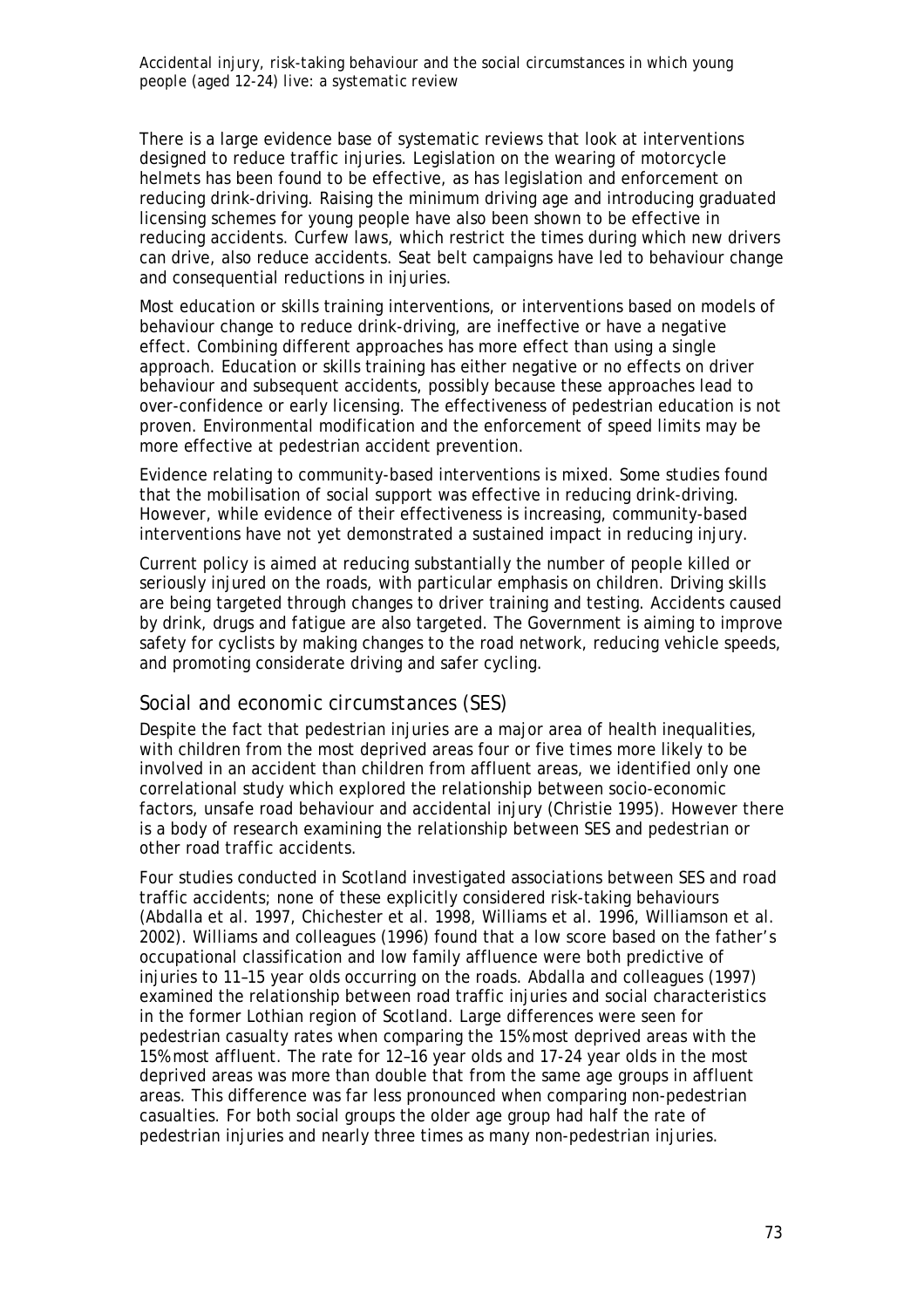A similar picture emerges from a study by Chichester and colleagues (1998), which showed a significant association between road traffic accidents (RTAs) and area deprivation categories across all age groups.

Trend analyses by age, gender, and victim role [pedestrian or driver] all showed significance in relation to RTA occurrence and deprivation. The most significant relationships by age were found amongst children and teens. (Chichester et al. 1998, p 137)

In a study of head injury mortality among 0–14 year olds in Scotland, pedestrian accidents and other road traffic injuries were the leading causes of injury (75%) (Williamson et al. 2002). Children living in poorer areas had the highest head injury mortality rates. While there was a significant decline in mortality rates for all groups between 1986 and 1995, the risk of a fatal head injury for 10–14 year olds in the poorest areas increased to five times that of those in the most affluent. The authors suggest that the general decline may be explained by environmental factors including the introduction of urban traffic calming schemes.

These three studies strongly suggest that those living in more deprived areas are more likely to be victims of a traffic-related accident. This points to the importance of factors associated with the areas themselves in raising the likelihood of an accident; it may also reflect the wider pattern of social inequalities in accidental injuries.

Noland and Quddus (2004) evaluated the relationship between land-use types, road characteristics, road casualties, and area-wide deprivation in an analysis of the 8414 census wards for England. They found area deprivation and traffic casualties were positively correlated, though less obviously so when only motorised casualties were considered. Their findings suggested that

urban more densely populated areas tend to have fewer traffic casualties while areas with higher employment density have more traffic casualties. The first effect may be due to reduced speeds and higher levels of congestion or possibly the lower design speeds of roads in urbanized areas. The latter effect may be due simply to increased levels of street activity in areas with more employment. Results suggest that increasing speeds in urbanized areas by reducing congestion may have adverse safety consequences. (Noland and Quddus 2004, p 983)

In their analysis of injury rates, traffic calming, and method of travel to school among 4–16 years olds in two UK cities, Jones and colleagues (2005) found that area-wide traffic calming features were associated with reductions in both absolute child pedestrian injury rates and in relative inequalities in those rates. These findings are consistent with the systematic review findings of Bunn and colleagues (2003) who reported that traffic calming resulted in an 11% reduction in fatal and non-fatal road traffic injuries. However, this systematic review did not examine inequalities, or the specific impact on children and young people.

### *Risk-taking and driver behaviour*

As discussed in the introduction, there is a wide body of research on risk-taking behaviour and young people. While some of the studies discussed in this chapter attempt to link risk-taking with consequential injury, most discussion surrounding risk-taking is confined to young people's attitudes and behaviour. We therefore discuss here some of the relevant studies in this category which are concerned with driver behaviour – and possibly accidents – but do not relate this to injuries.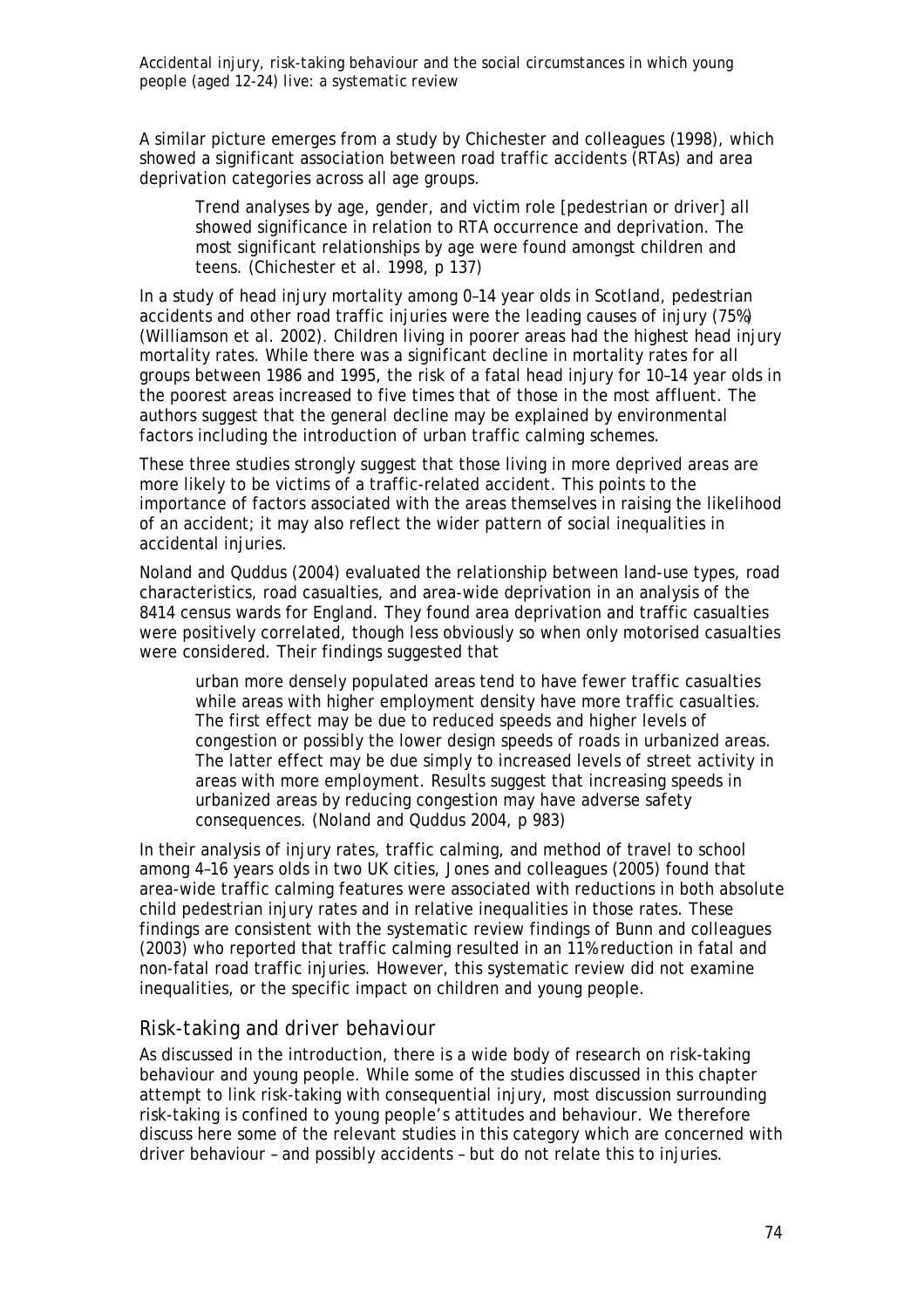Two studies by Parker and colleagues (Parker et al. 1995, Parker et al. 1992) reported a similar finding to the study by Rutter and Quine (1996) discussed above. Both these studies found that a high driving violation score (based on self-reported behaviour, such as disregarding the speed limit) was an independent predictor of accidents. However, driver 'error' or 'lapse' were not associated with accidents. The authors conclude that

the results indicate that violations are the behaviour that drivers must be dissuaded from committing. They are the type of aberrant driving behaviour most closely associated with accident involvement and, being socially and motivationally based, might be more likely to be amenable to remediation through persuasion. (Parker et al. 1995, p 1045)

Department of Transport statistics for 2005 indicate that there were fewer accidents after dark among the population as a whole and, as mentioned above, that 17–24 year olds spent a higher percentage of their time driving in the dark compared to other ages. A study by Clarke and colleagues (2002) reports that young drivers have 50.4% of their accidents during the hours of darkness (Clarke et al. 2002). As national statistics report that only 27.8% of road traffic accidents occur during darkness among the population as a whole, it would appear, therefore, that young night-time drivers are at a higher risk of accident than nighttime drivers in the general population. The study by Clarke and colleagues concludes that darkness seems 'not to be especially dangerous in itself; rather it is the young drivers' reasons and attitudes towards driving in the evening that puts them at an increased risk of having an accident'.

Our search identified limited recent research examining the risks associated with riding motorcycles or driving cars of different engine capacities. However, Clarke and colleagues found that while young drivers of performance cars who were involved in accidents were no more likely to be over the legal limit for alcohol or to have driven through red traffic lights than other road users, they were more likely to be male and be driving recklessly or at excessive speed. It was further reported that young people driving high performance cars had, if anything, higher skills than average, but their 'attitude deficits more than make up for that apparent advantage' (Clarke et al. 2002, p 16).

### *Implications for interventions*

In this topic area there is substantial evidence about the types of interventions which have an impact on injury rates. Specifically, we know that legislation and enforcement programmes can reduce injuries, but that education and skills training is less effective and can be counter-productive. Environmental modification may be more effective than pedestrian education and, while it is promising, the evidence for the effectiveness of community-based interventions is not yet conclusive.

Some of the recommendations for interventions appear to be amenable to implementation through education initiatives. However, given the difficulty of changing behaviour through these types of programmes, innovative interventions which change attitudes and behaviour will need to be developed. Specifically, we make the following recommendations:

- Interventions should challenge the fatalistic view that some young people have of accidents, and encourage young people to see accidents not as random events but as something that their behaviour can affect.
- They should raise awareness that taking risks may equate to driving unsafely even if this is not the intent.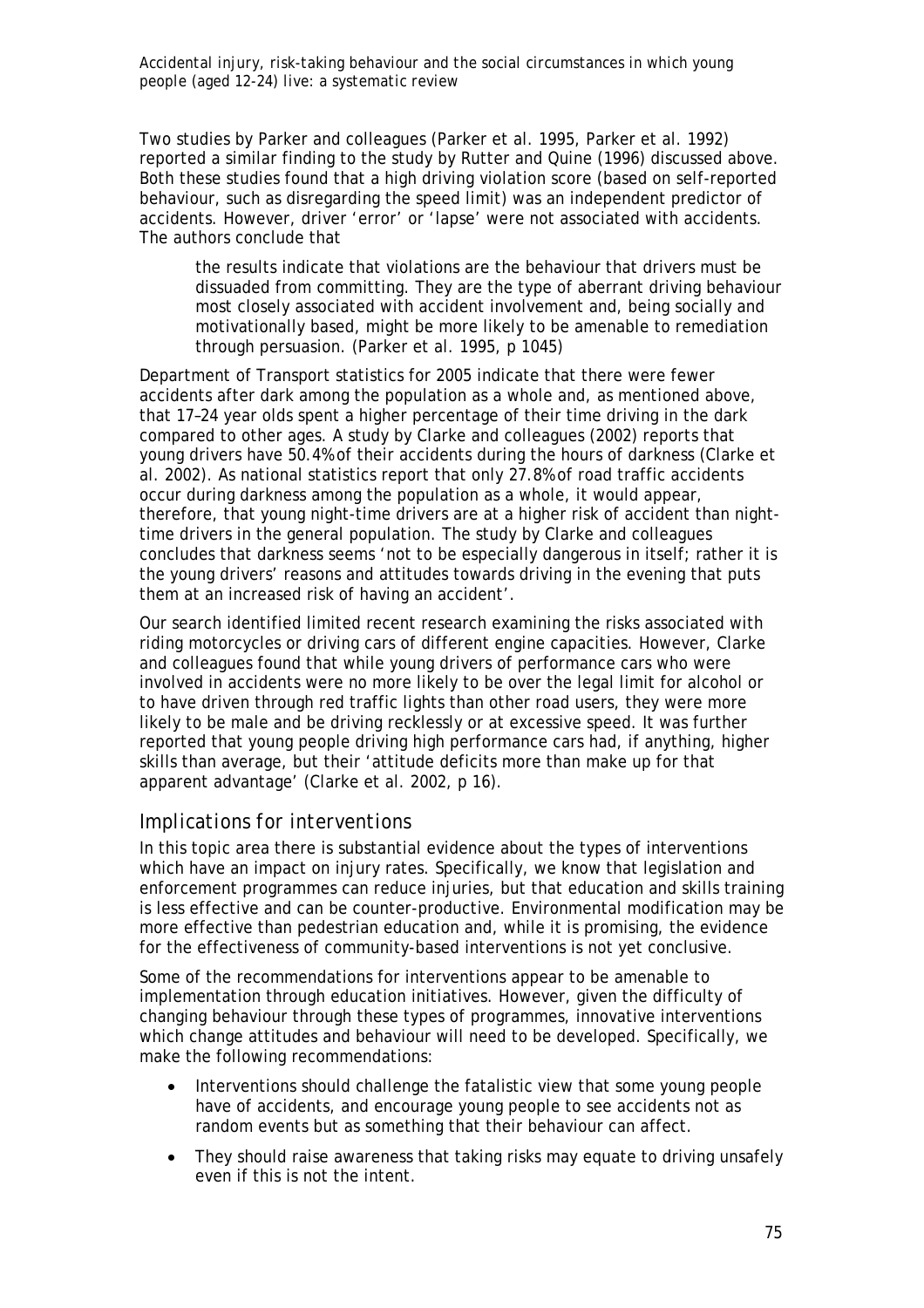- They should challenge the belief that there are situations when it is safe to drive 'riskily', and the raise awareness that that even if only one person is in the car, the driver is not the only person at risk.
- They should be context-specific, and focus on the situations when some young people perceive it is safe to drive riskily – for example, at night, in the country, or when there are few other cars or pedestrians around.
- If the evidence is clear that smoking cannabis can cause crashes, they should highlight the dangers of smoking cannabis and driving, possibly by equating the taking of cannabis and driving with drinking and driving.
- They should accept (and possibly incorporate) the fact that young people enjoy taking risks while driving and may set out specifically to do this.
- They should challenge perceptions of what makes a good driver i.e. 'safe' or 'able to drive well and take risks'.
- They should highlight existing incentives, or provide additional incentives, to encourage safe driving behaviour. This would challenge the perspective that young people have nothing to lose. Recent schemes which gave young people substantial discounts on insurance in return for a GPS device to monitor speed (piloted in Northern Ireland) may be useful in this regard. A recent EPPI-Centre systematic review has shown that incentives can be effective in some situations in changing people's behaviour (Kavanagh et al. 2006).
- They should target the peer influence that encourages risk-taking, tackle the perception that it is OK because everyone else does it, and aim to stop bravado and bragging about risky driving behaviour. Encouraging the presence of parents when their children are driving may be an effective intervention, if difficult to implement.
- They should target the specific problem of risky driving in fast cars and motorcycles (e.g. extra license requirements for more powerful cars).

On the basis of the research looked at in our review we do not recommend:

- skills programmes (because of their potential harmful consequences);
- increasing young people's knowledge of number of traffic casualties in the hope that this will change behaviour (they already over-estimate these figures);
- simply highlighting the dangers of drink-driving (young people are already aware of this).

### *Implications for research*

Legislation and regulation have had important roles in reducing injury on Britain's roads. Some of the effectiveness research has found that raising the minimum driving age and introducing graduated licensing schemes can reduce injuries. While the implication for intervention may be clear, additional regulation is a complex issue which needs public support to work. However, serious consideration should be given to further research with possible pilot schemes to see whether the findings from the international evidence are applicable in the UK.

There is a growing body of evidence which suggests that driving on cannabis is as dangerous as drinking alcohol and driving. If this is shown conclusively to be the case, then a study which examines the way that public attitudes towards drinking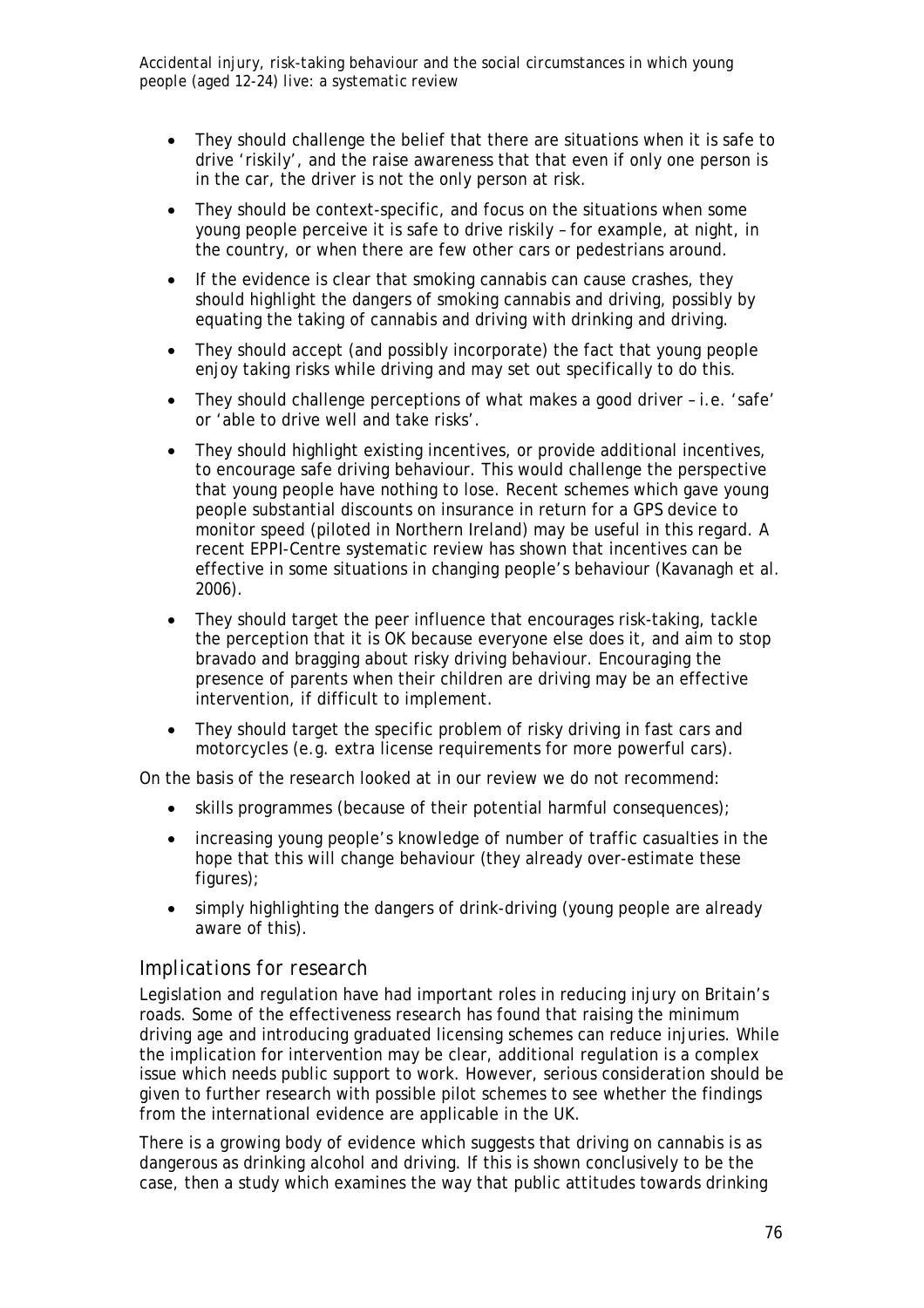and driving changed over the last 20 years may be useful to alter attitudes towards cannabis and driving.

Despite recent interest in the subject, there is little information available about the impact of drugs on road traffic crashes (Anon 2005). This may explain why the issue is not mentioned in the Drug Harm Index (MacDonald et al. 2005). Obtaining good statistical information on this issue is necessary to inform future policy development.

Young people say that critical incidents do not affect their driving behaviour at the same time as saying that shocking images in advertising campaigns are effective. It is important that this contradiction be resolved, since – for example – many massmedia campaigns to reduce vehicle speed rely on the depiction of critical incidents.

Most of the studies of young people's views focused on their individual behaviours rather than environmental and other influences, such as regulation, on their risks of traffic injury. This is a limitation in these studies which is worth of further research attention in the future.

While environmental factors may play the largest role in injury, particularly to pedestrians, there is substantial research and policy interest in reducing injury through improving people's driving. Given the difficulties of changing injury rates identified in the effectiveness reviews, a programme of research which investigates how people learn to drive may be useful, building on the programme of 'road safety and child development research' commissioned by the Department for Transport (Department for Transport 1999).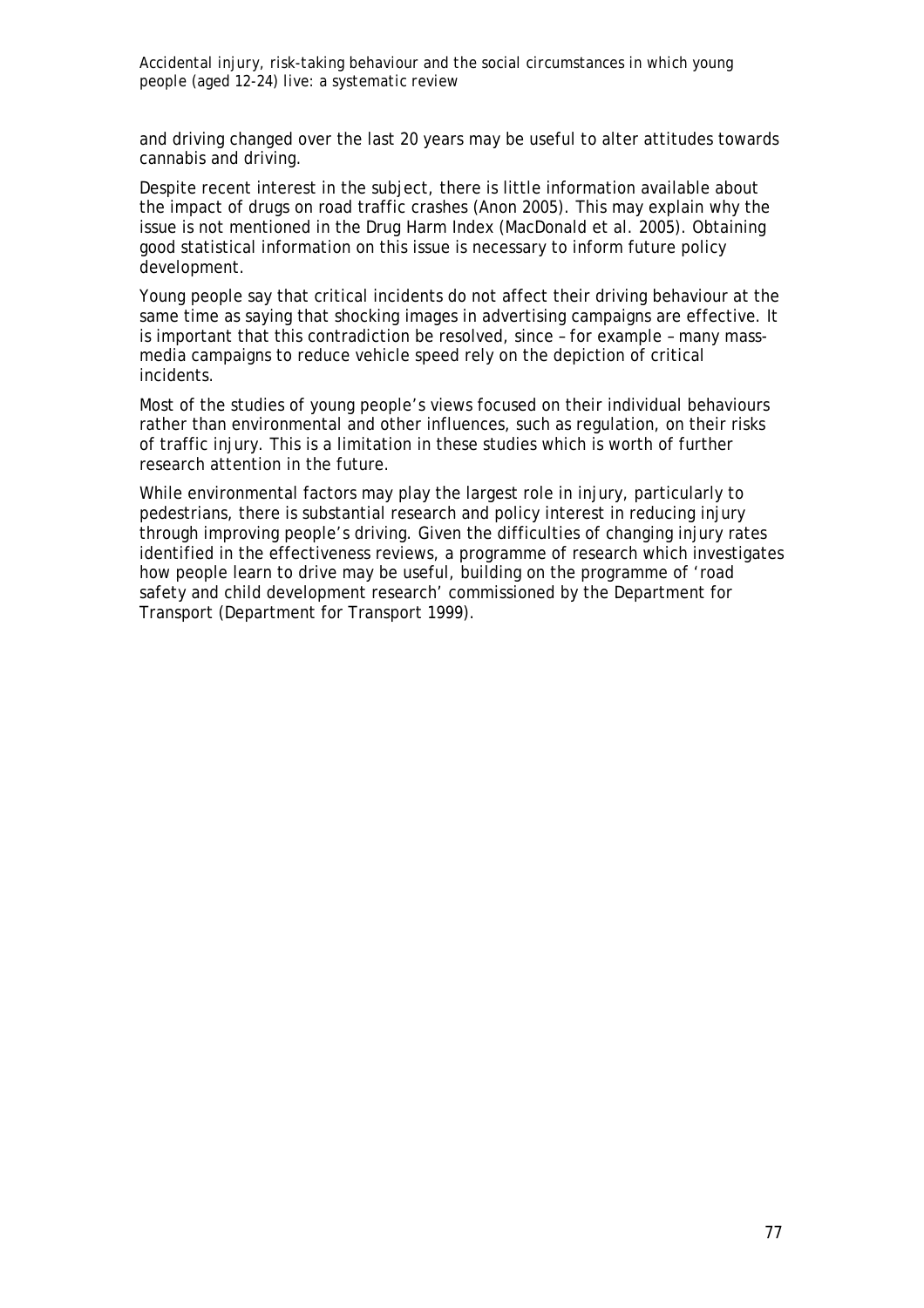# **6. Evidence Synthesis: Bicycle helmets**

This chapter focuses on the use of bicycle helmets in relation to accidental injuries to cyclists. Injuries to cyclists are not only related to the use or non-use of cycle helmets. Other factors, such as the lack of safe cycling facilities on the roads (e.g. cycle paths, appropriate lighting) and the potential for other road users not to pay sufficient attention to the safety needs of cyclists may also play a role in current accidental injury rates. (See the previous chapter for relevant statistics in relation to the national picture.)

## **National picture**

The Department for Transport issues yearly summaries of road casualties. The 2004 statistics (Department for Transport 2005) show that there has been a slow fall in the number of young people killed or seriously injured while cycling over the last 10 years. In 2004, there were 702 such casualties (the age breakdown is as follows - 12–15: 365, 16–19: 169, 20–24: 168), compared with an average of 1287 in the period 1994–8. This fall reflects a reduction in both the absolute numbers of casualties and the number of casualties per mile cycled (Department for Transport 2004).

Figure 5.1 in the previous chapter shows the number of completed hospital episodes between 2000/1 and 2003/4. Pedal cycles accounted for the largest number of hospital episodes due to transport injuries for the 12–15 year age group. After the age of 13 the number of hospital admissions fell until by the age of 18, pedal cycle injuries were running at the same rate as pedestrian injuries.

Strategies to increase bicycle helmet use continue to be the focus of most interventions to reduce injury among bicyclists. Yet there remains a strongly polarised debate about the efficacy of cycle helmets to reduce head, face and brain injuries. The balance of the available evidence is that helmets do reduce injuries. An *Effective Health Care Bulletin* from the NHS Centre for Reviews and Dissemination concluded that 'there is good evidence that the use of cycle helmets...can reduce serious injury to children involved in road traffic accidents' (NHS Centre for Reviews and Dissemination 1996, p 1). There have also been a number of systematic reviews which have quantified the efficacy of helmet use in preventing serious injury, and even death, as a result of cycling accidents. A systematic review on helmet effectiveness, published by the Cochrane Library, was written by three of the principle exponents of cycle helmet wearing (Thompson et al. 1999). A meta-analysis by Attewell and colleagues (2001) also examined the evidence on the efficacy of bicycle helmets. Both reviews conclude that helmets are effective at reducing mortality and injury caused by cycling accidents.

Few countries currently have compulsory cycle helmet legislation (Australia was the first to introduce it in the early 1990s, closely followed by New Zealand and some jurisdictions in the USA). Based on the results of their systematic reviews, both Thompson and colleagues (1999) and Attewell and colleagues (2001) strongly advocate for legislative change in this area.

The use of cycle helmets in the UK is, at present, voluntary. The BMA has for many years recommended that all cyclists wear proper fitting helmets, certified to the correct standard; however, since 2004 it has officially urged 'legislation to make the wearing of cycle helmets compulsory for both adults and children' (British Medical Association 2004). In making these recommendations, the BMA has referred to 'solid scientific evidence' that helmets protect against both fatal and non-fatal injuries, as a result of cycling accidents (British Medical Association 2004).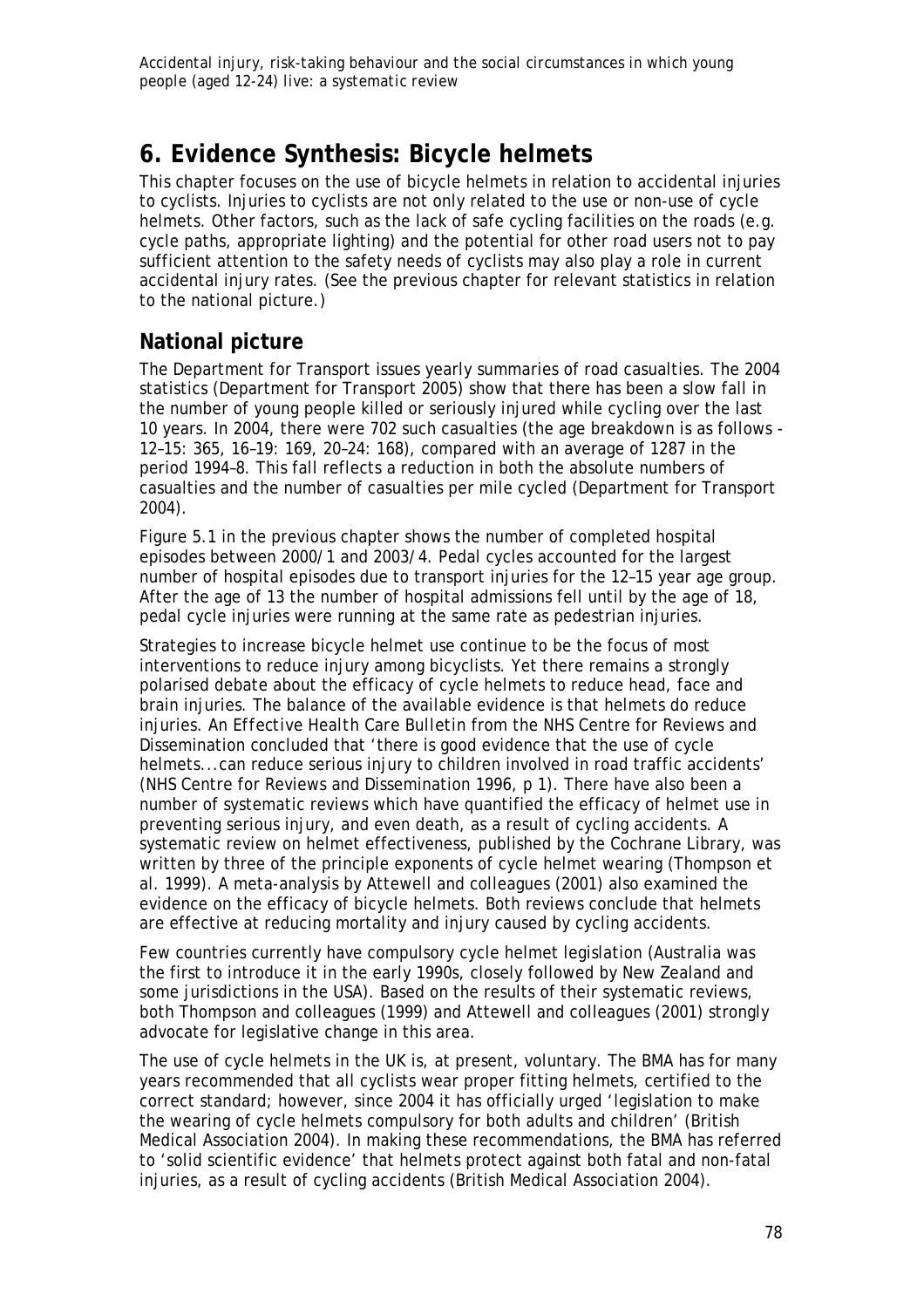There are also many who reject the claim of the efficacy of helmets in reducing injury, and argue against compulsory legislation. A number of diverse themes characterise this side of the efficacy debate. Some argue that helmets are only effective for low-speed impacts, as they potentially offer protection to the scalp but not the brain, and offer no protection to other parts of the body, where many of the injuries occur in high-impact fatal crashes. Research casting doubt on helmet efficacy has also focused on the methodological weaknesses or defects of scientific studies. Others (while accepting the central point that helmets can protect the head *in the event of an accident*) argue that risk compensation negates the protective effect of helmets (i.e. helmets increase feelings of security and hence lead to less cautious cycling behaviour). It is argued that risk compensation must be taken into account when making policy recommendations. Others oppose compulsory legislation on the grounds that cycle helmet laws reduce cycle use, especially among teenagers, and therefore undermine the known health benefits associated with cycling (including higher life expectancy). This concern is a major factor in the opposition of the CTC, UK's National Cyclists' Organisation (www.ctc.org.uk), and the Royal Society for the Prevention of Accidents (RoSPA) (www.rospa.com), to compulsory cycle helmets. RoSPA nevertheless recommends that all cyclists voluntarily wear a helmet that meets a recognised safety standard. The adverse consequence to health that would result from a reduction in the number of cyclists is also a primary concern of the British Medical Association (BMA), despite their recent vote for legislative change.

An independent systematic review of efficacy by (Towner et al. 2002) (commissioned by the Department for Transport) builds on earlier reviews in this area. Highlighting the importance of context, this review considers the specific cycling environment in Britain. Taking into consideration a wider range of concerns than some of its predecessors, it more fully acknowledges that 'the effectiveness of helmets at the point of a crash, secondary prevention, is one part of a wider debate on cycling safety' (Towner et al. 2002, p 9). A future Cochrane systematic review by Macpherson and Spinks which will assess the effectiveness of legislative interventions for reducing bicycle-related head injuries explicitly aims to address the hypothesis that legislation reduces the numbers of cyclists in the population (Macpherson and Spinks 2005).

Despite the intensity of the above debate, we only identified one primary correlational study which met our inclusion criteria and considered risk factors associated with accidental injury to cyclists. In a study of social and economic status and 'adolescent' injury Williams and colleagues (1996), found that high family affluence was predictive of more frequent use of bicycle helmets, and low paternal occupational status was predictive of accidental injury when riding a bike.

## **Studies of young people's views: how do young people perceive/assess the risks of accidental injury in relation to cycle helmet wearing (or non-wearing)? What affects this perception of risk?**

A total of eight views studies examined young people's views on the risks of accidental injury in relation to the wearing or non-wearing of cycle helmets (Bendelow et al. 1998, Chinn et al. 2004, Halliday et al. 1996, Joshi et al. 1994, Lee 1993, Takriti and Lee 2000, Taylor and Halliday 1996, Wardle and Iqbal 1998). One study was judged to be of a low weight of evidence and excluded (Lee 1993).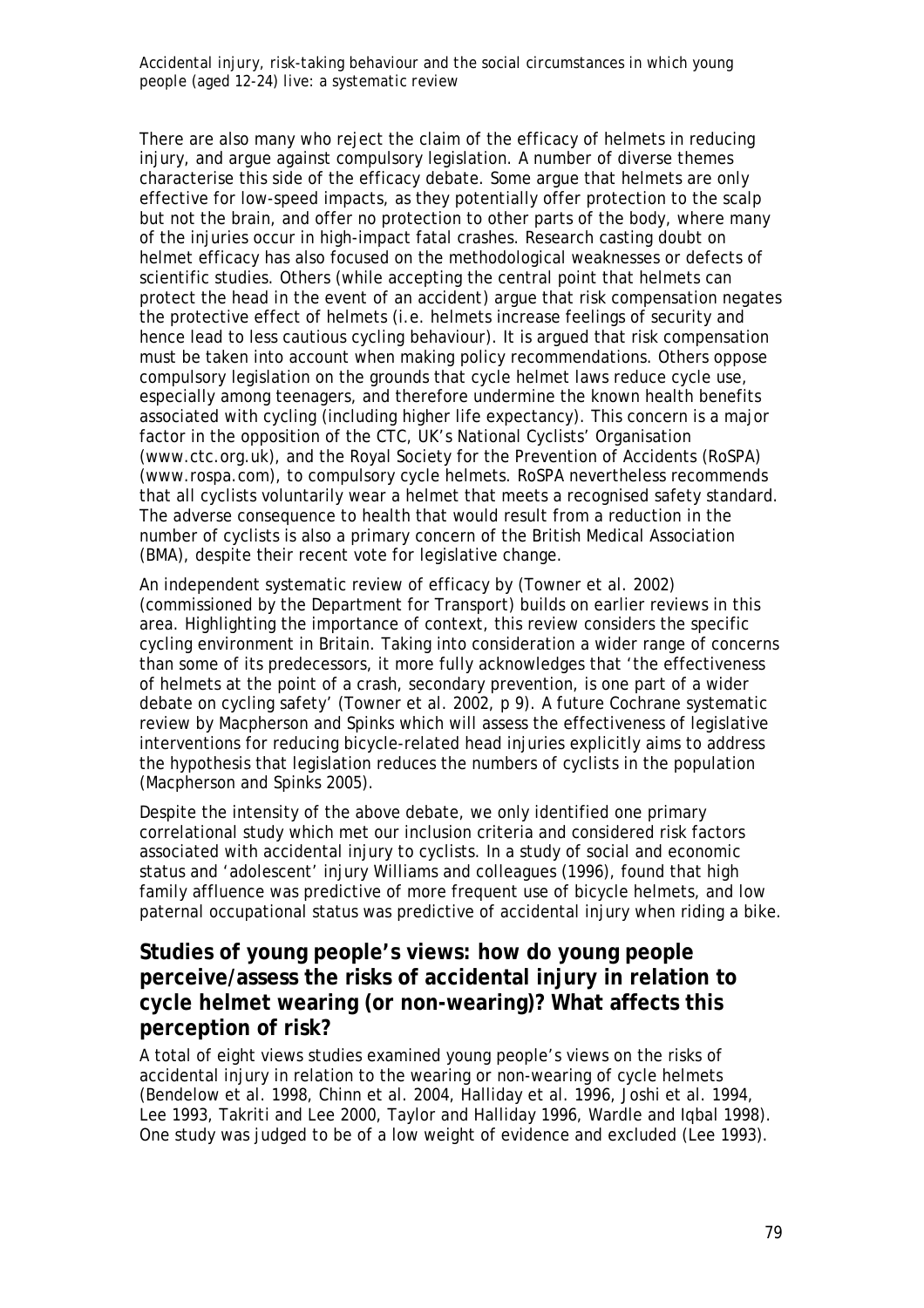## *Young people do not think cycling is very risky*

Two studies found that young people (10–15 years) did not think that it was very likely that they would have a serious injury caused by a cycling accident (Bendelow et al. 1998, Wardle and Iqbal 1998). Halliday and colleagues (1996) found that some respondents (9–40 years) had a feeling of invulnerability ('it will never happen to me') and that this meant that they did not need to wear helmets. This study also reported that teenagers tended to believe that helmets were only needed in 'dangerous situations' when they felt they were more at risk of accidents (Wardle and Iqbal (1998) and Chinn et al. (2004) also found this belief).

## *Cycling conditions affected risk perceptions*

Study participants' perceptions of risk varied according to the context: there was a belief that cycling was more dangerous in certain conditions, for example, if roads were in poor condition, if it was night or in bad weather (Halliday et al*.* 1996, Wardle and Iqbal 1998); for certain types of journey, for example, long journeys, on unfamiliar or busy roads (Halliday et al*.* 1996, Wardle and Iqbal 1998); or with certain types of cycling behaviour, for example, cycling fast (Halliday et al*.* 1996). Young people tended to believe that helmets only needed to be worn in these 'more dangerous' situations.

## *Risks were perceived to be greater for younger people*

Children were believed to be at more risk because they were less skilled as cyclists and had poor traffic sense and were less safety conscious. Across all ages of respondent, it was agreed that 'children and young people were more at risk from accidents than other age groups'. However when asked 'Who should wear a helmet?', some respondents said cyclists of all ages were equally at risk, while 13– 14 year old boys thought adults faced the same risk as young people 'because young cyclists are equally as "road safe as adults" after completing cycle proficiency training' (Halliday et al*.* 1996). Older people were also thought to be at more risk.

## *Risk perceptions did not predict helmet-wearing, only intention to wear*

One study examined the link between perceived vulnerability (i.e. the extent that young people felt that they were at risk) and helmet wearing. It found that perceived vulnerability was not predictive of helmet-wearing; it only predicted the *intention* to wear helmets (Joshi et al 1994). Halliday and colleagues (1996) found a general agreement that those who were more at risk from accidents had a greater need for protection. This suggests that perceived vulnerability would affect helmet-wearing decisions; however, as respondents were asked about which population groups should wear a helmet rather assessing direct, personal correlations between perceived vulnerability and helmet wearing, this finding cannot necessarily be used as the basis for intervention development.

## *'Anticipated regret' made helmet wearing more likely*

Two studies considered the concept of 'anticipated regret' and its effect on helmet-wearing. Joshi et al(1994) found that respondents who agreed with the statement 'I would never forgive myself if I had an injury that could have been prevented by wearing a helmet' were significantly more likely to wear a helmet than those who disagreed (this was especially so for women).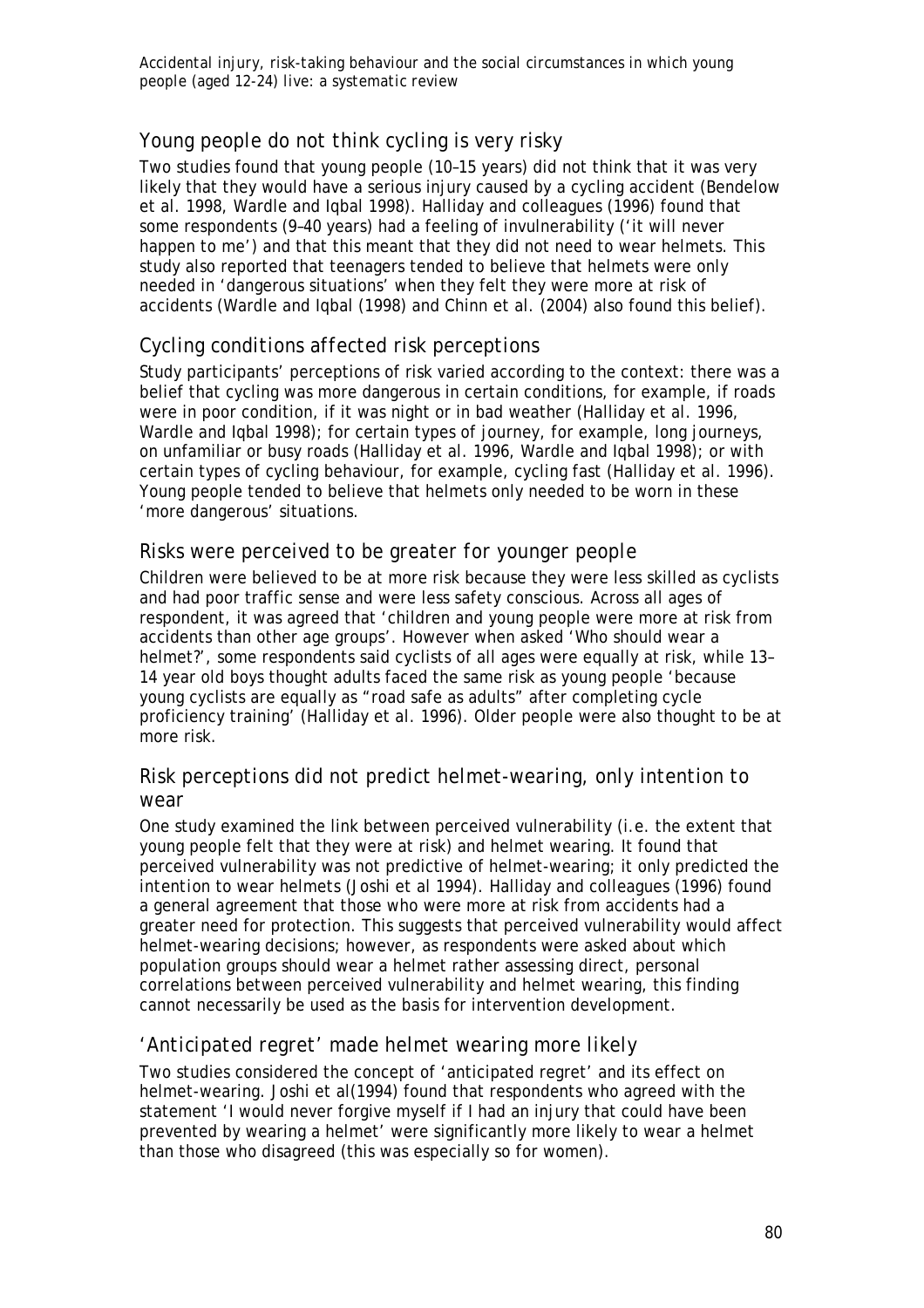## *Some young people did not think that helmets offer enough protection*

All five studies focusing on cycle helmet-wearing considered the degree of safety that young people perceived was provided by cycle helmets.

Opinions varied about the degree of protection offered by helmets (see introduction to this chapter). Some felt that helmets offered insufficient protection and that this was a reason not to wear them; more males than females held this view (Halliday et al*.* 1996). However, other studies found that respondents generally believed that helmets did offer protection. Joshi et al (1994) found that 96% of respondents thought that cycle helmets would reduce the risk of serious head injury. Some people had a 'blind faith' in the protection offered (Halliday et al*.* 1996). When asked what was disliked about helmet design, respondents very rarely mentioned dissatisfaction with the protection offered by helmets (Taylor and Halliday 1996).

## *The type of accident and type of helmet affected beliefs about protection*

Young people tended to believe that the degree of protection varied depending on the type and severity of the accident and also depending on the design and cost of the helmet (Halliday et al*.* 1996, Taylor and Halliday 1996). For example, many participants in one survey believed that helmets offer greater protection if a person were simply cycling alone and fell off their bike, compared to a cycle accident which involved a collision with a car (Taylor and Halliday 1996). Some felt that helmets protected only part of the head (Halliday et al*.* 1996, Taylor and Halliday 1996). A perception that the head was not the body part most likely to be injured in an accident (e.g. compared to hands or knees) was viewed as a disadvantage of helmets by some (Bendelow et al. 1998, Halliday et al*.* 1996).

## *Beliefs about helmets' protection did not predict helmet wearing*

A belief that helmets would protect cyclists did not always appear to be related to helmet-wearing. Both Halliday et al*.* (1996) and Joshi et al*.* (1994) found that perceptions of safety did not relate to whether or not the respondent wore a helmet themselves; however, Takriti and Lee (2000) found that those who owned or wore helmets were 'more likely to say helmets are safer' than those who did not own or wear them. Wardle and Iqbal (1994) also found that those 14–15 year olds who owned and wore helmets thought it would protect their head if accident they had an accident; however, among those who did not own or wear a helmet, belief that it would not protect them was the least commonly expressed view. A questionnaire found that almost all of the main reasons given for wearing a helmet related to the safety aspect of helmets (Taylor and Halliday 1996).

## *How do young people manage not wearing helmets in relation to accidental injury?*

The factors that affected the decision whether or not to wear cycle helmets fell broadly into three types: individual factors, influences from other people, and social and environmental factors (including types of cycle helmets).

An individual's personal decision whether or not to wear a helmet was affected by three groups of issues: critical incidents, perceived exposure to risk, self-efficacy and age. (Self-efficacy can be defined as 'the perception or judgement of one's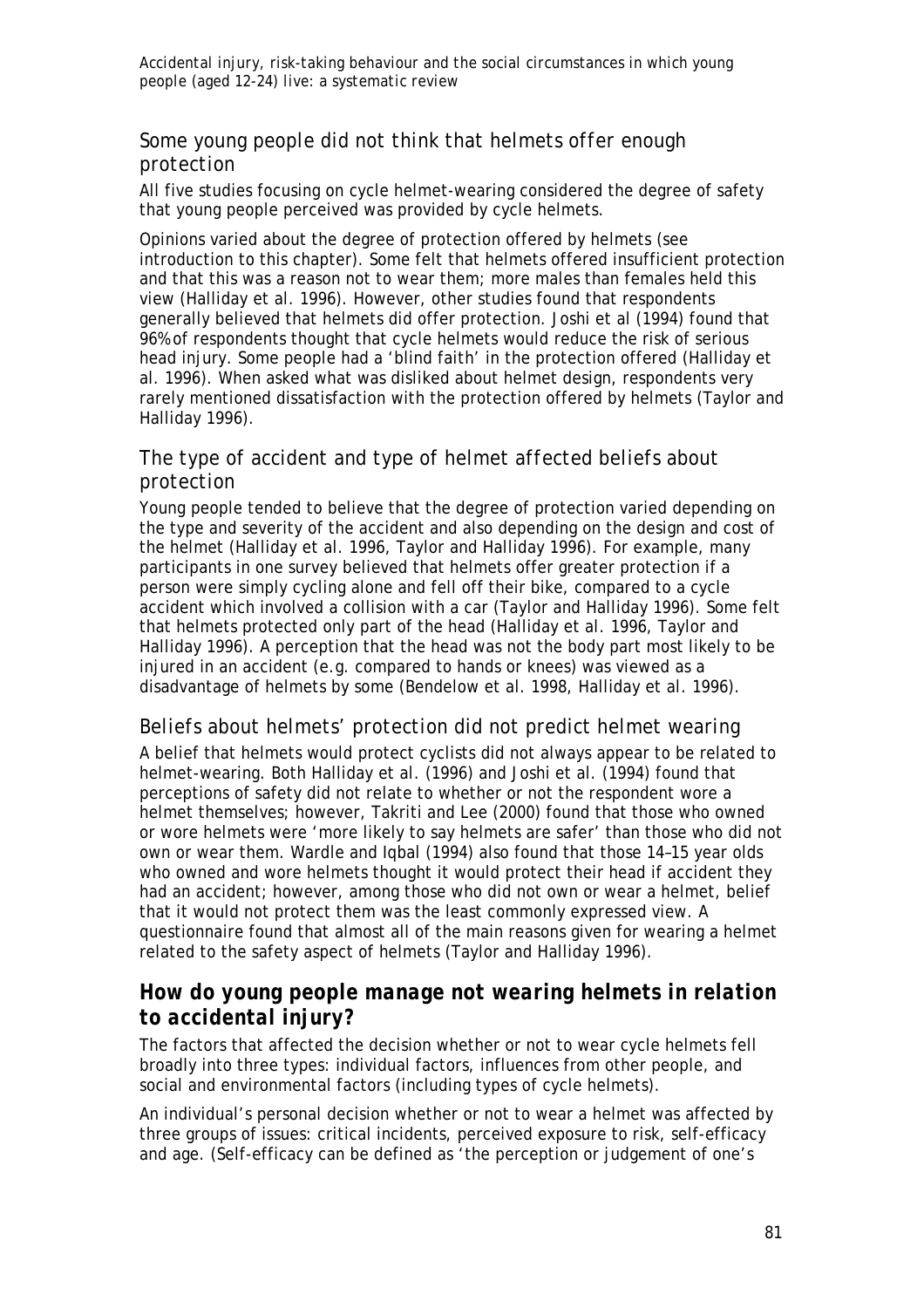ability to perform a certain action successfully or to control one's circumstances', by the survey of Social Science (Magil (ed) 1993).

## *Having an accident or knowing someone who did encouraged helmet wearing for some young people, although only in the short-term*

Two studies found that critical incidents (such as experiencing an accident or injury, or knowing someone who had) did have an effect on helmet wearing, but this effect was only temporary (Halliday et al*.* 1996, Joshi et al*.* 1994). Taylor and Halliday (1996) found that a small minority of helmet wearers stated that they wore a helmet because they had had an accident or knew someone who had (general reasons relating to safety and risk issues were more frequently given). This study also found that the most common reasons that respondents thought would encourage them to wear a helmet were if they had had an accident, or if they fully appreciated the dangers.

### *Some were more likely to wear helmets if they cycled dangerously; others were less likely*

Teenagers in one study said that they would wear a helmet if they adopted more 'at risk' cycling behaviours (Halliday et al*.* 1996), but another study found that those who considered themselves to be 'reckless' (more boys than girls) were less likely to wear a helmets (and also more likely to have had an accident) (Joshi et al 1994).

Joshi et al (1994) found that self-efficacy was not predictive of helmet wearing or intention to wear; although Halliday and colleagues (1996) found that some older teenagers and adults felt that they were too old to change their behaviour.

#### *Peers reduced the likelihood of helmet wearing*

Peers tended to be a negative influence, with young people worrying about being teased or that people would laugh at them for wearing a helmet, particularly when first starting to wear it (Bendelow et al. 1998, Chinn et al. 2004, Halliday et al. 1996). Two studies also found that young people believed that if more people wore helmets, they would be more encouraged to wear one (Halliday et al. 1996, Taylor and Halliday 1996).

## *Parents encouraged helmet wearing; legislation was also thought to encourage helmet use*

Parents were often a positive influence on helmet wearing, particularly in insisting on them initially (Halliday et al. 1996, Taylor and Halliday 1996). Some also said that they would wear a helmet if it was the law (and that they believed that this would lead to fewer accidents); younger teenagers were less likely than older teenagers or young adults to believe that legislation would encourage their helmetwearing (Halliday et al. 1996, Taylor and Halliday 1996)

## *More attractive helmets would increase likelihood of use; reduced cost may also increase use*

The appearance and comfort of helmets were negative influences on young people's perceptions (Chinn et al. 2004, Halliday et al. 1996, Takriti and Lee 2000, Taylor and Halliday 1996); improving the appearance of helmets was sometimes cited as a factor that would encourage people to wear helmets (Halliday et al. 1996), although one study found very that few respondents thought this would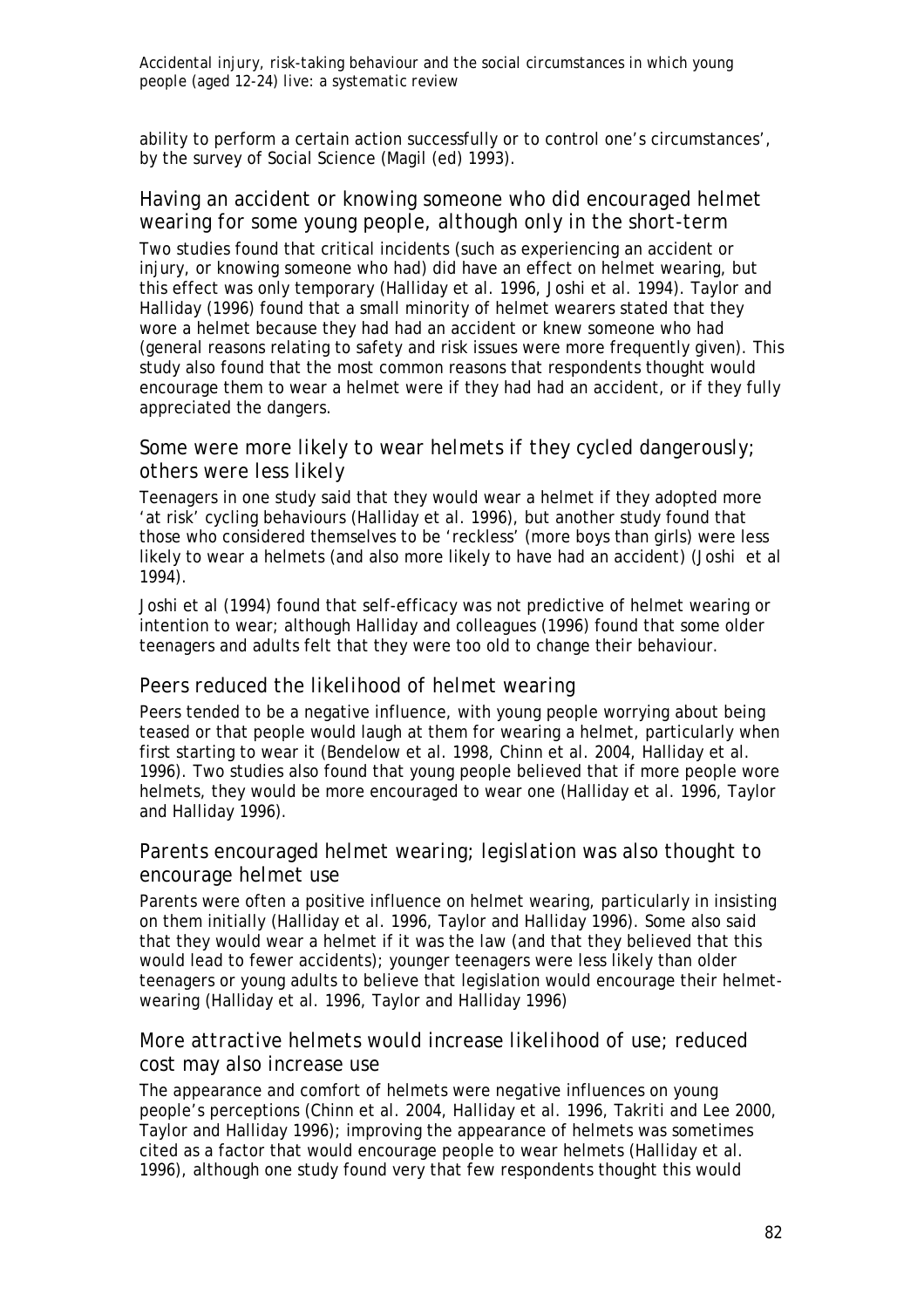encourage them (Taylor and Halliday 1996). The cost of helmets affected the decision to buy and wear them for some people; cost was also raised as an issue when respondents were asked about factors that would encourage them to wear helmets (Halliday et al. 1996, Taylor and Halliday 1996).

Where respondents cited the effects of promotional influences (such as adverts, safety programmes or documentaries), these were generally on the perceived protection offered by helmets rather than specifically affecting helmet-wearing behaviour (Halliday et al. 1996, Taylor and Halliday 1996).

## *Perceived Effect of Cycle Helmets on Behaviour*

## *Helmet-wearing was not thought to affect cycling behaviour*

Most young people felt that wearing a helmet had little or no impact on their cycling behaviour (Halliday et al. 1996, Joshi et al. 1994, Taylor and Halliday 1996). A minority (about one in five) felt that helmets did affect their cycling; in one study girls were slightly more likely to feel that their cycling was affected than boys (Taylor and Halliday 1996); in another, boys were more likely to cycle faster or more confidently (Halliday et al. 1996).

## *Young people thought that helmets had positive and negative effects on motorists behaviour*

Helmets were perceived as having both a positive and negative influence on the behaviour of motorists. Some thought that wearing cycle helmets made motorists drive more dangerously around them, while others thought that it made them drive more carefully as the helmets made cyclists more conspicuous (Halliday et al. 1996, Joshi et al. 1994).

## **Systematic reviews of effectiveness**

A number of systematic reviews (including Towner et al. (2002)) have measured the effectiveness of a range of different interventions (e.g. educational, promotional, legislative, and community-based) to increase wearing rates of cycle helmets. Some of these reviews focus on a range of barriers and facilitators to use (including age and social and economic status). Typically, the evaluations included in these reviews measured the effectiveness of interventions in terms of behaviour changes (i.e. increased helmet use, purchase, or ownership – self-reported or observed); occasionally, however, injury data were used.

Twelve systematic reviews looked at the effectiveness of interventions to increase bicycle helmet use (Coleman et al. 1996, DiGuiseppi and Roberts 2000, Dowswell and Towner 2002, Dowswell et al. 1996, Elkington et al. 2000, Lund and Aaro 2004, Mackay et al. 1999, Royal et al. 2005, Scanlan et al. 2001, Towner et al. 2002, Towner et al. 2001c, Towner and Dowswell 2002). Most studies analysed changes in behaviour (i.e. increases in wearing or ownership – observed or self-reported) rather than injury data.

Two of the twelve reviews reported exclusively on bicycle helmets (Royal et al. 2005, Towner et al. 2002). A considerable number of the interventions considered in five of the reviews targeted children/young people aged 14 years and younger. The target population in the review by Royal and colleagues (2005) was 0–18 years. Neither of the two reviews which specifically looked at young people aged 15–24 (Coleman et al. 1996, Elkington et al. 2000) had a sole focus on bicycling.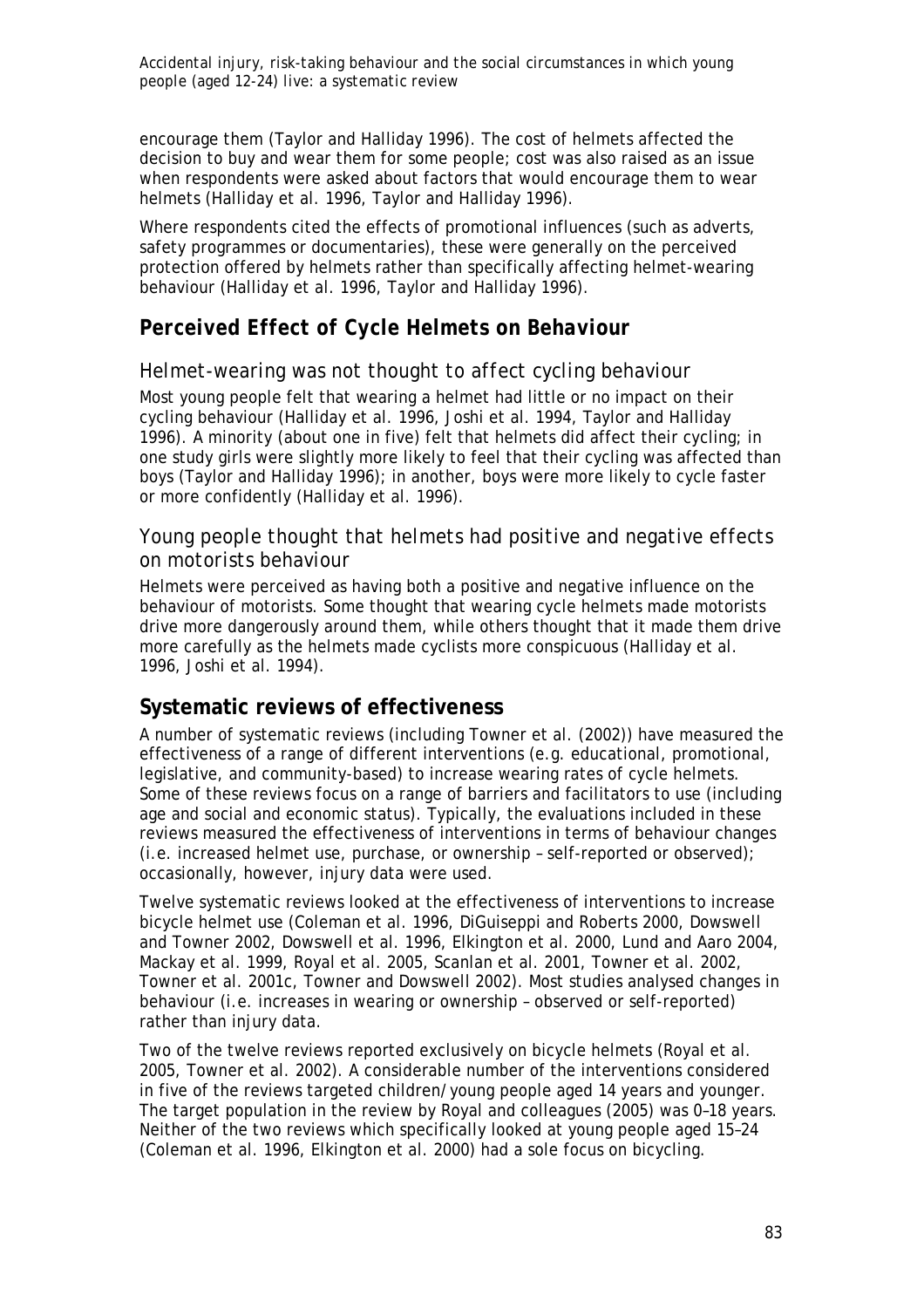A number of reviews stressed a need to develop and evaluate interventions specific to different population subgroups (Coleman et al. 1996, Towner et al. 2002). 'Interventions which have been successful with young children may not be appropriate or achieve similar success with teenagers or adults', as risk-taking between the age groups may not be comparable (Towner et al. 2002, p 80). Scanlan and colleagues (2001) also recommended research in this direction. Four reviews were located which addressed the issue of social deprivation. Two of these reviews (Dowswell and Towner 2002, Mackay et al. 1999) considered a range of injury environments; both found very few studies which examined the impact of cycle helmet initiatives on different socio-economic groups. Furthermore, few of the included studies were UK-based. With an exclusive focus on the promotion of bicycle helmet wearing, Royal and colleagues (2005) attempted to evaluate the effectiveness of non-legislative interventions with respect to social group. Only two of the included studies were set in the UK. One aspect of the review by Towner and colleagues (2002) included a consideration of lower income as a barrier to helmet use.

## *Educational and Promotional Approaches*

Systematic reviews have produced differing findings regarding the effect of information provision or educational campaigns. A review by Lund and Aaro (2004) of accident prevention in general (not focused on young people) found that providing information through a single medium was not effective at changing attitudes and produced little change in behaviour or injury rates, unless the target group was highly motivated. They found that effects were greater if the message was repeated, tailor–made, and delivered face to face or via two-way communication in small groups. They also found that rewards offered for using safety equipment had a positive effect (although none of the studies of incentive programmes looked specifically at bicycle helmets). However, one study in this review did report positive effects on the bicycle helmet wearing of children aged 11–15 years following education in small groups. Reviews by Dowswell and Towner (2002), Dowswell et al. (1996) and Towner and colleagues (2001c, 2002) also reported that educational approaches can have positive effects on bicycle helmet use among children and/or young people, while emphasising the far more limited evidence of an effect on injury. Royal and colleagues (2005) found 'some evidence that interventions set in schools may increase observed helmet wearing' (Royal et al. 2005, p 6). In contrast, a review of interventions in clinical settings reported that counselling school-aged children and their parents was not effective in increasing helmet use. Diguiseppi and Roberts (2000), Roberts and Kwan (2001) and Scanlan and colleagues (2001) found evidence that multifaceted educational campaigns are the most effective and recommended that 'long term awareness campaigns are necessary to move helmet use into the realm of social norm'

Although limited in number, interventions targeting disadvantaged children have been included in a number of reviews. The price of helmets can act as an obstacle to voluntary use, and discount purchase schemes have become an important feature of educational and promotional methods. Reviews by Dowswell and Towner (2002), Dowswell and colleagues (1996), Towner and colleagues (2002) and Lund and Aaro (2004) found that reducing the cost of helmets could facilitate uptake and use. DiGuiseppi and Roberts (2000) reported one trial that found that a clinicallybased intervention offering subsidised helmets was more effective than one which provided free helmets for school-aged children. In contrast, a review by Royal and colleagues (2005) reported that there is some evidence that providing free helmets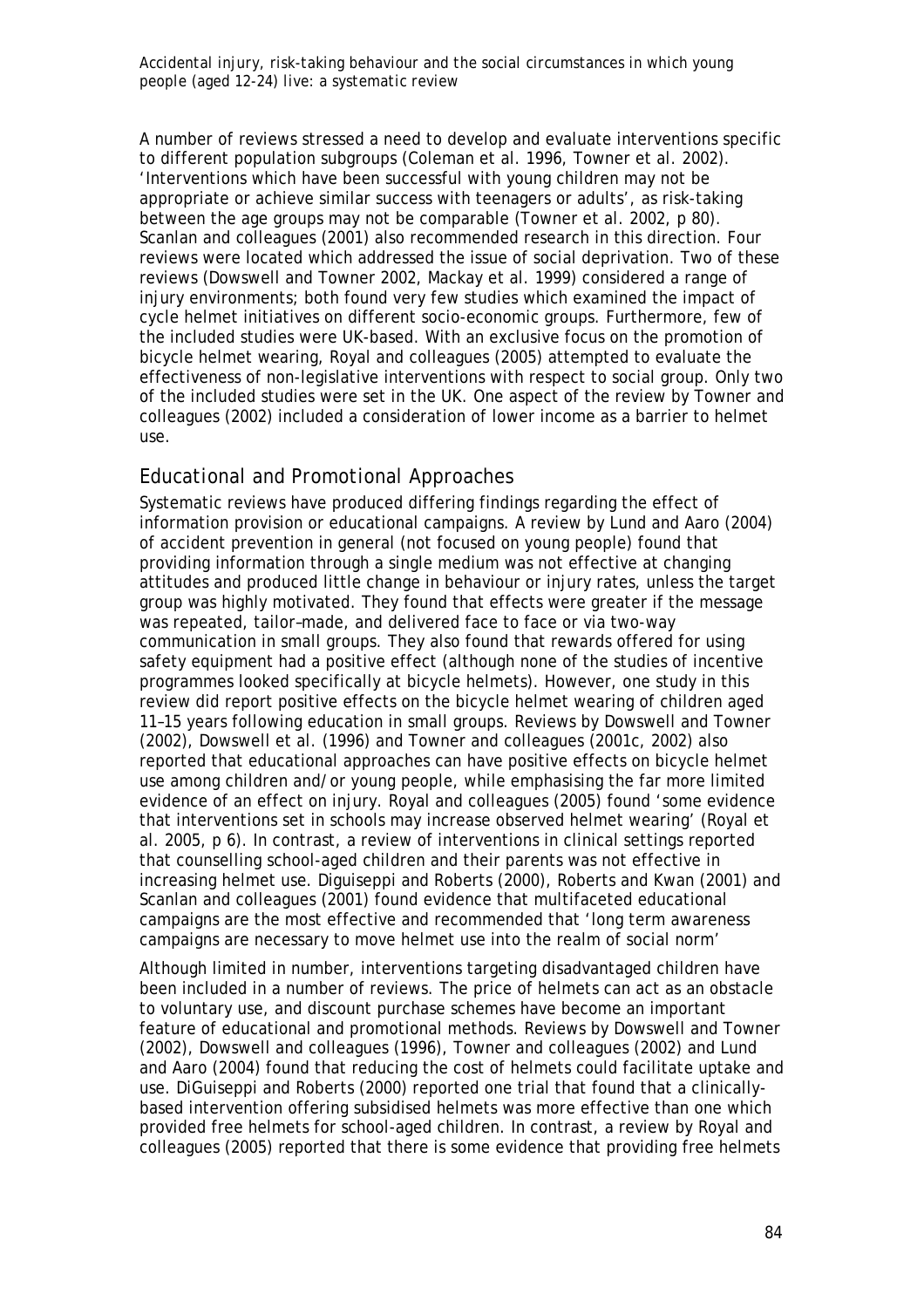may increase helmet wearing to a greater degree than providing subsidised helmets.

In a review which specifically addressed the issue of social deprivation, Dowswell and Towner et al. (2002) stressed that interventions providing free or discounted helmets (to target audiences aged 0–14 years) produced mixed results. They noted that campaigns promoting helmet wearing were more effective in high income areas, and that younger children rather than teenagers displayed the greatest effects from these efforts. Royal and colleagues (2005) also suggested there may be a tendency for interventions set in schools to be more effective in younger children. Towner and colleagues (2001c, 2002) found that girls benefited more than boys. The review by Mackay and colleagues (1999) specifically examined the relationship between social and economic status (SES) and the uptake of injuryprevention measures; studies of interventions targeting individuals aged between 0 and 19 years were included. The review discussed one evaluation of a school-level intervention which reported that injury outcome was not associated with SES, and two evaluations of promotional programmes which found increased helmet use among children of higher SES. The review by Royal and colleagues (2005) reported that it was unable to assess effectiveness with respect to social group because studies had used different outcome measures or different measures of income level. The review concluded that it 'could not identify the best way of reaching poorer children' (Royal et al. 2005, p 2).

## *Legislation*

Seven reviews considered the impact of regulation or legislation and enforcement. Again, many of the evaluations focused on 0–14 year olds. Coleman et al. (1996), Dowswell et al. (1996), Scanlan et al. (2001), and Towner et al. (2001c, 2002) found that legislative change could have a positive effect on helmet wearing. Although overall there was far less evidence of its effect on injury rates, these reviews and that by Lund and Aaro (2004) did refer to evaluated intervention studies which linked bicycle helmet legislation to reductions in accidents, head injury or death. Elkington and colleagues (2000) supported the conclusions of earlier reviews (e.g. Coleman et al. 1996) that legislation and enforcement represent the most successful strategy for reducing bicycling injuries among young people (15–24 years). Coleman et al. (1996) and Lund and Aaro (2004) emphasised the importance of enforcing legislation.

A number of reviews, including that by Towner and colleagues (2002), did acknowledge that compulsory helmet wearing appears to discourage some child and teenage cyclists, leading to decreased bicycle use. The review by Coleman and colleagues (1996) also found that legislation reduced the overall amount of bicycle use among young people aged 15-25 years. Reduced injuries may therefore be related to a fall in bike use.

### *Combined Strategies*

Six reviews commented on the effectiveness of using a combination of strategies to increase bicycle helmet use. DiGuiseppi and Roberts (2000) suggested combining predisposing, enabling and reinforcing factors in the clinical setting (e.g. education with reinforcements or incentives). A number of studies adhered to a general consensus that legislation alone was inadequate. Elkington and colleagues (2000) supported the conclusions of previous reviews that the impact of legislative change can be enhanced with other elements, such as multi-media campaigns and other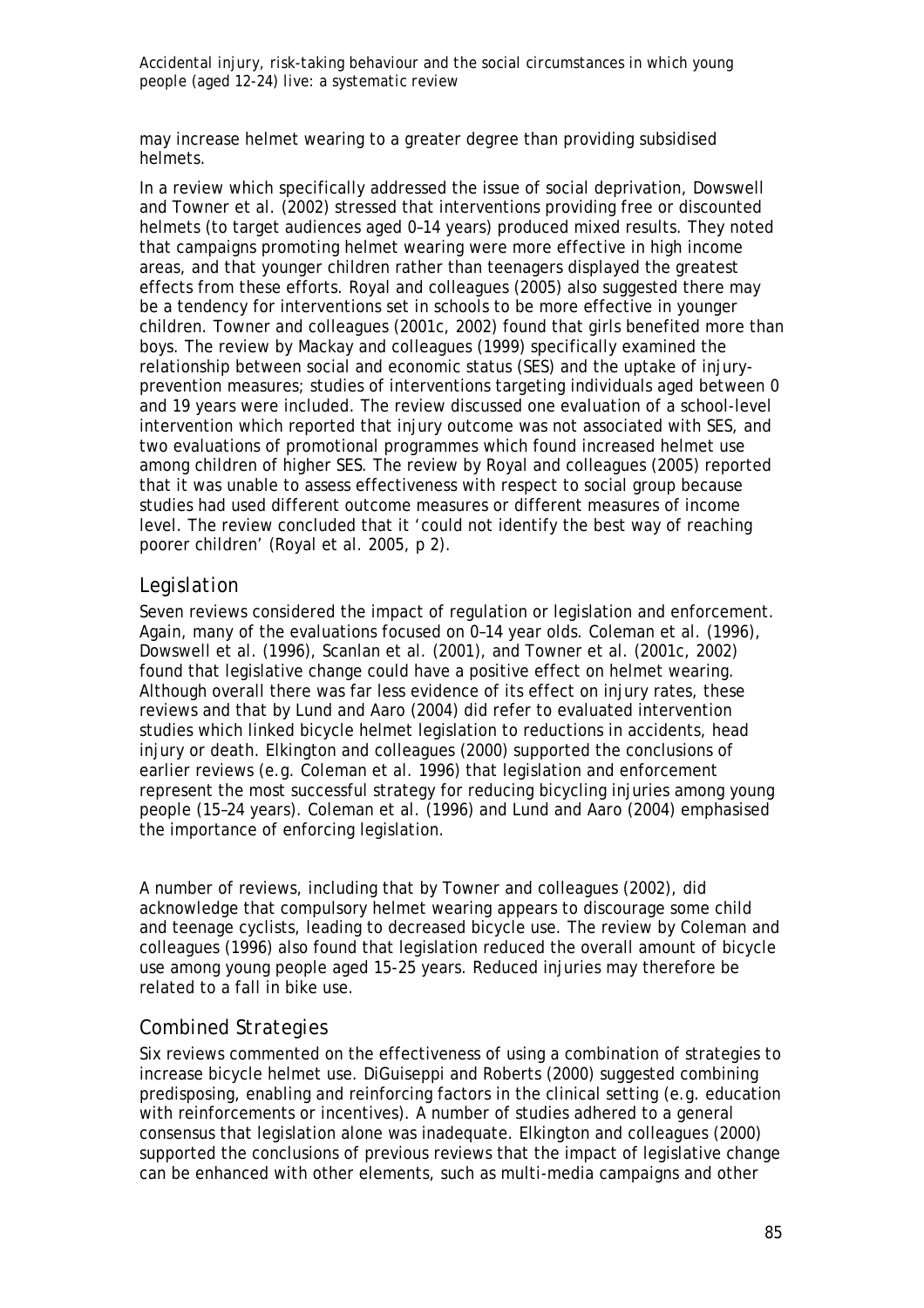supportive strategies (e.g. increasing access to bicycle helmets). A number of reviews reported that a combination of legislative and educational efforts had the potential to increase observed cycle helmet use, and/or reduce cyclist injury (Dowswell et al. 1996, Lund and Aaro 2004, Towner et al. 2001c). Scanlan et al. (2001) recommended that community awareness and educational campaigns become part of an organised phase prior to the introduction of helmet legislation.

Lund and Aaro (2004) reported that positive effects were not found for a programme targeted at low-income parents which combined education, information and a discount purchase schemes to increase helmet use among young people.

Reviews which highlight the effectiveness of combining educational and legislative approaches often refer to the example of Australia, where legislation was not introduced until there was good evidence that attitudes to helmet wearing had changed among the population. Towner and colleagues (2002), however, remind us of the importance of context in injury prevention. They discuss the contrasting example of the USA which paid far less attention (in some cases, none) to prelegislative educational campaigns. Noting the lack of British studies in their review, they question whether the findings from either Australia or USA are easily transportable to Britain. Coleman and colleagues (1996) reached a similar conclusion.

## *Community-based childhood injury prevention interventions*

One systematic review of community-based approaches to the prevention of childhood injury reported findings that were relevant to the promotion of bicycle helmets. Towner and Dowswell (2002) reviewed ten programmes which used a multi-agency co-ordinated approach; none used a randomised controlled trial design or took place in the UK. Their findings were consistent with those of Royal and colleagues (2005) who found in their review of non-legislative interventions for the promotion of cycle helmet wearing that community-based studies combining free helmets with an educational component produced a positive effect. They also found evidence that community interventions may be more effective than schoolbased interventions.

## *Other factors*

A number of studies emphasised that increasing bicycle helmet use was only one part of improving bicycle safety. Lund and Aaro (2004) found that greater effects tended to be seen on accidents in general when strategies to tackle structural factors were combined with those that targeted attitudes and behaviour. One of the key points stressed by Towner and colleagues (2001c, 2002) was that helmet promotion and legislation should be viewed within an overall context of bicycle safety, which includes environmental modifications and engineering solutions, such as interventions to reduce speed, change road layouts, or separate bicycles from other traffic. Scanlan et al. (2001) remarked on the paucity of studies in this area, and called for the evaluation of a 'wide variety of designs to separate bicycles from motor vehicle traffic' (Scanlan et al. 2001, p 57).

## **Current policy in the UK**

*Tomorrow's Roads: Safer for everyone* (Department for Transport 2000b), the road safety strategy, was published in March 2000 by the UK Government, the Scottish Executive and the National Assembly for Wales. This document set out casualty reduction targets which were reviewed in 2004 (Department for Transport 2004).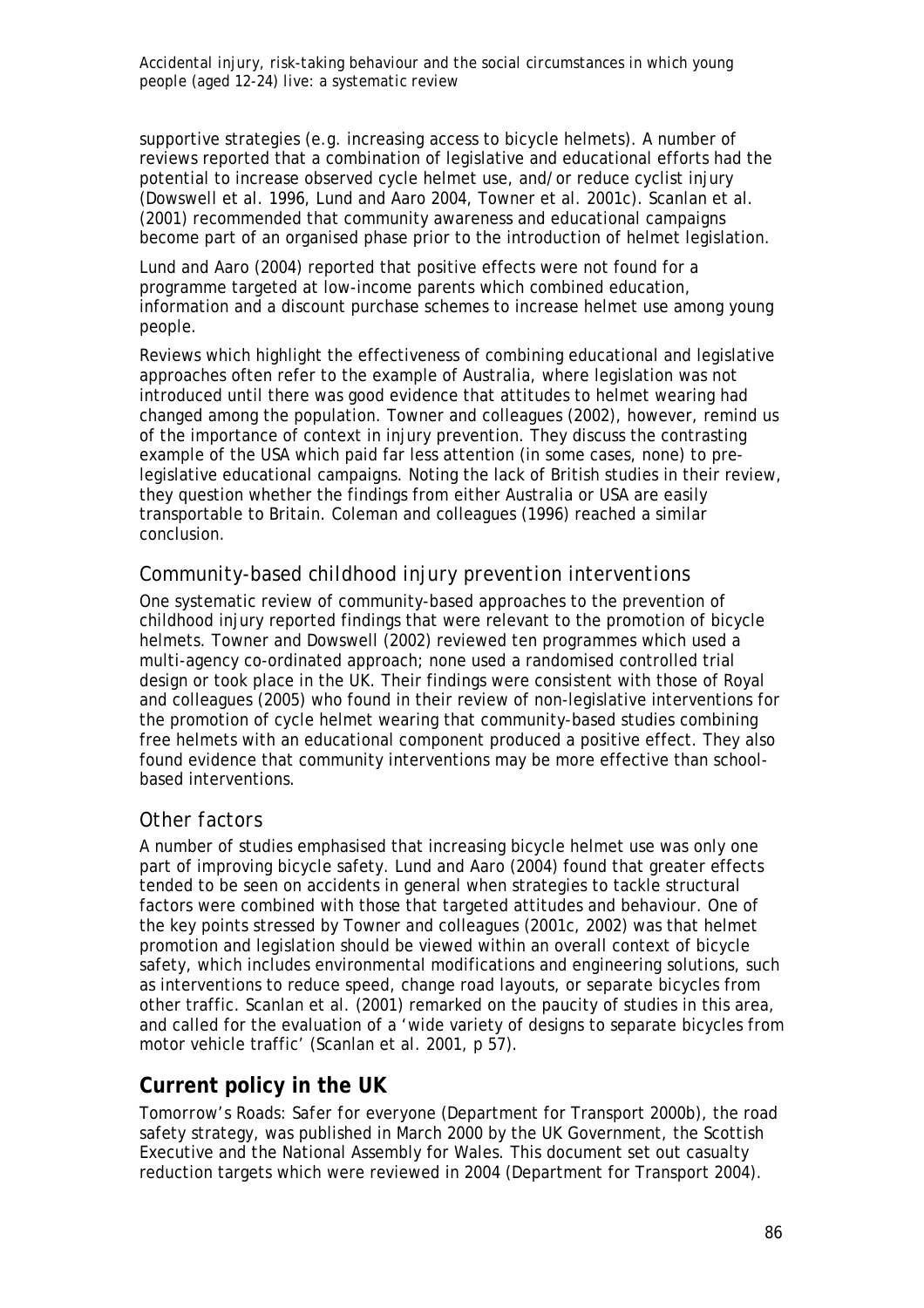The review reported that levels of cycling have not increased as much as had been expected, despite a plan to treble the number of cycling trips by 2010 (Department for Transport 2000c). The Government has been encouraging local authorities both to increase the number of people using bicycles as a form of transport and also to make it safer for them to do so. More than £4m in matched funding has been given to 300+ cycling projects (including training projects) throughout the country. The parliaments in Wales and Scotland have also been promoting cycling safety in their respective areas (Sustrans 2001).

Policies targeted at young people mainly centre around the school journey. The Department for Transport and the Department for Education and Skills recently published an action plan which, in part, aims to help schools promote safe cycling (Department for Education and Skills and Department for Transport 2003). This document is a response to changes over the past 20 years in the main ways that children travel to and from school. There has been a sharp reduction in the number of children walking and cycling to school and a doubling in the use of cars, causing potentially dangerous congestion around schools. The document contains case studies and recommendations regarding how schools might go about changing the travel patterns of their students.

Useful websites with information about cycling and accident prevention include: Bike Safe (www.bikesafe.co.uk), Sustrans (www.sustrans.org.uk) and Cycling Scotland (www.cyclingscotland.org).

## **Discussion and implications**

### *Summary of findings*

Despite the debate on whether or not cycle helmets should be compulsory, the balance of evidence suggests that wearing helmets reduces injury in the event of an accident.

Young people in the 'views' studies did not think cycling was very risky and did not think that accidents would happen to them. Cycling conditions (e.g. at night or in bad weather) affected their perceptions of risk and some young people believed that helmets were only needed for certain types of journey. The fact that risk perceptions differed for different types of journey did not predict the wearing of cycle helmets, only the intention to wear one, but young people who 'could never forgive themselves' if they had an injury which a helmet could have prevented were more likely to wear one.

Young people differed in their perceptions about the protection offered by helmets, with some feeling that the head was not the part of the body most likely to be injured in an accident. Beliefs about the safety offered by helmets do not necessarily predict whether a young person is likely to wear one.

'Critical incidents' – whether to the young person or to someone known to them – were reported to change behaviour, but only in the short-term. Teenagers in one study were more likely to wear a helmet if they were engaged in more risky cycling, whereas another study came to the opposite conclusion. Most young people did not feel that wearing a helmet affected the way they cycled, though some expressed concern about the possibility that motorists would think they were less vulnerable and so drive more dangerously around them.

Peers tended to be a negative influence on the wearing of cycle helmets due to concerns about being teased, particularly when first starting to wear one. Parents were often a positive influence, and some young people felt legislation would also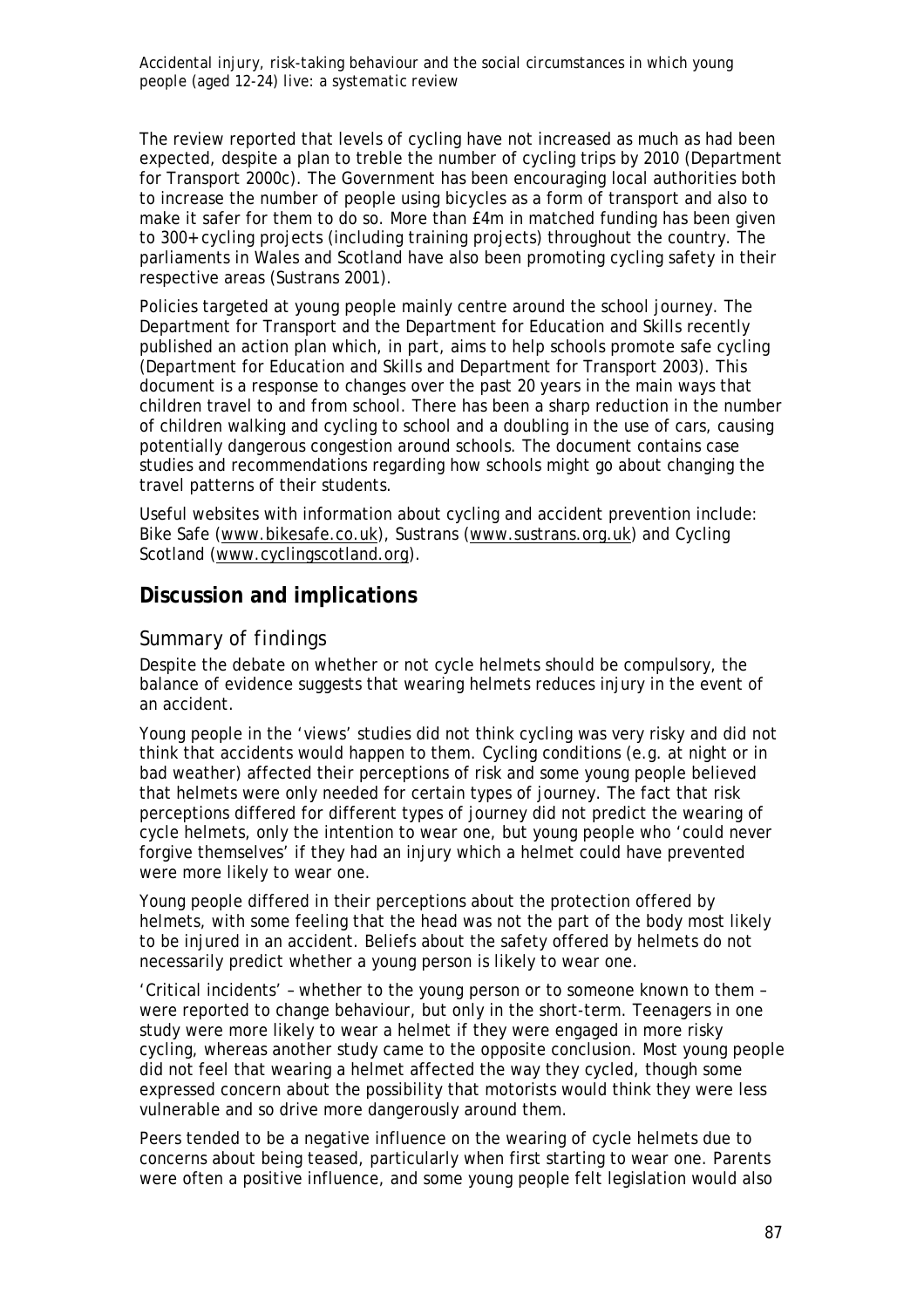make them more likely to wear helmets. Young people also mentioned that cheaper and more attractive helmets would be more inviting to wear.

Education interventions through a single medium were not effective at increasing the wearing of cycle helmets, but multifaceted interventions were effective. Education interventions targeting small groups had mixed effects, with some studies reporting positive results and others finding no effect.

Acknowledging that the price of helmets can be a disincentive, particularly for disadvantaged children, some interventions which provided subsidised or free helmets did increase helmet use. There was conflicting evidence about the relative effectiveness of providing free and subsidised helmets. There is some evidence to suggest that promotional campaigns have more effect in high income areas, and also that younger children were more likely than teenagers to change their behaviour (especially girls). There is also some evidence to suggest that community-based interventions are more effective than interventions based in the school.

Most primary research on helmet wearing focused on younger children, rather than young people up to the age of 24. Strategies targeted at the older age group may therefore need to be developed and tested.

The balance of evidence suggests that a combination of legislation and enforcement is the most effective means of reducing cycling injury. However, the introduction of compulsory helmet wearing can also lead to a reduction in cycling. In order to avoid this, six reviews recommend a multi-faceted approach in which legislation is preceded by education and promotional campaigns.

Despite Government targets aiming to increase cycling rates, the use of cycles is falling in the UK. Current policy aims to persuade more people to use their bikes through the support of cycling projects, improvements to roads and the changing of travel patterns to and from school. At present, there are no plans to make the wearing of helmets compulsory.

#### *Social and economic circumstances (SES)*

A systematic review by Mackay and colleagues (1999) found one UK study (and several other non-UK ones) on the relationship between SES and cycle injuries. This reported that children from economically poor families were at increased risk from bike injuries, and that family size was not associated with increased risk. These findings were consistent with Williams et al. (1996) who found that low paternal occupational status was predictive of bicycle injuries.

#### *Implications for interventions*

An implication coming out of the views studies is for the development of interventions which challenge perceived invulnerability and increase perceived vulnerability. The danger of building an intervention on this implication, however, is that it might discourage people from using their cycles at all.

Both the systematic reviews and views studies suggest that the use of cycle helmets would be assisted most by the introduction of legislation to make their wearing compulsory. However, the danger that this could reduce cycling overall should be thoroughly examined, and measures to reduce this danger should be put in place before legislation is introduced.

Interventions should: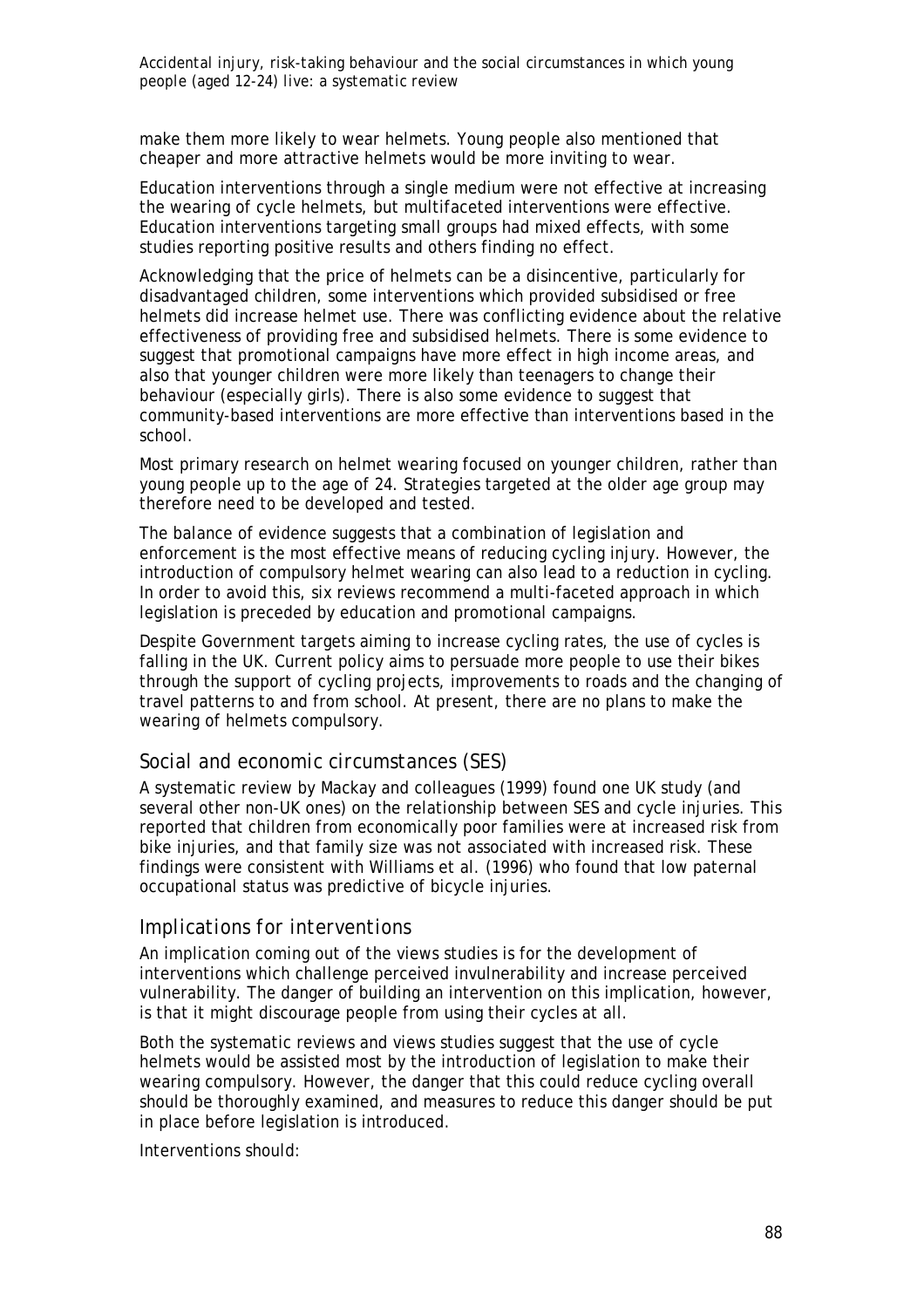- challenge perceptions of what constitutes a 'dangerous situation' to discourage the idea that only certain types of journey warrant the wearing of a helmet;
- aim to translate intention to wear a helmet into actual behaviour:
- highlight the negative consequences of not wearing a helmet if involved in cycling accident in order to raise anticipated regret (though this might also reduce cycle use);
- challenge perceptions of the type and extent of protection offered by helmets to persuade young people that helmets offer significant protection in the event of an accident;
- utilise critical incidents but recognise that they tend to only have a temporary effect on behaviour;
- encourage helmet wearing from a younger age;
- challenge the perception that it is too difficult to change behaviour after years of not wearing a helmet;
- encourage positive peer influence and reduce negative peer influence;
- utilise positive parental influence;
- incorporate local rules and regulations (e.g. in schools);
- improve the appearance and comfort of helmets;
- provide helmets more cheaply or at no cost.

#### *Implications for research*

Future research should:

- explore whether messages which emphasise the dangers of cycling simply reduce the number of people using their bikes instead of increasing the use of cycle helmets;
- examine the effect that wearing helmets has on cycling does wearing helmets really make young people cycle more riskily?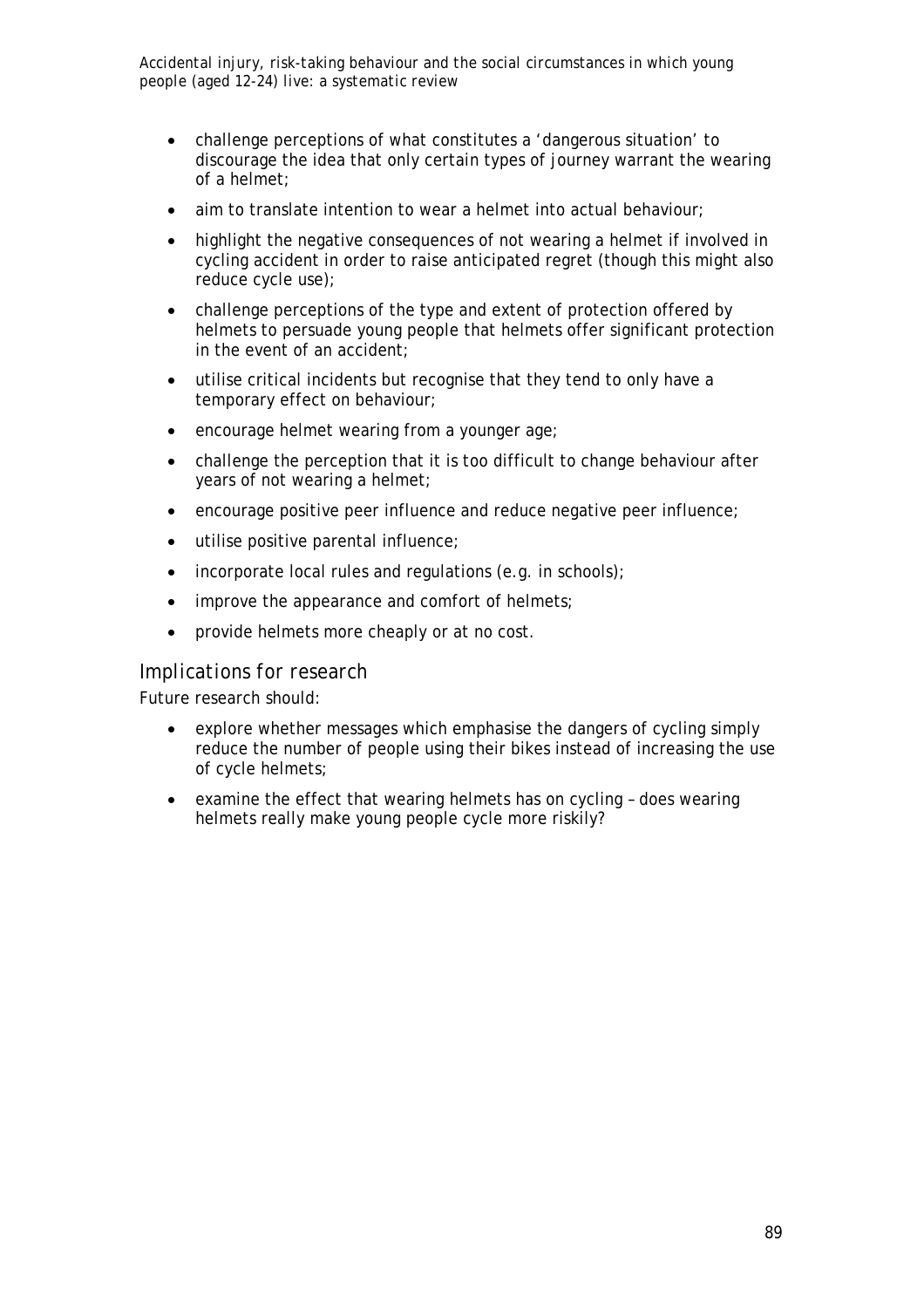# **7. Evidence synthesis: sports**

The focus of this chapter is the relationship between sports and accidental injury. The positive health benefits of participating in sports are varied in terms of health and well-being, and have been well documented elsewhere. However, sports are not risk-free and some young people participating will sustain injuries. Plugge and colleagues (2002) found that men and women between the ages of 18 and 24 years were more likely to be injured in a sport-related accident than in an accident in the home, at work, or on the road. Identifying and understanding potential risks may help young people and their parents, teachers, coaches and other adults minimise the risks of injury.

## **National picture**

There is currently no national database of sports-related injuries – a point noted for action by the Accidental Injury Task Force (Accidental Injury Task Force 2002). A study in 1995 estimated that there were 29 million 'incidents resulting in new or recurrent injuries' each year of which nearly 10 million were potentially serious (Nicholl et al. 1995), so it is clear that sports injuries are a significant part of the overall burden of injury in the UK. As we noted in the introduction to this review, hospital episode statistics show that the locations of a great many of non-transport injuries are connected with sport – for some age groups these injuries even outnumber the number occurring at home. (See, for example, figure 1.6: 'Hospital episode statistics: locations of falls'.)

A useful source of data on sports injuries was the Home and Leisure Accident Surveillance System (HASS and LASS), funded by the DTI, but it ceased collecting new data in 2002 and the data are now held by the Royal Society for the Prevention of Accidents (RoSPA) (www.hassandlass.org.uk/query/reports.htm). The LASS data below are taken from the 2002 sample which collected data from a nationally representative sample in 16–18 UK hospitals. Figure 7.1 shows the numbers of young people injured according to different sports. The predominance of ball sports such as soccer and rugby is clear, reflecting the larger participation rates in these sports.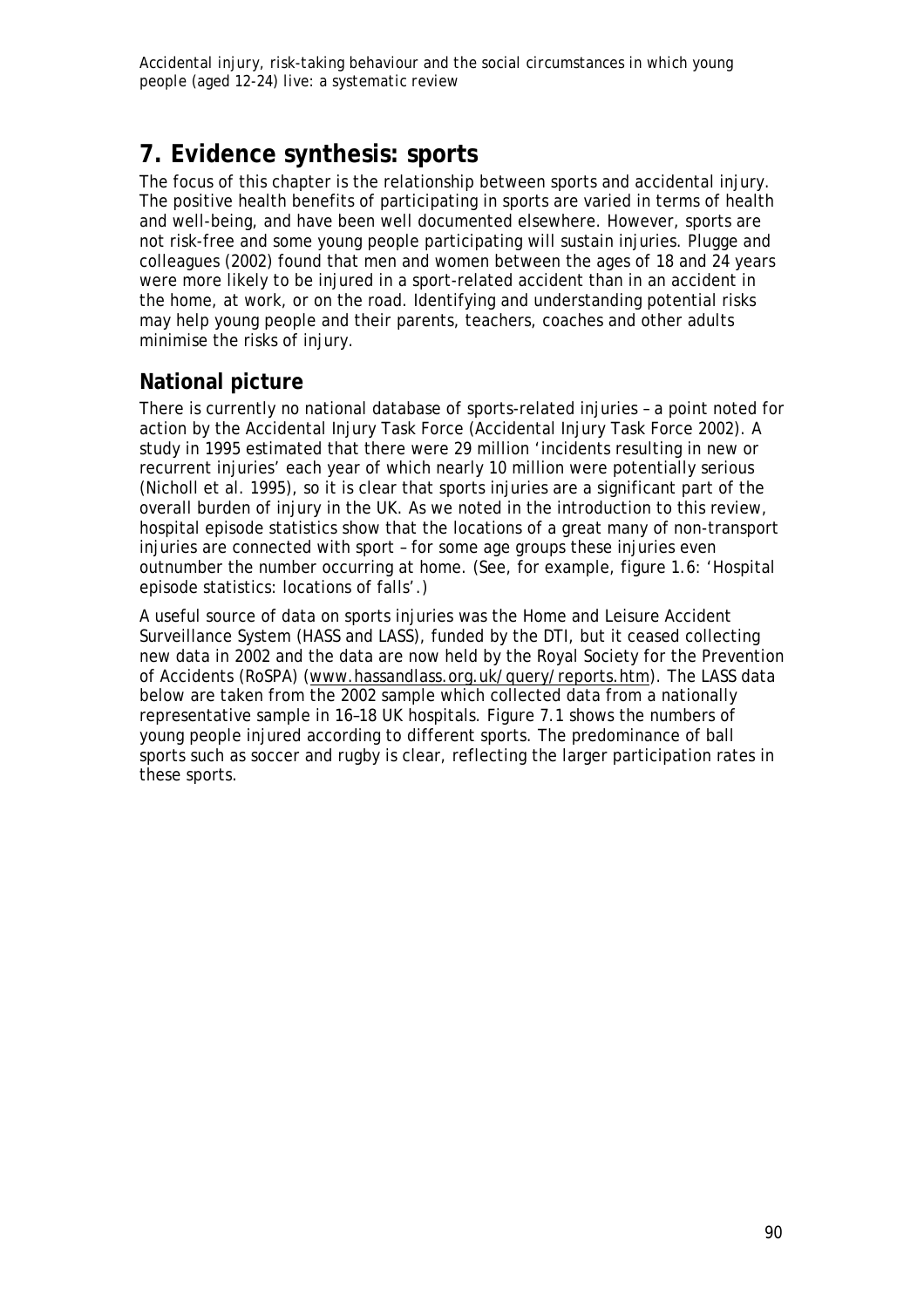

**Figure 7.1** Numbers of injuries by sport category in 2002: ages 12–24 (LASS data)

Figure 7.2 breaks down the same information into age bands showing the relative proportions of injuries. Trends in terms of participation rates by age are apparent, with the younger age groups more likely to be injured participating in gymnastics and the older groups while participating in activities such as shooting, air sport and gym-based exercise.



**Figure 7.2** Proportions of sports injuries by age in 2002: 12-24 (LASS data)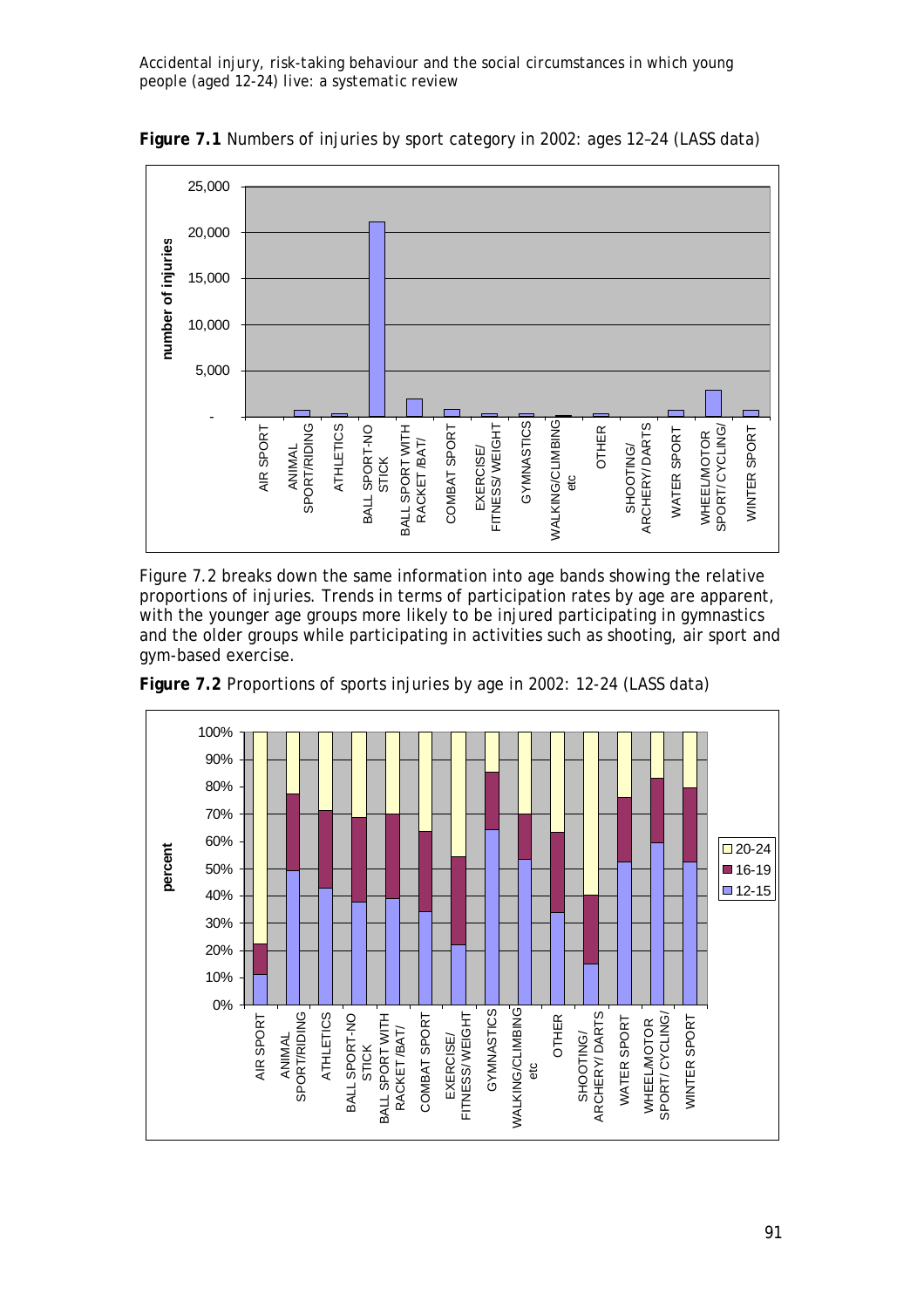## **Correlational studies**

We identified twenty-one relevant correlational studies relevant to young people and sports injury. One was judged to be of low overall weight of evidence and was therefore excluded. The remaining studies were all surveys which between them examined a range of sports- and exercise-related injuries.

Six were general surveys of a wide range of injuries and the circumstances in which they occurred, including sports participation (Balding 2002, Beattie et al. 1999, Plugge et al. 2002, Prescott-Clarke and Primatesta 1998, West Surrey Health Authority 2002, Williams et al. 1996).

There were five surveys of sports-related injuries which compared the incidence of injuries across a number of sports (Abernethy and MacAuley 2003, Jones 1987, Nicholl et al. 1991, Pickard et al. 1988, Rowell and Rees-Jones 1988).

Four studies examined particular types of injury, two of which were about eye injuries (Desai et al. 1996, Jones 1987), one about hand injuries (Choyce et al. 1998), and one about sport-related fractures (Hassan and Dorani 2001).

Four studies examined injuries within specific sports: one focused on athletics injuries (D'Souza 1994), and one each on injuries related to ice-skating (Oakland 1990), snow-boarding (Sutherland et al. 1996) and shinty (Maclean 1989). (Shinty is an amateur game, unique to Scotland. Although similar to hockey, it differs in that the stick (caman) can be swung above shoulder height.) The study by Maffulli (1994) focused on four sports (gymnastics, football, swimming, and tennis).

## *Relationships between specific sports and risk of accidental injury: most injuries occur in football and rugby*

There were nine correlational studies comparing injury rates in different sports. Injuries in certain sports are higher than in others which does not necessarily mean that some sports or activities are inherently more dangerous than others, only that they are more popular activities. Nicholl and colleagues (1991) conducted a national study of injuries sustained during sports and vigorous exercise to estimate the incidence and patterns of such injuries. Substantive injuries (for ages 16–45) were most commonly sustained during football (26.7%), rugby (9.9%), racquet sports (badminton, squash, tennis) (9.1%), running (8.2%), and weight training (8.1%). Substantive injury was described as any incident which was potentially serious, or which had at some time required treatment or restricted participation in usual activities.

A markedly different picture emerges when injury incidents (substantive or minor) were estimated by activity as rates per 1000 participation occasions for each of twelve main sports and activities. Across all age groups, per 1000 occasions, rugby (95.7) was the most injurious activity, 50% higher than the estimated rates for football (64.4) and hockey (62.6). Cricket (48.7) and martial arts (45.9) had similar rates and were higher than the next sport which was badminton (28.7). The least injurious activities were swimming and diving, and keep fit.

The above study is the only one to estimate comparative mortality data. Over the eight year period of the study 799 people died in sport- or exercise-related activities. The most hazardous activities were climbing (Estimated Death Rate > 793), air sports (EDR > 640), motor sports (EDR > 146), water sports (windsurfing, boating, canoeing) (EDR 67.5), yachting and dinghy sailing (EDR 44.5), and fishing (EDR 37.4).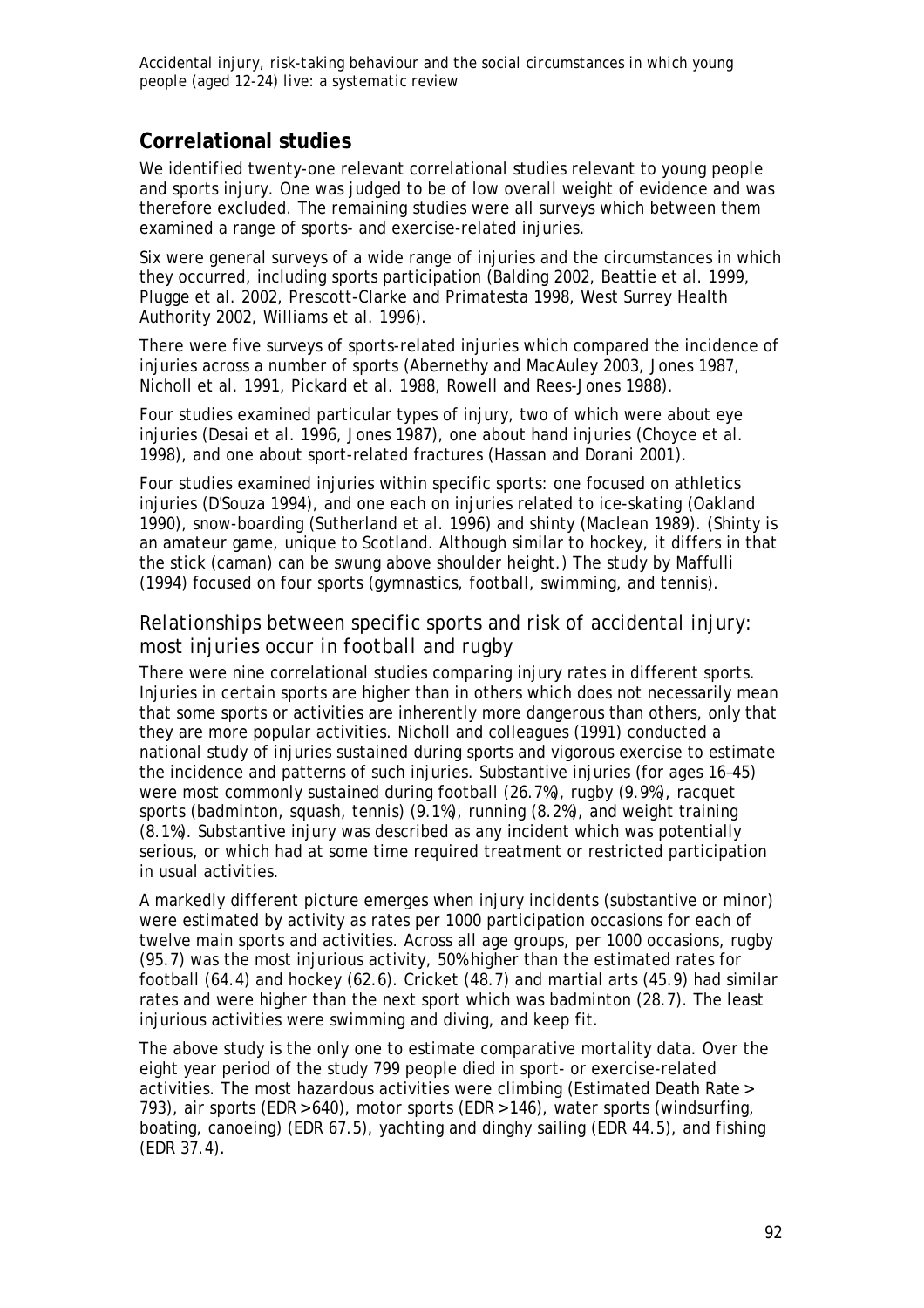The majority of the following studies found injuries to be most common in football (soccer) or rugby. Abernethy and MacAuley (2003) studied children of secondary school age presenting to an accident and emergency department who had received injuries during supervised school sports. They found that 51% of all injuries to 11–18 year olds were sports related. The main causes of injury were rugby (45%) and football (13%). Rugby accounted for three times as many injuries as football, hockey and physical education.

Studies examining sports injuries at accident and emergency departments found that the sports with the most injuries were football and rugby (Jones and Taggart 1994, Pickard et al. 1988, Rowell and Rees-Jones 1988). When details of injuries sustained were examined, however, the picture changed with less common sports, such as rollerblading (fractures) and racquet sports (eye injuries) having higher injury rates.

Maffulli and colleagues (1994) followed the growth and development of 9–18 year old elite British athletes from four sports (gymnastics, football, swimming, and tennis) in a two year longitudinal study. The lowest incidence of injury was found in swimmers (37%). This compared with tennis players (52%), gymnasts (65%), and footballers (67%). (These differences were significant: p < 0.001.) Over the twoyear period the injury rate of the study participants for all four sports combined amounted to less than one injury per 1000 hours of training.

Maclean (1989) examined shinty-related injuries and found that this sport was top of the list compared to injury rates for other amateur sports, with a rate of two and a half times that of soccer and nearly three times that of rugby. The injury rate in shinty was several times that of hockey, to which it is clearly related.

### *Relationships between sex and risk of accidental injury*

Eleven correlation studies reported on sex differences, nine of which reported more injuries among young men than women.

Nicholl and colleagues (1991) reported more sport-related injuries among men than women in their study, but found no evidence of any sex differences in levels of risk of injury, with estimated risks being very similar for most activities. However, in males the observed injury rate for horse riding was more than twice that for females across all age groups. Using data from annual statistics from the Office for Population Censuses and Surveys (OPCS) for the eight-year period 1982–9, estimated death rates (EDR) were also calculated by gender and activity (as deaths per 100 million participation days). Over the eight-year period of the study, of the 799 people who died in sport- or exercise-related activities, only 104 (13%) were women. Again, however, other than for horse riding there was no evidence that men were at greater risk of fatality than women. Maffulli and colleagues (1994) also found 'no significant associations...between injury rate, injury severity, sex, and pubertal status, with the exception of female gymnasts in whom more injuries occurred in the later stages of puberty' (p 320).

The other studies all found that young men were at higher risk of sports-related injury than young women (Abernethy and MacAuley 2003, Balding 2002, Jones and Taggart 1994, Pickard et al. 1988, Rowell and Rees-Jones 1988).

Hassan and Dorani (2001) found that the commonest sports associated with fractures were football (49%), rollerblading (18%) and cycling (12%) among the boys, and rollerblading (33%), netball (12%) and cycling (9%) among the girls. The proportion of fractures related to rollerblading was significantly higher in girls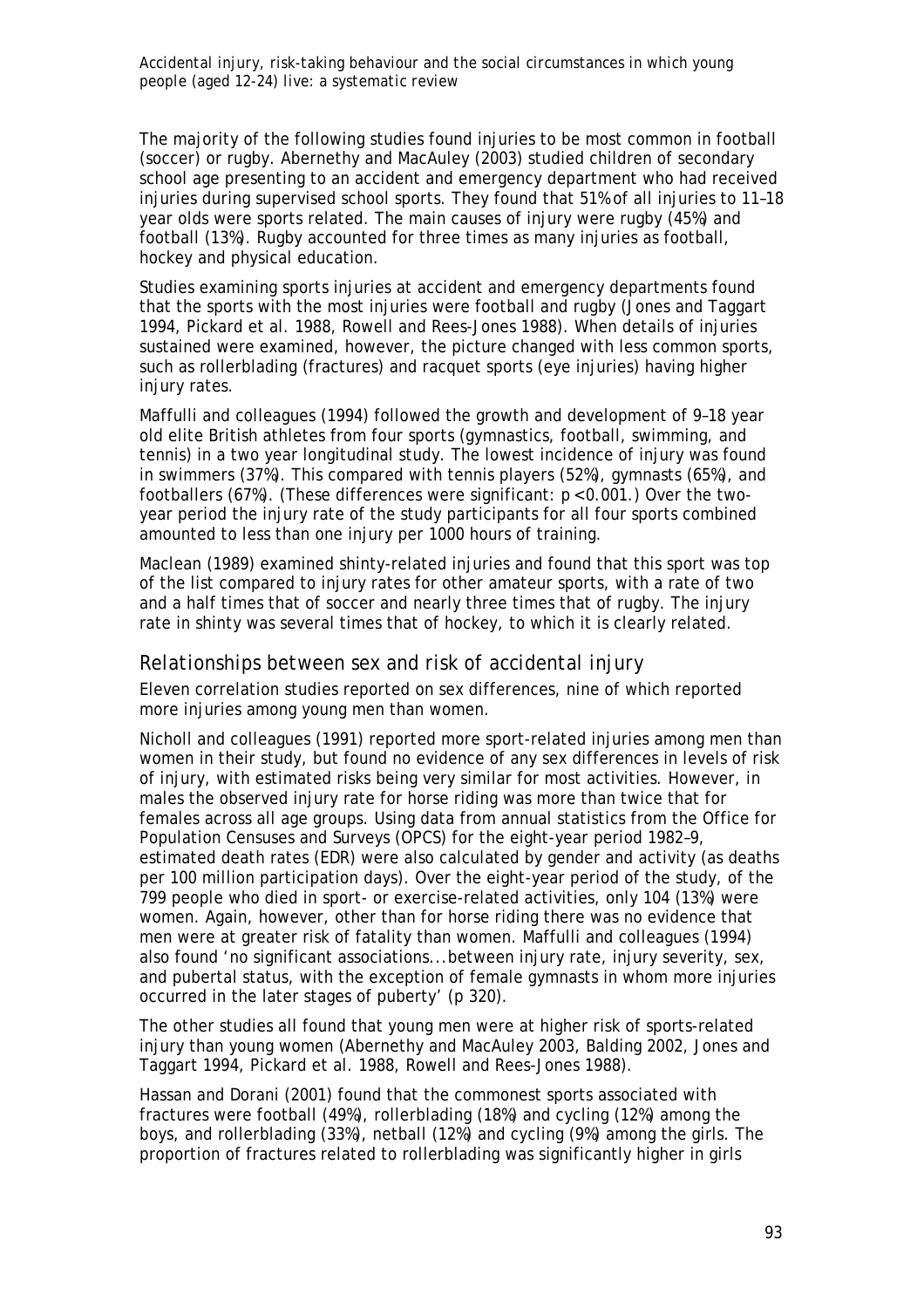compared to boys. There were no differences between boys and girls in the place where injuries occurred.

Choyce and colleagues (1998) examined sports-related hand injuries requiring treatment at an accident and emergency department. There were considerable differences between the sexes regarding injury rates and the actual sport causing injury. The overall male:female ratio was 3.8:1. Injured females were younger than males. In the younger age group (up to and including 16 year olds) the male:female ratio was 2:1; in those aged 17 and over this ratio was 6.6:1. Football was the main cause of male injuries (54%) with a significant proportion of these being to goalkeepers. Netball and basketball were the main source of female injuries (63%).

Beattie and colleagues (1999) surveyed 16–17 year old residents in Scotland and found sporting injuries to be a significant subset of overall injury. Males were subject to more sporting injuries than females  $(p < 0.01)$ , but 'whether this is a reflection of a greater degree of sports involvement or participation in more violent or aggressive activity is unclear' (p 169, 172).

Williams and colleagues (1996) found that a significantly higher percentage of boys than girls reported a sports-related medically attended injury. Sex differences were also found in the type of sports injuries sustained, and severity of injury. Boys reported higher frequencies of sport-related injury, and injuries reported by boys were more severe. Boys most frequently reported fractures and dislocations, whereas girls most frequently sustained sprains and strains.

### *Relationships between age and risk of accidental injury*

There were 10 correlational studies which reported on age differences.

More than half of sports injuries occurred to people in their late teens and early twenties (Choyce et al. 1998, Jones 1987, Nicholl et al. 1991, Pickard et al. 1988), which is probably a reflection of higher participation rates among younger age groups. Inexperienced younger (mostly male) snowboarders were also found to be more at risk than other skiers (Sutherland et al. 1996). However, when considering rates of participation, athletes older than 20 were more likely to be injured than those aged 12–20 (D'Souza 1994), and serious fractures from ice injuries were found to be more likely in older people (Oakland 1990). Using data from annual OPCS statistics, Nicholl and colleagues (1991) found that there was evidence that the risk of a fatal accident increases with age in soccer, horse riding, sailing, and motor sports. The study by Williams and colleagues (1996) found that while there were no significant age differences in the overall frequency of injuries reported, the percentage of sports-related injury significantly increased with age. Age trends were also found in relation to injury severity.

Following the same pattern as the hospital episode statistics, Balding (2002) found the highest number of sports-related injuries in pupils aged 14–15 years, and the lowest in 12–13 years. This pattern was true for females, for males, and for sexes combined.

The pattern of injury emerging from these studies suggests that, as might be expected, the number of injuries is closely correlated with participation rates. However, when participation rates are controlled for, injury becomes more likely among the older age groups.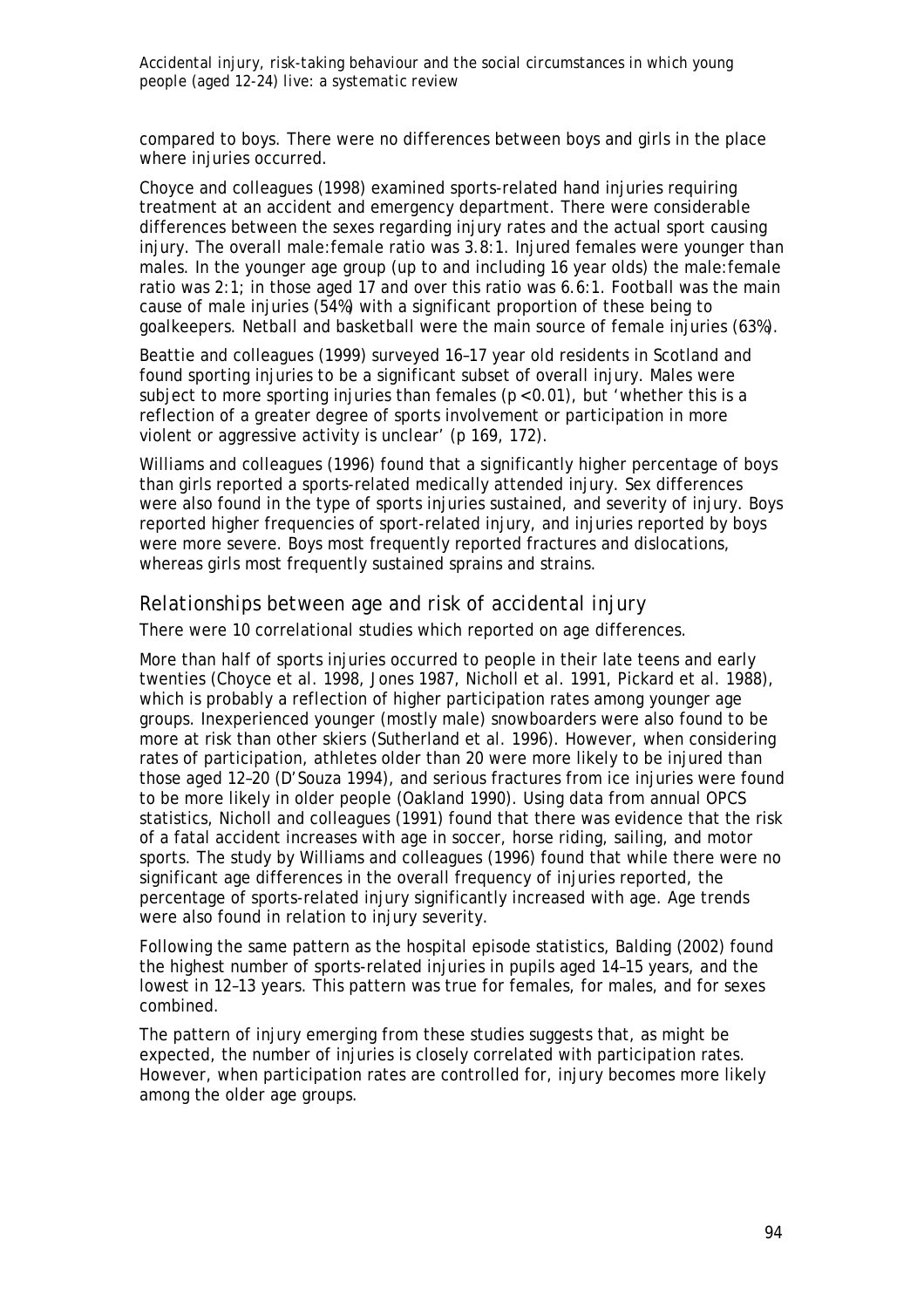## *Relationships between other characteristics and risk of accidental injury*

Seven studies reported other factors associated with sports injuries. These factors included social and economic status, place where injury occurred, and relationship with alcohol.

Using a representative sample of Scottish school pupils (mean age 13.6 years) Williams and colleagues (1996) conducted a cross-sectional survey which examined the relationship between social and economic status and risk of injuries. The survey found that 32% of all reported injuries resulted from sport related activities: approximately a quarter were sustained during formal sports activities and 8% during informal leisure activities. Young people from affluent families, or from families with high paternal occupational status, were more likely to suffer sports injuries. The evidence from this study also suggested that a high level of sports participation is associated with a greater risk of injury in general, and also a higher percentage of sports-related injury. Furthermore, more serious injuries were reported by those in the high sports participation group.

Three studies found that the highest cause of injury among teenagers was playing sport (West Surrey Health Authority 2002, Balding 2002) with the *Health Survey for England: The health of young people '95–97* by Prescott-Clarke and Primatesta (1998) showing that sort/exercise accident rates were at their peak at 13–15 years.

Hassan and Dorani (2001) found that overall injuries were more commonly sustained in residential areas (44%), though older children (10–15 years) were more likely to sustain injuries at school. In a study of serious accidental eye injuries the majority of injuries to 5–15 year olds occurred at home, for 16–24 year olds the majority of injuries occurred in sport or leisure facilities (Desai et al. 1996).

In a study of study track and field athletes D'Souza (1994) found that the presence of a coach significantly reduced the number of injuries. Those athletes who trained and competed alone were twice as likely to have suffered an injury at least once during the season, compared to those athletes who had a coach present all the time. The incidence of injury also appeared to be related to the level of competition athletes were involved in, with twice as many injuries among those competing at the lowest category than those involved in the highest levels. The authors found no relationship between gender, hours trained, or event and the incidence of injury rates.

Oakland's survey of ice-skating injuries (Oakland 1990) found that the most common pre-disposing factor involved in injury was alcohol consumption.

## **Systematic reviews of effectiveness**

We found eight relevant systematic reviews of the effectiveness of interventions to reduce or prevent sport and leisure/recreational injuries.

The reviews by Dowswell et al. (1996) and Towner et al. (2001c) focused primarily on the leisure environment. Scanlan et al. (2001) and Coleman et al. (1996) included a range of sports. One review examined running only (Yeung and Yeung 2001). Handoll and colleagues (2001) focused on ankle taping for the prevention of ankle injuries. Norton and colleagues (2004) focused on the prevention of playground injuries. The eighth review, by Lund and Aaro (2004) discussed interventions in a general category of environmental and product modification.

All eight reviews included studies of both sexes. Towner et al. (2001c) and Dowswell et al. (1996) both focused on children aged 0–14 years, and Norton et al.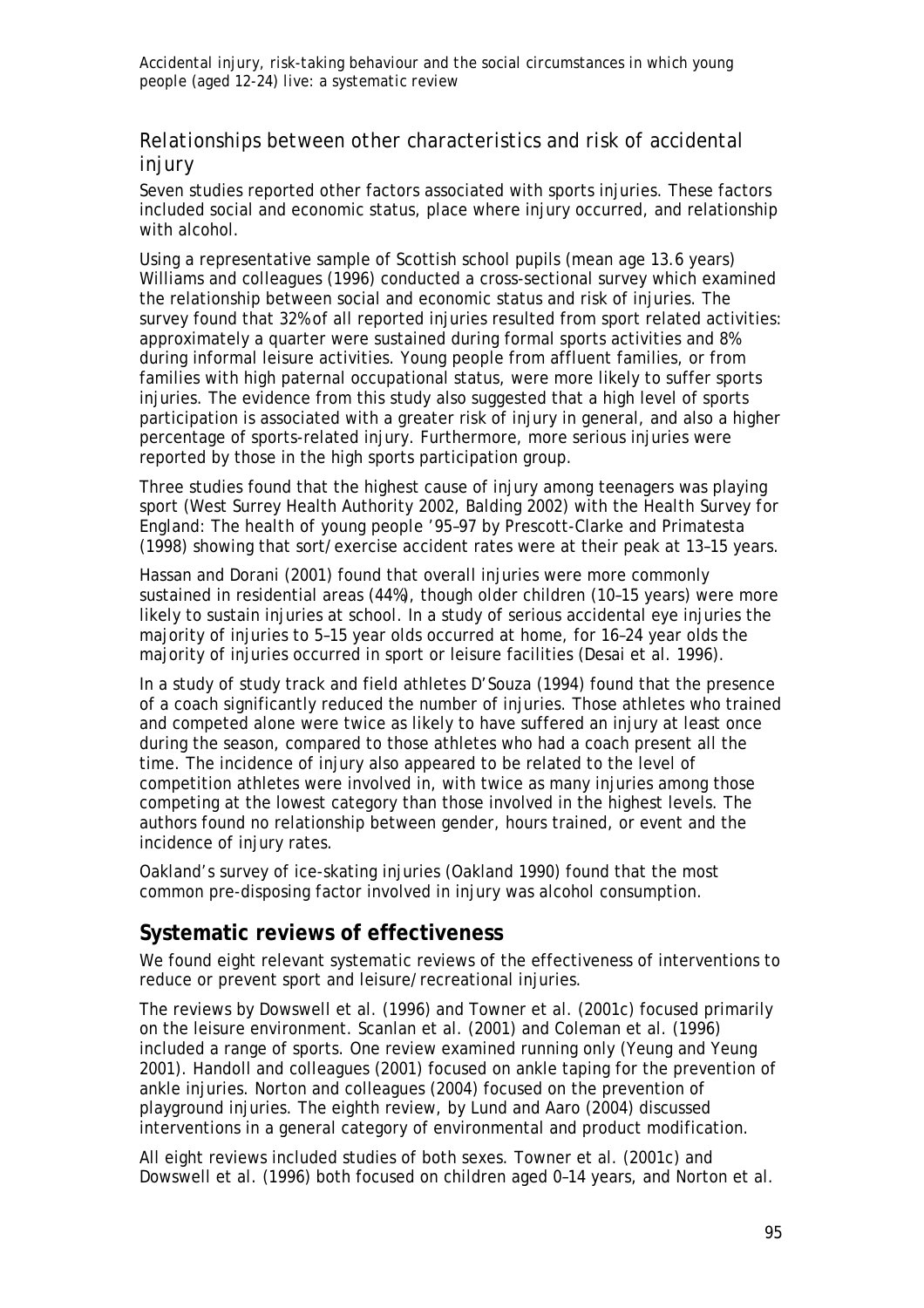(2004) included studies which targeted those aged between 0–15 years; 15–24 year olds were the focus of a review by Coleman and colleagues (1996). Both the review by Handoll and colleagues (2001) and that by Yeung and Yeung (2001) included studies of injury-prevention strategies involving subjects with a broad age range. The review by Scanlan and colleagues (2001) did not set an age limit. Its aim was to examine all the existing evidence and 'determine the applicability of this evidence to children and youth' (Scanlan et al. 2001, p 3). Towner et al. (2001c) and Dowswell et al. (1996) both concluded that there was limited evidence regarding the effectiveness of health promotion in preventing injuries among 0–14 year olds in the leisure environment (Towner et al. (2001c) judged none of the evidence to be 'good' or 'reasonable'). The review by Coleman and colleagues (1996) for 15–24 year olds revealed relatively few studies. Likewise, Scanlan et al. (2001) noted an overall lack of evidence of the effectiveness of interventions to reduce sportrelated injury, but particularly in relation to children and young people. The review by Scanlan et al. (2001) was the most comprehensive, including 117 evaluated studies of interventions across eight different sports: baseball, basketball, cycling, skiing, American football, hockey, rugby and football (soccer). (The findings on cycling were discussed in the chapter on cycle helmets.)

A number of reviews commented on the generally poor design of the available research in this area (in particular, the lack of controlled studies). Coleman and colleagues (1996) considered whether the positive effects of interventions set in other countries would transfer to the UK. Scanlan and colleagues (2001) questioned the validity of transferring findings from one context to another. No studies in any of the included systematic reviews addressed the issue of social deprivation.

Interventions in the studies included in these reviews fell into five main categories: educational (e.g. changing training regime or team tactics); environmental engineering (e.g. changing playing surface); product engineering (e.g. developing or modifying existing protective equipment); regulatory/legislative (e.g. changing rules and regulations); and multi-factor approaches (often education combined with other factors).

Below we briefly discuss the main findings related to specific sports included in the systematic reviews.

## *Football (soccer)*

Four reviews included studies related to football injuries. Four studies included in the review by Scanlan and colleagues (2001) addressed a range of injury prevention interventions that encompassed different training programmes and educational, environmental, and regulatory strategies. For adult players, the review found modest evidence on the effectiveness of training programmes in reducing injuries. The review recommended further evaluation of shin guards, ankle taping and bracing, protective eyewear and mouth guards, and goal post padding and anchoring. A further recommendation was for research into the suitability of safe playing surfaces for younger players. Coleman and colleagues (1996) included a study of a prevention programme with Swedish elite footballers. The intervention included standardised warm up, ankle taping, shoe design, leg guards, and controlled rehabilitation. The evaluation found that injuries were reduced by 75% when the programme was administered by medical personnel and 50% when supervised by coaches. The authors considered that the result might transfer to the UK experience. In a systematic review of 27 randomised trials focused on sporting activities (including football) that are high-risk for ankle injuries, Handoll and colleagues (2001) found good evidence for the beneficial effect of ankle supports in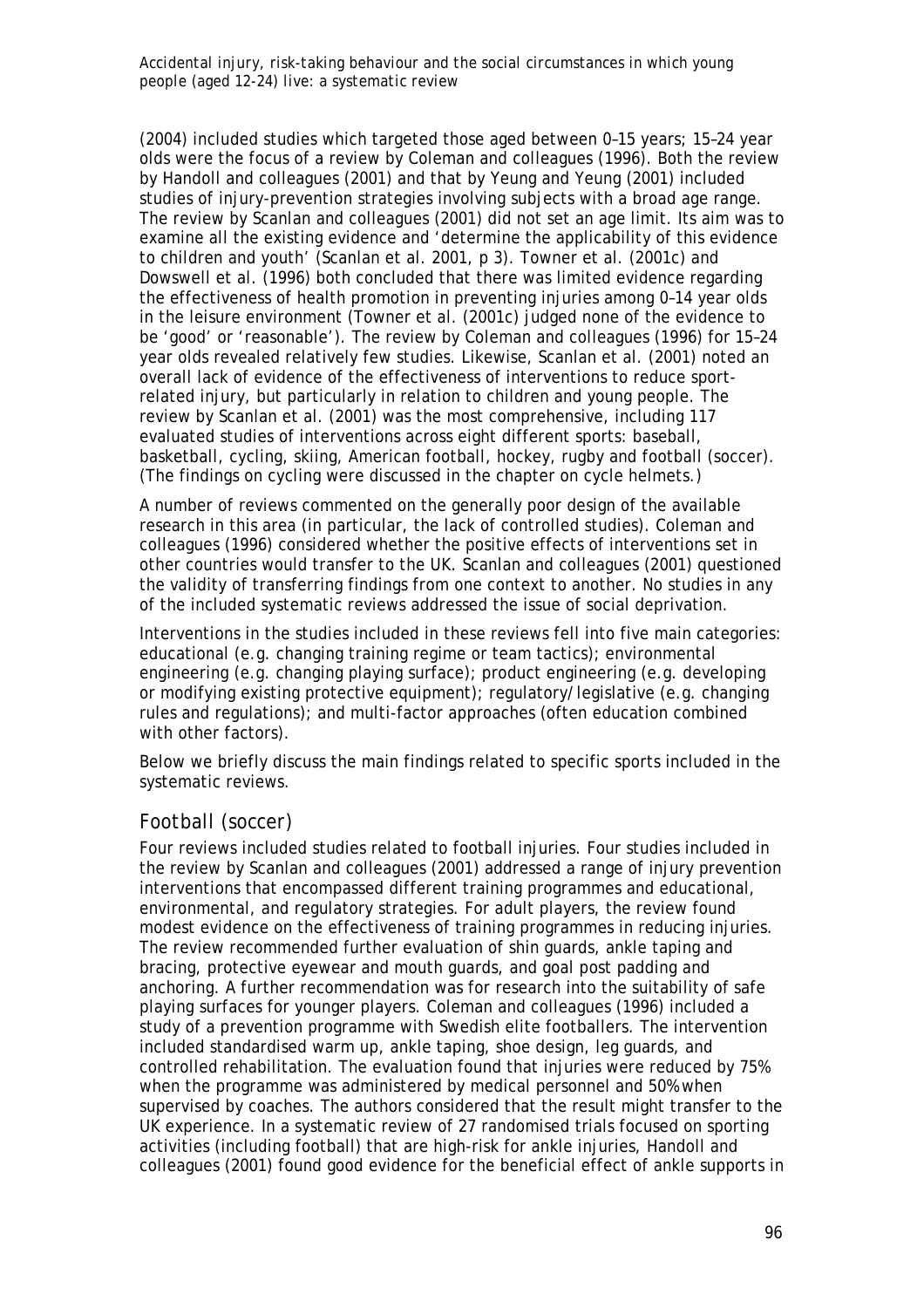preventing ankle sprains in participants with a previous ankle strain (Handoll et al. 2001, p 2). However, for those with previous ankle sprains who did ankle training exercises, the review found limited evidence for reduction in sprains. No conclusions could be made about many of the other interventions (e.g. stretching of calf muscles, ankle taping).

## *Rugby*

Scanlan and colleagues (2001) included five studies on rugby injury prevention, only two of which focused exclusively on children and young people. Custom-fitted mouthguards were found to be effective by four studies (Scanlan et al. 2001, p 139). An evaluation of switching the playing season from autumn/winter to spring/summer found that the risk of injury was higher in summer. Coleman and colleagues (1996) found that, after the introduction of rule changes associated with the tackle, scrum and maul, decreases in the number of rugby union players suffering permanent quadriplegia were reported.

## *Running*

In a systematic review of running injuries by Yeung and Yeung (2001), three main preventive strategies were evaluated in 12 trials: modification of training schedule, stretching exercises, and use of external support or modification of footwear. They concluded that there was a lack of convincing evidence (particularly randomised controlled trials) that the evaluated measures were able to reduce training injuries while still achieving the beneficial effects of exercise. They concluded that the role of knee braces, corrective insoles for malalignment, and the modification of footwear would benefit from further study. Coleman and colleagues (1996) found that warm-up techniques in running were associated with increased injuries (a possible explanation is that athletes who were already injured or had a history of injury might warm up more than uninjured athletes). A randomised controlled trial of a standardised package of warm-up and cool-down exercises undertaken by recreational runners in the Netherlands was found to have influenced knowledge and attitudes, but did not lead to a reduction in observed incidence or severity of injuries.

## *Swimming*

Three reviews discussed interventions aimed at reducing accidental injury from swimming. Towner and colleagues (2001c) found some evidence that parent and child education affected behaviour. They also found reasonable/weak evidence for the effectiveness of a community-based programme targeting 0–14 year olds which involved a life vest loan and bulk discount schemes. Some evidence that modifications to pool design can reduce injuries was also found in this review. Coleman and colleagues (1996) commented generally on the impact of environmental engineering measures (e.g. pool design and barriers) on injury levels, but added that their review had revealed no relevant effectiveness studies for those aged 15–24 years. Both Towner et al. (2001c) and Dowswell et al. (1996) found some evidence of adult/guard supervision of public swimming pools/beaches and injury reduction. Dowswell et al. (1996) reported that teaching children (exact ages unknown) to swim 'seems to offer some protection' (p 144), but the review added that it had found 'no large scale trials comparing injury in children exposed to swimming training programmes' (p 145).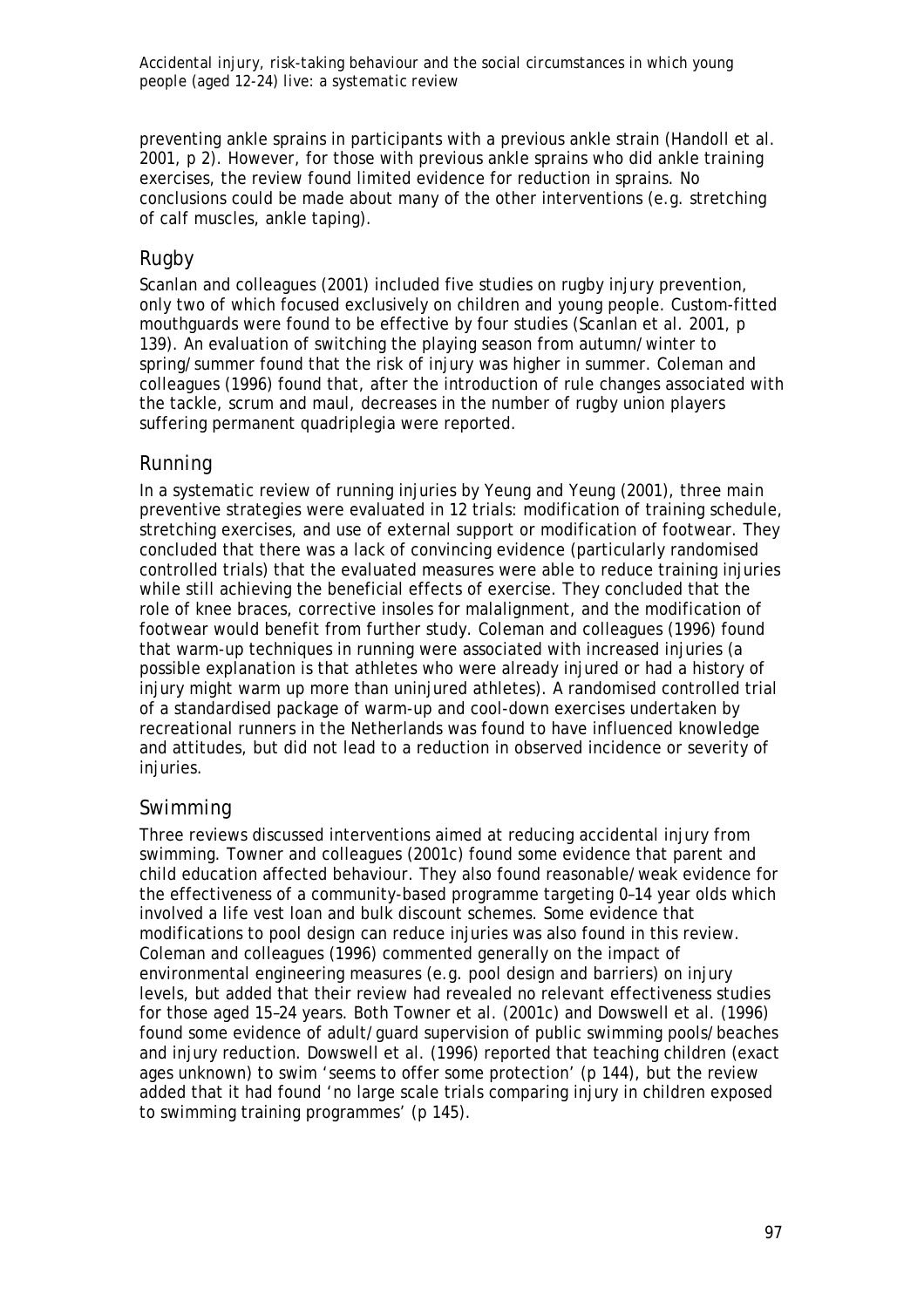## *Play in public playgrounds and sports fields*

One UK-based community study by Sibert and colleagues (1999, p 103) was included in reviews by both Norton and colleagues (2004) and Towner and colleagues (2001c). It found a reduction in the injury rate after removing monkey bars and increasing the depth of the bark beneath equipment. Norton and colleagues (2004) included a community intervention trial set in New Zealand that found that a programme encouraging schools to reduce playground hazards was effective. Lund and Aaro (2004) found that environmental changes on sports fields and playgrounds reduced the incidence of injuries. This included a study of 'quick release bases', which detach from the ground easily when a player slides into them, used by recreational softball players which were effective in reducing the number of sliding injuries.

## *Basketball*

The findings about ankle injury prevention made by Handoll and colleagues (2001) also applied to the sport of basketball (see above). Basketball also featured in the review by Scanlan and colleagues (2001) who concluded that the use of 'ankle stabilizers or high-top shoes and ankle taping can reduce the incidence of ankle injuries' (Scanlan et al. 2001, p 44).

## *Baseball*

Scanlan and colleagues (2001) concluded that there was good evidence for the effectiveness of 'break-away bases', finding that they were more effective than standard bases in preventing sliding injuries. Coleman and colleagues (1996) came to the same conclusion about modified bases.

## *Ice hockey*

Scanlan and colleagues (2001) found that a regulatory approach to injury reduction (including mandatory use of protective equipment) was effective in reducing injury rates. Injuries were reduced after the implementation of new rules – for example, about high sticking (raising the stick above shoulder height) and the disallowing of 'checking' from behind. One study found that there was a significant association between ice surface size and injury rate: as size increased, the rate of injury decreased. They also concluded that the use of correctly fitting helmets could also be a factor in injury reduction. Coleman and colleagues (1996) found that the introduction of face protectors in ice hockey was linked to decreases in facial injuries.

## *Weightlifting*

Coleman and colleagues (1996) found evidence for the positive effects of weight lifting belts in preventing back injuries.

## *Squash/racquetball*

Coleman and colleagues (1996) found evidence that eye protectors meeting certain standards of specification, face protectors, and guards (closed type) can prevent injury. They further reported that the use of eye protectors increased 'when the equipment was available to be borrowed from the court and information about the specific consequences of not wearing eye protection was displayed' (Coleman et al. 1996, p 51).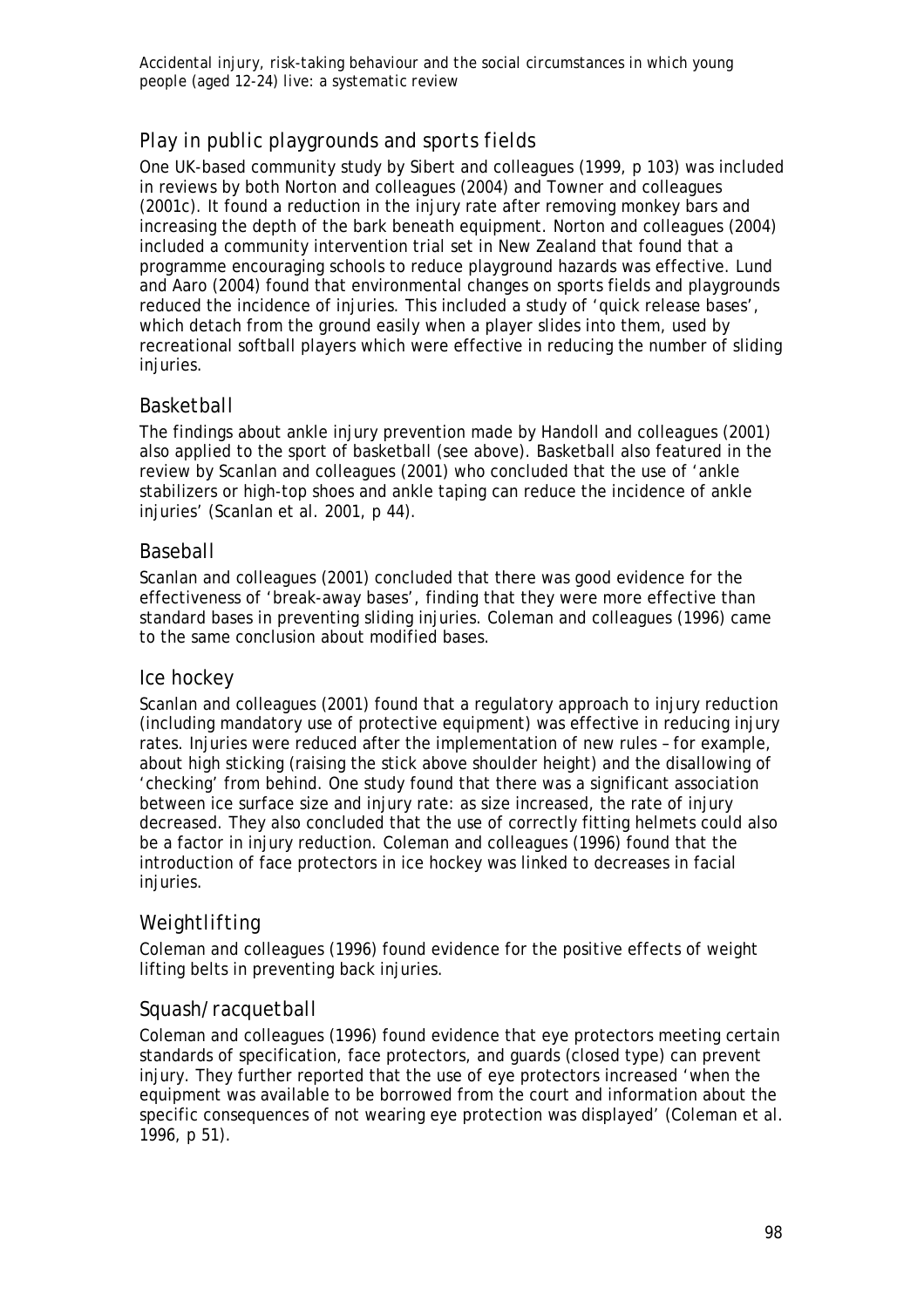## *Alpine skiing*

There were 10 relevant studies in this section of the Scanlan and colleagues (2001) review. The generally poor quality of the studies limited the review's assessment of the effectiveness of the interventions they studied. The review suggested that lessons may be beneficial to beginners, the majority of whom are children and young people.

## *Horse riding*

Coleman and colleagues (1996) found that a multi-agency collaboration publicising the risks of head injury was effective in raising awareness and increasing sales of horse-riding helmets(Coleman et al. 1996, p 51).

## *American football*

Coleman and colleagues (1996) found that the introduction of face protectors was effective in decreasing facial injuries. They also found that mouthguards led to fewer oral and head injuries. They found conflicting evidence for the use of knee braces.

## **Current policy in the UK**

In 2000 the Government published its strategy for sport, *A Sporting Future For All*, (Department for Culture Media and Sport 2000) and has published periodic reviews of progress since then. Two main aims are identified: to see 'more people of all ages and all social groups taking part in sport' and 'more success for our top competitors and teams in international competition' (p 6). In particular, young people are identified as a key group in which to promote sport because of its benefits in terms of health and the development of values such as 'discipline, team work, creativity and responsibility' (p 7). However, while sport is to be encouraged, as the above statistics have shown it is also a major cause of accidental injury among young people. Moreover, an acknowledgement of this is lacking from most policy documents from this period which promote its benefits.

The National Accidental Injury Task Force did identify sports injury as a priority area: one of its 'headline interventions' is to produce safety guidelines for children's sports, and a longer-term aim is to create a sports injury database (Accidental Injury Task Force 2002). The Department of Health is now recognising Sport and Exercise Medicine as a specialty (Department of Health 2004b), arguing that the treatment of sports injuries by non-specialists is inefficient and only deals with the specific injury, rather than being a 'holistic assessment of the patient's needs' (The Sport and Exercise Medicine Working Group 2004).

Organisations with useful online information on this subject include: SportEngland (www.sportengland.org) and the British Association of Sport and Exercise Medicine (www.basem.co.uk).

## **Discussion and implications**

## *Summary of findings*

The greatest numbers of sports-related injuries occur to young people playing football (27%) and rugby (10%) – because these are the most widely played sports. When activity rates are taken into account, rugby is by a long way the most dangerous mass-participation sport. Stick-based sports, such as hockey, also have high injury rates, and eye injuries are more common in racquet sports. One study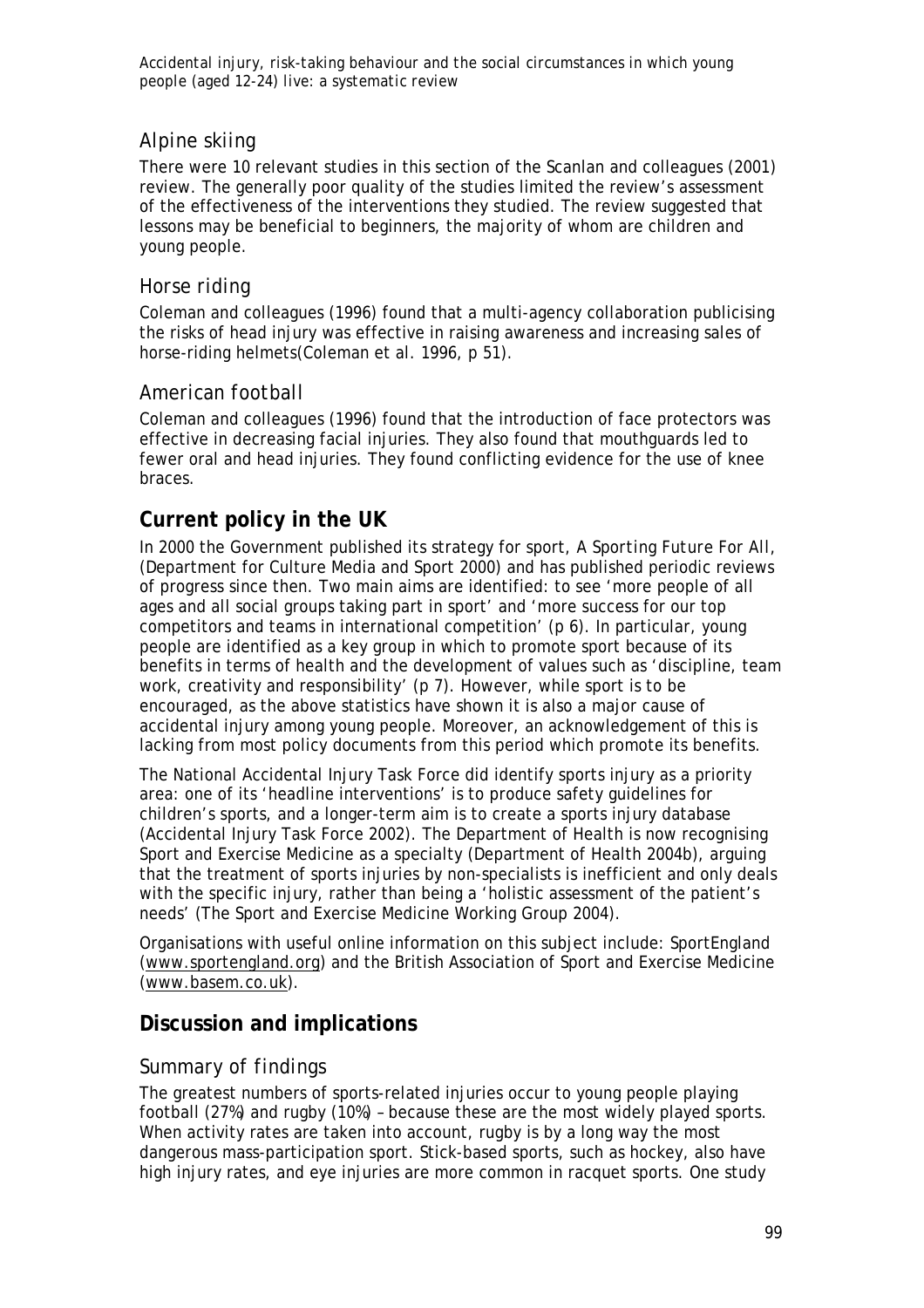found that half of all injuries to young people in an accident and emergency department were sports related, and most studies which examined differential injury between sexes found that young men suffered more injuries than young women. The *Health Survey for England* (Prescott-Clarke P, Primatesta P, 1998) found that sport/exercise accident rates peaked in young people between the ages of 13 and 15 years old.

Athletics injuries are reduced if a coach is present, and there is some evidence to suggest that adult/guard supervision can reduce injuries at swimming pools and beaches. Systematic reviews failed to find strong evidence for interventions to reduce sports injuries, and no studies in any of the reviews tackled the issue of injury in relation to social deprivation. Much of the research is focused on younger children and the question of whether or not these interventions are appropriate to a teenage audience needs to be considered.

With regard to specific sports, the use of custom-fitted mouthguards was found to reduce oral injuries in rugby and changes to the rules reduced very serious injuries in rugby and ice hockey. Similarly, the use of protective equipment reduced injuries to players of American Football, the use of belts benefited weightlifters, and eye/face protectors reduced squash injuries. For those with previous ankle sprains, ankle supports and taping were beneficial in reducing future sprains (in soccer and other sports, such as basketball). Specially designed baseball bases, which come away from the ground easily when players slide into them, were effective in lowering injury rates. Despite considerable research, there is little strong evidence to help runners avoid injury. Neither stretching nor warm up/down regimes appear to be associated with reduced rates of injury.

The environment in which sport takes place can affect injury rates. Smaller rinks are associated with more injuries in ice hockey, and the design of swimming pools can also change injury patterns. Removing monkey bars and increasing the depth of protective bark in public playgrounds can reduce injuries significantly. Reducing hazards in school playgrounds has also limited injuries.

Current Government policy encourages active participation in sport to improve people's mental and physical health. There is renewed interest in sport in schools and, with the Olympics due to be held in London in 2012, in the development of a national team to achieve success for the hosts in this international event. *A Sporting Future for All* (Department for Culture Media and Sport 2000) also recognises the social divide in sports participation and aims to change this. Sports injuries are not a priority area for the Accidental Injury Task Force. However, it does intend to produce safety guidelines for children's sports and to set up a national sports injury database.

### *Social and economic circumstances*

We found very little research which examined sports injuries from the perspective of social and economic circumstances directly. In 2002, SportEngland published a survey of participation which included a breakdown of which sports were played by which socio-economic group. People in the higher managerial and professional groups were more than twice as likely to engage in sporting activity as people who were long-term unemployed or had never worked (Sport England 2002). Likewise, Williams and colleagues (1996) found that for young people family affluence was predictive of both more frequent participation in sport and the use of protective equipment while playing sports.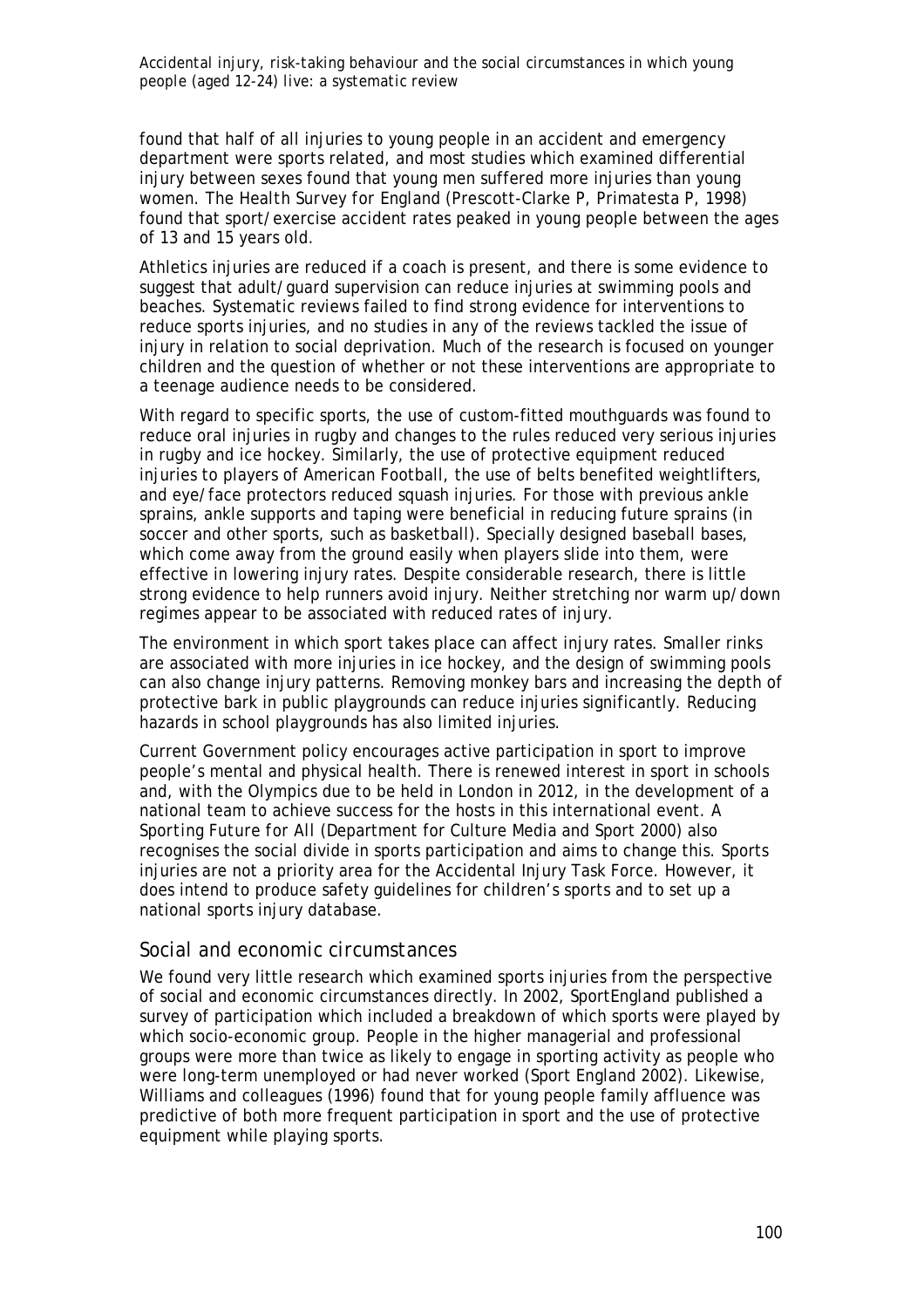## *Implications for interventions*

Since supervision and coaching can reduce injuries, opportunities for promoting their presence at informal sporting events should be sought.

Out of all the sports covered in this chapter, rugby is the most dangerous mass participation sport. Not only are injury rates high, but the injuries incurred can be extremely serious: reductions in 'permanent quadriplegia' were sought in one intervention. Since changes to the rules of the game can reduce injury, we recommend that rugby played as part of compulsory education should adopt rules which result in injury rates no higher than other school-based sports.

### *Implications for research*

We have found the evidence base for interventions to be particularly weak in this area and would support the establishment of a national sports injury database.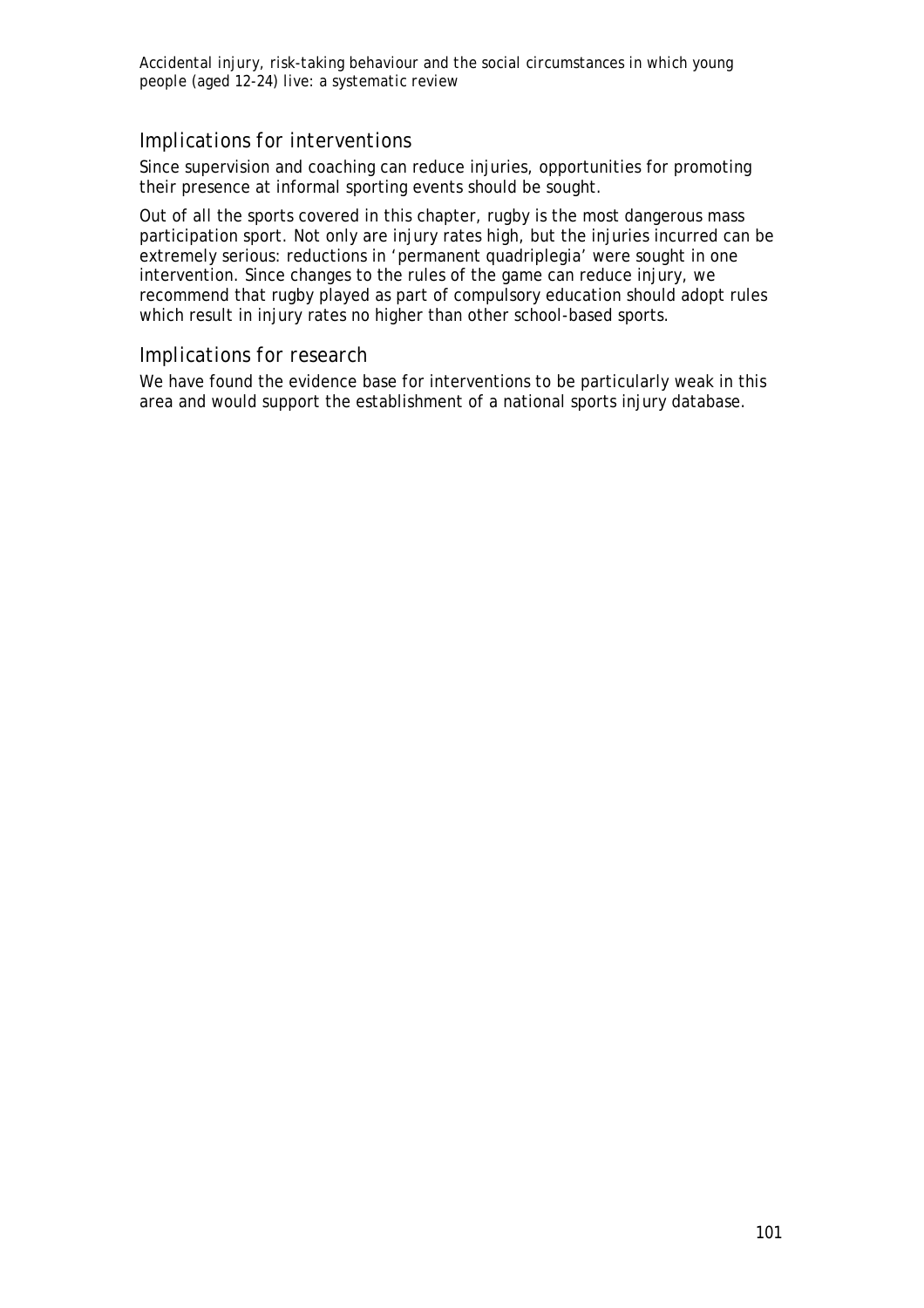# **8. The social circumstances of accidental injury among young people**

We stated at the beginning of this systematic review that we wanted to understand more about the relationships between accidental injury and risk-taking behaviour among young people and the social circumstances in which they live. In looking at social circumstances we hoped to understand why there is a steeper social class gradient for death due to an accidental injury than for any other cause of death in children and young people, and why that gap has continued to widen. We found that most of the studies identified did not report the social circumstances of the population, let alone explore the influence of social and economic status (SES) as a factor in the relationship between accidental injury and risky behaviours. Reducing inequalities in health is a key focus of public health policy in the UK. It is therefore disappointing that the findings of this review cannot contribute more towards identifying strategies for interventions with the potential to reduce SES-related accidental injury and death.

This is partly a result of a paucity of studies which seek to anatomise the different and interconnected factors influencing injury risk, and the consequences of a review process driven by questions about individuals' risk-taking behaviour. The question that framed the scope of this review restricted the exploration of the causal pathway between risk factor and injury to a narrow track which conceptually fits with a behavioural model of prevention. In this model, individual 'decisions' to take risks are not necessarily systematically shaped by their social and economic circumstances.

Explanations for the relationship between accidental injuries and inequality have commonly fallen into four categories. These are summarised by Jackson and Towner (1997, p 7) in their literature review on the socio-economic influences on unintentional injury in childhood:

- 1. Artefact explanation: health and class are artificial variables, developed in order to measure social phenomena, and the relationship between them may be an artefact of little causal significance.
- 2. Social selection explanation: social inequalities exist, but people in poor health move down the occupational scale while people in good health move up.
- 3. Cultural/behavioural explanation: this stresses the differences in the way individuals from different social groups choose to live their lives and the behaviour and life styles they adopt. Inequalities exist because 'lower' social groups adopt more dangerous and health-damaging behaviours than 'higher' social groups.
- 4. Structuralist/materialist explanation: the external environment and the conditions in which people live are important influences on risk. In this explanation the 'lower' social groups do more dangerous work, live in more hazardous environments and poorer housing, and have fewer resources to ensure good health and access available health services.

In the UK, health and social policy have been dominated by the cultural/behavioural explanation. When converted into injury prevention practice, this stresses the use of persuasive information and education techniques to modify individual attitudes and knowledge, rather than environmental modification. The individual behavioural approach is reflected in the recent Public Health White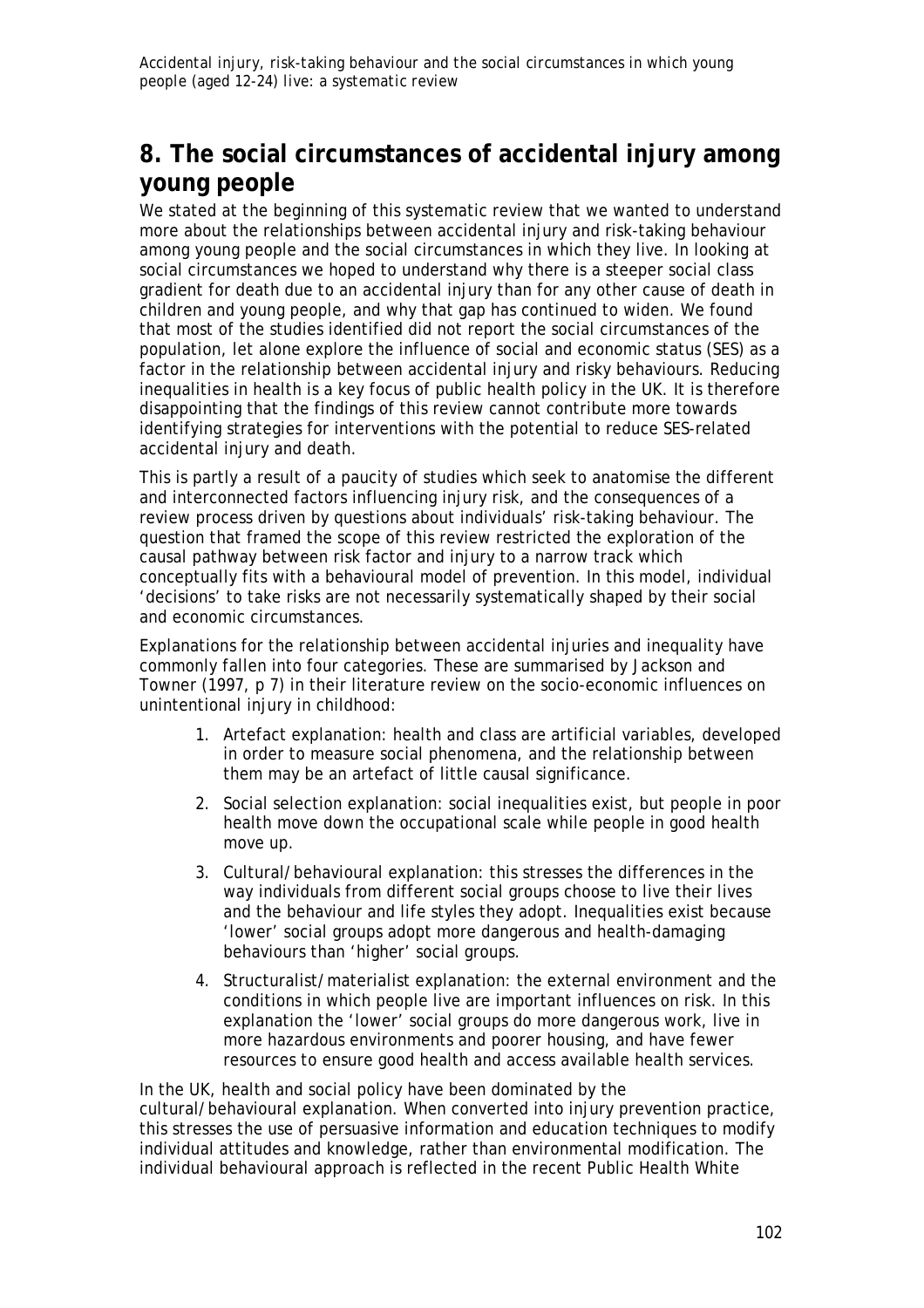Paper C*hoosing Health: Making healthy choices easier* which sets out plans to address inequalities in health by focusing on providing access to greater information and healthier choices for people in disadvantaged groups and areas (Department of Health 2004a, Chapter 2). In this context choice is viewed as the capacity deliberately to select a course of action from the range of options available with full knowledge of the pros and cons.

Applied to accidental injuries sustained by young people while walking or cycling, or children while at play, a behavioural explanation might highlight the heedless risk-taking behaviour of children and young people from disadvantaged social groups, a phenomenon which requires tackling through interventions to target the behaviour of children and young people, or that of their parents. A structuralist approach would suggest that the environment shapes the behaviour of parents and their children and would highlight, for example: the greater difficulty of supervising play from high-rise housing; the dangers of housing where the front door opens directly onto the street; and the lack of traffic calming, cycle pathways, and safe play areas in poorer neighbourhoods.

Considerable debate has been generated by the different causal explanations for health inequalities, a debate which crosses the wider political debate about the role and responsibility of society and individuals. However, most of the evidence suggests that a broad range of different and interrelated factors are associated with injury risk, and that it is the 'cumulative effect of adverse material and social circumstances that is the most important determinant of health inequalities.' (Towner 2005). There may even be a 'dose–response' relationship: research indicates that the effects of SES on all areas of health are apparent at all levels of SES, with each level having better health than the level below (Blane et al. 1990, Head et al. 2002, Marmot et al. 1991).

While limited in its scope, the question asked in our review is important in its own right, and we know of no other systematic review in this area which has sought to quality-assess and synthesise UK evidence on this topic across such a range of study designs. However, what lies outside the framework of the review and thus the concepts which informed the systematic searches is a body of evidence on the ways in which social and economic factors affect injury risk. There has been a tendency to see accidental injury solely in terms of the outcome of engaging in unsafe or risky behaviours. The findings of this review do not support this approach. Instead they suggest that young people do not simply opt into behaviours that are dangerous, with the disadvantaged young choosing these more frequently. The pathways to accidental injury among young people are more complex. In this chapter we describe in more detail what we have learnt about the variation in injury risk associated with the adverse social, economic and environmental circumstances of some young people's lives. We also report our findings from a limited review of reviews (systematic and non-systematic) which focus on social deprivation and unintentional injury.

## **What correlational studies tell us about accidental injury and SES**

The correlational studies contribute little to our understanding of the relationship between SES and injury risk, as only four considered this in any sustained way (Shah et al. 2001, Christie 1995, Tunbridge et al. 2001, Williams et al. 1996). Three reported higher injury risk among young people from disadvantaged backgrounds, while one study found high SES to be predictive of participation in sports and increased sport injuries (Williams et al. 1996). Deaths from drug poisoning were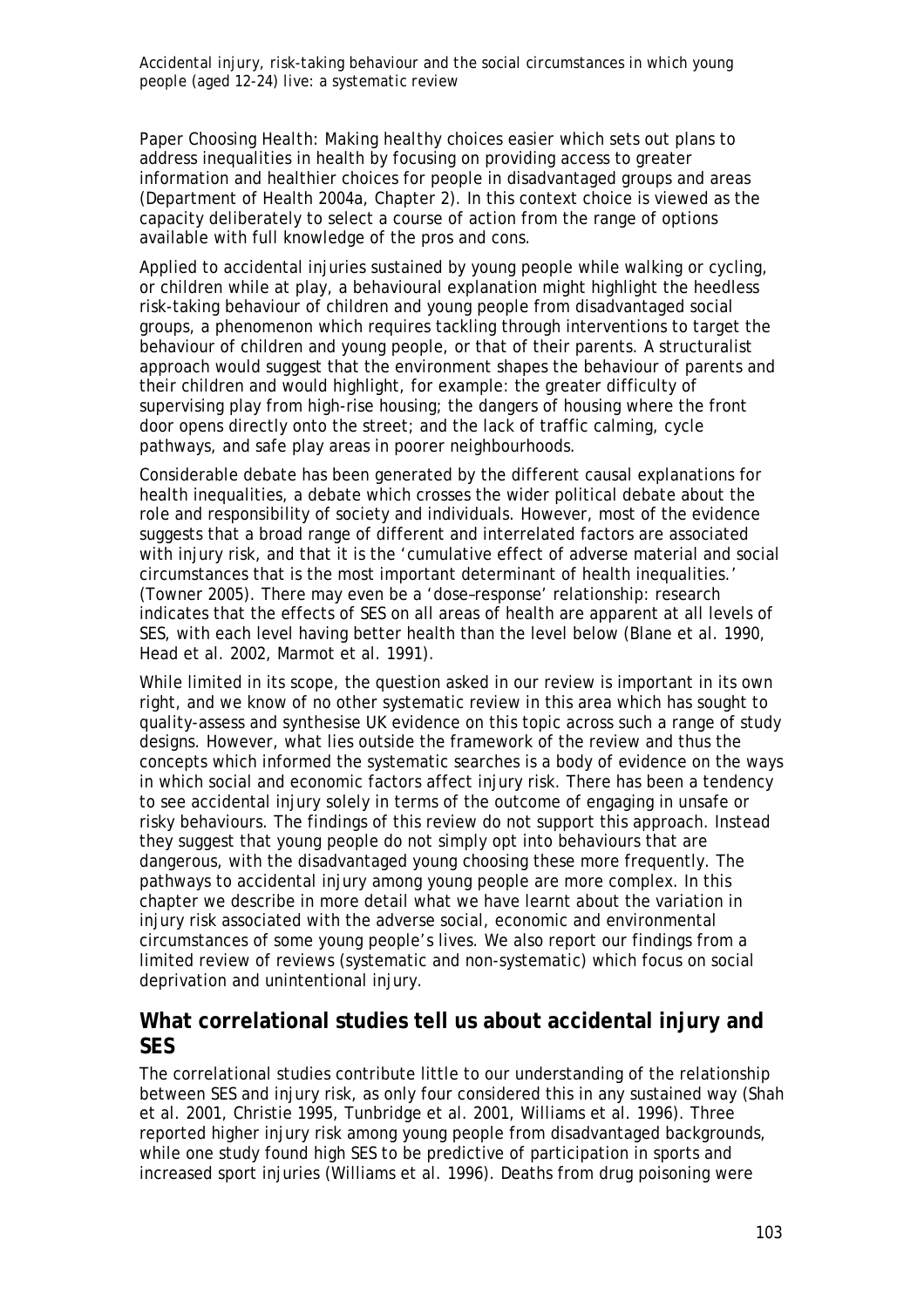found to be strongly associated with deprivation (Shah et al. 2001). Three studies found associations between low SES and increased road-related injuries and deaths (Christie 1995, Tonbridge et al. 2001, Williams et al. 1996). Williams and colleagues also reported that children with a low SES background were more likely to have cycling accident and less likely to wear a cycling helmet.

# **What reviews tell us about accidental injury and SES**

We found a total of six reviews which focused on SES and unintentional injury. Only two of these were systematic reviews (Dowswell and Towner 2002, Mackay et al. 1999). These were discussed in an evidence briefing for the UK Health Development Agency (Millward et al. 2003). They both revealed difficulties in synthesising evidence of what might be effective in preventing/reducing accidental childhood injury in disadvantaged groups. This was due to a paucity of original research targeting disadvantaged individuals or groups, a lack of good quality evidence, and many different approaches to the definition and operationalisation of concepts relating to disadvantage. Towner and colleagues (2005) conducted a review about variations in unintentional injury rates according to age, gender, SES, culture and ethnicity, and place. Their report describes and offers explanations for inequalities in injury rates, and examines the extent to which intervention studies have taken inequalities into account in their design, implementation and reporting. The review focused on children aged 0-14 years and was therefore excluded from this study. We recommend this report to those interested in health inequalities and childhood injury prevention.

In 2001 Towner and colleagues updated two systematic reviews published in 1993 and 1996 (Towner et al. 1993, Towner et al. 1996, Towner et al. 2001c) to include international studies published between 1975 and 2000 on the prevention of childhood injuries where the target population included children under the age of 15. Thirty-two of the 155 studies included in the systematic review addressed the issue of social deprivation, and a separate analysis was conducted on these studies (Dowswell and Towner 2002). Whitehead's four approaches to reducing inequalities in health were used as a conceptual framework: strengthening individuals, strengthening communities, improving access to services, and broad economic and cultural change (Whitehead 1995). Definitions of social deprivation and the way target groups were identified varied considerably between the studies, with consequences for generalising the results of a study from one context to another. For example, some defined deprivation in terms of inner city wards, or type of housing or school, while others used family characteristics such as low income, single parent, or occupation.

Only four reviews examined the impact of an intervention on different social groups. Research was not evenly spread over injury target areas, and rarely focused on areas where inequalities are known to be associated with injuries and death. For example Dowswell and Towner (2002) found only one study that focused on reducing pedestrian injuries in socially deprived groups, despite pedestrian injury being the main cause of injury death among children in the UK, and there being a known association between this injury and social deprivation. The initiative to reduce child pedestrian injury evaluated in Glasgow was effective, with children less likely to pick unsafe places to cross the road after the intervention. Rather than environmental change to target injuries in the road that could provide children with a level of passive protection, the intervention studies included in the review aimed to change the knowledge and behaviour of individual children and/or their parents, with mixed results. While provision of free cycle helmets resulted in increased ownership, this had limited effect on injury rates. The relationship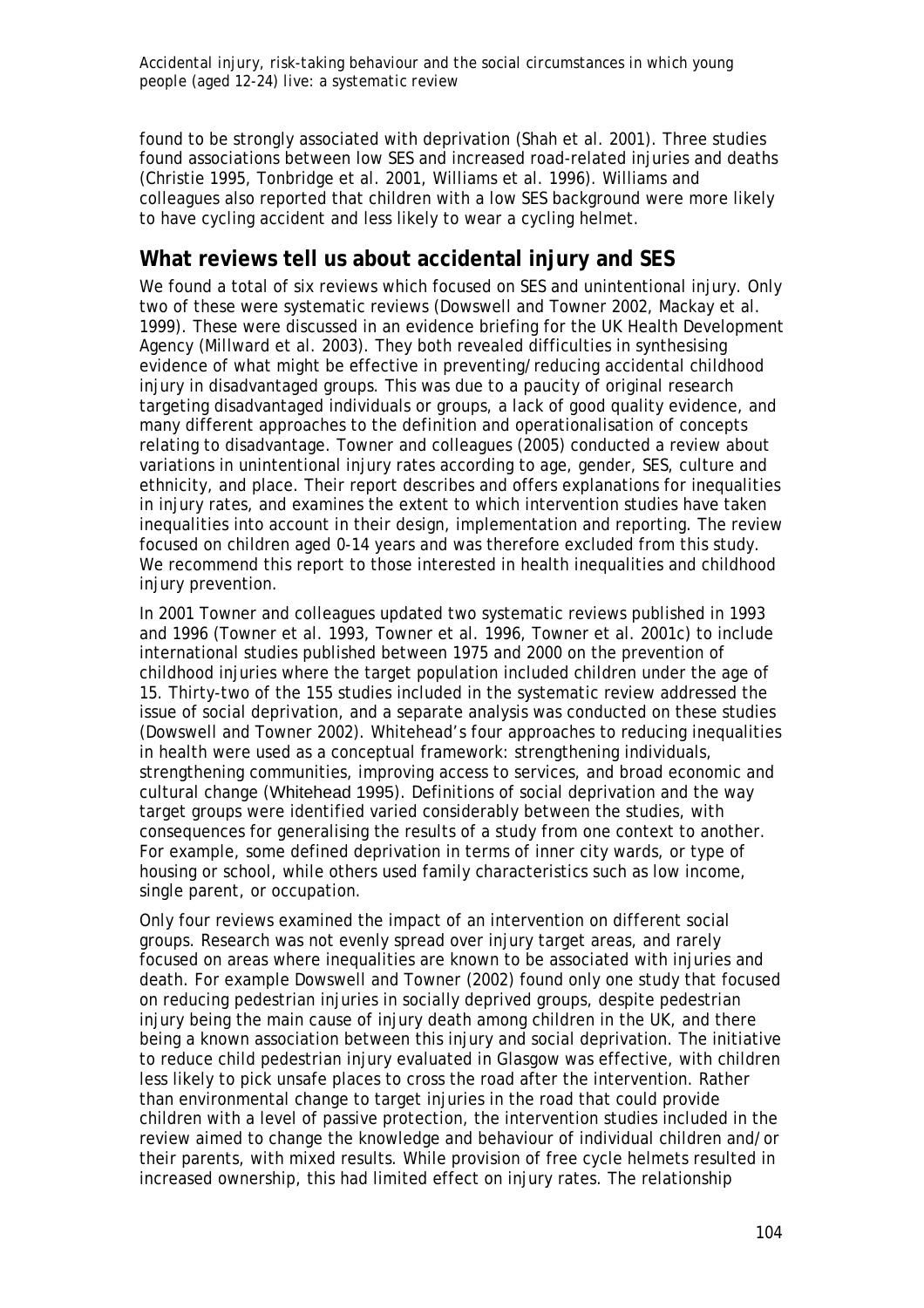between different types of neighbourhood and patterns of bicycle use was unclear, as was the protective effect of a helmet in different neighbourhoods with different traffic volumes and speeds. No evaluations of instances where environmental change (e.g. cycle pathways) had been used to reduce the risk of exposure to injury among socially deprived children were identified. Interventions to promote in-car safety were found to be partially effective, but again little evidence was presented on the differential impact of these interventions between different social groups. Most interventions were limited to targeting individual behaviour change.

The Dowswell and Towner (2002) review found no studies which addressed injuries in the leisure environment and no mass-media interventions targeted at socially deprived groups. There was a lack of research on interventions to increase access to services, and to achieve broader economic and cultural change. Valuable process information was not presented on the reach of different interventions, making it difficult to judge whether injury risk was partly due to a lack of exposure to health promotion activities. Only six of the included studies had been conducted in the UK.

In 1999, Mackay and colleagues published their report *Systematic Review of the Relationship Between Childhood Injury and Socio-economic Status* (Mackay et al. 1999). This review differed from the Dowswell and Towner (2002) review in that its goal was not to discover and synthesize evidence of 'what works', but to synthesise research evidence regarding the relationship between SES and unintentional childhood injuries, and to determine the potential implications for research, practice and policy about injury prevention that was relevant to the Canadian context. Mackay and colleagues included 57 controlled primary studies published since 1980 which contained an analysis of the relationship between SES and the incidence of risk of unintentional injury or the uptake of injury preventing measures or behaviours.

None of the intervention studies specifically addressed whether SES was related to uptake of the programmes, an important process issue also raised by Dowswell and Towner (2002). In the five intervention studies which focused on use of child passenger restraints, lower SES was associated with lower and incorrect restraint use. Findings from the six non-intervention studies on bicycle helmet use were less clear. One found that injury outcome was not associated with SES; two found increased helmet use among higher SES groups; another found an association with ethnicity (not further described by the authors) but not income; and two studies found helmet use associated with higher incomes. This review, like that by Dowswell and Towner (2002), noted the lack of interventions specifically targeting socially deprived groups.

Thirty-nine cohort and case-control studies included in the review by Mackay and colleagues considered risk factors for a range of injuries. Measures of SES and SES data collection methods varied greatly among the studies. No overall picture could be formed from the data as to the relationship between SES (measured in different ways) and injury risk.

Risk factors for pedestrian injury were the focus of nine studies; two examined risk factors for both cycling and pedestrian injury. Again, there was considerable variation in measures and operational definitions of SES. Several studies found an association, while others did not. Twenty-one of the 47 measures were used less than three times. The quality of the reporting was poor. Analysing SES measures reported in 195 potentially relevant studies, Mackay and colleagues found 47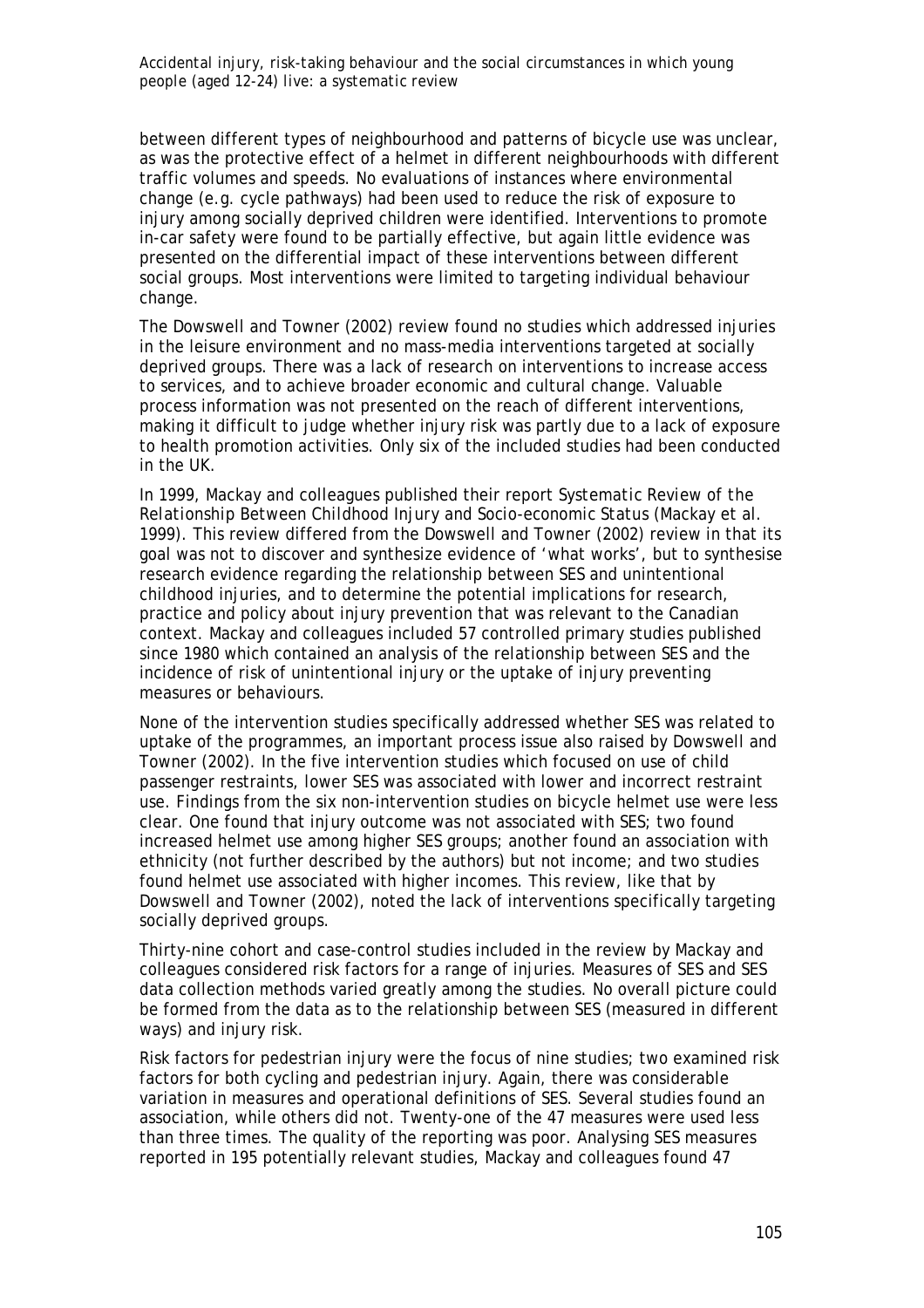different measures, most with different operational definitions described as maternal or paternal education, household income, and ethnicity.

This assumption that 'ethnicity' somehow in itself constitutes a risk factor for accidental injury (like the assumption that SES itself does) runs throughout the literature discussed in our review and is clearly unhelpful. Everyone has an ethnicity (just as everyone can be described in terms of their social class). The ways in which different ethnic groups experience injury risk and the factors associated with this constitutes a research question. In general, this is an area within social epidemiology and the sociology of health and illness that is poorly conceptualised and operationalised (Aspinall 2001). The evidence, so far as young people are concerned, is probably that minority ethnic groups have lower risks of injury and associated factors, but the pattern varies by ethnic group (Brannen et al. 1994).

The complexity of the relationship between SES and injury is illustrated by Mackay and colleagues in relation to the issue of parental supervision. Some evidence points to children being at greater risk when parental supervision is low. But what are reasons for the differences in parental supervision? These may be a lack of resources such as time, money and social support. A study of pedestrian injury in children of single parents suggested a link between social support and injury risk. One study suggested that parents from manual occupation groups may supervise their children less closely because they wish to foster their children's independence.

*Social Differences in Traffic Injury Risks in Childhood and Youth – A literature review and research agenda* was published in 2002 by Laflamme and Diderichsen (Laflamme and Diderichsen 2000). This is not a systematic review, but a well reported and comprehensive review of the literature on social differences in traffic injury in childhood (0–15 years), which did not provide quality appraisal of studies. The authors apply a conceptual framework which they use to identify the mechanisms through which social context, social position, and exposure may contribute to unequal distribution of traffic injury risks (Diderichsen and Hallqvist 1998). In relation to social context the authors found that studies either analysed geographic areas grouped by social and economic status and compared injury rates across the groups, or grouped areas by injury risk and compared socio-economic differences. The findings of both were similar and suggested that injury risks increase with socio-economic deprivation. High population density, lack of safe play areas, fast-moving traffic, and low employment rates were all associated with risk of injury. The authors note the importance of the environment as a determinant of pedestrian injury risk, and conclude that the evidence suggests that children with lower SES or living in more deprived areas are consistently more at risk than others. They suggest that the best explanation as supported by the evidence is that 'the social gradient reflects differential exposure of children to various hazards (as opposed to propensity to behave in any particular manner)' (Laflamme and Diderichsen 2000, p 296).

*What Works in Reducing Inequalities in Child Health* (Roberts 2002), while not a systematic review, is a considered approach to reviewing the evidence relating to inequities in the area of child public health. We discuss it here because some of the included evidence relates to some of the younger people within our age range. The report covers a range of child health issues, including an analysis of interventions intended to protect children from accidental injury. The increased risk of injury associated with lower social class is related to traffic volume, absence of play areas, poorly protected play areas, and high levels of kerbside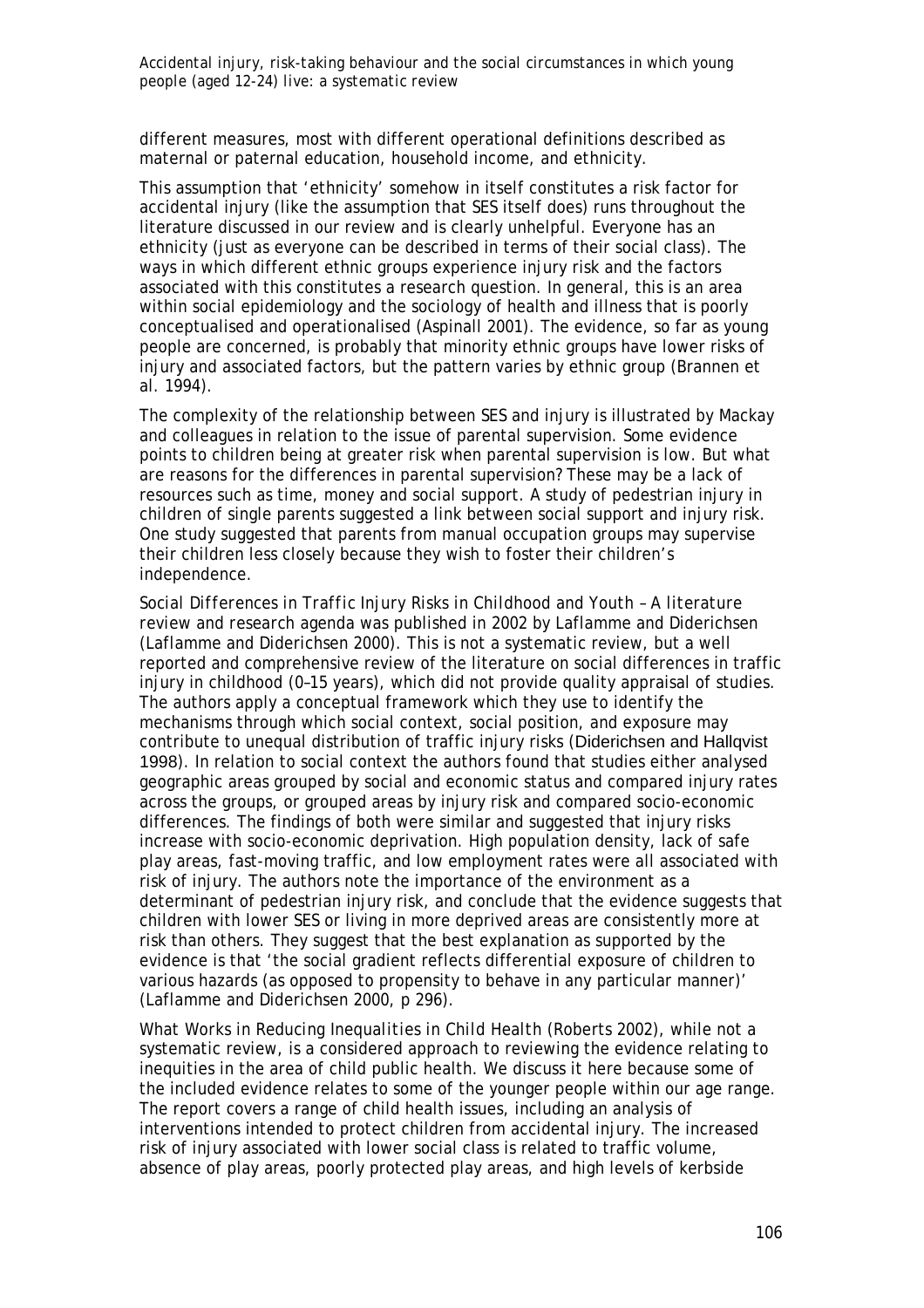parking. Roberts notes that many evaluations of road safety campaigns directed at children have focused on the child's behaviour, not that of motorists, and have measured effectiveness in terms of knowledge scores rather than changes in road safety behaviour. This review points to evidence of the effectiveness of area-wide traffic calming schemes rather than those targeted at accident black spots in reducing injuries. Behaviour is less important than environment when looking at the causes of child pedestrian accidents.

Two further reviews take a different but related approach in analysing 'neighbourhood effects'. Reading and colleagues (2005) focused on neighbourhood influences on child injury risk in their critique of three large population-bound studies conducted in the UK and the USA. They concluded that there were 'demonstrable' neighbourhood influences on injury risk and rates of injury in children (p I75). Rates of injury are highest among children living in poor and deprived neighbourhoods, regardless of personal characteristics. A second review, by Sampson and colleagues (2002), included over 40 studies of the relationship between neighbourhood characteristics and health outcomes, with a particular focus on young people. This literature provides some understanding of how dynamic social processes operating at the neighbourhood level affect well-being. Like reviewers of the SES literature, Sampson and colleagues found little consistency in the way neighbourhood processes were conceptualised or operationalised in the studies they reviewed, but four 'classes of neighbourhood' mechanisms appeared to have independent validity: social ties; shared norms and collective efficacy; community institutional resources; and the ecology of daily living.

### *Socio-economic inequalities in injury: critical issues in design and analysis*

Reading and colleagues (2005) note that our understanding of the role of neighbourhood influences on injury risk would be much greater if studies provided good quality data on the social and economic status of both households *and* neighbourhoods.

Cubbin and Smith (2002) conducted a limited non-systematic review of the literature on SES and injuries, paying particular attention to study design and the measurement and interpretation of SES. Included studies were categorised according to severity of outcome and level of analysis (individual, ecological, or multi-level).

A strong inverse relationship was found between SES and the risk of fatal unintentional injuries in all ages, and this risk increased as area- or individual-level SES decreased. All but one of five studies identified found an association between low individual-level SES and higher rates of fatal unintentional injury. Four ecological-level studies of SES and fatal unintentional injury found an association between low-SES areas and deaths due to fire, motor vehicles, and other unintentional injuries. After adjusting for individual SES effects, the only multilevel study also suggested similar associations. Comparable findings were reached when non-fatal injuries were analysed.

Cubbin and Smith (2002) found that very few studies focused on the specific relationship between SES and injuries. Like other reviewers they found that studies often used what they described as 'arbitrary' measures of SES which were frequently not clearly defined or justified, and few studies discussed how inadequate measures of SES may have affected the results.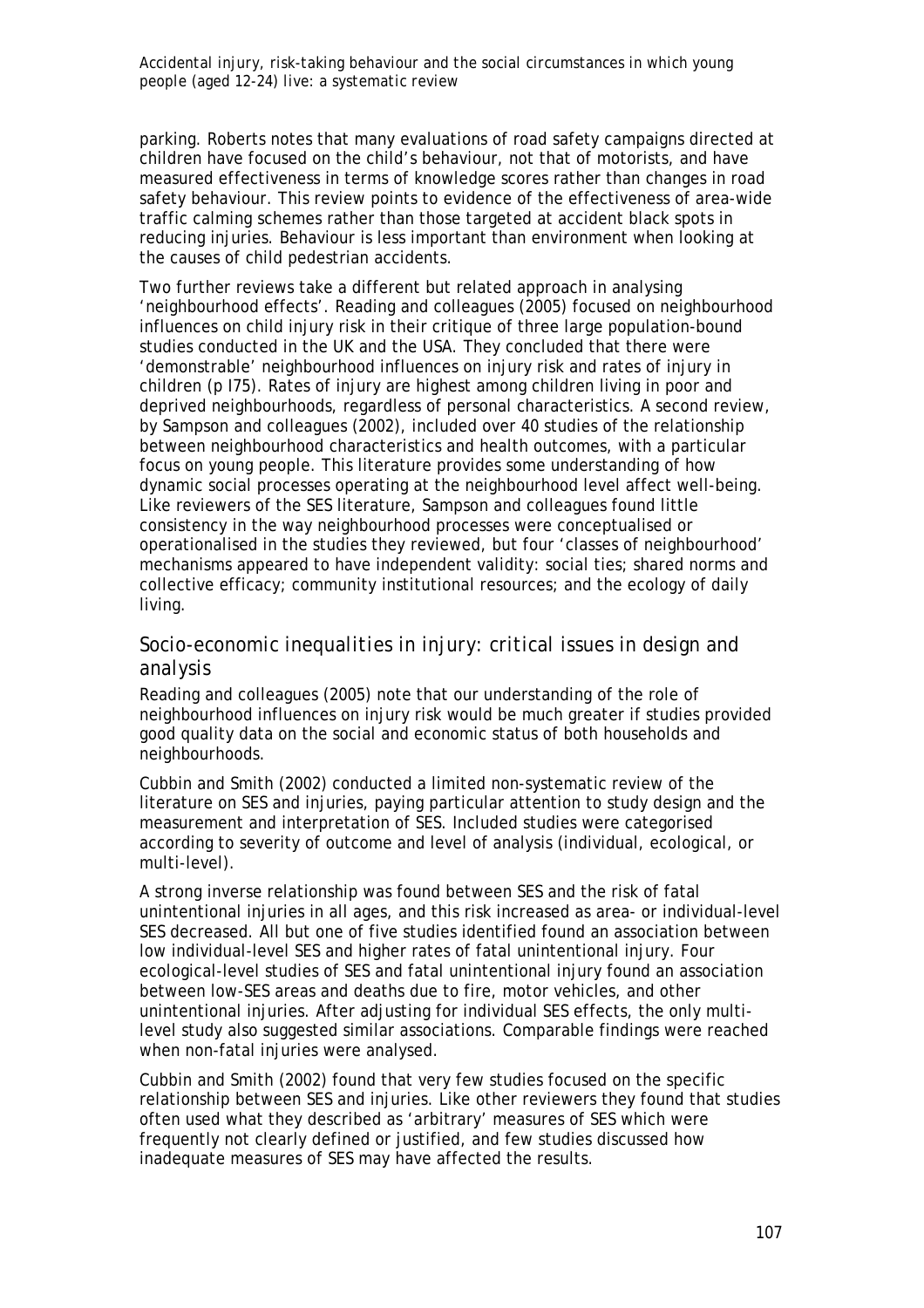Inconsistency in the relationship between fatal and non-fatal injuries and SES may be due to the variation in severity. Cubbin and Smith (2002) found in their review that fatal injuries and serious injuries (e.g. requiring hospitalisation) were similar in their inverse relationship to SES. The only studies which found no association or positive associations were those where the definition of injury included requiring medical attention or restricted activity for a day. Minor injuries may be underreported by those in low SES groups if access to health care is limited, whereas more serious injuries are less likely to be under-reported. Cubbin and Smith (2002) also suggest that a positive association between increased SES and nonfatal injuries may reflect increased interest and exposure to more hazardous leisure activities.

## *Conclusions*

The evidence reviewed in this chapter adds weight to the findings of previous chapters: structural factors are important in shaping the control young people are able to exercise over their risk of sustaining a wide range of accidental injuries. Thus a move away from individual behavioural explanations towards a focus on structures and material resources is likely to be a much more productive approach to understanding patterns of accidental injury among young people.

Disadvantaged young people are clearly not opting into a higher risk of injury simply by making the wrong choices. There is a need to move the policy focus away from behaviour and engage with the evidence of both the behavioural and structural elements of the complex pathways to accidental injury.

Measuring SES is especially problematic for children, young people, and women because of the traditional dependence on measures of male occupation (Krieger 1991, Osborn 1987). The multidimensional nature of SES implies that it cannot be measured with only one variable (e.g. income, education); it can be measured at many levels (e.g. individual, family, area), and at different times (e.g. childhood SES and adult SES). Improved study of SES and its component mechanisms is necessary to begin to address inequalities in the distribution of accidental injury. Research needs to report explicitly the definitions of and justifications for the SES measures used, and to acknowledge any potential limitations. Researchers should be explicit about what they mean when they state that they have 'adjusted for' SES, especially when 'adjusting for' SES results in a failure to collect evidence of socially shaped differences in health.

The increasing interest in neighbourhood influences on health is likely to be a more useful approach to understanding patterns of accidental injury among young people. It offers the potential to focus on the social processes and material constraints influencing individual and household behaviour. We concur with Towner (2005, p 81) that examination of the causal pathways to accidental injury has not yet made it clear how approaches known to successfully reduce injury rates can be applied in order 'to bridge the gap related to disadvantage and injury'.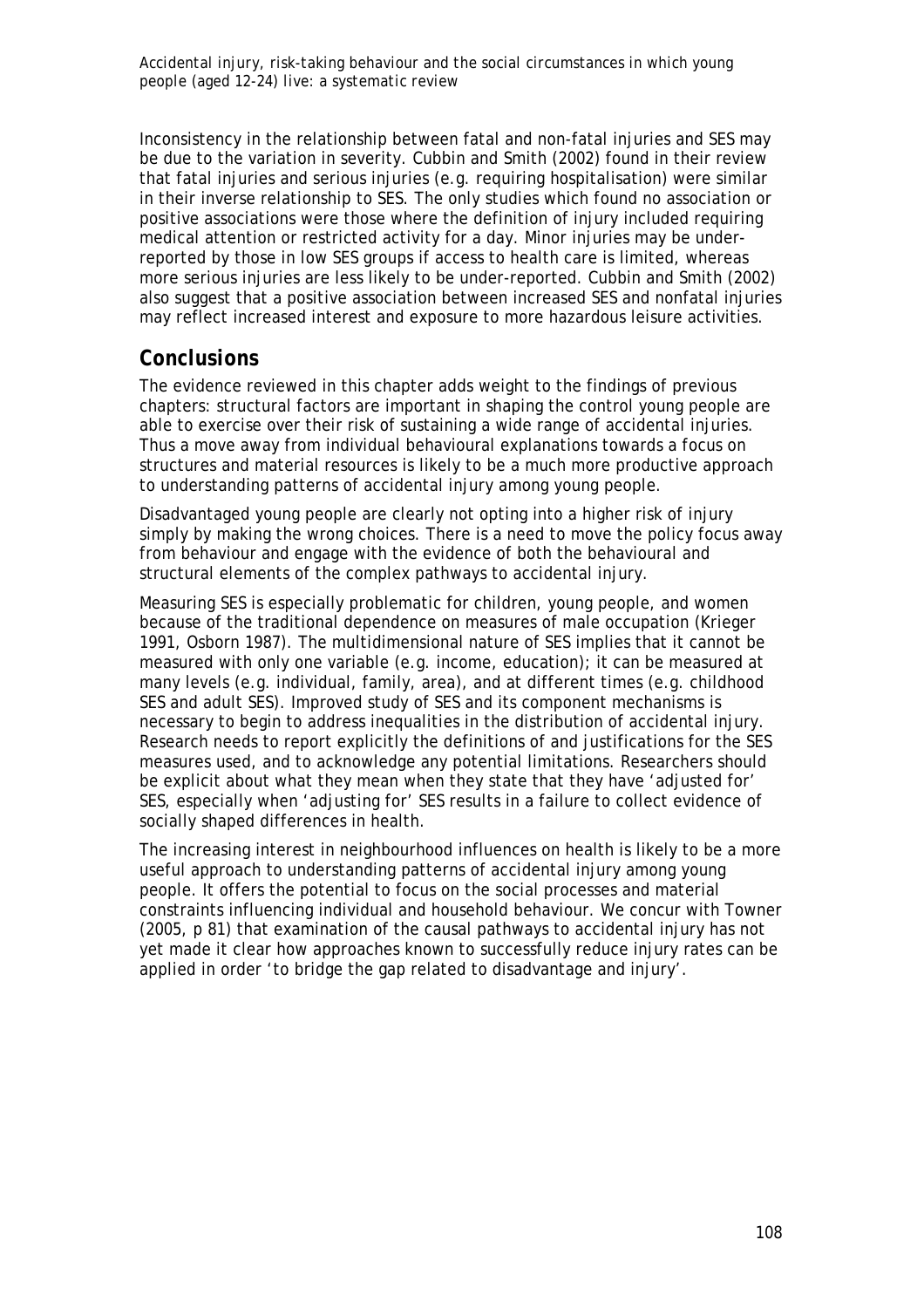# **9. Discussion and implications**

# **Mapping the scope of this review onto the burden of accidental injury**

Our overarching review question was 'what are the relationships between accidental injury and risk-taking behaviour and the social circumstances in which young people live'. We sought to answer this question in different topic areas using different types of evidence (national statistics, correlational studies and views studies) and contextualized our findings within current Government policy. In the introduction we reviewed the burden of accidental injury among young people in the UK and observed that transport accidents and accidental poisoning were the biggest causes of accidental death. In contrast, falls accounted for the largest numbers of hospital admissions, followed by transport accidents and exposure to inanimate mechanical forces (of which glass was the most dangerous). The topic areas into which the report is divided reflect the balance of research activity found for this review. But how well does this literature account for the causes of accidental injury?

The main areas of research activity we found relate to drugs, alcohol, transport (including cycle helmets), and sport. The main causes of death among young people in 2004 were transport, poisoning, falls and drowning, with transport and poisoning accounting for 93% of mortality (figure 9.1). The large proportion of our report given over to discussing sport does not fit the overall mortality statistics and neither does the space devoted to alcohol, but the heavy emphasis on transport and drugs does. However, since alcohol is involved in many transport accidents, the length of the chapter on this subject is justified. Fatal sports injuries are comparatively rare, so the chapter on sports cannot be taken to represent the relative importance of these injuries in overall mortality statistics.





The hospital episode statistics present another picture of causes of injury (Figure 9.2). Falls account for most hospital admissions followed by transport accidents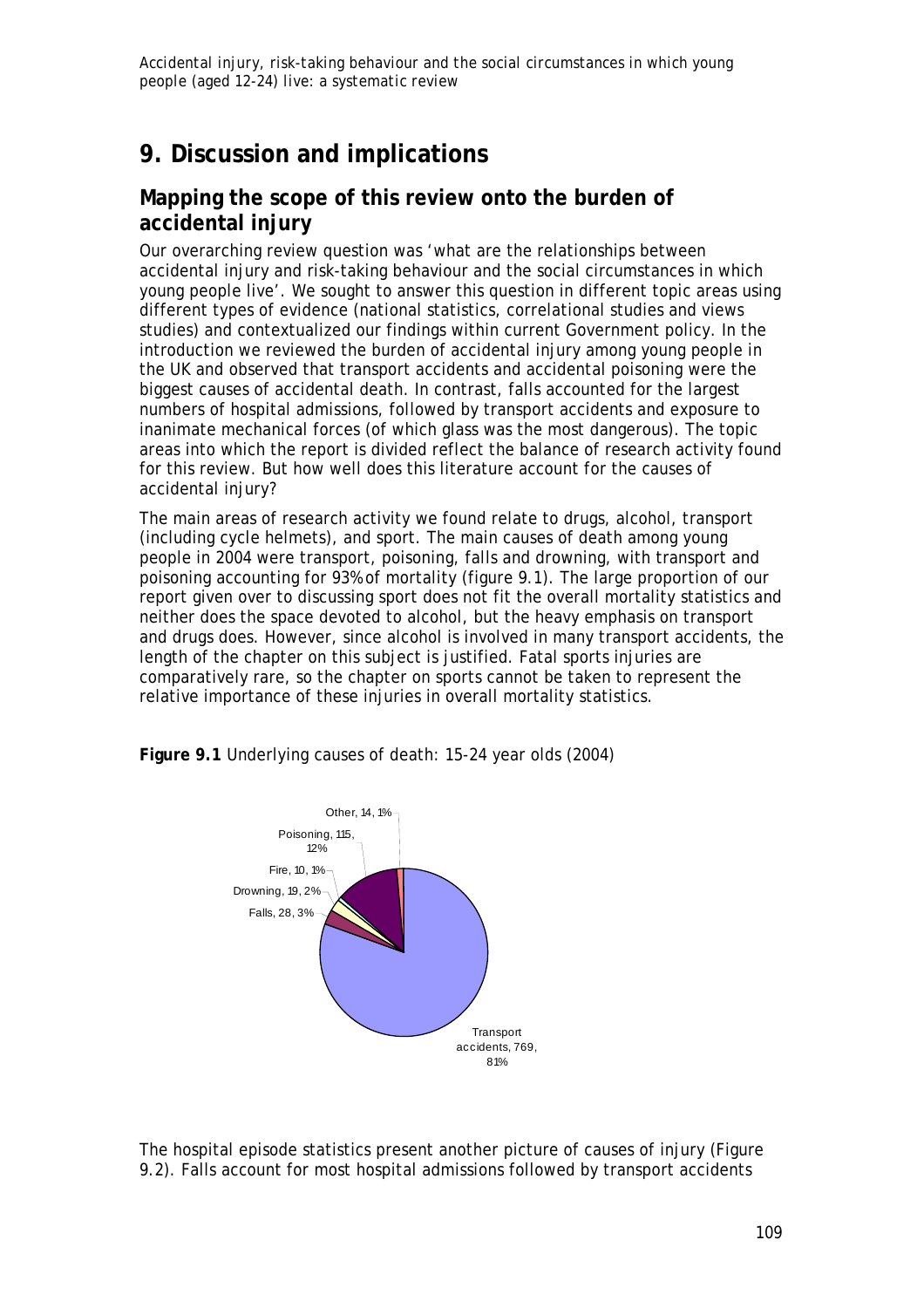and 'exposure to inanimate mechanical forces'. As shown in the introduction, sports injuries are to some extent hidden in the hospital episode statistics, with some classified under 'falls' and others under exposure to both animate and inanimate forces, and more injuries due to falls occur at sports areas than any other classified area. Our report therefore maps fairly well onto the causes of hospital admissions in that we have covered all the major areas of classified injury.

It is important to remember that most young people do not have accidents serious enough to be reflected in these figures. The fact that injuries in many areas – for example, transport – have reduced from much higher levels shows that progress is possible, and that many of the injuries suffered by young people are preventable.

**Figure 9.2** Hospital episode statistics 2000/1 – 2003/4: accidents to 12-24 year olds (categories with more than 10,000 episodes)



### **Accidental injury and risk-taking behaviour**

Since the search strategy for this review was modelled around a (very broad) definition of risk-taking behaviour, and since the scope of the research we found does map adequately onto the epidemiology of accidental injury, are we able to say how much of the accidental injury observed can be attributed to risk-taking? Since a specific culture of risk-taking is something which is often ascribed to young people, if risk-taking is something which leads to significant injury among young people, we should be able to observe it in the research we have found.

The taking of illegal drugs comes within our definition of risk-taking behaviour and we know that the use of drugs is increasing among young people. But how many injuries are caused by drugs? As Chapter 3 showed, this is not an easy question to answer. Looking in more detail at drugs which are causing injury immediately reveals one significant gap in the research evidence: most of the research in Chapter 3 is concerned with illicit drugs, but approximately half of the young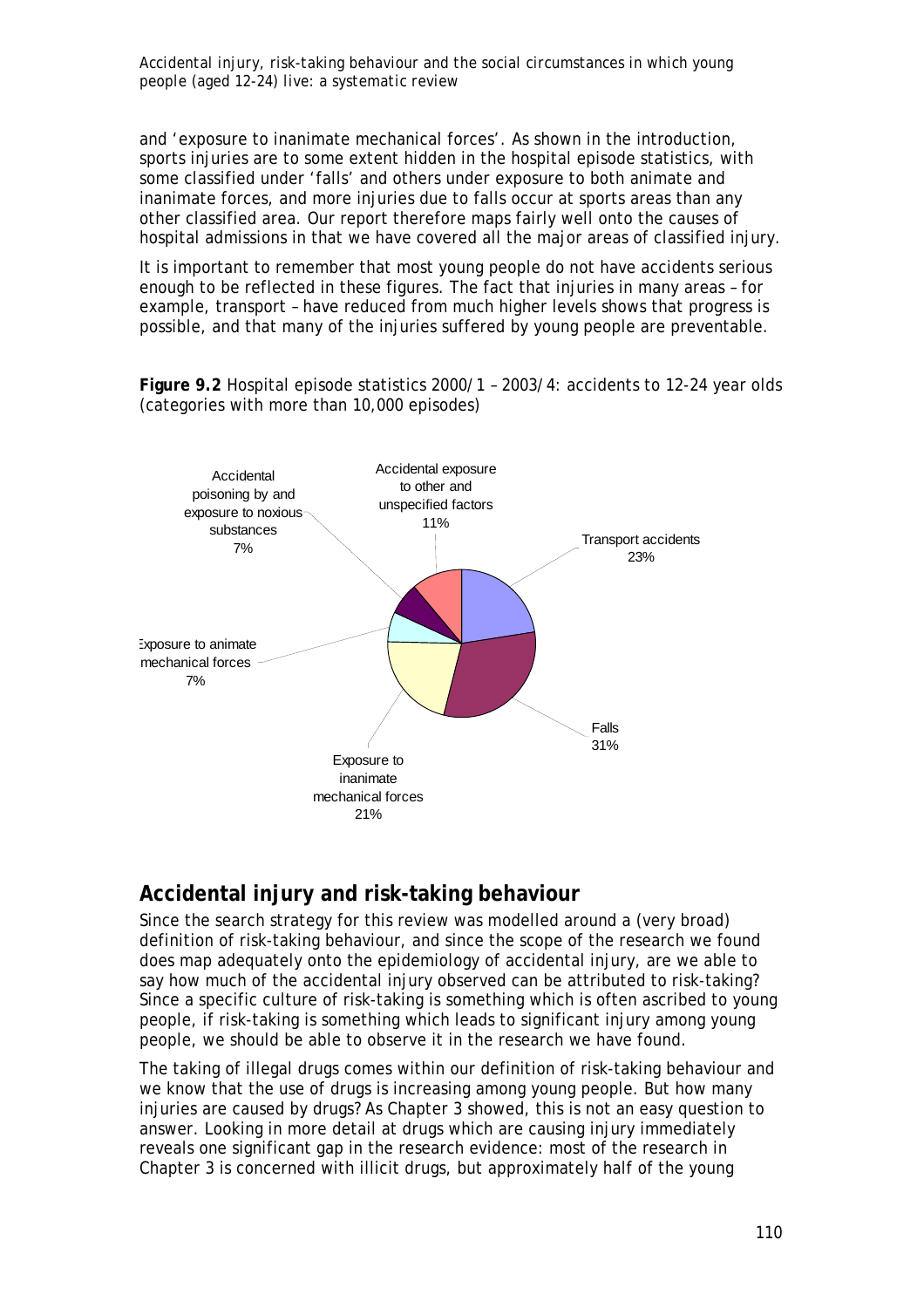people who died from poisoning did not take illegal drugs. The same is true when looking at hospital episode statistics: other drugs are associated with many more hospital admissions than those used illegally. Illegal drugs accounted for approximately half of deaths due to poisoning in 2004 and never rank higher than third in terms of hospital admissions. Illegal drugs therefore accounted for approximately 6% of mortality in young people during 2004 and are associated with even smaller proportion of hospital admissions.

The widespread concern about illicit drugs is justified because of the crime and much higher mortality it causes among older age groups. Illegal drugs are associated with violent crime and also with socio-economic deprivation. Given that older age groups in deprived areas are more likely to be poisoned by illegal drugs than young people are throughout the country, it is difficult to sustain an argument which attributes poisoning in young people to a culture of risk-taking behaviour. This is not to say that young people do not take drugs and thereby take risks, but simply that the causes of poisoning cannot be attributed to a culture of adolescent risk-taking since more poisonings occur in older age groups, and poisonings are also associated with belonging to a vulnerable group and areas of high socio-economic deprivation.

As discussed in Chapter 4, it is difficult to quantify the number of accidental injuries (excluding transport) which can be attributed to alcohol. We do know that young teenagers are the only age group to suffer significant acute alcohol poisoning resulting in hospital admissions, and also that more younger than older people are admitted to hospital with evidence of alcohol involvement in their injuries. Injuries with evidence of alcohol involvement resulted in just over 700 hospital admissions of young people between 2000/1 and 2003/4. This compares with nearly 70,000 for transport accidents, 96,000 falls and 65,000 for 'exposure to inanimate mechanical forces'. These data, however, may be incomplete and it should be possible to quantify this area better in the future.

Transport injuries are the most significant cause of death and the second largest cause of hospital admissions. Chapter 5 gave a breakdown of the different classifications of the 10,900 people killed or seriously injured on Britain's roads in 2004. Drinking and driving might reasonably be considered to be a risk-taking behaviour, and we did see that young people aged 20–24 were more likely (by 1.9%) to be involved in accidents in which they failed a breath test than those aged 25– 29. The rest of the evidence presented in Chapter 5 does not quantify the impact that risk-taking might have on injury. One study which looked at this specific issue failed to find any connection between different risk-taking behaviours and injury to pedestrians and cyclists. It found that the factor most associated with injury was 'playing in the street at weekends'. Drinking and driving is the one risk-taking behaviour we have identified which the evidence shows leads to injury. While our age group has the highest rates, this is also a problem in other age groups, suggesting that theories of 'adolescent' risk-taking may not explain drink-driving behaviours.

While the UK has a comparatively good overall traffic mortality record compared with other European countries, it has a very poor record on child injuries. The evidence presented in this review does not suggest that this is because children in the UK take more risks on the roads. A study by Bly and colleagues shows that children's exposure to risk in the UK is different from that in other countries and, 'in particular, children in Britain spend more time near, and undertake more road crossing activity in, more major roads; wider roads; roads with higher flows of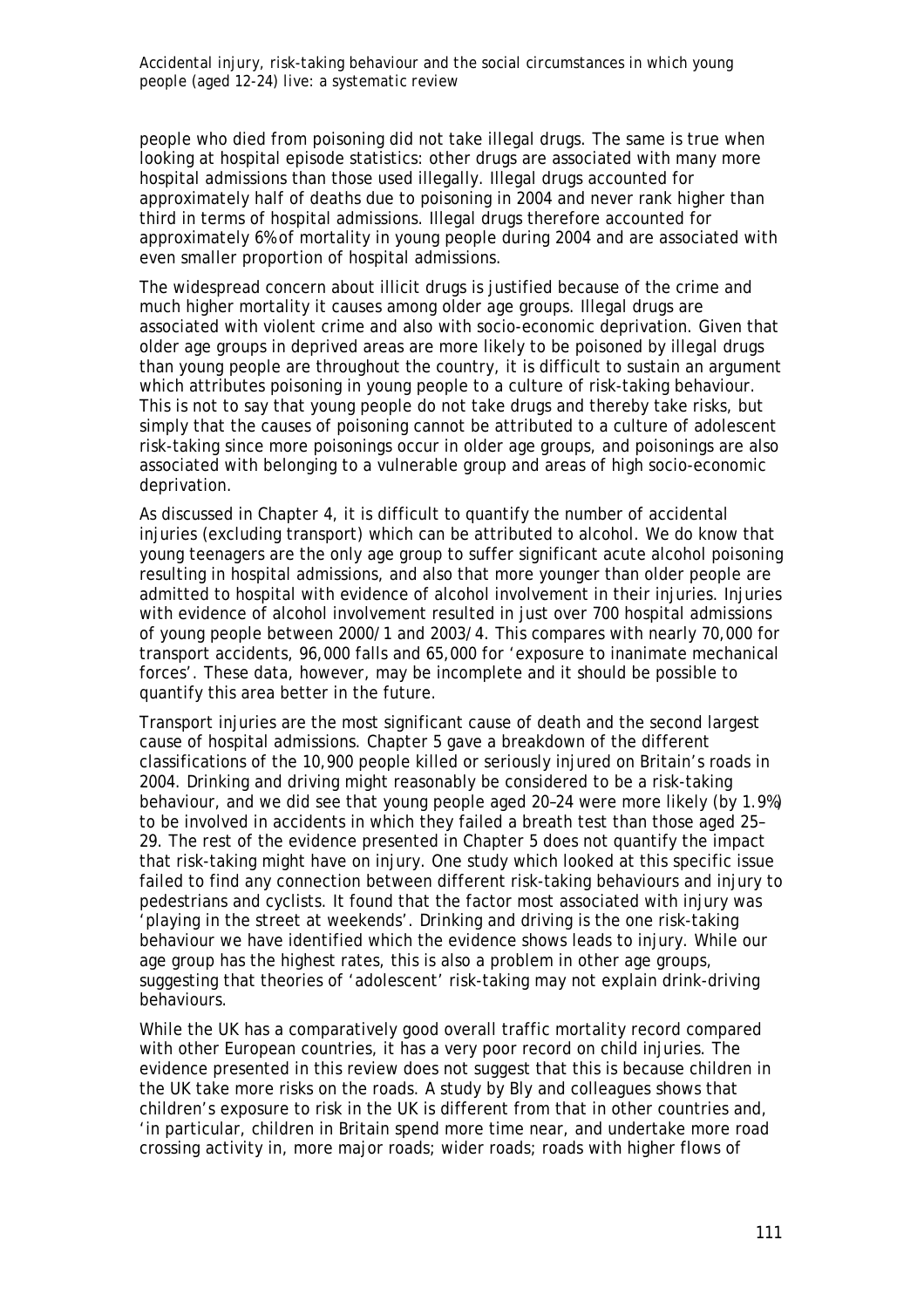traffic; and roads of higher speeds, than children in France and the Netherlands' (Bly et al. 1999, p 2).

In terms of transport injuries, therefore, we do not have convincing evidence that risk-taking plays a significant role in causing injury in any cases other than drinkdriving. This is not to say that some of the attitudes expressed in the views studies do not lead to behaviour that can cause injury – there is just no research evidence which maps risk-taking onto transport injuries in a systematic way. Moreover, as the discussion about social and economic circumstances shows, transport injuries are concentrated in comparatively deprived areas of the country. The implication is then that unless we wish to construct a theory of risk-taking that allows for socio-economic differences in behaviour, we must conclude that, while some transport injuries may be the result of reckless, drunken and/or thrill-seeking behaviour, risk-taking does not explain why young people suffer so many transport injuries.

Sport was a contentious area to define in a review about risk-taking. Some sports are definitely more dangerous than others, but it was not possible to draw a line between risky and non-risky sport. We therefore included all sports and found that the lack of good quality data in this area makes it very difficult to quantify the extent of sports-related accidental injury. Young people suffer more injuries than other age groups due to sport, because they play more sport. We did not uncover any evidence to suggest that they play more recklessly or riskily than other age groups. Conceptualising activities which are part of national Government policy as being related to risk-taking is clearly problematic, so again we conclude that risktaking is not a good way of looking at injuries in this area.

Having examined the evidence presented in each chapter in terms of quantifying the number of injuries attributable to risk-taking, we must conclude that risktaking does not appear to be a helpful way of explaining the vast majority of injuries to young people.

We have found that translating 'risk-taking', as described in much of the literature on the subject, into behaviours that can form the basis for a systematic review is problematic. We therefore question whether such a broad umbrella term is meaningful in describing the range of activities it encompasses. For example, the reasons that someone might be motivated to place themselves at personal risk may be very different to those which endanger others. Moreover, 'thrill-seeking' behaviours, such as driving at excessive speed, do not seem to sit comfortably with behaviours such as drinking and driving, or cycling without a helmet. Moreover, can the taking of certain drugs as a result of physical dependency really be considered to be risk-taking as conceptualised in the literature described in the introduction? The literature discussing risk-taking behaviours among young people appears therefore to conceptualise risk-taking in ways that differ from the actual behaviours which cause (or are associated with) injury. While there is a large body of international research which shows a correlation between risky behaviours and injury – mostly in relation to transport injury (see, for example, Williams 2003, Turner and McClure 2004, Ulleberg and Rundmo 2003, Hirsch 2003, Pickett et al. 2002) – the constructs and vocabulary used to describe risk in this literature do not necessarily translate into the same constructs used in the theoretical work described in the Introduction. This distinction is important because, as our review has shown, many authoritative discussions on young people's risk-taking behaviours are not accompanied by unequivocal evidence of these behaviours resulting in injuries. The true pathways to injury appear to be much more complex, involving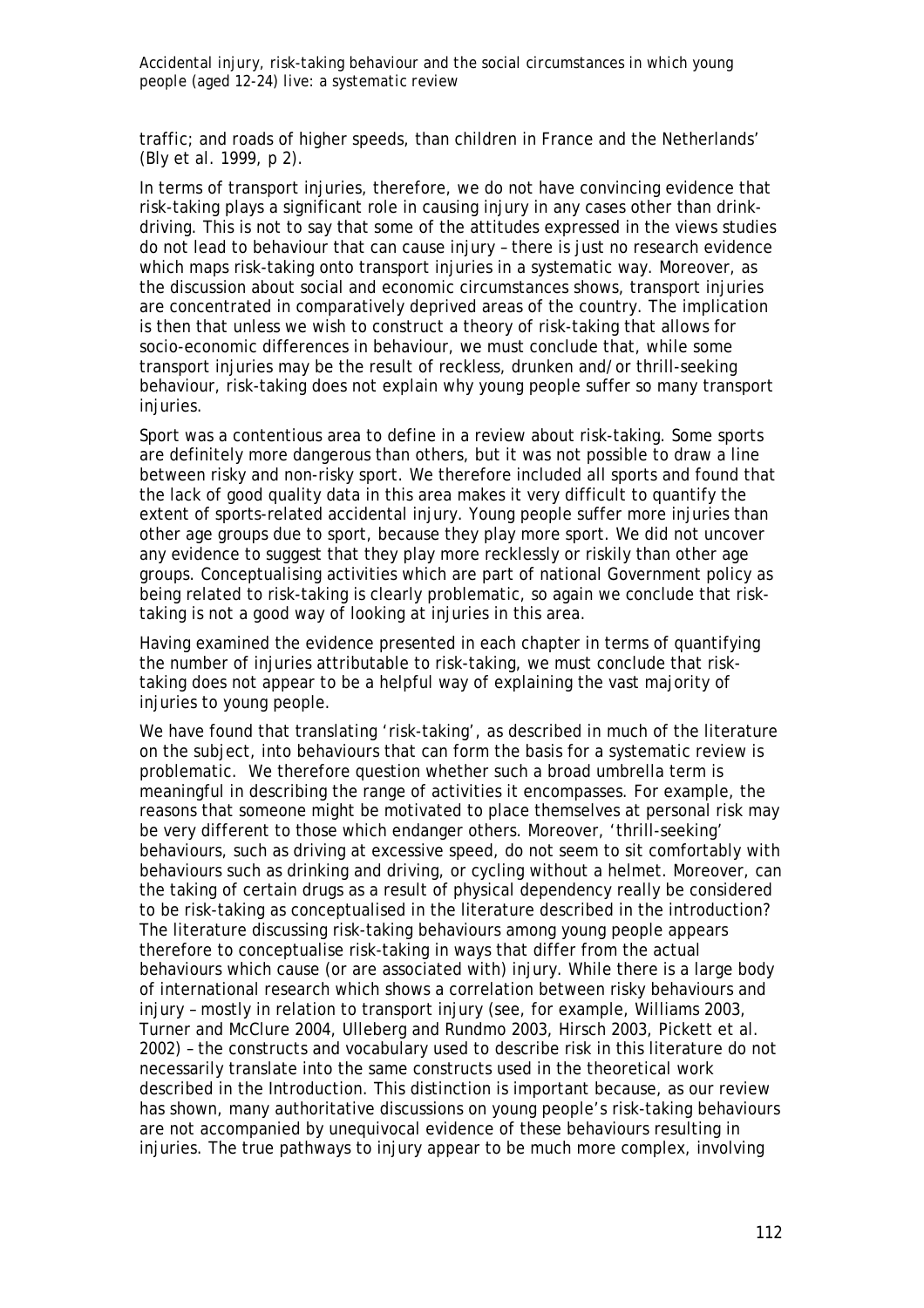interactions between people and their environment which cannot be captured by purely behavioural explanations.

However, the views syntheses did find young people expressing some of their behaviour in terms of taking risks. This may, of course, partly reflect the focus on individual risk in media and (some) policy coverage relating to young people and accidental injury. Looking across the views studies in the different topic areas, a number of common themes emerged.

### **Themes arising from the 'views' studies across topic areas**

The 14 studies (Albery and Guppy 1995, Bendelow et al. 1998, Coleman and Cater 2005, Danton et al. 2003, Denscombe 1999, Engineer et al. 2003, Gillen et al. 2004, Halliday et al. 1996, Honess et al. 2000, Joshi et al. 1994, Rolls and Ingham 1992, Takriti and Lee 2000, Taylor and Halliday 1996, Wardle and Iqbal 1998) explored young people's views of risk-taking in general, as well as views relating to specific risk-taking behaviours (drinking, taking drugs, not wearing cycle helmets, dangerous driving, driving under the influence of alcohol or cannabis).

### *Pleasures/benefits of risk-taking*

The risk-taking behaviours explored in these studies were, for the most part, undertaken by young people because they enjoyed them (Bendelow et al. 1998, Coleman and Cater 2005, Engineer et al. 2003, Honess et al. 2000, Rolls and Ingham 1992). Risk-taking behaviours were also carried out for bravado: young people bragged about their activities and carried them out to show off to their friends. Risk-taking was a social activity, so that having an audience was important, either to witness the behaviour itself or to talk about it after the event (Bendelow et al. 1998, Engineer et al. 2003, Rolls and Ingham 1992).

### *Perceived vulnerability*

Although some young people did express a degree of caution about a risk-taking behaviour because of its possible negative consequences (Engineer et al. 2003, Honess et al. 2000, Joshi et al. 1994), on the whole those who participated in risktaking behaviour did not feel that they were increasing their personal risk of accidental injury as a result (Bendelow et al. 1998, Danton et al. 2003, Engineer et al. 2003, Joshi et al. 1994, Rolls and Ingham 1992, Takriti and Lee 2000). Quite often they recognised that there were risks (Coleman and Cater 2005, Danton et al. 2003, Denscombe 1999, Engineer et al. 2003, Rolls and Ingham 1992) but did not see these as being applicable to themselves personally (Engineer et al. 2003, Rolls and Ingham 1992). Young people sometimes had a sense of invulnerability (Engineer et al. 2003, Halliday et al. 1996). Some thought there were risks, but accepted them as being a part, or a consequence, of the desirable activity (Coleman and Cater 2005, Wardle and Iqbal 1998).

Those who did not take risks (e.g. did not take drugs, or wore cycle helmets) rated their personal vulnerability to those risk-taking behaviours as higher (Bendelow et al. 1998, Engineer et al. 2003, Halliday et al. 1996). The context in which the risktaking behaviour took place often affected how risky young people thought that the behaviour was (Halliday et al. 1996, Rolls and Ingham 1992, Wardle and Iqbal 1998).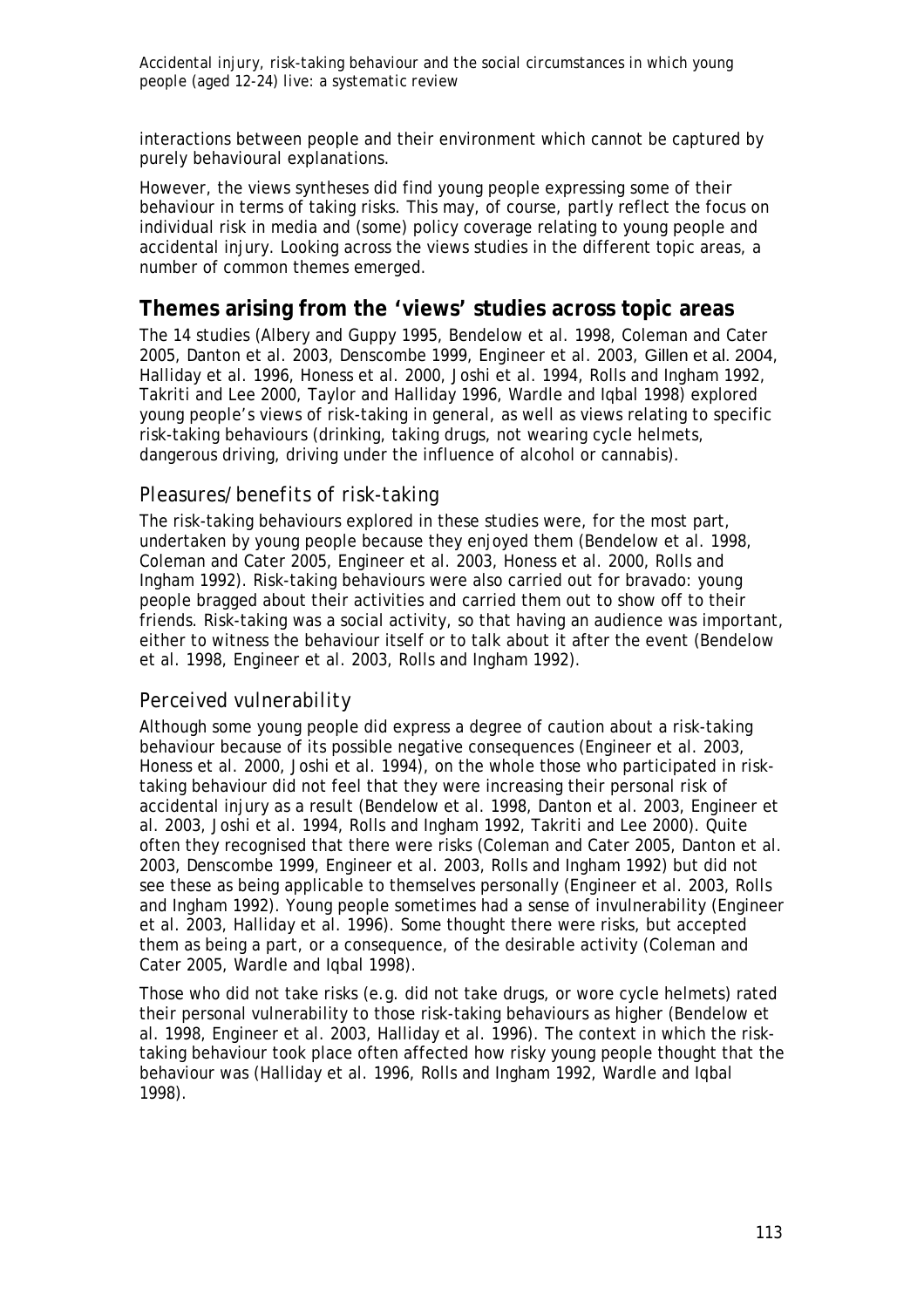# *Factors affecting risk-taking behaviour*

## *Critical incidents*

In general the studies found that while critical incidents (a significant event, such as an injury to oneself or a friend or relative) did have an effect in reducing risktaking behaviour (Denscombe 1999, Engineer et al. 2003, Halliday et al. 1996, Honess et al. 2000), this effect tended to be only temporary (Denscombe 1999, Halliday et al. 1996, Joshi et al. 1994).

### *Peer influences*

Peers tended to encourage risk-taking behaviour (Bendelow et al. 1998, Coleman and Cater 2005, Danton et al. 2003, Engineer et al. 2003, Halliday et al. 1996, Honess et al. 2000, Rolls and Ingham 1992), although on some occasions they did act to reduce risk-taking, for example by stopping a friend who was drunk from carrying out a dangerous prank (Danton et al. 2003, Rolls and Ingham 1992).

### *Legal influences*

A number of young people said that they were not, or would not be, prevented from participating in risk-taking behaviours if they were (or are) illegal (Bendelow et al. 1998, Danton et al. 2003, Rolls and Ingham 1992, Taylor and Halliday 1996).

### *Environmental influences*

The decision to undertake risk-taking behaviours often depended on how dangerous the young person perceived the situation to be (or, rather, how dangerous they perceived that behaviour in that situation to be) (Halliday et al. 1996, Rolls and Ingham 1992).

These findings from the views studies present a complex picture which again does not entirely fit the stereotype of young people as inveterate risk-takers. These studies are likely to under represent the perspectives of non-risk-takers, since the young people who were risk-takers were more likely to be vociferous about it.

# **Strengths and limitations of this review**

There are very few systematic reviews covering accidental injury and risk-taking behaviour among young people, and none we know of that have included such extensive searches for grey literature and included research evidence from national statistics, correlational studies, studies examining young people's views, and systematic reviews. Not all reviews also contextualise their findings within current Government policy. The scope of this review is therefore extremely broad, both in terms of the types of research it contains and in the breadth of topics that it covers. Because of this, it is able to draw conclusions with some authority. Concentrating as it does on UK research and policy, it is highly relevant to policymaking in the UK, but less useful to readers with other national interests. Knowledge from other countries is not entirely absent, because of the international effectiveness evidence in the systematic reviews running throughout the report. Another significant contribution of the review is its scope in terms of age group: while there has been substantial activity reviewing accidental injury among children, young people have received comparatively less attention.

The perspective taken in this review has also been important. Examining research from the 'behavioural' viewpoint has enabled us to take a critical look at the evidence base which underpins many current health promotion interventions. The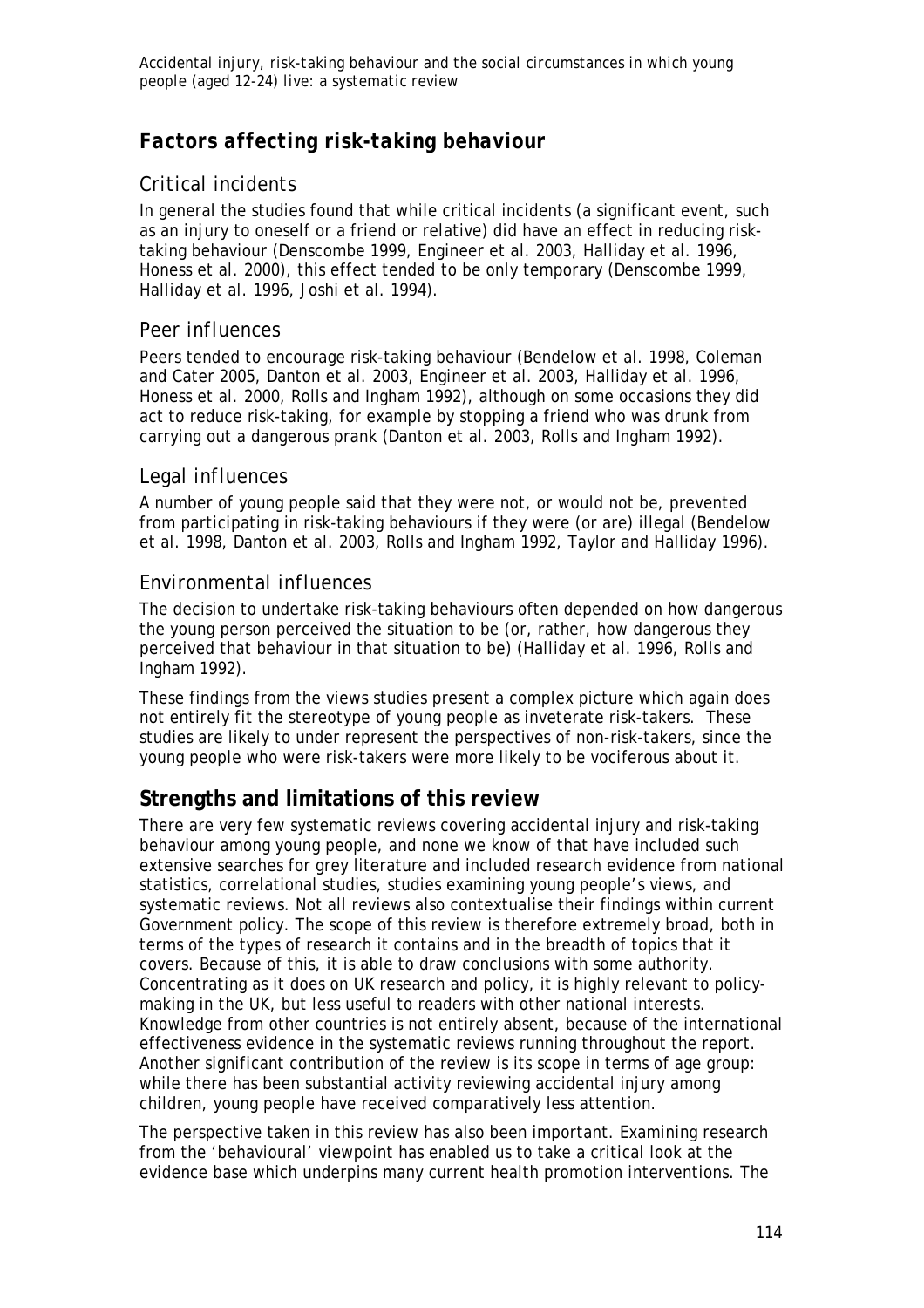conclusions about general approaches to research and the difficulty of explaining accidental injury through behaviourist approaches alone are strengthened by the broad scope of the review.

The review has been challenging from a methodological and operational point of view. Most systematic reviews tend to be fairly narrow in their research questions and even those which 'map' research activity fairly broadly to begin with usually narrow down the scope and number of studies to be examined in detail. Unusually, the scope of our review is broad throughout, the only major limitation being the restriction to UK research for some types of evidence in order to make the workload manageable while maintaining its policy relevance to its commissioning body, the Department of Health (England). Reviewing evidence over so many topic areas presented numerous challenges, not least in devising a report structure that could adequately represent the key messages and selecting appropriate quality assessment tools for studies using so many different research methods and designs.

Previous experience has shown us that searching for 'views' studies is difficult and time-consuming as they are not always found through simple electronic searches. Searching for these studies across a large range of different topic areas compounded this problem. Correlational studies are easier to retrieve, but much less easy to classify in terms of their research design – even when full papers are available for consultation. There are established and evolving methods for synthesising the results of different types of studies, but fewer methods for combining results *across* study types (e.g. Dixon-Woods *et al* 2005, Thomas *et al* 2004). Some methods are available, but we found that the 'views' and correlational studies covered such different populations, perspectives and issues that it was not possible to combine them in a satisfactory way; we therefore synthesised the results of each type of study separately.

Our review focuses exclusively on research published in the English language. The small amount of research published in other languages that we have come across contains hints of different cultures and perspectives of risk-taking (for example Le Breton 2004) These perspectives are not included in this review. Many of the trials reported in the systematic reviews we found were carried out in other countries – chiefly the USA – so these findings cannot necessarily be transferred to the UK. Moreover, the systematic reviews often included people that were older and younger than the age group that is the focus of this review, generating additional issues concerning generalisability.

The 'behavioural' perspective also limited the range of research which was included. This was not a systematic review of 'risk' and accidental injury, so some studies which focused on environmental and social determinants of injury could not be included if they did not also include reasons for injury which could be attributed to individual behaviours. The review is also limited by its other major criterion for inclusion: accidental injury. While there is a large literature on risk-taking among young people, examining this work would not necessarily have provided the review with good information about the relationship between risk-taking and accidental injury. All studies in the review needed to discuss not only a risk-taking behaviour (such as substance abuse), but also its relationship to injury. Thus, papers on young people's views were only included if they contained views about risk-taking *and* injury. This has meant that the many studies on, for example, young people's views on drugs were not included (e.g. Highet 2006). The same limitations applied to the inclusion of systematic reviews, meaning that we have not included evidence on, for example, drug abstinence programmes (unless related to injury). Similarly, while there is a body of research that examines the clustering of certain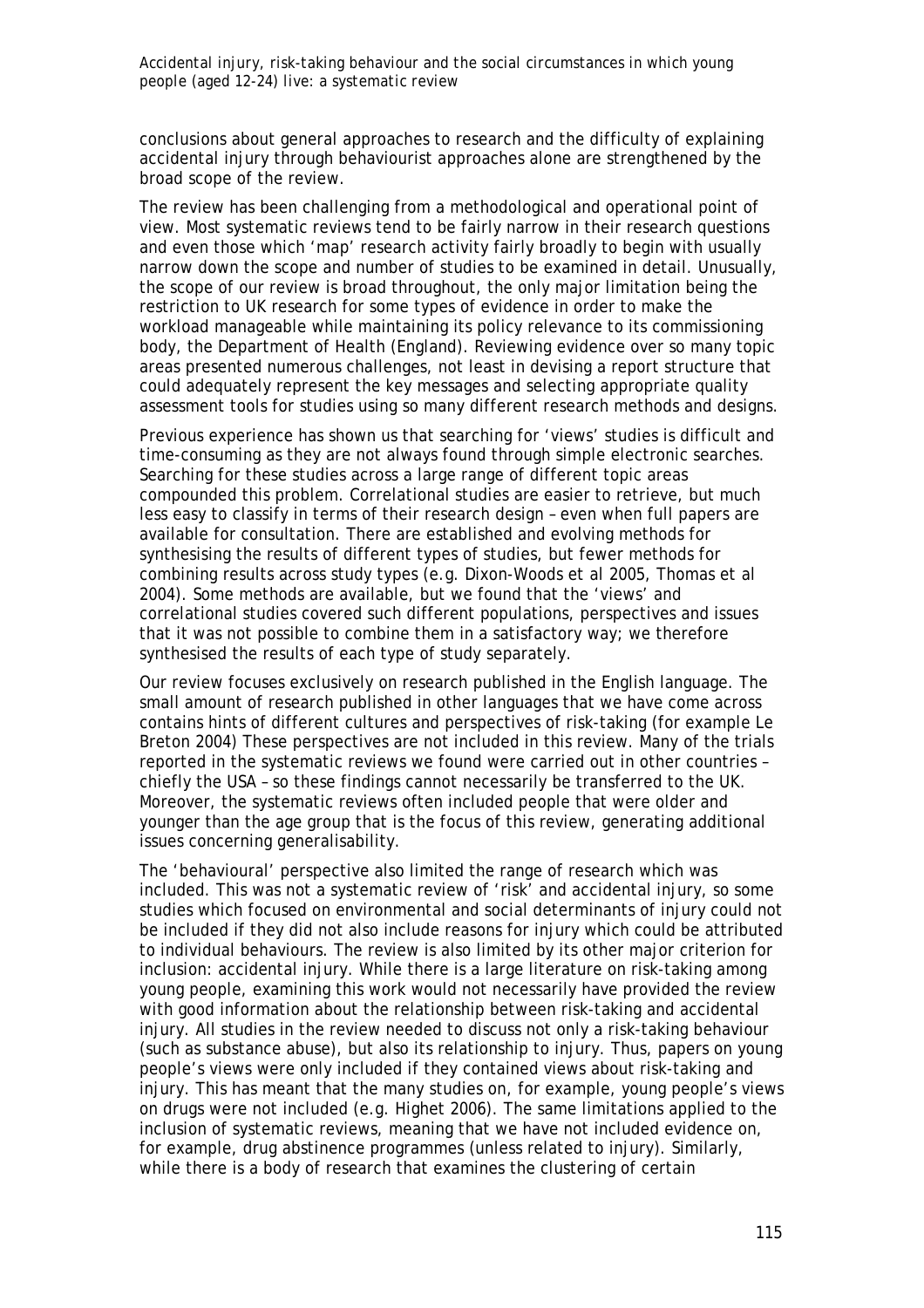behaviours, such as early sexual activity, alcohol and drugs (e.g. Wight et al 2000), this literature was not within the scope of this review, unless it also reported information about injury as well.

As with all systematic reviews, while we searched extensively for relevant research, we cannot be sure we have found *all* relevant studies. We have a large number of Government reports and reports from other bodies, but cannot be sure that all 'grey' literature, especially, has been found. Our search strategy attempted to combine an exhaustive search of 15 electronic databases and ten key journals with 'pearl growing': using existing reviews, bibliographies and reference lists to identify relevant research. While, when searching bibliographies, we did not find that our database and journal search had missed relevant research, it is possible that a different strategy would have yielded different results. There are also major gaps in the research we have reviewed. The 'views' studies do not typically contain the perspectives of those most vulnerable groups in the UK who suffer the majority of injuries. In particular, the young people in the 'views' studies concerning drugs do not appear to be the same groups of young people who are being poisoned by overdose in the correlational studies. In addition, the questions asked in the studies often reflected the 'behavioural' model. We have plenty of views of why young people do or do not wear cycle helmets, but not so many about whether cyclists view the protection they are given on the roads as adequate. We have small hints – such as the concern that wearing helmets will make cars drive less sensitively – of the vulnerability they feel, but no in-depth examination of such points of view.

There are certain methodological limitations in the studies in the review which should be borne in mind. As the 'cautionary note' in Chapter 1 explains, it is important not to over-interpret the results of correlational studies and infer causal links which are not justified. While, for example, taking drugs may be associated with higher injury rates, we do not know how all these injuries occur. Views studies, too, often have limitations in terms of their sample sizes and ranges of the contexts in which their participants lived. As stated in our methods, we used a thematic analysis to bring the findings of the views studies together. This involved identifying key themes and concepts from each study and then 'translating' them into one another. The aim of the method is to identify themes which are commensurable across studies and to explore areas of disagreement. However, some topic areas had relatively few studies (for example, transport) and so some themes were only identified in one or two studies. While this is not necessarily a problem, since the value of a theme or concept is not reliant on the number of studies from which it came, it may limit its transferability or generalisability and we therefore state the origins of each theme so that readers are able to judge for themselves its utility for their particular situation.

### *How this review relates to other systematic reviews*

Turner and colleagues (2004) have published the only other systematic review that we know of which has also looked explicitly at risk-taking behaviour and accidental injury. Turner and colleagues' review also found that published studies on the relationship between risk-taking and injury are mostly 'theoretical commentaries' (Turner et al. 2004, p 93). On the basis of the research they did find, they came to very different conclusions: that

risk-taking behavior, however it is measured, is associated with an increased chance of sustaining an injury except in the case of high skilled,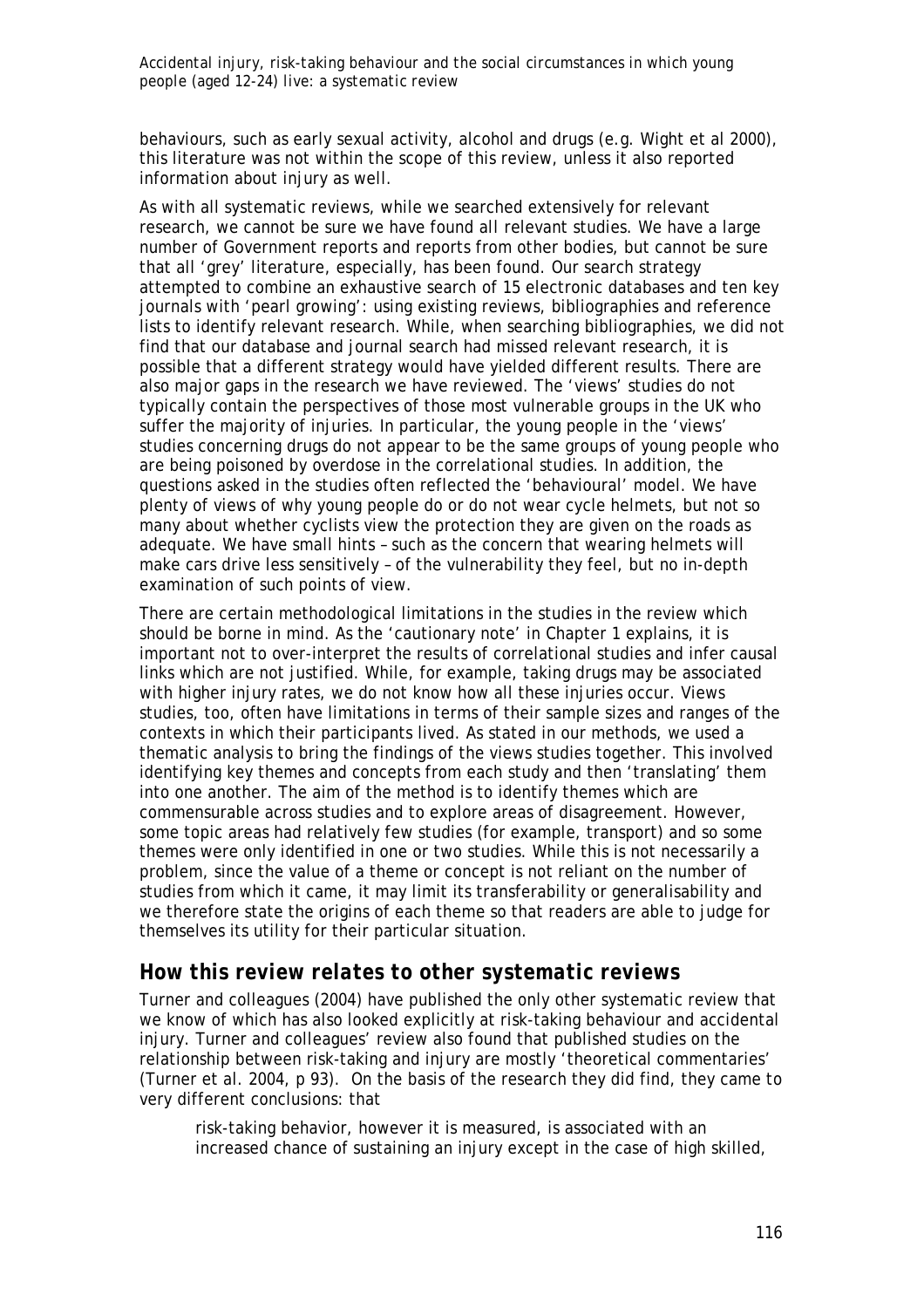risk-taking sports where the effect may be in the other direction. (Turner et al. 2004, p 99)

These results are based on four studies – one examined injury as a driver in a car crash; two concerned ski injuries; and one study explored links between criminality, sensation-seeking and spinal chord injuries. There are three main differences between these studies and the ones included in our review: first, the studies discussed in Turner and colleagues' review include people of all ages, not just young people; second, most are from the USA (with the addition of one from Finland and one from the Netherlands); and third, three of the studies examined risk-taking and injury explicitly by scoring participants on 'Zuckerman's sensationseeking scale'.

There are important similarities in the results of these two reviews. The four studies about driving included by Turner and colleagues tend to agree with us regarding drinking and driving, and also suggest that speeding and not wearing seatbelts are associated with injury. While we agree that certain driving behaviours can lead to injury, we did not find any UK research which supports Turner and colleagues' broader assertion that 'risk-taking behaviour, however it is measured, is associated with an increased chance of sustaining an injury'. We would question whether, in fact, they identified sufficient research to make this claim.

It is also worth noting with regard to reviews and other primary research that studies which correlate high scores on psychological scales with increased rates of injury have not established that risk-taking *causes* injury, only that there is some kind of relationship. The lack of research establishing a causal link between the two has been a major factor in the conclusions contained in our review.

### **Implications and recommendations**

The lack of evidence which consistently links individual risk-taking with accidental injury is clearly the most striking finding of this review. This, together with the substantial literature describing social and 'neighbourhood' explanations of injury, suggests that a move away from individual behavioural explanations towards a focus on structures and material resources is likely to be a much more productive approach to understanding patterns of accidental injury among young people.

However, while we have observed the importance of socio-economic factors to accidental injury, we have also seen the difficulty of understanding these factors properly from the current evidence base. As discussed in Chapter 8, very few correlational studies examine possible structural causes of injury, and those that do so use different and/or unclear definitions. We need not only clearer definitions of social and economic status (SES), but better quality information on how different factors within these definitions interrelate and how they impact on accidental injury rates among young people. Despite clear evidence of socioeconomic injury gradients, most interventions examined in the review of reviews in each chapter appear to be formulated as though this is not a significant issue. Recent policy statements which are more cognisant of this fact are welcome, but we also need better information in order to develop interventions which address the structural causes of injury.

Gender differences are a second theme to emerge consistently in almost all the research we have looked at in this review. There are pronounced differences between young men and young women both in rates and types of injury and in their exposure to different injury risks. Studies which examine young people's views are often eloquent on the subject of the different cultures of masculinity and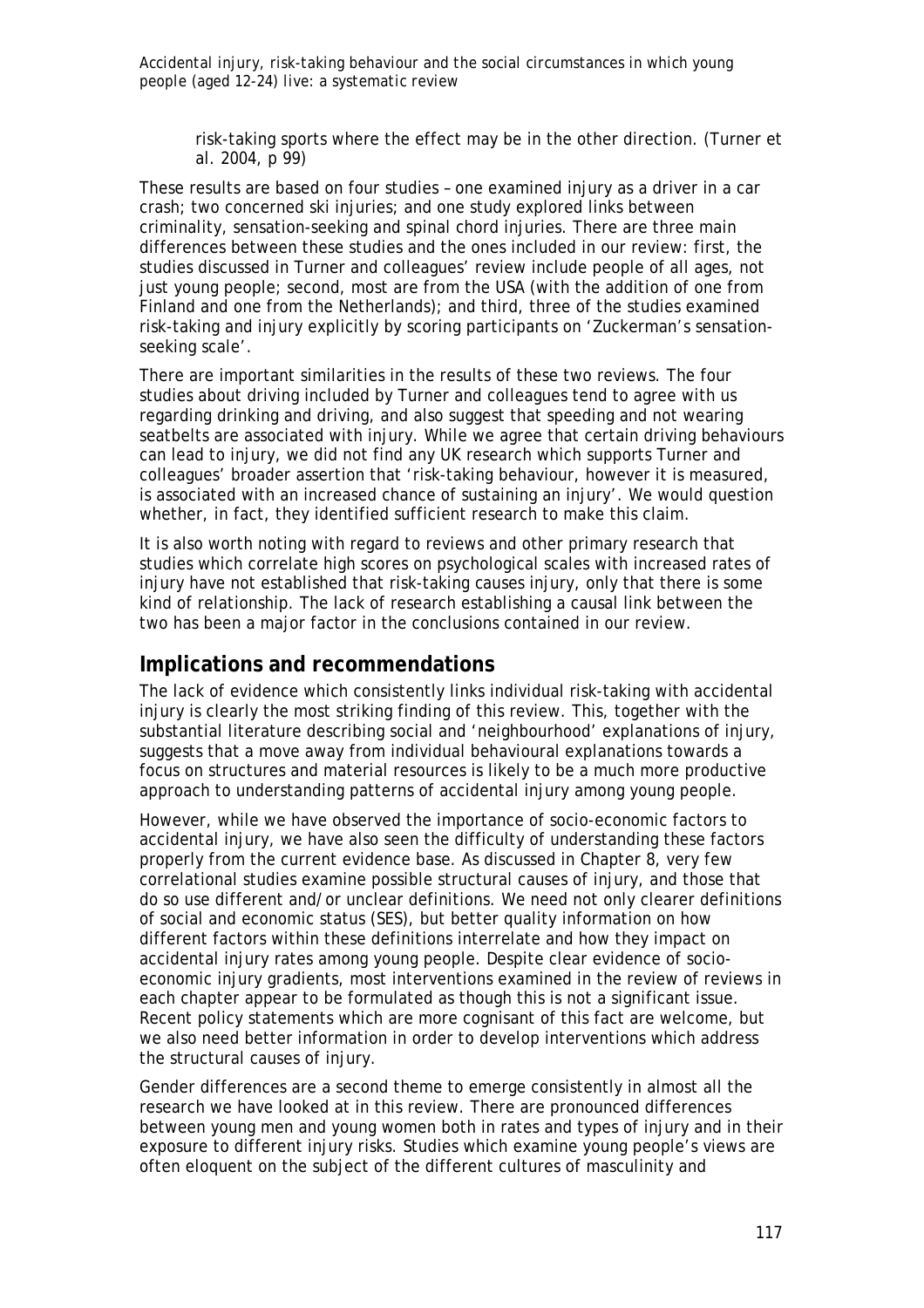femininity which contribute to shaping their behaviour, particularly with respect to transport and alcohol-related accidents where there is almost an expectation that taking risks is a normal feature of young men's lives. This is an essential context for understanding, for example, why in the 16–24 year age group young men are eight times more likely than young women to have an alcohol-related road accident. A focus on gender differences reveals some notable research gaps, for example the higher drug-related mortality risk among young women, and the greater vulnerability of young women to road accidents when travelling in groups.

The gender differences highlighted in our review are part of a much wider pattern of gender differences in health (Krieger 2003, Wamala and Lynch (eds) 2002). Strikingly, SES and gender as axes of inequality are rarely analysed together, with a resulting loss of understanding about how the two intersect in shaping health outcomes (Macintyre and Hunt 1997).

One implication of the significance of gender in relation to injuries among young people is clearly that preventive interventions need to take gender into account. Rather than ignoring cultures of gender in relation to risk-taking and riskawareness, preventive interventions need to build on these so as to attract the attention and change the behaviour of young men and women.

While we have proposed that priority should be given to exploring structural and socio-economic factors in relation to accidental injury, it also would be possible to examine risk-taking in a more systematic way. For example, research which scores people on various 'sensation-seeking' scales and relates these scores to injury rates does not establish cause and effect. An approach which examines the precise circumstances of injury may go some way to untangling the risk-taking issue and possibly provide insights into how this relates to socio-economic factors too. In particular, we need to know more about the context of injury and where injuries take place. This is another area where there are significant unexplored gender differences.

Bearing in mind stated Government aims of increasing physical activity in the population as a whole, we also recommend that attention be given to ensuring that young people are not exposed to additional risk of injury as a result. In particular, if cycling is to be promoted as a healthy and environmentally friendly form of transport, we need to address the significant risks faced by cyclists sharing busy roads with much faster and heavier vehicles. The significant variations in injury rates between different sports should also be examined and the place of dangerous sport in the school curriculum should particularly be considered.

The hospital episode statistics have been useful in this report in showing how the distribution of injuries suffered by young people varies by age and how it is in the early teenage years that many 'new' injuries begin to occur. We do not yet have a full understanding of the burden of accidental injury, and data from accident and emergency departments will be a valuable addition to our statistical evidence base. However, there are limitations to the World Health Organisation's current ICD codes, and additional steps will need to be taken if we want to understand, for example, the relationship between different sports and injury. The increased availability of hospital statistics will also mean that research into how people decide to attend accident and emergency will become even more critical. If there is also a socio-economic gradient in attendance at hospital, then the interpretation of hospital statistics will depend on understanding how this operates.

We question the idea that risk-taking behaviour as an umbrella concept can be regarded as a useful model to explain accidental injury among young people.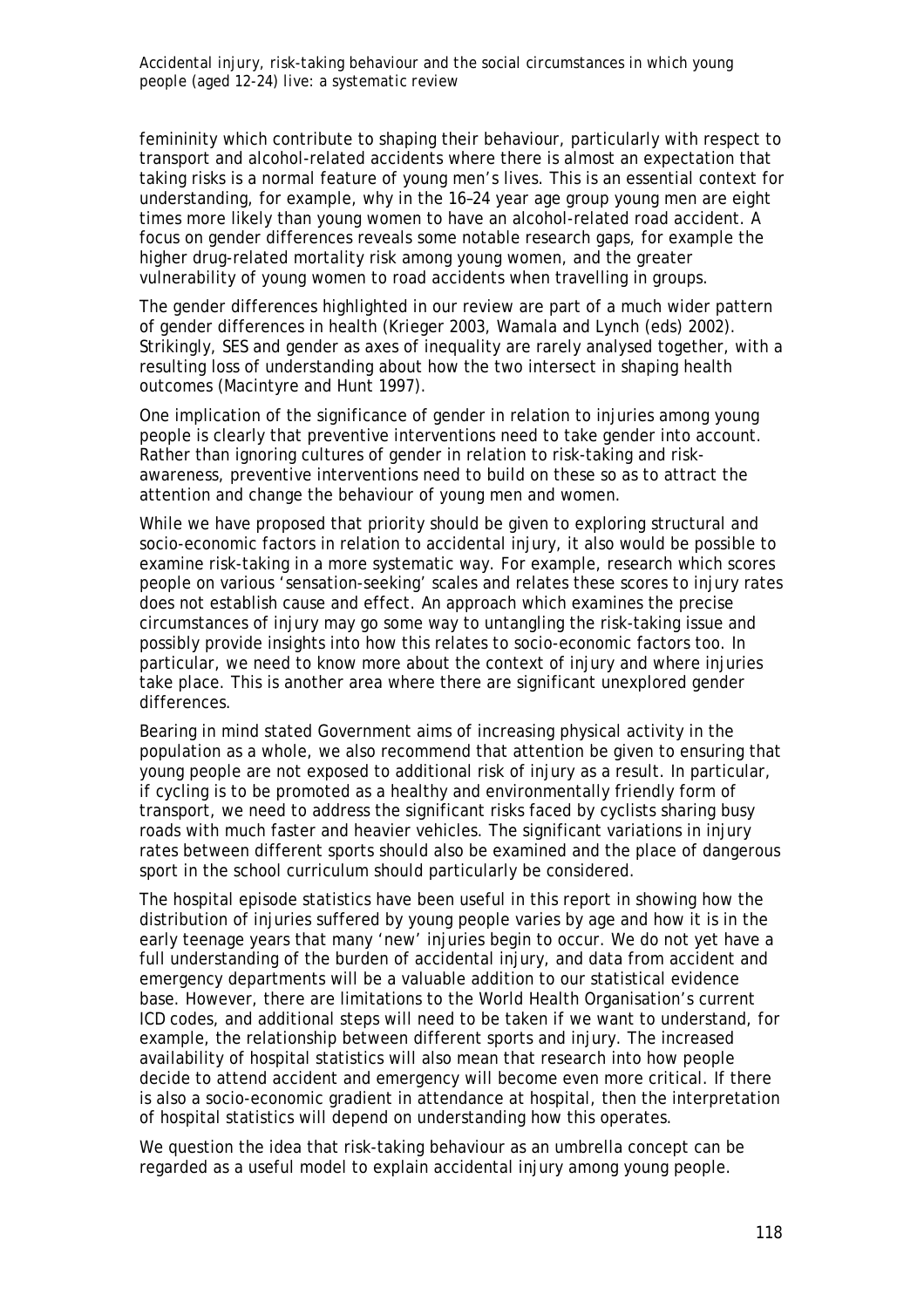However, since some behaviours clearly lead to injury, we recommend a more finegrained approach which is more sensitive to the underlying motivations, history and reasons for injury. Rather than focusing on 'risk-taking', behavioural interventions need to take account of people's different situations and recognise a striking finding across the systematic reviews – that education/information interventions alone have limited or no impact. This may not be because young people are unreceptive to the messages of such interventions, but because the influences of other factors, including the environment and social context, have an overriding importance. For example, the fact that certain driving behaviours lead to injury may suggest that a model of individual risk is appropriate, the evidence shows that the high socio-economic gradient in these injuries means that models of 'neighbourhood risk' may be more suitable for understanding some categories of injury.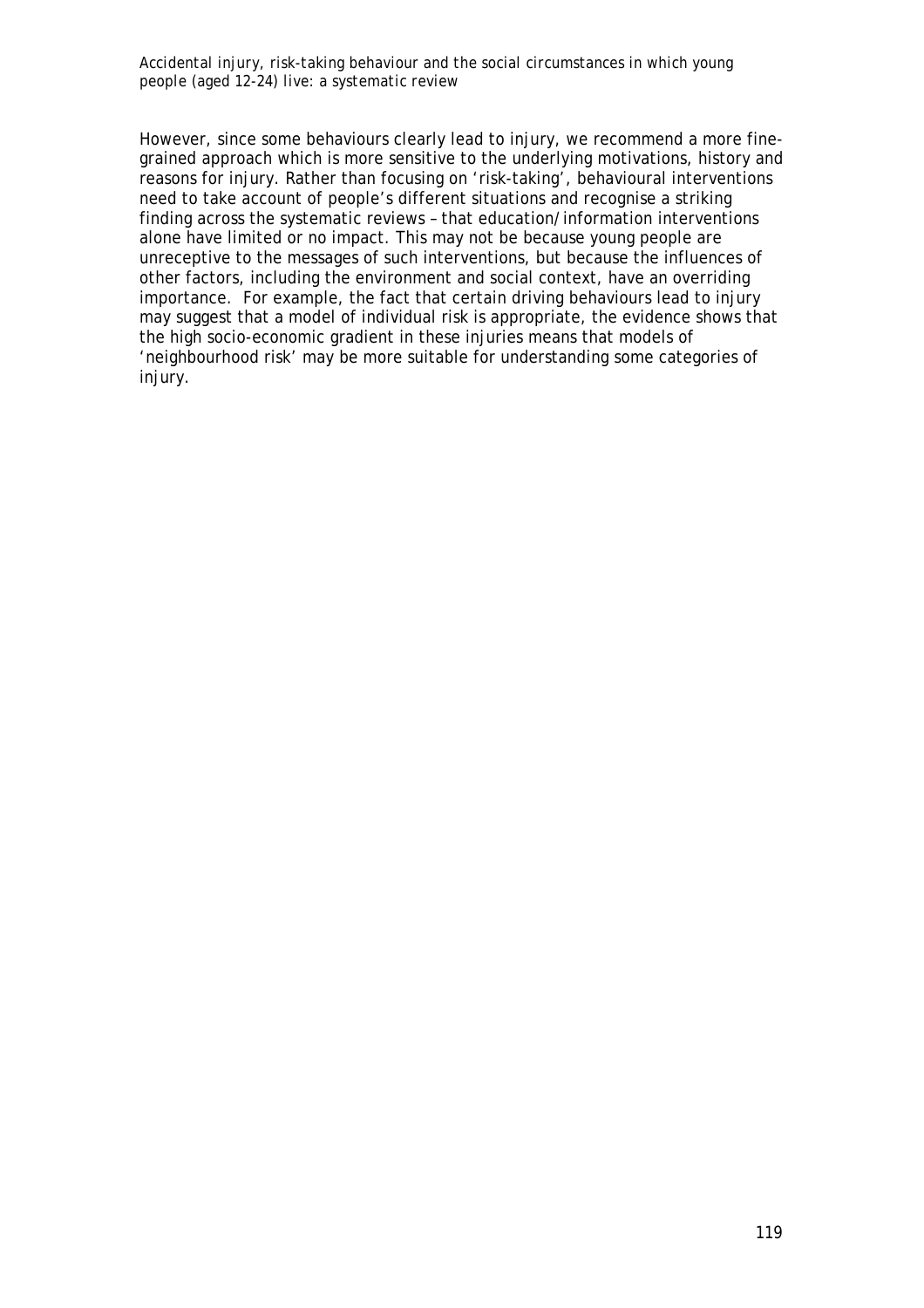**Part II: Technical description of the review**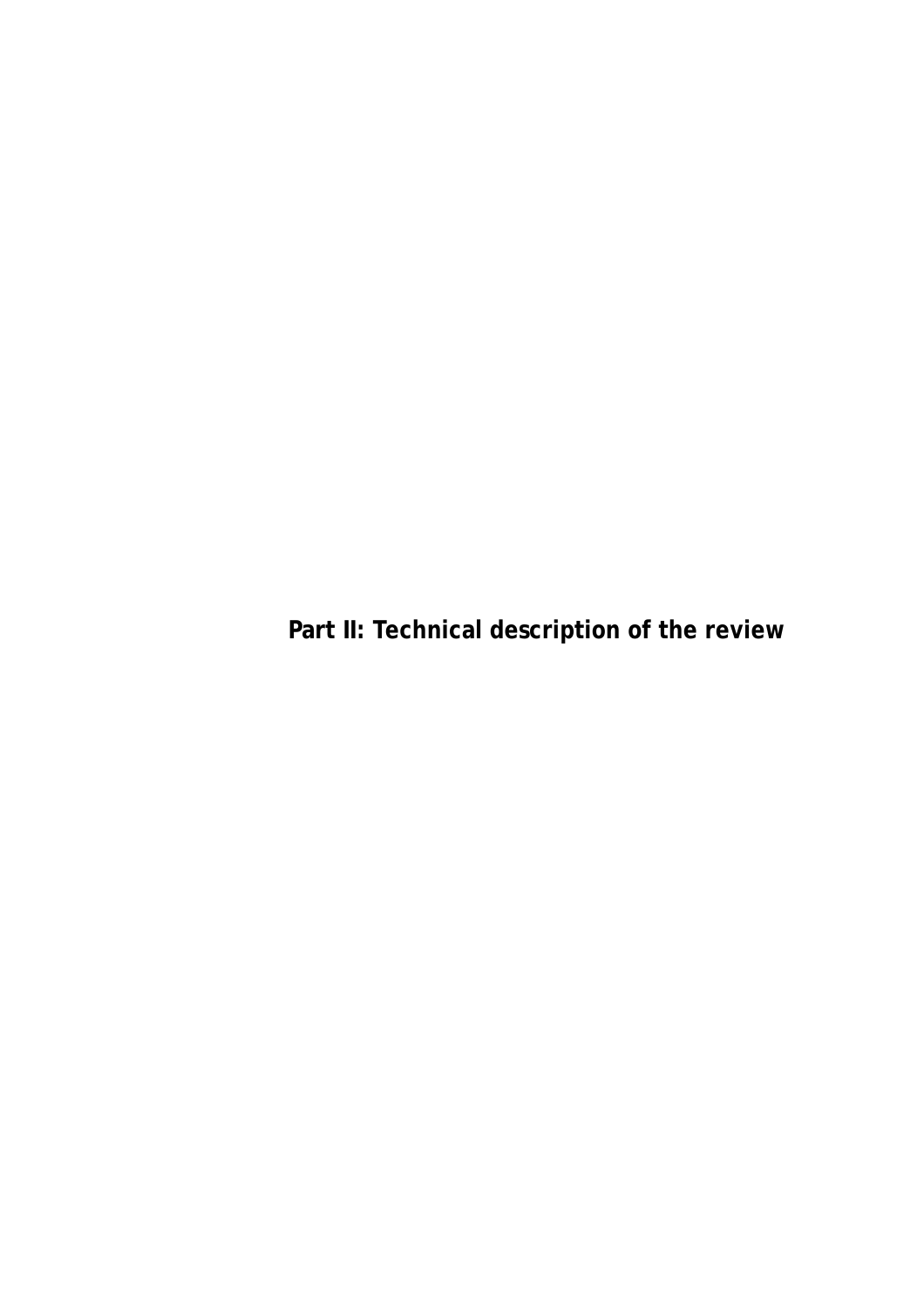# **10. Methods**

# **User involvement**

For systematic reviews to be relevant to policy and practice, potential users of the review must be involved in key stages of the review process (Peersman et al. 1999, Rees et al. 2004). User involvement was sought for this review through an Advisory Group with members drawn from researcher, policy-maker and practitioner communities. Young people were consulted about the findings from the views syntheses via two interviews. Since gaining the effective participation of young people in an adult-dominated Advisory Group can be problematic, the aim of the interviews was to ensure that the perspective of the target population was reflected in the review. The aim of the focus groups was to ascertain the extent to which the findings of the review resonated with the perspectives of young people.

The Advisory Group met after the preliminary searches for the review were complete and advised on the scope of the review and the presentation of the review products. The group was asked whether the review should look at all topic areas or focus more intensively on a more limited set of areas (for example, drug and volatile substance abuse). The view of the group was that all areas, including sport, were of interest, and the review therefore continued to have a broad scope. The group also considered whether the proposed limit of the review to UK research was appropriate and, given the broad scope, decided that it was. (An international perspective was gained through the systematic reviews of effectiveness.)

The group also gave advice on sources of evidence for the review and, at times during the review, provided the reviewers with relevant papers. The group was also concerned that the review should not adopt a simplistic view of 'risk-taking' because of the danger of ignoring the considerable evidence showing that environment plays a great role in the burden of accidental injury. Finally, the group also considered what the appropriate way of presenting the review's findings should be. The original proposal was for the review to present the results of the individual syntheses separately and for a full 'technical' report to be written at the end of the review. However, the advisory group decided that it would be better for the review to be presented at the end in its entirety. This report is therefore the outcome of this decision and has been written with a policy and practice audience in mind, leading with the context and results of the review and recognising that the more 'technical' description of review process and methods contained in Part II may be of secondary interest to some readers.

Two interviews were carried out with young people to discuss the findings from the views syntheses and the implications that were derived from them findings. Both took place in West London, with young people accessed through a youth project and young offenders' team. Interviews were planned to take place with groups of 8–10 young people, with one group containing younger teenagers (12–14 year olds) and the other with older young people (15–24 year olds). In the event, one group contained two boys aged 12–13 years and the other group contained two boys and one girl aged 13–16 years. Parents were informed of the interviews beforehand and were given the opportunity to opt their child out. Before the interviews took place, the researcher explained the reason for and nature of the discussions, confirmed that they would be confidential and asked for the young people's verbal consent to take part. Participants were given a £5 gift voucher to thank them for their time. The interviews were not tape recorded, as youth workers reported that the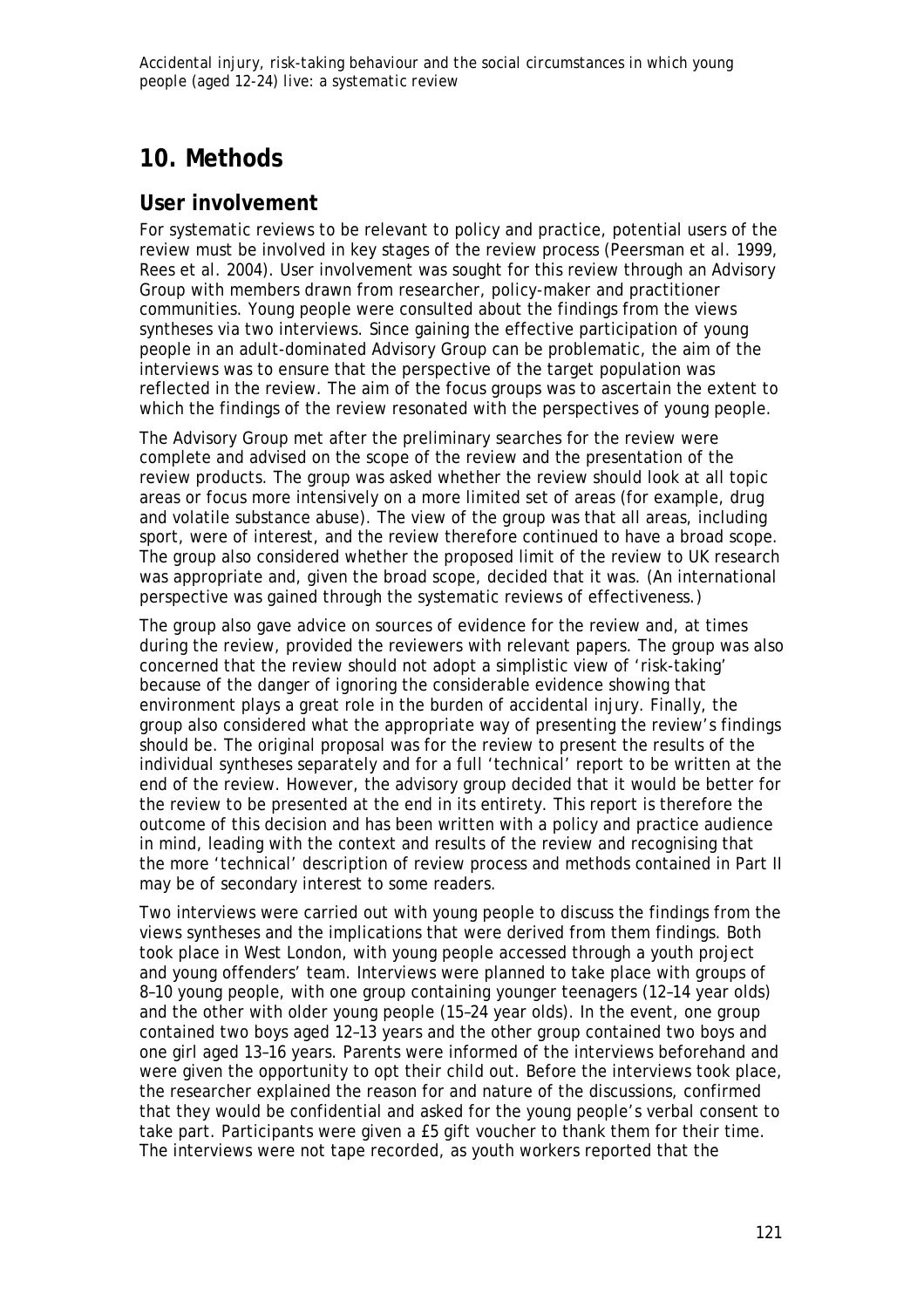recording of previous group discussions had made the participants very wary. Both lasted for approximately 20–30 minutes.

In the discussions, the findings and the implications derived from them were reported and the young people were asked for their comments on whether or not the findings seemed to be 'true' and whether the implications made sense to them. The discussion with the two 12–13 year olds covered the topics of bicycle helmets and alcohol. The 13–16 year old group discussed drugs; car, moped and motorbike driving behaviour (focusing particularly on speeding and driving under the influence); bicycle helmets; and alcohol.

The young people generally agreed with the findings from the views synthesis, although those who did not participate in risk-taking behaviour themselves understandably found it more difficult to discuss views relating to these behaviours. They found it harder to move beyond their personal experiences and views to consider the implications for interventions that had been derived from the views synthesis. It may be that the lack of discrete, concrete interventions meant that this involved too high a level of abstraction for them.

On reflection, while the consultation with young people provided some validity to the findings of the views syntheses, it would be wrong to claim that their involvement changed or shaped the review in any significant way. Methods for involving young people in what can be a long and technically complex review process still need to be developed. We have recently completed a systematic review which had far more involvement with young people. As well as taking considerable time and resource, the lessons learned from that review included allowing the young people to change the focus and scope of the review – something which may be problematic in specifically tendered projects.

### **Mapping exercise**

Following recommendations for a two-stage commissioning process for systematic reviews in health promotion by Peersman et al. (1999), the review was be carried out in two stages: a mapping exercise followed by an in-depth review of a sub-set of studies. The mapping exercise identifies and describes the range of relevant research activity that has been undertaken in terms of its substantive characteristics (e.g. type of intervention, type of behaviour) and methodological characteristics (e.g. study design). Based on policy and practice needs, studies are chosen for the in-depth review, which assesses their quality and synthesises their findings. Because the initial specifications of systematic reviews within public health/health promotion are often broad, the mapping and quality-screening exercise is designed to enable the review's commissioners and potential users to be involved in further specifying the precise scope and/or prioritising the questions for the in-depth review. This also ensures that the review is manageable within the timescale.

The mapping phase of the review asked the question:

### *What research has examined the relationship between accidental injury and risktaking behaviour among young people?*

Many different types of research are included in the map and the aim is simply to describe the extent of the evidence base in this area. The quality of studies in the map was not assessed and the findings are not all reported. However, the map was used to inform decisions taken with regard to the remainder of the review. In the event, the advisory group decided that the topic scope of the review should be broad and the review was made manageable by concentrating on UK research.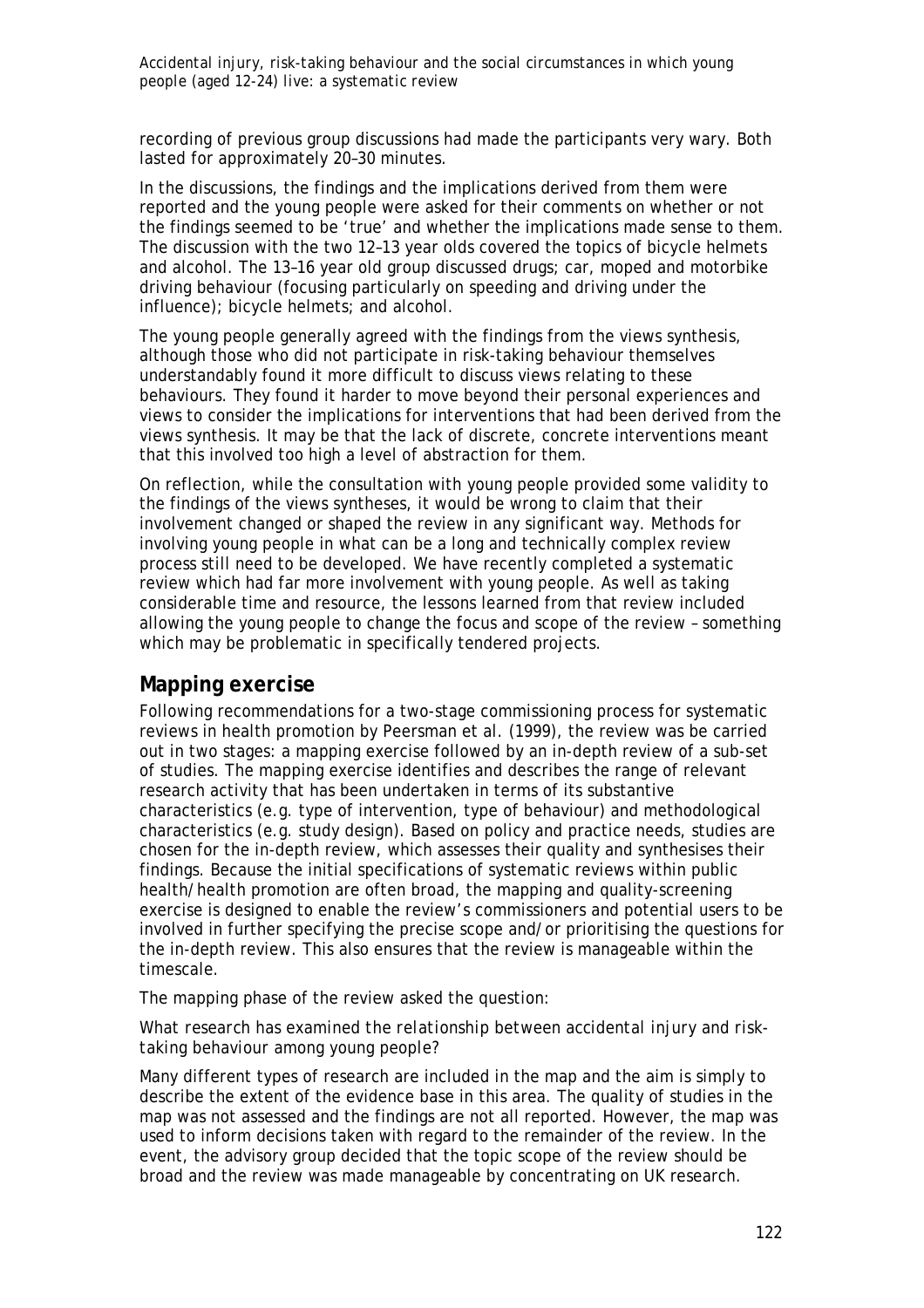# *Inclusion and exclusion criteria for mapping exercise*

To be included in the mapping exercise, reports of studies had to meet all of the following criteria:

- to be about both accidental injury and risk-taking behaviour; and
- the population had to be:
	- a. children or young people between the ages of 12 and 24 years (when the age range of a study went beyond these boundaries the average age had to be between 12 and 24 or data needed to be presented separately for this age group); and
	- b. from the UK ; and
- studies had to be published between 1985 and 2005 and data collected during that time period; and
- studies types included were of the following categories:
	- c. 'views' study; or
	- d. 'correlation' study; or
	- e. outcome evaluation; or
	- f. systematic review; and not
	- g. case history; and not
	- h. 'think pieces'.

The review was also restricted to studies published in English. This was because members of the team did not speak additional languages, did not have access to or the ability to search databases in other languages, and did not have the resources to screen and translate documents in other languages. Since the focus of the primary research was on UK studies, most relevant research will have been published in English.

For the purposes of this review, 'accidental injury' was defined as any injury resulting from an unplanned and unexpected event that occurs at a specific time from an external cause. Injuries or death due to transport (rail, road, air, water), poisoning, falls, fire, flames and smoke, natural and environmental factors, submersion, suffocation, foreign bodies, and other accidents (such as unintentional drug- or drink-related death/injury) were included. Studies were excluded if the injury was intentional, such as in cases of para-suicide, confirmed suicide, homicide, or injury purposely inflicted by others. Studies where it was not known whether the injury was accidental, or where injury occurred afterwards, were excluded (e.g. development of lung cancer later in life due to current smoking). Studies where a small proportion of the injuries or deaths may have been nonaccidental were included where it was made explicit that the majority of these events were unintentional.

'Risk-taking' behaviour was defined as: any impulsive or thrill-seeking behaviour; risky car, motorbike, bicycle, or pedestrian behaviour (such as non-use of cycle helmets, speeding or unsafe overtaking); any sporting activity; drinking alcohol; taking illegal drugs or misusing prescription/over the counter drugs; and also any behaviour defined by the authors or participants as risk-taking. Studies were excluded if the behaviour was related to sexual activity, suicide, self-harm or parasuicide, or normal car, cycle or motorbike usage (although use of a very powerful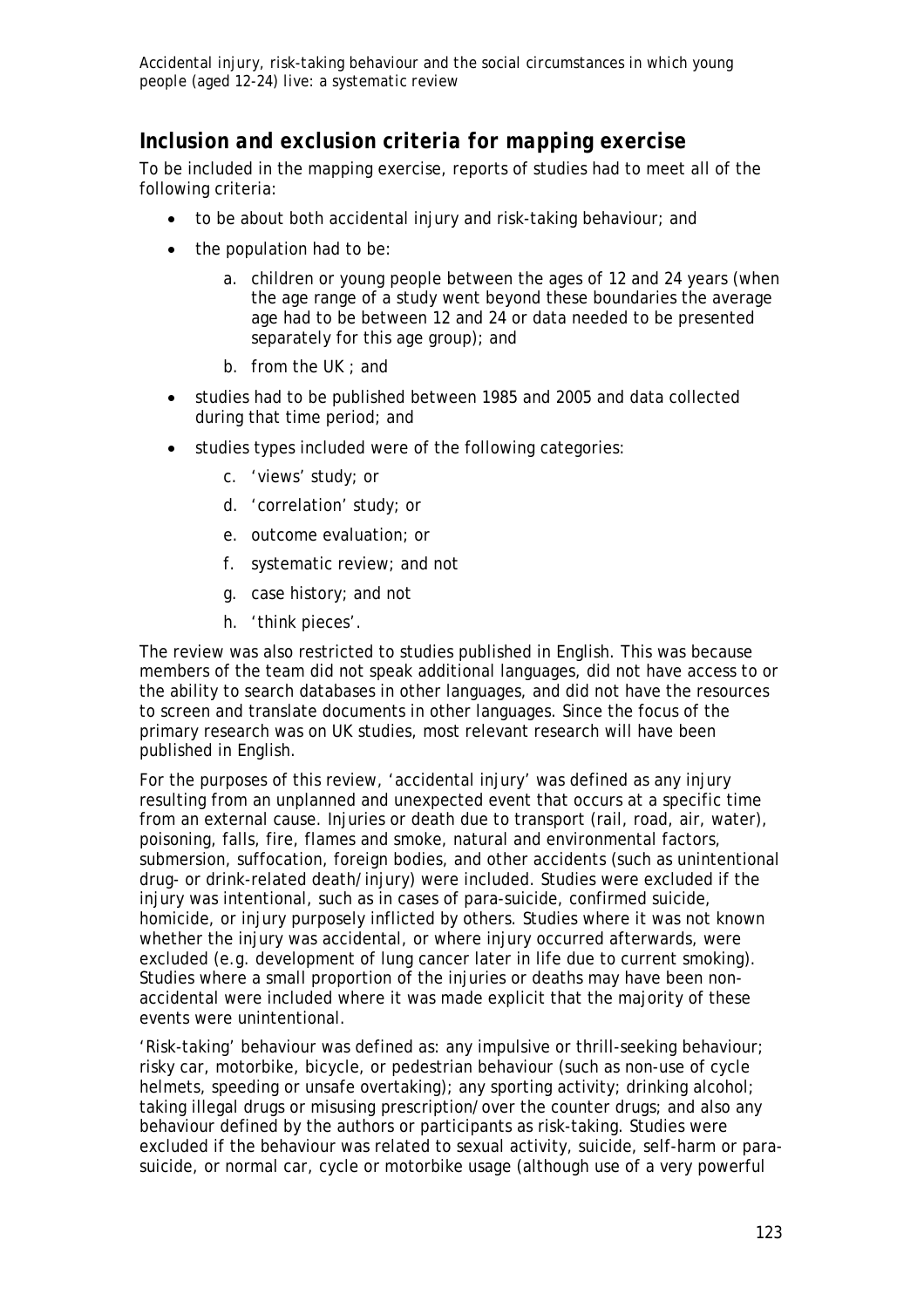motorcycle or car coupled with inexperience was deemed to be risk-taking behaviour). Smoking was included in the study only when it resulted in an immediate injury (such as a burn from a cigarette, or injuries resulting from a house fire).

Systematic reviews that fulfilled the accidental injury and risk-taking behaviour criteria were included, regardless of age or population criteria. Studies of the effectiveness of safety equipment (but not of its efficacy) were also included if they met the age and population criteria.

In order to answer our review questions (stated in Chapter 1), we searched for four types of research:

- studies examining the perspectives and experiences of young people regarding risk-taking and accidental injuries ('views' studies);
- studies exploring the statistical relationship between variables ('correlational' studies);
- systematic reviews containing studies which examine the effectiveness of interventions to prevent accidental injuries; and
- national statistics on rates of accidental injuries (from the Office of National Statistics and a small number of other bodies which collate such information for the Government).

In order to place the research evidence within the UK policy context, key Government papers in each topic area were sought and the websites of relevant organisations searched. In addition, the map of policy compiled by the Child Accident Prevention Trust was used (Hayes 2005).

# **Identification of studies for the mapping exercise**

# *(a) Search strategy*

Systematic searches were conducted on seven major databases (PsycINFO, ASSIA, CINAHL, EMBASE, ERIC, SSCI, MEDLINE), and eight specialist databases (BiblioMap, SPECTR, NOSHPLUS, SPORTDISCUS, TOXLINE, SIGLE, National Research Register, Health Development Agency, Sport and leisure index - Birmingham). A highly sensitive search using both indexing terms and free text terms was developed in Medline (see Appendix B). This was tailored to individual databases in order to accommodate their differing index terms where these were available. Searches were carried out between September and November 2004 and methodological filters were not used. Quality control exercises identified that our initial searches missed a number of potentially relevant systematic reviews, and additional searches were conducted to resolve this.

The journals we handsearched were the ten journals which contained the greatest number of relevant studies in the electronic searches. They were:

- *Social Science and Medicine* (1984–2004)
- *British Journal of Sports Medicine* (1984–2004)
- *Injury Prevention* (1995–2004)
- *Addiction* (1993–2004)
- *BMJ* (1994–2004)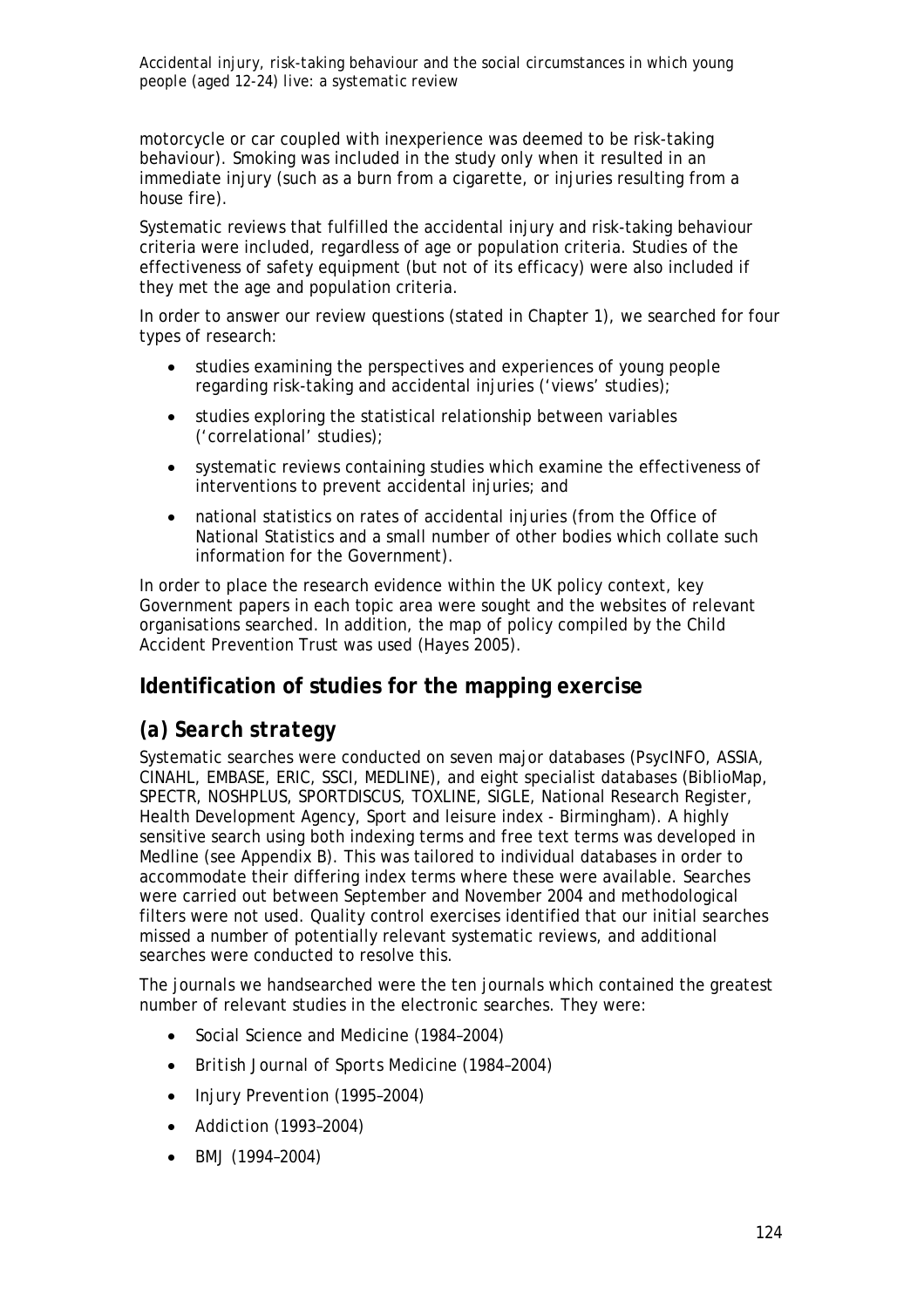- *Accident Analysis and Prevention* (1984–2004)
- *Journal of Public Health Medicine* (1990–2004)
- *Archives of Disease in Childhood* (1984–2004)
- *Injury* (1984–2004)
- *Drug and Alcohol Dependence* (1984–2004)

Bibliographies of relevant studies were scanned, websites of the Department of Health, Department for Transport, Home Office, the Transport Research Laboratory, and ROSPA were searched, and authors and key informants/organizations contacted.

# *(b) Screening process*

### *Stage 1: Screening on title and abstract*

All records identified in the above process were downloaded, with their citations and abstracts where available, into reference management software (Reference Manager 10) and screened for relevance against the review inclusion criteria. Where the downloaded citation did not contain enough information on which to base a decision, the study was included at this stage.

### *Stage 2: Screening on full paper*

The full paper was obtained for all the relevant studies identified in Stage 1 of the screening process. The full paper was screened against the review criteria by two researchers working independently. Disagreement was resolved by a third researcher.

# **Classification of studies for the mapping exercise**

Relevant studies were then coded on EPPI-Reviewer software using a standardised keywording system developed by the EPPI-Centre (Peersman and Oliver 1997). The reports were classified in terms of type of study (e.g. case-control, cohort study), the country where the study was carried out, the study population (e.g. general population, young people), and the focus of the study (e.g. accidents, alcohol). Reports describing or evaluating interventions were assigned additional keywords about the intervention site, intervention type and provider.

Each study was also coded with review-specific keywords which described the type of risk-taking behaviour (e.g. use of or failure to use safety equipment), whether it was a 'views' study, whether it contained information about inequalities, and whether it explored any additional variables (e.g. age, sex, intensity of risk-taking behaviour). A filter to identify research carried out in the UK was used and records of UK and non-UK conducted research were downloaded separately.

### **In-depth review**

# *Moving from broad characterisation (mapping) to in-depth review*

Final decisions about which kinds of studies to include in the in-depth review, and thus the inclusion and exclusion criteria for in-depth review, were made in consultation with the Advisory Group on the basis of the results of the mapping phase of the review. It was agreed to prioritise groups of studies according to five broad areas of risk-taking behaviour. These areas were: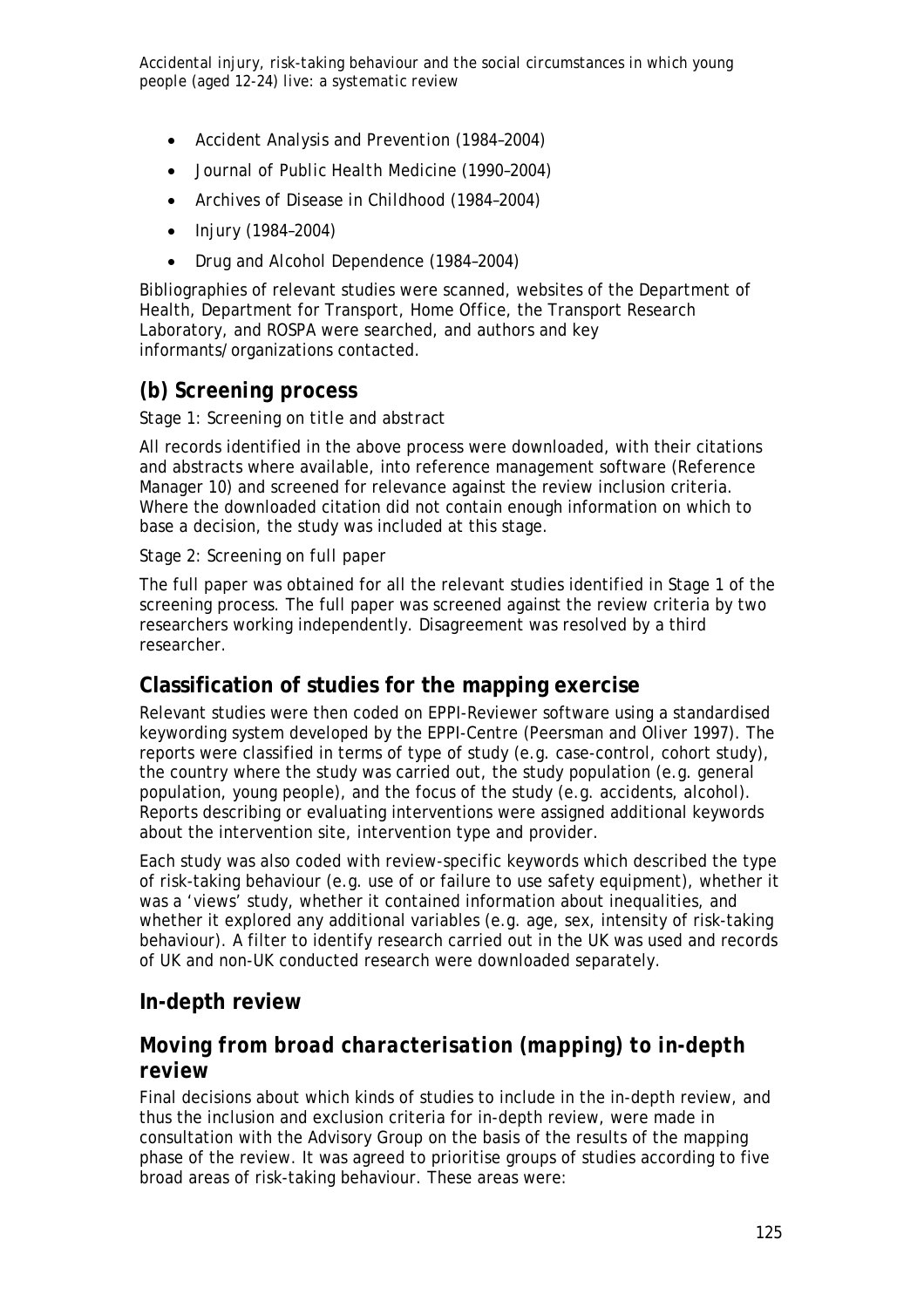- Drug use (illegal drugs and misuse of prescription/'over the counter' drugs)
- Unsafe road behaviours (including pedestrian behaviour and driving under the influence of drugs or alcohol)
- Cycle helmets
- Alcohol
- **Sports**

A decision was taken to prioritise primary research published in the UK. These studies were identified within our reference management system, and are the focus of the in-depth review. Systematic reviews contain both UK and international research.

A graphic showing the flow of the different types of studies through the review is shown in figure 10.1. Thus, the 'views' studies, 'correlational' studies, and systematic reviews were synthesised separately before being brought together in the final synthesis. This method was used for each of the topic areas.



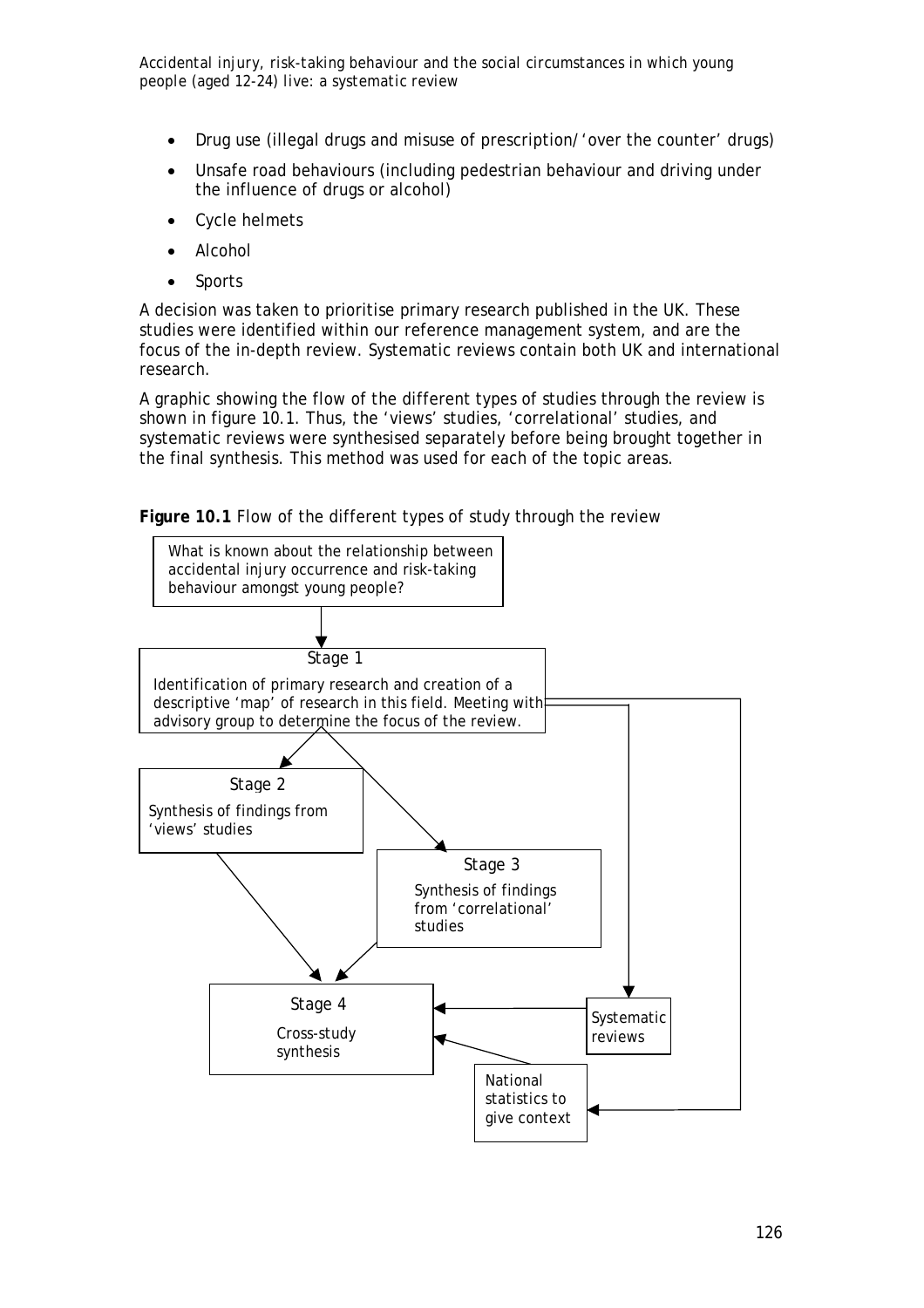# *Detailed description of studies in the in-depth review*

The EPPI-Centre has standard frameworks to collect data from many different study designs, which have been used in previous reviews examining the barriers to and facilitators of health behaviour change among young people (Harden et al. 2001, Rees et al. 2004, Shepherd et al. 2001). This framework was used for extracting data from 'views' studies. The EPPI-Centre recently undertook a review of 'correlational' studies (Garrett et al. 2004), and the framework used in that review was adapted for use in this study. In addition to the use of generic dataextraction frameworks, categorisations that capture specific details about accidental injury and risk-taking behaviour were developed. The results of this process will be made available as a searchable database on the Web (http://eppi.ioe.ac.uk/webdatabases/Intro.aspx?ID=4 – further information can be found in Appendix B).

# *Assessing the quality of studies, data extraction and weight of evidence*

Before studies were entered into the syntheses, they were examined for threats to their reliability and validity. All data extraction and quality assessment was conducted electronically using specialist systematic review software (EPPI-Reviewer). Agreed versions were entered onto the EPPI-Centre's specialised computer database for analysis and storage. We used different quality-assessment tools for the different types of study:

# *(a) Studies describing young people's perspectives and experiences ('views' studies)*

### *Tools*

Criteria for assessing the methodological quality of studies describing young people's perspectives and experiences built on those used in earlier EPPI-Centre reviews. Studies were assessed according to 12 criteria covering three main quality issues. The first five relate to the quality of the *reporting* of a study's aims, context, rationale, methods and findings. The next five relate to quality of data collection and analysis, and the final two questions to whether or not the data collection and analysis methods were appropriate to helping young people to express their views. An additional criterion was used to decide to what extent the study was able to answer our review questions.

### *Methods*

Two reviewers worked on each study, comparing their decisions and coming to a consensus. Each reviewer independently completed the data extraction and quality assessment tool for 'views' studies, and selected those parts of the findings which addressed our review questions. They met and compared responses to all questions and agreed a final version of the data extraction. Studies were judged to be of high, medium or low methodological quality based on the answers given to the tool described in the previous paragraph. In addition, each study was judged to be very useful, quite useful, or not useful in helping to answer the review question. For example, a study could meet all the inclusion criteria but not present findings by the relevant age group. A judgement about the overall weight of evidence was reached by consensus. This was based on a combination of how useful the study was in helping to answer the review question and the quality of the study. In terms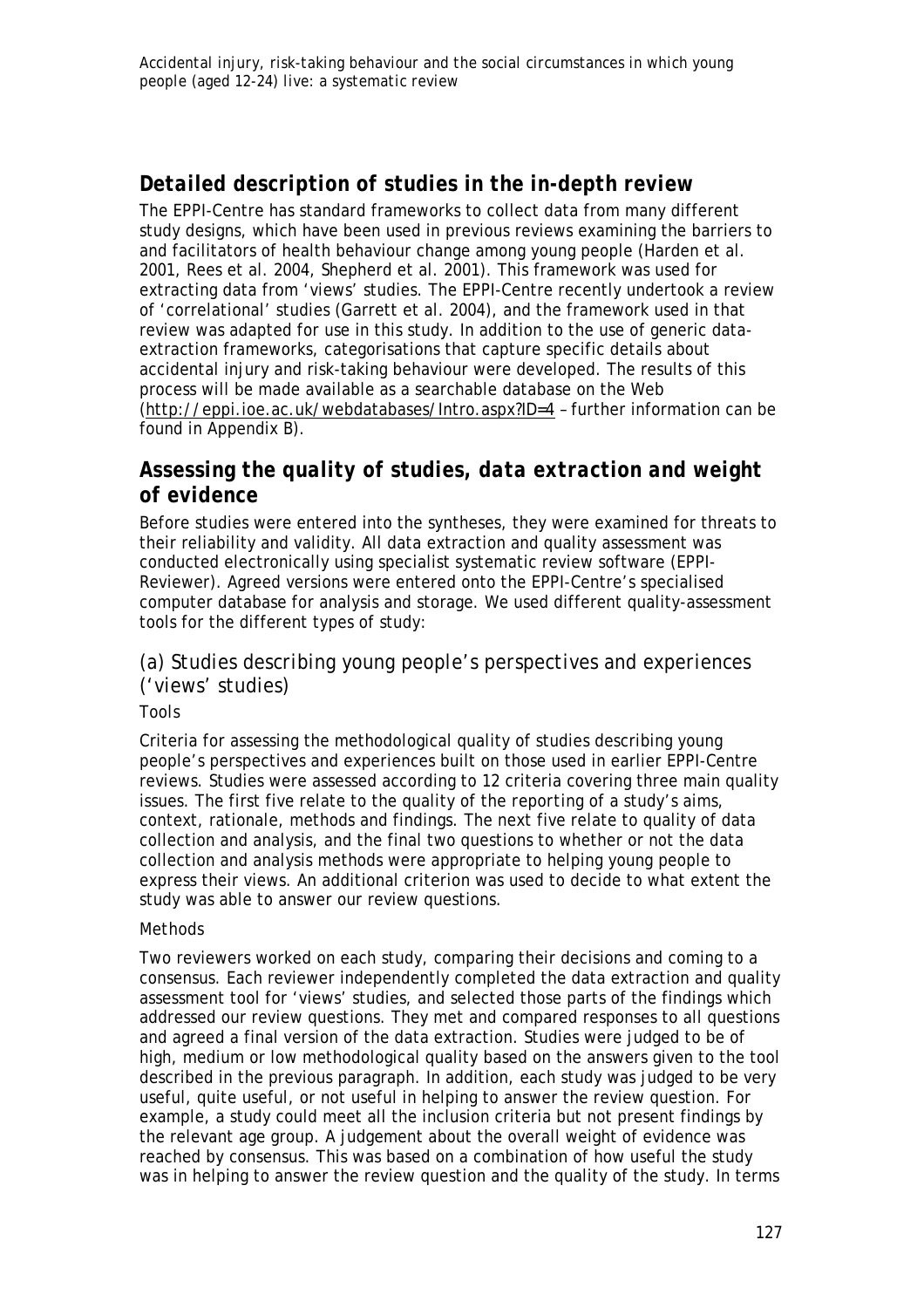of overall weight of evidence, studies were considered to be high (i.e. high quality and very useful), medium high (i.e. high quality and quite useful or medium quality and very useful), medium (i.e. medium quality and quite useful), or low (low quality and any level of usefulness, or not useful and any quality). Studies judged to have a low overall weight of evidence were not included in the synthesis.

### *b) Correlational studies*

### *Tools*

For the review of correlational studies mentioned above (Garrett et al. 2004) a tool for assessing this type of study was developed at the EPPI-Centre. This tool centred on assessing possible threats to the validity of correlational studies identified by Cook and Campbell (1979). This tool was used as our core data-extraction tool for all correlational studies and asked questions about the validity of studies which helped us to then apply the specific quality assessment tools described below.

As the criteria for assessing the quality of correlational studies varies according to study design we identified other quality assessment tools with which to assess study quality:

- Case-control studies were assessed using a tool developed by the National Institute for Clinical Excellence (NICE) (NICE 2004b). This tool included 11 items for assessing study quality.
- Cohort studies were also assessed using a tool developed by the National Institute for Clinical Excellence (NICE 2004a). This tool included 14 items for assessing study quality.
- Surveys were assessed using a modified version of criteria suggested by Crombie (1996), with additional questions appropriate to secondary analyses of existing data.

### *Methods*

Pairs of reviewers worked on each study, comparing their decisions and coming to a consensus. In the first instance one reviewer independently data-extracted and fully completed the core correlational study tool, including study findings. The second reviewer conducted partial data extraction of the study, including study findings. They met and compared responses to all questions and agreed a version of the data extraction, with any differences being decided with a third reviewer. Both reviewers independently undertook quality assessment and then met to agree both the quality of the study and its usefulness in helping to answer the review question. Studies were judged to be of high, medium, or low methodological quality according to the appropriate study-type-specific quality assessment tool. In addition, each study was judged to be very useful, quite useful, or not useful in helping to answer the review question. For example, a study could meet all the inclusion criteria, but in the final analysis not present findings by the relevant age group. A judgement about the overall weight of evidence was reached by consensus. This was based on a combination of how useful the study was in helping to answer the review question, and the quality of the study according to its particular appraisal tool. In terms of overall weight of evidence, studies were considered to be high (i.e. high quality and very useful), medium high (i.e. high quality and quite useful or medium quality and very useful), medium (i.e. medium quality and quite useful), or, low (low quality and any usefulness, or not useful and any quality). Studies judged to have a low overall weight of evidence were not included in the synthesis.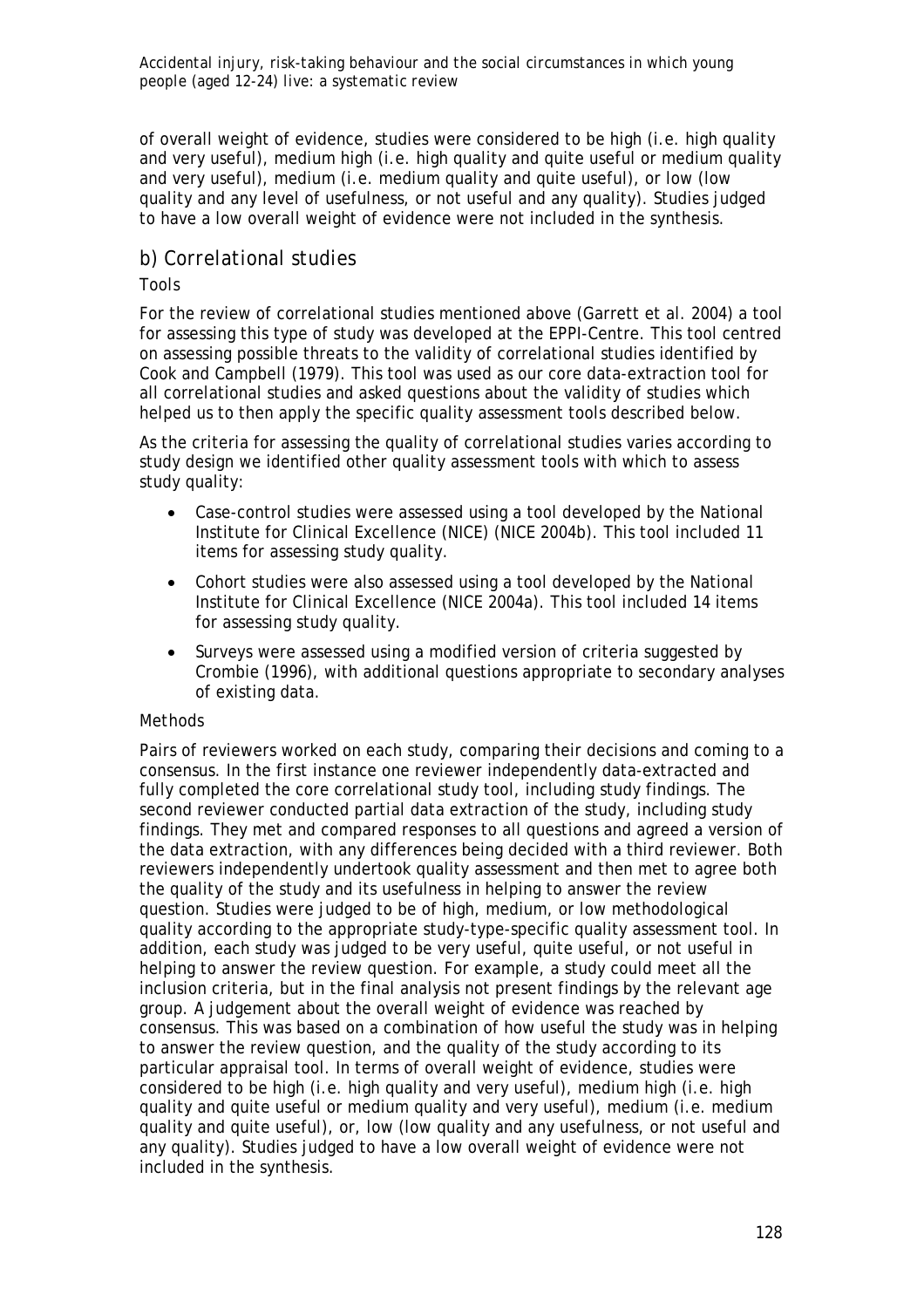## *(c) Other evidence in the syntheses*

The findings from systematic reviews of effectiveness are also included in the syntheses. They were used as 'short cuts' to the findings of primary research and were required to state their search strategies and methods of quality assessment. The latest statements of Government policy in each topic area, both in paper and electronic form, are the basis of the summaries of current policy. Finally, a custom report of the latest Hospital Episodes Statistics was used to give a detailed age breakdown of transport injuries resulting in hospital admission. Gross figures for the years 2001–4 were used and no attempt was made to run statistical tests or compare different injury rates by year. The statistics are used as one valuable way of estimating usually non-fatal injuries in each topic area.

## *Evidence syntheses*

This review contains three syntheses. Each of the syntheses employs different methods developed to suit the types of studies under investigation, and utilises specially written reporting and analytical functionality built into our software, EPPI-Reviewer.

### *(a) Synthesis of studies describing young people's perspectives and experiences*

The 'views' studies were synthesised using methods developed in a series of systematic reviews funded by the Department of Health (England) at the EPPI-Centre (Brunton et al. 2003, Shepherd et al. 2002, Thomas et al. 2003). The authors' findings were downloaded from EPPI-Reviewer into a qualitative analysis software package, NVivo, and a thematic analysis conducted following guidelines for the analysis of textual data more commonly employed in the context of primary research (Harden 2006, Thomas et al. 2004). A limited hierarchy of themes emerged naturally across the different topic areas (drugs, alcohol, transport and cycle helmets). Direct quotations from the primary studies, and sometimes from their participants, have been used to show how the themes which emerged relate to the original studies.

# *(b) Synthesis of correlational studies*

The findings from the correlational studies which were entered into EPPI-Reviewer took the form of both numeric and textual data. Due to the different range of study designs, and different statistical methods employed in the analyses, it was not appropriate to combine these statistical data in a meta-analysis. Instead, the findings from EPPI-Reviewer were entered into more than 100 pages of tables, organised according to the five prioritised areas of risk-taking behaviour, type of accidental injury, particular variable, and numerical data. Reviewers working in pairs then confirmed the direction of the association that any particular variable of risk-taking behaviour was thought to have on accidental injury. The tables allowed reviewers to bring the findings of the studies together in a uniform way which allowed the numerical findings and the textual data to be combined in a narrative conceptual synthesis.

### *(c) Cross-study synthesis*

The implications for policy and practice which emerged from the two syntheses above form the basis of the discussion sections in each evidence synthesis. Originally, it had be proposed to juxtapose implications for interventions against one another in a more formal way but, when the results from the syntheses began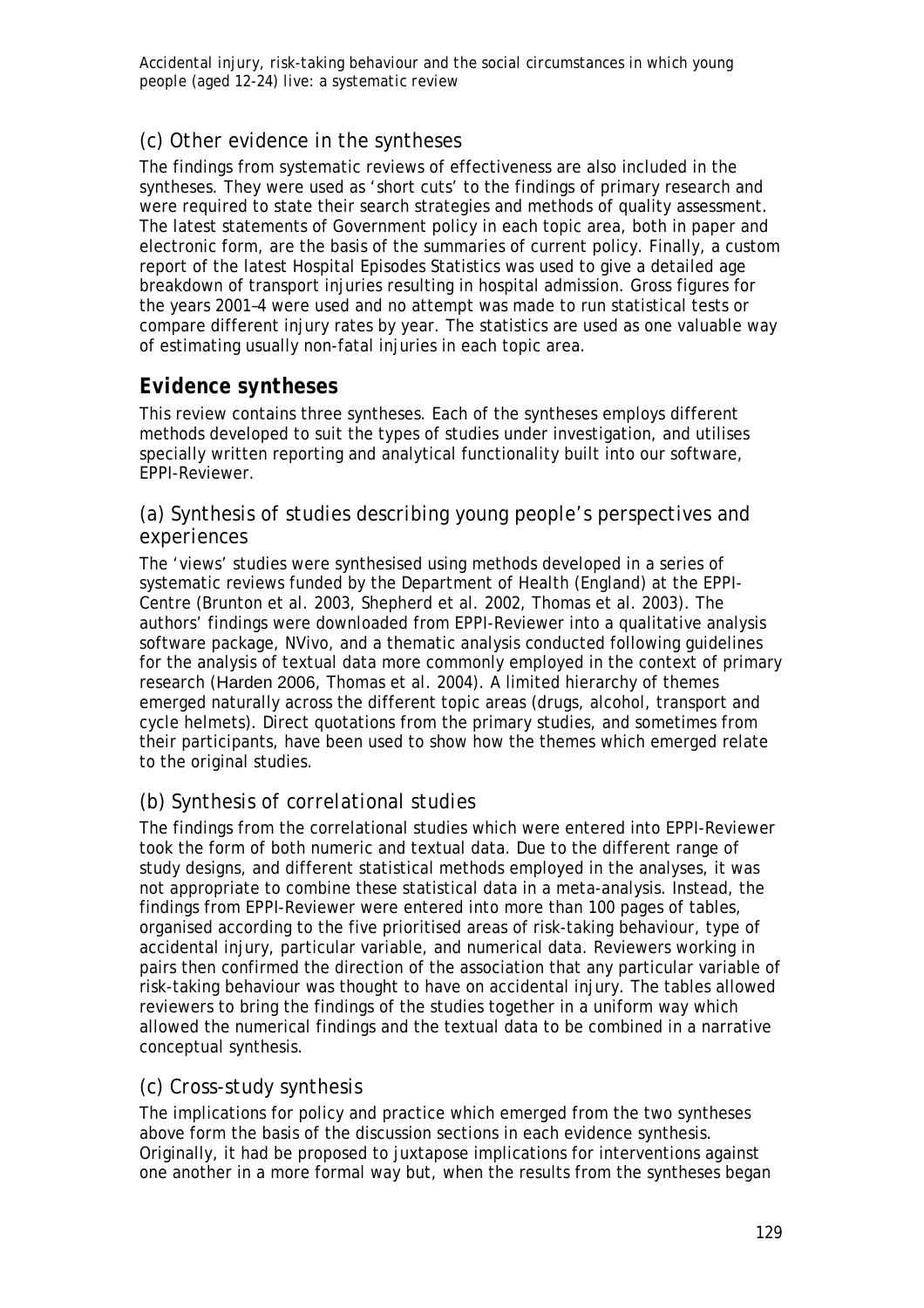to emerge, it became clear that this would have involved an unacceptably large amount of reviewer interpretation. It was therefore decided that a more transparent presentation of the results of the individual syntheses would ensure that the review did not stray too far from the studies it is based upon.

# *The completed review*

After the evidence syntheses were written, each member of the team worked independently to suggest recommendations based on each synthesis. The final piece of conceptual work involved mapping the research we identified against the overall burden of accidental injury among young people. This enabled us to assess the extent to which risk-taking behaviour is able to explain injury in this age group. Since the correlational studies contained so little information about the social circumstances of their participants, we drew on a wider literature in our discussions in order that this important component of our review question was covered adequately. As this literature was not searched for using the same systematic searches described above (to do so would amount to another large review in its own right), we have not based our conclusions on the findings of these studies.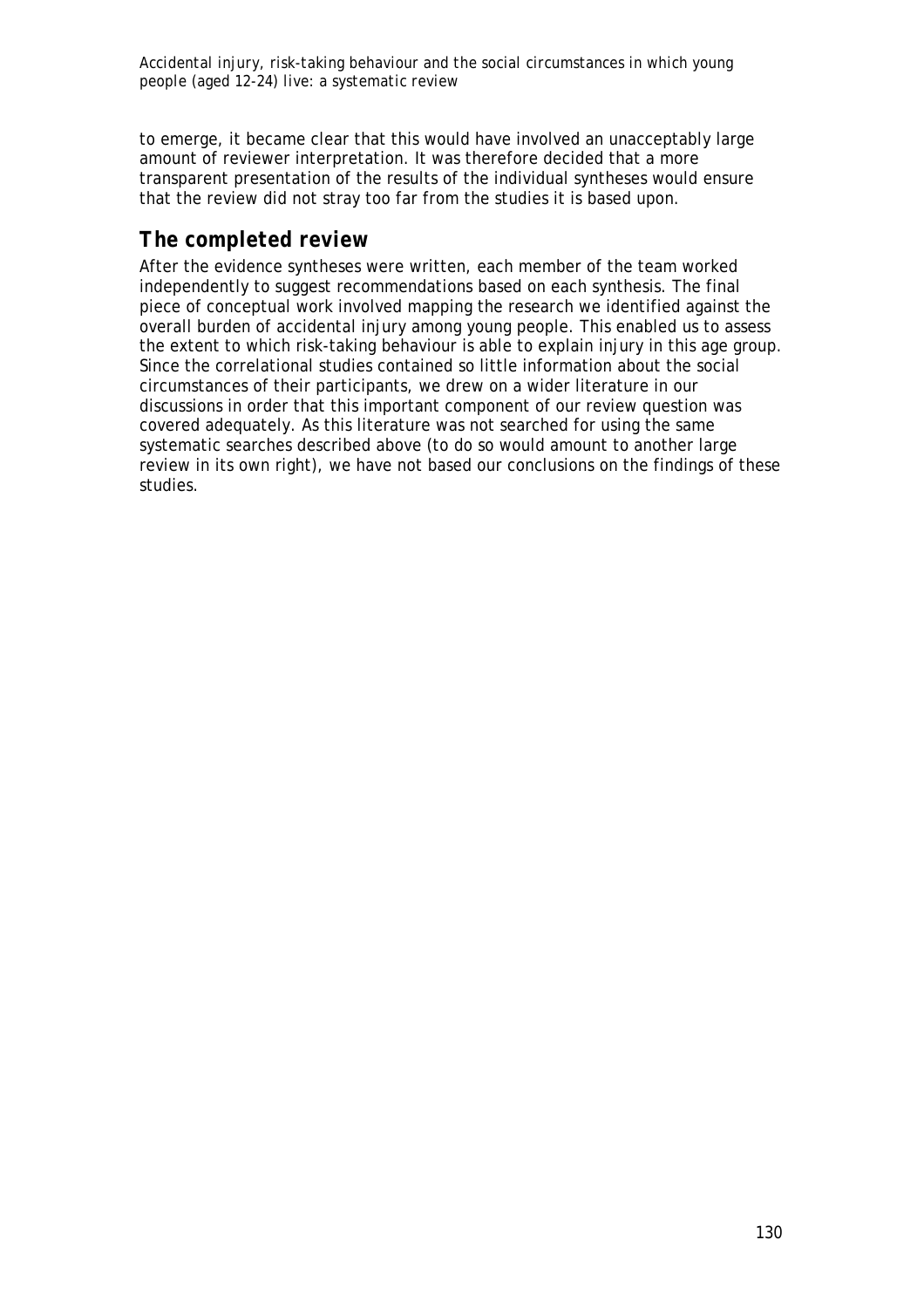# **11. Map results**

# **Flow of literature through the map**

Our searches identified a total of 4981 records: comprehensive searches of bibliographic databases identified 3935 citations; scanning bibliographies, identification of citations from searches for ongoing schemes, online screening of full text journal indexes, contact with authors, and serendipitous discovery resulted in the identification of a further 1046 potentially relevant citations.

After removing 1325 duplicates, the titles and abstracts of 3656 records were screened. Most of these did not meet the inclusion criteria and were excluded from the map (N = 2058, 56.3%). A high proportion of these studies were excluded because their main focus was not accidental injury or risk-taking behaviour ( $N =$ 1434, 69.7%); 464 studies (22.5%) were excluded on the grounds that they were not carried out on a UK population; 88 (4.3%) studies were excluded because they did not include the age group relevant to this review (young people aged between 12 and 24); 66 studies (3.2%) were excluded on the grounds that the study design was not appropriate for our review (e.g. they were case histories, think pieces, or nonsystematic reviews); and a further 6 (0.3%) were excluded because the study was not published between 1985 and 2005, or the data were not collected during that time period.

A total of 1598 reports were identified as being potentially relevant for inclusion in the mapping exercise. Full reports were obtained and processed for 1495 (94%) of these within the timescale for the review. After the screening of the available full reports, 1327 were excluded. This high level of exclusion was attributable to many records having been included at the first stage of screening on the basis of limited information (e.g. title only available, or limited information in the abstract). Most of the reports ( $N = 479$ , 36%) were excluded because the study was not carried out on a UK population; 288 reports (21.7%) were excluded because the main focus was not on accidental injury or risk-taking behaviour. Others were excluded at this stage because they did not study the relevant population of young people aged 12– 24 years ( $N = 262$ , 19.7%); 45 studies (3.4%) were excluded because the study was not published between 1985 and 2005, or the data were not collected during that time period; and a further 253 studies (19%) were excluded on the grounds that the study design was not appropriate for our review. This last total also included a number of systematic reviews which, on closer inspection, were not reviews of intervention studies.

A number of reports were found to be linked to others already in the reference management database (that is, both studies used the same dataset). Twenty-five reports were consequently coded as linked (secondary) reports in the database. When this stage of the review was completed, a total of 168 reports of 143 separate studies had been identified for inclusion in the map. Figure 11.10 summarises the flow of studies through these phases of the review.

# **Characteristics of studies in the map**

One aim of the mapping exercise is to describe the extent of the evidence base in this area. The studies in the map have not all passed tests for relevance and methodological quality, and therefore their findings are not all reported.

The map included a number of different types of research: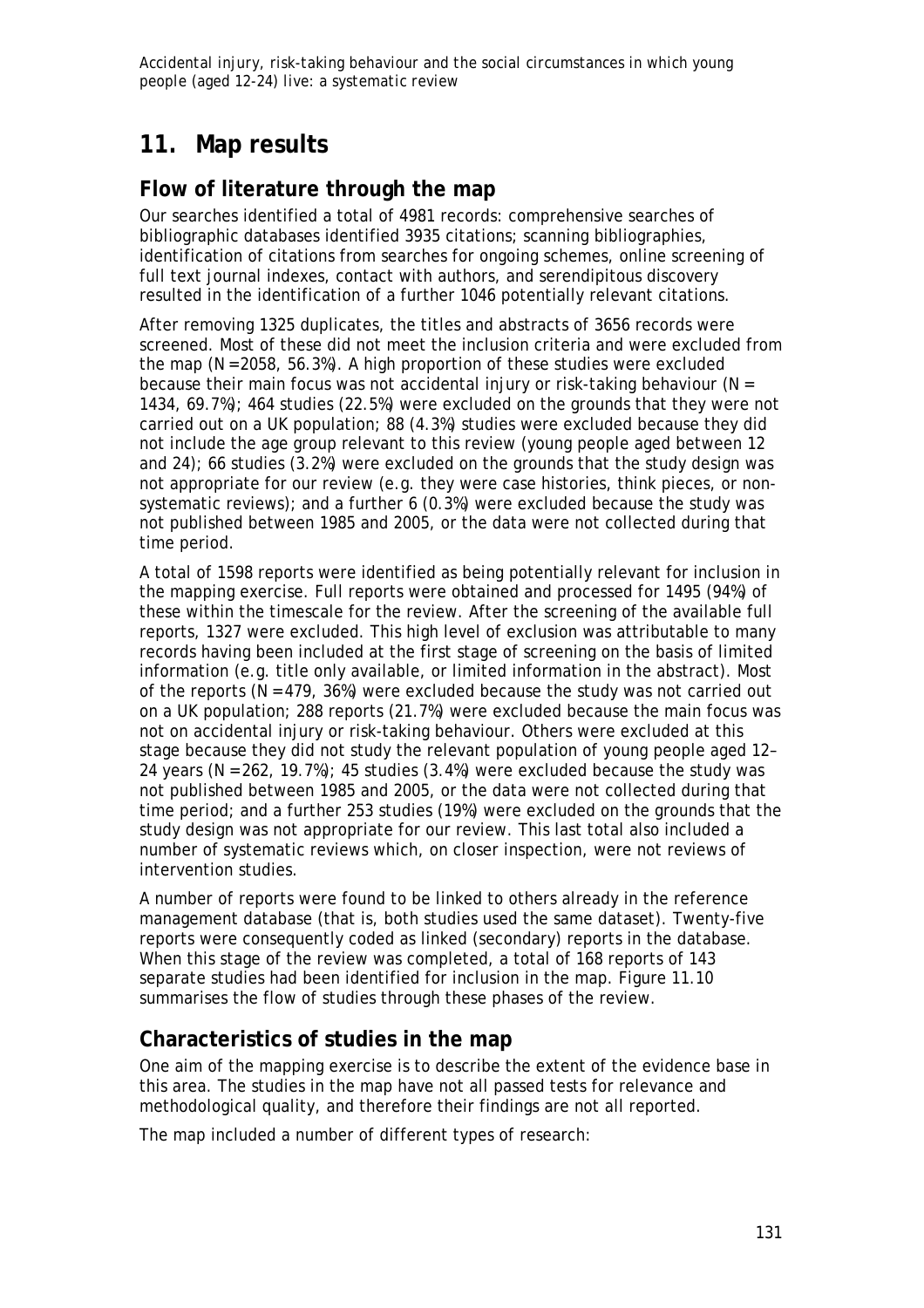- Studies exploring the statistical relationship between variables ('correlational' studies)
- Studies examining the perspectives and experiences of young people regarding risk-taking and accidental injuries ('views' studies)
- Systematic reviews containing studies which examine the effectiveness of interventions to prevent or reduce accidental injuries

Of the 143 separate studies in the map, 94 were 'correlational' studies. In addition, there were 25 'views' studies and 24 systematic reviews. Studies were published between 1985 and 2005, with 66 out of 143 (46%) published after 2000.

Correlational and views studies were conducted looking at UK populations only. In contrast, systematic reviews carried out in any country were sought to give the review an international perspective on effectiveness research.

## *Correlational studies*

There were 94 correlational studies in the map.

## *(a) Publication date*

Fourteen correlational studies had publication dates between 1985 and 1989, 18 were published between 1990 and 1994, 26 had publication dates between 1995 and 1999, and 36 were published after 2000 (Figure 11.1).



**Figure 11.1** Publication dates of correlational studies (N = 94)

# *(b) Study design*

The correlation studies identified were of the following design: 72 surveys, 11 secondary analyses, 4 case-control studies and 7 cohort studies.

# *(c) Population*

The majority of correlational studies ( $N = 75$ ; 79.8%) examined the relationship between risk-taking behaviour and accidental injury among mixed sex populations. Sixteen studies focused on males only and three females only. Nearly threequarters of the correlational studies ( $N = 70$ ; 74.5%) examined the relationship between risk-taking behaviour and accidental injury in young people aged 11–21. A total of 47 studies included adults (22+ years) in their sample, 31 studies included younger children (<11 years), and 18 studies included older people. The general population was the study population of twenty-one studies (figure 11.2).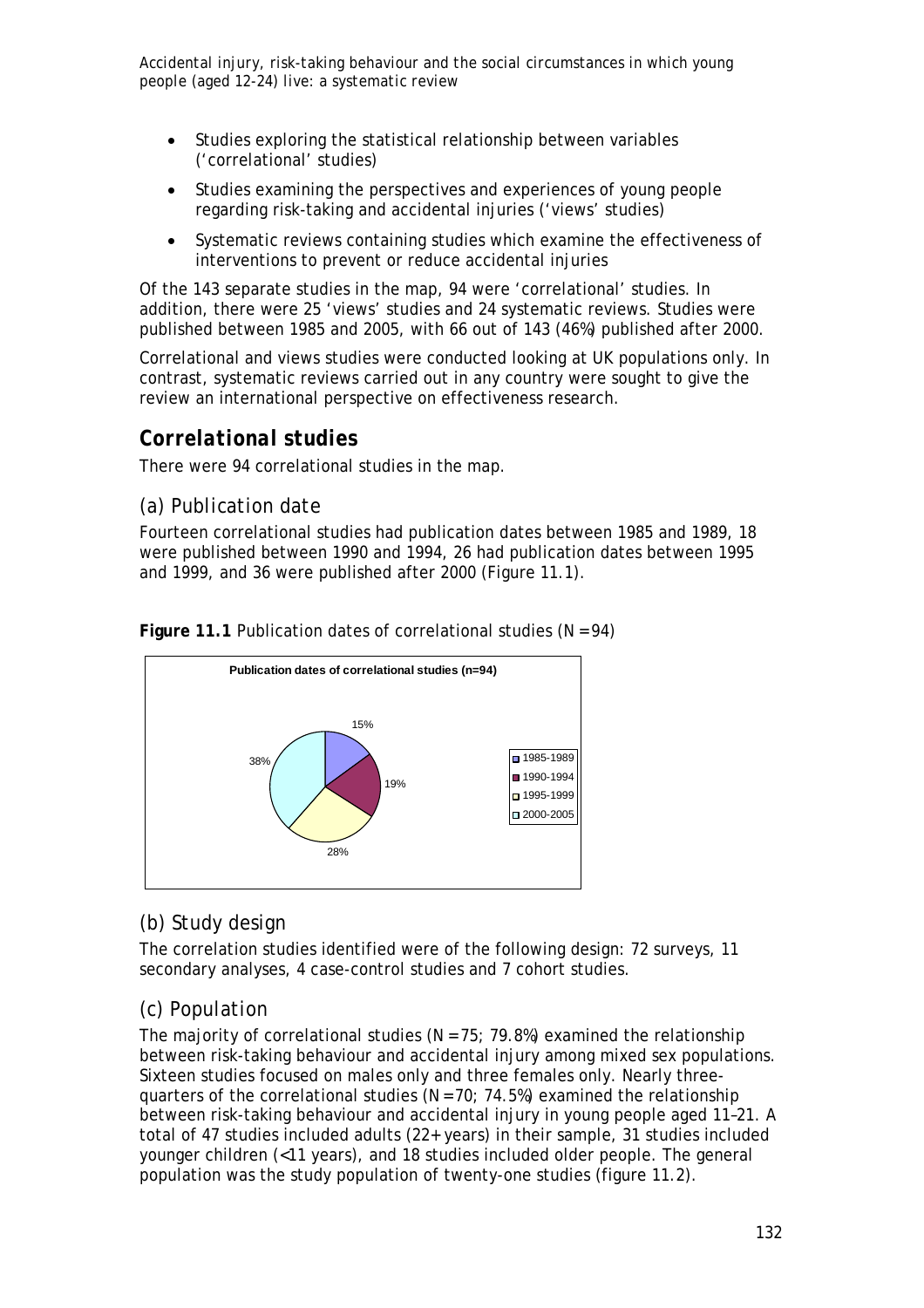

Figure 11.2 Characteristics of study population in correlational studies (N = 94)

A total of 23 correlational studies contained information relating to inequalities. Across the studies there was a lack of consistency in the way that this was defined. In some studies the social and economic status of participants was explicitly stated (i.e. based on occupational classification). Other studies recorded one or more of a wide range of measures associated with an individual's social and economic circumstances, including educational achievement, living arrangements, car ownership, and the receipt of free school meals. Less commonly, data in relation to socio-economic inequalities at the area, rather than individual, level were collected. Very few studies addressed specifically the issue of deprivation in their main analyses of injury risk factors.

As Figure 11.3 below demonstrates, the studies covered a wide variety of sample sizes for the age group 12–24 years (ranging from 1–10 to 10,000+ individuals). Ten correlational studies (10.6%) had between 201 and 500 participants aged 12–24 in their sample. The second most common sample size for this age group was 501– 1000, with six studies (6.4%) having this number of individuals. All other sample sizes for the 12–24 years age band contain between one and three studies. A large number of studies ( $N = 41$ ; 43.6%) did not make explicitly clear the size of their sample who were aged 12–24 years; hence, such studies were coded as 'unclear'. However, for many of these studies, a rough estimation of the size was possible because the authors used, for example, age 11 or age 25 as the lower or upper age limit when grouping individuals by age (or it was implicit that individuals in the sample would not be as young as 11 years). A further 19 studies (20.2%) did not state the size of their sample of 12–24 year olds, or provide sufficient information that would have allowed even a calculated guess; therefore, they were coded as 'not stated'.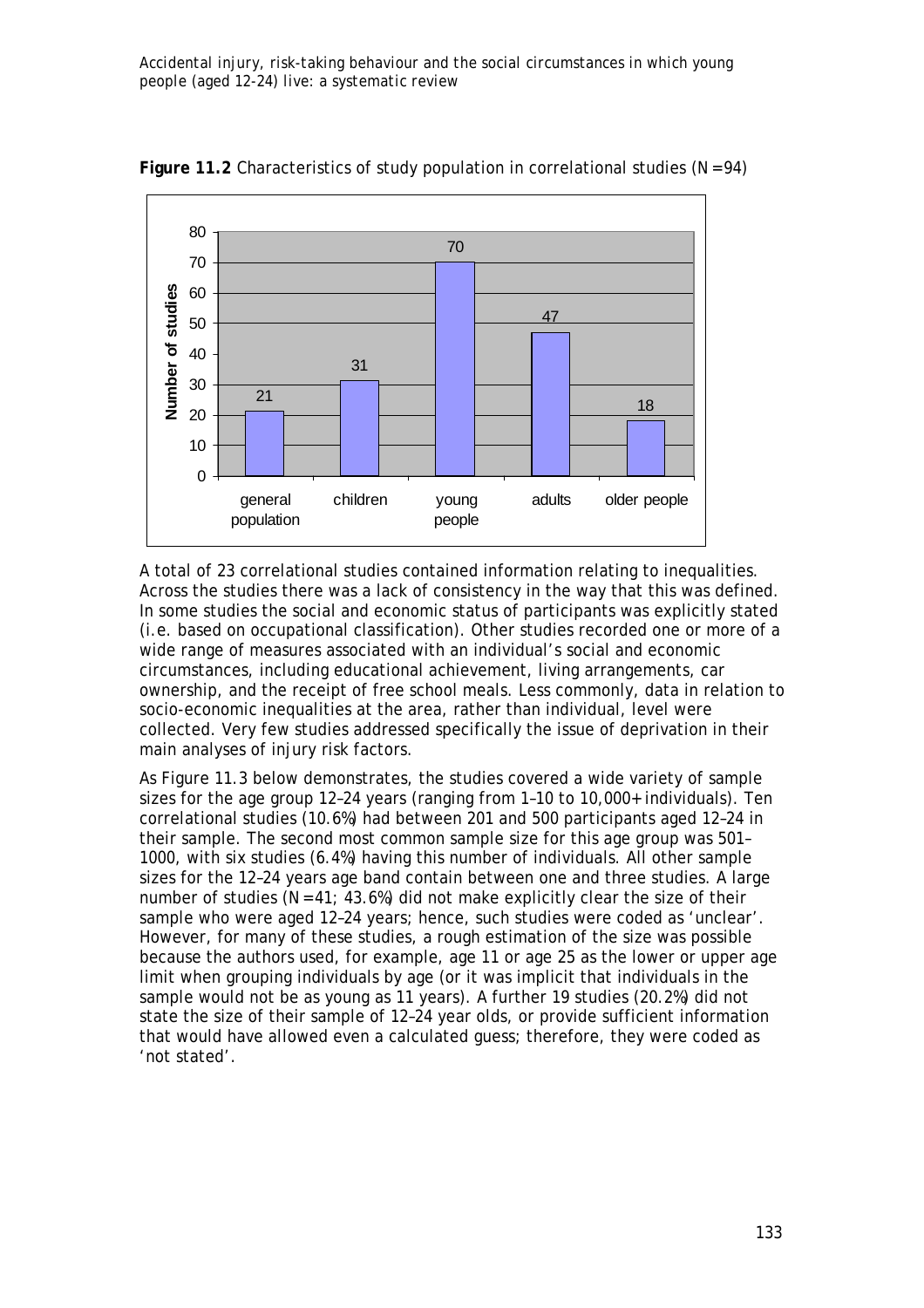**Figure 11.3** Size of sample aged 12-24 years in correlational studies ( $N = 94$ )



# *Views studies*

There were 25 views studies in the map.

## *(a) Publication date*

One study had a publication date between 1985 and 1989 (Bowling 1989), six studies (24%) were published between 1990 and 1994, seven studies (28%) had publication dates between 1995 and 1999, and 44% of reports ( $N = 11$ ) were published after 2000 (Figure 11.4).

**Figure 11.4** Publication dates of views studies (N = 25)



# *(b) Study design*

All twenty-five of the views studies were surveys.

### *(c) Population*

Almost all views studies ( $N = 24$ ; 96%) examined the views of mixed sex populations. One study focused on males only (Rolls and Ingham 1992), and no studies considered the views of females only. The vast majority of studies ( $N = 24$ ; 96%) considered the views of young people (11–21 years). Twelve studies included adults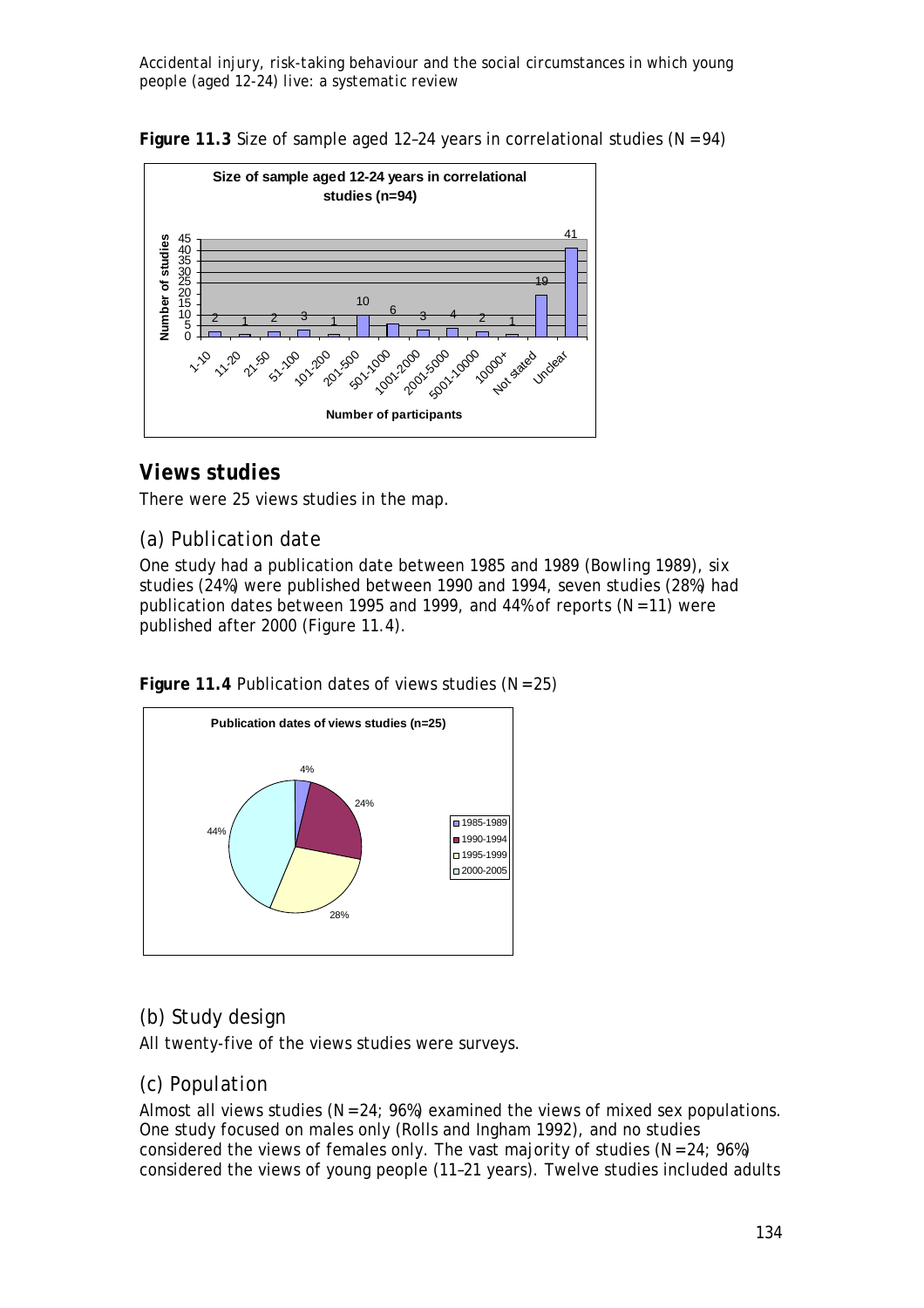(22+ years) in their study population, with younger children and older people featuring in the samples of four studies and one study respectively. The views of the general population were also sampled in one study (Figure 11.5).



**Figure 11.5** Characteristics of study populations in views studies (N = 25)

A total of twelve views studies contained information relating to inequalities. Details of the social and economic status of study participants were occasionally stated (either explicitly or implicitly); the ethnicity of the samples was less commonly reported. Some views studies used deprivation (either at individual or area level) in their analysis of young people's views.

All the views studies had at least 21 individuals in the proportion of their sample aged 12–24 years. Again, the category with the highest frequency was 'unclear', with seven studies (28%) (figure 11.6).

**Figure 11.6** The size of the sample aged 12–24 in the views studies (N = 25)



# *Systematic Reviews*

Systematic reviews facilitated a 'short cut' to the findings of primary research on the effectiveness of accidental injury prevention strategies. There were 24 systematic reviews in the map.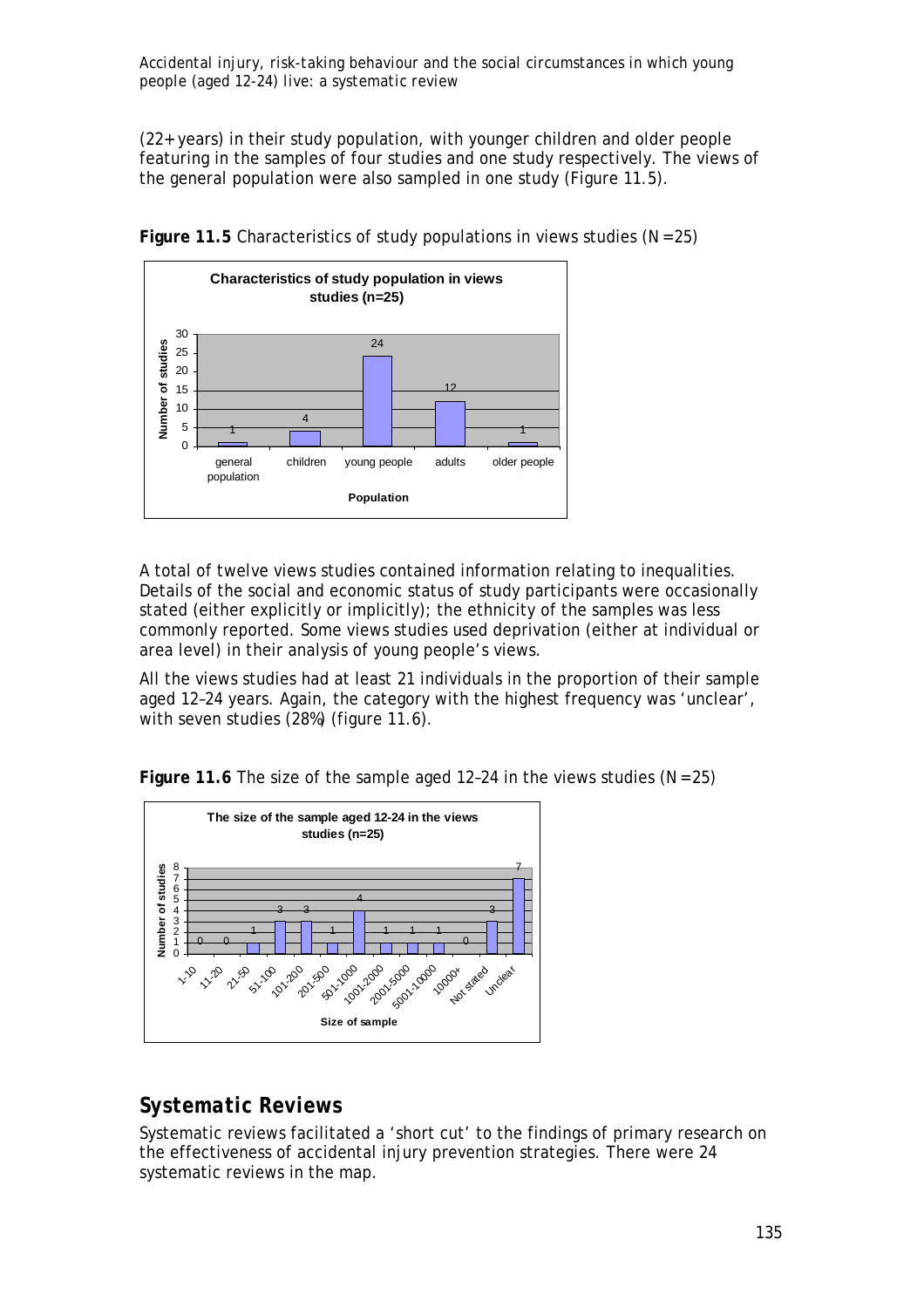## *(a) Publication date*

The oldest systematic review was published in 1994 (Johnston et al. 1994). Four reviews were published between 1995 and 1999 (Coleman et al. 1996, Dowswell et al. 1996, Mackay et al. 1999, Wells-Parker et al. 1995). The majority of reviews (N  $= 19$ ; 79%) were published after 2000 (figure 11.7).



Figure 11.7 Publication dates of systematic reviews (N = 24)

# *(b) Population*

None of the 24 systematic reviews restricted their inclusion criteria to one sex only. The vast majority of the reviews  $(N = 23)$  included injury prevention interventions which targeted young people whose ages fell within the range 11–21 years. Thirteen reviews included adults (22+ years) and thirteen reviews younger children. Three reviews also included older people among their study population. In one review, the interventions aimed to prevent accidental injury in the general population (figure 11.8).



**Figure 11.8** Characteristics of the study populations in the systematic reviews (N = 24)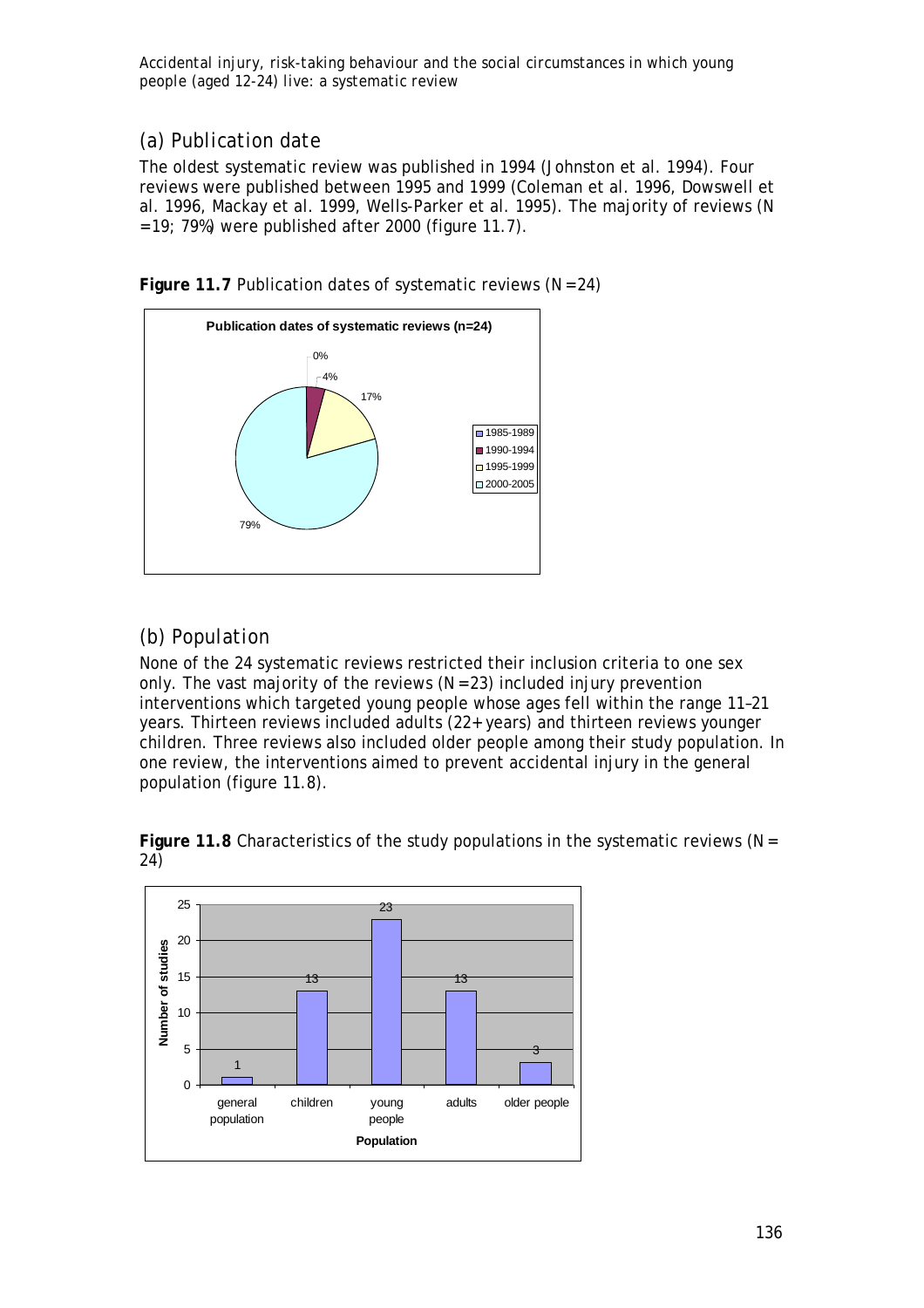A number of reviews  $(N = 9)$  assessed the effectiveness of interventions to prevent injury among young children and teenagers. The age band 0–14 years was the focus of four reviews (Dowswell and Towner 2002, Dowswell et al. 1996, Towner et al. 2001c, Towner and Dowswell 2002). One review each targeted 0–15 year olds (Norton et al), 0–16 year olds (Turner et al. 2004), and 0–18 year olds (Royal et al. 2005). Two reviews considered the effectiveness of interventions targeting populations aged between 0 and 19 years (DiGuiseppi and Roberts 2000, Mackay et al. 1999). In a tenth review (Towner et al. 2002) many of the interventions were also targeted at young children and teenagers.

Two systematic reviews in the map (both published by the Cochrane library) focused solely on older teenagers. The first of these two reviews, by Roberts and Kwam (2001), assessed interventions aimed at reducing injury among 15-19 year olds. More recently, the review by Hartling et al. (2004) presented results for 16 year olds alone and for 16–19 year olds combined.

Other reviews  $(N = 3)$  considered older adolescents and young adults. Of these, two were located which specifically looked at those aged 15–24 years (Coleman et al. 1996, Elkington et al. 2000). The focus in the review by Wagenaar and Toomey (2002), was almost exclusively on 16–21 year olds (with only one reviewed intervention targeting a population aged up to 24 years).

Six systematic reviews contained information relating to inequalities that was relevant to our review. Of these, the most comprehensive were two reviews which specifically addressed the issue of social deprivation across a range of injury environments (Dowswell and Towner 2002, Mackay et al. 1999). With an exclusive focus on the promotion of bicycle helmet wearing, the review by Royal et al. (2005) attempted to evaluate the effectiveness of interventions with respect to social group. One aspect of the review by Towner et al (2002) (which also had a sole focus on the activity of bicycling) included a consideration of lower income as a barrier to the effectiveness of interventions. The remaining two reviews (Dowswell et al. 1996, Lund and Aaro 2004) also indicated an appreciation of the importance of social and economic circumstances as a factor in injury risk and the effectiveness of interventions to reduce injury.

Nearly half of all the systematic reviews  $(N = 11)$  were conducted in the UK (see figure 11.9).



Figure 11.9 Countries in which the reviews were conducted (N = 24)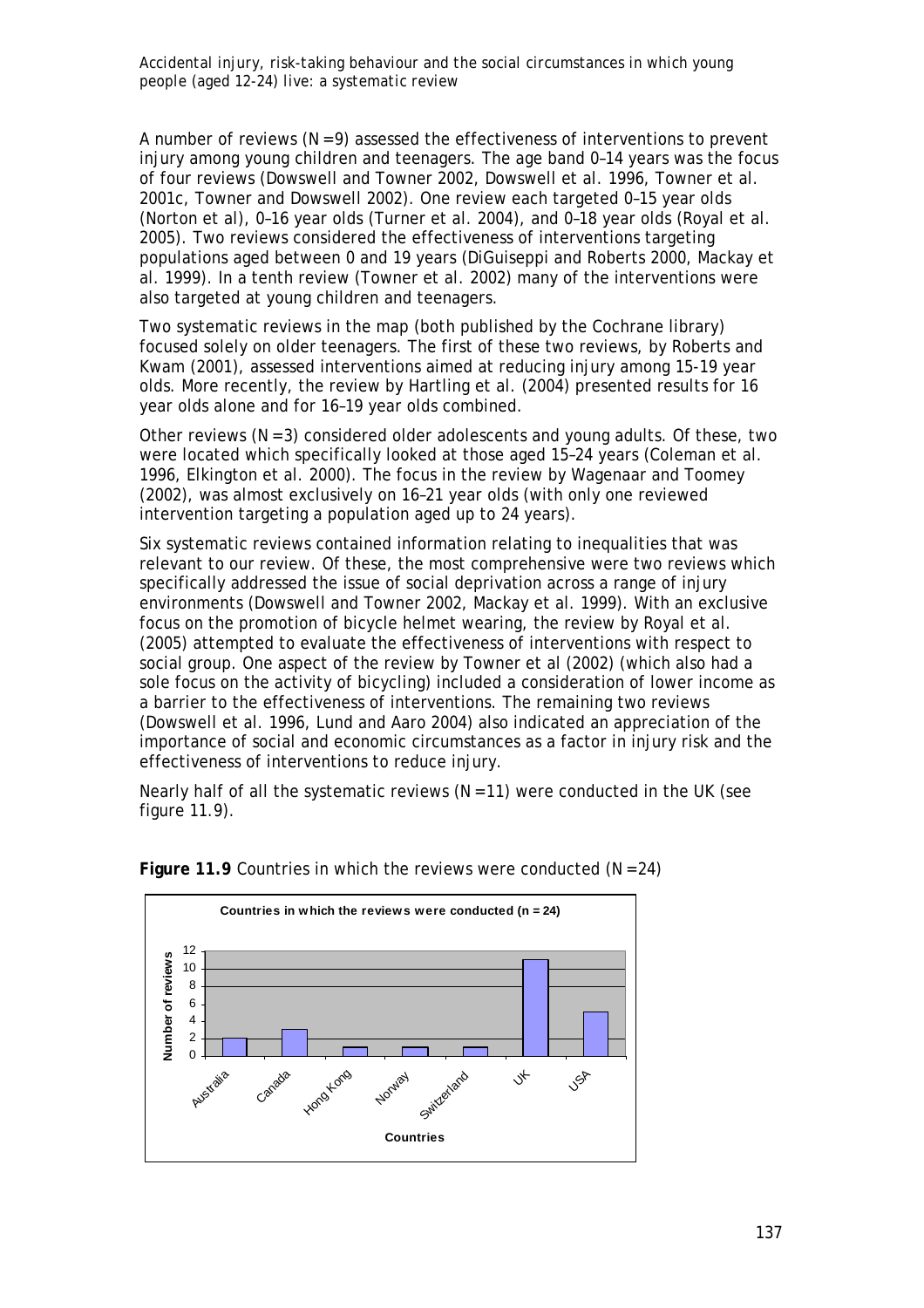Across the 24 systematic reviews, interventions to reduce injury among young people fell under the following main categories:

- Educational/promotional (e.g. information, counselling, leaflets, TV campaigns, incentives/rewards)
- Environmental engineering
- Product engineering (developing or modifying existing protective equipment)
- Regulatory/legislative (including enforcement)
- Multi-factor approaches (often education combined with other factors)
- Community-based approaches

## **From mapping to in-depth review**

The mapping exercise was followed by in-depth review of a subset of studies. The process of selecting the studies for the in-depth review involved extracting data (both numerical and textual) from the correlational and views studies, and a detailed examination of the studies for threats to their reliability and validity. All data extraction and quality assessment was conducted electronically using specialist systematic review software (EPPI-Reviewer). Two reviewers worked independently on each study, then met to compare their decisions/responses and reach a consensus. A judgement about the overall weight of evidence was based on a combination of how useful the study was in helping to answer the review question and an assessment of the methodological quality of the study. (A study could be judged as not useful if, for example, it met all the inclusion criteria, but in the final analysis did not present findings by the relevant age group. A study could fail on quality if, for example, the response rate was less than 70% or heavy selection bias was present.) In terms of overall weight of evidence, studies were considered to be high (i.e. high quality and very useful), medium high (i.e. high quality and quite useful or medium quality and very useful), medium (i.e. medium quality and quite useful), or, low (low quality and any usefulness, or not useful and any quality). Studies which were judged to have a low overall weight of evidence were excluded from the evidence syntheses.

Of the 143 separate studies included in the map, 59 were excluded on the grounds that they were judged to have a low overall weight of evidence in terms of answering our review question. The majority of those excluded  $(N = 50)$  were correlational studies; in addition, nine views studies were excluded from the indepth analysis. Forty-three of the fifty excluded correlational studies dealt with injuries within the sports and leisure/recreation environment. This left a total of 84 studies which were integral to the review (44 correlational studies, 16 views studies, and 24 systematic reviews).

# **Characteristics of studies in the in-depth review**

The database of studies used in the in-depth review is available for online searching at: http://eppi.ioe.ac.uk/webdatabases/Intro.aspx?ID=4 (see Appendix B)

The evidence syntheses were organised according to five prioritised areas of risktaking behaviour. The selection of these topic areas was based on the studies found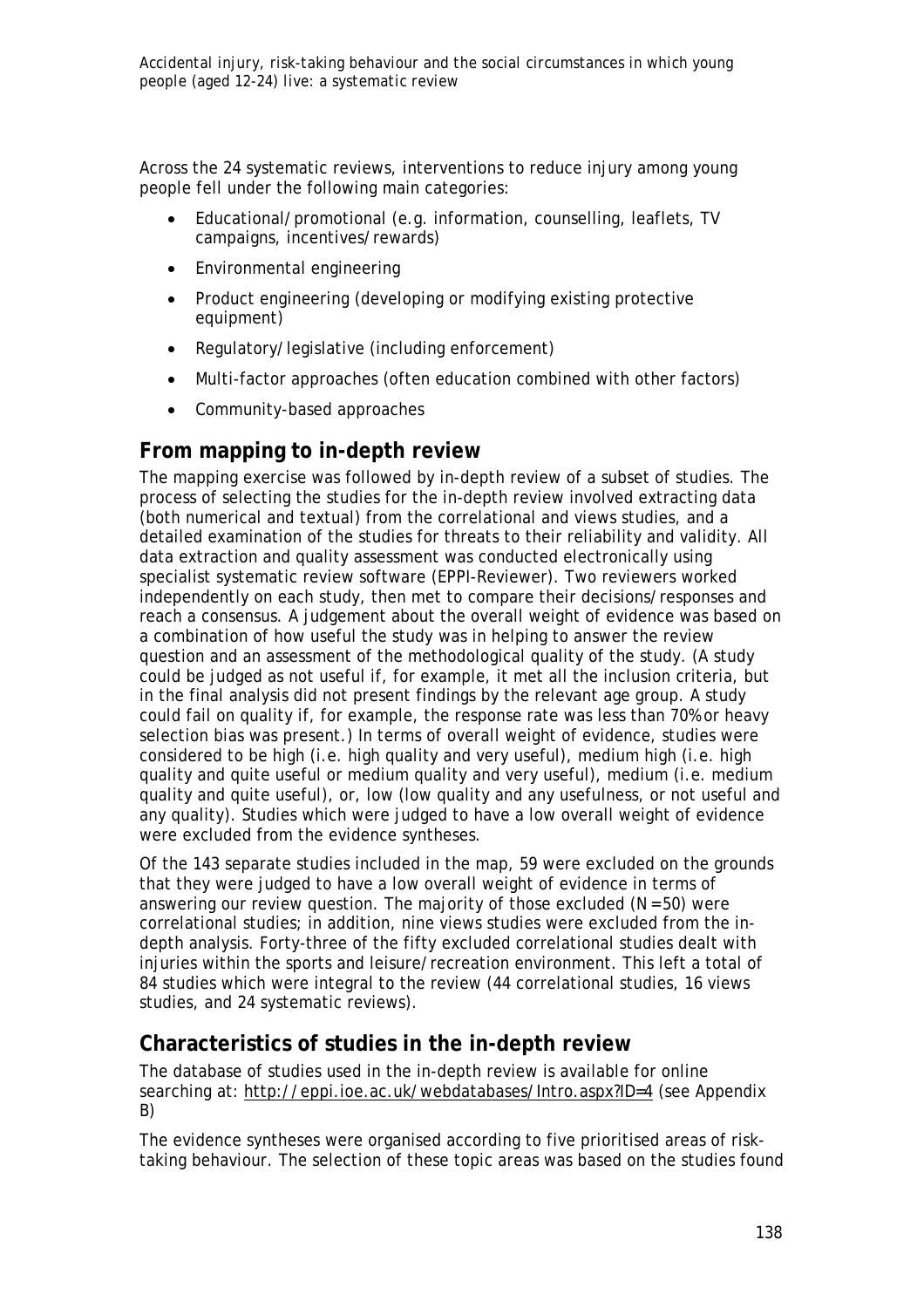in the review. The different syntheses fall under the following themes: drugs, alcohol, transport, cycle helmets and sports/recreation.

| Fable TT. Fivalities of stadies in each synthesis (N = 04, not matually exclusive)                                                 |                |                |                |                  |                       |
|------------------------------------------------------------------------------------------------------------------------------------|----------------|----------------|----------------|------------------|-----------------------|
|                                                                                                                                    | <b>Drugs</b>   | Alcohol        | Transport      | Cycle<br>helmets | Sports/<br>recreation |
| Number of in-depth<br>correlational studies in each<br>evidence synthesis                                                          | 13             | 5              | 10             | 1                | 20                    |
| Number of in-depth<br>correlational studies in each<br>evidence synthesis which<br>contain information relating<br>to inequalities | 5              | 1              | 5              | 1                | 10                    |
| Number of in-depth views<br>studies in each evidence<br>synthesis                                                                  | 6              | 5              | 5              | $\overline{7}$   | 0                     |
| Number of in-depth views<br>studies in each evidence<br>synthesis which contain<br>information relating to<br>inequalities         | 5              | 5              | $\overline{2}$ | 1                | $\mathbf 0$           |
| Number of in-depth<br>systematic reviews in each<br>evidence synthesis                                                             | $\overline{0}$ | 1              | 17             | 12               | 8                     |
| Number of in-depth<br>systematic reviews in each<br>evidence synthesis which<br>contain information relating<br>to inequalities    | $\overline{0}$ | $\overline{0}$ | $\overline{2}$ | 6                | $\mathbf 0$           |
| Total                                                                                                                              | 29             | 17             | 41             | 28               | 38                    |

**Table 11.1** Number of studies in each synthesis (N = 84, not mutually exclusive)

The totals in the above table add up to more than the total number of studies as some contained information relevant to more than one synthesis. Of the 84 separate studies included in the in-depth analysis, 33 contained information relating to inequalities which was useful for our review, of which 19 were correlational studies, 8 were views studies, and 6 systematic reviews. For each type of research (correlational, views, systematic reviews) we found that the literature was not evenly distributed across different risk-taking behaviours (also referred to in the systematic reviews as 'injury environments') (see table 11.1).

Findings from four correlational studies featured in more than one synthesis (Balding 2002, Desai et al. 1996, Pickett et al. 2002, Williams et al. 1996). A similar situation arose for six views studies (Bendelow et al. 1998, Chinn et al. 2004, Coleman and Cater 2005, Danton et al. 2003, Denscombe 1999, Engineer et al. 2003). In-depth analysis revealed that 42% of the included systematic reviews ( $N =$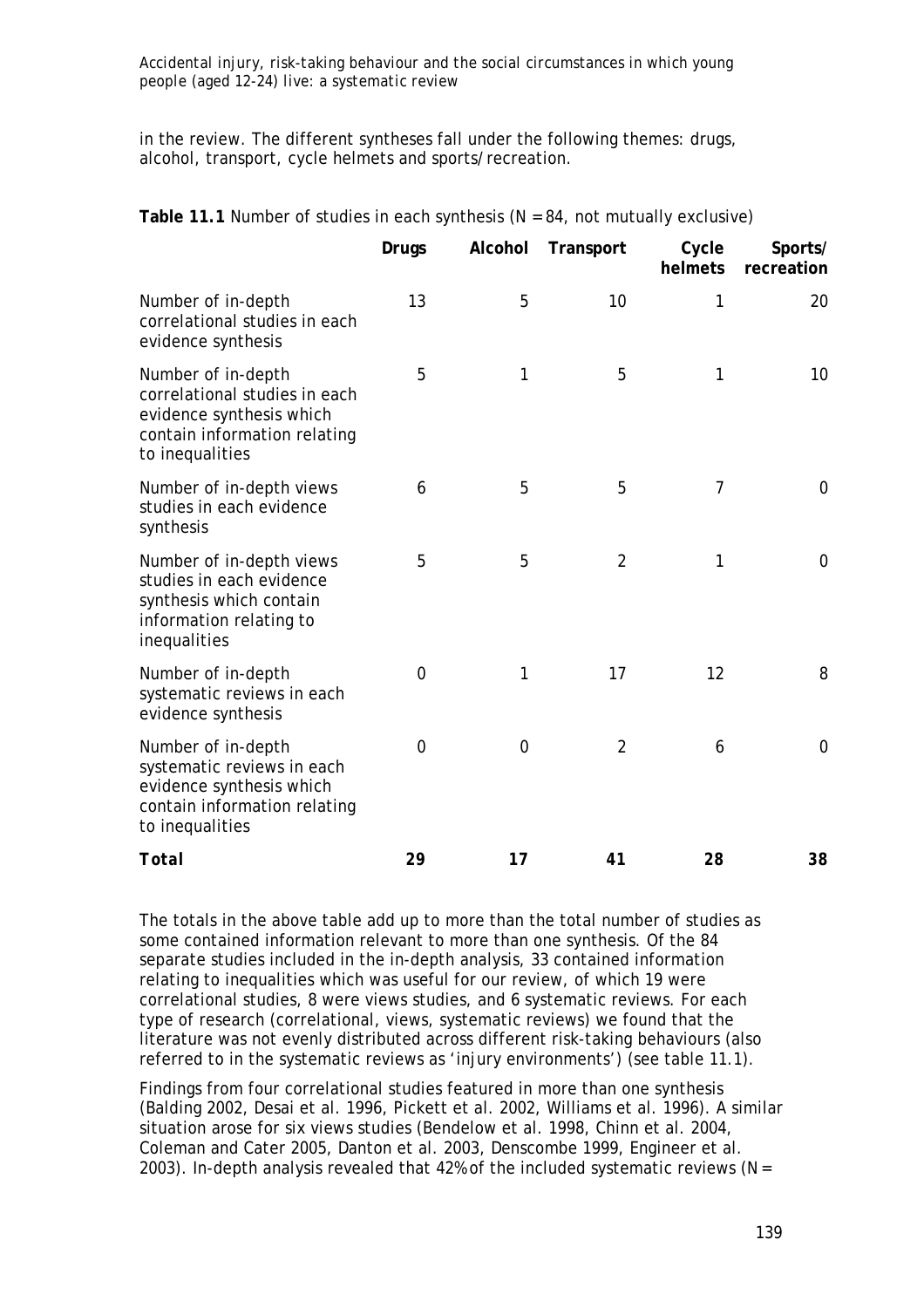10) were found to contain information on the effectiveness of interventions that was relevant for two or more evidence syntheses (Coleman et al. 1996, Dinh-Zarr et al. 2004, Dowswell and Towner 2002, Dowswell et al. 1996, Elkington et al. 2000, Lund and Aaro 2004, Mackay et al. 1999, Scanlan et al. 2001, Towner et al. 2001c, Towner and Dowswell 2002).

# *Drugs synthesis*

After excluding two studies (Hammersley et al. 1992, Measham et al. 2000) for low weight of evidence, thirteen correlational studies were included in the drugs synthesis. One was judged to have a high overall weight of evidence in terms of answering the review question (Bird and Hutchinson 2003), seven were judged to be medium high (Bird et al. 2003, Frischer et al. 1993, Obafunwa and Busuttil 1994, Oyefeso et al. 1999, Schifano et al. 2003, Shah et al. 2001, Uren 2001), and five were assessed as medium quality (Balding 2002, Frischer et al. 1997, Gossop et al. 2002, Hickman et al. 2003, Roberts et al. 1997).

There were a total of six views papers which were included in this synthesis (Boreham and Shaw (2002) was excluded from the in-depth analysis). Two were classified as high overall weight of evidence (Bendelow et al. 1998, Engineer et al. 2003), and four as medium (Danton et al. 2003, Deehan and Saville 2003, Denscombe 1999, Gillen et al. 2004).

No systematic reviews examining the effectiveness of interventions to reduce or prevent drug-related injury were located.

## *Correlational studies*

The thirteen correlational studies relating to drugs included two surveys (Balding 2002, Hickman et al. 2003), three cohort studies (Frischer et al. 1997, Gossop et al. 2002, Roberts et al. 1997), and eight secondary analyses. The study designs were cross-sectional  $(N = 2)$ , retrospective  $(N = 10)$ , and prospective  $(N = 1)$ . Studies were published between 1993 and 2003.

Five studies analysed data from England and Wales (Oyefeso et al. 1999, Roberts et al. 1997, Schifano et al. 2003, Shah et al. 2001, Uren 2001), five studies took place in Scotland (Bird and Hutchinson 2003, Bird et al. 2003, Frischer et al. 1993, Frischer et al. 1997, Obafunwa and Busuttil 1994), two in England (Gossop et al. 2002, Hickman et al. 2003) and one in the UK as a whole (Balding 2002).

One study was a large school-based survey which considered accidental injury and drug use. The remaining twelve studies examined mortality relating to drug use. Three studies focused specifically on mortality amongst individuals who injected drugs (Bird et al. 2003, Frischer et al. 1993, Frischer et al. 1997), one study (Schifano et al. 2003) examined deaths related to taking ecstasy (alone or with other drugs), two studies focused on mortality related to the use of a range of (mostly Class A) drugs (Roberts et al. 1997, Uren 2001), one study specifically included individuals who used heroin within their sample (Hickman et al. 2003), and five studies considered mortality among individuals who used prescription and/or over the counter drugs as well as illegal drugs (Bird and Hutchinson 2003, Gossop et al. 2002, Obafunwa and Busuttil 1994, Oyefeso et al. 1999, Shah et al. 2001).

In eleven of the twelve studies which examined drug-related mortality, the study population was comprised of individuals who, at the start of the study, were identified as those who took drugs. The twelfth study examined drug-related mortality among men recently released from prison. This was the only study which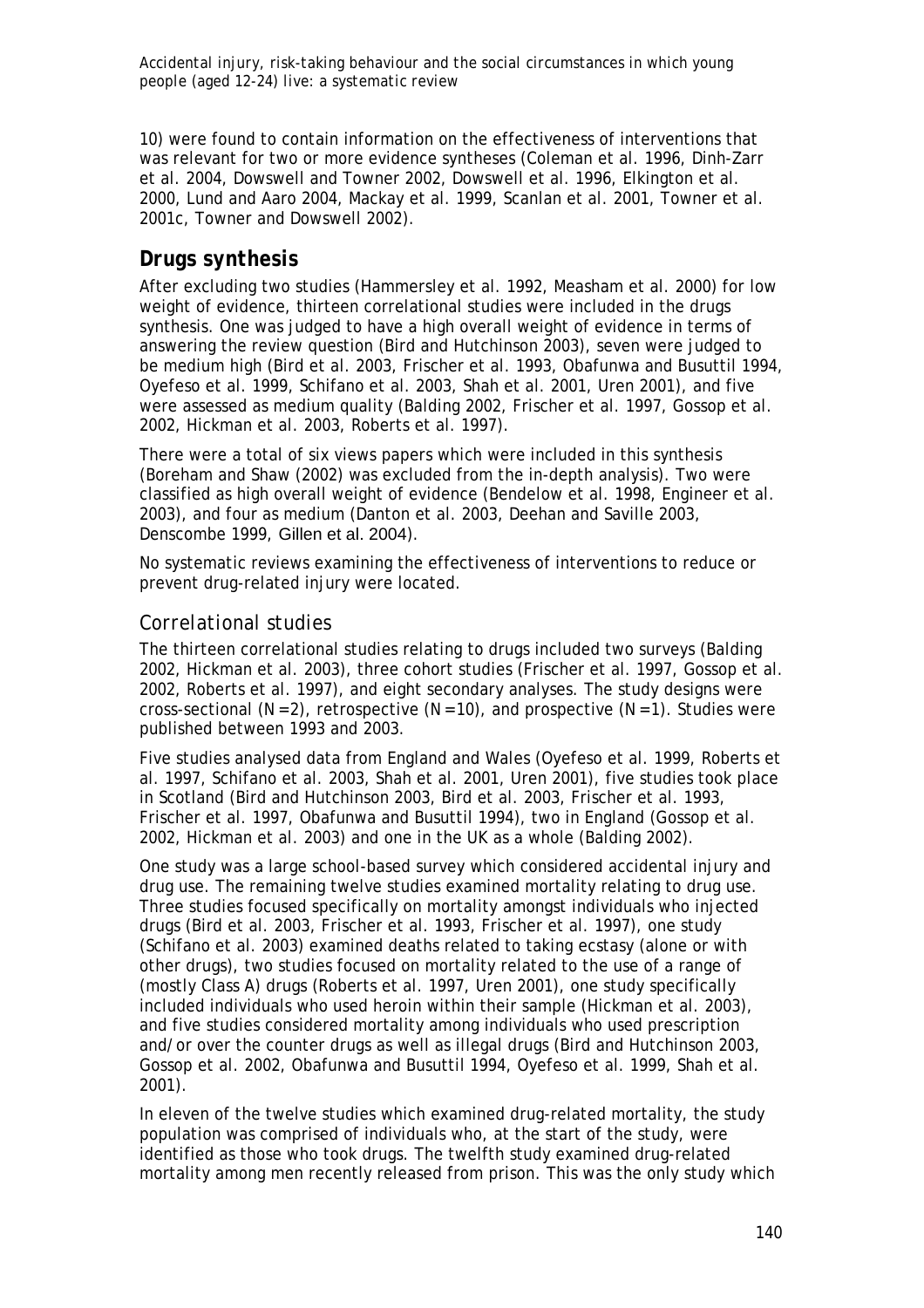focused on males only; all other studies examined a mixed-sex population. Children and young people aged 10–15 years were the study population of one study (Balding 2002). Mortality among young people who took drugs (in both cases, those aged 15– 19 years) was the specific focus of only two studies (Oyefeso et al. 1999, Roberts et al. 1997).

In eleven of the thirteen studies, the analyses explored accidental injury/mortality rates by different ages (the exceptions were Roberts et al. 1997 and Obafunwa and Busuttil 1994). Sex as a variable was included in the analyses of eleven studies (the exceptions were Bird and Hutchinson 2003 and Balding 2002).

Five correlational studies contained information relating to inequalities. In three studies the social and economic status (SES) of the individuals within the actual sample was implicitly stated using a range of measures associated with SES. Balding (2002) presented data on the percentage of children in the schools from which samples were drawn who qualified for a free school meal; in the study by Schifano et al. (2003) the focus was on occupational status (i.e. employed or not) and living arrangements (i.e. with a partner or parents etc.); and the study by Shah et al. (2001) focused on deprivation at an area rather than an individual level. In one study (Gossop et al. 2002) it was unclear what data had been collected in relation to social and economic status, although it was implicit that it had been collected, since homelessness was used as a variable (see below). One study explicitly reported the ethnicity of the sample (Hickman et al. 2003), while the study by Balding (2002) left exact details about the ethnicity of individuals unclear (it only provided an indication of the ethnic composition of the schools from which the sample was drawn).

In addition to age and sex, twelve studies considered a range of other variables, including social and economic status, region and drug type. Of the three studies which implicitly stated the social and economic status (SES) of participants, one study did not analyse its results by SES (Balding 2002). The other two studies (Schifano et al. 2003, Shah et al. 2001) did analyse their results by SES; however, neither did this for individual age groups*.* The study by Gossop et al. (2002) reported that the risk of fatal drug overdose was associated with homelessness. A further study analysed regional variations in deaths related to drug taking (Uren 2001). On a lesser scale, region was also included as a variable in the study by Bird et al. (2003). Again, however, for all three of these studies, their findings were for the whole sample and were not presented specifically for young people. No studies analysed their results by ethnicity.

One study used self-completion questionnaires to collect data (Balding 2002). In one of the twelve studies which examined mortality relating to drug use, data collection methods involved the use of a one-to-one interview in conjunction with secondary data (Gossop et al. 2002). The remaining eleven studies used only secondary data. Seven of these used only routinely collected mortality data (Bird et al. 2003, Frischer et al. 1993, Obafunwa and Busuttil 1994, Roberts et al. 1997, Schifano et al. 2003, Shah et al. 2001, Uren 2001). The remaining four studies cross-referenced national mortality data with additional datasets – registered teenage drug addicts (Oyefeso et al. 1999); drug injectors receiving treatment for drug misuse (Frischer et al. 1997); registered drug users (Hickman et al. 2003); and ex-prisoners (Bird and Hutchinson 2003).

Five studies used measures which are commonly found in epidemiological studies: these included rates (Uren 2001), age-standardised rates (Shah et al. 2001), expected prevalence rates (Bird et al. 2003), mortality ratios (Frischer et al. 1993), and standardised mortality ratios (Oyesfeso et al. 1999). The study by Shah also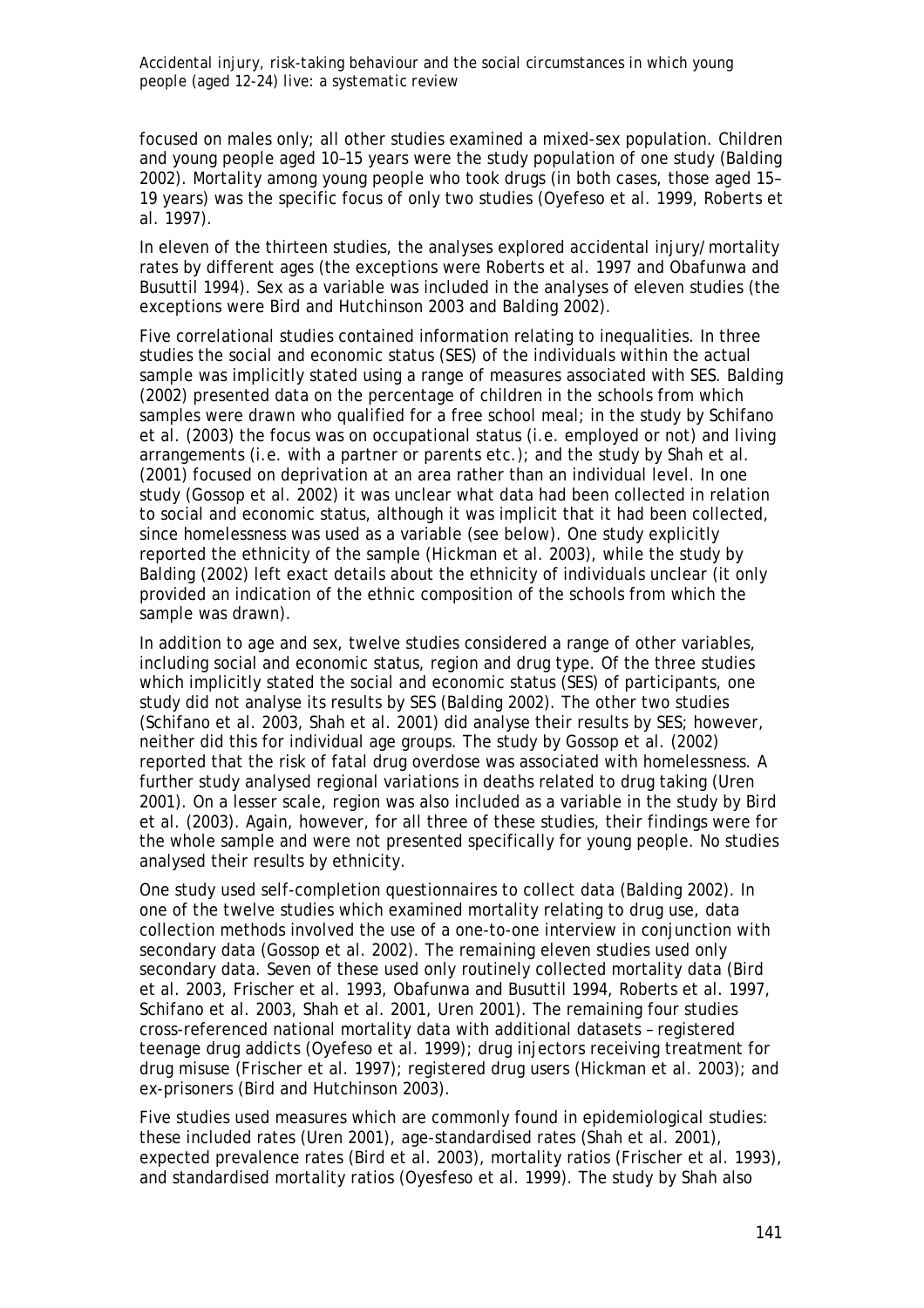used descriptive statistics, such as frequency counts and percentages; two studies used only this method (Balding 2002, Schifano et al. 2003). Six studies also employed statistical methods, of which one used univariate analysis (Obafunwa and Busuttil 1994) and five studies undertook multivariate analysis using a variety of methods (e.g. multiple logistic and Cox regression) (Bird and Hutchinson 2003, Gossop et al. 2002, Hickman et al. 2003, Frischer et al. 1997, Roberts et al. 1997).

## *Views studies*

The six included views studies were all cross-sectional surveys published between 1998 and 2004.

The sample in all six studies included young people (up to age 21 years) of both sexes. Three studies (Danton et al. 2003, Deehan and Saville 2003, Engineer et al. 2003) also considered the views of young adults (primarily those 25 years and under). Five studies contained information relating to inequalities. In three studies the social and economic status of the individuals within the actual sample was explicitly stated (Bendelow at al. 1998, Deehan and Saville 2003, Engineer et al. 2003); in two studies this detail was implicit (Denscombe 1999, Gillen et al. 2004); and in the final study it was unclear (Danton et al. 2003). Four studies explicitly stated the ethnicity of the study population (Bendelow at al. 1998, Danton et al. 2003, Deehan and Saville 2003, Denscombe 1999); it was not stated in the other two studies.

One study was conducted at several locations across the UK (Engineer et al. 2003), and another involved an English sample (Danton et al. 2003). Two studies took place in the Midlands (Bendelow at al. 1998, Denscombe 1999), one study in the South East of England (Deehan and Saville 2003) and a one in a North Eastern English town (Gillen et al. 2004). Places used for data collection included nightclubs, schools, and a youth club.

The most popular method of data collection was focus groups, which were used in five views studies (the exception was Deehan and Saville 2003). Three studies (Danton et al. 2003, Engineer et al. 2003, Gillen et al. 2004) only used focus groups. Two studies used one-to-one interviews to collect some of their data. Three studies used self-completion questionnaires, one study a hypothetical scenario (including vignettes), and one study other documentation.

Of the six views studies identified, five used qualitative data collection and analysis techniques (the study by Deehan and Saville did not state what methods were used). Three studies used standard thematic analysis techniques (Bendelow at al. 1998, Denscombe 1999, Gillen et al. 2004), one study used the Framework approach (Engineer et al. 2003) and one used Grounded Theory (Danton et al. 2003). The study by Bendelow et al. (1998) also used quantitative methods to analysis their data.

# *Alcohol*

Five correlational studies were included in the alcohol synthesis. One was classed as having a high weight of evidence in terms of answering our review question (Pickett et al. 2002), one was judged to be of medium high usefulness (Williams and Shams 1998) and three rated as medium (Bagnall 1998, Balding 2002, Hutchinson et al. 1998). After excluding one study (Boreham and Shaw 2002), there remained a total of five views papers which were included in this synthesis. Four were classified as having a high weight of evidence (Bendelow et al. 1998, Coleman and Cater 2005, Engineer et al. 2003, Honess et al. 2000), and one medium high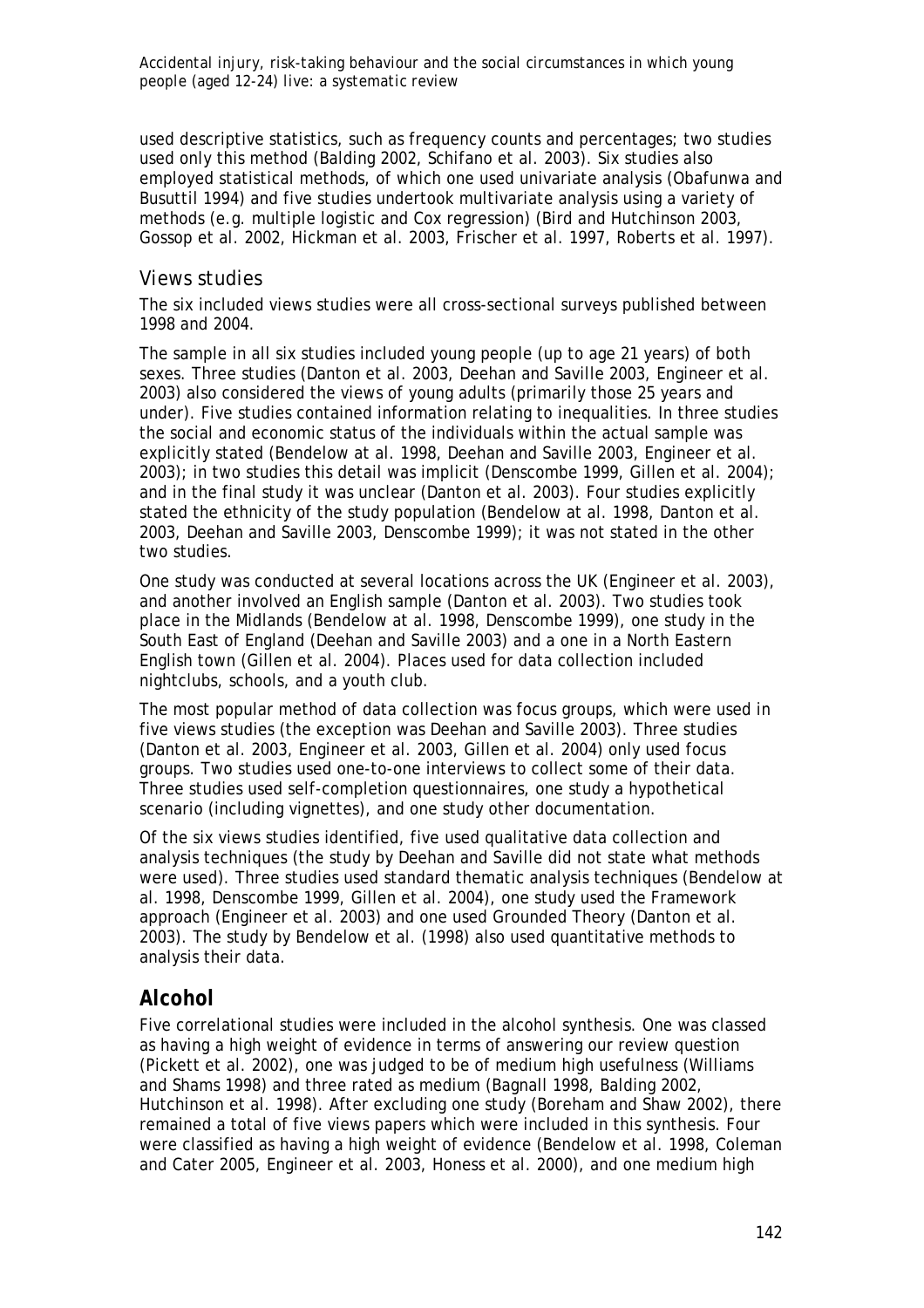(Denscombe 1999). One systematic review was found to contain useful information and was used in the synthesis.

#### *Correlational studies*

The five correlational studies which considered the relationship between alcohol consumption and accidental injury were all surveys published between 1988 and 2002. The design of one study was prospective; the remaining four were crosssectional studies. Two studies were conducted on UK populations (Balding 2002, Hutchinson et al. 1998), one in Scotland (Williams and Shams 1998), one in England (Pickett et al. 2002), and one in Great Britain (Bagnall 1998).

Alcohol consumption was the risk-taking behaviour in all five studies. Four studies were surveys of school pupils which considered injuries in general; two explicitly examined medically-treated injuries (Pickett et al. 2002, Balding 2002). The fifth study looked specifically at facial injury requiring treatment at an accident and emergency department (Hutchinson et al. 1998).

In one study the population were aged 13 years (Bagnall 1998), in another they were 10-15 years (Balding 2002), a third study focused on 14–15 year olds (Williams and Shams 1998), and the final school-based study considered 11, 13 and 15 year olds (Pickett et al. 2002). The remaining study was a hospital-based study of 6114 individuals from the general population (Hutchinson et al. 1998). In all five studies, the study population was mixed sex. In three studies, age was used as a variable in the analysis (Balding 2002, Hutchinson et al. 1998, Pickett et al. 2002). Likewise, sex was included as a variable in three studies (Bagnall 1998, Hutchinson et al. 1998, Williams and Shams 1998).

One correlational study (Balding 2002) contained information in relation to inequalities. This study presented statistics on the percentage of children in the schools used in the sampling that qualified for a free meal, thereby implying the study population's social and economic status (Balding 2002). A further study (Williams and Shams 1998) did not report clear details about the sample's social and economic status. Williams and Shams (1998) explicitly reported the ethnicity of the sample, while Balding (2002) reported some details about ethnic composition of schools, but not on the ethnicity of individuals within the study sample. Williams and Shams (1998) focused part of their research question on associations between ethnicity and accidental injury. No studies analysed their results by social and economic status. Three studies used other variables (e.g. country) none of which were relevant to our review.

Three studies used a self-completion questionnaire to collect their data (Bagnall 1998, Balding 2002, Williams and Shams 1998). The study by Pickett et al. (2002) also used a questionnaire for data collection; however, the type was not stated. In the fifth study, the data collection method used was a one-to-one interview (Hutchinson et al. 1998).

Of the five correlational studies about alcohol-related injuries, one used descriptive statistical methods only (Balding 2002). Two also undertook univariate analysis using inferential statistical methods (Bagnall 1998, Hutchinson et al. 1998) and two undertook multivariate analysis, using multiple logistic regression (Pickett et al. 2002), and logit modelling (Williams and Shams 1998).

#### *Views studies*

All five included views studies were surveys, and all examined the views of young people (11–21 years) of mixed sex. One study (Engineer et al. 2003) also included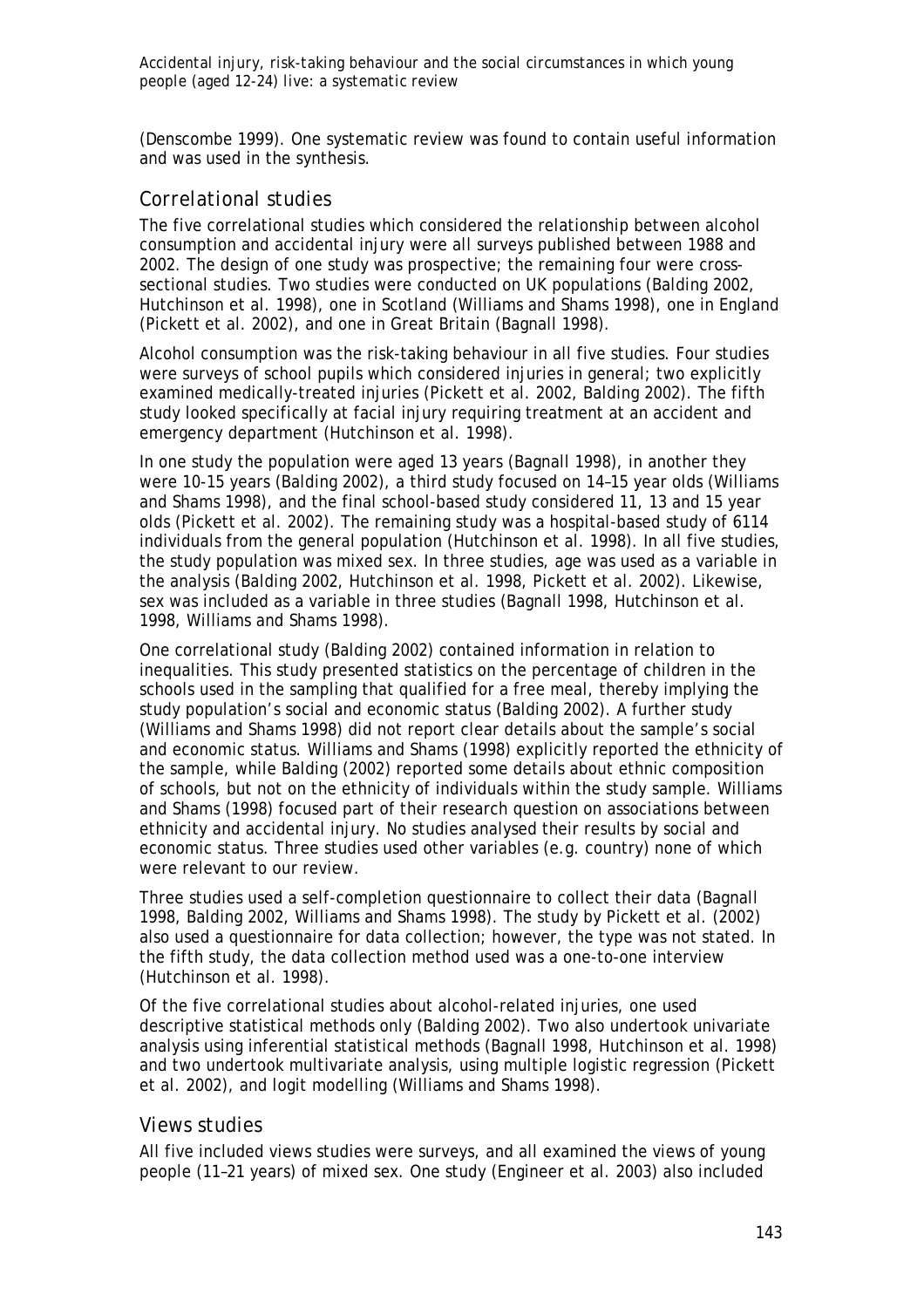the views of adults (22–24 years). All five studies contained information relating to inequalities.

Four studies used focus groups for data collection (, Bendelow et al. 1998, Denscombe 1999, Engineer et al. 2003, Honess et al. 2000), three studies used oneto-one interviews (Coleman and Cater 2005, Denscombe 1999, Honess et al. 2000), three used self-completion questionnaires (Bendelow et al. 1998, Denscombe 1999, Honess et al. 2000), one used hypothetical scenarios (Bendelow et al. 1998), and one used other documentation (Bendelow et al. 1998).

Of the five views studies identified, all used qualitative methods. Four used standard thematic analysis techniques (Bendelow et al. 1998, Coleman and Cater 2005, Denscombe 1999, Honess et al. 2000). The remaining study (Engineer et al. 2003) stated that the 'Framework' approach was used. The study by Bendelow et al. (1998) also used quantitative methods (descriptive univariate and bivariate statistics).

#### *Systematic reviews*

One systematic review, conducted in the USA, was found to contain useful information on the effectiveness of interventions to reduce alcohol-related injury in young people (Dinh-Zarr et al. 2004). The study populations of the reviewed studies included children, young people, and adults of mixed sex. The review did not contain information relating to inequalities.

## *Transport*

A total of five studies were excluded from the in-depth analysis (Best 2004, Bradbury 1991, Christian and Bullimore 1989, Harrison and Shepherd 1999, Ward et al. 1994), leaving ten correlational studies for inclusion in the transport synthesis. Two of these eleven were judged to have a high overall weight of evidence (Department of Transport 1998; Pickett et al. 2002), four were coded as medium high (Britton and McPherson 2001, Christie 1995, Desai et al. 1996, Rutter and Quine 1996) and four medium (Bradbury and Robertson 1993, Lawson 1991, Maycock 1997, Tunbridge et al. 2001).

Of the views studies which examined the perspectives and experiences of young people regarding risk-taking in the road environment and accidental injuries, six studies were judged to contain a low weight of evidence and were excluded (Brake 2000, Carthy et al. 1993, Child Accident Prevention Trust 2002, Parker et al. 1992, Rolls and Ingham 1992). Consequently, a total of five views papers were included in this synthesis. Two of these studies were judged to have a high overall weight of evidence (Coleman and Cater 2005, Chinn et al. 2004) and three were coded as medium (Albery and Guppy 1995, Danton et al. 2003, Rolls and Ingham 1992).

Seventeen systematic reviews were found to contain useful information and used in this synthesis.

## *Correlational studies*

The ten road correlational studies included seven surveys, two secondary analyses (Britton and McPherson 2001, Lawson 1991) and one case-control study (Christie 1995). The study designs were as follows: cross-sectional  $(N = 7)$ , retrospective  $(N = 1)$ 1), and prospective (N = 2). Studies were published between 1991 and 2004.

Three studies took place in England (Department of Transport 1998, Lawson 1991, Pickett et al. 2002). Two studies took place in Scotland (Bradbury and Robertson 1993, Desai et al. 1996). The UK was the focus of three studies (Christie 1995,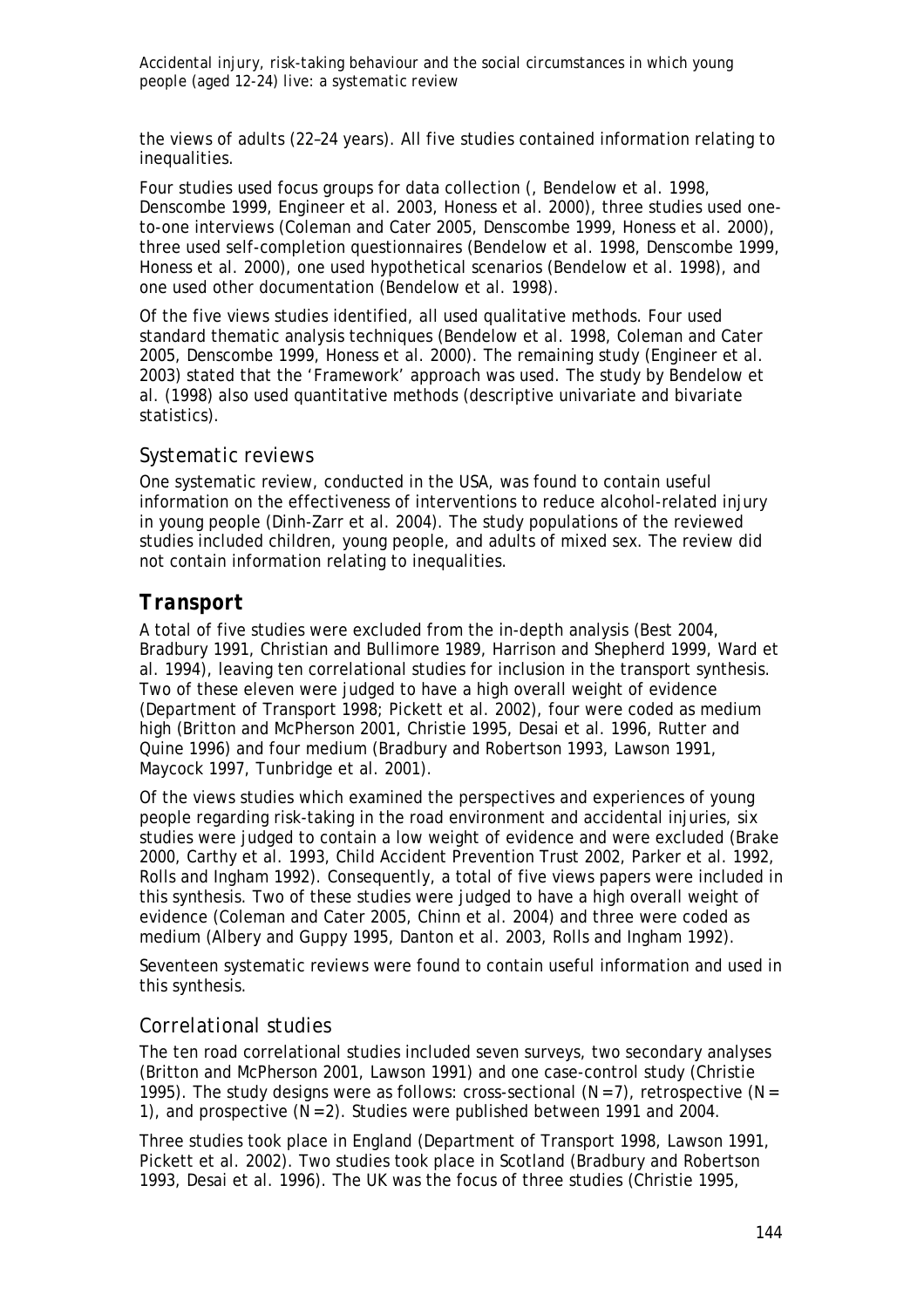Maycock 1997, Rutter and Quine 1996); one study took place in Great Britain (Tunbridge et al. 2001), and a further one in England and Wales (Britton and McPherson 2001).

The correlational studies in this synthesis considered the risk-taking behaviour of different categories of road user. Car drivers were the focus of two studies (Maycock 1997, Lawson 1991), as were motorbike riders (Bradbury and Robertson 1993, Rutter and Quine 1996). One study each was concerned with pedestrians (Christie 1995), car occupants (driver or passenger) (Desai et al. 1996), motor vehicle passengers (Pickett et al. 2002) or pedestrians/cyclists (Department of Transport 1998). One study differentiated between several different classes of road user in its analysis (Tunbridge et al. 2001). The study by Britton and McPherson (2001) did not explicitly state what categories of road user were included.

The majority of studies ( $N = 7$ ) considered non-fatal, medically attended injuries. One study examined road accidents that resulted in either fatal or non-fatal injury (Lawson 1991). Two studies collected data on fatalities only (Tunbridge et al. 2001, Britton and McPherson 2001). Of the ten studies, one study looked specifically at ocular trauma (Desai et al. 1996), and one study examined head injuries (Bradbury and Robertson 1993).

The following risk-taking behaviours thought to be associated with road accidents were explored in the analyses: non-wearing of motorcycle helmet (Bradbury and Robertson 1993), engine capacity (Bradbury and Robertson 1993), running red lights (Lawson 1991), driver sleepiness (Maycock 1997), non-use of seat belts (Desai et al. 1996, Pickett et al. 2002), lack of safe strategies for crossing the road (Christie 1995), and 'problem behaviour' (i.e. danger seeking, playing in street at weekends) (Department of Transport 1998). One study investigated the incidence of drugs and/or alcohol in road accident fatalities (Tunbridge et al. 2001), and the study by Britton and McPherson (2001) estimated the number of road traffic accident deaths attributable to alcohol. The aim of one study was to assess the role of age and experience (Rutter and Quine 1996).

All ten studies explicitly included young people aged within the range 11–21 years among their study populations. One study analysed risk behaviour and injury solely among young people aged 11, 13 and 15 (Pickett et al. 2002). Three studies also included children aged 10 years and under in their sample (Desai et al. 1996, Christie 1995, Department of Transport 1998). Of these, two studies looked exclusively at children and young people: 5–16 year olds (Christie 1995) and 7–15 year olds (Department of Transport 1998). Adults were included in the study population of seven studies (Bradbury and Robertson 1993, Britton and McPherson 2001, Desai et al. 1996, Lawson 1991, Maycock 1997, Rutter and Quine 1996, Tunbridge et al. 2001) and older people in four studies (Britton and McPherson 2001, Desai et al. 1996, Lawson 1991, Maycock 1997).

In eight studies the study population was mixed sex; two studies examined males only (Maycock 1997, Rutter and Quine 1996). In nine studies, the analysis explored accidental injury rates by different ages (Rutter and Quine 1996 was the exception). The one study which differentiated between several different classes of road user did not present all its relevant findings for drivers, motorcyclists, pedestrians and so on by age (Tunbridge et al. 2001). Sex as a variable was included in the analysis in six studies (Bradbury and Robertson 1993, Britton and McPherson 2001, Christie 1995, Department of Transport 1998, Desai et al. 1996, Tunbridge et al. 2001).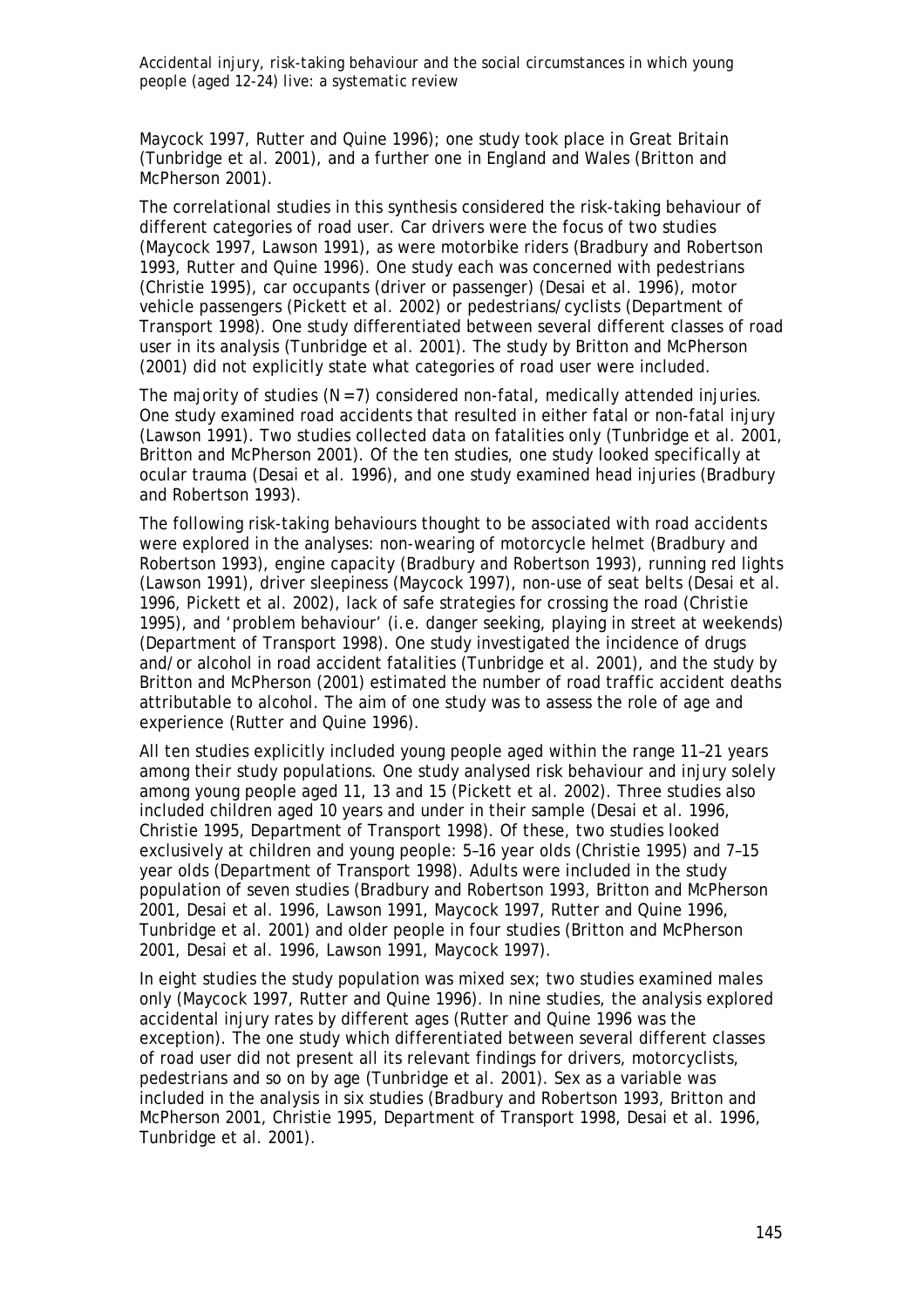Five correlational studies contained information relating to inequalities. Five studies stated the social and economic status of the individuals within the actual sample; in three studies this information was explicitly stated (Christie 1995, Maycock 1997, Tunbridge et al. 2001), and in two, it was implicit (i.e. the study used measures associated with SES) (Department of Transport 1998, Rutter and Quine 1996,). Only one study reported the ethnicity of the sample (Christie 1995). One study used social and economic status as the primary variable in their analysis of factors associated with injury among children and/or adolescents (Christie 1995). The study by Tunbridge et al. (2001), also used socio-economic group as a variable; however, it did so for all types of road user (and all ages) combined, thereby curtailing the usefulness of the findings for this review. The one study which reported the ethnicity of the sample also included this as a variable in the analysis (Christie 1995). Of the seven studies which considered a variety of other variables, those which were discussed in our report in relation to an association with injury risk were engine capacity (Bradbury and Robertson 1993) and group size of travelling companions (Christie 1995).

Five studies used only one data collection method (Britton and McPherson 2001, Lawson 1991, Maycock 1997, Rutter and Quine 1996, Tunbridge et al. 2001). Four used two or more methods (Christie 1995, Bradbury and Robertson 1993, Department of Transport 1998, Desai et al. 1996). In one study, the data collection methods were unclear; the authors stated that a questionnaire was used, but did not state what type (Pickett et al. 2002). Further details are as follows: selfcompletion questionnaire only  $(N = 2)$ ; clinical test only  $(N = 1)$ ; secondary data only  $(N = 2)$ ; secondary data and other documentation  $(N = 1)$ ; self-completion questionnaire and one to one interview and practical test  $(N = 1)$ ; observation and one to one interview  $(N = 1)$ ; one-to-one interview with other documentation and clinical test  $(N = 1)$ .

Of the ten correlational studies selected for in-depth analysis, three used descriptive statistical methods only (Bradbury and Robertson 1993, Lawson 1991, Tunbridge et al. 2001). One study (Desai et al. 1996) also used inferential statistical methods (univariate analysis) and five studies (, Christie 1995, Department of Transport 1998, Maycock 1997, Pickett et al. 2002, Rutter and Quine 1996) undertook multivariate analysis using a variety of techniques such as factor analysis and multiple logistic regression. The remaining study (Britton and McPherson 2001) analysed data via use of an epidemiological measurement (population attributable fraction).

#### *Views studies*

The five views studies were all cross-sectional surveys published between 1992 and 2005.

The study population in all five views studies included young people. One study also included children in their study sample (Chinn et al. 2004). Adults were included in three studies (Albery and Guppy 1995, Danton et al. 2003, Rolls and Ingham 1992), and older people in one views study in the transport evidence synthesis (Albery and Guppy 1995). Four of these studies examined the views of mixed sex populations (the exception was Rolls and Ingham 1992 which focused on males only).

Two views studies in the transport evidence synthesis contained information relating to inequalities. Two studies explicitly stated the social and economic status of the participants in their sample (Coleman and Cater 2005, Rolls and Ingham 1992). In one study, this information was unclear (Danton et al. 2003) and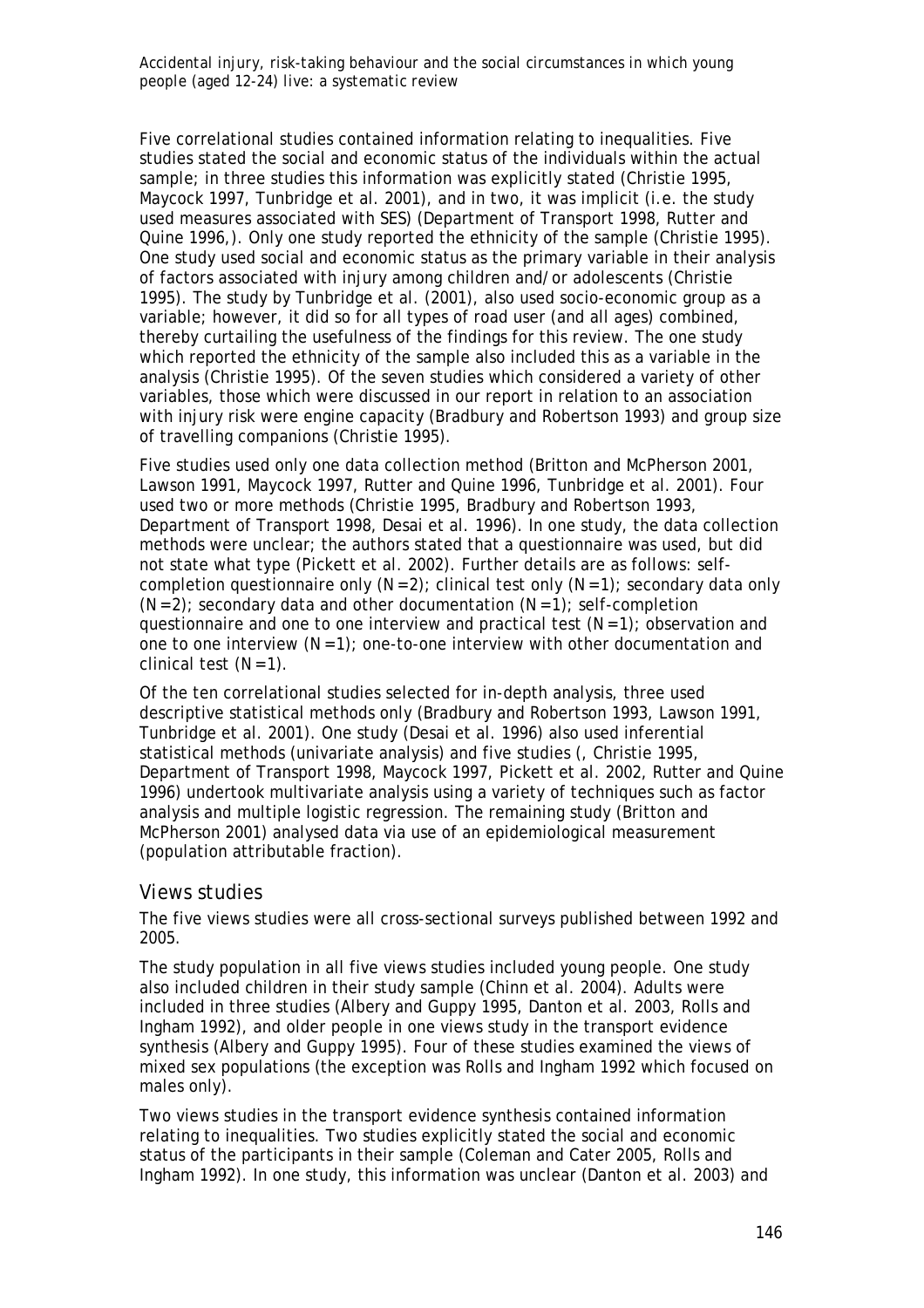in two studies it was not stated (Albery and Guppy 1995, Chinn et al. 2004). The ethnicity of the sample was explicitly stated in one study (Danton et al. 2003) and not stated in the remaining four studies.

Two studies used focus groups to collect their data (Danton et al. 2003, Chinn et al. 2004). Other data collection methods included the use of one-to-one interviews (Coleman and Cater 2005, Rolls and Ingham 1992) and self-completion questionnaires (Albery and Guppy 1995).

Of the five views studies, four used qualitative data analysis methods (Chinn et al. 2004, Coleman and Cater 2005, Danton et al. 2003, Rolls and Ingham 1992). Of these, one study used the Grounded Theory approach (Danton et al. 2003) and three used a thematic analysis technique (Chinn et al. 2004, Coleman and Cater 2005, Rolls and Ingham 1992). The remaining study (Albery and Guppy 1995) used quantitative methods (multivariate data analysis techniques).

#### *Systematic reviews*

Seventeen relevant systematic reviews were included in the transport synthesis; publication dates ranged from 1994 to 2004, with twelve reviews published after 2000.

Two reviews looked at motorbike helmet wearing (Coleman et al. 1996, Elkington et al. 2000); six looked at measures to reduce drink-driving (Coleman et al. 1996, Elkington et al. 2000, Lund and Aaro 2004, Wagenaar and Toomey 2002, Wells-Parker et al. 1995); five looked at measures to reduce dangerous or risky driving (Coleman et al. 1996, Dinh-Zarr et al. 2004, Elkington et al. 2000, Hartling et al. 2004, Lund and Aaro 2004, Roberts and Kwan 2001), eight examined the effectiveness of seat-belt programmes (Dinh-Zarr et al. 2001, Dowswell et al. 1996, Dowswell and Towner 2002, Johnston et al. 1994, Lund and Aaro 2004, Mackay et al. 1999, Towner et al. 2001c, Turner et al. 2005) and two looked at pedestrian safety education interventions (Duperrex et al. 2002,Towner et al. 2001c).

Sixteen of the reviews were of injury prevention interventions which targeted young people whose ages fell within the range 11–21 years. Nine reviews also included adults (22+ years) and eight younger children (0–10 years). Three reviews included older people among their study population. In one review, the interventions aimed to prevent accidental injury in the general population.

Two systematic reviews contained information on inequalities which was relevant to the transport evidence synthesis (Dowswell and Towner 2002, Mackay et al. 1999).

# *Cycle helmets*

There was one correlational study in the cycle helmet synthesis (Williams et al. 1996). It was judged to have a medium high weight of evidence in terms of answering our review question. After excluding one study (Lee 1993), there were a total of seven views papers included in the in-depth analysis on cycle helmets. Three were classified as having a high weight of evidence (Bendelow et al. 1998, Chinn et al. 2004, Halliday et al. 1996), and four medium (Joshi et al. 1994, Takriti and Lee 2000, Taylor and Halliday 1996, Wardle and Iqbal 1998). Twelve systematic reviews were found to contain useful information about the effectiveness of interventions.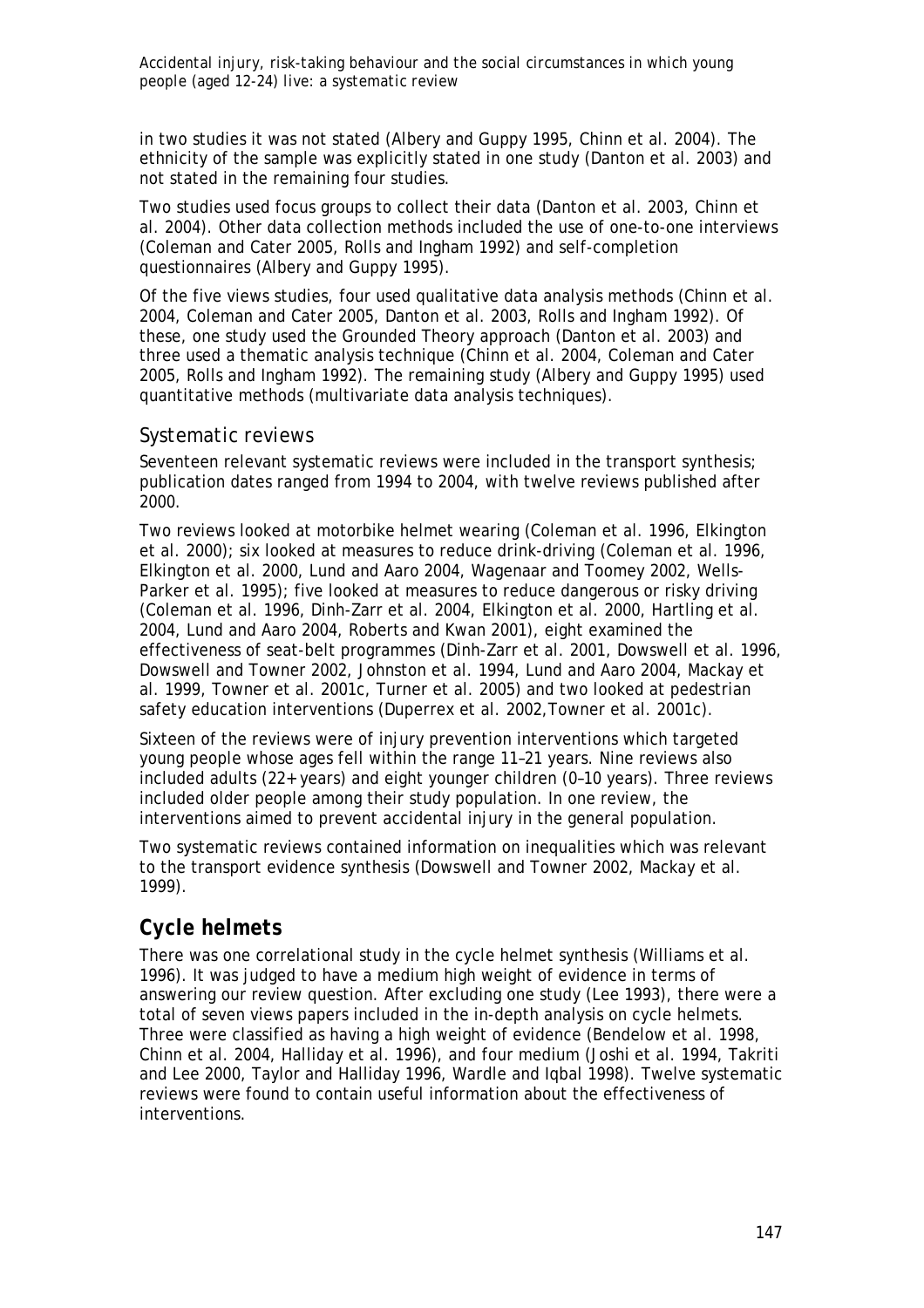### *Correlational studies*

One study was included which contained relevant information for this synthesis (Williams et al. 1996). This study was a cross-sectional survey of 3044 adolescents of mixed sex aged 11, 13 and 15 years, with a principal focus on associations between social and economic status and adolescent injuries. A self-completion questionnaire was utilised for data collection and descriptive statistics and multivariate data analysis techniques were used (multiple logistic and multiple linear regression).

#### *Views studies*

Seven views studies were found to contain useful information; publication dates ranged from 1994 to 2004.

The views of young people (aged 11–21 years) of mixed sex were examined in all seven studies. Alongside these, younger children's views were also collected in four studies (Chinn et al. 2004, Halliday et al. 1996, Taylor and Halliday 1996, Wardle and Iqbal 1998). Two studies also examined the views of adults (Halliday et al. 1996, Taylor and Halliday 1996). One study contained information relating to inequalities.

Focus groups were used to collect data in four studies (Bendelow et al. 1998, Chinn et al. 2004, Halliday et al. 1996, Wardle and Iqbal 1998). The study by Taylor and Halliday (1996) used a one-to-one interview. Self-completion questionnaires were used by three studies (Bendelow et al. 1998, Takriti and Lee 2000, Wardle and Iqbal 1998). Bendelow et al. (1998) also used a hypothetical scenario and other documentation.

Of the seven views studies identified, four used qualitative methods for data analysis (Bendelow et al. 1998, Chinn et al. 2004, Halliday et al. 1996, Wardle and Iqbal 1998). All of these used standard thematic analysis techniques. The studies by Wardle and Iqbal (1998) and by Bendelow et al. (1998) also used quantitative data analysis. The remaining three views studies used quantitative methods only; of which one (Taylor and Halliday 1996) used descriptive statistical methods, one (Takriti and Lee 2000) used inferential statistics (univariate analysis) and one (Joshi et al. 1994) used multivariate data analysis techniques (multi-linear regression).

#### *Systematic reviews*

The twelve systematic reviews were published between 1996 and 2005, with nine of these published after 2000.

In one systematic review, the study population was the general population (Lund and Aaro 2004). The remaining eleven systematic reviews included young people in their target population. Nine reviews also included children (the three that did not were Coleman et al. 1996, Elkington et al. 2000, Lund and Aaro 2004), five also included adults (Coleman et al. 1996, Elkington et al. 2000, Scanlan et al. 2001, Towner and Dowswell 2002, Towner et al. 2002), and one study also included older people (Towner 2002). The overall focus in all twelve reviews was a mixed sex study population.

Two thirds  $(N = 8)$  of the systematic reviews were conducted in the UK, two in Canada (Mackay et al. 1999, Scanlan et al. 2001) and one each in Australia (Elkington et al. 2000) and Norway (Lund and Aaro 2004).

Six systematic reviews contained information on inequalities which was relevant to the cycle helmet evidence synthesis (Dowswell et al. 1996, Dowswell and Towner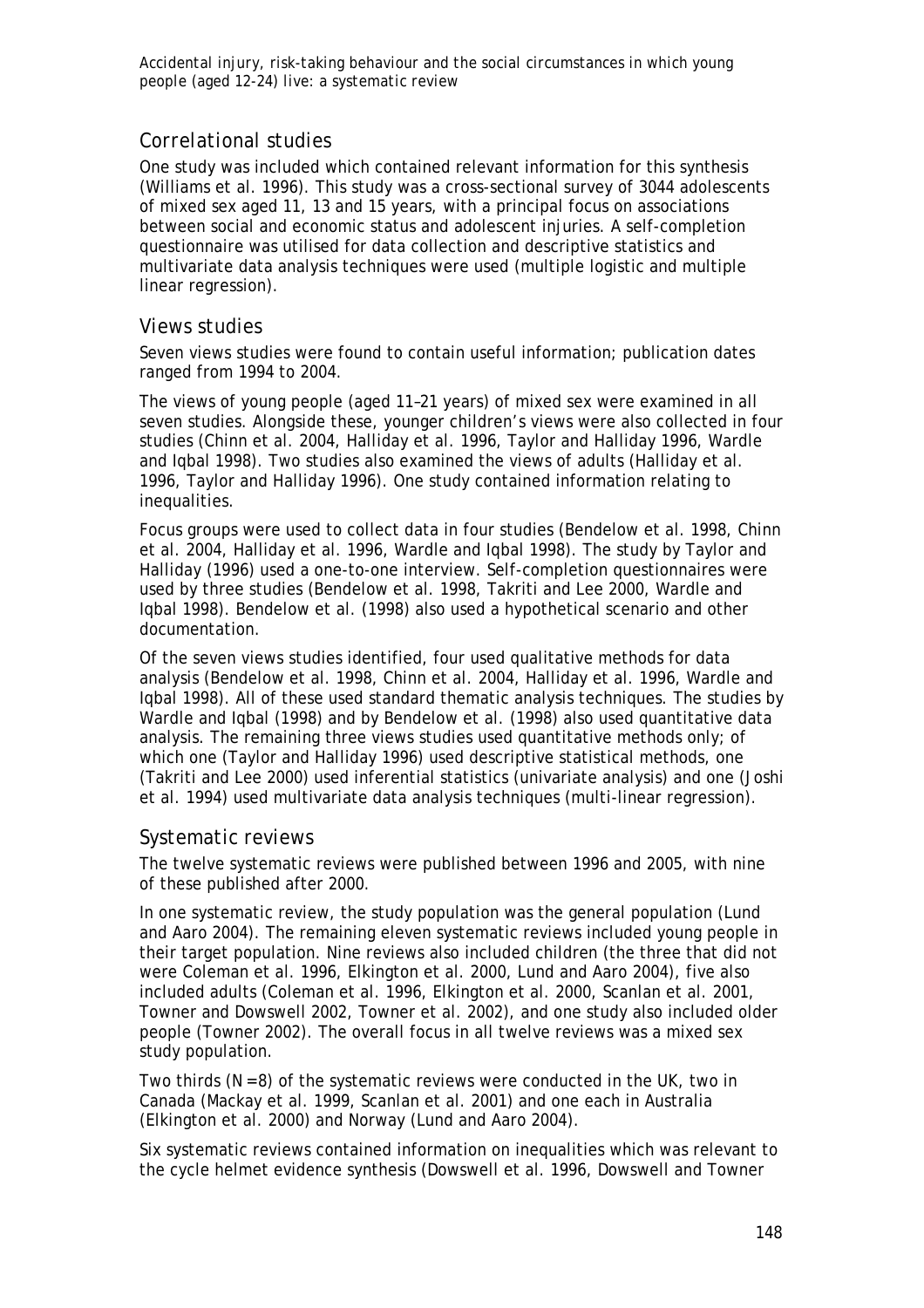2002, Lund and Aaro 2004, Mackay et al. 1999, Royal et al. 2005, Towner et al. 2002). The reviews found relatively few studies which examined the impact of cycle helmet initiatives among different socio-economic groups, although they found more than were identified for other injury areas. Royal et al. (2005) were further restricted in their aim to evaluate the effectiveness of interventions with respect to social group by inadequacies in their source data.

The review by Mackay et al. (1999) also provided brief details of a study which found an association between ethnicity and helmet use.

## *Sports*

A total of 43 potentially relevant correlational studies were excluded from the indepth analysis as they did not tell us enough to be able to compare injuries between sports. Of the remaining twenty studies, one was classified as having a high weight of evidence in terms of answering our review question (Prescott-Clarke and Primatesta 1998), seven were judged to be of medium high usefulness (Desai et al. 1996, D'Souza 1994, Jones and Taggart 1994, Nicholl 1991, Sutherland et al. 1996, Williams et al. 1996, Rowell and Rees-Jones 1998), and the remaining twelve were rated as medium (Abernethy and MacAuley 2003, Balding 2002, Beattie et al. 1999, Choyce et al. 1998, Hassan and Dorani 1991, Jones 1987, Maclean 1989, Maffulli 1994, Oakland 1990, Pickard et al. 1988, Plugge et al. 2002, West Surrey Health Authority 2002).

There were no views studies included in this synthesis, one having been excluded on the grounds of low overall weight of evidence in terms of answering our review question (Bowling 1989).

Eight systematic reviews were found to contain useful information in relation to the effectiveness of interventions to reduce injuries in the sport and leisure environment.

## *Correlational studies*

The twenty correlational studies in this synthesis were surveys published between 1987 and 2003. The vast majority ( $N = 17$ ) of the studies employed a cross-sectional study design, and three used a prospective design (Desai et al. 1996, Maffulli 1994, Oakland 1990).

Six correlational studies were general surveys of a wide range of injuries and the circumstances in which they occurred, including sports participation (Balding 2002, Beattie et al. 1999, Prescott-Clarke and Primatesta 1998, Plugge et al. 2002, West Surrey Health Authority 2002, Williams et al. 1996). Five studies compared the incidence of injuries across a number of sports (Abernethy and MacAuley 2003, Jones 1987, Nicholl 1991, Pickard et al. 1988, Rowell and Rees-Jones 1998). Five studies examined injuries within specific sports; one focused on athletics injuries (D'Souza 1994), and one each on injuries related to ice-skating (Oakland 1990), snow-boarding (Sutherland et al*.* 1996) and shinty (Maclean 1989). The study by Maffulli (1994) focused on four sports (gymnastics, football, swimming, and tennis). Four studies examined particular types of injury: two of these were of eye injuries (Jones 1994, Desai et al. 1996), one of hand injuries (Choyce et al. 1998), and one of sport-related fractures (Hassan and Dorani 2001).

Nineteen studies examined a mixed sex population. In one study, the sample consisted of males only (Maclean 1989). One study used the sample drawn from the general population (Rowell and Rees-Jones 1998). All other nineteen studies included young people (aged 11–21 years) within their study population. Twelve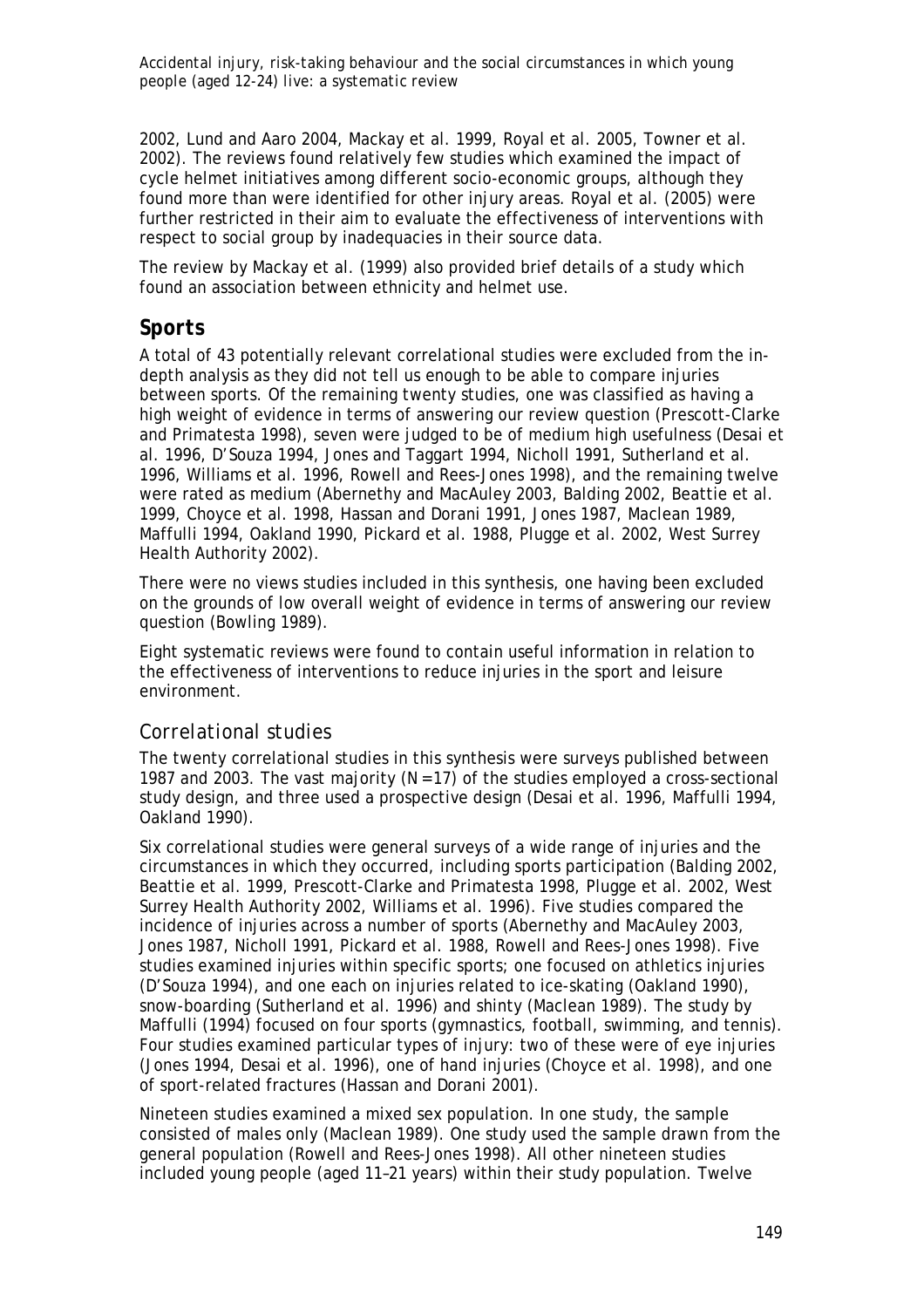studies also included children aged less than 11 years in their sample, and twelve studies also included adults (aged 22 years and over). Older people were also included in the study population of six studies.

Nine studies examined the relationship between age and risk of accidental injury in the sports/leisure environment (Balding 2002, Choyce et al. 1998, D'Souza 1994, Jones 1987, Nicholl 1991, Oakland 1990, Pickard et al. 1988, Sutherland et al. 1996, Williams et al. 1996). Eleven studies examined the relationship between sex and risk of accidental injury (Abernethy and MacAuley 2003, Balding 2002, Beattie et al. 1999, Choyce et al. 1998, Hassan and Dorani 2001, Jones 1994, Maffulli 1994, Nicholl et al. 1995, Pickard et al. 1988, Rowell and Rees-Jones 1998, Williams et al. 1996). Fifteen studies included other variables in their analyses, seven of which proved relevant for our report (including social and economic status, alcohol consumption and presence of coach at time of injury).

A total of ten sport-related correlational studies contained information in relation to inequalities. The social and economic status of the study participants was explicitly stated in three studies (Choyce et al. 1998, Maffuli 1994, Williams 1998); in four studies this status was only implied (Balding 2002, Jones 1994, Prescott-Clarke and Primatesta 1998, West Surrey Health Authority 2002). In a further three studies this detail was not reported clearly (Beattie et al. 1999, Nicholl et al. 1995, Plugge et al. 2002). One study explicitly stated the ethnicity of the study participants (West Surrey Health Authority 2002) and in one study (Balding 2002) this information was unclear (as the study only presented data on the percentage of ethnic minority children in the schools from which they drew their samples). A further study stated the ethnicity of the adults in their sample (defined in their study as those aged 16 years and over), but it was unclear whether they collected data on the ethnic status of children who participated in their study (Prescott-Clarke and Primatesta 1998). One study analysed their data by social and economic status (Williams et al. 1996). No studies analysed by ethnicity.

In one study (Pickard et al. 1988) the data collection methods were unclear (stating only that a proforma was used, but not whether the patient completed it, or whether an interview was conducted by staff). Further details are as follows: selfcompletion questionnaire  $(N = 9)$ ; clinical test  $(N = 3)$ ; secondary data  $(N = 4)$ ; oneto-one interview  $(N = 7)$ ; self-completion report or diary  $(N = 1)$ ; observation  $(N = 2)$ ; other documentation  $(N = 3)$ .

For data analysis, one study used an epidemiological measure (rate) only (Maclean 1989). Seven studies employed descriptive statistical methods: Abernethy and MacAuley (2003), Balding (2002), Choyce et al. (1998), Jones (1994), Jones (1987), Maclean (1989), Nicholl et al. (1995), Pickard et al. (1988). (Nicholl et al. (1995) also used epidemiological measures). Nine studies used both descriptive and inferential statistical methods (univariate analysis): Beattie et al. (1999), D'Souza (1994), Desai et al. (1996), Hassan and Dorani (2001), Maffulli 1994, Oakland (1990), Rowell and Rees-Jones (1998), Sutherland et al. (1996), West Surrey Health Authority (2002). (Sutherland et al. also used epidemiological measures). Three studies used multivariate data analysis techniques (in addition to descriptive and inferential statistics): Plugge et al. (2002) (factor analysis), Williams et al. (1996) (multi-logistic regression) and Prescott-Clarke and Primatesta (1998) (multi-logistic regression).

#### *Views studies*

There were no views studies included in this synthesis.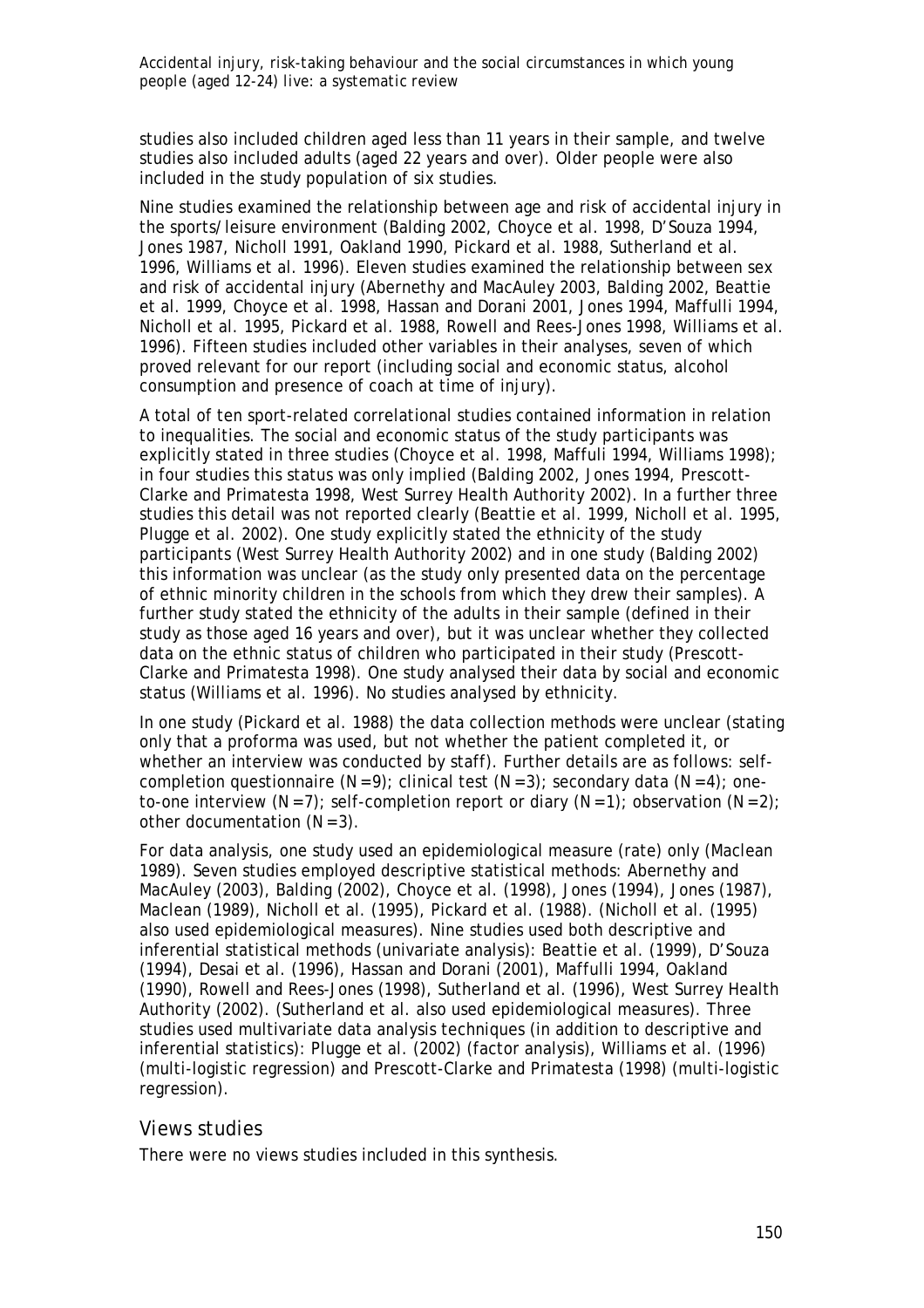## *Systematic reviews*

Eight systematic reviews were found which matched the selection criteria for this synthesis; publication dates ranged from 1996 to 2004 (five were published after 2000).

The reviews by Dowswell et al. (1996) and by Towner et al. (2001c) focused primarily on the leisure environment. One review focused solely on running injuries (Yeung and Yeung 2001). A review by Handoll et al. (2001) examined one specific type of intervention (ankle taping) that could be applied to a number of highimpact sports, including football and bassketball. Scanlan et al. (2001) and Coleman et al. (1996) did not limit their initial search to particular sports; however, Scanlan et al. (2001) excluded from their in-depth analysis those sports that did not attract at least three articles. Norton et al. (2004) discussed interventions to prevent or reduce playground injuries. The eighth review, by Lund and Aaro (2004) discussed sport-related injury prevention interventions under a general category of environmental and product modification.

All eight reviews included intervention studies which included participants from both sexes. The studies reviewed by Lund and Aaro (2004) drew their samples from the general population. The remaining seven reviews were of interventions which included young people (11–21 years) in their target populations. In addition, four reviews included adults (Coleman et al. 1996, Handoll et al. 2001, Scanlan et al. 2001, Yeung and Yeung 2001) and four included children aged 10 years and under (Dowswell et al. 1996, Norton et al. 2004, Scanlan et al. 2001, Towner et al. 2001c). More specifically, the reviews by Towner et al. (2001c) and Dowswell et al. (1996) both evaluated the literature on the prevention of injury to children and young people aged 0–14 years. Norton et al. reviewed studies which targeted those aged between 0–15 years. The review by Coleman et al. focused on 15–24 year olds. Both Handoll et al. (2001) and Yeung and Yeung (2001) included studies of injury prevention strategies involving subjects from adolescence to middle age.

No reviews contained any relevant intervention studies which addressed the issues of inequalities or ethnicity in relation to injuries within the sports and leisure environment.

Coleman et al. (1996) addressed the issue of whether positive effects of interventions set in other countries would transfer to the UK situation. The review by Scanlan et al. (2001) also questioned the validity of transporting findings from one context to another.

The eight systematic reviews contained relevant evidence on interventions to prevent or reduce sports/recreational injuries in rugby, American football, football, basketball, alpine skiing, baseball, ice hockey, running, swimming, weight lifting, horse riding, squash/racquetball, and play in public playgrounds or sports fields.

Of the eight systematic reviews, five were conducted in the UK (Coleman et al. 1996, Dowswell et al. 1996, Handoll et al. 2001, Norton et al. 2004, Towner et al. 2001c), and one review each was set in Canada (Scanlan et al. 2001), Hong Kong (Yeung and Yeung 2001) and Norway (Lund and Aaro 2004).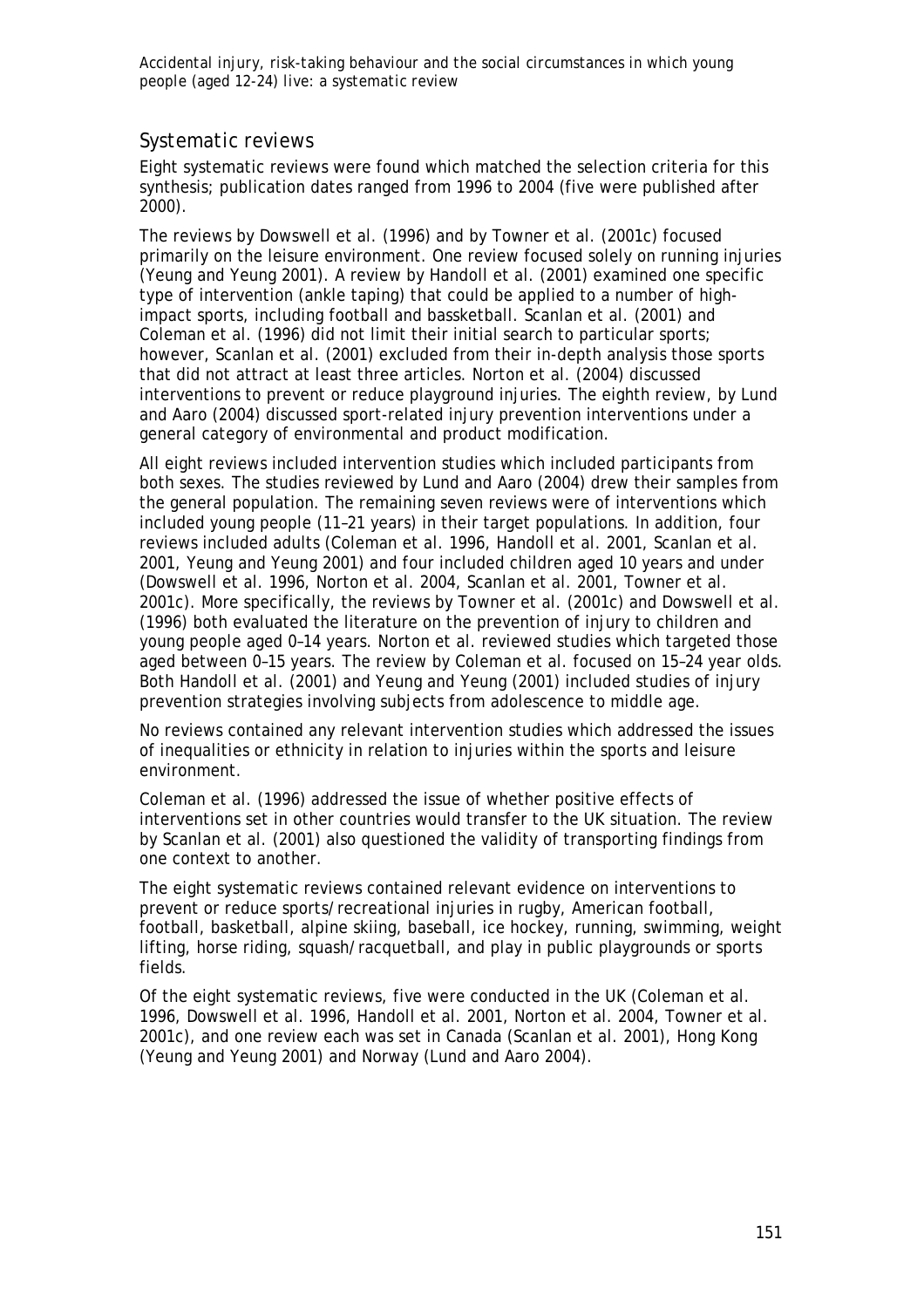

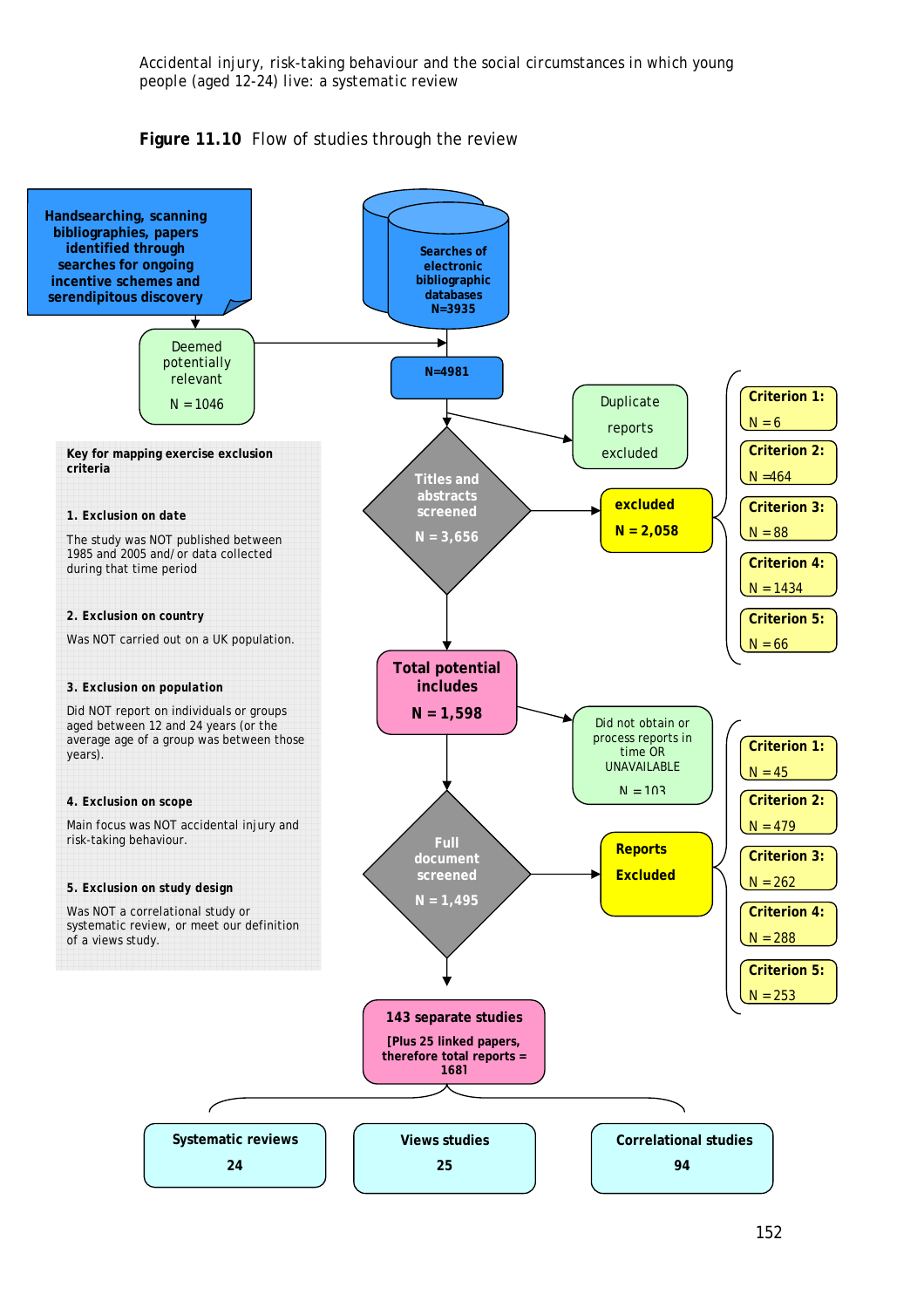# **References**

Abdalla IM, Raeside R, Barker D, McGuigan DR (1997) An investigation into the relationships between area social characteristics and road accident casualties. *Accident Analysis and Prevention* **29**: 583-593.

Abernethy L, MacAuley D (2003) Impact of school sports injury. *British Journal of Sports Medicine* **37**: 354-355.

Accidental Injury Task Force (2002) *Preventing Accidental Injury: Priorities for action.* London: The Stationery Office.

Advisory Council on the Misuse of Drugs (2005) *Further Consideration of the Classification of Cannabis under the Misuse of Drugs Act.* London: Home Office. Available from: http://www.drugs.gov.uk/publication-search/acmd/cannabisreclass-2005?view=Binary.

Advisory Council on the Misuse of Drugs (2000) *Reducing Drug Related Deaths - A Report by the Advisory Council on the Misuse of Drugs.* The Stationery Office: London. Available from: http://www.drugs.gov.uk/publicationsearch/acmd/reducing-drug-related-deaths/rdrd2.pdf?view=Binary.

Albery IP, Guppy A (1995) Drivers' differential perceptions of legal and safe driving consumption. *Addiction* **90**: 245-254.

Alcohol Concern (2002) *Report on the Mapping of Alcohol Services in England.* London: Alcohol Concern. Available from: http://www.dh.gov.uk/assetRoot/04/07/45/10/04074510.pdf.

Aldridge J, Parker H, Measham F (1999) *Drug Trying and Drug Use Across Adolescence: A longitudinal study of young people's drug taking in two regions of northern England.* London: Home Office.

Anon (2005) Cannabis increases the risk of car crashes. *British Medical Journal* **331**.

Arai L, Popay J, Roberts R, Roen K (2002) *Preventing Accidents in Children - How Can We Improve Our Understanding of What Really Works? Final report to Health Development Agency*. Lancaster: University of Lancaster.

Aspinall P (2001) Operationalising the collection of ethnncity data in studies of the sociology of health and illness. *Sociology of Health and Illness* **23**: 829-862.

Attewell RG, Glase K, McFadden M (2001) Bicycle helmet efficacy: a meta-analysis. *Accident Analysis and Prevention* **33**: 345-352.

Audit Commission, Healthcare Commission (2007) *Better Safe Than Sorry: Preventing unintentional injury to children*. London: Audit Commission. Available from:

http://www.healthcarecommission.org.uk/\_db/\_documents/Better\_Safe\_Than\_Sor ry\_Preventing\_Unintentional\_Injury\_to\_Children.pdf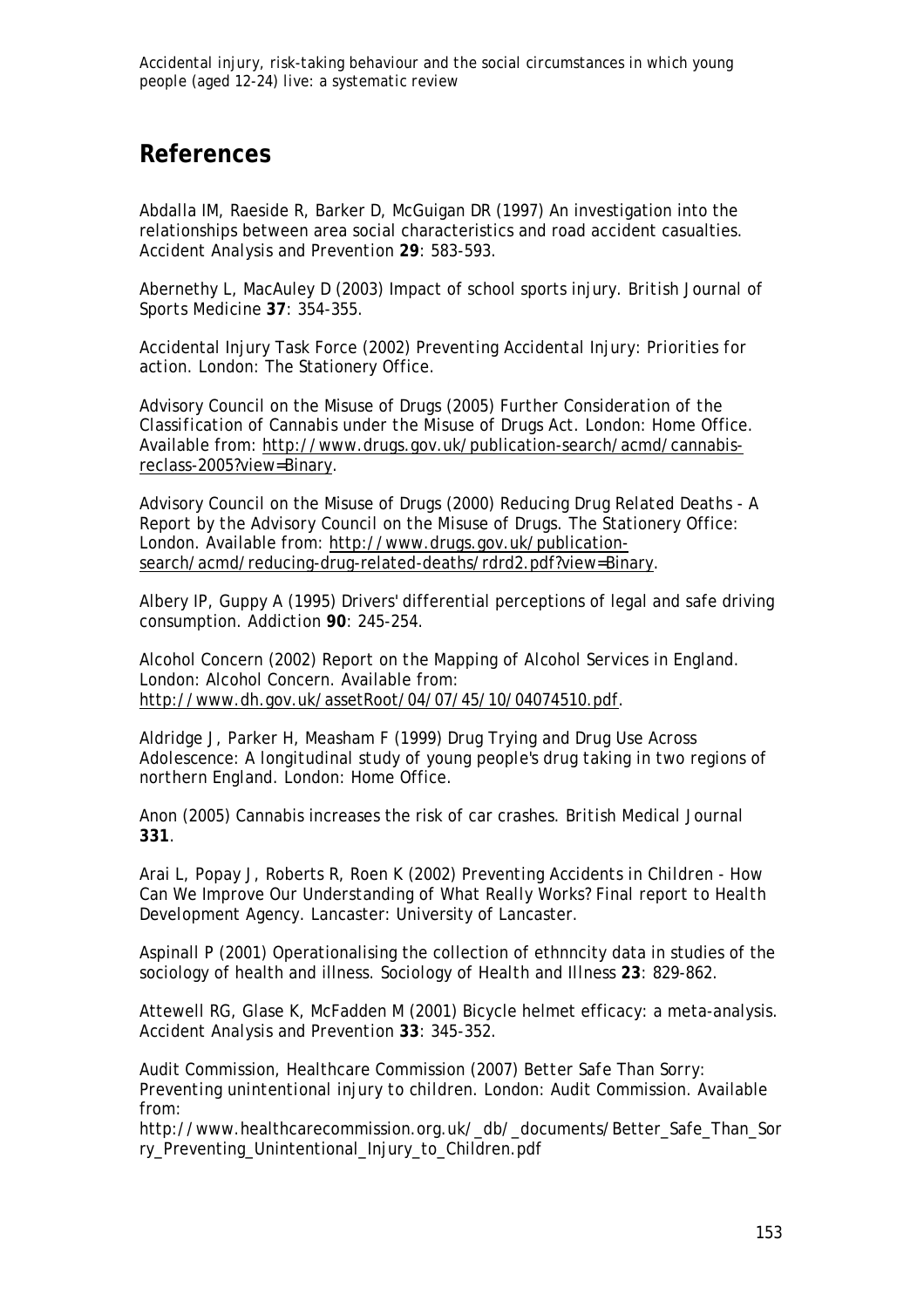Audit Commission (2004) *Drug Misuse 2004 : Reducing the local impact*. London: Audit Commission.

Bagnall G (1988) Use of alcohol, tobacco and illicit drugs among 13-year-olds in three areas of Britain. *Drug and Alcohol Dependence* **22**: 241-251.

Bajekal M, Primatesta P, Prior G (eds) (2003) *Health Survey for England 2001 - Nonfatal Accidents.* London: The Stationery Office. Available from: http://www.archive2.officialdocuments.co.uk/document/deps/doh/survey01/nfa/nfa.htm.

Balding S (2002) *Young People in 2001.* Exeter: Schools Health Education Unit.

Barss P, Smith G, Baker S, Mohan D (1998) *Injury Prevention: An international perspective.* New York; Oxford: Oxford University Press.

Bates B, Blenkinsop S, Boreham R, Hills A, McGee A, Sinclair R, Speight S (2005) *Smoking, Drinking and Drug Use among Young People in England in 2004.* Leeds: Health and Social Care Information Centre. Available from: http://www.dh.gov.uk/assetRoot/04/12/34/32/04123432.pdf.

Beattie T, Richards D, Belton N, Moffat M (1999) Injuries in the adolescents population in Scotland: patterns and types of injuries sustained. *Health Bulletin* **57**: 165-174.

Bendelow GA, France A, Williams S (1998) *Beliefs of Young People in Relation to Health, Risk and Lifestyles.* Coventry: Centre for Research in Health, Medicine and Society, University of Warwick.

Bennett SE, Assefi NP (2005) School-based teenage pregnancy prevention programs: a systematic review of randomized controlled trials. *Journal of Adolescent Health*  **36**:72-81

Best D (2004) Fatal pursuit: an analysis of police chases resulting in loss of life or serious injury. *Policing and Society* **13**: 305-314.

Bird SM, Hutchinson SJ (2003) Male drugs-related deaths in the fortnight after release from prison: Scotland, 1996-99. *Addiction* **98**: 185-190.

Bird SM, Hutchinson SJ, Goldberg DJ (2003) Drug-related deaths by region, sex, and age group per 100 injecting drug users in Scotland, 2000-01. *Lancet* **362**: 941-944.

Blane D, Davey Smith G, Bartley M (1990) Social class differences in years of potential life lost: size, trends and principal causes. *British Medical Journal* **301**: 429-432.

Bly P, Dix M, Stephenson C (1999) *Comparative Study of European Child Pedestrian Exposure and Accidents.* London: Department of the Environment, Transport and the Regions. Available from: www.dft.gov.uk/stellent/groups/dft\_rdsafety/ documents/page/dft\_rdsafety\_507648.hcsp.

Bonell C, Allen E, Strange V, Copas A, Oakley A, Stephenson J, Johnson A (2005) The effect of dislike of school on risk of teenage pregnancy: testing of hypotheses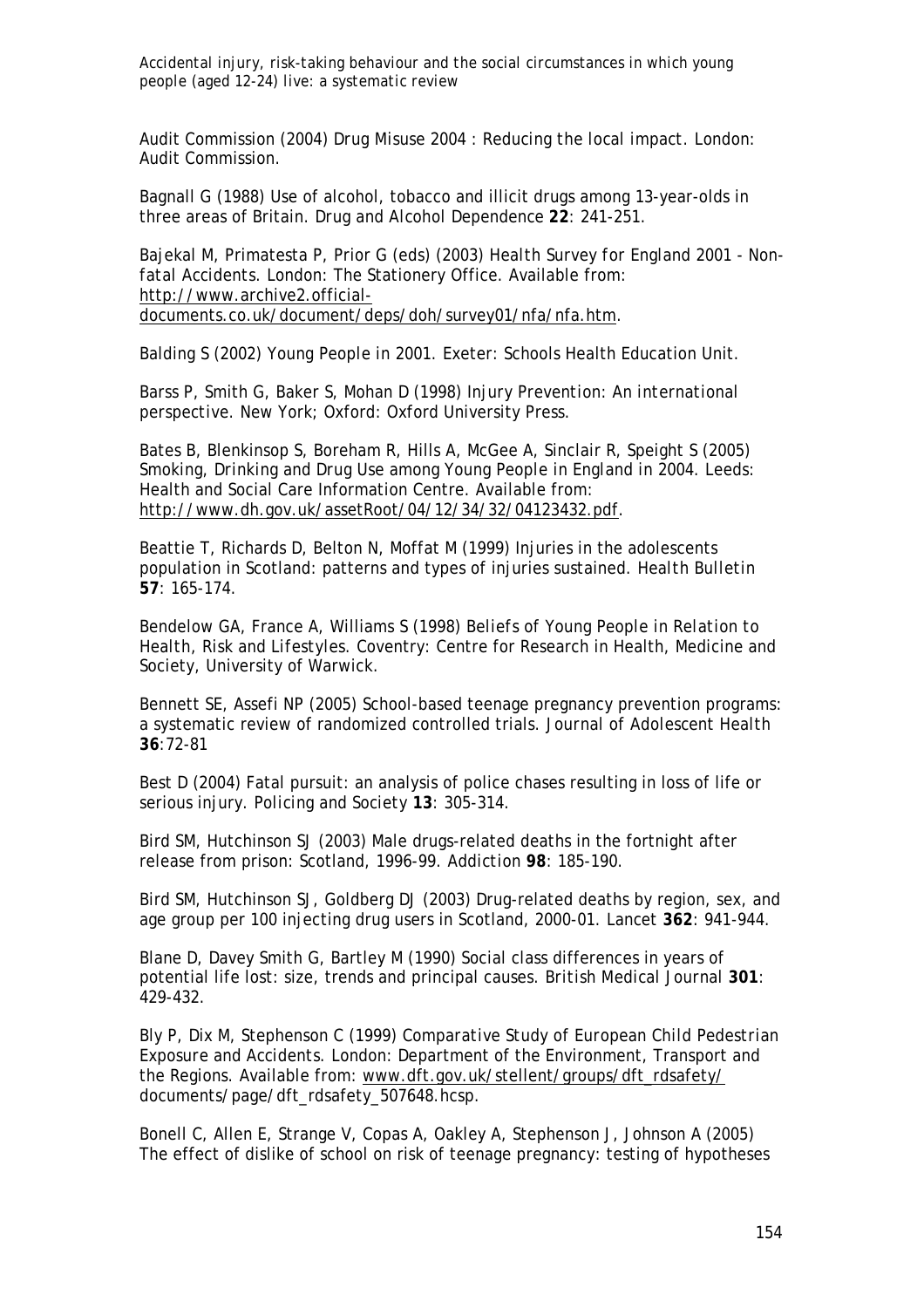using longitudinal data from a randomised trial of sex education. *Journal of Epidemiology and Community Health* **59**: 223-230.

Boreham R, Shaw A (2002) *Drug Use, Smoking and Drinking Among Young People in England in 2001.* London: The Stationery Office.

Bowling A (1989) Injuries to dancers: prevalence, treatment, and perceptions of causes. *British Medical Journal* **298**: 731-734.

Boys A, Farrell M, Taylor C, Marsden J, Goodman R, Brugha T, Bebbington P, Jenkins R, Meltzer H (2003) Psychiatric morbidity and substance use in young people aged 13-15 years: results from the Child and Adolescent Survey of Mental Health. *British Journal of Psychiatry* **182**: 509-517.

Boys A, Farrell M, Bebbington P, Brugha T, Coid J, Jenkins R, Lewis G, Marsden J, Meltzer H, Singleton N, Taylor C (2002) Drug use and initiation in prison: results from a national prison survey in England and Wales. *Addiction* **97**: 1551-1560.

Bradbury A, Robertson C (1993) Pattern and severity of injury sustained by motorcyclists in road traffic accidents in Edinburgh, Scotland. *Health Bulletin* **51**: 86-91.

Bradbury A (1991) Pattern and severity of injury sustained by pedestrians in road traffic accidents with particular reference to the effect of alcohol. *Injury* **22**: 132- 134.

Brake (2000) *The Green Flag Report on Safe Driving.* Leeds: Green Flag.

Brannen J, Dodd K, Oakley A, Storey P (1994) *Young People, Health and Family Life*. Buckingham: Open University Press.

Brasnett L (2004) *Drink-driving: Prevalance and attitudes in England and Wales 2002.* London: Home Office. Available from: http://www.homeoffice.gov.uk/rds/pdfs04/r258.pdf.

British Medical Association (2004) *Cycle Helmets: A BMA position paper.* London: British Medical Association. Available from: http://www.bma.org.uk/ap.nsf/Content/Cyclhelmet.

Britton A, McPherson K (2001) Mortality in England and Wales attributable to current alcohol consumption. *Journal of Epidemiology and Community Health* **55**: 383-388.

Brunton G, Harden A, Rees R, Kavanagh J, Oliver S, Oakley A (2003) *Children and Physical Activity: A systematic review of barriers and facilitators.* London: EPPI-Centre, Social Science Research Unit, Institute of Education, University of London.

Bunn F, Collier T, Frost C, Ker K, Roberts I, Wentz R (2003) Traffic calming for the prevention of road traffic injuries: systematic review and meta-analysis. *Injury Prevention* **9**: 200-204.

Burniston S, Dodd M, Elliott L, Orr L, Watson L (2002) *Drug treatment services for young people: A research review.* Edinburgh: Effective Interventions Unit. Available from: http://www.scotland.gov.uk/Resource/Doc/46746/0013989.pdf.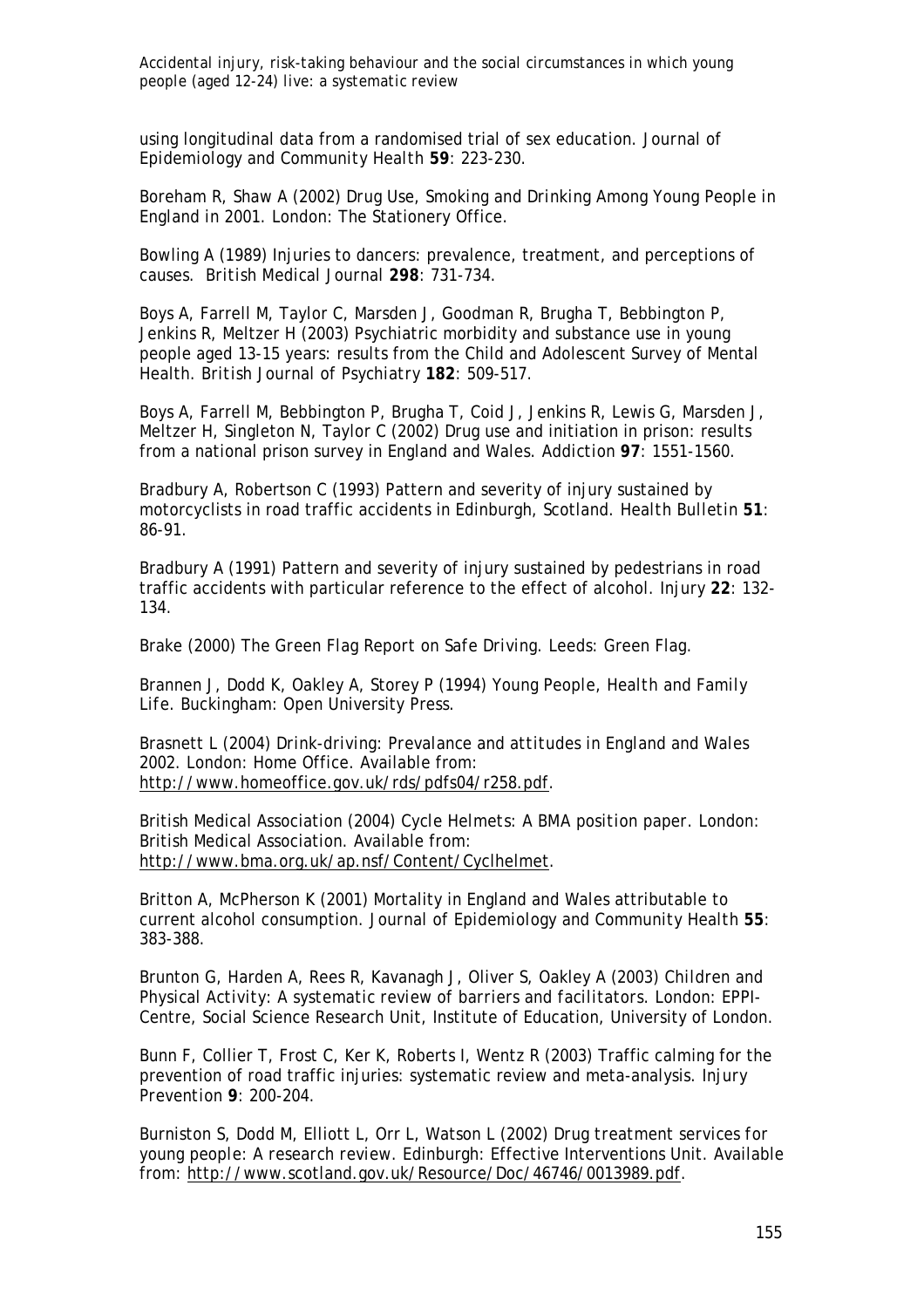Cabinet Office (2004) *Alcohol Harm Reduction Strategy for England.* London: Prime Minister's Strategy Unit. Available from:

http://www.strategy.gov.uk/downloads/su/alcohol/pdf/CabOffce%20AlcoholHar.p df.

Cabinet Office (1998) *Tackling Drugs to Build a Better Britain: The government's ten-year strategy for tackling drugs misuse.* London: The Stationery Office. Available from: http://www.archive.officialdocuments.co.uk/document/cm39/3945/3945.htm.

Carthy T, Packham D, Rhodes-Defty N, Salter R, Silcock D (1993) *Risk and Safety on the Roads: Perceptions and attitudes*. Basingstoke: AA Foundation for Road Safety Research.

Catalano R, Haggerty K, Oesterle S, Fleming C, Hawkins J (2004) The importance of bonding to school for healthy development: findings from the Social Development Research Group. *The Journal of School Health* **74**: 252-261.

Chalder M, Elgar FJ, Bennett P (2006) Drinking and motivations to drink among adolescent children of parents with alcohol problems. *Alcohol and Alcoholism* **41**: 107-113.

Chan LS, Kipke MD, Schneir A, Iverson E, Warf C, Limbus M A, Shekelle P (2004) *Preventing Violence and Related Health-risking Social Behaviors in Adolescents.*  Rockville, MD, USA: Agency for Healthcare Research and Quality. Available from: http://www.ahrq.gov/clinic/epc/epcseries.htm.

Chichester BM, Gregan JA, Anderson DP, Kerr JM (1998) Associations between road traffic accidents and socio-economic deprivation on Scotland's west coast. *Scottish Medical Journal* **43**: 135-138.

Child Accident Prevention Trust (2002) *Taking Chances: The lifestyles and leisure risk of young people.* London: Child Accident Prevention Trust.

Chinn L, Elliot M, Sentinella J, Williams K (2004) *Road Safety Behaviour of Adolescent Children in Groups.* Crowthorne: TRL Limited.

Choyce MQ, Potts M, Maitra AK (1998) A profile of sports hand injuries in an accident and emergency department. *Journal of Accident and Emergency Medicine* **15**: 35-38.

Christian MS, Bullimore DW (1989) Reduction in accident injury severity in rear seat passengers using restraints. *Injury* **20**: 262-264.

Christie N (1995) *The High Risk Child Pedestrian: Socio-economic and environmental factors in their accidents.* Crowthorne: TRL Limited.

Clarke D, Ward P, Truman W (2002) *In-Depth Accident Causation Study of Young Drivers.* Crowthorne: TRL Limited.

Close J (2002) Does accident prevention education reduce the incidence of childhood accidents in the home? *British Journal of Community Nursing*. **7**:639-644.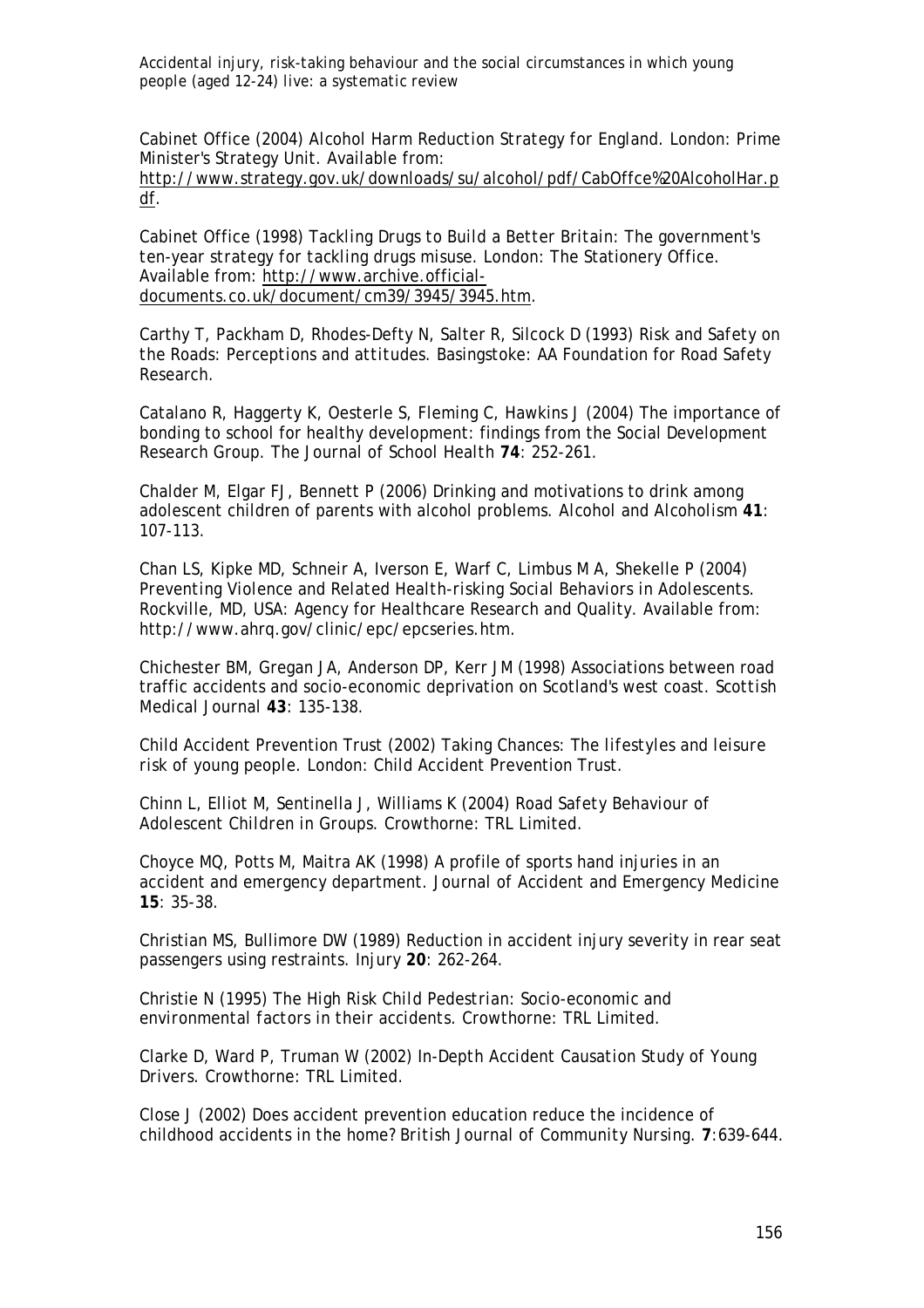Coleman L, Cater S (2005) *Underage Risky Drinking: Motivations and outcomes.*  York: Joseph Rowntree Foundation.

Coleman P, Munro J, Nicholl JP, Harper R, Kent G, Wild D (1996) *The Effectiveness of Interventions to Prevent Accidental Injury to Young Persons Aged 15-24 Years: A review of the evidence.* Sheffield: Medical Care Research Unit, ScHARR, University of Sheffield.

Cook T and Campbell D (1979) *Quasi-Experimentation: Design and analysis issues in field settings*. Chicago: Rand McNally.

Crombie I (1996) *The Pocket Guide to Critical Appraisal: A handbook for health care professionals*. London: BMJ Publishing Group.

Cubbin C, Smith G (2002) Socioeconomic inequalities in injury: critical issues in design and analysis. *Annual Review of Public Health* **23**: 349-375.

Cuiipers P (2002) Peer-led and adult-led school drug prevention: a meta-analytic comparison. *Journal of Drug Education* **32**:107-119.

Cusick L, Martin A, May T (2003) *Vulnerability and Involvement in Drug Use and Sex Work.* London: Home Office. Available from: www.homeoffice.gov.uk/rds/pdfs04/hors268.pdf.

D'Souza D (1994) Track and field athletics injuries - a one year survey. *British Journal of Sports Medicine* **28**: 197-202.

Danton K, Misselke L, Bacon R, Done J (2003) Attitudes of young people toward driving after smoking cannabis or after drinking alcohol. *Health Education Journal* **62**: -60.

Deehan A, Saville E (2003) *Calculating the Risk: Recreational drug use among clubbers in the South East of England.* London: Home Office.

Dennison C (2004) *Teenage Pregnancy: An overview of the research evidence.* London: Teenage Pregnancy Unit/Health Development Agency. Available from: http://www.nice.org.uk/download.aspx?o=502705

Denscombe M (1999) Critical incidents and invulnerability to risk: young people's experience of serious health-related incidents and their willingness to take health risks. *Health Risk and Society* **1**: 195-207.

Denscombe M, Drucquer N (1999) Critical incidents and invulnerability to risk: young people's experience of serious health-related incidents and their willingness to take health risks. *Health, Risk and Society* **1**: 195-207.

Department for Culture Media and Sport (2000) *A Sporting Future for All.* London: Department for Culture Media and Sport. Available from: http://www.culture.gov.uk/NR/rdonlyres/400726F5-D105-4905-B76F-C41272037034/0/sportfutureforall.pdf.

Department for Education and Skills, Home Office, Department of Health (2005) *Every Child Matters: Change for children: young people and drugs.* Nottingham: Department for Education and Skills. Available from: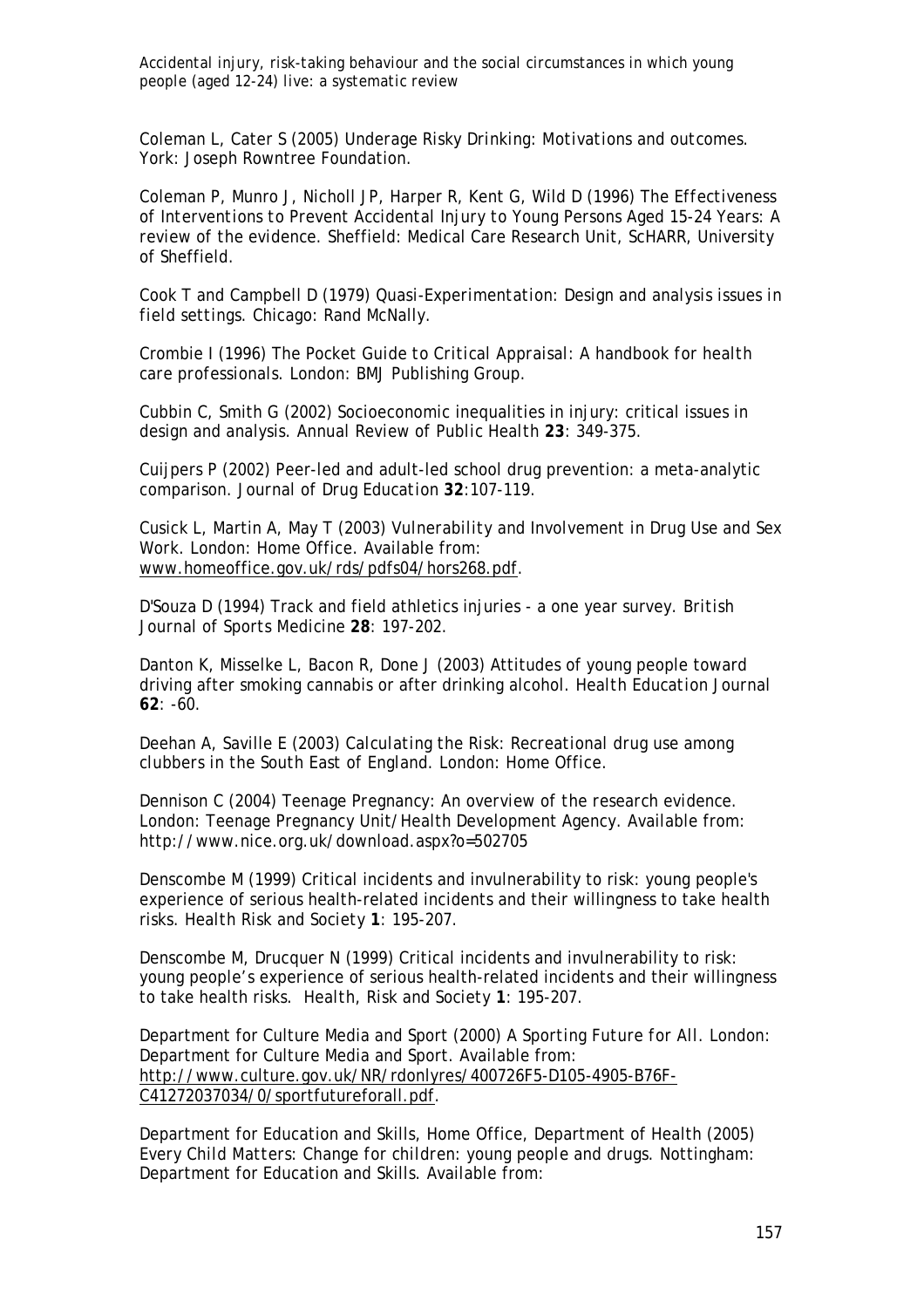http://www.everychildmatters.gov.uk/\_files/9660D91BB1755A6E288998AAE145297 F.pdf.

Department for Education and Skills and Department for Transport (2003) *Travelling to School: An action plan.* Nottingham: Department for Education and Skills. Available from:

http://www.dft.gov.uk/stellent/groups/dft\_susttravel/documents/page/dft\_susttr avel\_024011.pdf.

Department for Transport (2005) *Road Casualties Great Britain 2004.* London: The Stationery Office. Available from:

http://www.dft.gov.uk/stellent/groups/dft\_transstats/documents/downloadable/ dft\_transstats\_041304.pdf.

Department for Transport (2004) *Tomorrow's Roads - Safer for Everyone: The first three year review.* London: Department for Transport. Available from: http://www.dft.gov.uk/stellent/groups/dft\_rdsafety/documents/downloadable/df t\_rdsafety\_028169.pdf.

Department for Transport (2003) *On the Safe Side - Local Responsibilities on Road Safety Education in Schools.* London: Department of Transport. Available from: http://www.dft.gov.uk/stellent/groups/dft\_rdsafety/documents/divisionhomepag e/032504.hcsp.

Department for Transport (2002) *Child Road Safety: Achieving the 2010 target.* London: Department for Transport. Available from: http://www.dft.gov.uk/stellent/groups/dft\_rdsafety/documents/page/dft\_rdsafet y\_507867.pdf.

Department for Transport (2000a) *Cannabis and Driving: A review of the literature and commentary (No.12).* London: Department for Transport. Available from: www.dft.gov.uk/stellent/groups/dft\_rdsafety/documents/page/dft\_rdsafety\_5045 67.hcsp.

Department for Transport (2000b) *Tomorrow's Roads: Safer for everyone.* London: Department for Transport. Available from:

http://www.dft.gov.uk/stellent/groups/dft\_rdsafety/documents/page/dft\_rdsafet y\_504644.hcsp.

Department for Transport (2000c) *Transport Ten Year Plan 2000.* London: Department for Transport. Available from:

http://www.dft.gov.uk/stellent/groups/dft\_about/documents/page/dft\_about\_50 3944.hcsp.

Department for Transport (1999) *Road Safety and Child Development Research: A summary analysis (No.05).* London: Department for Transport. Available from: http://www.dft.gov.uk/stellent/groups/dft\_rdsafety/documents/page/dft\_rdsafet y\_504605.hcsp.

Department for Transport (1998) *Childhood Accidents and their Relationship with Problem Behaviour (No. 07).* London: Department for Transport. Available from: http://www.dft.gov.uk/stellent/groups/dft\_rdsafety/documents/page/dft\_rdsafet y\_504607.hcsp.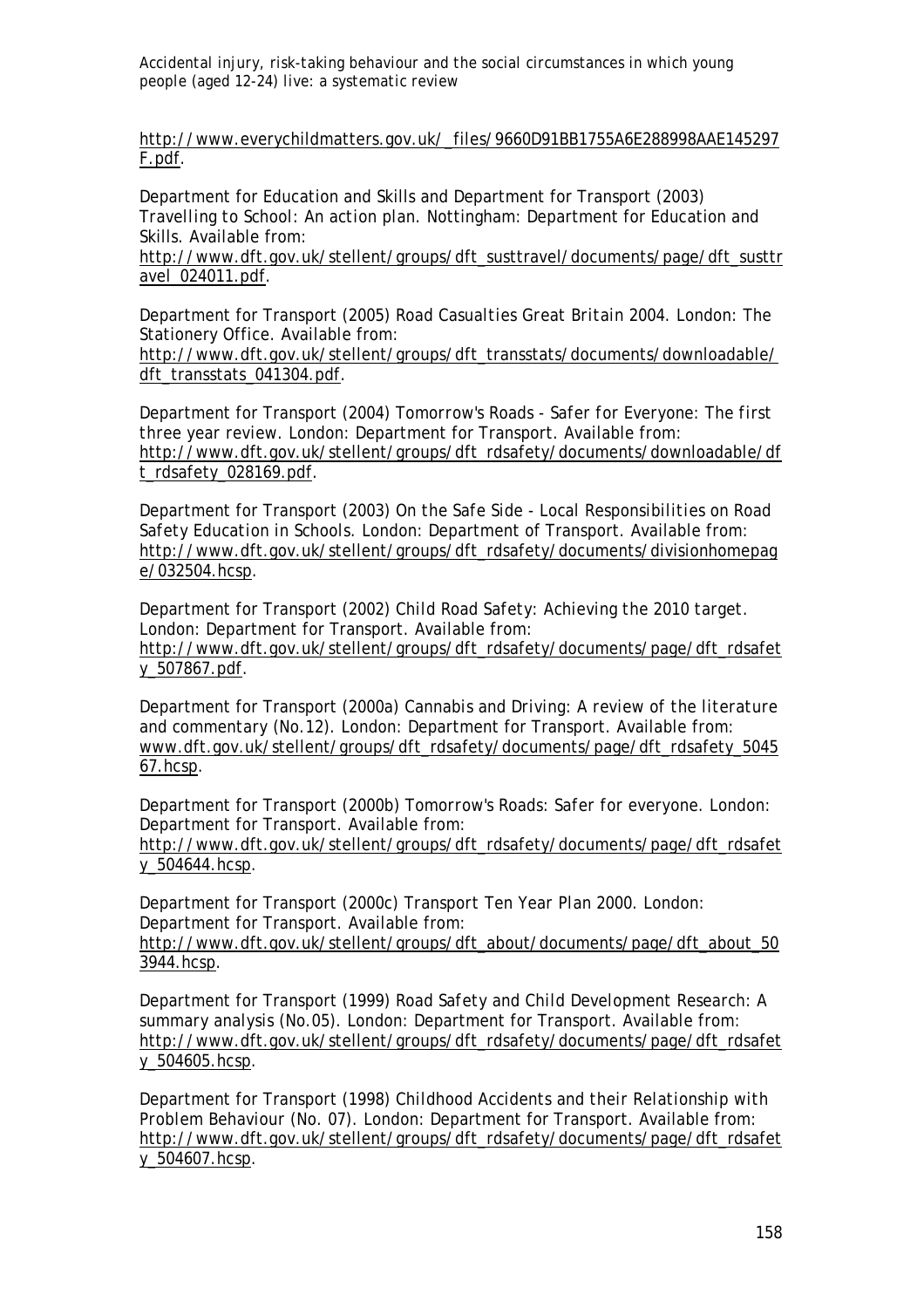Department of Health (2006) *Alcohol Misuse Interventions: Guidance on developing a local programme of improvement.* London: Department of Health. Available from: http://www.dh.gov.uk/assetRoot/04/12/36/82/04123682.pdf.

Department of Health, Home Office, Department for Education and Skills (2005) *'Out of Sight?'..........not out of mind': Children, young people and Volatile Substance Abuse (VTA): a framework for VSA 2005.* London: Department of Health.

Department of Health (2004a) *Choosing Health: Making healthy choices easier.*  London: Stationery Office.

Department of Health (2004b) *Recognition of Sport and Exercise Medicine as a Speciality.* London: Department of Health. Available from: http://www.dh.gov.uk/Consultations/ClosedConsultations/ClosedConsultationsArti cle/fs/en?CONTENT\_ID=4093874&chk=xFB141.

Department of Health (2004c) *Statistics on Alcohol: England, 2004.* London: Department of Health. Available from: http://www.dh.gov.uk/assetRoot/04/09/53/20/04095320.pdf.

Department of Health (2004d) *Statistics on Young People and Drug Misuse: England, 2003.* London: Department of Health. Available from: http://www.dh.gov.uk/assetRoot/04/08/78/97/04087897.pdf.

Department of Health (2002a) *Accidents are not Inevitable - Government Taskforce Sets Priorities for Action [Press release].* London: Department of Health. Available from:

http://www.dh.gov.uk/PublicationsAndStatistics/PressReleases/PressReleasesNotic es/fs/en?CONTENT\_ID=4016356&chk=13Y5Ty.

Department of Health (2002b) *Alcohol and Young People.* London: Department of Health. Available from:

http://www.dh.gov.uk/PolicyAndGuidance/HealthAndSocialCareTopics/AlcoholMis use/AlcoholMisuseGeneralInformation/AlcoholMisuseGeneralArticle/fs/en?CONTENT \_ID=4002416&chk=TCkW4r.

Department of Health (2001) *Statistics from the Regional Drug Misuse Databases on Drug Misusers in Treatment in England, 2000/01.* London: Department of Health. Available from: http://www.dh.gov.uk/assetRoot/04/08/00/53/04080053.pdf.

Desai P, MacEwen CJ, Baines P, Minassian DC (1996) Epidemiology and implications of ocular trauma admitted to hospital in Scotland. *Journal of Epidemiology and Community Health* **50**: 436-441.

DiCenso A, Guyatt G, Willan A, Griffith L (2002) Interventions to reduce unintended pregnancies among adolescents: systematic review of randomised controlled trials. *British Medical Journal* **324**: 1426-1430.

Diderichsen F, Hallqvist J (1998) Social inequalities in health: some methodological considerations for the study of social position and social context. In: Arve-Parès B, (ed) *Inequality in Health - a Swedish Perspective.* Stockholm: Swedish Council for Social Research, pages 25-39.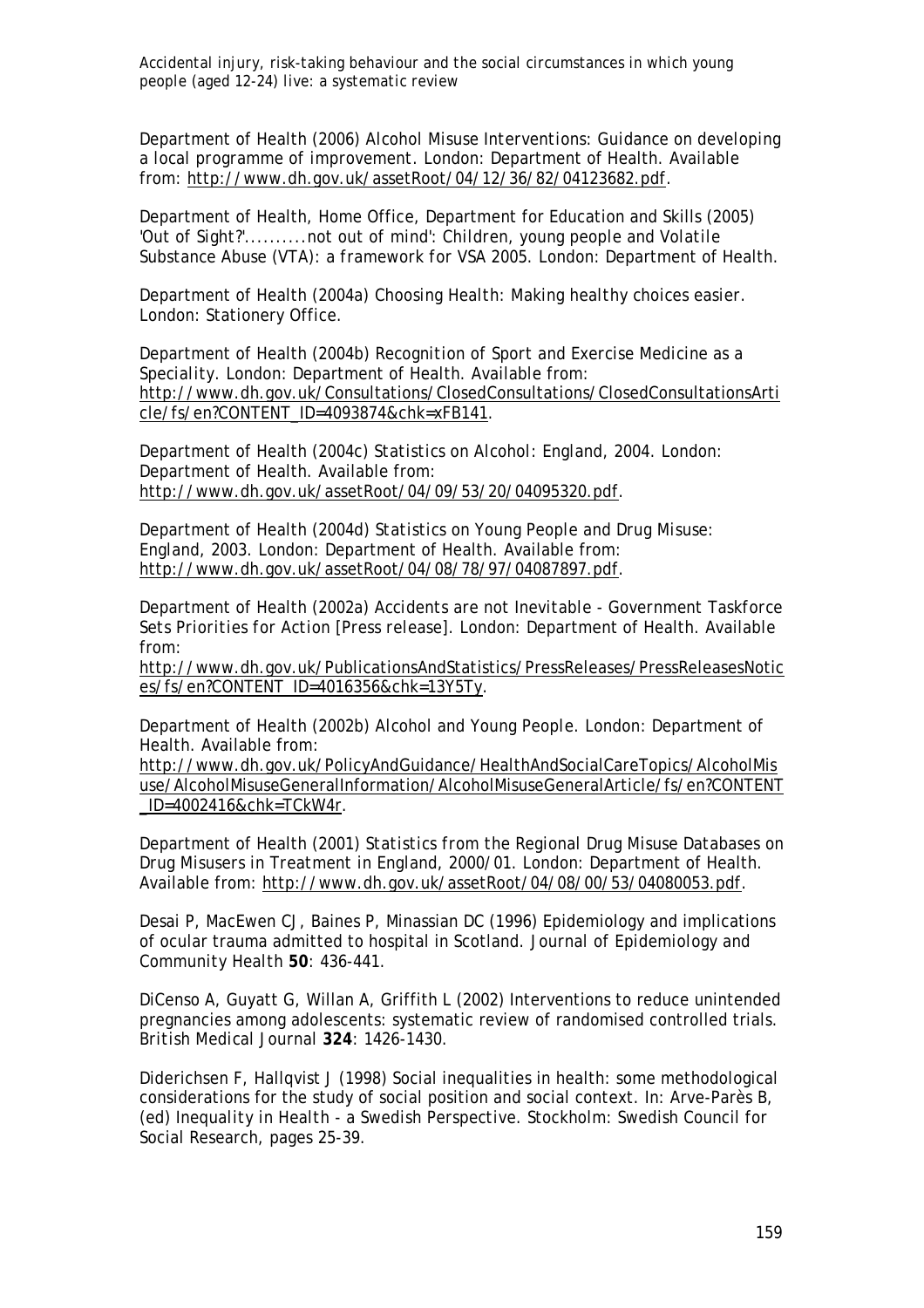DiGuiseppi C, Higgins JPT (2001) Interventions for promoting smoke alarm ownership and function. *Cochrane Database of Systematic Reviews* **Issue 2**: Art. No.: CD002246. DOI: 10.1002/14651858.CD002246.

DiGuiseppi C, Roberts IG (2000) Individual-level injury prevention strategies in the clinical setting. *Future of Children* **10**: 53-82.

DiGuiseppi C, Roberts I, Li L (1997) Influence of changing travel patterns on child death rates from injury: trend analysis. *British Medical Journal* **314**: 710-713.

Dinh-Zarr T, Goss C, Heitman E, Roberts I, DiGuiseppi C (2004) Interventions for preventing injuries in problem drinkers. *The Cochrane Database of Systematic Reviews* **Issue 3**: Art. No.: CD001857. DOI: 10.1002/14651858.CD001857.pub2.

Dinh-Zarr TB, Sleet DA, Shults RA, Zaza S, Elder RW, Nichols JL, Thompson RS, Sosin DM, and the Task Force on Community Preventive Services (2001) Reviews of evidence regarding interventions to increase the use of safety belts. *American Journal of Preventive Medicine* **21**: 48-65.

Dixon-Woods M, Agarwal S, Jones D, Young B, Sutton A (2005) Synthesising qualitative and quantitative evidence: a review of possible methods. *Journal of Health Services Research and Policy* **10**: 45-53

Douglas M (1992) *Risk and Blame: Essays in cultural theory*. London: Routledge.

Dowswell T, Towner E (2002) Social deprivation and the prevention of unintentional injury in childhood: a systematic review. *Health Education Research* **17**: 221-237.

Dowswell T, Towner EM, Simpson G, Jarvis SN (1996) Preventing childhood unintentional injuries - what works? A literature review. *Injury Prevention* **2**: 140- 149.

Drugs Strategy Directorate (2005) *Drug Strategy Key Facts.* London: Home Office. Available from: http://www.drugs.gov.uk/publication-search/drug-strategy/drugsnewsletter.pdf?view=Binary.

Duperrex O, Roberts I, Bunn F (2002) Safety education of pedestrians for injury prevention. *The Cochrane Database of Systematic Reviews* **Issue 2**: Art. No.: CD001531. DOI: 10.1002/14651858.CD001531.

Elkind D (1967) Egocentrism in adolescence. *Child Development* **30**:1025-1034.

Elkington J, Hunter K, McKay L (2000) *A Systematic Review of the Evidence on Preventing Injuries to Young People (15-24 years).* Sydney: Youthsafe.

Elvik R (2001) Area-wide Transportan traffic calming schemes: a meta-analysis of safety effects. *Accident Analysis and Prevention* **33**: 327-336.

Engineer R, Phillips A, Thompson J, Nicholls J (2003) *Drunk and Disorderly: A qualitative study of binge drinking among 18 to 24-year-olds.* London: Home Office Research, Development and Statistics Directorate.

Errington G, Athey K, Towner E, Dickinson H, Brussoni M, Hayes M, Millward L, Taske N (2006) *Interventions to Prevent Accidental Injury to Young People aged 15-*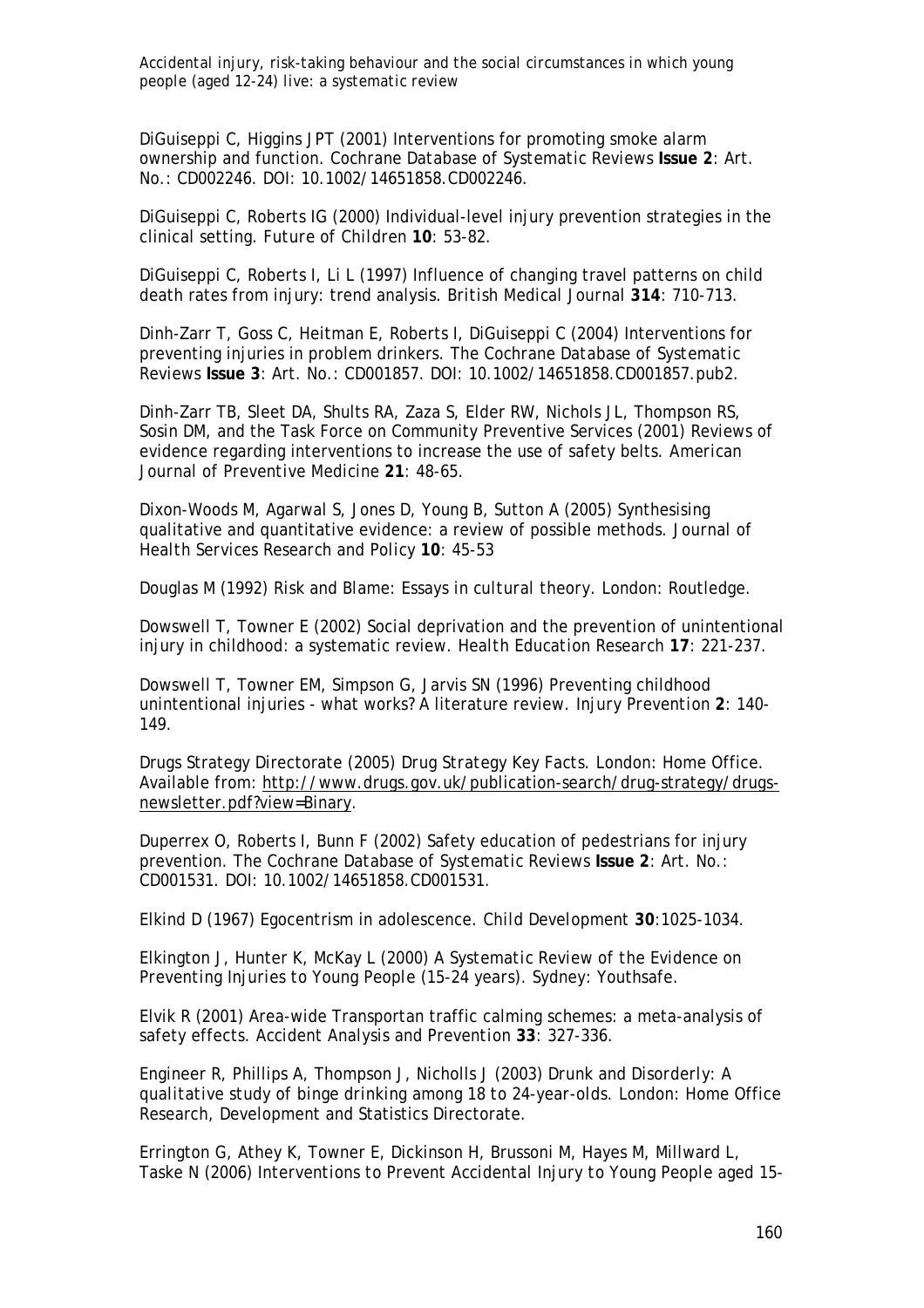*24. Evidence briefing*. London: National Institute for Health and Clinical Excellence. Available from: http://www.nice.org.uk/page.aspx?o=346187.

European Association for the Treatment of Addiction (2004) *Service User Views of Drug Treatment: Research conducted for the Audit Commission.* London: European Association for the Treatment of Addiction. Available from: http://www.nta.nhs.uk/programme/national/eata.pdf.

Faggiano F, Vigna-Taglianti FD, Versino E, Zambon A, Borraccino A, Lemma P (2005) School-based prevention for illicit drugs' use. *Cochrane Database of Systematic Reviews*. **Issue 2**: Art. No.: CD003020. DOI: 10.1002/14651858.CD003020.pub2

Fergusson DM, Horwood LJ (2001) Cannabis use and traffic accidents in a birth cohort of young adults. *Accident Analysis and Prevention* **33**: 703-711.

Field-Smith M, Butland B, Ramsey J, Anderson H (2005) *Trends in Death Associated with Abuse of Volatile Substances 1971-2003.* London: Division of Community Health Services, St George's, University of London.

Foxcroft DR, Ireland D, Lowe G, Breen R (2002) Primary prevention for alcohol misuse in young people. *Cochrane Database of Systematic Reviews* **Issue 3**: Art. No.: CD003024. DOI: 10.1002/14651858.CD003024.

Frischer M, Goldberg D, Rahman M, Berney L (1997) Mortality and survival among a cohort of drug injectors in Glasgow, 1982-1994. *Addiction* **92**: 419-427.

Frischer M, Bloor M, Goldberg D, Clark J, Green S, McKeganey N (1993) Mortality among injecting drug users: a critical reappraisal. *Journal of Epidemiology and Community Health* **47**: 59-63.

Furr-Holden CDM, Anthony JC (2003) Epidemiologic differences in drug dependence - A US-UK cross- national comparison. *Social Psychiatry and Psychiatric Epidemiology* **38**: 165-172.

Gardner M, Steinberg L (2005) Peer influence on risk taking, risk preference, and risky decision making in adolescence and adulthood: an experimental study. *Developmental Psychology* **41**: 625-635.

Garrett Z, Newman M, Elbourne D, Bradley S, Taylor J, West A, Noden P (2004) *Secondary School Size: A systematic review.* London: EPPI-Centre, Social Science Research Unit, Institute of Education, University of London. Available from: http://eppi.ioe.ac.uk/EPPIWebContent/reel/review\_groups/School\_size/s\_s\_rv1.p df.

Gates S, McCambridge J, Smith LA, Foxcroft DR (2006) Interventions for prevention of drug use by young people delivered in non-school settings. *Cochrane Database of Systematic Reviews* **Issue 1**: Art. No.: CD005030. DOI: 10.1002/14651858.CD005030.pub2.

General Register Office for Scotland (2005) *Drug-related Deaths in Scotland in 2004.* Edinburgh: General Register Office for Scotland. Available from: http://www.gro-scotland.gov.uk/statistics/library/drug-related-deaths/04drugrelated-deaths.html.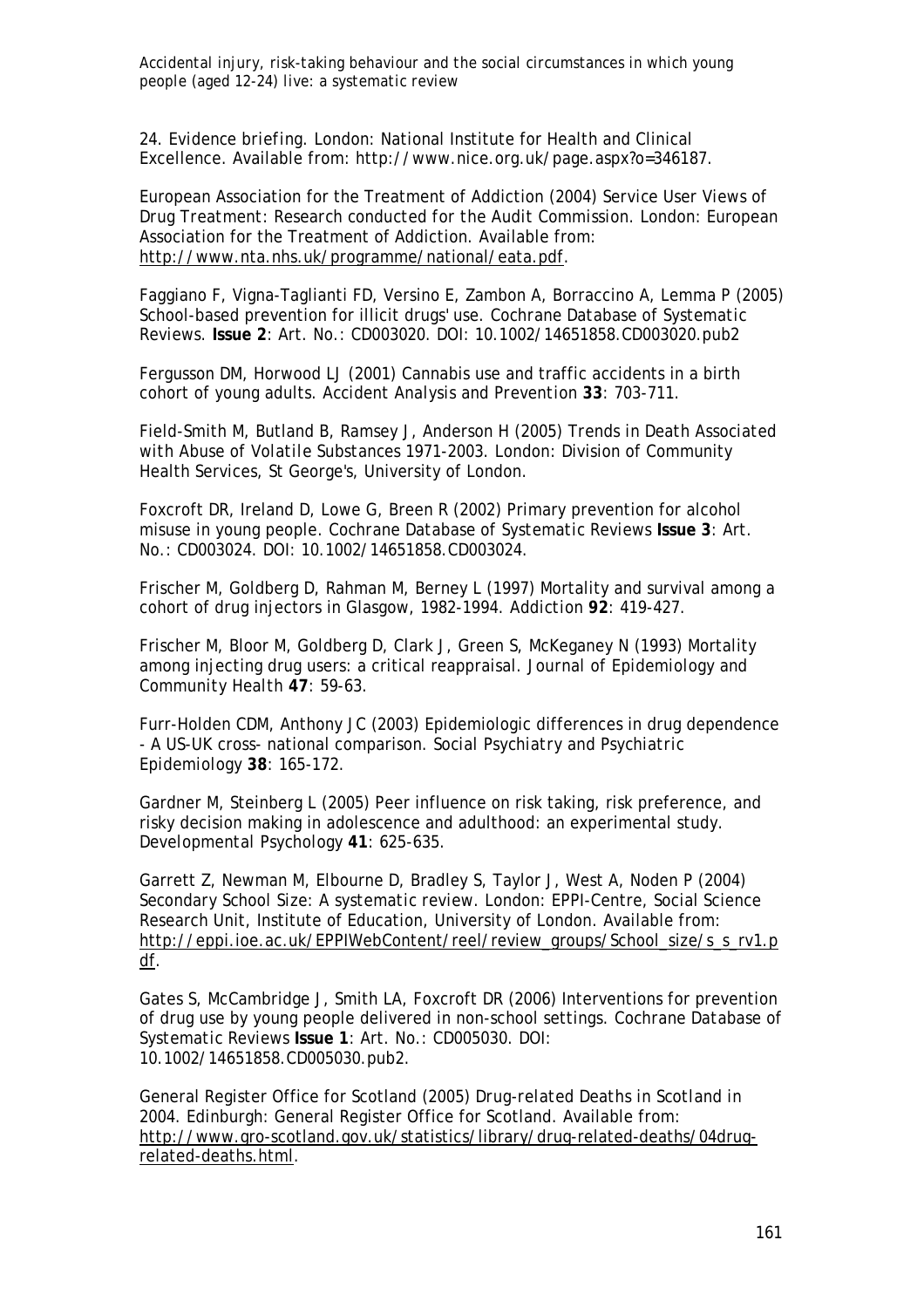Gillen K, Guy A, Banim M (2004) Living in my street: adolescents' perceptions of health and social risks. In: Mitchell W, Bunton R, Green E, (eds) *Young People, Risk and Leisure: Constructing identities in everyday life*. Basingstoke: Palgrave Macmillan, pages 43-55.

Goddard E and Higgins V (1999) *Smoking, Drinking and Drug Use amongst Young Teenagers in 1998*. London: The Stationery Office.

Gossop M, Stewart D, Treacy S, Marsden J (2002) A prospective study of mortality among drug misusers during a 4-year period after seeking treatment. *Addiction* **97**: 39-47.

Goulden C and Sondhi A (2001) *At the Margins: Drug use by vulnerable young people in the 1998/99 Youth Lifestyle Survey.* London: Home Office. Available from: www.homeoffice.gov.uk/rds/pdfs/hors228.pdf.

Halliday ME, White C, Finch H, Ward K (1996) *Attitudes to Cycle Helmets: A qualitative study.* Crowthorne: Transport Research Laboratory.

Hammersley R, Lavelle TL, Forsyth AJM (1992) Adolescent drug use, health and personality. *Drug and Alcohol Dependence* **31**: 91-99.

Handoll HH, Rowe BH, Quinn KM, de Bie R (2001) Interventions for preventing ankle ligament injuries. *The Cochrane Database of Systematic Reviews* **Issue 3**: Art. No.: CD000018. DOI: 10.1002/14651858.CD000018.

Harden A (2006) Extending the boundaries of systematic reviews to integrate different methods developed within reviews on young people's health. In: Popay J, (ed) *Moving Beyond Effectiveness in Evidence Synthesis: Methodological issues in the synthesis of diverse sources of evidence.* London: National Institute for Health and Clinical Excellence, pages 31-40.

Harden A, Brunton G, Fletcher A, Oakley A (2006) *Young People, Pregnancy and Social Exclusion: A systematic synthesis of research evidence to identify effective, appropriate and promising approaches for prevention and support.* London: EPPI-Centre, Social Science Research Unit, Institute of Education, University of London.

Harden A, Rees R, Shepherd J, Brunton G, Oliver S, Oakley A (2001) *Young People and Mental Health: A systematic review of research on barriers and facilitators.*  London: EPPI-Centre, Social Science Research Unit, Institute of Education, University of London.

Harrison L, Gardiner E (1999) Do the rich really die young? alcohol-related mortality and social class in Great Britain, 1988-94. *Addiction* **94**: 1871-1880.

Harrison MG, Shepherd JP (1999) The circumstances and scope for prevention of maxillofacial injuries in cyclists. *Journal of the Royal College of Surgeons of Edinburgh* **44**: 82-86.

Hartling L, Wiebe N, Russell K, Petruk J, Spinola C, Klassen TP (2004) Graduated driver licensing for reducing motor vehicle crashes among young drivers. *The Cochrane Database of Systematic Reviews* **Issue 2**: Art. No.: CD003300. DOI: 10.1002/14651858.CD003300.pub2.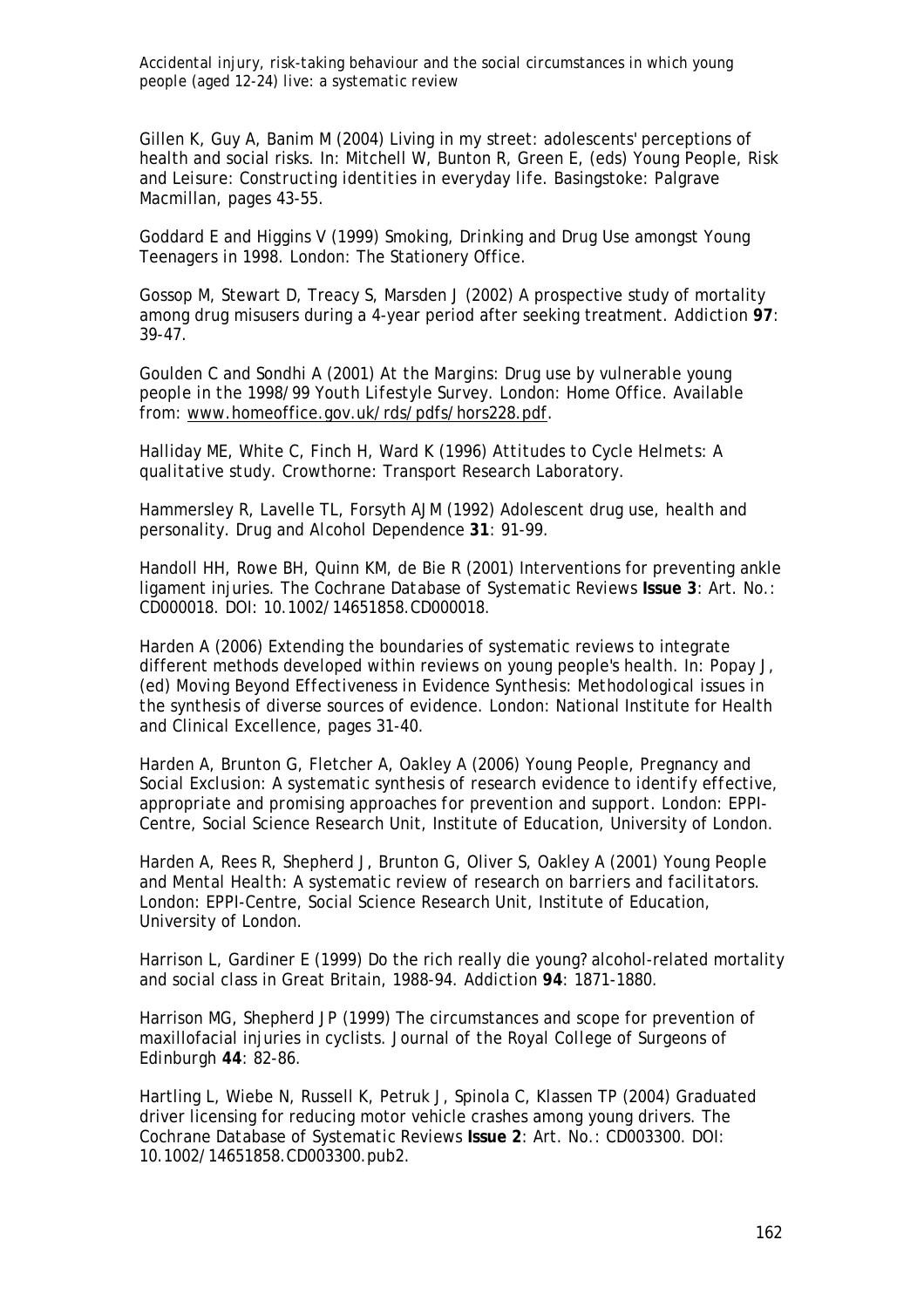Hassan I, Dorani BJ (2001) Sports related fractures in children in north east England. *Emergency Medicine Journal* **18**: 167-171.

Hayes M (2005) *A Map of Policy for Child Injury Prevention in England.* London: Child Accident Prevention Trust. Available from: http://www.capt.org.uk/pdfs/policymap1.pdf.

Haynes R, Reading R, Gale S (2003) Household and neighbourhood risks for injury to 5-14 year old children. *Social Science and Medicine* **57**: 625-636.

Head J, Martikainen P, Kumari M, Marmot M (2002) *Work Environment, Alcohol Consumption and Ill-Health: The Whitehall II study.* Sudbury: Health and Safety Executive. Available from: http://www.hse.gov.uk/research/crr\_pdf/2002/crr02422.pdf.

Health Development Agency (2005) *Prevention and Reduction of Alcohol Misuse. Evidence briefing summary*. London: Health Development Agency. Available from: http://www.nice.org.uk/page.aspx?o=503424

Health Development Agency (2001) *Teenage Pregnancy: An update on key characteristics of effective interventions*. London: Health Development Agency. Availble from: http://www.nice.org.uk/download.aspx?o=502041

Health and Safety Executive (1998) *Don't Mix It! A guide for employers on alcohol at work.* Sudbury: Health and Safety Executive. Available from: http://www.hse.gov.uk/pubns/indg240.htm.

Henderson S (2001) *Women and Transport: Moving forward.* Edinburgh: Scottish Executive Central Research Unit. Available from: http://www.scotland.gov.uk/cru/resfinds/drf98-00.asp.

Hickman M, Carnwath Z, Madden P, Farrell M, Rooney C, Ashcroft R, Judd A, Stimson G (2003) Drug-related mortality and fatal overdose risk: Pilot cohort study of heroin users recruited from specialist drug treatment sites in London. *Journal of urban Health* **80**: 274-287.

Highet G (2006) *Young People, Cannabis and Family Life.* Edinburgh: Research Unit in Health, Behaviour and Change. Available from: http://www.crfr.ac.uk/Reports/rb14cannabis.pdf.

Hirsch P (2003) Adolescent driver risk taking and driver education: Evidence of a mobility bias in public policymaking. *Journal of safety research* **34**: 289-298

Home Office (2005a) *Tackling Drugs, Changing Lives: Turning strategy into reality.* London: Home Office. Available from: http://www.drugs.gov.uk/publicationsearch/drug-strategy/strategy-facts-booklet?view=Binary.

Home Office (2005b) *Tackling Drugs. Changing Lives - Delivering the Difference.* London: Home Office. Available from: http://www.drugs.gov.uk/publicationsearch/communities/delivering-the-difference.pdf?view=Binary.

Home Office ([2003]) *Crime Reduction Toolkits: Alcohol related crime.* London: Home Office. Available from: http://www.crimereduction.gov.uk/toolkits/ar00.htm.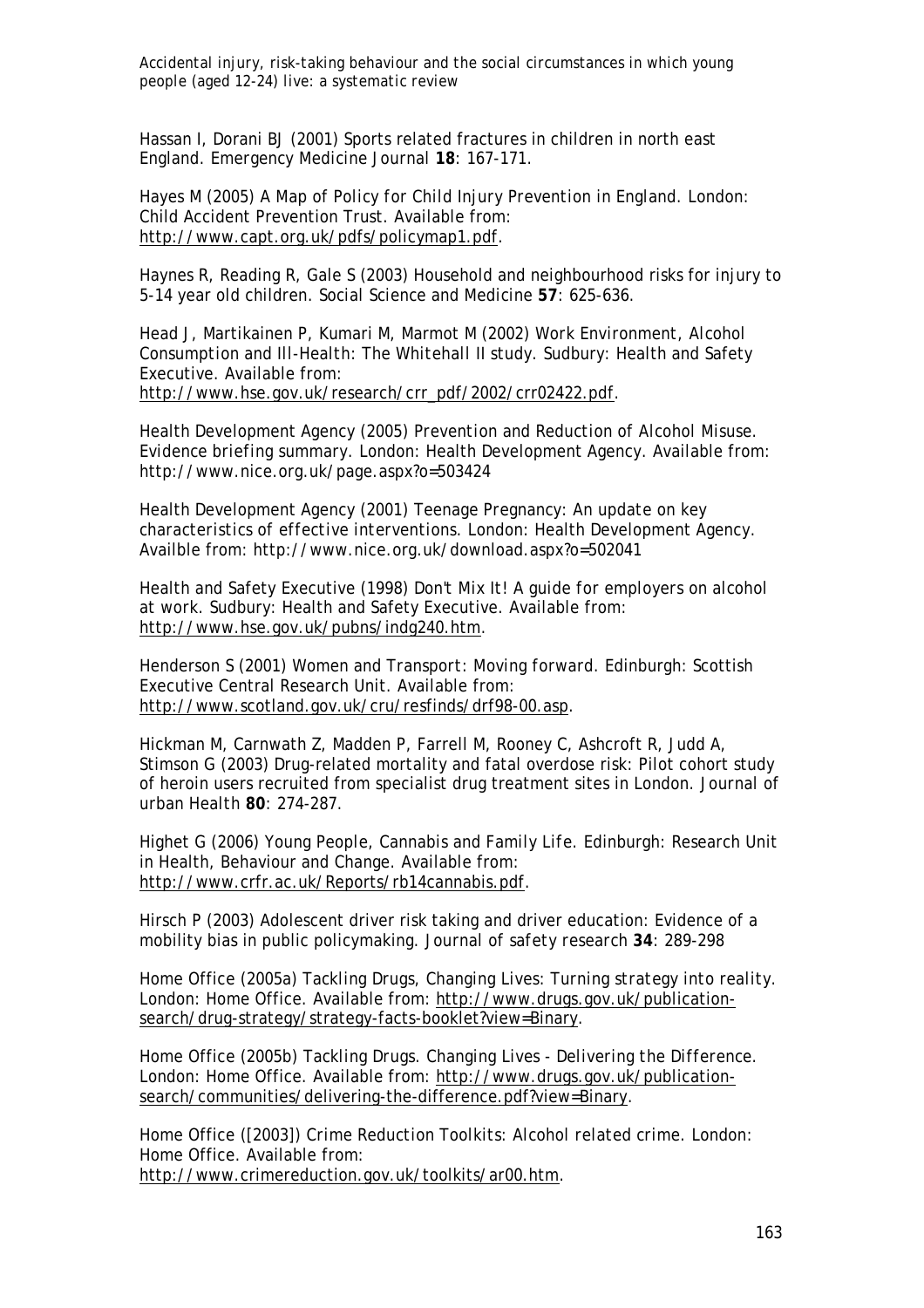Home Office (2002) *Updated Drug Strategy 2002.* London: Home Office. Available from: http://www.drugs.gov.uk/publication-search/drug-strategy/updated-drugstrategy-2002.pdf.

Honess T, Seymour L, Webster R (2000) *The Social Contexts of Underage Drinking*. London: Home Office.

Hutchison IL, Magennis P, Shepherd JP, Brown AE (1998) The BAOMS United Kingdom survey of facial injuries part 1: aetiology and the association with alcohol consumption. British Association of Oral and Maxillofacial Surgeons. *British Journal of Oral and Maxillofacial Surgery* **36**: 3-13.

Jack MS (1989) Personal Fable: a potential explanation for risk-taking behavior in adolescents. *Journal of Paediatric Nursing* **4**: 334-338.

Jackson T, Towner E (1997) *Report on Socio-Economic Influences on Unintentional Injury in Childhood. A discussion document prepared for the Child Accident Prevention Trust.* London: Child Accident Prevention Trust.

Jessor R, Donovan J, Costa F (1991) *Beyond Adolescence: Problem behaviour and young adult development.* Cambridge: Cambridge University Press.

Johnston JJ, Hendricks SA, Fike JM (1994) Effectiveness of behavioral safety belt interventions. *Accident Analysis and Prevention* **26**: 315-323.

Jones NP (1987) Eye injuries in sport: an increasing problem. *British Journal of Sports Medicine* **21**: 168-170.

Jones RS, Taggart T (1994) Sport related injuries attending the accident and emergency department. *British Journal of Sports Medicine* **28**: 110-111.

Jones SJ, Lyons RA, John A, Palmer SR (2005) Traffic calming policy can reduce inequalities in child pedestrian injuries: database study. *Injury Prevention* **11**: 152- 156.

Joshi MS, Beckett K, Macfarlane A (1994) Cycle helmet wearing in teenagers - do health beliefs influence behaviour? *Archives of Disease in Childhood* **71**: 536-539.

Kavanagh J, Trouton A, Oakley A, Powell C (2006) *A Systematic Review of the Evidence for Incentive Schemes to Encourage Positive Health and other Social Behaviours in Young People.* London: EPPI-Centre, Social Science Research Unit, Institute of Education, University of London.

Keating D (2004) Cognitive and brain development. In: Lerner R, Steinberg L, (eds) *Handbook of Adolescent Psychology*. New York: Wiley, pages 45-84.

Kelley AE, Schochet T, Landry CF (2004) Risk taking and novelty seeking in adolescence: introduction to part I. *Annals of the New York Academy of Sciences* **1021**: 27-32.

Kendrick D, Coupland C, Mulvaney C, Simpson J, Smith SJ, Sutton A, Watson M, Woods A (2007) Home safety education and provision of safety equipment for injury prevention. *Cochrane Database of Systematic Reviews* **Issue 1**: Art. No.: CD005014. DOI: 10.1002/14651858.CD005014.pub2.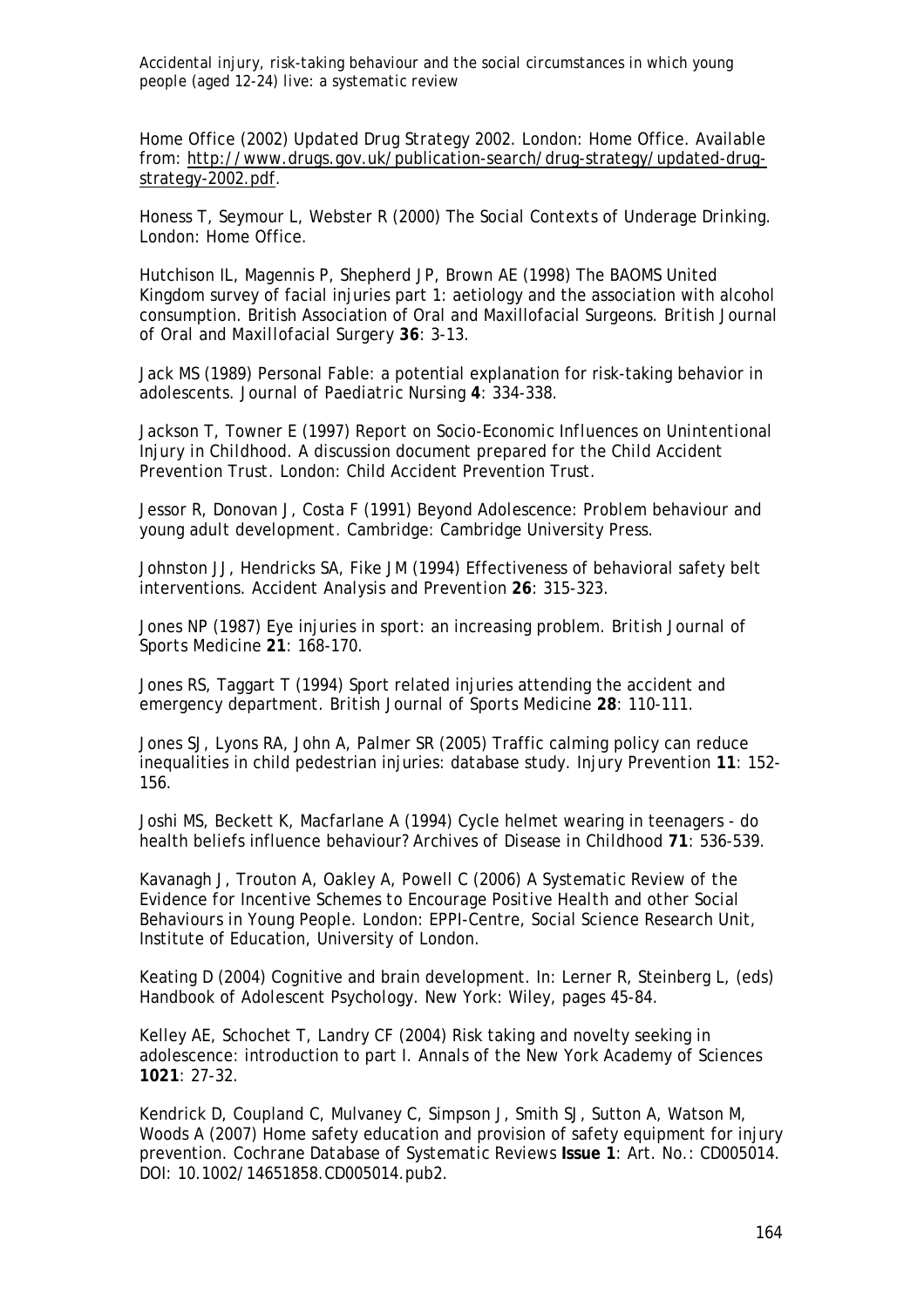Krieger N (2003) Gender, sexes and health: what are the connections - and why does it matter? *International Journal of Epidemiology* **32**: 652-657.

Krieger N (1991) Women and social class: a methodological study comparing individual households and census measures as predictors of black/white differences in reproductive history. *Journal of Epidemiology and Community Health* **45**: 35-42.

Laflamme L, Diderichsen F (2000) Social differences in traffic injury risks in childhood and youth - a literature review and a research agenda. *Injury Prevention* **6**: 293-298.

Lawson SD (1991) *Red Light Running: Accidents and surveillance cameras.*  Basingstoke: AA Foundation for Road Safety Research.

Le Breton D (2004) The anthropology of adolescent risk-taking behaviours. *Body and Society* **10**: 1-15.

Lee A (1993) Peer pressure in cycle helmet use. *Paediatric Nursing* **5**: 12-15.

Leslie JC (1996) Psychological factors in road traffic accidents: statistical evidence and a study of the effects of viewing an anti-speeding film. *Irish Journal of Psychology* **17**: 35-47.

Levitt R, Nason E, Hallsworth M (2006) *The Evidence Base for the Classification of Drugs.* Santa Monica: RAND Corporation. Available from: http://www.rand.org/pubs/technical\_reports/2006/RAND\_TR362.pdf.

Li G, Baker S, Frattaroli S (1995) Epidemiology and prevention of traffic-related injuries among adolescents. *Adolescent Medicine* **6**: 135-151.

Lightfoot C (1997) *The Culture of Adolescent Risk-Taking*. New York: The Guildford Press.

Liu B, Ivers R, Norton R, Blows S, Lo S (2003) Helmets for preventing injury in motorcycle riders. *The Cochrane Database of Systematic Reviews* **Issue 4**: Art. No.: CD004333. DOI: 10.1002/14651858.CD004333.pub2.

Llewellyn DJ (2003) *The Psychology of Risk Taking Behaviour [PhD Thesis].*  Glasgow: University of Strathclyde.

Lloyd T, Forest S (2001) *Boy's and Young Men's Health.* London: Health Development Agency.

Luhmann N (2005) *Risk: A sociological theory*. New York: Aldine Transaction.

Lund J, Aaro LE (2004) Accident prevention. Presentation of a model placing emphasis on human, structural and cultural factors. *Safety Science* **42**: 271-324.

Lyons RA, John A, Brophy S, Jones SJ, Johansen A, Kemp A, Lannon S, Patterson J, Rolfe B, Sander LV, Weightman A (2006) Modification of the home environment for the reduction of injuries. *Cochrane Database of Systematic Reviews* **Issue 4**: Art. No.: CD003600. DOI: 10.1002/14651858.CD003600.pub2.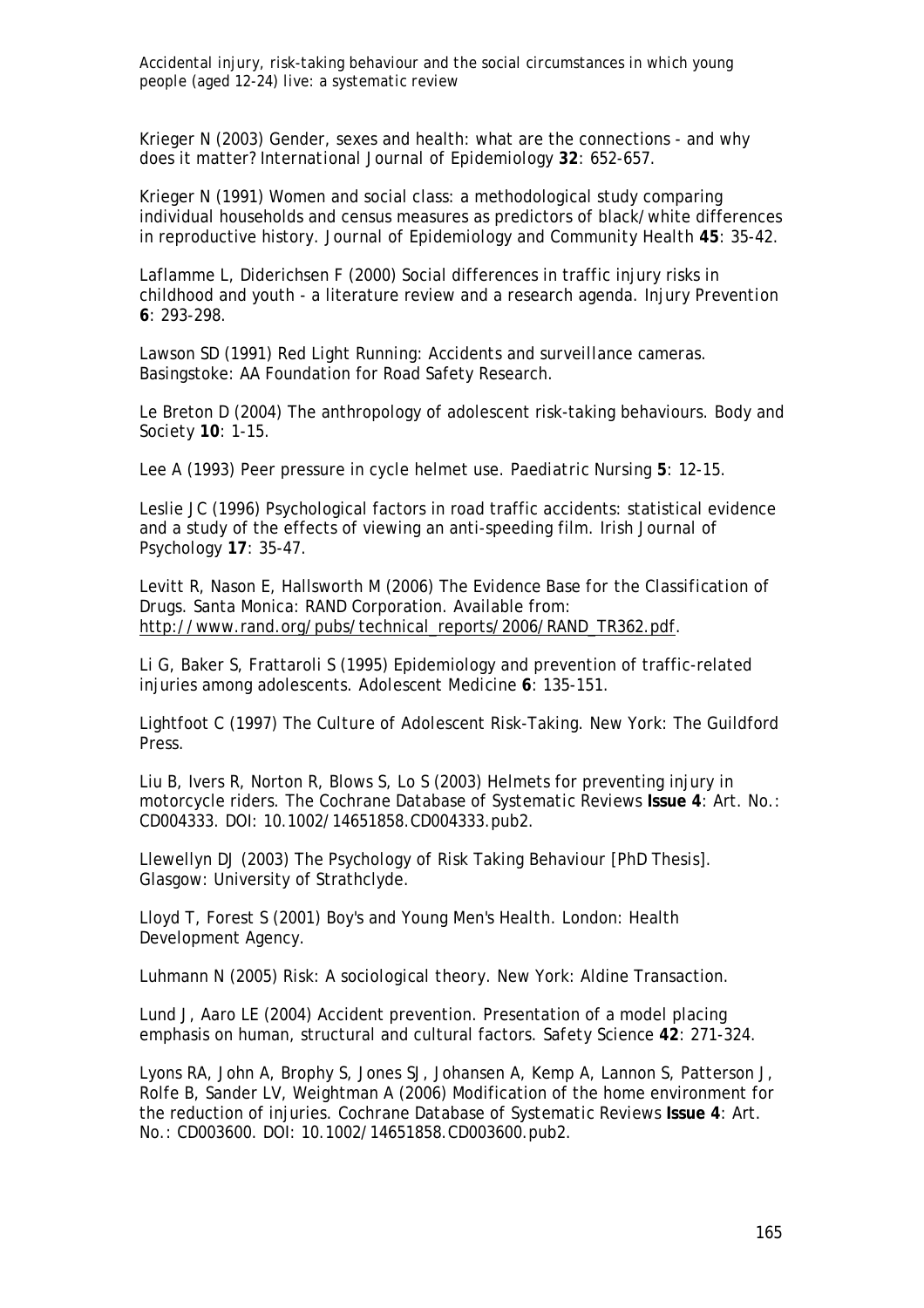Lyons RA, Jones SJ, Deacon T, Heaven M (2003) Socioeconomic variation in injury in children and older people: a population based study. *Injury Prevention* **9**: 33-37.

Macdonald S, Anglin-Bodrug K, Mann RE, Erickson P, Hathaway A, Chipman M, Rylett M (2003) Injury risk associated with cannabis and cocaine use. *Drug and Alcohol Dependence* **72**: 99-115.

MacDonald Z, Tinsley L, Collingwood J, Jamieson P, Pudney S (2005) *Measuring the Harm from Illegal Drugs using the Drug Harm Index.* London: Home Office. Available from: http://www.homeoffice.gov.uk/rds/pdfs05/rdsolr2405.pdf%5D.

Macintyre S, Hunt K (1997) Socio-economic position, gender and health: how do they interact? *Journal of Health Psychology* **2**: 315-334.

Mackay M, Reid D, Moher D, Klassen T (1999) *Systematic Review of the Relationship Between Childhood Injury and Socio-Economic Status.* Ontario: Plan-it Safe, the Child and Youth Injury Prevention Centre, the Children's Hospital of Eastern Ontario (CHEO); CHEO Research Institute; Thomas C. Chalmers Centre for Systematic Reviews.

Maclean JGB (1989) A survey of shinty injuries in the Highlands during 1987-88. *British Journal of Sports Medicine* **23**: 179-182.

Macpherson A, Spinks A (2005) Bicycle helmet legislation for the prevention of head injuries. (Protocol). *The Cochrane Database of Systematic Reviews* **Issue 3**: Art. No.: CD005401. DOI: 10.1002/14651858.CD005401.

Maffulli N, King JB, Helms P (1994) Training in elite young athletes (the Training of Young Athletes (TOYA) Study): injuries, flexibility and isometric strength. *British Journal of Sports Medicine* **28**: 123-136.

Magil FN (ed) (1993) *Survey of Social Science (Economics)*. Englewood Cliffs, N. J.: Salem Press.

Magnussen L, Ehiri JE, Ejere HO, Jolly PE (2004) Interventions to prevent HIV/AIDS among adolescents in less developed countries: are they effective? *International Journal of Adolescent Medicine and Health* **16**:303-323

Marmot MG, Smith GD, Stansfeld S, Patel C, North F, Head J, White I, Brunner E, Feeney A (1991) Health inequalities among British civil servants: the Whitehall II study. *Lancet* **337**: 1387-1393.

Maycock G (1997) Sleepiness and driving: the experience of U.K. car drivers. *Accident Analysis and Prevention* **29**: 453-462.

McLean M and Derricott J (2004) *Drug Overdose: Prevention and response: Guidance for helplines.* London: National Treatment Agency. Available from: http://www.nta.nhs.uk/publications/docs/Helplines\_guidance.pdf.

Measham F, Aldridge J, Parker H (2000) *Dancing on Drugs: Risk, health and hedonism in the British club scene*. London: Free Association Books.

Measuring and Monitoring Injury Working Group (2002) *Measuring and Monitoring Injury: Report to the Accidental Injury Task Force.* London: The Stationery Office.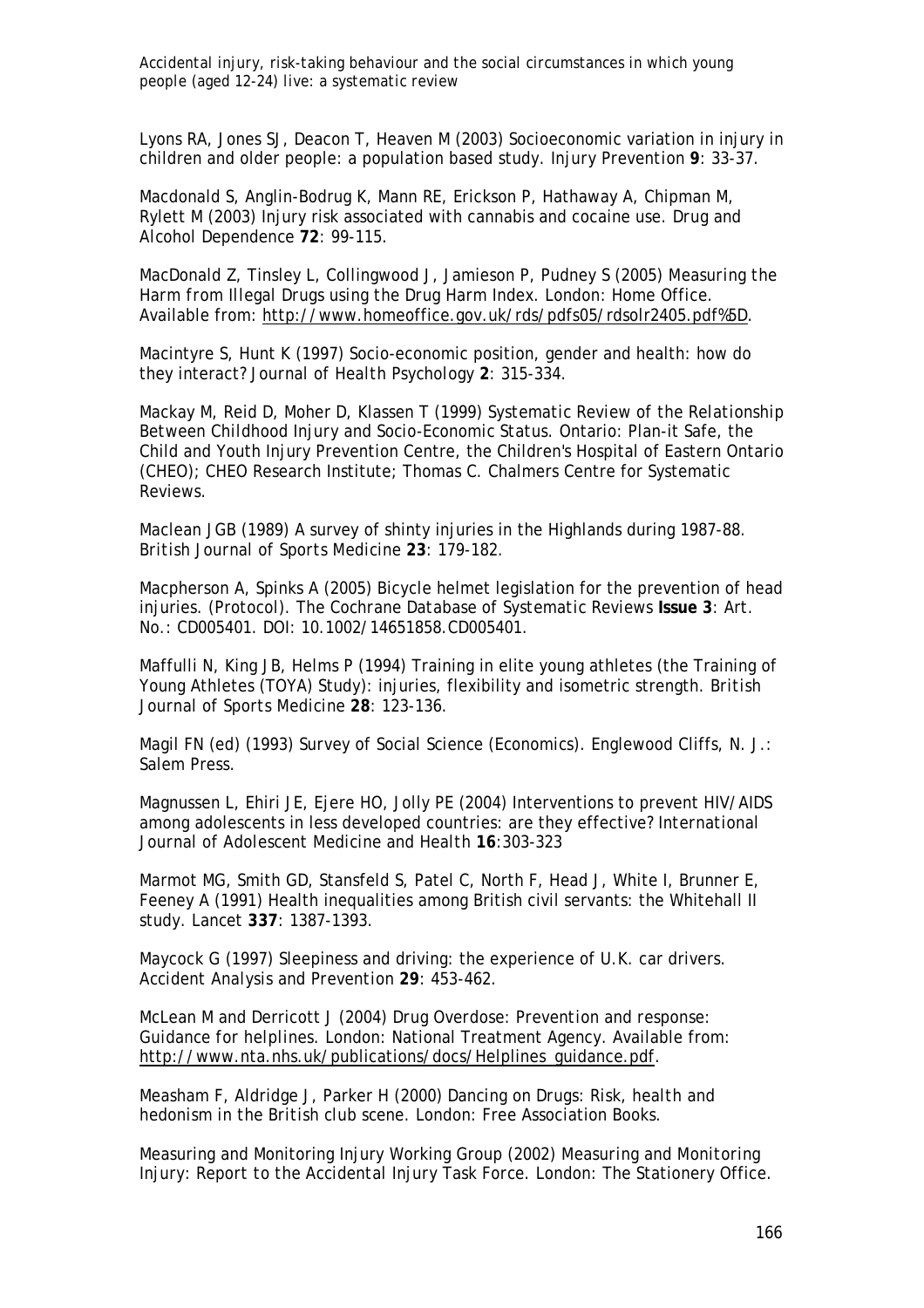Melrose M (2000) *Fixing it? Young People, Drugs and Disadvantage*. Lyme Regis: Russell House Publishing.

Miller PH (1989) Theories of adolescent development. In: Worell J, Danner F, (eds) *The Adolescent as Decision-Maker*. San Diego, CA: Academic Press, pages 13-46.

Miller P (1997) Family structure, personality, drinking, smoking and illicit drug use: a study of UK teenagers. *Drug and Alcohol Dependence* **45**: 121-129.

Millward M, Morgan A, Kelly M (2003) *Prevention and Reduction of Accidental Injury in Children and Older People: Evidence briefing.* London: Health Development Agency.

Millstein FG, Halpern-Felsher BL (2002) Judgements about risk and perceived invulnerability in adolescents and young adults. *Journal of Research on Adolescence* **12**:399-422.

Monti PM, Colby SM, Barnett NP, Spirito A, Rohsenow DJ, Myers M, Woolard R, Lewander W (1999) Brief intervention for harm reduction with alcohol-positive older adolescents in a hospital emergency department. *Journal of Consulting and Clinical Psychology* **67**: 989-994.

Morris R, Clements L (2001) *Disability, Social Care, Health and Travelling People.*  Cardiff: Cardiff University.

Morrison L, Begg D, Langley J (2002) Personal and situational influences on drink driving and sober driving among a cohort of young adults. *Injury Prevention* **8**: 111- 115.

Morrison-Beedy D, Nelson LE (2004) HIV prevention interventions in adolescent girls: what is the state of the science? *Worldviews on Evidence-Based Nursing*  **1**:165-175.

Moyer A and Finney JW (2004/5). Brief interventions for alcohol problems: Factors that facilitate implementation. *Alcohol Research and Health* **28**: 44-50

Mullen PD, Ramirez G, Strouse D, Hedges LV, Sogolow E (2002) Meta-analysis of the effects of behavioral HIV prevention interventions on the sexual risk behavior of sexually experienced adolescents in controlled studies in the United States. *Journal of Acquired Immune Deficiency Syndromes* **30**:S94-S105

Mytton J, DiGuiseppi C, Gough D, Taylor R, Logan S (2006) School-based secondary prevention programmes for preventing violence. *Cochrane Database of Systematic Reviews* **Issue 3:** Art. No.: CD004606. DOI: 10.1002/14651858.CD004606.pub2.

National Centre for Social Research, National Foundation for Educational Research (2006) *Drug Use, Smoking and Drinking Among Young People in England in 2005 - Headline Figures.* Leeds: Health and Social Care Information Centre.

NHS Centre for Reviews and Dissemination (1996) Preventing unintentional injuries in children and young adolescents. *Effective Health Care* **2**: 1-16.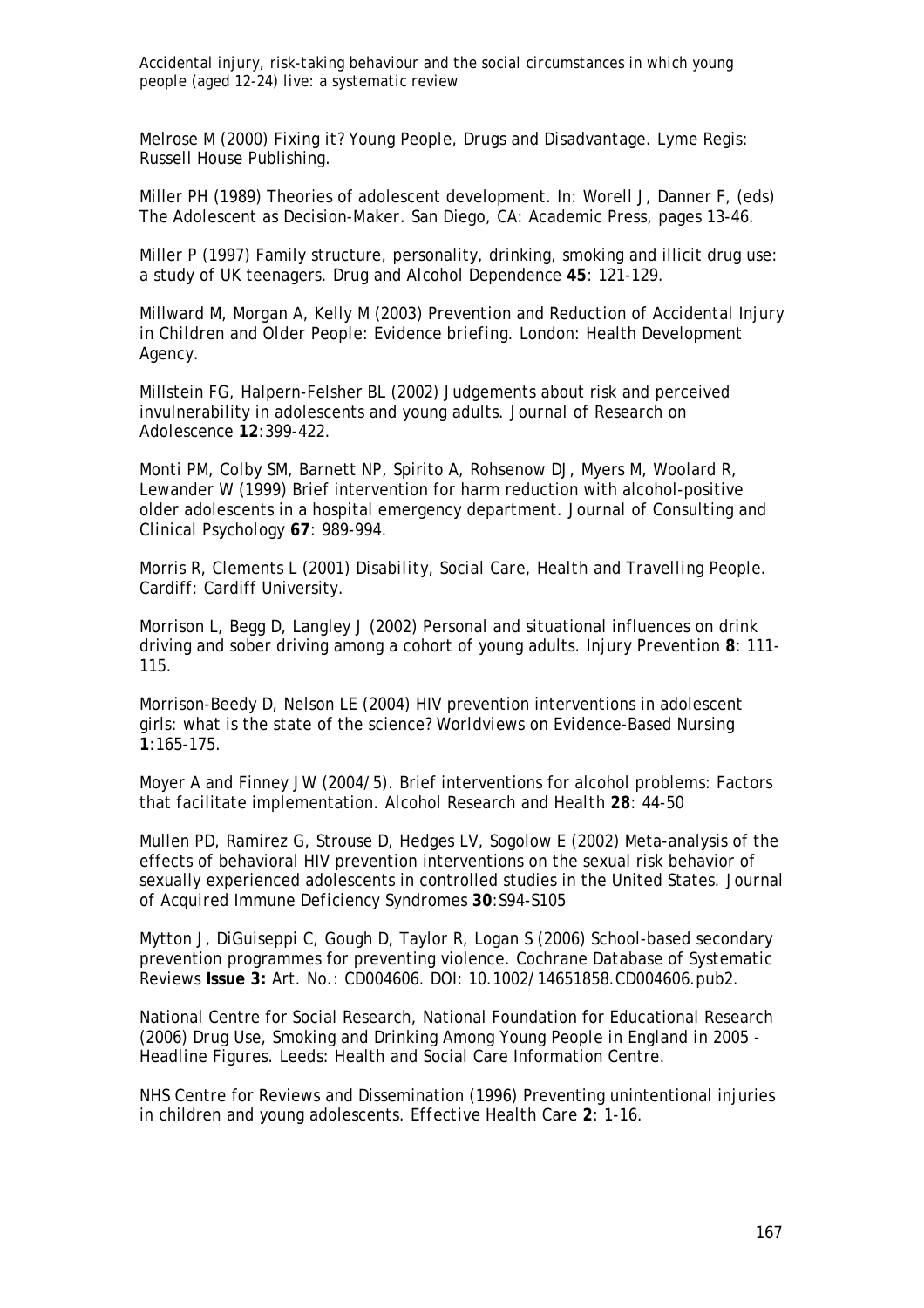NICE (2004a) *Guideline Development Methods: Information for National Collaborating Centres and Guideline Developers: Appendix D Methodology checklist: cohort studies.* London: National Institute for Clinical Excellence.

NICE (2004b) *Guideline Development Methods: Information for National Collaborating Centres and Guideline Developers: Appendix E Methodology checklist: case-control studies.* London: National Institute for Clinical Excellence.

Nicholl JP, Coleman P, Williams BT (1991) *Injuries in Sport and Exercise: Main report. A national study of the epidemiology of exercise-related injury and illness.* Sheffield: Medical Care Research Unit, Department of Public Health Medicine, Sheffield University Medical School.

Nicholl JP, Coleman P, Williams BT (1995) The epidemiology of sports and exercise related injury in the United Kingdom. *British Journal of Sports Medicine* **29**: 232- 238.

Noland RB, Quddus MA (2004) A spatially disaggregate analysis of road casualties in England. *Accident Analysis and Prevention* **36**: 973-984.

Norton C, Nixon J, Sibert JR (2004) Playground injuries to children: play value, safety, or both. *Archives of Disease in Childhood* **89**: 103-108.

Nutbeam D, Smith C, Moore L, Bauman A (1993) Warning! Schools can damage your health: alienation from school and its impact on health behaviour. *Journal of Paediatrics and Child Health* **29**: S25-S30.

Oakland CD (1990) Ice skating injuries: can they be reduced or prevented? *Archives of Emergency Medicine* **7**: 95-99.

Obafunwa JO, Busuttil A (1994) Deaths from substance overdose in the Lothian and Borders Region of Scotland (1983 - 1991). *Human and Experimental Toxicology* **13**: 401-406.

Office for National Statistics (2006a) *Causes of Death.* London: The Office for National Statistics. Available from: http://www.statistics.gov.uk/cci/nscl.asp?ID=7441.

Office for National Statistics (2006b) *Data Results for Alcohol and Drug Abuse.* London: Office for National Statistics. Available from: www.statistics.gov.uk/CCI/Nscl.asp?ID=5652&Pos=6&ColRank=1&Rank=112.

Office for National Statistics (2005a) *Alcohol-related Deaths: Rates continue to rise.* London: Office for National Statistics. Available from: www.statistics.gov.uk/CCI/nugget.asp?ID=1091&Pos=3&ColRank=1&Rank=192.

Office for National Statistics (2005b) *Health Statistics Quarterly 25 - Spring 2005.* London: Office for National Statistics. Available from: http://www.statistics.gov.uk/downloads/theme\_health/HSQ25.pdf.

Office for National Statistics (2002a) *Health Statistics Quarterly 13 - Spring 2002.* London: Office for National Statistics. Available from: http://www.statistics.gov.uk/downloads/theme\_health/HSQ13\_v4.pdf.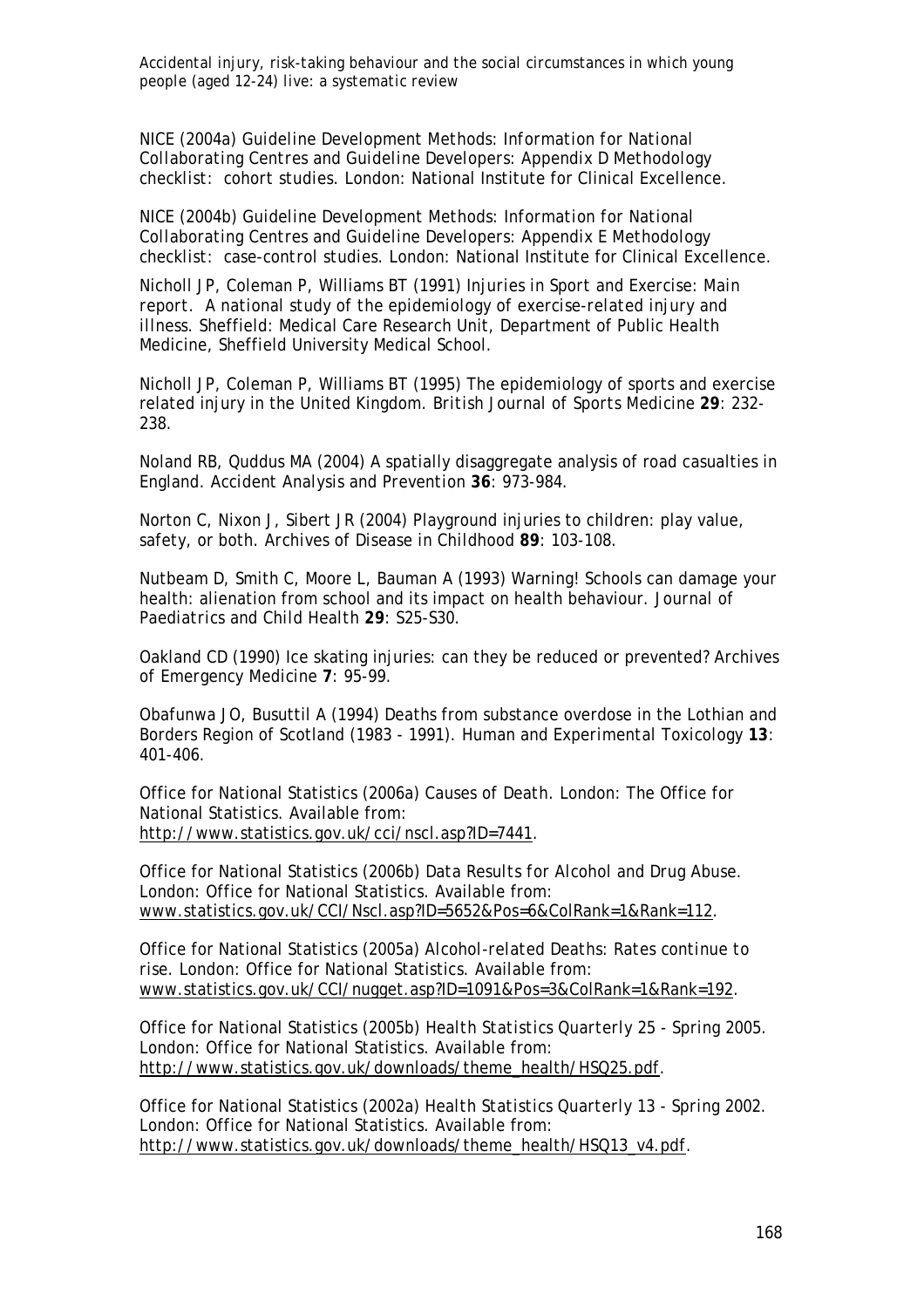Office for National Statistics (2002b) *Tobacco, Alcohol and Drug Use and Mental Health.* London: Office for National Statistics. Available from: http://www.statistics.gov.uk/downloads/theme\_health/Tobacco\_etc\_v2.pdf.

Office for National Statistics (2003) *Health Statistics Quarterly 17 - Spring 2003.* London: Office for National Statistics. Available from: http://www.statistics.gov.uk/pdfdir/hsq0203.pdf.

Office for National Statistics (2000) *Psychiatric Morbidity Among Young Offenders in England and Wales.* London: Office for National Statistics. Available from: http://www.statistics.gov.uk/downloads/theme\_health/PyscMorbYoungOffenders9 7.pdf.

Osborn A (1987) Assessing the socio-economic status of families. *Sociology* **21**: 429- 448.

Oyefeso A, Ghodse H, Clancy C, Corkery J, Goldfinch R (1999) Drug abuse-related mortality: a study of teenage addicts over a 20-year period. *Social Psychiatry and Psychiatric Epidemiology* **34**: 437-441.

Parker D, Reason JT, Manstead ASR, Stradling SG (1995) Driving errors, driving violations and accident involvement. *Ergonomics* **38**: 1036-1048.

Parker D, Manstead ASR, Stradling SG, Reason JT (1992) Determinants of intention to commit driving violations. *Accident Analysis and Prevention* **24**: 117-131.

Pedlow CT, Carey MP (2003) HIV sexual risk-reduction interventions for youth: a review and methodological critique of randomized controlled trials. *Behavior Modification* **27**:135-190

Peersman G, Harden A, Oliver S, Oakley A (1999) *Effectiveness Reviews in Health Promotion.* London: EPPI-Centre, Social Science Research Unit, Institute of Education, University of London.

Peersman G, Oliver S (1997) *EPPI-Centre Keywording Strategy: Data collection for the BiblioMap database.* London: EPPI-Centre, Social Science Research Unit, Institute of Education, University of London.

Pickard MA, Tullett W, Patel A (1988) Sports injuries as seen at an accident and emergency department. *Scottish Medical Journal* **33**: 296-297.

Pickett W, Schmid H, Boyce WF, Simpson K, Scheidt PC, Mazur J, Molcho M, King MA, Godeau E, Overpeck M, Aszmann A, Szabo M, Harel Y (2002) Multiple risk behavior and injury: an international analysis of young people. *Archives of Pediatrics and Adolescent Medicine* **156**: 786-793.

Plugge E, Stewart-Brown S, Knight M (2002) Injury morbidity in 18-64 year olds: impact and risk factors. *Journal of Public Health Medicine* **24**: 27-33.

Prescott-Clarke P, Primatesta P (1998) *Health Survey for England: The health of young people '95-97.* London: The Stationery Office.

Reading R, Haynes R, Shenassa E (2005) Neighbourhood influences on child injury risk. *Children, Youth and Environments* **15**: 165-185.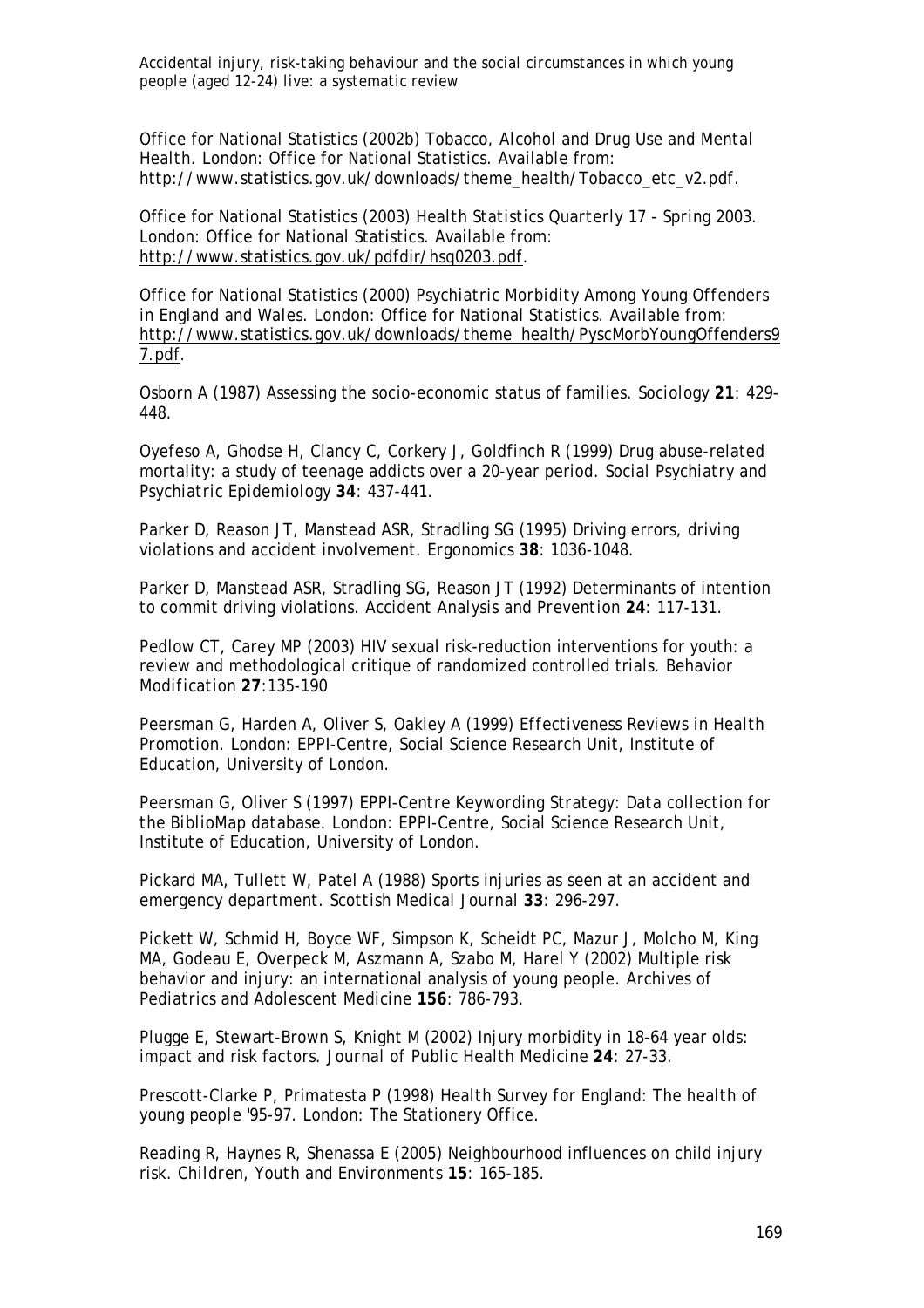Rees R, Kavanagh J, Burchett H, Shepherd J, Brunton G, Harden A, Thomas J, Oliver S, Oakley A (2004) *HIV Health Promotion and Men who have Sex with Men (MSM): A systematic review of research relevant to the development and implementation of effective and appropriate interventions.* London: EPPI-Centre, Social Science Research Unit, Institute of Education, University of London.

Resnick M, Bearman P, Blum R, Bauman K, Harris K, Jones J, Tabor J, Beuhring T, Sieving R, Shew M, Ireland M, Bearinger L, Udry J (1997) Protecting adolescents from harm. Findings from the National Longitudinal Study on Adolescent Health. *Journal of the American Medical Association* **278**: 823-832.

Ritter M, Beck U (1992) *Risk Society: Towards a new modernity*. Thousand Oaks: Sage Publications Inc.

Roberts H (2002) *What Works in Reducing Inequalities in Child Health?* Barkingside: Barnardos.

Roberts H, Bryce C, Smith S (1995) *Children at Risk?: Safety as a social value*. Buckingham: Open University Press.

Roberts I, Kwan I (2001) School based driver education for the prevention of traffic crashes. *The Cochrane Database of Systematic Reviews* **Issue 3**: Art. No.: CD003201. DOI: 10.1002/14651858.CD003201.

Roberts I, Barker M, Li L (1997) Analysis of trends in deaths from accidental drug poisoning in teenagers, 1985-95. *British Medical Journal* **315**: 289.

Roberts I, Power C (1996) Does the decline in child injury mortality vary by social class? A comparison of class specific mortality in 1981 and 1991. *British Medical Journal* **313**: 784-786.

Robin L, Dittus P, Whitaker D, Crosby R, Ethier K, Mezoff J, Miller K, Pappas-Deluca K (2004) Behavioral interventions to reduce incidence of HIV, STD, and pregnancy among adolescents: a decade in review. *Journal of Adolescent Health* **34**:3-26.

Rolls G, Ingham R (1992) *'Safe' and 'Unsafe' - A Comparative Study of Younger Male Drivers.* Basingstoke: AA Foundation for Road Safety Research.

Rowell S, Rees-Jones A (1988) Injuries treated at a sports injury clinic compared with a neighbouring accident and emergency department. *British Journal of Sports Medicine* **22**: 157-160.

Royal ST, Kendrick D, Coleman T (2005) Non-legislative interventions for the promotion of cycle helmet wearing by children. *The Cochrane Database of Systematic Reviews* **Issue 2**: Art. No.: CD003985. DOI: 10.1002/14651858.CD003985.pub2.

Rutter DR, Quine L (1996) Age and experience in motorcycling safety. *Accident Analysis and Prevention* **28**: 15-21.

Sampson R, Morenoff J, Gannon-Rowley T (2002) Assessing "neighbourhood effects": social processes and new directions in research. *Annual Review of Sociology* **28**: 443-487.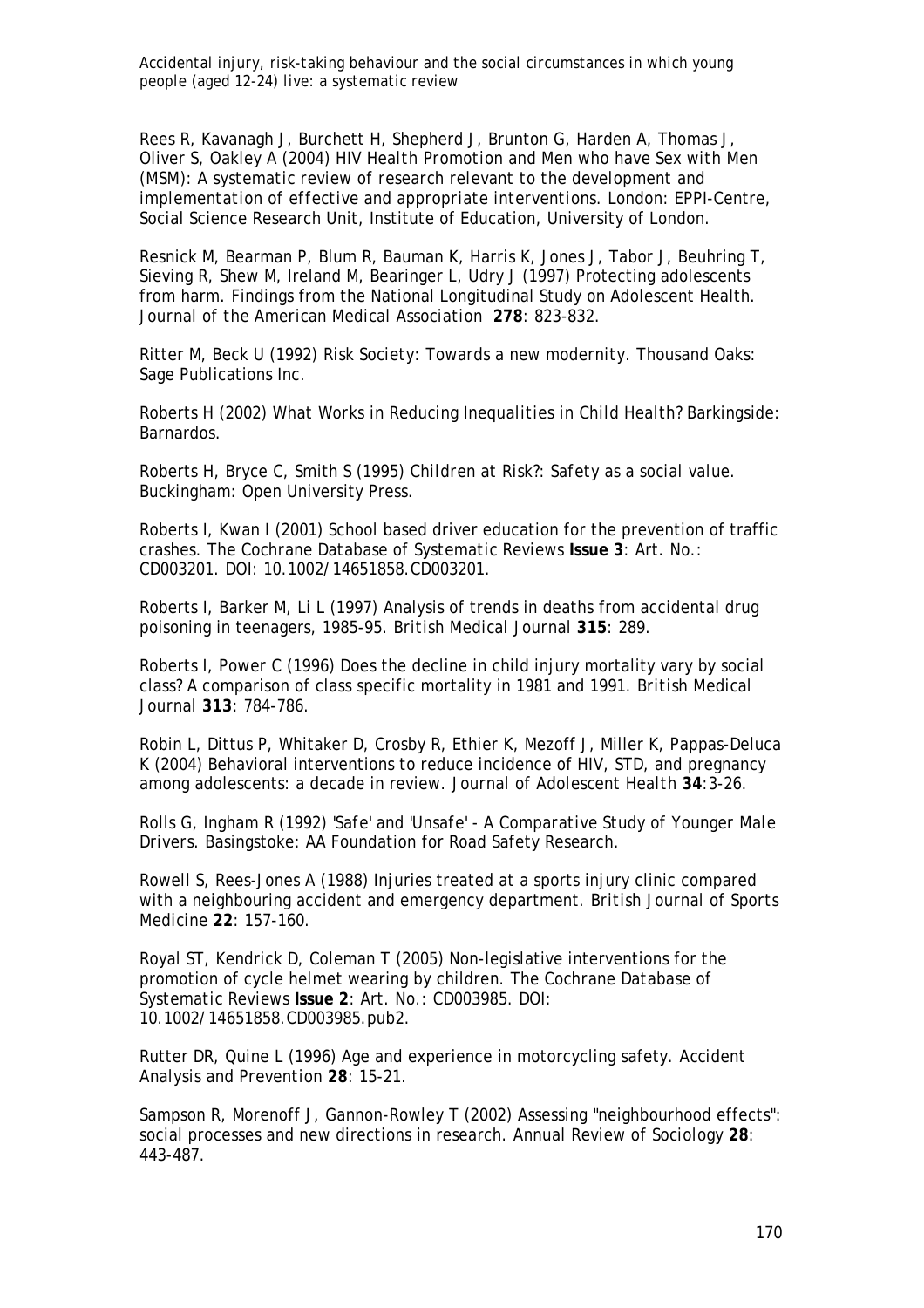Scanlan A, Mackay M, Reid D, Olsen L, Clark M, McKim K, Raina P (2001) *Sports and Recreation Injury Prevention Strategies: Systematic review and best practices.*  Ottowa: British Columbia Injury Research and Prevention Unit and Plan-it Safe, Children's Hospital of Eastern Ontario.

Schifano F, Oyefeso A, Corkery J, Cobain K, Jambert-Gray R, Martinotti G, Ghodse AH (2003) Death rates from ecstasy (MDMA, MDA) and polydrug use in England and Wales 1996-2002. *Human Psychopharmacology-Clinical and Experimental* **18**: 519- 524.

Shah R, Uren Z, Baker A, Majeed A (2001) Trends in deaths from drug overdose and poisoning in England and Wales 1993-1998. *Journal of Public Health Medicine* **23**: 242-246.

Shepherd J, Garcia J, Oliver S, Harden A, Rees R, Brunton G, Oakley A (2002) *Barriers and Facilitators to the Health of Young People: A systematic review of evidence on young people's views and on interventions in mental health, physical activity and healthy eating.* London: EPPI-Centre, Social Science Research Unit, Institute of Education, University of London.

Shepherd J, Harden A, Rees R, Brunton G, Garcia J, Oliver S, Oakley A (2001) *Young People and Healthy Eating: A systematic review of research on barriers and facilitators.* London: EPPI-Centre, Social Science Research Unit, Institute of Education, University of London.

Sibert JR, Mott A, Rolfe K, James R, Evans R, Kemp A, Dunstan FDJ (1999) Preventing injuries in public playgrounds through partnership between health services and local authority: community intervention study. *British Medical Journal* **318**: 1595.

Simons-Morton B, Lerner N, Singer J (2005) The observed effects of teenage passengers on the risky driving behavior of teenage drivers. *Accident Analysis and Prevention* **37**: 973-982.

Skara S, Sussman S (2003) A review of 25 long-term adolescent tobacco and other drug use prevention program evaluations. *Preventive Medicine* **37**:451-474.

Smith A, Wadsworth E, Moss S, Simpson S (2004) *The Scale and Impact of Illegal Drug Use by Workers.* Sudbury: Health and Safety Executive. Available from: www.hse.gov.uk/research/rrpdf/rr193.pdf.

Smith C, Nutbeam D (1992) Adolescent drug use in Wales. *British Journal of Addiction* **87**: 227-233.

Spear LP (2000) The adolescent brain and age-related behavioral manifestations. *Neuroscience and Biobehavioral Reviews* **24**: 417-463.

Sport England (2002) *Participation in Sport in England.* London: Sport England. Available from: http://www.sportengland.org/ghs\_participation\_in\_sport\_2002.pdf.

Steinberg L (2004) Risk taking in adolescence: what changes, and why? *Annals of the New York Academy of Sciences* **1021**: 51-8.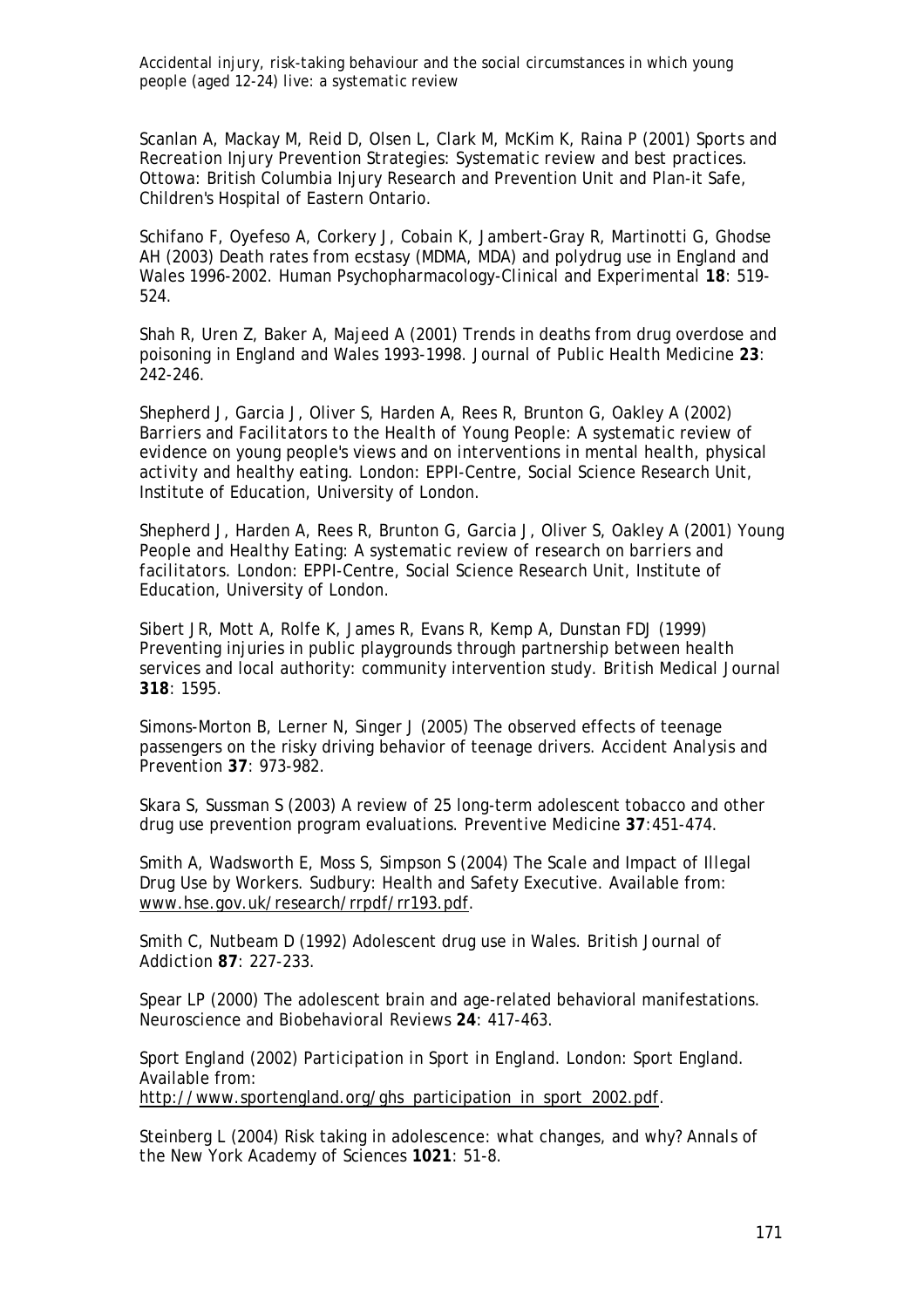Stoker A, Swadi H (1990) Perceived family relationships in drug abusing adolescents. *Drug and Alcohol Dependence* **25**: 293-297.

Strategy Unit (2003) *Strategy Unit Alcohol Harm Reduction Project: Interim analytical report.* London: Prime Minister's Strategy Unit. Available from: http://www.number10.gov.uk/files/pdf/SU%20interim\_report2.pdf.

Sustrans (2001) *Outline Walking and Cycling Strategy for Wales.* Cardiff: National Assembly for Wales. Available from:

http://www.wales.gov.uk/subitransport/content/welshtransforum/papers/paperwtf09-sustrfinaldraft.doc.

Sutherland AG, Holmes JD, Myers S (1996) Differing injury patterns in snowboarding and alpine skiing. *Injury* **27**: 423-425.

Swann C, Bowe K, McCormick G, Kosmin M (2003) *Teenage Pregnancy and Parenthood: A review of reviews. Evidence briefing*. London: Health Development Agency. Available from: http://www.nice.org.uk/download.aspx?o=502529.

Sweeting H and West P (2000) *Teenage Health: The West of Scotland 11 to 16 Study*. Glasgow: MRC Social and Public Health Sciences Unit, University of Glasgow.

Tait R J, Hulse G K (2003) A systematic review of the effectiveness of brief interventions with substance using adolescents by type of drug. *Drug and Alcohol Review* **22**:337-346.

Takriti R, Lee AJ (2000) *An Analysis of Teenage Attitudes towards Bicycle Helmet Wearing.* Reading: The Bicycle Helmet Initiative Trust.

Taylor SB, Halliday ME (1996) *Cycle Helmet Wearing in Great Britain.* Crowthorne: Transport Research Laboratory.

The Scottish Office (1999) *Tackling Drugs in Scotland: Action in partnership.* Great Britain: The Scottish Office. Available from: http://www.scotland.gov.uk/library/documents-w7/tdis-02.htm.

The Sport and Exercise Medicine Working Group (2004) *Sport and Exercise Medicine: Developing specialities in medicine - the case for recognition of Sport and Exercise Medicine as a new CCST (CCT) speciality.* London: UK Sport. Available from: http://www.dh.gov.uk/assetRoot/04/08/72/71/04087271.pdf.

Thomas J, Harden A, Oakley A, Oliver S, Sutcliffe K, Rees R, Brunton G, Kavanagh J (2004) Integrating qualitative research with trials in systematic reviews: an example from public health. *British Medical Journal* **328**: 1010-1012.

Thomas J, Sutcliffe K, Harden A, Oakley A, Oliver S, Rees R, Brunton G, Kavanagh J (2003) *Children and Healthy Eating: A systematic review of barriers and facilitators.* London: EPPI-Centre, Social Science Research Unit, Institute of Education, University of London.

Thompson D, Rivara F, Thomson R (1999) Helmets for preventing head and facial injuries in bicyclists. *The Cochrane Database of Systematic Reviews* **Issue 4**: Art. No.: CD001855. DOI: 10.1002/14651858.CD001855.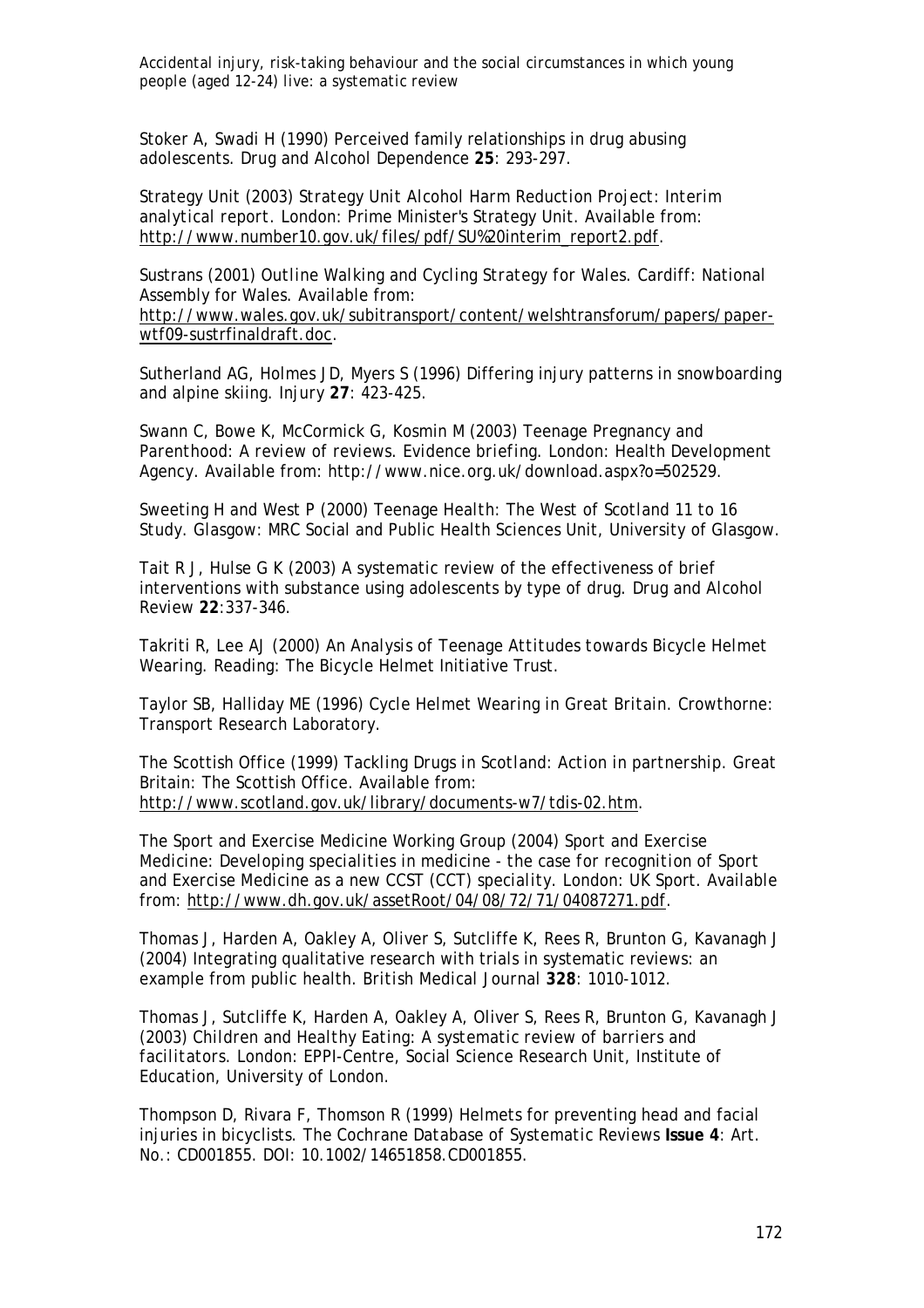Thompson DC, Rivara FP (1998) Pool fencing for preventing drowning in children. *Cochrane Database of Systematic Reviews* **Issue 1**: Art. No.: CD001047. DOI: 10.1002/14651858.CD001047.

Tonkin R (1987) Adolescent risk-taking behaviour. *Journal of Adolescent Health Care* **8**: 213-220.

Towner E (2005) Injury and inequalities: bridging the gap. *International Journal of Injury Control and Safety Promotion* **12**: 79-84.

Towner E, Dowswell G, Errington M, Burkes J, Towner J (2005) *Injuries in Children aged 0-14 years and inequalities*. London: Health Development Agency. Available from: http://www.nice.org.uk/page.aspx?o=504654.

Towner E (2002) *The Prevention of Childhood Injury: Background paper prepared for The Accidental Injury Task Force*. Department of Child Health, University of Newcastle upon Tyne.

Towner E, Dowswell T, Burkes H, Dickinson J, Towner M, Hayes M (2002) *Bicycle Helmets - A Review of their Effectiveness: A critical review of the literature.*  London: Department of Transport.

Towner E, Dowswell T, Jarvis S (2001a). Updating the evidence. A systematic review of what works in preventing childhood unintentional injuries: part 1. *Injury Prevention* **7**:161-164.

Towner E, Dowswell T, Jarvis S (2001b). Updating the evidence. A systematic review of what works in preventing childhood unintentional injuries: part 2. *Injury Prevention* **7**:249-253.

Towner E, Dowswell T, Mackereth C, Jarvis S (2001c) *What Works in Preventing Unintentional Injuries in Children and Young Adolescents? An updated systematic review.* London: Health Development Agency.

Towner E, Dowswell T (2002) Community-based childhood injury prevention interventions: what works? *Health Promotion International* **17**: 273-284.

Towner E, Dowswell T, Simpson G, Jarvis S (1996) *Health Promotion in Childhood and Young Adolescence for the Prevention of Unintentional Injuries.* London: Health Education Authority.

Towner E, Dowswell T, Jarvis S (1993) *Reducing Childhood Accidents. The effectiveness of health promotion interventions: a literature review.* London: Health Education Authority.

Trimpop R (1994) *The Psychology of Risk-Taking Behaviour*. Amsterdam; London: North Holland.

Tunbridge R, Keigan M, James F (2001) *The Incidence of Drugs and Alcohol in Road Accident Fatalities.* Crowthorne: Transport Research Laboratory Ltd.

Turner C, McClure R, Nixon J, Spinks A (2005) Community-based programs to promote car seat restraints in children 0-16 years - a systematic review. *Accident Analysis and Prevention* **37**: 77-83.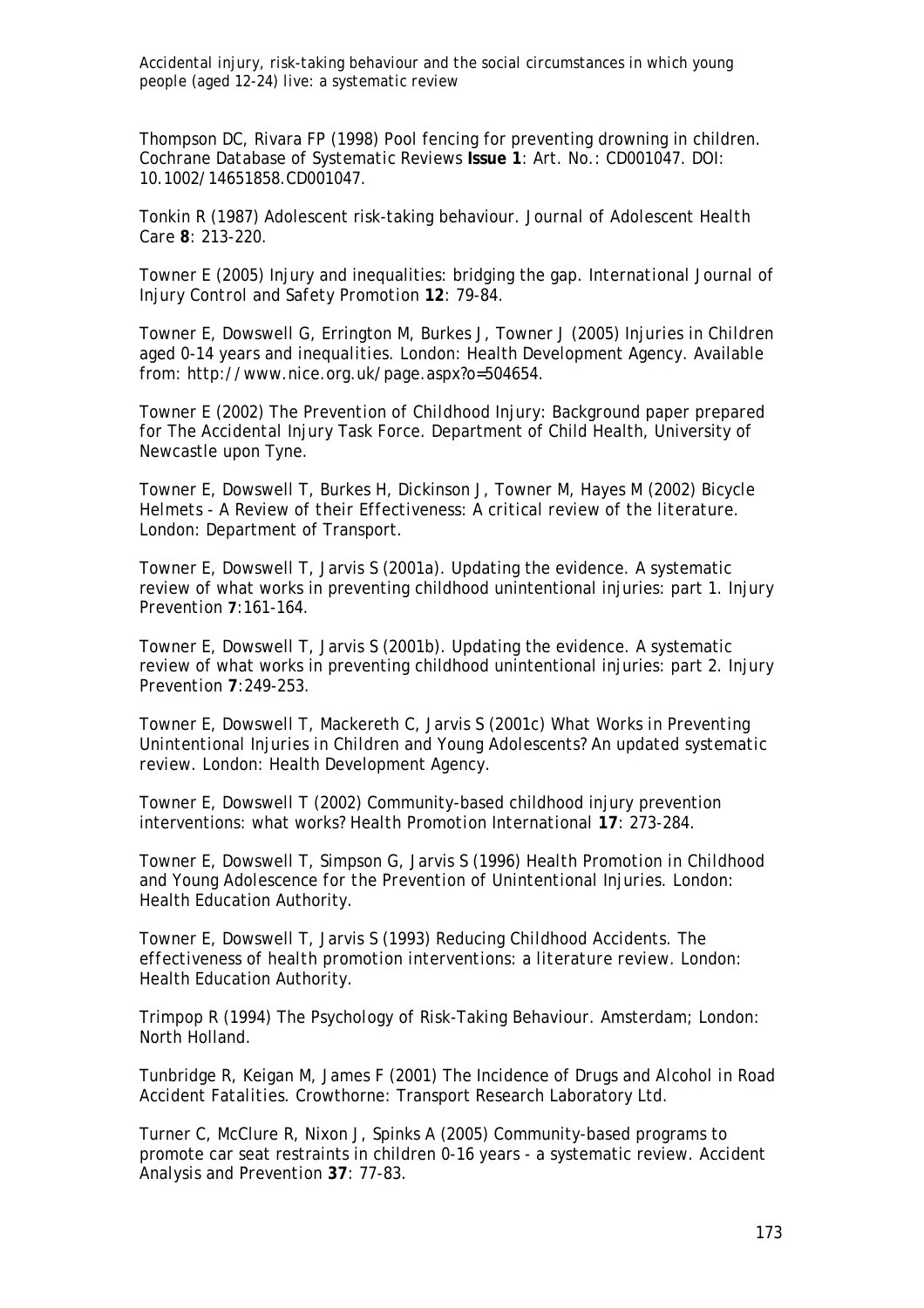Turner C, McClure R (2004) Quantifying the role of risk-taking behaviour in causation of serious road crash-related injury. *Accident analysis and prevention* **36**: 383-389

Turner C, McClure R, Pirozzo S (2004) Injury and risk-taking behavior - a systematic review. *Accident Analysis and Prevention* **36**: 93-101.

Tursz A (1997) Problems in conceptualizing adolescent risk behaviors: international comparisons. *Journal of Adoloescent Health* **21**: 116-127.

Tursz A (2000) Adolescents' risk-taking behavior, myth or reality: evidence from international data. In: Mohan D, Tiwari G, (eds) *Injury Prevention and Control*. London: Taylor & Francis, pages 149-66.

Ulleberg P and Rundmo T (2003) Personality, attitudes and risk perception as predictors of risky driving behaviour among young drivers. *Safety Science* **41**: 427- 443

UNICEF (2001) *A League Table of Child Deaths by Injury in Rich Nations.* Florence: UNICEF Innocenti Research Centre.

Uren Z (2001) Geographical variations in deaths related to drug misuse in England and Wales, 1993-99. *Health Statistics Quarterly* **11**: 25-35.

Wagenaar AC, Toomey TL (2002) Effects of minimum drinking age laws: review and analyses of the literature from 1960 to 2000. *Journal of Studies on Alcohol* **14**: 206- 225.

Wamala S and Lynch J (eds) (2002) *Gender and Social Inequities and Health*. Lund: Studentlittertur.

Ward H, Cave J, Morrison A, Allsop R, Evans A (1994) *Pedestrian Activity and Accident Risk.* Basingstoke: AA Foundation for Road Safety Research.

Warda L, Tenenbein M, Moffatt ME (1999) House fire injury prevention update. Part II: a review of the effectiveness of preventive interventions. *Injury Prevention* **5**:217-225.

Wardle S, Igbal Z (1998) Cycle helmet ownership and wearing; results of a survey in South Staffordshire. *Journal of Public Health Medicine* **20**: 70-77.

Wells-Parker E, Bangert-Drowns R, Mcmillen R, Williams M (1995) Final results from a meta-analysis of remedial interventions with drink/drive offenders. *Addiction* **90**: 907-926.

West Surrey Health Authority (2002) *Young People and their Health.* West Surrey Health Authority.

Whitehead M (1995) Tackling inequalities: a review of policy initiatives. In: Benzeval M, Judge K, Whitehead M, (eds) *Tackling Inequalities in Health. An Agenda for Action*. London: King's Fund, pages 22-52.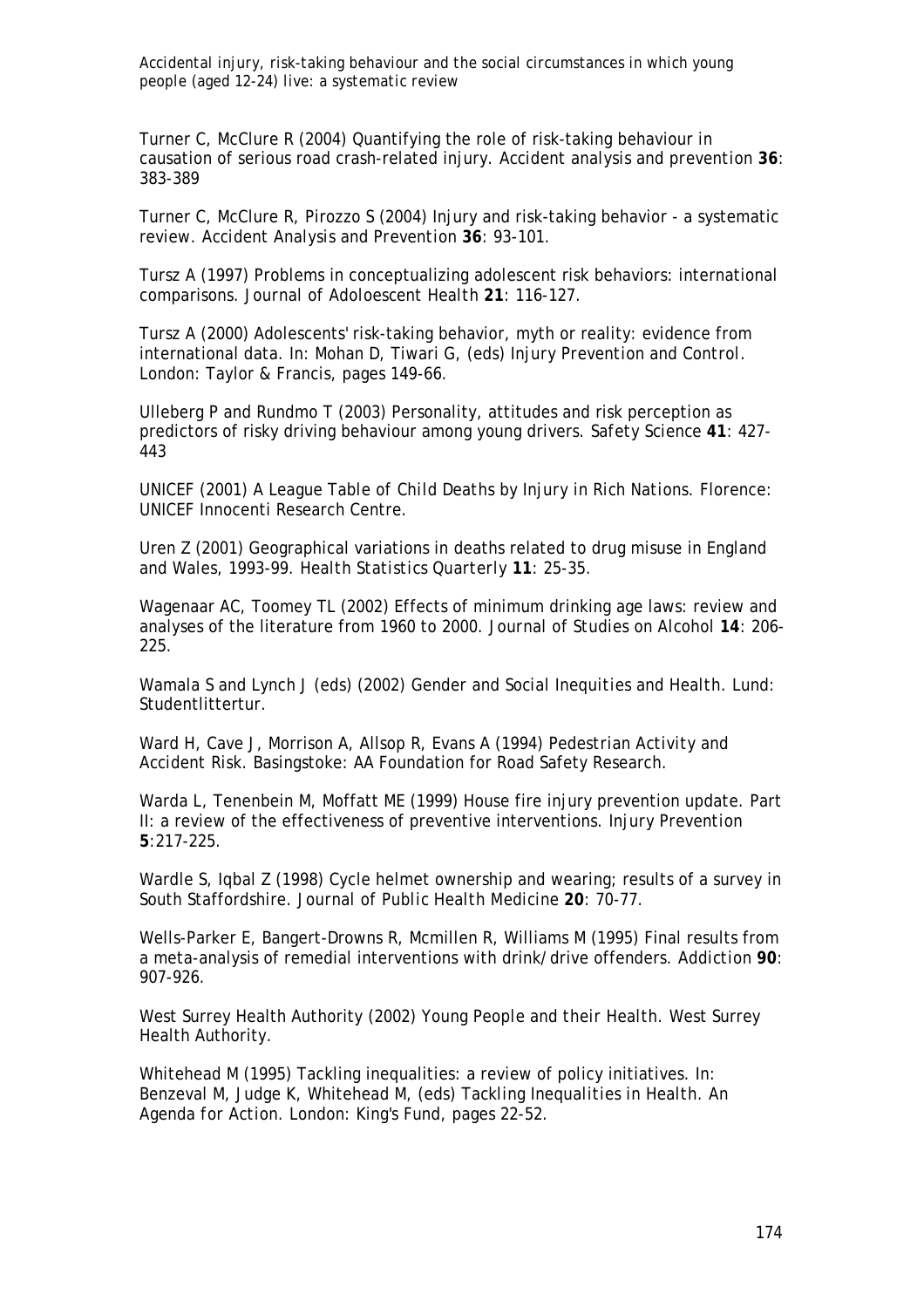Wight D, Henderson M, Raab G, Abraham C, Buston K, Scott S, Hart G (2000) Extent of regretted sexual intercourse among young teenagers in Scotland: a cross sectional survey. *British Medical Journal* **320**:1243-1244.

Williams JM (2003) Teenage drivers: patterns of risk. *Journal of safety research* **34**: 5-15

Williams JM, Currie CE, Wright P, Elton RA, Beattie TF (1996) Socioeconomic status and adolescent injuries. *Social Science and Medicine* **44**: 1881-1891.

Williams R, Shams M (1998) Generational continuity and change in British Asian health and health behaviour. *Journal of Epidemiology and Community Health* **52**: 558-563.

Williamson LM, Morrison A, Stone DH (2002) Trends in head injury mortality among 0-14 year olds in Scotland (1986-95). *Journal of Epidemiology and Community Health* **56**: 285-288.

Wilson SJ, Lipsey MW (2006a)*The Effects of School-based Social Information Processing Interventions on Aggressive Behavior: Part I: Universal programs.*  Campbell Collaboration. Available from: http://www.campbellcollaboration.org/frontend2.asp?ID=11

Wilson SJ, Lipsey MW (2006b)*The Effects of School-based Social Information Processing Interventions on Aggressive Behavior: Part II: Selected/indicated pullout programs*. Campbell Collaboration. Available from: www.campbellcollaboration.org/frontend2.asp?ID=128

World Health Organisation (2003) *International Statistical Classification of Diseases and Related Health Promblems, Tenth Revision (ICD-10).* Geneva: World Health Organisation. Available from: http://www.who.int/classifications/icd/en/.

World Health Organisation (1979) *Manual of the International Statistical Classification of Disease, Injuries and Cause of Death. 1975 Revision*. Geneva: World Health Organisation.

Yamada J, DiCenso A, Feldman L, Cormillott P, Wade K, Wignall R, Thomas H (1999) *A Systematic Review of the Effectiveness of Primary Prevention Programs to Prevent Sexually Transmitted Diseases in Adolescents*. Dundas, ON, Canada: Ontario Ministry of Health, Region of Hamilton-Wentworth, Social and Public Health Services Division.

Yeung EW, Yeung SS (2001) A systematic review of interventions to prevent lower limb soft tissue running injuries. *British Journal of Sports Medicine* **35**: 383-389.

Zuckerman M (1994) *Behavioural Expressions and Biosocial Bases of Sensation Seeking*. Cambridge: Cambridge University Press.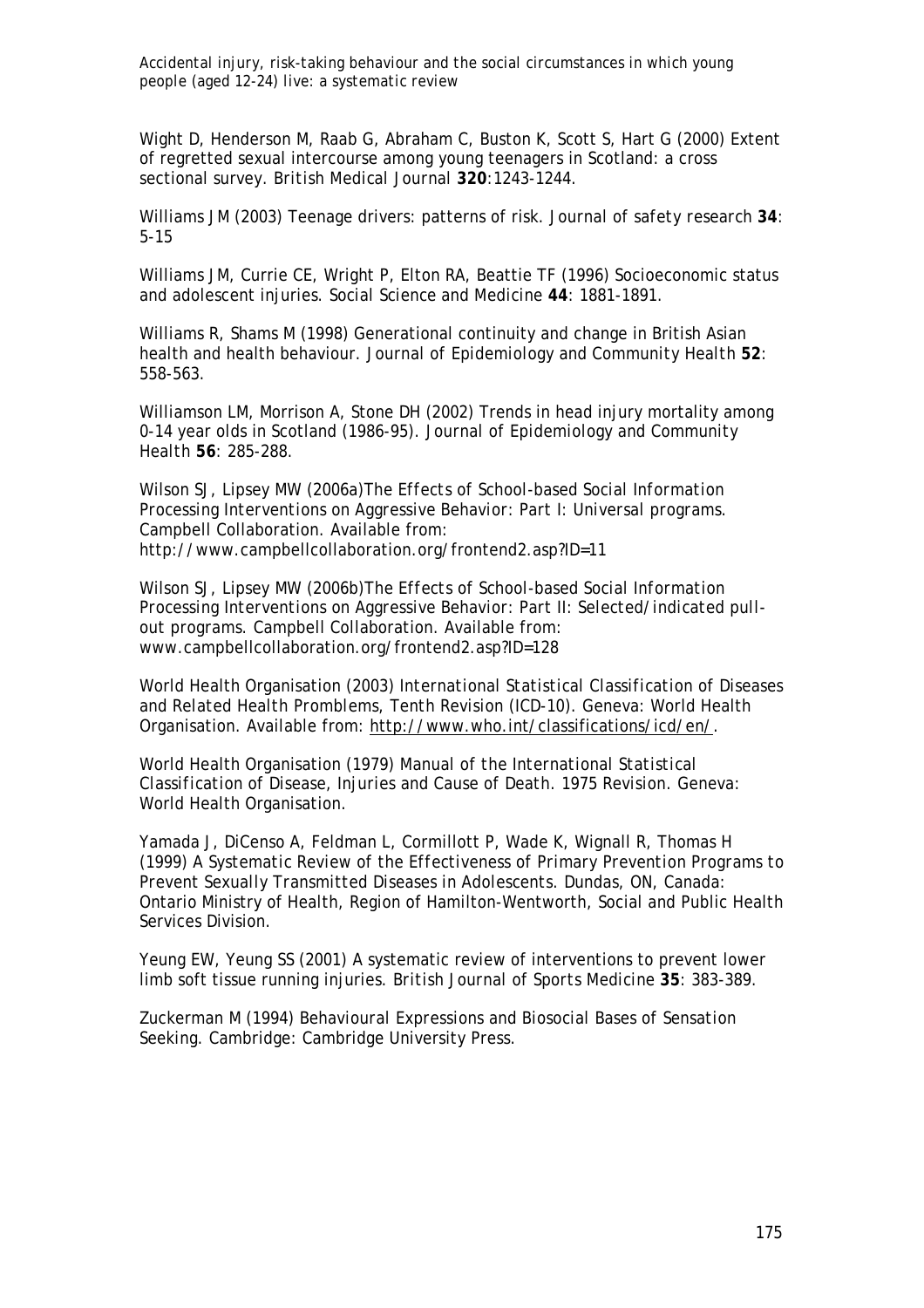# **Appendix A: Terms used in database searches**

### **Search Strategy: MEDLINE via OVID 1966 to October Week 2 2004**

1 exp accidents/

2 exp accident prevention/

3 exp accidental falls/

4 exp accidents home/

5 exp accidents traffic/

6 exp drowning/

7 exp Poisoning/

8 "wounds and injuries"/

9 exp burns/

10 ((accident\$ or uninten\$ or unnecces\$ or near\$) adj5 (harm\$ or injur\$ or death\$ or fatal\$ or morbidity or mortality or burn\$)).mp.

11 (accident\$ or injur\$ or crash\$).ti.

12 exp Accidents, Occupational/

13 or/1-12

14 exp RISK/

15 Risk taking/

16 risk reduction behavior/

17 harm reduction/

18 exp impulsive behavior/

19 exp risk management/

20 accident proneness/

21 (risk\$ adj3 (behav\$ or take or takes or taking or high or low or reduc\$ or assess\$ or perception\$ or perceive\$ or judge\$ or manage\$)).mp.

22 ((risk\$ or thrill\$ or adventur\$ or sensation\$ or buzz) adj3 (view\$ or opinion\$ or belie\$ or attitud\$ or talk\$ or discus\$ or interview\$)).mp.

23 helmet\$.mp.

24 ((safety or seat) adj2 belt\$).mp.

25 speeding.mp.

26 (ski or skis or skier\$ or skiing).mp.

27 (snow adj2 (board\$ or sport\$)).mp.

28 (danger\$ adj2 (drive\$ or driving)).mp.

29 ((thrill\$ or sensation\$ or adventur\$) adj2 seek\$).mp.

30 ((swim\$ or sport\$) adj3 (alcohol\$ or drug\$ or illicit\$ or drunk\$ or drink\$)).mp.

31 ((accident\$ or uninten\$) adj3 (drug\$ or overdose\$)).mp.

32 ((drive\$ or driving\$) adj2 (danger\$ or care\$ or attention\$ or unsafe\$ or risk\$ or speed\$ or drunk\$ or drink\$ or intoxicat\$ or influence\$ or alcohol\$ or drug\$ or illicit\$ or stimulant\$ or cannabis)).mp.

33 or/14-32

34 exp Child, Preschool/ or exp Child/ or exp Adolescent/

35 (young adj3 (female\$ or male or males or men or man or woman or women or people)).mp.

36 (youth\$ or juvenile\$ or teenage\$ or adolescen\$ or boy\$ or girls\$ or student\$ or pupil\$).ti.

37 exp adolescent behavior/ or exp child behavior/

38 or/34-37

39 and/13,33,38

40 limit 39 to (human and english language and yr=1985 - 2004)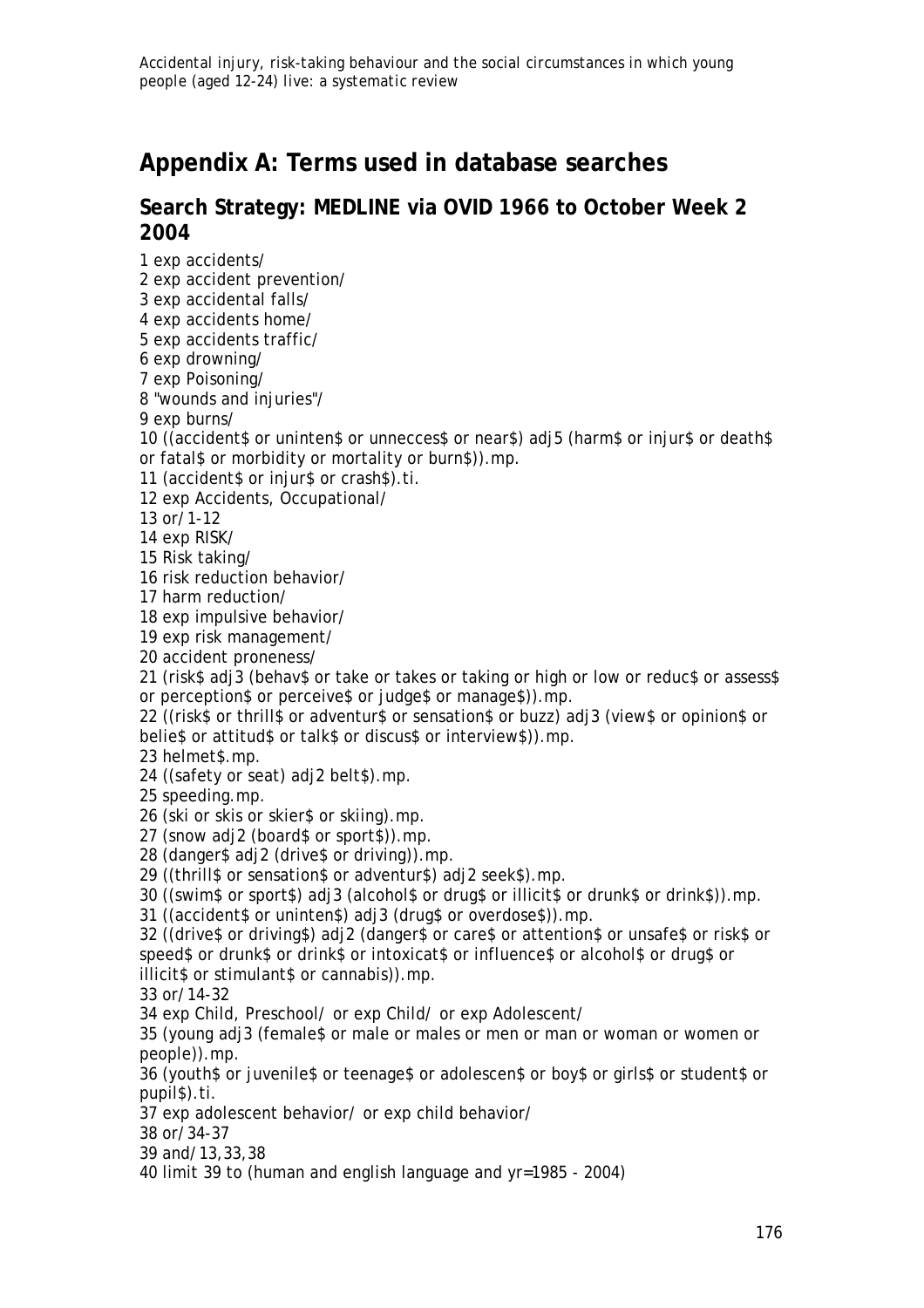41 (uk or united kingdom or GB or great britain or england or scotland or wales or ireland or ulster or britain).in. 42 40 and 41

## **Search Strategy: PsycINFO via OVID 1967 to October Week 2 2004**

1 exp accidents/ 2 exp accident prevention/ 3 exp home accidents/ 4 exp transportation accidents/ 5 exp pedestrian accidents/

6 exp swimming/

7 exp poisoning/

8 drowning.mp.

9 "wounds and injuries"/

10 ((accident\$ or uninten\$ or unneccess\$ or near\$) adj5 (harm\$ or injur\$ or death\$ or fatal\$ or morbidity or mortality or burn\$)).mp.

11 (accident\$ or injur\$ or crash\$).ti.

12 exp wounds/

13 exp injuries/

14 exp safety/

15 exp working conditions/

16 exp industrial accidents/

17 exp occupational exposure/

18 exp work related illness/

19 or/1-18

20 exp risk factors/

21 exp risk management/

22 exp risk perception/

23 exp risk-taking/

24 harm reduction/

25 exp impulsiveness/

26 exp accident proneness/

27 (risk\$ adj3 (behav\$ or take or takes or taking or high or low or reduc\$ or assess\$ or perception\$ or perceive\$ or judge\$ or manage\$)).mp.

28 ((risk\$ or thrill\$ or adventur\$ or sensation\$ or buzz) adj3 (view\$ or opinion\$ or belie\$ or attitud\$ or talk\$ or discus\$ or interview\$)).mp.

29 helmet\$.mp.

30 ((safety or seat) adj2 belt\$).mp.

31 speeding.mp.

32 (ski or skis or skier\$ or sking).mp.

33 (snow adj2 (board\$ or sport\$)).mp.

34 ((danger\$ or risky) adj2 (drive\$ or driving)).mp.

35 ((thrill\$ or sensation\$ or adventur\$) adj2 seek\$).mp.

36 ((accident\$ or uninten\$) adj3 (drugs or overdose\$)).mp.

37 ((swim\$ or sport\$) adj3 (alcohol\$ or drug\$ or illicit\$ or drunk\$ or drink\$)).

38 ((drive\$ or driving) adj2 (danger\$ or care\$ or attention\$ or unsafe\$ or risk\$ or speed\$ or drunk\$ or intoxicat\$ or influence\$ or alcohol or drug\$ or illicit\$ or stimulant\$ or cannabis)).mp.)

39 or/20-38

40 (young adj3 (female\$ or male or males or men or man or woman or women or people)).mp.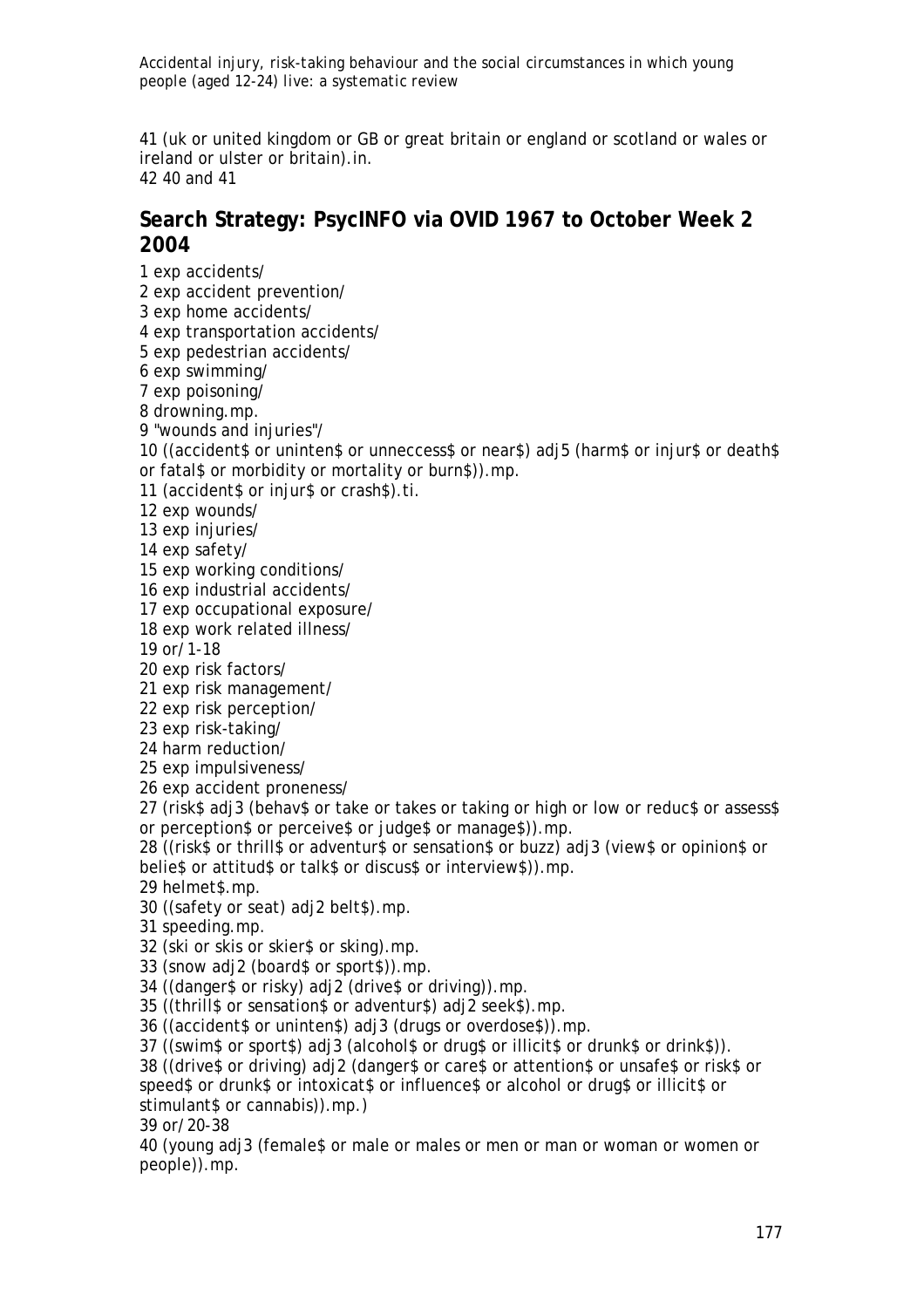41 exp elementary school students/ or exp primary school students/ or exp junior high school students/ or exp middle school students/ or exp high school students/ 42 (youth\$ or juvenile\$ or teenage\$ or adolescen\$ or boy\$ or girl\$ or student\$ or pupil\$).ti.

43 adolesen\$.mp. 44 exp adolescent development/ 45 child.mp. 46 exp predelinquent youth/ 47 exp juvenile delinquency/ 48 exp marijuana/ 49 or/40-48 50 and/19,39,49 51 limit 50 to (english language and yr=1985 - 2004) 52 (uk or united kingdom or GB or great britain or england or scotland or wales or ireland or ulster or britain).mp. 53 51 and 52

# **Search Strategy: CINAHL (Cumulative Index to Nursing and Allied Health Literature) via OVID 1982 to October Week 3 2004**

1 exp accidents/ 2 exp accident prevention/ 3 exp accidental falls/ 4 exp accidents traffic/ 5 exp accidents home/ 6 exp accidents occupational/ 7 exp drowning/ 8 exp poisoning/ 9 "Wounds and Injuries"/ 10 exp burns/ 11 ((accident\$ or uninten\$ or unnecces\$ or near\$) adj5 (harm\$ or injur\$ or death\$ or fatal\$ or morbidity or mortality or burn\$)).mp. 12 (accident\$ or injur\$ or crash\$).ti. 13 or/1-12 14 exp risk/ or injury/ 15 exp injury/ 16 exp risk for injury/ 17 exp trauma/ 18 exp risk for trauma/ 19 exp risk taking behaviour/ 20 risk reduction behaviour.mp. 21 exp impulse control disorders/ 22 exp child behaviour disorders/ 23 exp child development disorders/ 24 harm reduction.mp. 25 exp risk management/ 26 accident proneness.mp. 27 (risk\$ adj3 (behav\$ or take or takes or taking or high or low or reduc\$ or assess\$ or perceive\$ or judge\$ or manage\$)).mp. 28 ((risk\$ or thrill\$ or adventur\$ or sensation\$ or buzz) adj3 (view\$ or opinion\$ or belie\$ or attitud\$ or talk\$ or discus\$ or interview\$)).mp

29 helmet\$.mp.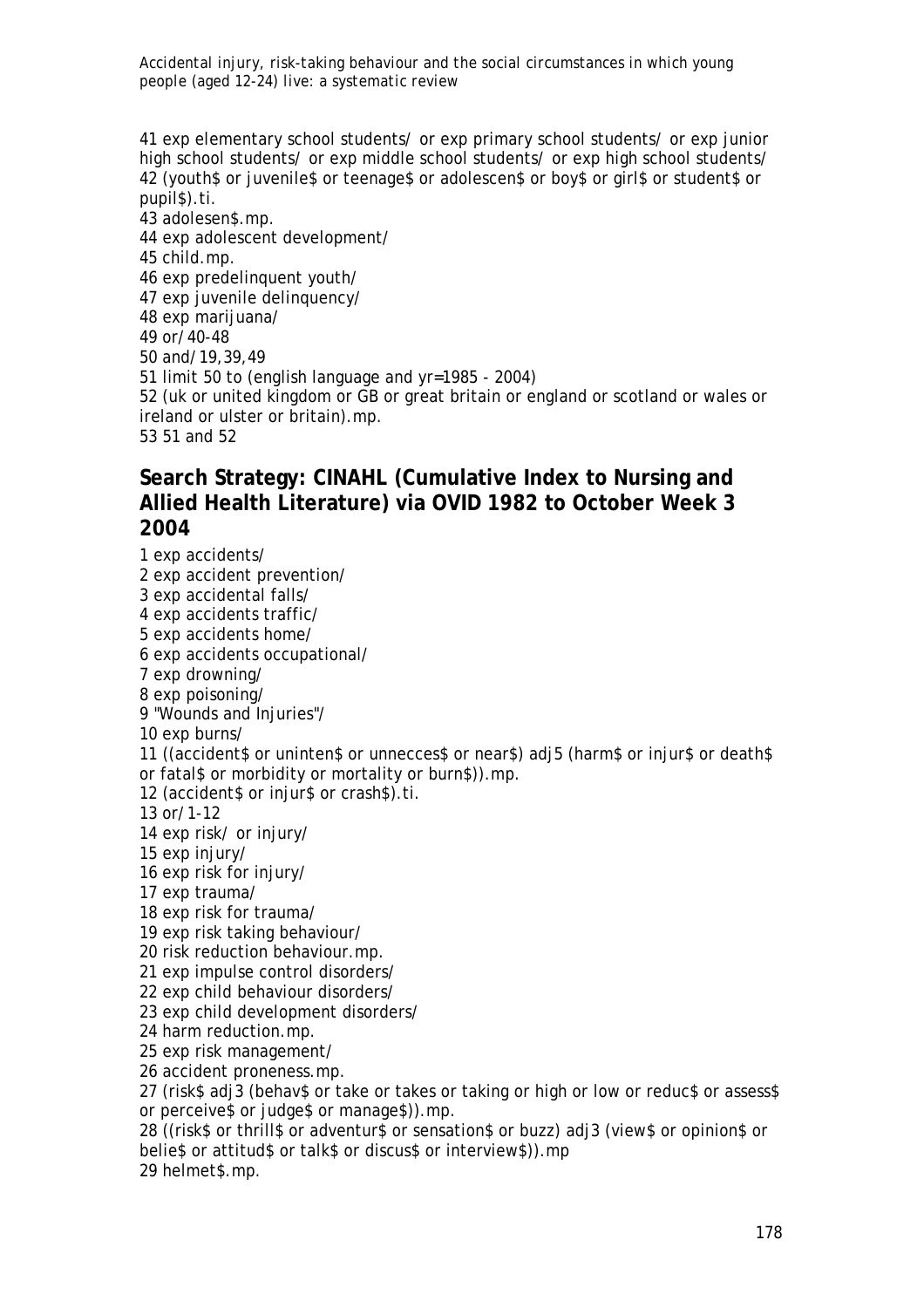30 ((safety or seat) adj2 belt\$).mp.

31 speeding.mp.

32 (ski or skis or skier\$ or skiing).mp.

33 (snow adj2 (board\$ or sport\$)).mp.

34 (danger\$ adj2 (drive\$ or drinking)).mp.

35 ((thrill\$ or sensation\$ or adventur\$) adj2 seek\$).mp.

36 ((swim\$ or sport\$) adj3 (alcohol\$ or drug\$ or illicit\$ or drunk\$ or drink\$)).mp.

37 ((drive\$ or driving) adj2 (danger\$ or care\$ or attention\$ or unsafe\$ or risk\$ or speed\$ or drunk\$ or drink\$ or intoxicat\$ or influence\$ or alcohol or drug\$ or illicit\$ or stimulant\$ or cannabis\$ or marijuana\$)).mp.

38 ((accident\$ or uninten\$) adj3 (drug\$ or overdose\$)).mp.

39 exp child,preschool/ or exp child/ or exp adolescent/

40 (young adj3 (female or male or males or men or man or woman or women or people)).mp.

41 (youth\$ or juvenile\$ or teenage\$ or adolescen\$ or boy\$ or girl\$ or student\$ or pupil\$).ti.

42 exp adolescent behaviour/

43 exp child behaviour/

44 or/14-38

45 or/39-43

46 and/13,44-45

47 limit 46 to (english and yr=1985 - 2004)

48 (uk or united kingdom or GB or great britain or england or scotland or wales or ireland or ulster or britain).in.

49 47 and 48

#### **Search Strategy: EMBASE via OVID 1980 to 2004 Week 42**

1 exp accidents/

2 exp accident prevention/

3 exp accidental falls/

4 exp accidents home/

5 exp accident traffic/

6 exp drowning/

7 exp poisoning/

8 exp occupational accident/

9 "wounds and injuries"/

10 ((accident\$ or uninten\$ or unneccess\$ or near) adj5 (harm\$ or injur\$ or death\$ or fatal\$ or morbidity or mortality or burn\$)).mp.

11 exp accidents/ and accident related phenomena.mp.

12 (accident\$ or injur\$ or crash\$).ti.

13 ((accident\$ or uninten\$) adj3 (drug\$ or overdose\$)).mp.

14 exp burns/

15 or/1-14

16 exp risk/

17 exp danger, risk, safety/ and related phenomena.mp.

18 exp risk management/

19 exp risk reduction/

20 risk taking/

21 harm reduction/

22 exp impulsiveness/

23 exp accident proneness/

24 (risk\$ adj3 (behav\$ or take or takes or taking or high or low or reduc\$ or assess\$ or perception\$ or perceive\$ or judge\$ or manage\$)).mp.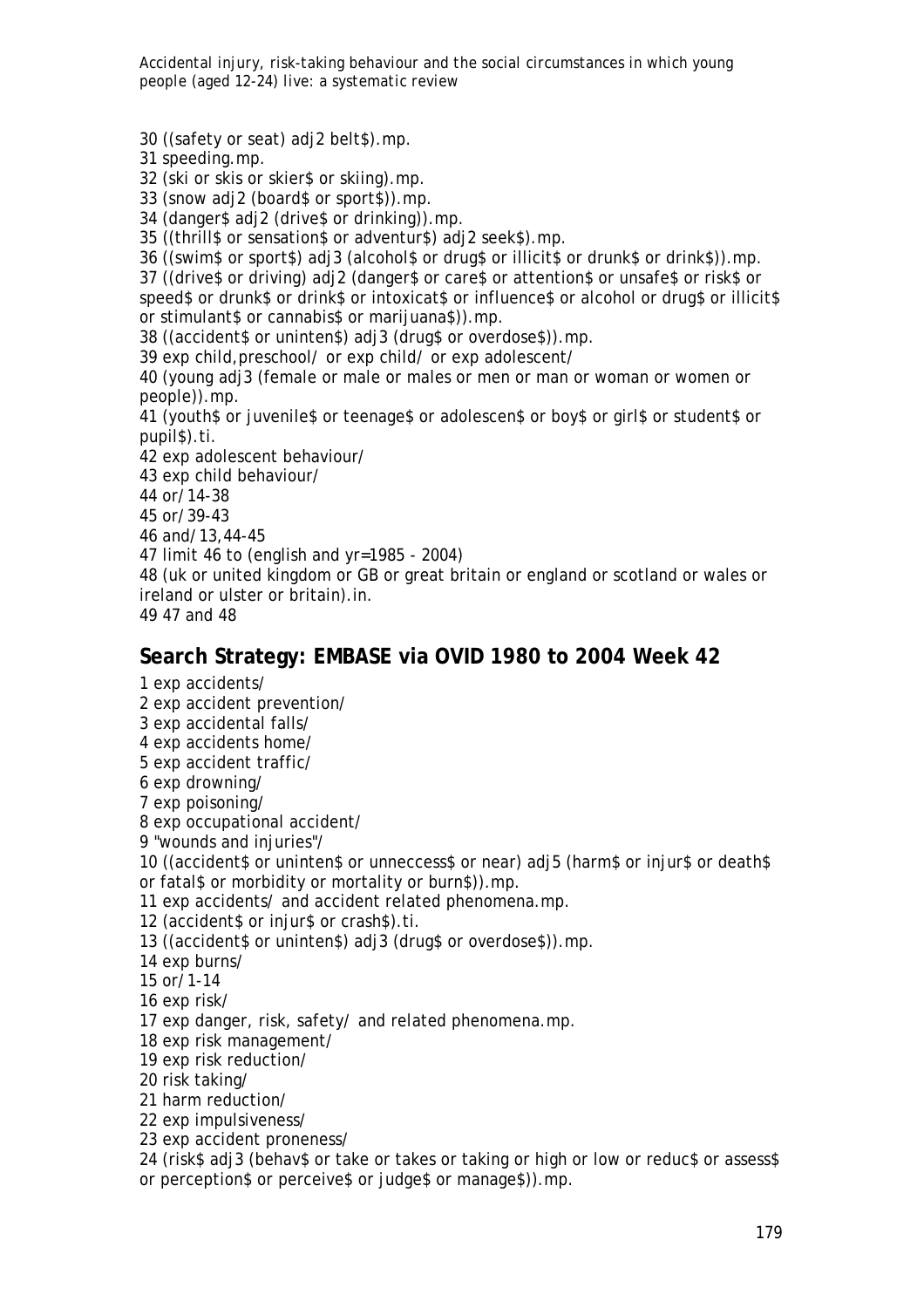25 ((risk\$ or thrill\$ or adventur\$ or sensation\$ or buzz) adj3 (view\$ or opinion\$ or belie\$ or attitud\$ or talk\$ or discus\$ or interview\$)).mp.

26 helmet\$.mp

27 ((safety or seat) adi2 belt\$).mp

28 speeding.mp.

29 (ski or skis or skier\$ or skiing).mp.

30 (snow adj2 (board\$ or sport\$)).mp.

31 (danger\$ adj2 (drive\$ or driving)).mp.

32 ((thrill\$ or sensation\$ or adventur\$) adj2 seek\$).mp.

33 ((swim\$ or sport\$) adj3 (alcohol\$ or drug\$ or illicit\$ or drunk\$ or drink\$)).mp.

34 ((drive or driving) adj2 (danger\$ or care\$ or attention\$ or unsafe\$ or risk\$ or speed\$ or drunk\$ or drink\$ or intoxicat\$ or influence\$ or alcohol or drug\$ or illicit\$ or stimulant\$ or cannabis)).mp.

35 or/16-34

36 exp preschool child/ or exp child/ or exp adolescent/

37 (young adj3 (female\$ or male or males or men or man or woman or women or women or people)).mp.

38 (youth\$ or juvenile\$ or teenage\$ or adolescen\$ or boy\$ or girl\$ or student\$ or pupil\$).ti.

39 exp child behavior/ or exp puberty/

40 or/36-39

41 and/15,35,40

42 limit 41 to (human and english language and yr=1985 - 2004)

43 (uk or united kingdom or GB or great britain or england or scotland or wales or ireland or ulster or britain).in.

44 42 and 43

### **Search Strategy: ASSIA (Cambridge Scientific Abstracts)**

(de=(risks or (high risk) or (risk taking) or (risk preferences) or (risk reduction) or (binge drinking)) or TI=(risk\* and (behav\* or take or takes or taking or high or low or reduc\* or assess\* or perception\* or perceive\* or judge\* or manage\*)) or KW=(risk\* and (behav\* or take or takes or taking or high or low or reduc\* or assess\* or perception\* or perceive\* or judge\* or manage\*))) and (de=injuries or de=(accidents or (alcohol related accidents) or (crash recorders) or (fatal accidents) or (industrial accidents) or (road accidents)) or KW=((UNINTEN\* or UNNECCES\* or NEAR\* or OCCUPATION\* or WORK or DRUG\* or OVERDOSE\* or ACCIDENT\*) and (HARM\* or INJUR\* or DEATH\* or FATAL\* or MORBIDITY or MORTALITY or BURN\* or CRASH\* or POISON\* or DROWN\*)) or TI=((UNINTEN\* or UNNECCES\* or NEAR\* or OCCUPATION\* or WORK or DRUG\* or OVERDOSE\* or ACCIDENT\*) and (HARM\* or INJUR\* or DEATH\* or FATAL\* or MORBIDITY or MORTALITY or BURN\* or CRASH\* or POISON\* or DROWN\*)))

# **Search Strategy: ERIC (Cambridge Scientific Abstracts)**

(TI=(risk\* and (behav\* or take or takes or taking or high or low or reduc\* or assess\* or perception\* or perceive\* or judge\* or manage\*)) or KW=(risk\* and (behav\* or take or takes or taking or high or low or reduc\* or assess\* or perception\* or perceive\* or judge\* or manage\*)) or de=(risk or (adventure education) or (risk management))) and (KW=((UNINTEN\* or UNNECCES\* or NEAR\* or OCCUPATION\* or WORK or DRUG\* or OVERDOSE\* or ACCIDENT\*) and (HARM\* or INJUR\* or DEATH\* or FATAL\* or MORBIDITY or MORTALITY or BURN\* or CRASH\* or POISON\* or DROWN\*)) or TI=((UNINTEN\* or UNNECCES\* or NEAR\* or OCCUPATION\* or WORK or DRUG\* or OVERDOSE\* or ACCIDENT\*) and (HARM\* or INJUR\* or DEATH\* or FATAL\* or MORBIDITY or MORTALITY or BURN\* or CRASH\* or POISON\* or DROWN\*)) or de=injuries or de=(accidents or (school accidents) or (traffic accidents) or (accident prevention)))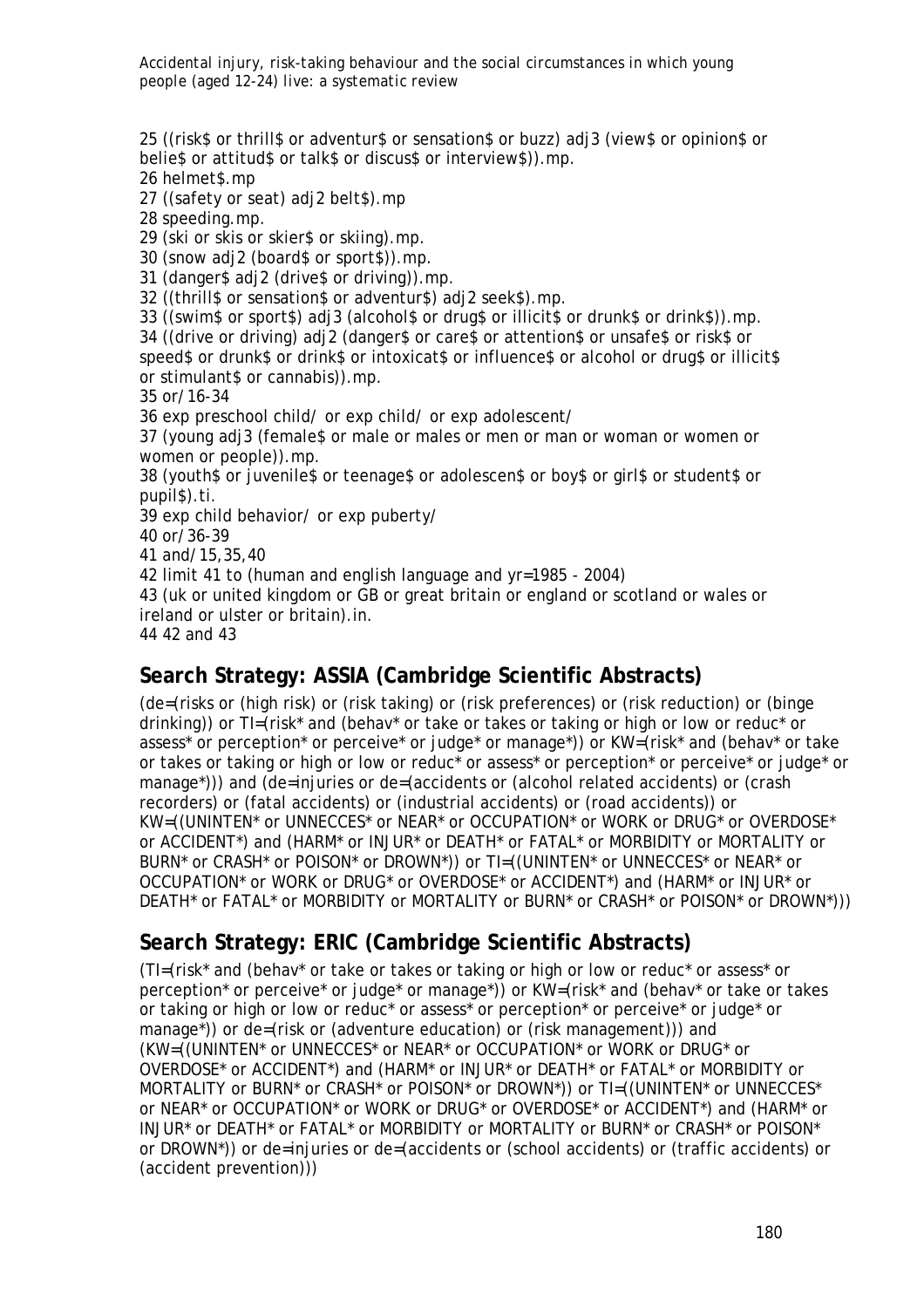# **Appendix B: Introduction to the online database**

Since systematic reviews aim to be transparent, and therefore summarise the data on which their findings are based, they usually contain tables in appendices which describe the outcome of data extraction and quality assessment. However, these can take up a great number of pages and, in the case of this review, presentation of even a limited sub-set of the data collected runs to more than 100 pages. Now that internet access is so widespread we have decided to place this information in an online database which can be searched via the web. Using this method, we have been able to present far more information than usual and give readers the opportunity to run their own reports using an interface to our data that is similar to the one we used when writing the review. As well as searching using dozens of categories or free-text terms, it is possible to 'explore' the categories, crosstabulate areas of interest, run detailed reports and see full information about each study. An example screenshot is shown below.



The database is available at: http://eppi.ioe.ac.uk/webdatabases/Intro.aspx?ID=4.